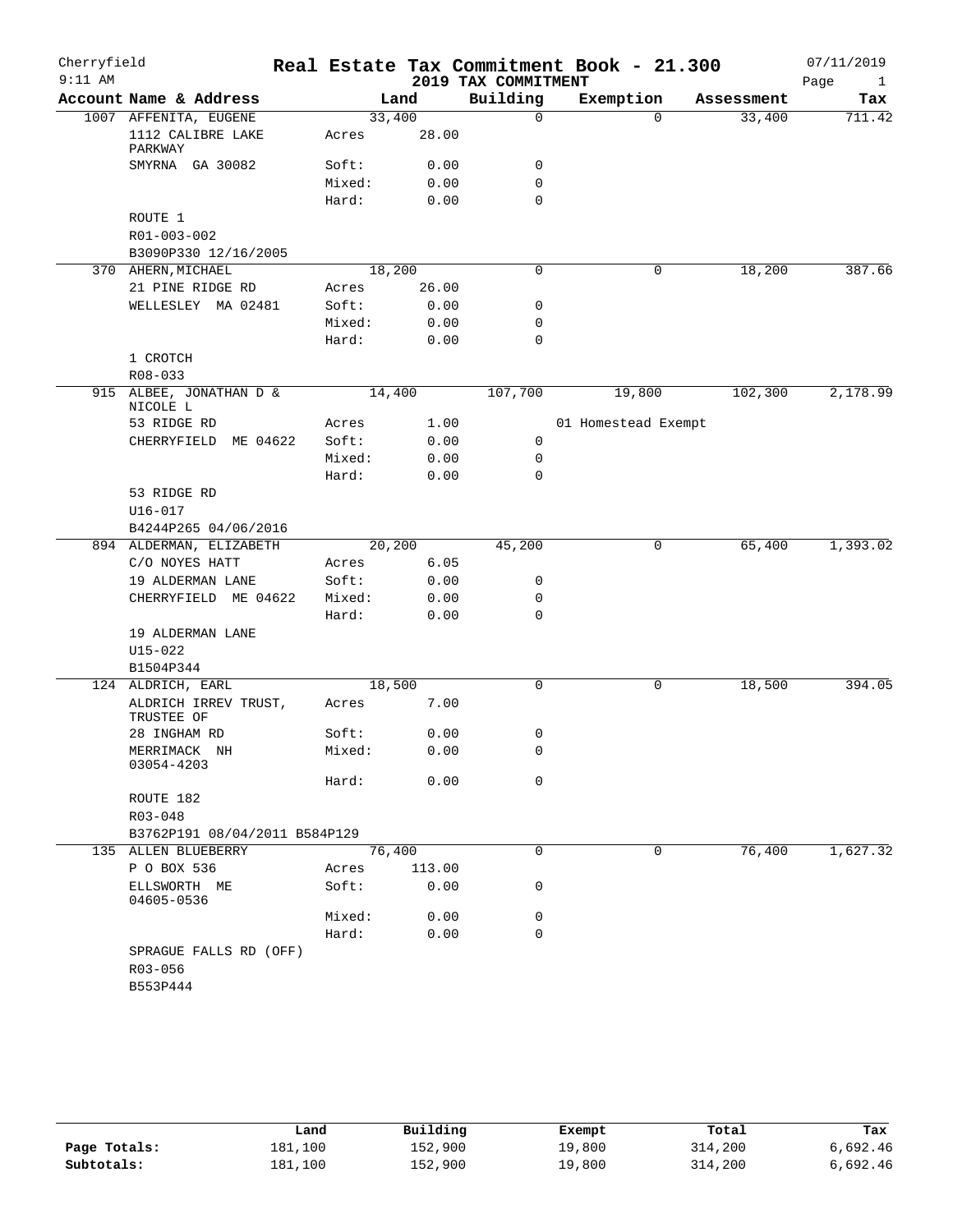| Cherryfield<br>$9:11$ AM |                             |        |        | 2019 TAX COMMITMENT | Real Estate Tax Commitment Book - 21.300 |             | 07/11/2019<br>Page<br>2 |
|--------------------------|-----------------------------|--------|--------|---------------------|------------------------------------------|-------------|-------------------------|
|                          | Account Name & Address      |        | Land   | Building            | Exemption                                | Assessment  | Tax                     |
|                          | 561 ALLEY, HEIDI            |        | 17,400 | 26,900              | $\Omega$                                 | 44,300      | 943.59                  |
|                          | PO BOX 58                   | Acres  | 0.45   |                     |                                          |             |                         |
|                          | ADDISON ME 04606            | Soft:  | 0.00   | 0                   |                                          |             |                         |
|                          |                             | Mixed: | 0.00   | 0                   |                                          |             |                         |
|                          |                             | Hard:  | 0.00   | 0                   |                                          |             |                         |
|                          | 22 PADDY LANE               |        |        |                     |                                          |             |                         |
|                          | $U04 - 022$                 |        |        |                     |                                          |             |                         |
|                          | B4136P218 03/19/2015        |        |        |                     |                                          |             |                         |
| 1083                     | ALLEY, WAYNE D & ADDIE<br>R |        | 17,900 | 56,200              | 0                                        | 74,100      | 1,578.33                |
|                          | 445 NORTH MAIN ST           | Acres  | 2.00   |                     |                                          |             |                         |
|                          | CHERRYFIELD ME 04622        | Soft:  | 0.00   | 0                   |                                          |             |                         |
|                          |                             | Mixed: | 0.00   | 0                   |                                          |             |                         |
|                          |                             | Hard:  | 0.00   | 0                   |                                          |             |                         |
|                          | 445 NORTH MAIN ST           |        |        |                     |                                          |             |                         |
|                          | R07-015-001                 |        |        |                     |                                          |             |                         |
|                          | B3751P282 06/30/2011        |        |        |                     |                                          |             |                         |
|                          | 1039 ALSOP, ALEXANDRA       |        | 30,600 | 0                   | 0                                        | 30,600      | 651.78                  |
|                          | 269 BACKBAY ROAD            | Acres  | 41.20  |                     |                                          |             |                         |
|                          | MILBRIDGE ME 04658          | Soft:  | 0.00   | 0                   |                                          |             |                         |
|                          |                             | Mixed: | 0.00   | 0                   |                                          |             |                         |
|                          |                             | Hard:  | 0.00   | 0                   |                                          |             |                         |
|                          | WILLEY DISTRICT RD          |        |        |                     |                                          |             |                         |
|                          | R05-025-001                 |        |        |                     |                                          |             |                         |
|                          | B3438P74 08/05/2008         |        |        |                     |                                          |             |                         |
|                          | 228 ALSOP, ALEXANDRA        |        | 19,800 | $\Omega$            | 0                                        | 19,800      | 421.74                  |
|                          | 269 BACKBAY ROAD            | Acres  | 36.00  |                     |                                          |             |                         |
|                          | MILBRIDGE ME 04658          | Soft:  | 0.00   | 0                   |                                          |             |                         |
|                          |                             | Mixed: | 0.00   | 0                   |                                          |             |                         |
|                          |                             | Hard:  | 0.00   | 0                   |                                          |             |                         |
|                          | WILLEY DISTRICT RD<br>(OFF) |        |        |                     |                                          |             |                         |
|                          | $R05 - 026$                 |        |        |                     |                                          |             |                         |
|                          | B3544P249 07/02/2009        |        |        |                     |                                          |             |                         |
|                          | 231 ALSOP, ALEXANDRA        |        | 1,000  | $\mathbf 0$         | 0                                        | 1,000       | 21.30                   |
|                          | 269 BACKBAY ROAD            | Acres  | 2.00   |                     |                                          |             |                         |
|                          | MILBRIDGE ME 04658          | Soft:  | 0.00   | 0                   |                                          |             |                         |
|                          |                             | Mixed: | 0.00   | 0                   |                                          |             |                         |
|                          |                             | Hard:  | 0.00   | 0                   |                                          |             |                         |
|                          | WILLEY DISTRICT RD<br>(OFF) |        |        |                     |                                          |             |                         |
|                          | R05-027                     |        |        |                     |                                          |             |                         |
|                          | B3544P249 07/02/2009        |        |        |                     |                                          |             |                         |
| 747                      | AMERICAN LEGION             |        | 11,900 | 77,100              | 89,000                                   | $\mathbf 0$ | 0.00                    |
|                          | P.O. Box 81                 | Acres  | 0.28   |                     | 49 Vet.Organization                      |             |                         |
|                          | CHERRYFIELD ME 04622        | Soft:  | 0.00   | 0                   |                                          |             |                         |
|                          |                             | Mixed: | 0.00   | 0                   |                                          |             |                         |
|                          |                             | Hard:  | 0.00   | 0                   |                                          |             |                         |
|                          | MAIN ST                     |        |        |                     |                                          |             |                         |
|                          | U12-002                     |        |        |                     |                                          |             |                         |

|              | Land    | Building | Exempt  | Total   | Tax       |
|--------------|---------|----------|---------|---------|-----------|
| Page Totals: | 98,600  | 160,200  | 89,000  | 169,800 | 3,616.74  |
| Subtotals:   | 279,700 | 313,100  | 108,800 | 484,000 | 10,309.20 |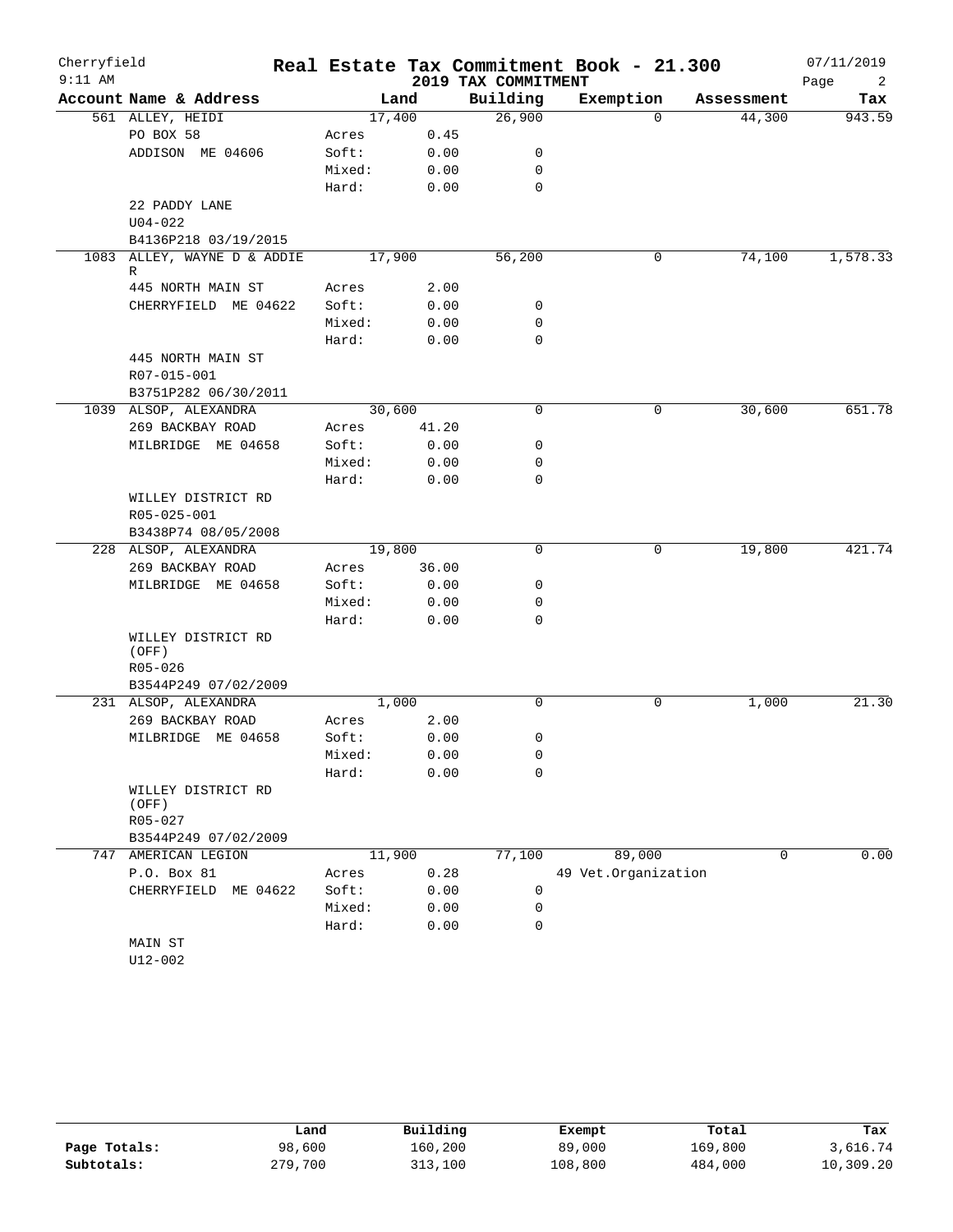| Cherryfield<br>$9:11$ AM |                          |        |          | 2019 TAX COMMITMENT | Real Estate Tax Commitment Book - 21.300 |              | 07/11/2019       |
|--------------------------|--------------------------|--------|----------|---------------------|------------------------------------------|--------------|------------------|
|                          | Account Name & Address   |        | Land     | Building            | Exemption                                | Assessment   | Page<br>3<br>Tax |
|                          | 579 AMES, BURLEIGH W &   |        | 24,900   | 74,600              | 19,800                                   | 79,700       | 1,697.61         |
|                          | JANICE M<br>97 SCHOOL ST | Acres  | 4.11     |                     | 01 Homestead Exempt                      |              |                  |
|                          | CHERRYFIELD ME 04622     | Soft:  | 0.00     | 0                   |                                          |              |                  |
|                          |                          | Mixed: | 0.00     | 0                   |                                          |              |                  |
|                          |                          | Hard:  | 0.00     | 0                   |                                          |              |                  |
|                          | 97 SCHOOL ST             |        |          |                     |                                          |              |                  |
|                          | $U05 - 011$              |        |          |                     |                                          |              |                  |
|                          | B1617P220                |        |          |                     |                                          |              |                  |
|                          | 89 AMORE LLC             |        | 32,600   | $\mathbf 0$         |                                          | 0<br>32,600  | 694.38           |
|                          | P O BOX 586              | Acres  | 20.00    |                     |                                          |              |                  |
|                          | MILBRIDGE ME 04658       | Soft:  | 0.00     | 0                   |                                          |              |                  |
|                          |                          | Mixed: | 0.00     | 0                   |                                          |              |                  |
|                          |                          | Hard:  | 0.00     | $\mathbf 0$         |                                          |              |                  |
|                          | UNIONVILLE RD (OFF)      |        |          |                     |                                          |              |                  |
|                          | R03-014                  |        |          |                     |                                          |              |                  |
|                          | B3587P71 11/12/2009      |        |          |                     |                                          |              |                  |
|                          | 580 AMORE LLC            |        | 27,800   | 0                   |                                          | 0<br>27,800  | 592.14           |
|                          | P O BOX 586              | Acres  | 40.00    |                     |                                          |              |                  |
|                          | MILBRIDGE ME 04658       | Soft:  | 0.00     | 0                   |                                          |              |                  |
|                          |                          | Mixed: | 0.00     | 0                   |                                          |              |                  |
|                          |                          | Hard:  | 0.00     | 0                   |                                          |              |                  |
|                          | UNIONVILLE ROAD          |        |          |                     |                                          |              |                  |
|                          | R03-015-001              |        |          |                     |                                          |              |                  |
|                          | B3391P293 03/21/2008     |        |          |                     |                                          |              |                  |
|                          | 1109 ANDERSON, AMANDA    |        | 23,200   | $\mathbf 0$         |                                          | 23,200<br>0  | 494.16           |
|                          | 1338 MASONS BAY RD       | Acres  | 1.25     |                     |                                          |              |                  |
|                          | JONESPORT ME 04649       | Soft:  | 0.00     | 0                   |                                          |              |                  |
|                          |                          | Mixed: | 0.00     | 0                   |                                          |              |                  |
|                          |                          | Hard:  | 0.00     | $\mathbf 0$         |                                          |              |                  |
|                          | BARBER LANE              |        |          |                     |                                          |              |                  |
|                          | U02-012-001              |        |          |                     |                                          |              |                  |
|                          | B3616P286 03/11/2010     |        |          |                     |                                          |              |                  |
|                          | 850 ANDERSON, DAVID      |        | 8,800    | 0                   |                                          | 0<br>8,800   | 187.44           |
|                          | C/O VICTORIA TONER       | Acres  | 1.15     |                     |                                          |              |                  |
|                          | PO BOX 895               | Soft:  | 0.00     | 0                   |                                          |              |                  |
|                          | EATONVILLE WA 98328      | Mixed: | 0.00     | 0                   |                                          |              |                  |
|                          |                          | Hard:  | 0.00     | 0                   |                                          |              |                  |
|                          | ROUTE 193                |        |          |                     |                                          |              |                  |
|                          | $U14 - 022$              |        |          |                     |                                          |              |                  |
|                          | B4180P86 08/24/2015      |        |          |                     |                                          |              |                  |
|                          | 816 ANDERSON, GEORGE D   |        | 22,000   | 109,400             |                                          | 131,400<br>0 | 2,798.82         |
|                          | 129 MAIN ST              | Acres  | 0.88     |                     |                                          |              |                  |
|                          | CHERRYFIELD<br>ME 04622  | Soft:  | 0.00     | 0                   |                                          |              |                  |
|                          |                          | Mixed: | 0.00     | 0                   |                                          |              |                  |
|                          |                          | Hard:  | 0.00     | $\mathbf 0$         |                                          |              |                  |
|                          | 129 MAIN ST              |        |          |                     |                                          |              |                  |
|                          | $U13 - 019$              |        |          |                     |                                          |              |                  |
|                          | B4492P150 08/30/2018     |        |          |                     |                                          |              |                  |
|                          | 1011 ANDERSON, HAZEL     |        | 700      | $\mathbf 0$         |                                          | 700<br>0     | 14.91            |
|                          | C/O KRISTEN FAHEY        | Acres  | 0.61     |                     |                                          |              |                  |
|                          | 18 BARBER LN             | Soft:  | 0.00     | 0                   |                                          |              |                  |
|                          | CHERRYFIELD ME 04622     | Mixed: | 0.00     | 0                   |                                          |              |                  |
|                          |                          | Hard:  | 0.00     | 0                   |                                          |              |                  |
|                          | BARBER LN                |        |          |                     |                                          |              |                  |
|                          | U02-009-001              |        |          |                     |                                          |              |                  |
|                          | B699P231                 |        |          |                     |                                          |              |                  |
|                          |                          |        |          |                     |                                          |              |                  |
|                          |                          | Land   | Building |                     | Exempt                                   | Total        | Tax              |
| Page Totals:             | 140,000                  |        | 184,000  |                     | 19,800                                   | 304,200      | 6,479.46         |
| Subtotals:               | 419,700                  |        | 497,100  |                     | 128,600                                  | 788,200      | 16,788.66        |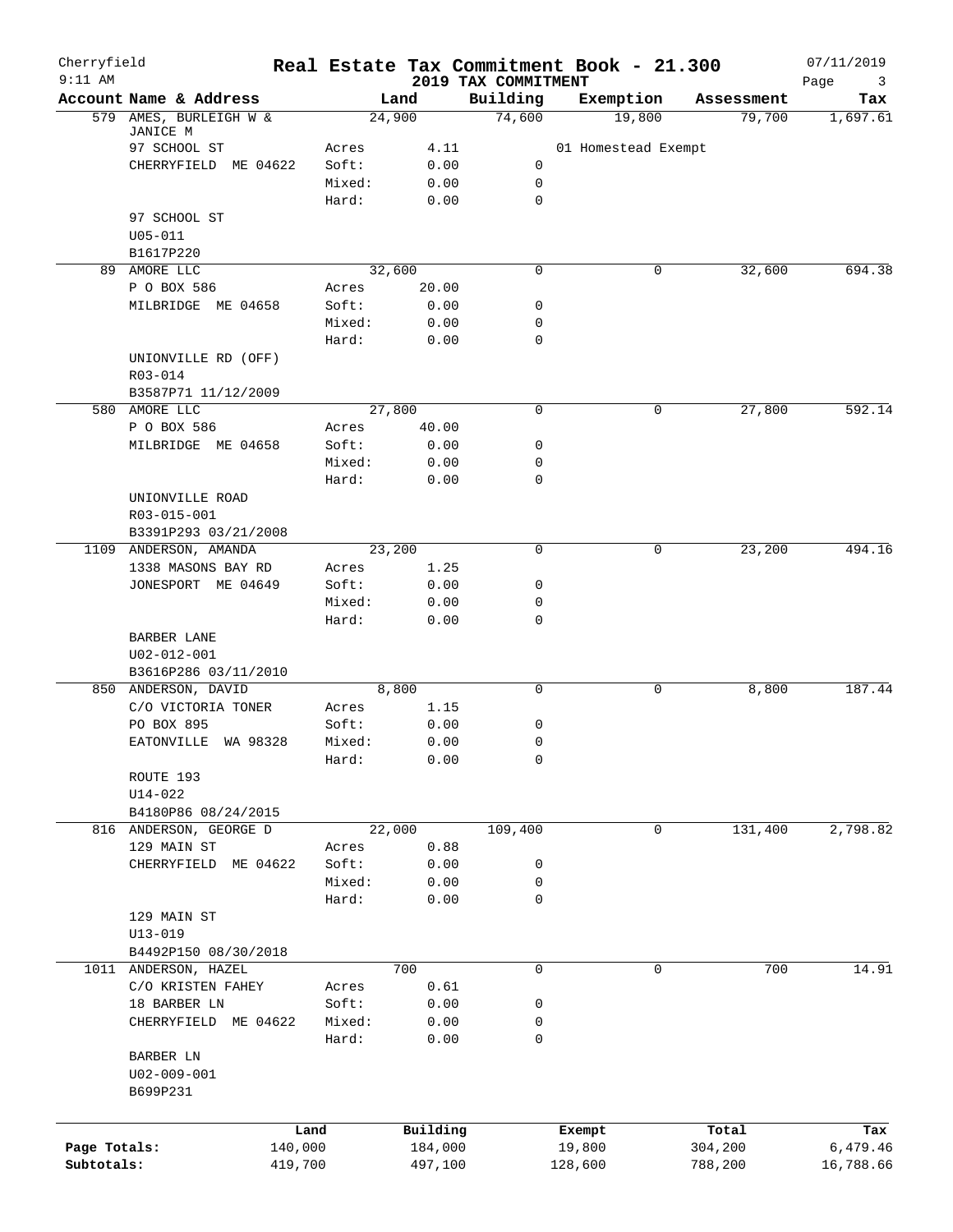| Cherryfield<br>$9:11$ AM |                                  |        |       | 2019 TAX COMMITMENT | Real Estate Tax Commitment Book - 21.300 |             | 07/11/2019<br>Page<br>$\overline{4}$ |
|--------------------------|----------------------------------|--------|-------|---------------------|------------------------------------------|-------------|--------------------------------------|
|                          | Account Name & Address           | Land   |       | Building            | Exemption                                | Assessment  | Tax                                  |
|                          | 181 ANDERSON, HEIRS OF<br>MARVIN | 17,300 |       | $\mathbf 0$         | $\Omega$                                 | 17,300      | 368.49                               |
|                          | 111 NORTH MAIN ST                | Acres  | 1.03  |                     |                                          |             |                                      |
|                          | CHERRYFIELD ME 04622             | Soft:  | 0.00  | 0                   |                                          |             |                                      |
|                          |                                  | Mixed: | 0.00  | 0                   |                                          |             |                                      |
|                          |                                  | Hard:  | 0.00  | 0                   |                                          |             |                                      |
|                          | 111 NORTH MAIN ST                |        |       |                     |                                          |             |                                      |
|                          | R04-029                          |        |       |                     |                                          |             |                                      |
|                          | B1721P30                         |        |       |                     |                                          |             |                                      |
|                          | 1185 ANDERSON, JANEEKA           |        | 0     | 1,000               | 0                                        | 1,000       | 21.30                                |
|                          | 27A BUTLER RD                    |        |       |                     |                                          |             |                                      |
|                          | CHERRYFIELD ME 04622             |        |       |                     |                                          |             |                                      |
|                          | 27 BUTLER RD                     |        |       |                     |                                          |             |                                      |
|                          | $R04 - 040$                      |        |       |                     |                                          |             |                                      |
|                          | 888 ANDERSON, WARREN L           | 23,900 |       | 47,000              | 19,800                                   | 51,100      | 1,088.43                             |
|                          | 29 RIDGE RD                      | Acres  | 7.30  |                     | 01 Homestead Exempt                      |             |                                      |
|                          | CHERRYFIELD ME 04622             | Soft:  | 0.00  | 0                   |                                          |             |                                      |
|                          |                                  | Mixed: | 0.00  | 0                   |                                          |             |                                      |
|                          |                                  | Hard:  | 0.00  | $\mathbf 0$         |                                          |             |                                      |
|                          | 29 RIDGE RD                      |        |       |                     |                                          |             |                                      |
|                          | $U15 - 016$                      |        |       |                     |                                          |             |                                      |
|                          | B2617P269                        |        |       |                     |                                          |             |                                      |
|                          | 498 ANDERSON, DAVID & GAIL       | 29,800 |       | 20,300              | $\mathbf 0$                              | 50,100      | 1,067.13                             |
|                          | 28 BARBER LANE                   | Acres  | 12.55 |                     |                                          |             |                                      |
|                          | CHERRYFIELD ME 04622             | Soft:  | 0.00  | $\mathsf{O}$        |                                          |             |                                      |
|                          |                                  | Mixed: | 0.00  | 0                   |                                          |             |                                      |
|                          |                                  | Hard:  | 0.00  | $\mathbf 0$         |                                          |             |                                      |
|                          | 28 BARBER LANE                   |        |       |                     |                                          |             |                                      |
|                          | $U02 - 014$                      |        |       |                     |                                          |             |                                      |
|                          | B1438P98                         |        |       |                     |                                          |             |                                      |
|                          | 496 ANDERSON, DAVID & GAIL       | 7,600  |       | 9,100               | 0                                        | 16,700      | 355.71                               |
|                          | 28 BARBER LANE                   | Acres  | 0.43  |                     |                                          |             |                                      |
|                          | CHERRYFIELD ME 04622             | Soft:  | 0.00  | 0                   |                                          |             |                                      |
|                          |                                  | Mixed: | 0.00  | 0                   |                                          |             |                                      |
|                          |                                  | Hard:  | 0.00  | 0                   |                                          |             |                                      |
|                          | 28 BARBER LANE                   |        |       |                     |                                          |             |                                      |
|                          | $U02 - 012$                      |        |       |                     |                                          |             |                                      |
|                          | 494 ANDERSON, DAVID & GAIL       | 13,900 |       | 1,900               | 15,800                                   | $\mathbf 0$ | 0.00                                 |
|                          | 28 BARBER LANE                   | Acres  | 0.22  |                     | 01 Homestead Exempt                      |             |                                      |
|                          | CHERRYFIELD ME 04622             | Soft:  | 0.00  | 0                   |                                          |             |                                      |
|                          |                                  | Mixed: | 0.00  | 0                   |                                          |             |                                      |
|                          |                                  | Hard:  | 0.00  | 0                   |                                          |             |                                      |
|                          | 28 BARBER LANE<br>$U02 - 010$    |        |       |                     |                                          |             |                                      |
| 288                      | ANDERSON, RONALD                 | 7,200  |       | 0                   | 0                                        | 7,200       | 153.36                               |
|                          | 31 RIDGE RD                      | Acres  | 6.00  |                     |                                          |             |                                      |
|                          | CHERRYFIELD ME 04622             | Soft:  | 0.00  | 0                   |                                          |             |                                      |
|                          |                                  | Mixed: | 0.00  | 0                   |                                          |             |                                      |
|                          |                                  | Hard:  | 0.00  | 0                   |                                          |             |                                      |
|                          | 31 RIDGE RD (OFF)                |        |       |                     |                                          |             |                                      |
|                          | R05-073                          |        |       |                     |                                          |             |                                      |
|                          | B1738P228                        |        |       |                     |                                          |             |                                      |
|                          |                                  |        |       |                     |                                          |             |                                      |
|                          |                                  |        |       |                     |                                          |             |                                      |

|              | Land    | Building | Exempt  | Total   | Tax       |
|--------------|---------|----------|---------|---------|-----------|
| Page Totals: | 99,700  | 79,300   | 35,600  | 143,400 | 3,054.42  |
| Subtotals:   | 519,400 | 576,400  | 164,200 | 931,600 | 19,843.08 |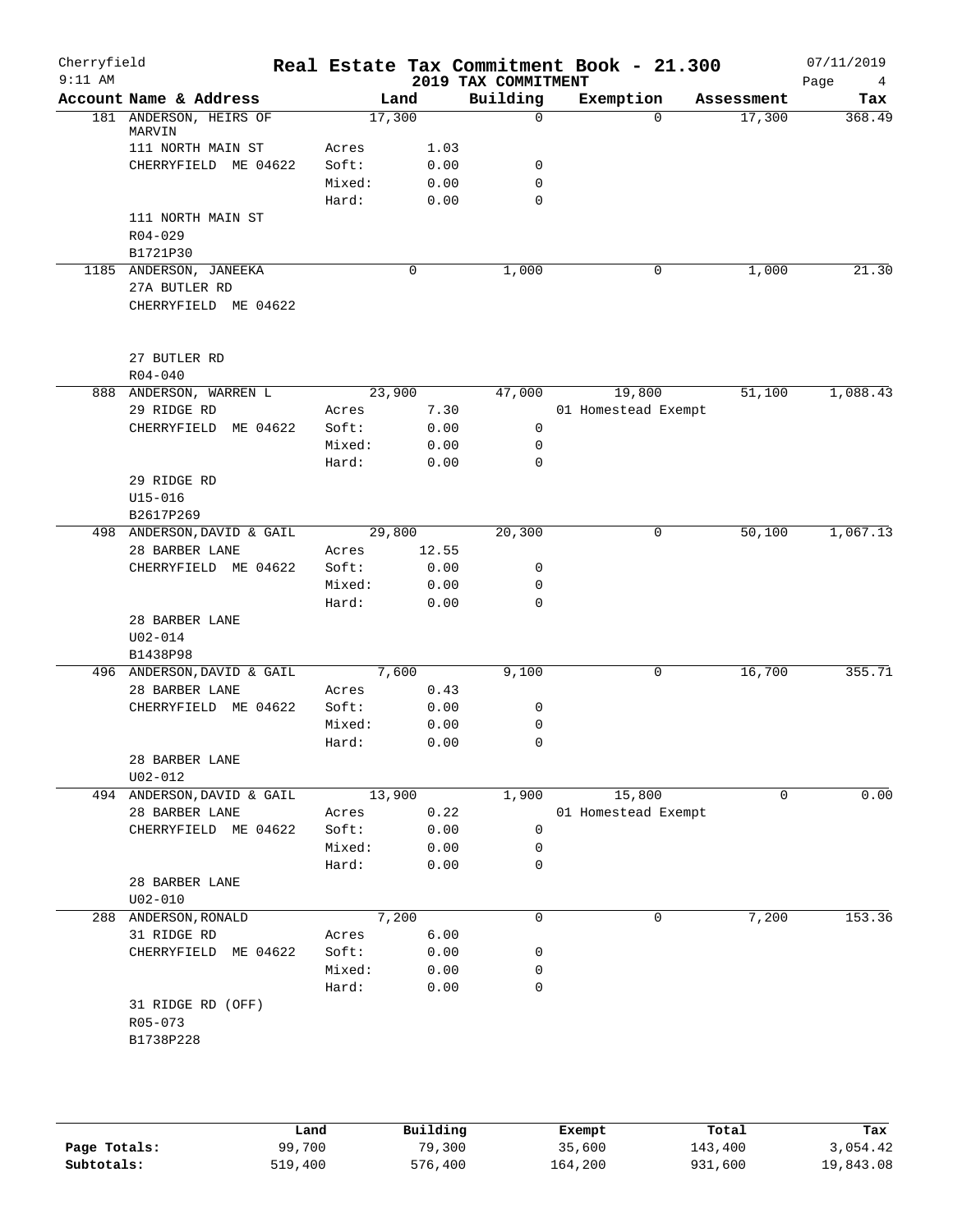| Cherryfield<br>$9:11$ AM |                              |        |       |                                 | Real Estate Tax Commitment Book - 21.300 |            | 07/11/2019       |
|--------------------------|------------------------------|--------|-------|---------------------------------|------------------------------------------|------------|------------------|
|                          | Account Name & Address       |        | Land  | 2019 TAX COMMITMENT<br>Building | Exemption                                | Assessment | Page<br>5<br>Tax |
|                          | 1003 ANDERSON, SARAH P       | 14,400 |       | 49,300                          | 19,800                                   | 43,900     | 935.07           |
|                          | 33 RIDGE RD                  | Acres  | 1.00  |                                 | 01 Homestead Exempt                      |            |                  |
|                          | CHERRYFIELD<br>ME 04622      | Soft:  | 0.00  | 0                               |                                          |            |                  |
|                          |                              | Mixed: | 0.00  | 0                               |                                          |            |                  |
|                          |                              | Hard:  | 0.00  | $\mathbf 0$                     |                                          |            |                  |
|                          | 33 RIDGE RD                  |        |       |                                 |                                          |            |                  |
|                          | U15-016-001                  |        |       |                                 |                                          |            |                  |
|                          | B1629P345                    |        |       |                                 |                                          |            |                  |
|                          | 714 ANDRES, BURNDETT         | 14,900 |       | 87,200                          | $\mathsf{O}$                             | 102,100    | 2,174.73         |
|                          | P O BOX 474                  | Acres  | 0.28  |                                 |                                          |            |                  |
|                          | CHERRYFIELD<br>ME 04622      | Soft:  | 0.00  | 0                               |                                          |            |                  |
|                          |                              | Mixed: | 0.00  | 0                               |                                          |            |                  |
|                          |                              | Hard:  | 0.00  | $\mathbf 0$                     |                                          |            |                  |
|                          | 11 CAMPBELL HILL             |        |       |                                 |                                          |            |                  |
|                          | $U11 - 015$                  |        |       |                                 |                                          |            |                  |
|                          | B4501P200 09/28/2018         |        |       |                                 |                                          |            |                  |
|                          | 62 ASLAM, DRU                | 23,100 |       | 29,500                          | $\mathsf{O}$                             | 52,600     | 1,120.38         |
|                          | P.O. Box 504                 | Acres  | 1.00  |                                 |                                          |            |                  |
|                          | BELGRADE ME 04917            | Soft:  | 0.00  | 0                               |                                          |            |                  |
|                          |                              | Mixed: | 0.00  | 0                               |                                          |            |                  |
|                          |                              | Hard:  | 0.00  | $\mathbf 0$                     |                                          |            |                  |
|                          | 301 MILBRIDGE RD             |        |       |                                 |                                          |            |                  |
|                          | R02-015                      |        |       |                                 |                                          |            |                  |
|                          | B3105P10 01/27/2006          |        |       |                                 |                                          |            |                  |
|                          | 1160 ATWATER III, FORREST B  | 10,000 |       | 67,800                          | 19,800                                   | 58,000     | 1,235.40         |
|                          | 140 UNIONVILLE RD            | Acres  | 0.38  |                                 | 01 Homestead Exempt                      |            |                  |
|                          | CHERRYFIELD ME 04622         | Soft:  | 0.00  | 0                               |                                          |            |                  |
|                          |                              | Mixed: | 0.00  | 0                               |                                          |            |                  |
|                          |                              | Hard:  | 0.00  | $\Omega$                        |                                          |            |                  |
|                          | 140 UNIONVILLE RD            |        |       |                                 |                                          |            |                  |
|                          | R03-009-001                  |        |       |                                 |                                          |            |                  |
|                          | B4328P255 01/13/2017         |        |       |                                 |                                          |            |                  |
|                          | 84 ATWATER, FORREST B JR &   | 14,500 |       | 60,900                          | 19,800                                   | 55,600     | 1,184.28         |
|                          | SANDRA J                     |        |       |                                 |                                          |            |                  |
|                          | 136 UNIONVILLE RD            | Acres  | 1.04  |                                 | 01 Homestead Exempt                      |            |                  |
|                          | ME 04622<br>CHERRYFIELD      | Soft:  | 0.00  | 0                               |                                          |            |                  |
|                          |                              | Mixed: | 0.00  | 0                               |                                          |            |                  |
|                          |                              | Hard:  | 0.00  | 0                               |                                          |            |                  |
|                          | 136 UNIONVILLE RD            |        |       |                                 |                                          |            |                  |
|                          | R03-009                      |        |       |                                 |                                          |            |                  |
|                          | B1374P248<br>793 B C & D INC |        |       | 0                               | $\Omega$                                 |            | 259.86           |
|                          | Е                            | 12,200 |       |                                 |                                          | 12,200     |                  |
|                          | 50 CHURCH ST                 | Acres  | 12.20 |                                 |                                          |            |                  |
|                          | CHERRYFIELD ME 04622         | Soft:  | 0.00  | 0                               |                                          |            |                  |
|                          |                              | Mixed: | 0.00  | 0                               |                                          |            |                  |
|                          |                              | Hard:  | 0.00  | $\Omega$                        |                                          |            |                  |
|                          | 47 CHURCH RD                 |        |       |                                 |                                          |            |                  |
|                          | U12-044-002                  |        |       |                                 |                                          |            |                  |
|                          | B1812P100                    |        |       |                                 |                                          |            |                  |

|              | Land    | Building | Exempt  | Total     | Tax       |
|--------------|---------|----------|---------|-----------|-----------|
| Page Totals: | 89,100  | 294,700  | 59,400  | 324,400   | 6,909.72  |
| Subtotals:   | 608,500 | 871,100  | 223,600 | 1,256,000 | 26,752.80 |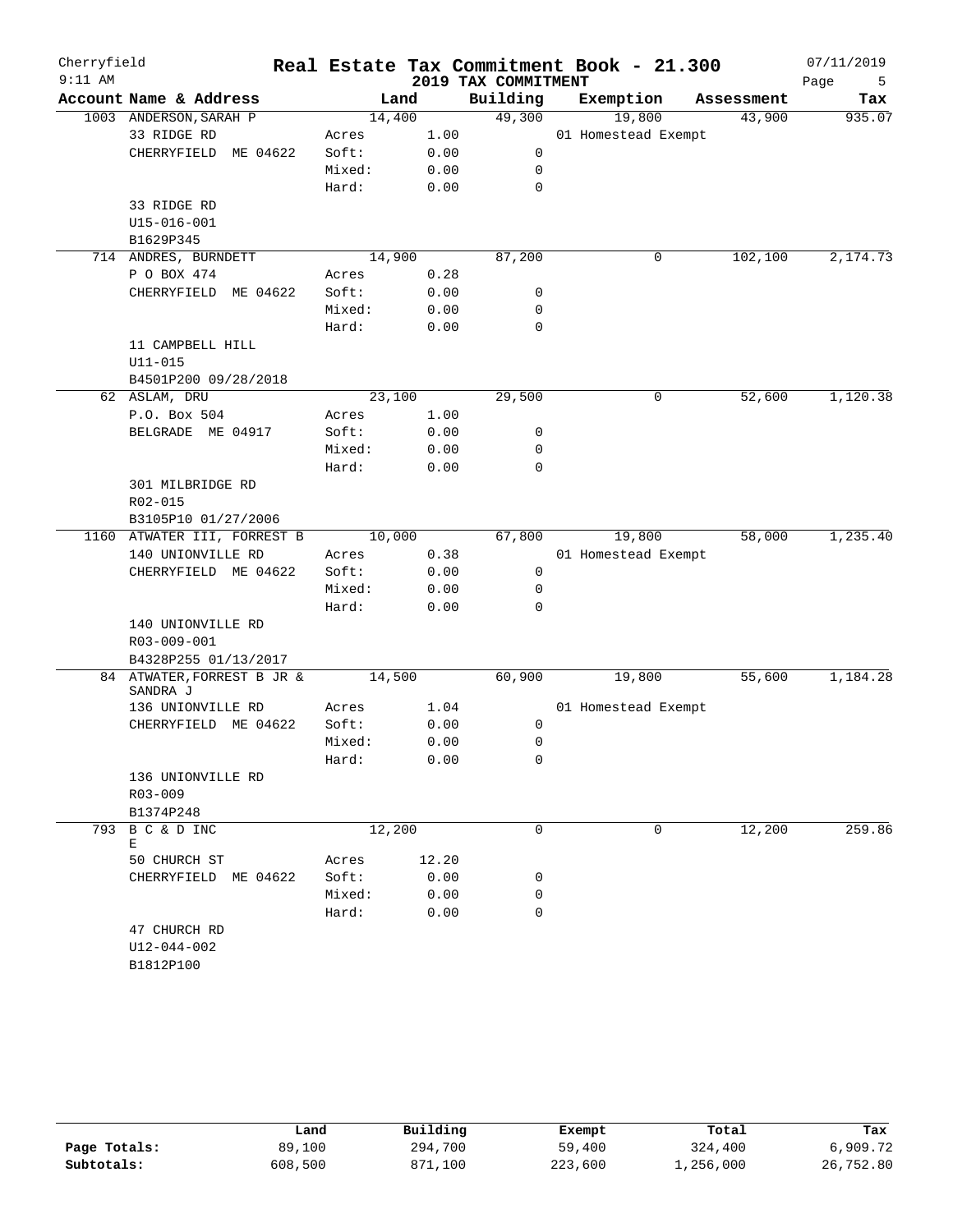| Cherryfield<br>$9:11$ AM |                                                               |        |       | 2019 TAX COMMITMENT | Real Estate Tax Commitment Book - 21.300 |            | 07/11/2019<br>Page<br>6 |
|--------------------------|---------------------------------------------------------------|--------|-------|---------------------|------------------------------------------|------------|-------------------------|
|                          | Account Name & Address                                        |        | Land  | Building            | Exemption                                | Assessment | Tax                     |
|                          | 704 BABIARZ, DENNIS L &                                       | 22,100 |       | 81,000              | 19,800                                   | 83,300     | 1,774.29                |
|                          | ALICIA C                                                      |        |       |                     |                                          |            |                         |
|                          | PO BOX 390                                                    | Acres  | 0.89  |                     | 01 Homestead Exempt                      |            |                         |
|                          | CHERRYFIELD ME 04622                                          | Soft:  | 0.00  | 0                   |                                          |            |                         |
|                          |                                                               | Mixed: | 0.00  | 0                   |                                          |            |                         |
|                          |                                                               | Hard:  | 0.00  | 0                   |                                          |            |                         |
|                          | 20 PARK ST                                                    |        |       |                     |                                          |            |                         |
|                          | $U11 - 006$                                                   |        |       |                     |                                          |            |                         |
|                          | B4247P257 04/20/2016 B1929P213<br>419 BABSON, ANNE P & STEVEN | 23,200 |       | 0                   | 0                                        | 23,200     | 494.16                  |
|                          | Ν                                                             |        |       |                     |                                          |            |                         |
|                          | PO BOX 261                                                    | Acres  | 44.96 |                     |                                          |            |                         |
|                          | ESSEX MA 01929                                                | Soft:  | 0.00  | 0                   |                                          |            |                         |
|                          |                                                               | Mixed: | 0.00  | 0                   |                                          |            |                         |
|                          |                                                               | Hard:  | 0.00  | 0                   |                                          |            |                         |
|                          | EAST FORK ROAD                                                |        |       |                     |                                          |            |                         |
|                          | R09-001-040                                                   |        |       |                     |                                          |            |                         |
|                          | B4495P282 09/10/2018                                          |        |       |                     |                                          |            |                         |
|                          | 659 BACKMAN, LEAH                                             | 21,300 |       | 59,800              | 19,800                                   | 61,300     | 1,305.69                |
|                          | DITECH FINANCIAL, LLC                                         | Acres  | 0.80  |                     | 01 Homestead Exempt                      |            |                         |
|                          | P O BOX 6172                                                  | Soft:  | 0.00  | 0                   |                                          |            |                         |
|                          | RAPID CITY SD<br>57709-6172                                   | Mixed: | 0.00  | 0                   |                                          |            |                         |
|                          |                                                               | Hard:  | 0.00  | $\mathbf 0$         |                                          |            |                         |
|                          | 145 NORTH ST                                                  |        |       |                     |                                          |            |                         |
|                          | $U07 - 018$                                                   |        |       |                     |                                          |            |                         |
|                          | B1333P7                                                       |        |       |                     |                                          |            |                         |
|                          | 1078 BACKMAN, MELISSA                                         | 17,300 |       | 57,700              | 19,800                                   | 55,200     | 1,175.76                |
|                          | 25 PEAKED HILL CIRCLE                                         | Acres  | 1.00  |                     | 01 Homestead Exempt                      |            |                         |
|                          | CHERRYFIELD ME 04622                                          | Soft:  | 0.00  | 0                   |                                          |            |                         |
|                          |                                                               | Mixed: | 0.00  | 0                   |                                          |            |                         |
|                          |                                                               | Hard:  | 0.00  | 0                   |                                          |            |                         |
|                          | 25 PEAKED HILL CIRCLE                                         |        |       |                     |                                          |            |                         |
|                          | R06-003-004                                                   |        |       |                     |                                          |            |                         |
|                          | B4243P206 04/01/2016                                          |        |       |                     |                                          |            |                         |
|                          | 948 BAGLEY, MARIANNE                                          | 17,100 |       | 30,100              | 19,800                                   | 27,400     | 583.62                  |
|                          | 291 RIDGE RD                                                  | Acres  | 0.96  |                     | 01 Homestead Exempt                      |            |                         |
|                          | CHERRYFIELD ME 04622                                          | Soft:  | 0.00  | $\mathbf{0}$        |                                          |            |                         |
|                          |                                                               | Mixed: | 0.00  | 0                   |                                          |            |                         |
|                          |                                                               | Hard:  | 0.00  | 0                   |                                          |            |                         |
|                          | 291 RIDGE RD                                                  |        |       |                     |                                          |            |                         |
|                          | $U18 - 008$                                                   |        |       |                     |                                          |            |                         |
|                          | B3564P173 09/01/2009                                          |        |       |                     |                                          |            |                         |
| 825                      | BAILEY, JEFFREY D &<br>VICKI L                                | 18,400 |       | 35,300              | 19,800                                   | 33,900     | 722.07                  |
|                          | 89 MAIN ST                                                    | Acres  | 0.53  |                     | 01 Homestead Exempt                      |            |                         |
|                          | CHERRYFIELD<br>ME 04622                                       | Soft:  | 0.00  | 0                   |                                          |            |                         |
|                          |                                                               | Mixed: | 0.00  | 0                   |                                          |            |                         |
|                          |                                                               | Hard:  | 0.00  | 0                   |                                          |            |                         |
|                          | 89 MAIN ST                                                    |        |       |                     |                                          |            |                         |
|                          | $U13 - 027$                                                   |        |       |                     |                                          |            |                         |
|                          | B2316P160                                                     |        |       |                     |                                          |            |                         |
|                          |                                                               |        |       |                     |                                          |            |                         |

|              | Land    | Building  | Exempt  | Total     | Tax       |
|--------------|---------|-----------|---------|-----------|-----------|
| Page Totals: | 119,400 | 263,900   | 99,000  | 284,300   | 6,055.59  |
| Subtotals:   | 727,900 | 1,135,000 | 322,600 | 1,540,300 | 32,808.39 |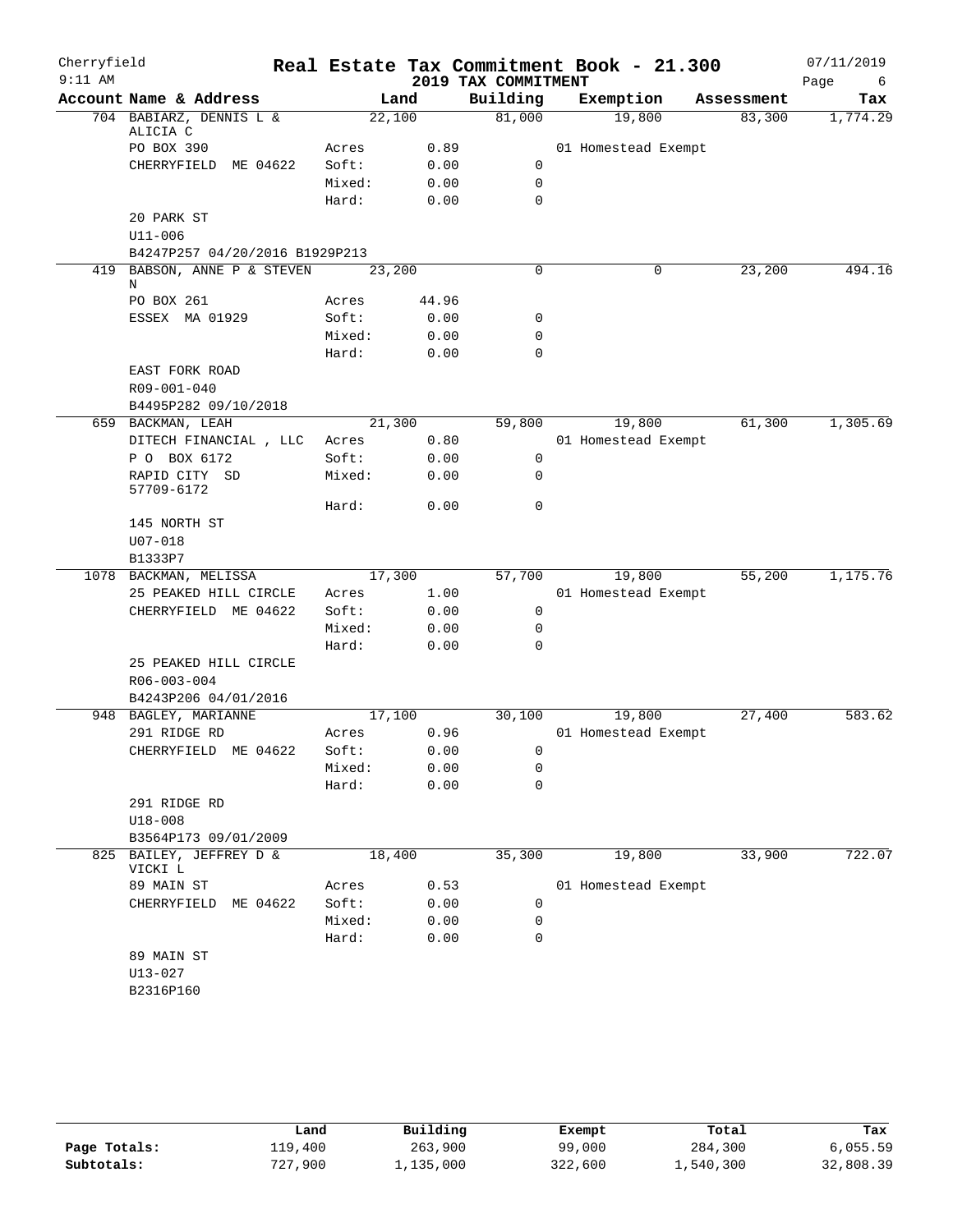| Cherryfield<br>$9:11$ AM |                                      |        |        | 2019 TAX COMMITMENT | Real Estate Tax Commitment Book - 21.300 |            | 07/11/2019<br>Page<br>7 |
|--------------------------|--------------------------------------|--------|--------|---------------------|------------------------------------------|------------|-------------------------|
|                          | Account Name & Address               |        | Land   | Building            | Exemption                                | Assessment | Tax                     |
|                          | 121 BALL, C GEOFFREY                 |        | 47,300 | 24,900              | $\Omega$                                 | 72,200     | 1,537.86                |
|                          | BALL, DONNA C & SAMUEL<br>& DANIEL   | Acres  | 40.00  |                     |                                          |            |                         |
|                          | 201 CARMEN HILL RD                   | Soft:  | 0.00   | 0                   |                                          |            |                         |
|                          | NEW MILFORD CT 06776                 | Mixed: | 0.00   | $\mathbf 0$         |                                          |            |                         |
|                          |                                      | Hard:  | 0.00   | $\mathbf 0$         |                                          |            |                         |
|                          | 755 BLACKSWOODS RD                   |        |        |                     |                                          |            |                         |
|                          | $R03 - 045$                          |        |        |                     |                                          |            |                         |
|                          | B3243P208 01/30/2007                 |        |        |                     |                                          |            |                         |
|                          | 114 BALLAM, DEVISEES OF<br>DEBORAH C |        | 8,000  | 31,900              | 0                                        | 39,900     | 849.87                  |
|                          | C/O HITCHINGS, CHARLES<br>В          | Acres  | 0.40   |                     |                                          |            |                         |
|                          | 685 BLACKSWOODS RD                   | Soft:  | 0.00   | 0                   |                                          |            |                         |
|                          | CHERRYFIELD ME 04622                 | Mixed: | 0.00   | 0                   |                                          |            |                         |
|                          |                                      | Hard:  | 0.00   | 0                   |                                          |            |                         |
|                          | 685 BLACKSWOODS RD<br>R03-038        |        |        |                     |                                          |            |                         |
|                          | B3872P201 08/09/2012 B2725P46        |        |        |                     |                                          |            |                         |
|                          | 482 BAMFORD JR, GEORGE E             |        | 19,600 | 35,100              | 19,800                                   | 34,900     | 743.37                  |
|                          | PERRY, SHARON L                      | Acres  | 0.64   |                     | 01 Homestead Exempt                      |            |                         |
|                          | 223 MILBRIDGE RD                     | Soft:  | 0.00   | $\mathbf 0$         |                                          |            |                         |
|                          | CHERRYFIELD ME 04622                 | Mixed: | 0.00   | 0                   |                                          |            |                         |
|                          |                                      | Hard:  | 0.00   | 0                   |                                          |            |                         |
|                          | 223 MILBRIDGE RD                     |        |        |                     |                                          |            |                         |
|                          | U01-011-002                          |        |        |                     |                                          |            |                         |
|                          | B4457P67 05/04/2018 B2116P57         |        |        |                     |                                          |            |                         |
|                          | 532 BARBEE, LORI K                   |        | 66,100 | 99,600              | 19,800                                   | 145,900    | 3,107.67                |
|                          | BARBEE, KELLY J                      | Acres  | 84.25  |                     | 01 Homestead Exempt                      |            |                         |
|                          | 75 MILBRIDGE RD                      | Soft:  | 0.00   | 0                   |                                          |            |                         |
|                          | CHERRYFIELD ME 04622                 | Mixed: | 0.00   | 0                   |                                          |            |                         |
|                          |                                      | Hard:  | 0.00   | 0                   |                                          |            |                         |
|                          | 75 MILBRIDGE RD                      |        |        |                     |                                          |            |                         |
|                          | $U03 - 025$                          |        |        |                     |                                          |            |                         |
|                          | B3808P244 01/03/2012                 |        |        |                     |                                          |            |                         |
|                          | 522 BARBEE, KEVIN & PAMELA           |        | 23,900 | 78,200              | 19,800                                   | 82,300     | 1,752.99                |
|                          | 23 BACK BAY ROAD                     | Acres  | 1.67   |                     | 01 Homestead Exempt                      |            |                         |
|                          | MILBRIDGE ME 04658                   | Soft:  | 0.00   | 0                   |                                          |            |                         |
|                          |                                      | Mixed: | 0.00   | 0                   |                                          |            |                         |
|                          |                                      | Hard:  | 0.00   | 0                   |                                          |            |                         |
|                          | 46 WILSON HILL RD                    |        |        |                     |                                          |            |                         |
|                          | $U03 - 016$                          |        |        |                     |                                          |            |                         |
|                          | B1244P230                            |        |        |                     |                                          |            |                         |
|                          | 865 BARTLETT, DIANE M                |        | 18,400 | 93,700              | 0                                        | 112,100    | 2,387.73                |
|                          | 23 HORIZON LN                        | Acres  | 2.87   |                     |                                          |            |                         |
|                          | DEXTER ME 04930                      | Soft:  | 0.00   | 0                   |                                          |            |                         |
|                          |                                      | Mixed: | 0.00   | 0                   |                                          |            |                         |
|                          |                                      | Hard:  | 0.00   | 0                   |                                          |            |                         |
|                          | 42 WILLEY DISTRICT RD<br>$U14 - 036$ |        |        |                     |                                          |            |                         |
|                          | B3780P193 09/30/2011                 |        |        |                     |                                          |            |                         |
|                          |                                      |        |        |                     |                                          |            |                         |

|              | Land    | Building  | Exempt  | Total     | Tax       |
|--------------|---------|-----------|---------|-----------|-----------|
| Page Totals: | 183,300 | 363,400   | 59,400  | 487,300   | 10,379.49 |
| Subtotals:   | 911,200 | 1,498,400 | 382,000 | 2,027,600 | 43,187.88 |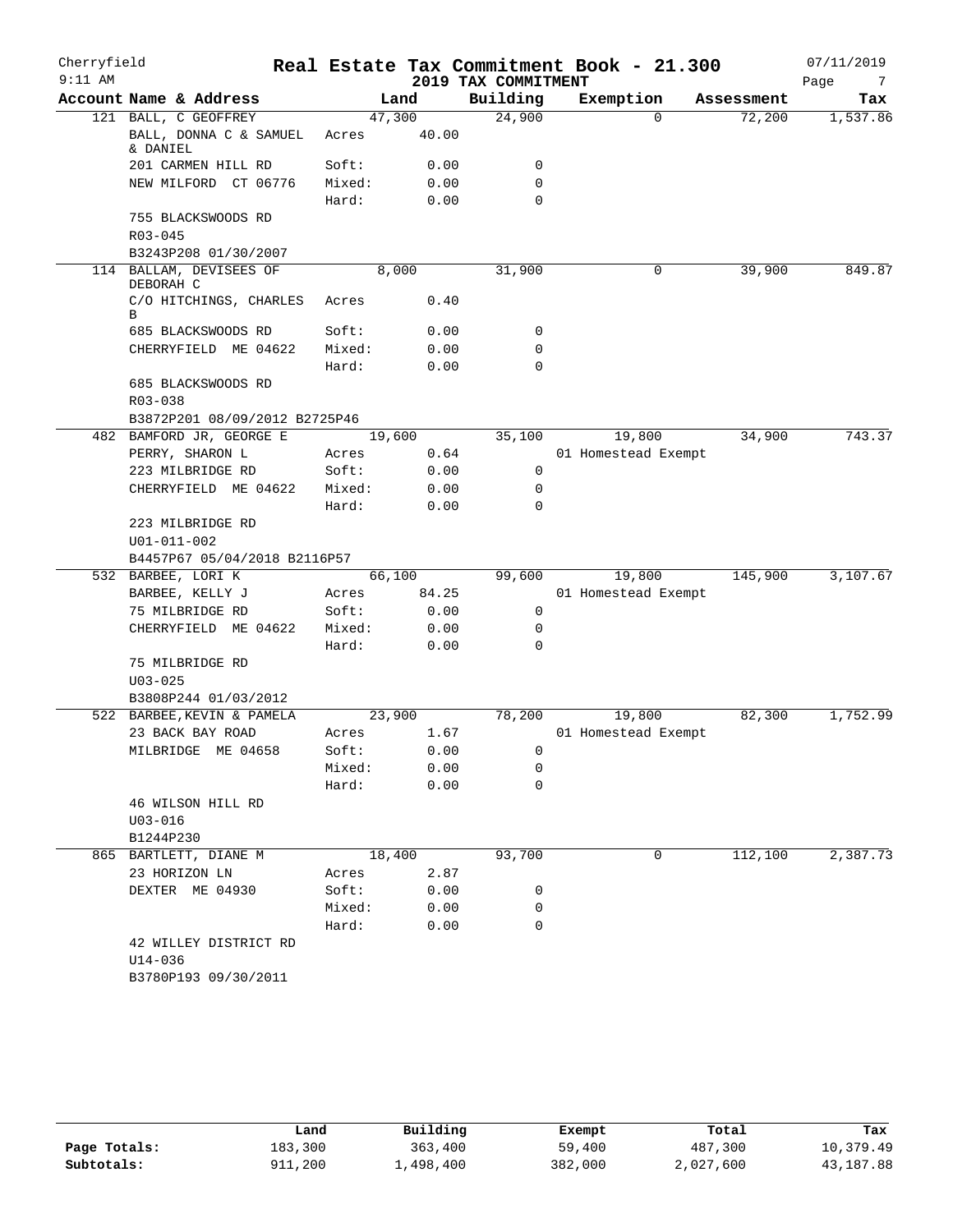| Cherryfield<br>$9:11$ AM |                                        |        |        |                                 | Real Estate Tax Commitment Book - 21.300 |            | 07/11/2019       |
|--------------------------|----------------------------------------|--------|--------|---------------------------------|------------------------------------------|------------|------------------|
|                          | Account Name & Address                 |        | Land   | 2019 TAX COMMITMENT<br>Building | Exemption                                | Assessment | Page<br>8<br>Tax |
|                          | 930 BARTLETT, LILLIAN J                |        | 11,600 | 35,500                          | 19,800                                   | 27,300     | 581.49           |
|                          | 183 RIDGE ROAD                         | Acres  | 0.25   |                                 | 01 Homestead Exempt                      |            |                  |
|                          | CHERRYFIELD ME 04622                   | Soft:  | 0.00   | 0                               |                                          |            |                  |
|                          |                                        | Mixed: | 0.00   | 0                               |                                          |            |                  |
|                          |                                        | Hard:  | 0.00   | $\mathbf 0$                     |                                          |            |                  |
|                          | 183 RIDGE RD                           |        |        |                                 |                                          |            |                  |
|                          | U17-011                                |        |        |                                 |                                          |            |                  |
|                          | B2246P234                              |        |        |                                 |                                          |            |                  |
|                          | 648 BATTAGLIA, CONCETTA                |        | 82,300 | 80,500                          | 19,800                                   | 143,000    | 3,045.90         |
|                          | P O BOX 215                            | Acres  | 131.25 |                                 | 01 Homestead Exempt                      |            |                  |
|                          | CHERRYFIELD ME 04622                   | Soft:  | 0.00   | 0                               |                                          |            |                  |
|                          |                                        | Mixed: | 0.00   | 0                               |                                          |            |                  |
|                          |                                        | Hard:  | 0.00   | 0                               |                                          |            |                  |
|                          | 53 BIG ROCK LANE                       |        |        |                                 |                                          |            |                  |
|                          | $U07 - 008$                            |        |        |                                 |                                          |            |                  |
|                          | B2826P334                              |        |        |                                 |                                          |            |                  |
|                          | 75 BATTAGLIA, JOSEPH &<br>CONCETTA     |        | 8,700  | 0                               | 0                                        | 8,700      | 185.31           |
|                          | P O BOX 215                            | Acres  | 8.60   |                                 |                                          |            |                  |
|                          | CHERRYFIELD ME 04622                   | Soft:  | 0.00   | 0                               |                                          |            |                  |
|                          |                                        | Mixed: | 0.00   | 0                               |                                          |            |                  |
|                          |                                        | Hard:  | 0.00   | 0                               |                                          |            |                  |
|                          | BLACKSWOODS RD                         |        |        |                                 |                                          |            |                  |
|                          | R03-002                                |        |        |                                 |                                          |            |                  |
|                          | B2949P315 11/19/2004                   |        |        |                                 |                                          |            |                  |
|                          | 765 BAUGHMAN, URSA                     |        | 14,600 | 95,100                          | 19,800                                   | 89,900     | 1,914.87         |
|                          | 13 MAIN ST                             | Acres  | 0.26   |                                 | 01 Homestead Exempt                      |            |                  |
|                          | CHERRYFIELD ME 04622                   | Soft:  | 0.00   | $\mathbf 0$                     |                                          |            |                  |
|                          |                                        | Mixed: | 0.00   | 0<br>0                          |                                          |            |                  |
|                          | 13 MAIN ST                             | Hard:  | 0.00   |                                 |                                          |            |                  |
|                          | $U12 - 018$                            |        |        |                                 |                                          |            |                  |
|                          | B3668P306 09/16/2010                   |        |        |                                 |                                          |            |                  |
|                          | 623 BAYRD JR, CHARLES E                |        | 9,000  | $\mathbf 0$                     | 0                                        | 9,000      | 191.70           |
|                          | DONALD A BAYRD; RENA                   | Acres  | 1.25   |                                 |                                          |            |                  |
|                          | HELEN KING                             |        |        |                                 |                                          |            |                  |
|                          | 48 TUNK RD                             | Soft:  | 0.00   | 0                               |                                          |            |                  |
|                          | STEUBEN ME 04680                       | Mixed: | 0.00   | 0                               |                                          |            |                  |
|                          |                                        | Hard:  | 0.00   | 0                               |                                          |            |                  |
|                          | 97 STILLWATER RD                       |        |        |                                 |                                          |            |                  |
|                          | $U06 - 015$                            |        |        |                                 |                                          |            |                  |
|                          | B3011P157 05/23/2005                   |        |        |                                 |                                          |            |                  |
|                          | 628 BAYRD, DONALD A                    |        | 15,400 | 38,000                          | 0                                        | 53,400     | 1,137.42         |
|                          | CHARLES E BAYRD JR;<br>RENA HELEN KING | Acres  | 0.70   |                                 |                                          |            |                  |
|                          | 48 TUNK RD                             | Soft:  | 0.00   | 0                               |                                          |            |                  |
|                          | STSEUBEN ME 04680                      | Mixed: | 0.00   | 0                               |                                          |            |                  |
|                          |                                        | Hard:  | 0.00   | $\mathbf 0$                     |                                          |            |                  |
|                          | 95 STILLWATER RD                       |        |        |                                 |                                          |            |                  |
|                          | $U06 - 019$                            |        |        |                                 |                                          |            |                  |
|                          | B3011P157                              |        |        |                                 |                                          |            |                  |

|              | Land      | Building  | Exempt  | Total     | Tax       |
|--------------|-----------|-----------|---------|-----------|-----------|
| Page Totals: | 141,600   | 249,100   | 59,400  | 331,300   | 7,056.69  |
| Subtotals:   | 1,052,800 | 1,747,500 | 441,400 | 2,358,900 | 50,244.57 |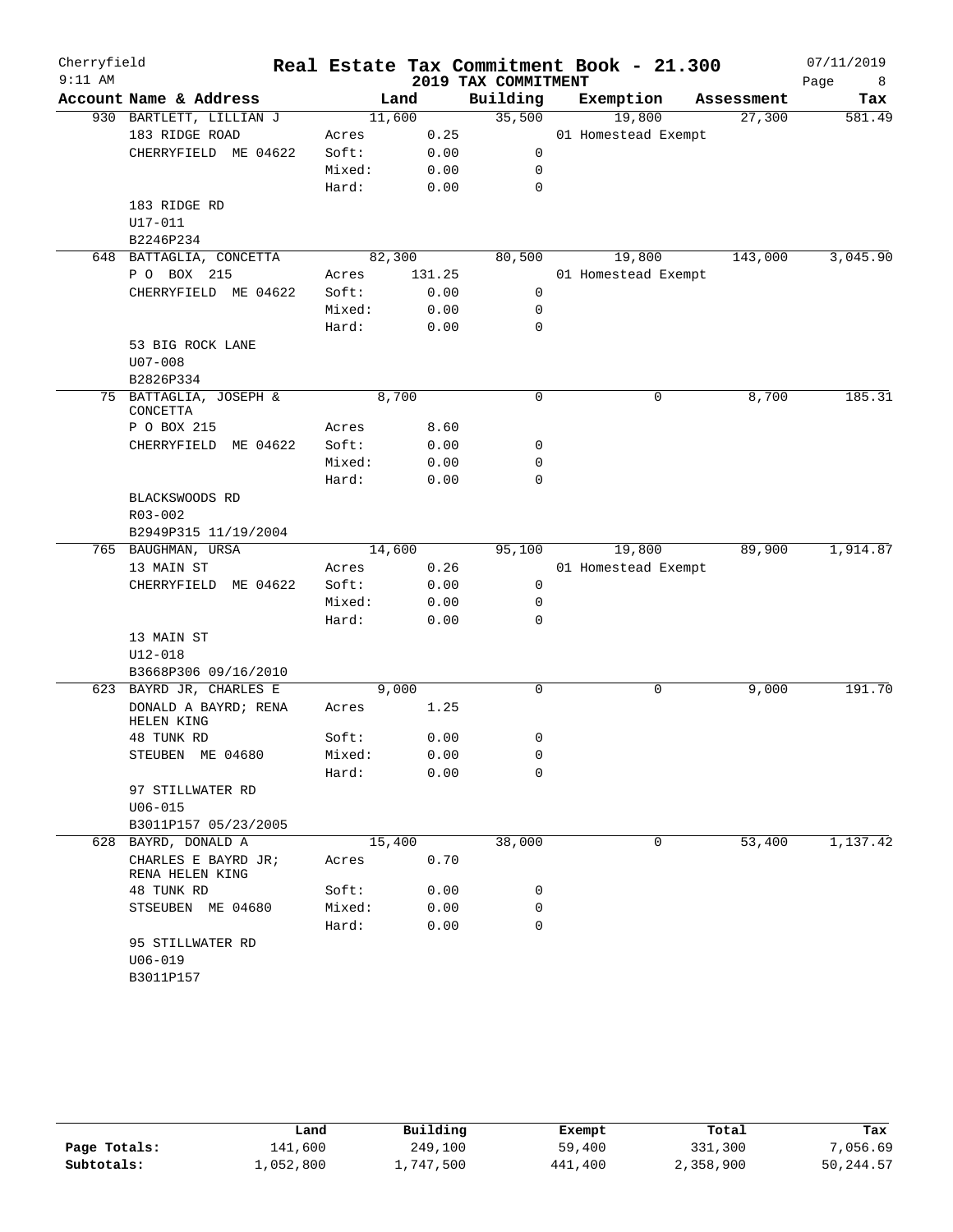| Cherryfield<br>$9:11$ AM |                                          |         |           |                                 | Real Estate Tax Commitment Book - 21.300 |            | 07/11/2019       |
|--------------------------|------------------------------------------|---------|-----------|---------------------------------|------------------------------------------|------------|------------------|
|                          | Account Name & Address                   |         | Land      | 2019 TAX COMMITMENT<br>Building | Exemption                                | Assessment | Page<br>9<br>Tax |
|                          | 772 BAYRD, ROBERTA                       |         | 20, 300   | 103,800                         | 19,800                                   | 104,300    | 2,221.59         |
|                          | P O BOX 53                               | Acres   | 0.70      |                                 | 01 Homestead Exempt                      |            |                  |
|                          | CHERRYFIELD ME 04622                     | Soft:   | 0.00      | 0                               |                                          |            |                  |
|                          |                                          | Mixed:  | 0.00      | 0                               |                                          |            |                  |
|                          |                                          | Hard:   | 0.00      | $\mathbf 0$                     |                                          |            |                  |
|                          | 20 CAMPBELL HILL                         |         |           |                                 |                                          |            |                  |
|                          | $U12 - 025$                              |         |           |                                 |                                          |            |                  |
|                          | B3240P1 01/18/2007                       |         |           |                                 |                                          |            |                  |
|                          | 754 BCD INC                              |         | 24,300    | 16,300                          | 0                                        | 40,600     | 864.78           |
|                          | 37 CHURCH ST                             | Acres   | 4.00      |                                 |                                          |            |                  |
|                          | CHERRYFIELD ME 04622                     | Soft:   | 0.00      | 0                               |                                          |            |                  |
|                          |                                          | Mixed:  | 0.00      | 0                               |                                          |            |                  |
|                          |                                          | Hard:   | 0.00      | 0                               |                                          |            |                  |
|                          | 37 CHURCH ST                             |         |           |                                 |                                          |            |                  |
|                          | $U12 - 009$                              |         |           |                                 |                                          |            |                  |
|                          | B1812P100                                |         |           |                                 |                                          |            |                  |
|                          | 1074 BEAL JR, GEORGE                     |         | 14,400    | 50,500                          | 19,800                                   | 45,100     | 960.63           |
|                          | 19 PEAKED HILL CIR                       | Acres   | 1.00      |                                 | 01 Homestead Exempt                      |            |                  |
|                          | CHERRYFIELD ME 04622                     | Soft:   | 0.00      | 0                               |                                          |            |                  |
|                          |                                          | Mixed:  | 0.00      | 0                               |                                          |            |                  |
|                          |                                          | Hard:   | 0.00      | $\mathbf 0$                     |                                          |            |                  |
|                          | 19 PEAKED HILL CIRCLE                    |         |           |                                 |                                          |            |                  |
|                          | $R06 - 003 - 001$                        |         |           |                                 |                                          |            |                  |
|                          | B2611P268                                |         |           |                                 |                                          |            |                  |
|                          | 1166 BEAL, BILLIE JEAN                   |         | 0         | 12,900                          | 12,900                                   |            | 0.00<br>0        |
|                          | 25 BARREN WAY                            |         |           |                                 | 01 Homestead Exempt                      |            |                  |
|                          | CHERRYFIELD ME 04622                     |         |           |                                 |                                          |            |                  |
|                          |                                          |         |           |                                 |                                          |            |                  |
|                          | 25 BARREN WAY<br>$U18 - 006 - 001 - 005$ |         |           |                                 |                                          |            |                  |
| 937                      | BEAL, DAREN W                            |         | 25,400    | 75,600                          | 19,800                                   | 81,200     | 1,729.56         |
|                          | 34 MORSE LANE                            | Acres   | 12.00     |                                 | 01 Homestead Exempt                      |            |                  |
|                          | CHERRYFIELD ME 04622                     | Soft:   | 0.00      | 0                               |                                          |            |                  |
|                          |                                          | Mixed:  | 0.00      | 0                               |                                          |            |                  |
|                          |                                          | Hard:   | 0.00      | 0                               |                                          |            |                  |
|                          | 34 MORSE LANE                            |         |           |                                 |                                          |            |                  |
|                          | U17-018                                  |         |           |                                 |                                          |            |                  |
|                          | B3468P208 11/06/2008                     |         |           |                                 |                                          |            |                  |
|                          | 943 BEAL, FELICIA F                      |         | 14,700    | 43,600                          | 0                                        | 58,300     | 1,241.79         |
|                          | PO BOX 152                               | Acres   | 0.60      |                                 |                                          |            |                  |
|                          | MILBRIDGE ME 04658                       | Soft:   | 0.00      | 0                               |                                          |            |                  |
|                          |                                          | Mixed:  | 0.00      | 0                               |                                          |            |                  |
|                          |                                          | Hard:   | 0.00      | 0                               |                                          |            |                  |
|                          | 296 RIDGE RD                             |         |           |                                 |                                          |            |                  |
|                          | $U18 - 004$                              |         |           |                                 |                                          |            |                  |
|                          | B3987P304 08/26/2013                     |         |           |                                 |                                          |            |                  |
|                          | 626 BEAL, JONATHAN S & LISA              |         | 3,900     | 0                               | 0                                        | 3,900      | 83.07            |
|                          | Е                                        |         |           |                                 |                                          |            |                  |
|                          | 118 STILLWATER RD                        | Acres   | 5.46      |                                 |                                          |            |                  |
|                          | CHERRYFIELD ME 04622                     | Soft:   | 0.00      | 0                               |                                          |            |                  |
|                          |                                          | Mixed:  | 0.00      | 0                               |                                          |            |                  |
|                          |                                          | Hard:   | 0.00      | 0                               |                                          |            |                  |
|                          | STILLWATER RD                            |         |           |                                 |                                          |            |                  |
|                          | $U06 - 017$                              |         |           |                                 |                                          |            |                  |
|                          | B4412P89 10/31/2017                      |         |           |                                 |                                          |            |                  |
|                          |                                          |         |           |                                 |                                          |            |                  |
|                          |                                          | Land    | Building  |                                 | Exempt                                   | Total      | Tax              |
| Page Totals:             |                                          | 103,000 | 302,700   |                                 | 72,300                                   | 333,400    | 7,101.42         |
| Subtotals:               | 1,155,800                                |         | 2,050,200 |                                 | 513,700                                  | 2,692,300  | 57, 345.99       |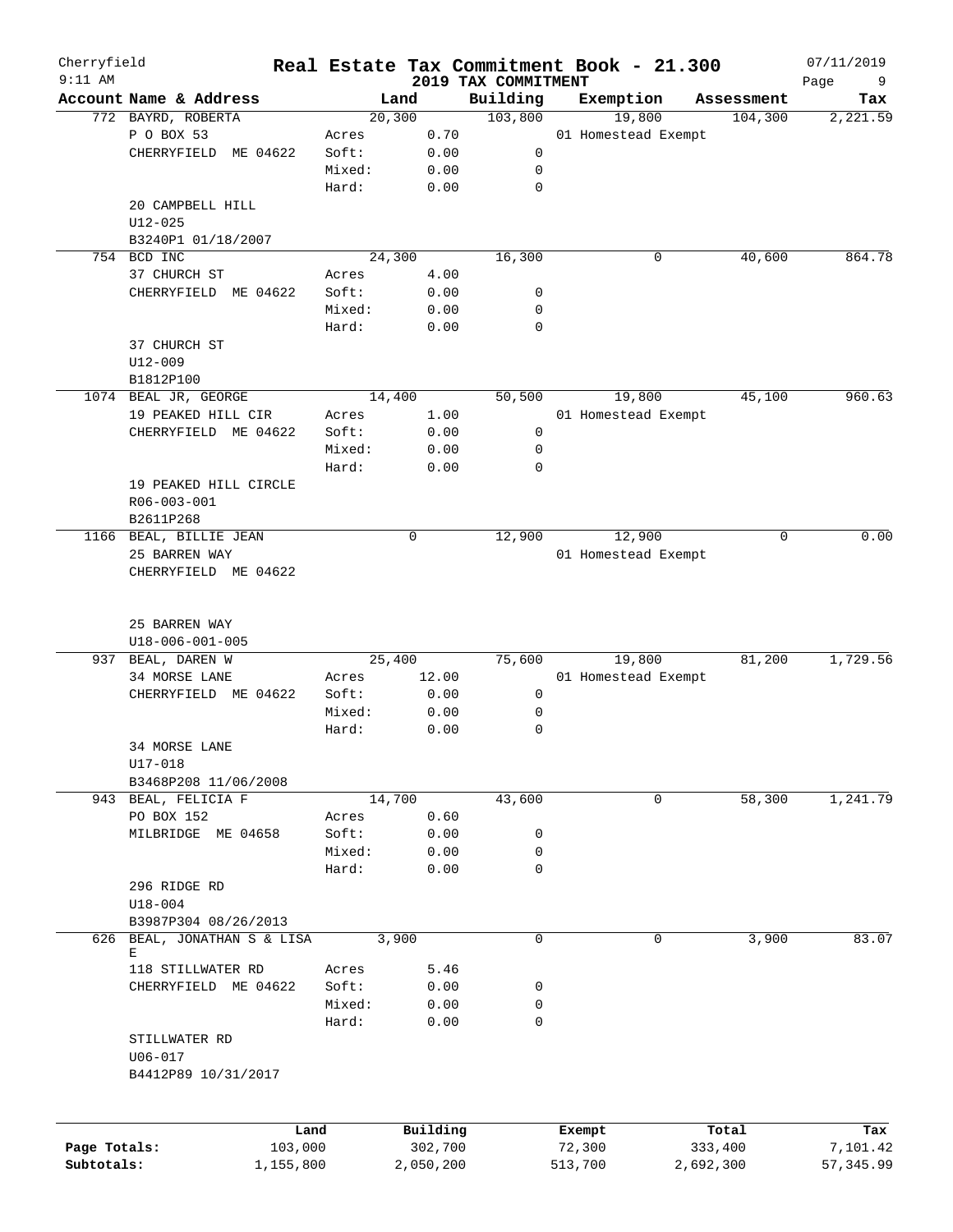| Cherryfield<br>$9:11$ AM |                                           |                |                |                                 | Real Estate Tax Commitment Book - 21.300 |             | 07/11/2019        |
|--------------------------|-------------------------------------------|----------------|----------------|---------------------------------|------------------------------------------|-------------|-------------------|
|                          | Account Name & Address                    |                | Land           | 2019 TAX COMMITMENT<br>Building | Exemption                                | Assessment  | Page<br>10<br>Tax |
|                          | 1120 BEAL, JONATHAN S & LISA              |                | 15,600         | 120,000                         | 19,800                                   | 115,800     | 2,466.54          |
|                          | Е                                         |                | 2.24           |                                 | 01 Homestead Exempt                      |             |                   |
|                          | 118 STILLWATER RD<br>CHERRYFIELD ME 04622 | Acres<br>Soft: | 0.00           | $\mathbf 0$                     |                                          |             |                   |
|                          |                                           | Mixed:         | 0.00           | $\mathbf 0$                     |                                          |             |                   |
|                          |                                           | Hard:          | 0.00           | $\mathbf 0$                     |                                          |             |                   |
|                          | 118 STILLWATER RD                         |                |                |                                 |                                          |             |                   |
|                          | $U06 - 017 - 001$                         |                |                |                                 |                                          |             |                   |
|                          | B2165P129                                 |                |                |                                 |                                          |             |                   |
|                          | 252 BEAL, LOWELL                          |                | 14,600         | 43,200                          | 0                                        | 57,800      | 1,231.14          |
|                          | 317 WILLEY DISTRICT RD                    | Acres          | 1.26           |                                 |                                          |             |                   |
|                          | CHERRYFIELD<br>ME 04622                   | Soft:          | 0.00           | 0                               |                                          |             |                   |
|                          |                                           | Mixed:         | 0.00           | $\mathbf 0$                     |                                          |             |                   |
|                          |                                           | Hard:          | 0.00           | $\mathbf 0$                     |                                          |             |                   |
|                          | 317 WILLEY DISTRICT RD                    |                |                |                                 |                                          |             |                   |
|                          | $R05 - 045$<br>B2530P230                  |                |                |                                 |                                          |             |                   |
|                          | 753 BEAL, ROBERT                          |                | 23,300         | 53,100                          | 19,800                                   | 56,600      | 1,205.58          |
|                          | 28 CHURCH ST                              | Acres          | 1.31           |                                 | 01 Homestead Exempt                      |             |                   |
|                          | CHERRYFIELD ME 04622                      | Soft:          | 0.00           | 0                               |                                          |             |                   |
|                          |                                           | Mixed:         | 0.00           | 0                               |                                          |             |                   |
|                          |                                           | Hard:          | 0.00           | $\mathbf 0$                     |                                          |             |                   |
|                          | 28 CHURCH ST                              |                |                |                                 |                                          |             |                   |
|                          | $U12 - 008$                               |                |                |                                 |                                          |             |                   |
|                          | B3676P200 10/05/2010                      |                |                |                                 |                                          |             |                   |
|                          | 470 BEAL, RYAN M                          |                | 80,500         | 88,000                          | 19,800                                   | 148,700     | 3,167.31          |
|                          | WOODWARD, LAURA                           | Acres          | 23.00          |                                 | 01 Homestead Exempt                      |             |                   |
|                          | 218 MILBRIDGE RD                          | Soft:          | 0.00           | $\mathbf 0$                     |                                          |             |                   |
|                          | CHERRYFIELD ME 04622                      | Mixed:         | 0.00           | $\mathbf 0$                     |                                          |             |                   |
|                          |                                           | Hard:          | 0.00           | $\mathbf 0$                     |                                          |             |                   |
|                          | 218 MILBRIDGE RD                          |                |                |                                 |                                          |             |                   |
|                          | $U01 - 002$                               |                |                |                                 |                                          |             |                   |
|                          | B4268P12 06/30/2016                       |                |                |                                 |                                          |             |                   |
|                          | 1137 BEAL, SALLY J<br>P O BOX 31          | Acres          | 17,700<br>1.70 | 89,700                          | 19,800<br>01 Homestead Exempt            | 87,600      | 1,865.88          |
|                          | CHERRYFIELD ME 04622                      | Soft:          | 0.00           | 0                               |                                          |             |                   |
|                          |                                           | Mixed:         | 0.00           | 0                               |                                          |             |                   |
|                          |                                           | Hard:          | 0.00           | 0                               |                                          |             |                   |
|                          | 80 NORTH ST                               |                |                |                                 |                                          |             |                   |
|                          | U05-007-001                               |                |                |                                 |                                          |             |                   |
|                          | B2252P52                                  |                |                |                                 |                                          |             |                   |
|                          | 1004 BEAL, SHAWN A                        |                | 17,300         | 68,700                          | 0                                        | 86,000      | 1,831.80          |
|                          | C/O NATION STAR                           | Acres          | 1.00           |                                 |                                          |             |                   |
|                          | MORTGAGE                                  |                |                |                                 |                                          |             |                   |
|                          | PO BOX 650783                             | Soft:          | 0.00           | 0                               |                                          |             |                   |
|                          | DALLAS TX 75265-0783                      | Mixed:         | 0.00           | $\mathbf 0$                     |                                          |             |                   |
|                          |                                           | Hard:          | 0.00           | $\mathbf 0$                     |                                          |             |                   |
|                          | 445 RIDGE RD<br>$U19 - 008 - 003$         |                |                |                                 |                                          |             |                   |
|                          | B2823P212                                 |                |                |                                 |                                          |             |                   |
|                          | 1143 BEAL, SPENCER & MONA                 |                | 0              | 18,400                          | 0                                        | 18,400      | 391.92            |
|                          | 460 EAST SIDE RD                          |                |                |                                 |                                          |             |                   |
|                          | ADDISON ME 04606                          |                |                |                                 |                                          |             |                   |
|                          |                                           |                |                |                                 |                                          |             |                   |
|                          |                                           |                |                |                                 |                                          |             |                   |
|                          | SCHOODIC LAKE                             |                |                |                                 |                                          |             |                   |
|                          | R06-007-B1                                |                |                |                                 |                                          |             |                   |
|                          |                                           |                |                |                                 |                                          |             |                   |
|                          |                                           | Land           | Building       |                                 | Exempt                                   | Total       | Tax               |
| Page Totals:             | 169,000                                   |                | 481,100        |                                 | 79,200                                   | 570,900     | 12,160.17         |
| Subtotals:               | 1,324,800                                 |                | 2,531,300      |                                 | 592,900                                  | 3, 263, 200 | 69,506.16         |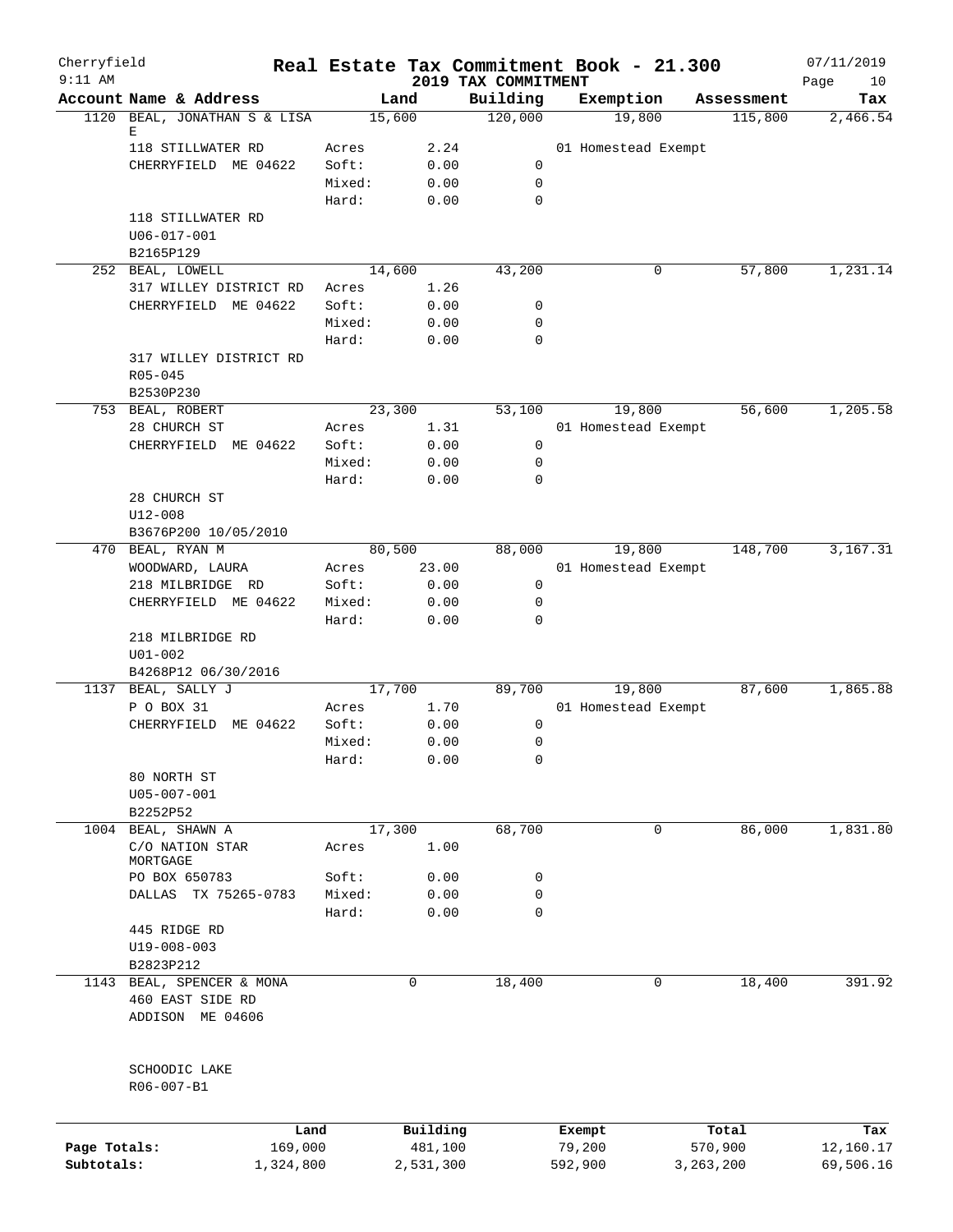| Cherryfield  |                                     |        |           |                                 | Real Estate Tax Commitment Book - 21.300 |            | 07/11/2019        |
|--------------|-------------------------------------|--------|-----------|---------------------------------|------------------------------------------|------------|-------------------|
| $9:11$ AM    | Account Name & Address              |        | Land      | 2019 TAX COMMITMENT<br>Building | Exemption                                | Assessment | Page<br>11<br>Tax |
|              | 770 BEAL, TROY D & SEANA M          |        | 16,500    | 101,900                         | $\Omega$                                 | 118,400    | 2,521.92          |
|              | P O BOX 533                         | Acres  | 0.38      |                                 |                                          |            |                   |
|              | MILBRIDGE ME 04658                  | Soft:  | 0.00      | 0                               |                                          |            |                   |
|              |                                     | Mixed: | 0.00      | 0                               |                                          |            |                   |
|              |                                     | Hard:  | 0.00      | $\mathbf 0$                     |                                          |            |                   |
|              | 12 CAMPBELL HILL                    |        |           |                                 |                                          |            |                   |
|              | $U12 - 023$                         |        |           |                                 |                                          |            |                   |
|              | B3572P266 09/24/2009                |        |           |                                 |                                          |            |                   |
|              | 37 BEAL, DWAIN & JOANNE             |        | 9,000     | $\mathbf 0$                     | 0                                        | 9,000      | 191.70            |
|              | 332 NO MAIN ST                      | Acres  | 6.60      |                                 |                                          |            |                   |
|              | MILBRIDGE ME 04658                  | Soft:  | 0.00      | 0                               |                                          |            |                   |
|              |                                     | Mixed: | 0.00      | 0                               |                                          |            |                   |
|              |                                     | Hard:  | 0.00      | 0                               |                                          |            |                   |
|              | MILBRIDGE RD                        |        |           |                                 |                                          |            |                   |
|              | R01-025                             |        |           |                                 |                                          |            |                   |
|              | 469 BEEBE, LISA                     |        | 18,600    | 45,200                          | 0                                        | 63,800     | 1,358.94          |
|              | PO BOX 293                          | Acres  | 2.10      |                                 |                                          |            |                   |
|              | CHERRYFIELD<br>ME 04622             | Soft:  | 0.00      | 0                               |                                          |            |                   |
|              |                                     | Mixed: | 0.00      | 0                               |                                          |            |                   |
|              |                                     | Hard:  | 0.00      | 0                               |                                          |            |                   |
|              | 754 BLACKSWOODS RD                  |        |           |                                 |                                          |            |                   |
|              | R03-044-001                         |        |           |                                 |                                          |            |                   |
|              | B3284P158 05/14/2007                |        |           |                                 |                                          |            |                   |
|              | 222 BEERS, TRACY D (HEIRS           |        | 7,700     | 0                               | 0                                        | 7,700      | 164.01            |
|              | OF)                                 |        |           |                                 |                                          |            |                   |
|              | C/O PATRICIA S HANCOCK              | Acres  | 0.79      |                                 |                                          |            |                   |
|              | 16521 WARWICK BLVD APT<br>19        | Soft:  | 0.00      | 0                               |                                          |            |                   |
|              | NEWPORT NEWS VA 23608               | Mixed: | 0.00      | 0                               |                                          |            |                   |
|              |                                     | Hard:  | 0.00      | 0                               |                                          |            |                   |
|              | WILLEY DISTRICT RD                  |        |           |                                 |                                          |            |                   |
|              | R05-021                             |        |           |                                 |                                          |            |                   |
|              | B474P386                            |        |           |                                 |                                          |            |                   |
|              | 447 BELLEFLEUR, STEPHEN &           |        | 15,700    | 0                               | 0                                        | 15,700     | 334.41            |
|              | SUSAN B                             |        |           |                                 |                                          |            |                   |
|              | 65 FARMHOLME RD                     | Acres  | 11.20     |                                 |                                          |            |                   |
|              | STONINGTON CT 06378                 | Soft:  | 0.00      | 0                               |                                          |            |                   |
|              |                                     | Mixed: | 0.00      | 0                               |                                          |            |                   |
|              |                                     | Hard:  | 0.00      | 0                               |                                          |            |                   |
|              | NORTH MAIN ST                       |        |           |                                 |                                          |            |                   |
|              | R10-002-022                         |        |           |                                 |                                          |            |                   |
|              | B1671P79                            |        |           |                                 |                                          |            |                   |
|              | 975 BENZAIA, NADINE M               |        | 15,000    | 30,100                          | 0                                        | 45,100     | 960.63            |
|              | CRISALL, SANTA                      | Acres  | 2.00      |                                 |                                          |            |                   |
|              | 43 WARWICK RD                       | Soft:  | 0.00      | 0                               |                                          |            |                   |
|              | NORTHFIELD MA 01360                 | Mixed: | 0.00      | 0                               |                                          |            |                   |
|              |                                     | Hard:  | 0.00      | 0                               |                                          |            |                   |
|              | 22 HUNTER LANE                      |        |           |                                 |                                          |            |                   |
|              | $U08 - 006 - 001$                   |        |           |                                 |                                          |            |                   |
|              | B3338P267 10/02/2007                |        |           |                                 |                                          |            |                   |
| 542          | BENZAIA, NADINE M                   |        | 7,700     | $\mathbf 0$                     | 0                                        | 7,700      | 164.01            |
|              | CRISALL, SANTA                      | Acres  | 2.00      |                                 |                                          |            |                   |
|              | 43 WARWICK RD                       | Soft:  | 0.00      | 0                               |                                          |            |                   |
|              | NORTHFIELD MA 01360                 | Mixed: | 0.00      | 0                               |                                          |            |                   |
|              |                                     | Hard:  | 0.00      | 0                               |                                          |            |                   |
|              | BLACKSWOODS RD<br>$U08 - 006 - 002$ |        |           |                                 |                                          |            |                   |
|              | B3338P267 09/26/2007                |        |           |                                 |                                          |            |                   |
|              |                                     |        |           |                                 |                                          |            |                   |
|              |                                     | Land   | Building  |                                 | Exempt                                   | Total      | Tax               |
| Page Totals: |                                     | 90,200 | 177,200   |                                 | 0                                        | 267,400    | 5,695.62          |
| Subtotals:   | 1,415,000                           |        | 2,708,500 |                                 | 592,900                                  | 3,530,600  | 75, 201.78        |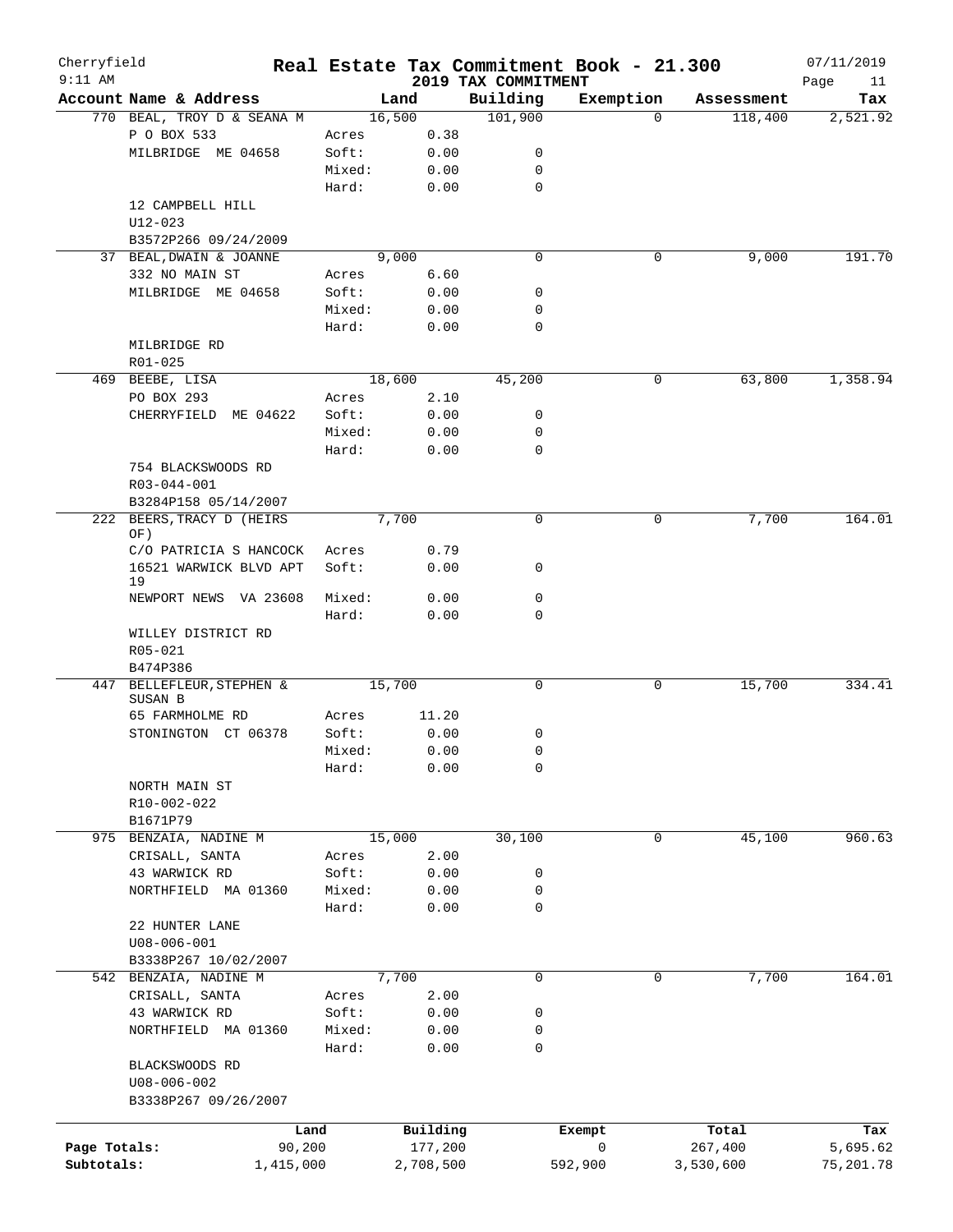| Cherryfield<br>$9:11$ AM |                                         |        |       | 2019 TAX COMMITMENT | Real Estate Tax Commitment Book - 21.300 |            | 07/11/2019<br>Page<br>12 |
|--------------------------|-----------------------------------------|--------|-------|---------------------|------------------------------------------|------------|--------------------------|
|                          | Account Name & Address                  | Land   |       | Building            | Exemption                                | Assessment | Tax                      |
|                          | 1153 BERNABEO, AARON JOSSEPH            | 18,500 |       | $\mathbf 0$         | $\Omega$                                 | 18,500     | 394.05                   |
|                          | 3 WARREN AVE                            | Acres  | 18.00 |                     |                                          |            |                          |
|                          | MIDDLEBORO MA 02346                     | Soft:  | 0.00  | 0                   |                                          |            |                          |
|                          |                                         | Mixed: | 0.00  | 0                   |                                          |            |                          |
|                          |                                         | Hard:  | 0.00  | $\mathbf 0$         |                                          |            |                          |
|                          | RIDGE                                   |        |       |                     |                                          |            |                          |
|                          | U19-013-001                             |        |       |                     |                                          |            |                          |
|                          | B4399P160 09/25/2017                    |        |       |                     |                                          |            |                          |
|                          | 462 BIGWOOD, JAMES B -                  | 16,200 |       | $\mathbf 0$         | 0                                        | 16,200     | 345.06                   |
|                          | TRUSTEE                                 |        |       |                     |                                          |            |                          |
|                          | JAMES B BIGWOOD LIVING<br><b>TRUST</b>  | Acres  | 45.60 |                     |                                          |            |                          |
|                          | P O BOX 342                             | Soft:  | 0.00  | 0                   |                                          |            |                          |
|                          | WINCHENDON MA 01475                     | Mixed: | 0.00  | 0                   |                                          |            |                          |
|                          |                                         | Hard:  | 0.00  | $\mathbf 0$         |                                          |            |                          |
|                          | CROTCH                                  |        |       |                     |                                          |            |                          |
|                          | R10-012                                 |        |       |                     |                                          |            |                          |
|                          | B3401P163                               |        |       |                     |                                          |            |                          |
|                          | 104 BIRDSALL, CHARLES W &<br>KATHLEEN M | 31,800 |       | $\mathbf 0$         | 0                                        | 31,800     | 677.34                   |
|                          | 1166 US HIGHWAY 1 SUITE Acres<br>Α      |        | 15.00 |                     |                                          |            |                          |
|                          | HANCOCK ME 04640                        | Soft:  | 0.00  | 0                   |                                          |            |                          |
|                          |                                         | Mixed: | 0.00  | 0                   |                                          |            |                          |
|                          |                                         | Hard:  | 0.00  | $\mathbf 0$         |                                          |            |                          |
|                          | OFF ROUTE 182                           |        |       |                     |                                          |            |                          |
|                          | R03-028-001                             |        |       |                     |                                          |            |                          |
|                          | B3249P21 02/12/2007                     |        |       |                     |                                          |            |                          |
|                          | 1180 BISHOP, CYNTHIA F                  | 13,900 |       | $\mathbf 0$         | 0                                        | 13,900     | 296.07                   |
|                          | 15125 WILLOWDALE RD                     | Acres  | 5.00  |                     |                                          |            |                          |
|                          | TAMPA FL 33625                          | Soft:  | 0.00  | 0                   |                                          |            |                          |
|                          |                                         | Mixed: | 0.00  | $\mathbf 0$         |                                          |            |                          |
|                          |                                         | Hard:  | 0.00  | $\mathbf 0$         |                                          |            |                          |
|                          | SPRAGUE FALLS RD                        |        |       |                     |                                          |            |                          |
|                          | R03-053-003                             |        |       |                     |                                          |            |                          |
|                          | B2839P61                                |        |       |                     |                                          |            |                          |
|                          | 1005 BISHOP, JEFFREY A &                | 18,300 |       | 50,400              | 0                                        | 68,700     | 1,463.31                 |
|                          | SARAH R                                 |        |       |                     |                                          |            |                          |
|                          | 185 MAIN STREET                         | Acres  | 2.65  |                     |                                          |            |                          |
|                          | CHERRYFIELD ME 04622                    | Soft:  | 0.00  | 0                   |                                          |            |                          |
|                          |                                         | Mixed: | 0.00  | 0                   |                                          |            |                          |
|                          |                                         | Hard:  | 0.00  | $\mathbf 0$         |                                          |            |                          |
|                          | 185 MAIN STREET                         |        |       |                     |                                          |            |                          |
|                          | $U14 - 025 - 001$                       |        |       |                     |                                          |            |                          |
|                          | B4311P1 11/08/2016                      |        |       |                     |                                          |            |                          |
|                          | 77 BISHOP, JEFFREY T &<br>ALYSSA B      | 21,400 |       | 64,500              | 19,800                                   | 66,100     | 1,407.93                 |
|                          | 315 BLACKSWOODS RD                      | Acres  | 5.10  |                     | 01 Homestead Exempt                      |            |                          |
|                          | CHERRYFIELD ME 04622                    | Soft:  | 0.00  | 0                   |                                          |            |                          |
|                          |                                         | Mixed: | 0.00  | 0                   |                                          |            |                          |
|                          |                                         | Hard:  | 0.00  | $\mathbf 0$         |                                          |            |                          |
|                          | 315 BLACKSWOODS RD                      |        |       |                     |                                          |            |                          |
|                          | R03-004                                 |        |       |                     |                                          |            |                          |
|                          | B4347P146 03/30/2017                    |        |       |                     |                                          |            |                          |
|                          |                                         |        |       |                     |                                          |            |                          |

|              | Land      | Building  | Exempt  | Total     | Tax       |
|--------------|-----------|-----------|---------|-----------|-----------|
| Page Totals: | 120,100   | 114,900   | 19,800  | 215,200   | 4,583.76  |
| Subtotals:   | 1,535,100 | 2,823,400 | 612,700 | 3,745,800 | 79,785.54 |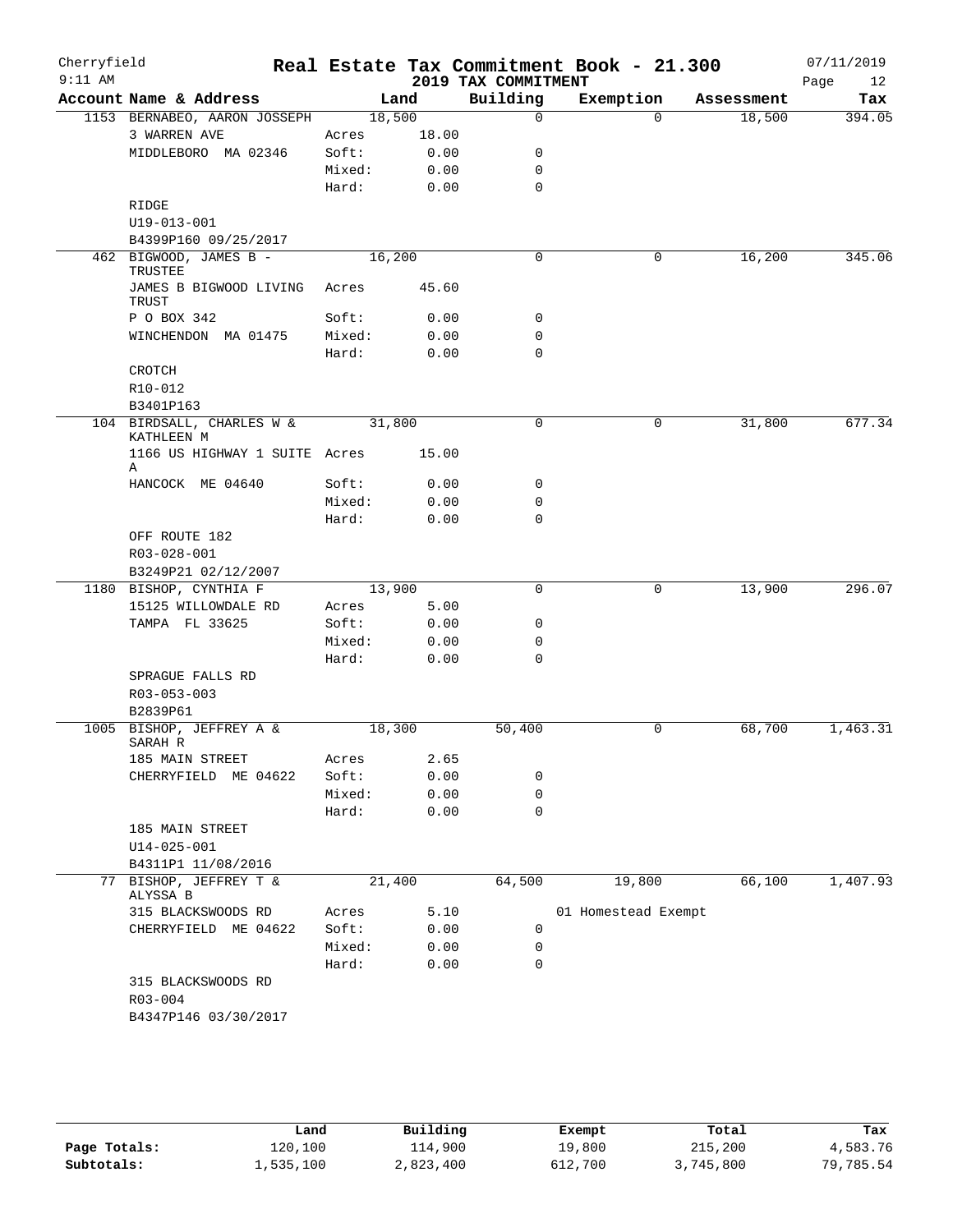| Cherryfield  |                               |        |           |                                 | Real Estate Tax Commitment Book - 21.300 |            | 07/11/2019        |
|--------------|-------------------------------|--------|-----------|---------------------------------|------------------------------------------|------------|-------------------|
| $9:11$ AM    | Account Name & Address        |        | Land      | 2019 TAX COMMITMENT<br>Building | Exemption                                | Assessment | Page<br>13<br>Tax |
|              | 197 BISHOP, JUANITA           |        | 37,000    | 38,200                          | $\Omega$                                 | 75,200     | 1,601.76          |
|              | 250 NORTH MAIN ST             | Acres  | 27.00     |                                 |                                          |            |                   |
|              | CHERRYFIELD ME 06422          | Soft:  | 0.00      | 0                               |                                          |            |                   |
|              |                               | Mixed: | 0.00      | 0                               |                                          |            |                   |
|              |                               | Hard:  | 0.00      | $\mathbf 0$                     |                                          |            |                   |
|              | 250 NORTH MAIN ST             |        |           |                                 |                                          |            |                   |
|              | $R04 - 043$                   |        |           |                                 |                                          |            |                   |
|              | B4096P159 09/22/2014          |        |           |                                 |                                          |            |                   |
|              | 872 BISSONNETTE, WILLIAM P    |        | 28,900    | 46,000                          | 19,800                                   | 55,100     | 1,173.63          |
|              | BISSONNETTE, SUZANNE S        | Acres  | 13.00     |                                 | 01 Homestead Exempt                      |            |                   |
|              | 240 Main St                   | Soft:  | 0.00      | 0                               |                                          |            |                   |
|              | Cherryfield ME 04622          | Mixed: | 0.00      | 0                               |                                          |            |                   |
|              |                               | Hard:  | 0.00      | $\mathbf 0$                     |                                          |            |                   |
|              | 240 MAIN ST                   |        |           |                                 |                                          |            |                   |
|              | $U15 - 002$                   |        |           |                                 |                                          |            |                   |
|              | B3595P15 12/14/2009           |        |           |                                 |                                          |            |                   |
|              | 1035 BLACK, CHELSEA MARIE     |        | 25,100    | 84,300                          | 0                                        | 109,400    | 2,330.22          |
|              | JEWETT, AARON HOLLIS          | Acres  | 14.40     |                                 |                                          |            |                   |
|              | PO BOX 141                    | Soft:  | 0.00      | 0                               |                                          |            |                   |
|              | BERNARD ME 04612              | Mixed: | 0.00      | 0                               |                                          |            |                   |
|              |                               | Hard:  | 0.00      | $\mathbf 0$                     |                                          |            |                   |
|              | 475 WILLEY DISTRICT RD        |        |           |                                 |                                          |            |                   |
|              | R05-036-002                   |        |           |                                 |                                          |            |                   |
|              | B4524P22 12/28/2018           |        |           |                                 |                                          |            |                   |
|              | 208 BLACKBURN, CHRISTINE L    |        | 14,800    | 59,900                          | 19,800                                   | 54,900     | 1,169.37          |
|              | 570 CHERRYFIELD STRETCH Acres |        | 1.30      |                                 | 01 Homestead Exempt                      |            |                   |
|              | CHERRYFIELD ME 04622          | Soft:  | 0.00      | 0                               |                                          |            |                   |
|              |                               | Mixed: | 0.00      | 0                               |                                          |            |                   |
|              |                               | Hard:  | 0.00      | 0                               |                                          |            |                   |
|              | 570 CHERRYFIELD STRETCH       |        |           |                                 |                                          |            |                   |
|              | R05-008                       |        |           |                                 |                                          |            |                   |
|              | B2468P79                      |        |           |                                 |                                          |            |                   |
|              | 827 BLACKBURN, JEROME R       |        | 21,000    | 12,600                          | 0                                        | 33,600     | 715.68            |
|              | 1 MILL RIVER RD               | Acres  | 0.77      |                                 |                                          |            |                   |
|              | HARRINGTON ME 04643           | Soft:  | 0.00      | 0                               |                                          |            |                   |
|              |                               | Mixed: | 0.00      | 0                               |                                          |            |                   |
|              |                               | Hard:  | 0.00      | 0                               |                                          |            |                   |
|              | 83 MAIN ST                    |        |           |                                 |                                          |            |                   |
|              | $U13 - 029$                   |        |           |                                 |                                          |            |                   |
|              | B4345P151 03/23/2017          |        |           |                                 |                                          |            |                   |
|              | 798 BLACKBURN, JEROME R       |        | 1,400     | 0                               | 0                                        | 1,400      | 29.82             |
|              | 1 MILL RIVER RD               | Acres  | 0.06      |                                 |                                          |            |                   |
|              | HARRINGTON ME 04643           | Soft:  | 0.00      | 0                               |                                          |            |                   |
|              |                               | Mixed: | 0.00      | 0                               |                                          |            |                   |
|              |                               | Hard:  | 0.00      | 0                               |                                          |            |                   |
|              | MAIN ST                       |        |           |                                 |                                          |            |                   |
|              | $U13 - 002$                   |        |           |                                 |                                          |            |                   |
|              | B4345P151 03/23/2017          |        |           |                                 |                                          |            |                   |
|              | 790 BLACKBURN, JERRY          |        | 23,500    | 42,600                          | 0                                        | 66,100     | 1,407.93          |
|              | 1 MILL RIVER RD               | Acres  | 1.32      |                                 |                                          |            |                   |
|              | HARRINGTON ME 04643           | Soft:  | 0.00      | 0                               |                                          |            |                   |
|              |                               | Mixed: | 0.00      | 0                               |                                          |            |                   |
|              |                               | Hard:  | 0.00      | 0                               |                                          |            |                   |
|              | 44 MAIN ST                    |        |           |                                 |                                          |            |                   |
|              | $U12 - 042$                   |        |           |                                 |                                          |            |                   |
|              | B4304P210 10/19/2016          |        |           |                                 |                                          |            |                   |
|              |                               |        |           |                                 |                                          |            |                   |
|              |                               |        |           |                                 |                                          |            |                   |
|              | Land                          |        | Building  |                                 | Exempt                                   | Total      | Tax               |
| Page Totals: | 151,700                       |        | 283,600   |                                 | 39,600                                   | 395,700    | 8,428.41          |
| Subtotals:   | 1,686,800                     |        | 3,107,000 |                                 | 652,300                                  | 4,141,500  | 88, 213.95        |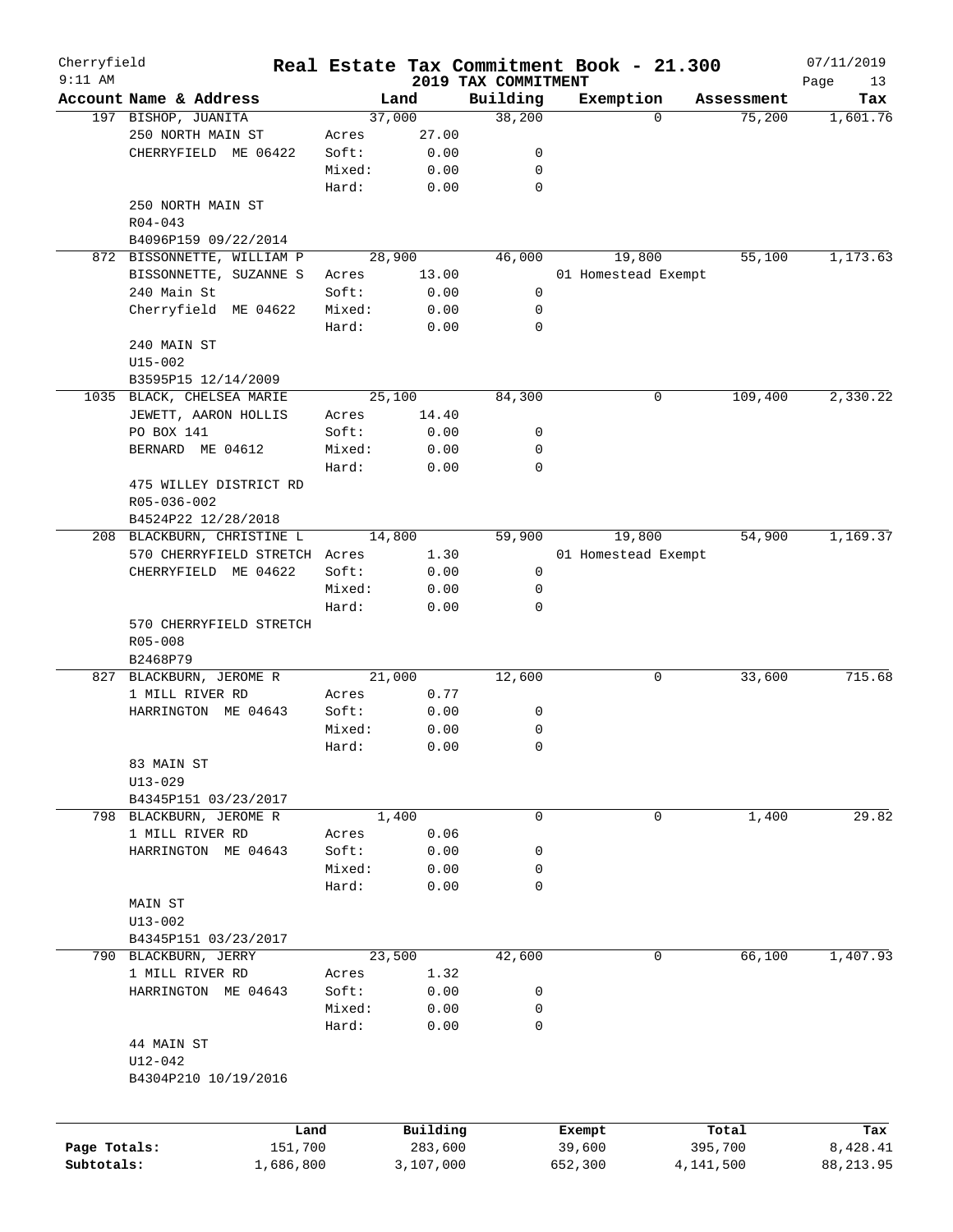| Cherryfield<br>$9:11$ AM |                                           |        |                     |                                 | Real Estate Tax Commitment Book - 21.300 |                  | 07/11/2019        |
|--------------------------|-------------------------------------------|--------|---------------------|---------------------------------|------------------------------------------|------------------|-------------------|
|                          | Account Name & Address                    |        | Land                | 2019 TAX COMMITMENT<br>Building | Exemption                                | Assessment       | Page<br>14<br>Tax |
|                          | 226 BLACKBURN, JERRY                      |        | 20,700              | 11,000                          | $\Omega$                                 | 31,700           | 675.21            |
|                          | 1 MILL RIVER RD                           | Acres  | 6.80                |                                 |                                          |                  |                   |
|                          | HARRINGTON ME 04643                       | Soft:  | 0.00                | 0                               |                                          |                  |                   |
|                          |                                           | Mixed: | 0.00                | 0                               |                                          |                  |                   |
|                          |                                           | Hard:  | 0.00                | $\mathbf 0$                     |                                          |                  |                   |
|                          | 611 WILLEY DISTRICT RD                    |        |                     |                                 |                                          |                  |                   |
|                          | R05-024                                   |        |                     |                                 |                                          |                  |                   |
|                          | B3398P306 04/14/2008                      |        |                     |                                 |                                          |                  |                   |
|                          | 200 BLACKBURN, JERRY                      |        | 1,100               | 0                               | 0                                        | 1,100            | 23.43             |
|                          | 1 MILL RIVER RD                           | Acres  | 0.24                |                                 |                                          |                  |                   |
|                          | HARRINGTON ME 04643                       | Soft:  | 0.00                | 0                               |                                          |                  |                   |
|                          |                                           | Mixed: | 0.00                | 0                               |                                          |                  |                   |
|                          |                                           | Hard:  | 0.00                | 0                               |                                          |                  |                   |
|                          | R05-001                                   |        |                     |                                 |                                          |                  |                   |
|                          | B3406P262 05/05/2008                      |        |                     |                                 |                                          |                  |                   |
|                          | 1087 BLACKBURN, JERRY                     |        | 15,600              | 22,900                          | 0                                        | 38,500           | 820.05            |
|                          | 1 MILL RIVER RD                           | Acres  | 3.00                |                                 |                                          |                  |                   |
|                          | HARRINGTON ME 04643                       | Soft:  | 0.00                | 0                               |                                          |                  |                   |
|                          |                                           | Mixed: | 0.00                | 0                               |                                          |                  |                   |
|                          |                                           | Hard:  | 0.00                | $\mathbf 0$                     |                                          |                  |                   |
|                          | 37 TENAN LANE                             |        |                     |                                 |                                          |                  |                   |
|                          | R05-053-003                               |        |                     |                                 |                                          |                  |                   |
|                          | B3644P272                                 |        |                     |                                 |                                          |                  |                   |
|                          | 1132 BLACKBURN, JERRY                     |        | 16,700              | $\mathbf 0$                     | 0                                        | 16,700           | 355.71            |
|                          | 1 MILL RIVER RD                           | Acres  | 13.00               |                                 |                                          |                  |                   |
|                          | HARRINGTON ME 04643                       | Soft:  | 0.00                | 0                               |                                          |                  |                   |
|                          |                                           | Mixed: | 0.00                | 0                               |                                          |                  |                   |
|                          |                                           | Hard:  | 0.00                | 0                               |                                          |                  |                   |
|                          | 347 WILLEY DISTRICT RD<br>R05-041         |        |                     |                                 |                                          |                  |                   |
|                          | B3980P190 08/01/2013 B1631P123 04/06/1990 |        |                     |                                 |                                          |                  |                   |
| 1077                     | BLACKBURN, JERRY J                        |        | 14,600              | 35,200                          | 0                                        | 49,800           | 1,060.74          |
|                          | 1 MILL RIVER RD                           | Acres  | 1.35                |                                 |                                          |                  |                   |
|                          | HARRINGTON ME 04643                       | Soft:  | 0.00                | 0                               |                                          |                  |                   |
|                          |                                           | Mixed: | 0.00                | 0                               |                                          |                  |                   |
|                          |                                           | Hard:  | 0.00                | 0                               |                                          |                  |                   |
|                          | 21 PEAKED HILL CIRCLE                     |        |                     |                                 |                                          |                  |                   |
|                          | R06-003-003                               |        |                     |                                 |                                          |                  |                   |
|                          | B3603P214 01/15/2010                      |        |                     |                                 |                                          |                  |                   |
| 1075                     | BLACKBURN, JERRY J                        |        | 16,900              | 37,800                          | 0                                        | 54,700           | 1,165.11          |
|                          | 1 MILL RIVER RD                           | Acres  | 1.28                |                                 |                                          |                  |                   |
|                          | HARRINGTON ME 04643                       | Soft:  | 0.00                | 0                               |                                          |                  |                   |
|                          |                                           | Mixed: | 0.00                | 0                               |                                          |                  |                   |
|                          |                                           | Hard:  | 0.00                | 0                               |                                          |                  |                   |
|                          | 24 PEAKED HILL CIRCLE                     |        |                     |                                 |                                          |                  |                   |
|                          | R06-003-002                               |        |                     |                                 |                                          |                  |                   |
|                          | B3787P278 10/21/2011                      |        |                     |                                 |                                          |                  |                   |
|                          | 98 BLADEN, ASHBY DAVIDSON                 |        | 22,500              | 22,400                          | 19,800                                   | 25,100           | 534.63            |
|                          | P O BOX 477                               | Acres  | 15.00               |                                 | 01 Homestead Exempt                      |                  |                   |
|                          | ME 04622<br>CHERRYFIELD                   | Soft:  | 0.00                | 0                               |                                          |                  |                   |
|                          |                                           | Mixed: | 0.00                | 0                               |                                          |                  |                   |
|                          |                                           | Hard:  | 0.00                | 0                               |                                          |                  |                   |
|                          | 466 BLACKSWOODS RD                        |        |                     |                                 |                                          |                  |                   |
|                          | R03-023                                   |        |                     |                                 |                                          |                  |                   |
|                          | B3689P180 11/13/2010                      |        |                     |                                 |                                          |                  |                   |
|                          |                                           |        |                     |                                 |                                          |                  |                   |
| Page Totals:             | 108,100                                   | Land   | Building<br>129,300 |                                 | Exempt<br>19,800                         | Total<br>217,600 | Tax<br>4,634.88   |
| Subtotals:               | 1,794,900                                 |        | 3,236,300           |                                 | 672,100                                  | 4,359,100        | 92,848.83         |
|                          |                                           |        |                     |                                 |                                          |                  |                   |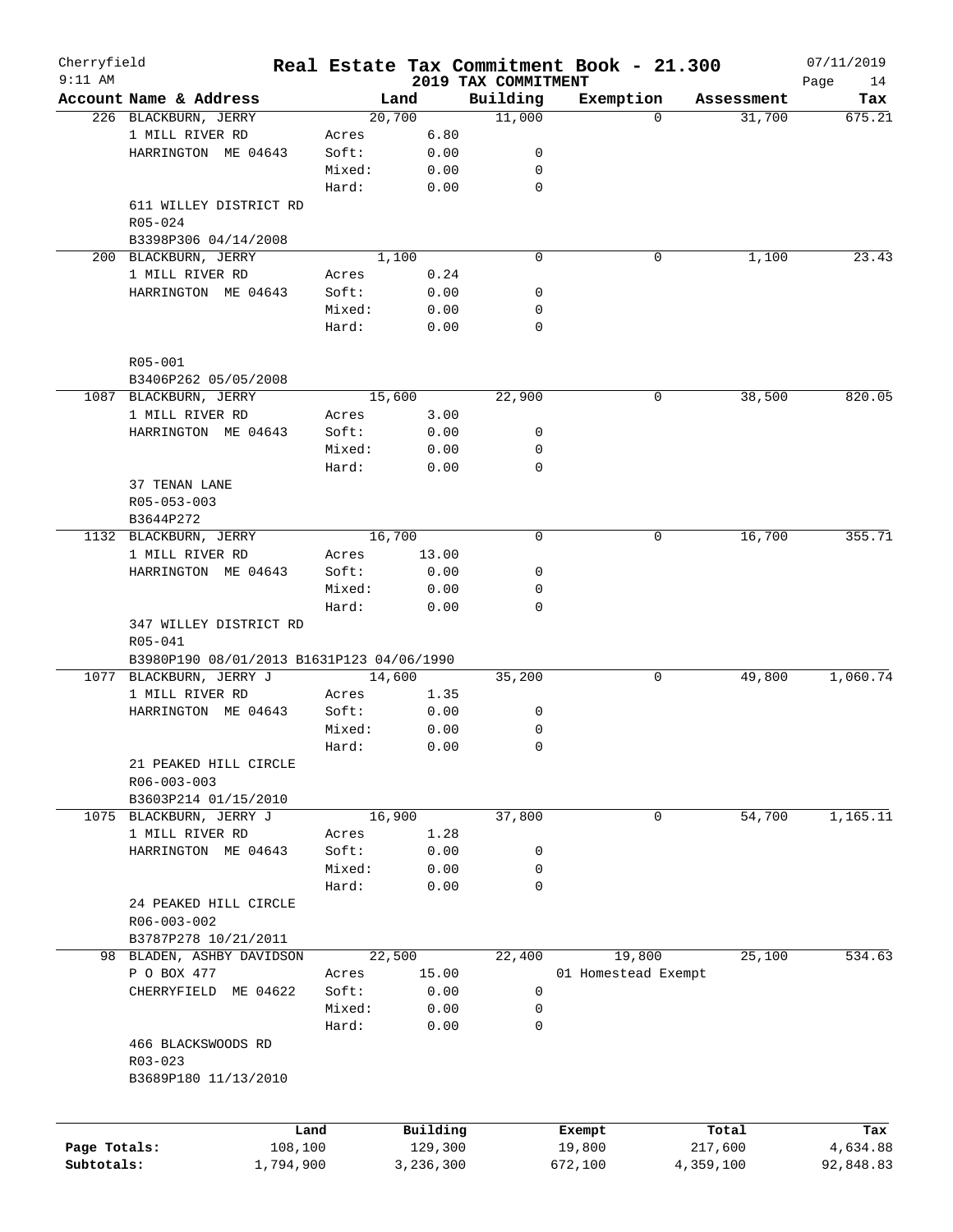| Cherryfield<br>$9:11$ AM |                                            |        |                | 2019 TAX COMMITMENT | Real Estate Tax Commitment Book - 21.300 |            | 07/11/2019<br>15<br>Page |
|--------------------------|--------------------------------------------|--------|----------------|---------------------|------------------------------------------|------------|--------------------------|
|                          | Account Name & Address                     |        | Land           | Building            | Exemption                                | Assessment | Tax                      |
|                          | 1024 BLADEN, ASHBY DAVIDSON                |        | 6,700          | $\mathbf 0$         | $\Omega$                                 | 6,700      | 142.71                   |
|                          | P O BOX 477                                | Acres  | 0.60           |                     |                                          |            |                          |
|                          | CHERRYFIELD ME 04622                       | Soft:  | 0.00           | 0                   |                                          |            |                          |
|                          |                                            | Mixed: | 0.00           | 0                   |                                          |            |                          |
|                          |                                            | Hard:  | 0.00           | $\mathbf 0$         |                                          |            |                          |
|                          | BLACKSWOODS RD                             |        |                |                     |                                          |            |                          |
|                          | R03-024                                    |        |                |                     |                                          |            |                          |
|                          | B3689P180 11/13/2010                       |        |                |                     |                                          |            |                          |
|                          | 1041 BLUETREE LAND HOLDINGS<br><b>LLC</b>  |        | 26, 300        | $\mathbf 0$         | 0                                        | 26,300     | 560.19                   |
|                          | WAGNER FOREST<br>MANAGEMENT                | Acres  | 98.00          |                     |                                          |            |                          |
|                          | PO BOX 160                                 | Soft:  | 0.00           | 0                   |                                          |            |                          |
|                          | LYME NH 03768                              | Mixed: | 82.00          | 12,908              |                                          |            |                          |
|                          |                                            | Hard:  | 15.00          | 1,841               |                                          |            |                          |
|                          | ROUTE 1 (OFF)<br>R01-002-007               |        |                |                     |                                          |            |                          |
|                          | B4471P112 07/02/2018                       |        |                |                     |                                          |            |                          |
|                          | 187 BOROWSKI, EDWARD                       |        | 31,200         | 22,900              | 0                                        | 54,100     | 1,152.33                 |
|                          | 5480 N BENTLEY DR                          | Acres  | 25.00          |                     |                                          |            |                          |
|                          | RIMROCK AZ 86335                           | Soft:  | 0.00           | 0                   |                                          |            |                          |
|                          |                                            | Mixed: | 0.00           | 0                   |                                          |            |                          |
|                          |                                            | Hard:  | 0.00           | $\mathbf 0$         |                                          |            |                          |
|                          | 30 BUTLER RD                               |        |                |                     |                                          |            |                          |
|                          | $R04 - 035$                                |        |                |                     |                                          |            |                          |
|                          | B777P220                                   |        |                |                     |                                          |            |                          |
|                          | 167 BOWMAN, TIMOTHY L                      |        | 34,100         | 10,800              | 0                                        | 44,900     | 956.37                   |
|                          | 359 MAPLE ST                               | Acres  | 29.00          |                     |                                          |            |                          |
|                          | FARMINGDALE ME 04344                       | Soft:  | 0.00           | 0                   |                                          |            |                          |
|                          |                                            | Mixed: | 0.00           | 0                   |                                          |            |                          |
|                          |                                            | Hard:  | 0.00           | $\mathbf 0$         |                                          |            |                          |
|                          | 130 STILLWATER RD                          |        |                |                     |                                          |            |                          |
|                          | R04-018-001                                |        |                |                     |                                          |            |                          |
|                          | B4113P105 11/26/2014                       |        |                |                     |                                          |            |                          |
|                          | 778 BRACE FAMILY REAL PROP<br><b>TRUST</b> |        | 25,700<br>3.29 | 246,700             | 0                                        | 272,400    | 5,802.12                 |
|                          | C/O ANN L MALIN,<br>TRUSTEE                | Acres  |                |                     |                                          |            |                          |
|                          | P O BOX 249                                | Soft:  | 0.00           | 0                   |                                          |            |                          |
|                          | CENTER BARNSTEAD NH<br>03225               | Mixed: | 0.00           | 0                   |                                          |            |                          |
|                          |                                            | Hard:  | 0.00           | 0                   |                                          |            |                          |
|                          | 38 CAMPBELL HILL<br>$U12 - 030$            |        |                |                     |                                          |            |                          |
|                          | B4218P227 12/31/2015                       |        |                |                     |                                          |            |                          |
|                          | 718 BRACE FAMILY REAL PROP<br>TRUST        |        | 1,500          | $\mathbf 0$         | 0                                        | 1,500      | 31.95                    |
|                          | C/O ANN L MALIN,<br>TRUSTEE                | Acres  | 0.27           |                     |                                          |            |                          |
|                          | P O BOX 249                                | Soft:  | 0.00           | 0                   |                                          |            |                          |
|                          | CENTER BARNSTEAD NH<br>03225               | Mixed: | 0.00           | 0                   |                                          |            |                          |
|                          |                                            | Hard:  | 0.00           | 0                   |                                          |            |                          |
|                          | 46 CAMPBELL HILL                           |        |                |                     |                                          |            |                          |
|                          | U11-019                                    |        |                |                     |                                          |            |                          |
|                          | B4218P227 12/31/2015                       |        |                |                     |                                          |            |                          |

|              | Land      | Building  |         | Total     |            |
|--------------|-----------|-----------|---------|-----------|------------|
|              |           |           | Exempt  |           | Tax        |
| Page Totals: | 125,500   | 280,400   |         | 405,900   | 8,645.67   |
| Subtotals:   | ⊥,920,400 | 3,516,700 | 672,100 | 4,765,000 | 101,494.50 |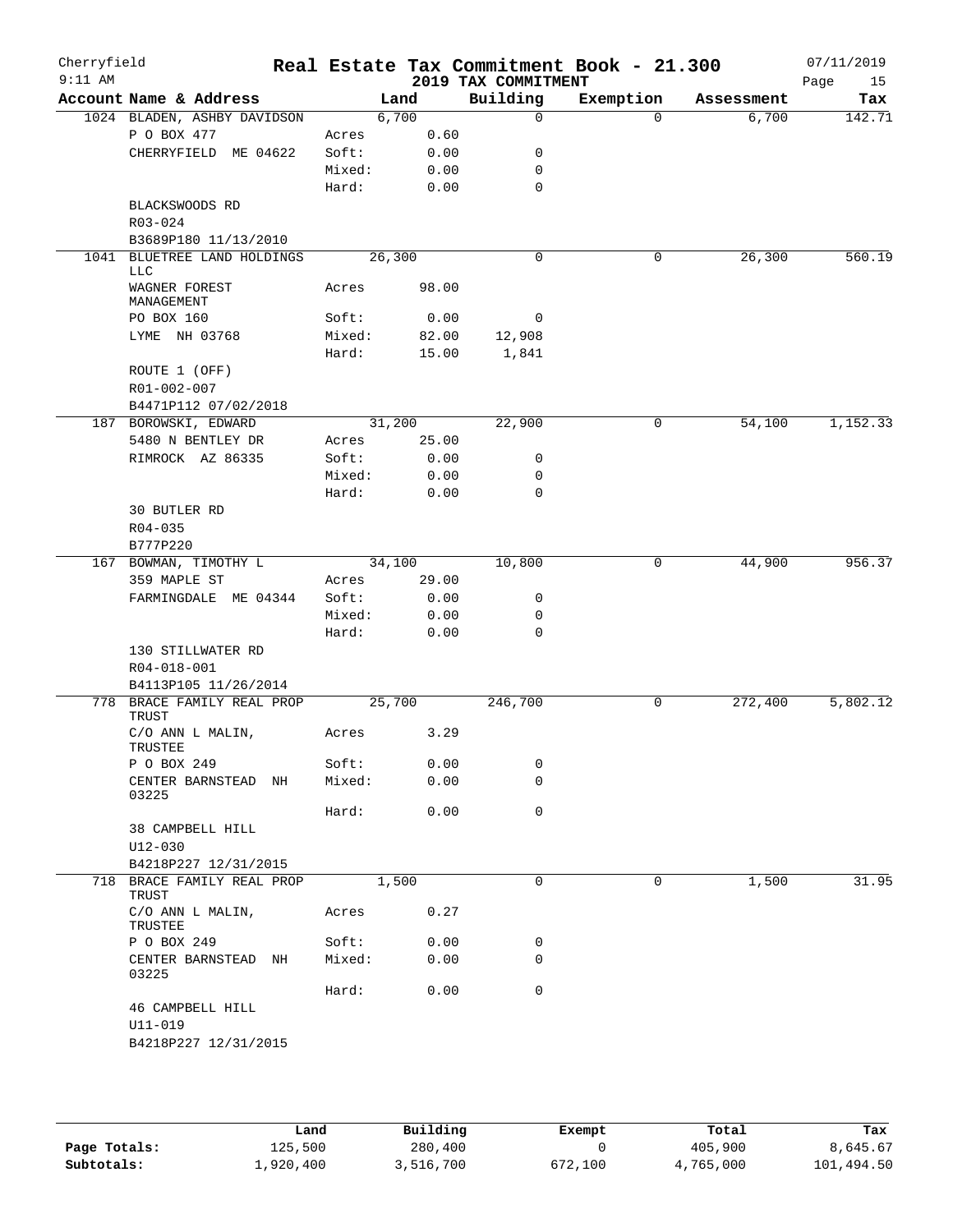| Cherryfield<br>$9:11$ AM |                                             |      |                |              | 2019 TAX COMMITMENT | Real Estate Tax Commitment Book - 21.300 |            | 07/11/2019<br>Page<br>16 |
|--------------------------|---------------------------------------------|------|----------------|--------------|---------------------|------------------------------------------|------------|--------------------------|
|                          | Account Name & Address                      |      |                | Land         | Building            | Exemption                                | Assessment | Tax                      |
|                          | 780 BRACE FAMILY REAL PROP                  |      | 13,100         |              | $\mathbf 0$         | $\Omega$                                 | 13,100     | 279.03                   |
|                          | TRUST<br>C/O ANN L MALIN,<br>TRUSTEE        |      | Acres          | 3.60         |                     |                                          |            |                          |
|                          | P O BOX 249                                 |      | Soft:          | 0.00         | 0                   |                                          |            |                          |
|                          | CENTER BARNSTEAD NH<br>03225                |      | Mixed:         | 0.00         | 0                   |                                          |            |                          |
|                          |                                             |      | Hard:          | 0.00         | $\mathbf 0$         |                                          |            |                          |
|                          | CAMPBELL HILL                               |      |                |              |                     |                                          |            |                          |
|                          | U12-032                                     |      |                |              |                     |                                          |            |                          |
|                          | B4218P227 12/31/2015                        |      |                |              |                     |                                          |            |                          |
|                          | 779 BRACE FAMILY REAL PROP<br><b>TRUST</b>  |      | 22,800         |              | 53,100              | 0                                        | 75,900     | 1,616.67                 |
|                          | C/O ANN L MALIN,<br>TRUSTEE                 |      | Acres          | 0.96         |                     |                                          |            |                          |
|                          | P O BOX 249                                 |      | Soft:          | 0.00         | 0                   |                                          |            |                          |
|                          | CENTER BARNSTEAD NH<br>03225                |      | Mixed:         | 0.00         | 0                   |                                          |            |                          |
|                          |                                             |      | Hard:          | 0.00         | $\mathbf 0$         |                                          |            |                          |
|                          | 46 CAMPBELL HILL                            |      |                |              |                     |                                          |            |                          |
|                          | U12-031                                     |      |                |              |                     |                                          |            |                          |
|                          | B4218P227 12/31/2015                        |      |                |              |                     |                                          |            |                          |
|                          | 720 BRACE FAMILY REAL PROP<br>TRUST         |      | 11,900         |              | $\Omega$            | 0                                        | 11,900     | 253.47                   |
|                          | C/O ANN L MALIN,<br>TRUSTEE                 |      | Acres          | 1.53         |                     |                                          |            |                          |
|                          | P O BOX 249                                 |      | Soft:          | 0.00         | 0                   |                                          |            |                          |
|                          | CENTER BARNSTEAD NH<br>03225                |      | Mixed:         | 0.00         | $\mathbf 0$         |                                          |            |                          |
|                          |                                             |      | Hard:          | 0.00         | $\mathbf 0$         |                                          |            |                          |
|                          | 38 CAMPBELL HILL                            |      |                |              |                     |                                          |            |                          |
|                          | $U11 - 021$                                 |      |                |              |                     |                                          |            |                          |
|                          | B4218P227 12/31/2015<br>740 BRACE, GEORGE A |      |                | 7,500        | 6,000               | 0                                        | 13,500     | 287.55                   |
|                          | P O BOX 400                                 |      | Acres          | 0.40         |                     |                                          |            |                          |
|                          | MILBRIDGE ME 04658                          |      | Soft:          | 0.00         | 0                   |                                          |            |                          |
|                          |                                             |      | Mixed:         | 0.00         | 0                   |                                          |            |                          |
|                          |                                             |      | Hard:          | 0.00         | $\mathbf 0$         |                                          |            |                          |
|                          | 33 PARK ST                                  |      |                |              |                     |                                          |            |                          |
|                          | $U11 - 041$                                 |      |                |              |                     |                                          |            |                          |
|                          | B2210P65                                    |      |                |              |                     |                                          |            |                          |
|                          | 751 BRADBURY, DONALD F                      |      | 23,500         |              | 23,700              | 0                                        | 47,200     | 1,005.36                 |
|                          | 56 RAVEN LANE<br>ROQUE BLUFFS ME 04654      |      | Acres<br>Soft: | 1.63<br>0.00 | 0                   |                                          |            |                          |
|                          |                                             |      | Mixed:         | 0.00         | 0                   |                                          |            |                          |
|                          |                                             |      | Hard:          | 0.00         | $\mathbf 0$         |                                          |            |                          |
|                          | 18 CHURCH ST                                |      |                |              |                     |                                          |            |                          |
|                          | $U12 - 006$                                 |      |                |              |                     |                                          |            |                          |
|                          | B3739P57 05/18/2011                         |      |                |              |                     |                                          |            |                          |
|                          | 340 BRADBURY, DONALD F                      |      | 59,600         |              | $\mathbf 0$         | 0                                        | 59,600     | 1,269.48                 |
|                          | 56 RAVEN LANE                               |      | Acres          | 76.00        |                     |                                          |            |                          |
|                          | ROQUE BLUFFS ME 04654                       |      | Soft:          | 0.00         | 0                   |                                          |            |                          |
|                          |                                             |      | Mixed:         | 0.00         | 0<br>0              |                                          |            |                          |
|                          | SPRAGUE FALLS RD                            |      | Hard:          | 0.00         |                     |                                          |            |                          |
|                          | R08-013                                     |      |                |              |                     |                                          |            |                          |
|                          | B3708P28 01/14/2011                         |      |                |              |                     |                                          |            |                          |
|                          |                                             |      |                |              |                     |                                          |            |                          |
|                          |                                             |      |                |              |                     |                                          |            |                          |
|                          |                                             |      |                |              |                     |                                          |            |                          |
|                          |                                             | Land |                | Building     |                     | Exempt                                   | Total      | Tax                      |

|              | Land      | Building  | Exempt  | Total     | Tax        |
|--------------|-----------|-----------|---------|-----------|------------|
| Page Totals: | 138,400   | 82,800    |         | 221,200   | 4,711.56   |
| Subtotals:   | 2,058,800 | 3,599,500 | 672,100 | 4,986,200 | 106,206.06 |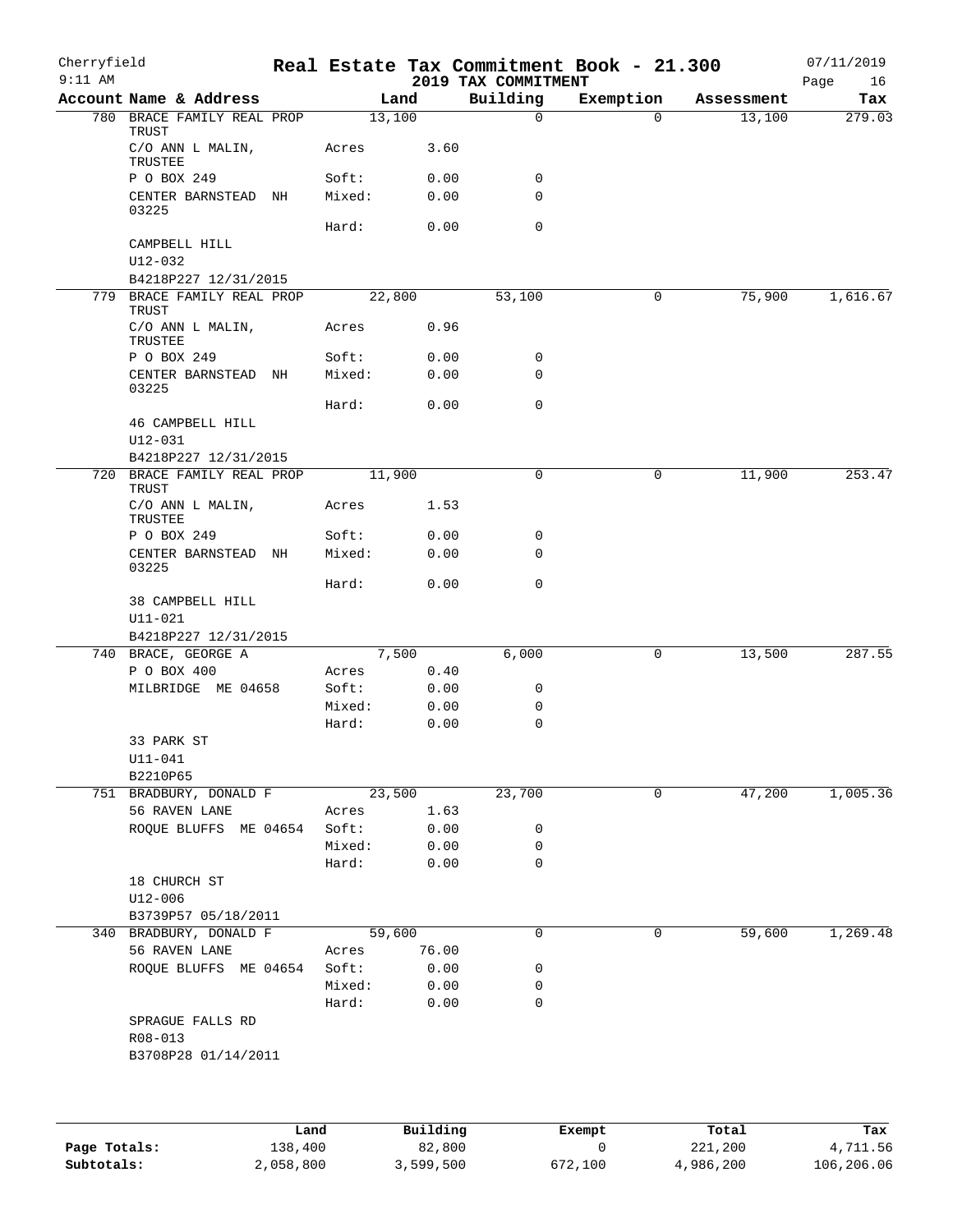| Cherryfield<br>$9:11$ AM |                              |                 |              |                                 | Real Estate Tax Commitment Book - 21.300 |            | 07/11/2019        |
|--------------------------|------------------------------|-----------------|--------------|---------------------------------|------------------------------------------|------------|-------------------|
|                          | Account Name & Address       |                 | Land         | 2019 TAX COMMITMENT<br>Building | Exemption                                | Assessment | Page<br>17<br>Tax |
|                          | 883 BRADLEY, JUDITH L        |                 | 17,500       | 46,200                          | 19,800                                   | 43,900     | 935.07            |
|                          | 8 RIDGE RD                   | Acres           | 1.30         |                                 | 01 Homestead Exempt                      |            |                   |
|                          | CHERRYFIELD ME 04622         | Soft:           | 0.00         | 0                               |                                          |            |                   |
|                          |                              | Mixed:          | 0.00         | 0                               |                                          |            |                   |
|                          |                              | Hard:           | 0.00         | $\mathbf 0$                     |                                          |            |                   |
|                          | 8 RIDGE RD                   |                 |              |                                 |                                          |            |                   |
|                          | U15-011                      |                 |              |                                 |                                          |            |                   |
|                          | B2444P3                      |                 |              |                                 |                                          |            |                   |
|                          | 446 BRADLEY, STEVEN &        |                 | 34,600       | $\mathbf 0$                     | 0                                        | 34,600     | 736.98            |
|                          | DARLENE                      |                 |              |                                 |                                          |            |                   |
|                          | 10086 SO RIVIERA PT          | Acres           | 40.00        |                                 |                                          |            |                   |
|                          | HOMOSASSA FL 34448           | Soft:           | 0.00         | 0                               |                                          |            |                   |
|                          |                              | Mixed:<br>Hard: | 0.00         | 0<br>$\mathbf 0$                |                                          |            |                   |
|                          |                              |                 | 0.00         |                                 |                                          |            |                   |
|                          | NORTH MAIN ST<br>R10-002-021 |                 |              |                                 |                                          |            |                   |
|                          | B2848P15                     |                 |              |                                 |                                          |            |                   |
|                          | 234 BRAGDON, DWAYNE &        |                 | 19,600       | 34,200                          | 19,800                                   | 34,000     | 724.20            |
|                          | STEPHANIE                    |                 |              |                                 |                                          |            |                   |
|                          | 595 WILLEY DISTRICT RD       | Acres           | 10.00        |                                 | 01 Homestead Exempt                      |            |                   |
|                          | CHERRYFIELD ME 04622         | Soft:           | 0.00         | 0                               |                                          |            |                   |
|                          |                              | Mixed:          | 0.00         | $\mathbf 0$                     |                                          |            |                   |
|                          |                              | Hard:           | 0.00         | $\Omega$                        |                                          |            |                   |
|                          | 595 WILLEY DISTRICT RD       |                 |              |                                 |                                          |            |                   |
|                          | $R05 - 029$                  |                 |              |                                 |                                          |            |                   |
|                          | B4025P116 12/31/2013         |                 |              |                                 |                                          |            |                   |
| 807                      | BRICKER, JAY G & BARBARA     |                 | 14,900       | $\mathbf 0$                     | 0                                        | 14,900     | 317.37            |
|                          | Α                            |                 |              |                                 |                                          |            |                   |
|                          | PO BOX 207                   | Acres           | 9.80         |                                 |                                          |            |                   |
|                          | GOULDSBORO ME 04607          | Soft:           | 0.00         | 0<br>$\mathbf 0$                |                                          |            |                   |
|                          |                              | Mixed:<br>Hard: | 0.00<br>0.00 | $\mathbf 0$                     |                                          |            |                   |
|                          | WILLEY DISTRICT RD           |                 |              |                                 |                                          |            |                   |
|                          | U13-010-002                  |                 |              |                                 |                                          |            |                   |
|                          | 987 BROOKS, ADAM & KAYLA     |                 | 0            | 20,400                          | 19,800                                   | 600        | 12.78             |
|                          | 354 NO MAIN ST               |                 |              |                                 | 01 Homestead Exempt                      |            |                   |
|                          | CHERRYFIELD ME 04622         |                 |              |                                 |                                          |            |                   |
|                          |                              |                 |              |                                 |                                          |            |                   |
|                          |                              |                 |              |                                 |                                          |            |                   |
|                          | 354 NORTH MAIN ST            |                 |              |                                 |                                          |            |                   |
|                          | $R07 - 009 - T$              |                 |              |                                 |                                          |            |                   |
|                          | 319 BROOKS, GARY A           |                 | 19,600       | 89,700                          | 19,800                                   | 89,500     | 1,906.35          |
|                          | SANTERRE, PATRICIA A         | Acres           | 5.00         |                                 | 01 Homestead Exempt                      |            |                   |
|                          | 409 NORTH MAIN ST            | Soft:           | 0.00         | $\mathbf 0$                     |                                          |            |                   |
|                          | CHERRYFIELD ME 04622         | Mixed:<br>Hard: | 0.00<br>0.00 | 0<br>$\mathbf 0$                |                                          |            |                   |
|                          | 409 NORTH MAIN ST            |                 |              |                                 |                                          |            |                   |
|                          | R07-013                      |                 |              |                                 |                                          |            |                   |
|                          | B2898P306 06/11/2004         |                 |              |                                 |                                          |            |                   |
|                          | 315 BROOKS, KEVIN E          |                 | 20,300       | 59,300                          | 19,800                                   | 59,800     | 1,273.74          |
|                          | 356 NORTH MAIN ST            | Acres           | 6.10         |                                 | 01 Homestead Exempt                      |            |                   |
|                          | CHERRYFIELD ME 04622         | Soft:           | 0.00         | 0                               |                                          |            |                   |
|                          |                              | Mixed:          | 0.00         | 0                               |                                          |            |                   |
|                          |                              | Hard:           | 0.00         | $\mathbf 0$                     |                                          |            |                   |
|                          | 356 NORTH MAIN ST            |                 |              |                                 |                                          |            |                   |
|                          | R07-009                      |                 |              |                                 |                                          |            |                   |
|                          | B3203P323                    |                 |              |                                 |                                          |            |                   |
|                          |                              |                 |              |                                 |                                          |            |                   |
|                          | Land                         |                 | Building     |                                 | Exempt                                   | Total      | Tax               |
| Page Totals:             | 126,500                      |                 | 249,800      |                                 | 99,000                                   | 277,300    | 5,906.49          |
| Subtotals:               | 2,185,300                    |                 | 3,849,300    |                                 | 771,100                                  | 5,263,500  | 112, 112.55       |
|                          |                              |                 |              |                                 |                                          |            |                   |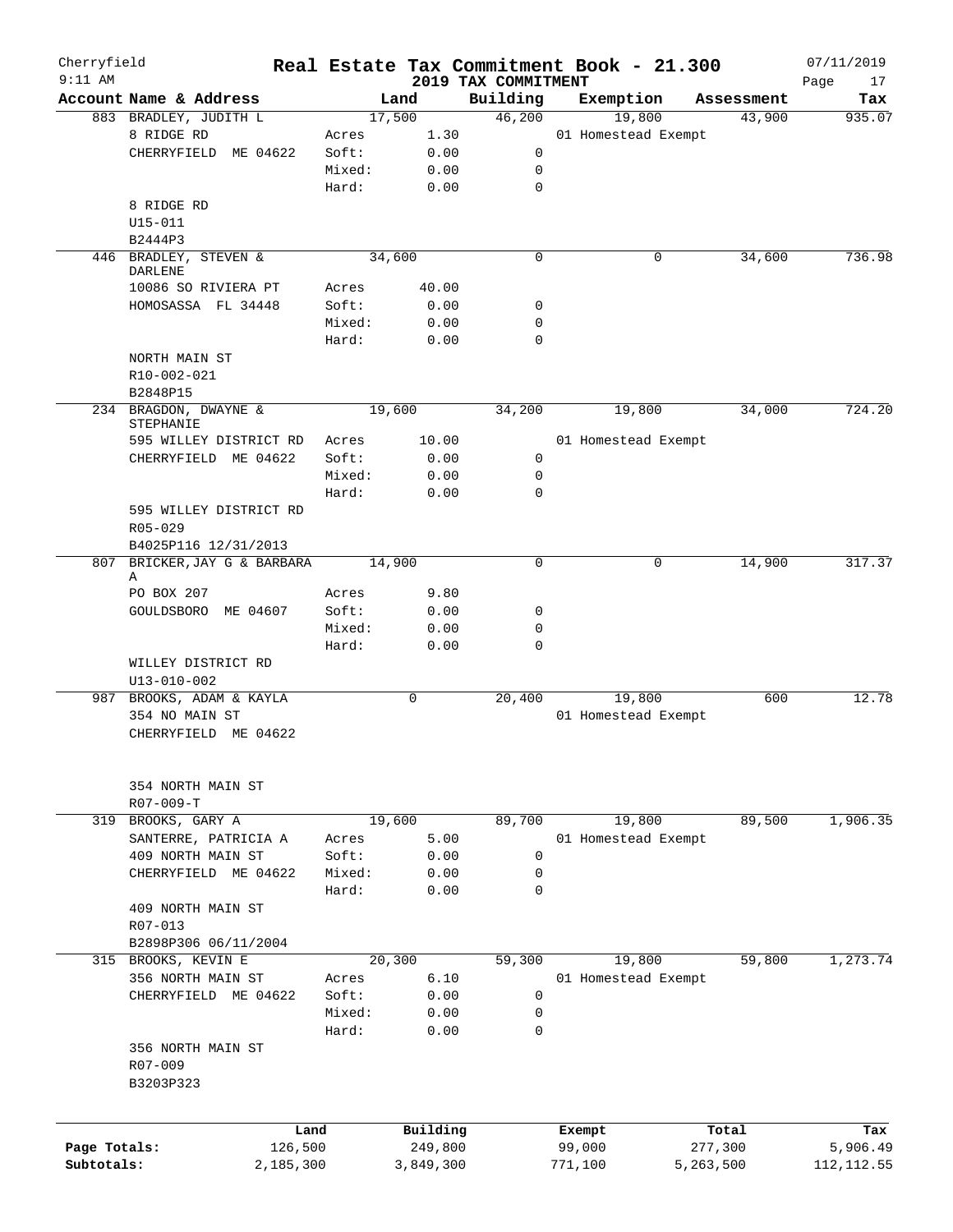| Cherryfield |                                     |        |       |                     | Real Estate Tax Commitment Book - 21.300 |            | 07/11/2019 |
|-------------|-------------------------------------|--------|-------|---------------------|------------------------------------------|------------|------------|
| $9:11$ AM   |                                     |        |       | 2019 TAX COMMITMENT |                                          |            | Page<br>18 |
|             | Account Name & Address              | Land   |       | Building            | Exemption                                | Assessment | Tax        |
|             | 947 BROOKS, PATRICK D               | 25,100 |       | 0                   | $\Omega$                                 | 25,100     | 534.63     |
|             | 424 Indian River Road               | Acres  | 30.00 |                     |                                          |            |            |
|             | Addison ME 04606                    | Soft:  | 0.00  | 0                   |                                          |            |            |
|             |                                     | Mixed: | 0.00  | $\mathbf 0$         |                                          |            |            |
|             |                                     | Hard:  | 0.00  | $\mathbf 0$         |                                          |            |            |
|             | RIDGE RD                            |        |       |                     |                                          |            |            |
|             | $U18 - 007$                         |        |       |                     |                                          |            |            |
|             | B2407P75                            |        |       |                     |                                          |            |            |
|             | 408 BROOKS, RICHARD L               | 20,900 |       | $\mathbf 0$         | 0                                        | 20,900     | 445.17     |
|             | MACDONALD, GLORIA M                 | Acres  | 40.35 |                     |                                          |            |            |
|             | 24 WESTWOOD CR                      | Soft:  | 0.00  | 0                   |                                          |            |            |
|             | MERIDEN CT 06450                    | Mixed: | 0.00  | 0                   |                                          |            |            |
|             |                                     | Hard:  | 0.00  | $\mathbf 0$         |                                          |            |            |
|             | 1300 LANE RD                        |        |       |                     |                                          |            |            |
|             | R09-001-028                         |        |       |                     |                                          |            |            |
|             | B1452P115                           |        |       |                     |                                          |            |            |
| 323         | BROWN, DAVID A &<br><b>CYNTHIA</b>  | 69,700 |       | 69,500              | 19,800                                   | 119,400    | 2,543.22   |
|             | 524 NORTH MAIN ST                   | Acres  | 83.00 |                     | 01 Homestead Exempt                      |            |            |
|             | CHERRYFIELD ME 04622                | Soft:  | 0.00  | $\mathbf 0$         |                                          |            |            |
|             |                                     | Mixed: | 0.00  | $\mathbf 0$         |                                          |            |            |
|             |                                     | Hard:  | 0.00  | 0                   |                                          |            |            |
|             | 524 NORTH MAIN ST                   |        |       |                     |                                          |            |            |
|             | R07-016                             |        |       |                     |                                          |            |            |
|             | B1604P138                           |        |       |                     |                                          |            |            |
|             | 413 BROWN, JOHN W &<br>BERNADETTE E | 21,200 |       | $\mathbf 0$         | 0                                        | 21,200     | 451.56     |
|             | 64 MILL ROAD                        | Acres  | 41.16 |                     |                                          |            |            |
|             | DEDHAM ME 04429                     | Soft:  | 0.00  | 0                   |                                          |            |            |
|             |                                     | Mixed: | 0.00  | 0                   |                                          |            |            |
|             |                                     | Hard:  | 0.00  | $\mathbf 0$         |                                          |            |            |
|             | 61 SALMON RUN                       |        |       |                     |                                          |            |            |
|             | R09-001-033                         |        |       |                     |                                          |            |            |
|             | B3262P313 03/09/2007                |        |       |                     |                                          |            |            |
|             | 796 BROWN, LAWRENCE &<br>CHERYL     | 19,900 |       | 32,700              | 25,740                                   | 26,860     | 572.12     |
|             | 14 SPRUCE HILL LANE                 | Acres  | 1.72  |                     | 01 Homestead Exempt                      |            |            |
|             | CHERRYFIELD ME 04622                | Soft:  | 0.00  |                     | 0 12 WW2 Veteran Res                     |            |            |
|             |                                     | Mixed: | 0.00  | 0                   |                                          |            |            |
|             |                                     | Hard:  | 0.00  | 0                   |                                          |            |            |
|             | 14 SPRUCE HILL LANE                 |        |       |                     |                                          |            |            |
|             | U12-046-002                         |        |       |                     |                                          |            |            |
|             | B1294P117                           |        |       |                     |                                          |            |            |
| 1141        | BROWN, STEPHEN W &<br>TRICIA C      | 26,300 |       | 66,500              | 19,800                                   | 73,000     | 1,554.90   |
|             | 433 MILBRIDGE RD                    | Acres  | 8.00  |                     | 01 Homestead Exempt                      |            |            |
|             | CHERRYFIELD ME 04622                | Soft:  | 0.00  | 0                   |                                          |            |            |
|             |                                     | Mixed: | 0.00  | 0                   |                                          |            |            |
|             |                                     | Hard:  | 0.00  | $\mathbf 0$         |                                          |            |            |
|             | 433 MILBRIDGE RD                    |        |       |                     |                                          |            |            |
|             | R01-002-009                         |        |       |                     |                                          |            |            |
|             | B2248P139                           |        |       |                     |                                          |            |            |
|             |                                     |        |       |                     |                                          |            |            |

|              | Land      | Building  | Exempt  | Total     | Tax        |
|--------------|-----------|-----------|---------|-----------|------------|
| Page Totals: | 183,100   | 168,700   | 65,340  | 286,460   | 6,101.60   |
| Subtotals:   | 2,368,400 | 4,018,000 | 836,440 | 5,549,960 | 118,214.15 |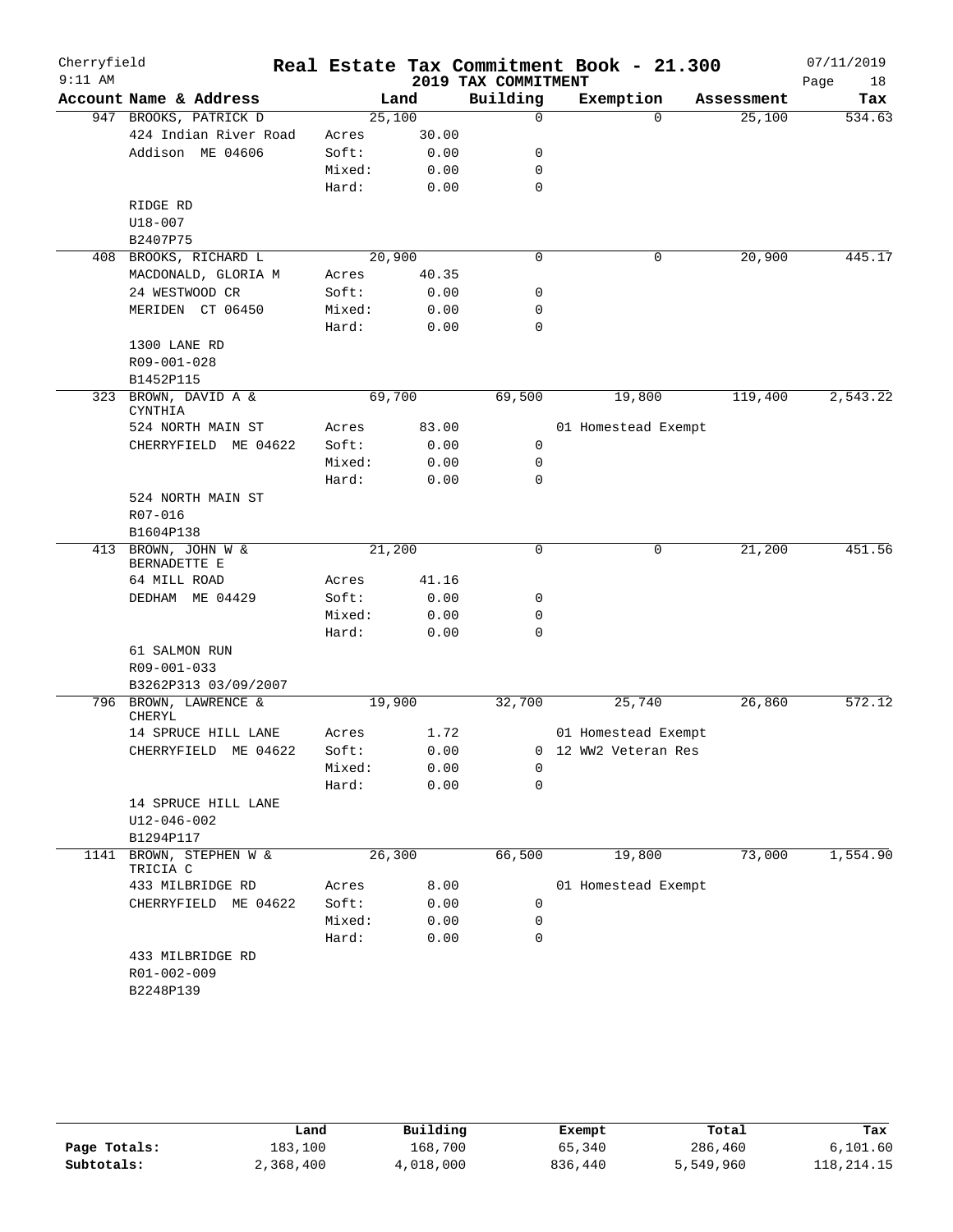| Cherryfield<br>$9:11$ AM |                              |        |           |                                 | Real Estate Tax Commitment Book - 21.300 |             |            | 07/11/2019        |
|--------------------------|------------------------------|--------|-----------|---------------------------------|------------------------------------------|-------------|------------|-------------------|
|                          | Account Name & Address       |        | Land      | 2019 TAX COMMITMENT<br>Building | Exemption                                |             | Assessment | Page<br>19<br>Tax |
|                          | 320 BROWN, FRED N & NANCY A  |        | 30,800    | 0                               |                                          | $\Omega$    | 30,800     | 656.04            |
|                          | 8 MEADOW WAY                 | Acres  | 35.00     |                                 |                                          |             |            |                   |
|                          | NORTON MA 02766              | Soft:  | 0.00      | 0                               |                                          |             |            |                   |
|                          |                              | Mixed: | 0.00      | 0                               |                                          |             |            |                   |
|                          |                              | Hard:  | 0.00      | 0                               |                                          |             |            |                   |
|                          | NORTH MAIN ST                |        |           |                                 |                                          |             |            |                   |
|                          |                              |        |           |                                 |                                          |             |            |                   |
|                          | R07-014-001                  |        |           |                                 |                                          |             |            |                   |
|                          | B1604P140                    |        |           |                                 |                                          |             |            |                   |
|                          | 294 BROWN, MICHAEL           |        | 20,700    | 71,000                          | 19,800                                   |             | 71,900     | 1,531.47          |
|                          | 498 RIDGE RD                 | Acres  | 7.80      |                                 | 01 Homestead Exempt                      |             |            |                   |
|                          | CHERRYFIELD ME 04622         | Soft:  | 0.00      | 0                               |                                          |             |            |                   |
|                          |                              | Mixed: | 0.00      | 0                               |                                          |             |            |                   |
|                          |                              | Hard:  | 0.00      | 0                               |                                          |             |            |                   |
|                          | 498 RIDGE RD                 |        |           |                                 |                                          |             |            |                   |
|                          | R06-005                      |        |           |                                 |                                          |             |            |                   |
|                          | 287 BRYANT, BONITA RUTH      |        | 35,800    | $\mathbf 0$                     |                                          | $\mathbf 0$ | 35,800     | 762.54            |
|                          | 2805A SOUTH WOODROW ST       | Acres  | 51.80     |                                 |                                          |             |            |                   |
|                          | ARLINGTON VA 22206           | Soft:  | 0.00      | 0                               |                                          |             |            |                   |
|                          |                              | Mixed: | 0.00      | 0                               |                                          |             |            |                   |
|                          |                              | Hard:  | 0.00      | 0                               |                                          |             |            |                   |
|                          | TENAN LANE                   |        |           |                                 |                                          |             |            |                   |
|                          | R05-072                      |        |           |                                 |                                          |             |            |                   |
|                          | B2834P297                    |        |           |                                 |                                          |             |            |                   |
| 1126                     | BUCZACZ, WALTER A &          |        | 14,000    | 3,400                           |                                          | 0           | 17,400     | 370.62            |
|                          | MICHELLE A                   |        |           |                                 |                                          |             |            |                   |
|                          | 25 WINTER ST                 | Acres  | 14.20     |                                 |                                          |             |            |                   |
|                          | SACO ME 04072                | Soft:  | 0.00      | 0                               |                                          |             |            |                   |
|                          |                              | Mixed: | 0.00      | 0                               |                                          |             |            |                   |
|                          |                              | Hard:  | 0.00      | 0                               |                                          |             |            |                   |
|                          | 260 SPRAGUE FALLS RD         |        |           |                                 |                                          |             |            |                   |
|                          | R03-065-001                  |        |           |                                 |                                          |             |            |                   |
|                          | B3697P120 12/10/2010         |        |           |                                 |                                          |             |            |                   |
|                          | 333 BUDZIAK, JENNIFER KERR   |        | 11,100    | 0                               |                                          | 0           | 11,100     | 236.43            |
|                          | 1008 FORDHAM WAY             | Acres  | 5.15      |                                 |                                          |             |            |                   |
|                          | WESTMONT IL 60559-2625 Soft: |        | 0.00      | 0                               |                                          |             |            |                   |
|                          |                              | Mixed: | 0.00      | 0                               |                                          |             |            |                   |
|                          |                              |        |           |                                 |                                          |             |            |                   |
|                          |                              | Hard:  | 0.00      | 0                               |                                          |             |            |                   |
|                          | SPRAGUE FALLS RD             |        |           |                                 |                                          |             |            |                   |
|                          | R08-007                      |        |           |                                 |                                          |             |            |                   |
|                          | B792P169                     |        |           |                                 |                                          |             |            |                   |
|                          | 331 BUDZIAK, JENNIFER KERR   |        | 4,700     | 0                               |                                          | 0           | 4,700      | 100.11            |
|                          | 1008 Fordham Way             | Acres  | 1.72      |                                 |                                          |             |            |                   |
|                          | Westmont IL 60559-2625 Soft: |        | 0.00      | 0                               |                                          |             |            |                   |
|                          |                              | Mixed: | 0.00      | 0                               |                                          |             |            |                   |
|                          |                              | Hard:  | 0.00      | 0                               |                                          |             |            |                   |
|                          | SPRAGUE FALLS RD             |        |           |                                 |                                          |             |            |                   |
|                          | R08-005                      |        |           |                                 |                                          |             |            |                   |
|                          | B809P29                      |        |           |                                 |                                          |             |            |                   |
|                          | 269 BULL, JONATHON S         |        | 24,700    | 4,000                           |                                          | $\mathbf 0$ | 28,700     | 611.31            |
|                          | 20 CROSS RD                  | Acres  | 32.00     |                                 |                                          |             |            |                   |
|                          | MILBRIDGE ME 04658           | Soft:  | 0.00      | 0                               |                                          |             |            |                   |
|                          |                              | Mixed: | 28.50     | 4,486                           |                                          |             |            |                   |
|                          |                              | Hard:  | 0.00      | 0                               |                                          |             |            |                   |
|                          | WILLEY DISTRICT RD           |        |           |                                 |                                          |             |            |                   |
|                          | (OFF)                        |        |           |                                 |                                          |             |            |                   |
|                          | R05-059                      |        |           |                                 |                                          |             |            |                   |
|                          | B1567P234                    |        |           |                                 |                                          |             |            |                   |
|                          |                              |        |           |                                 |                                          |             |            |                   |
|                          |                              |        |           |                                 |                                          |             |            |                   |
|                          | Land                         |        | Building  |                                 | Exempt                                   |             | Total      | Tax               |
| Page Totals:             | 141,800                      |        | 78,400    |                                 | 19,800                                   |             | 200,400    | 4,268.52          |
| Subtotals:               | 2,510,200                    |        | 4,096,400 |                                 | 856,240                                  |             | 5,750,360  | 122,482.67        |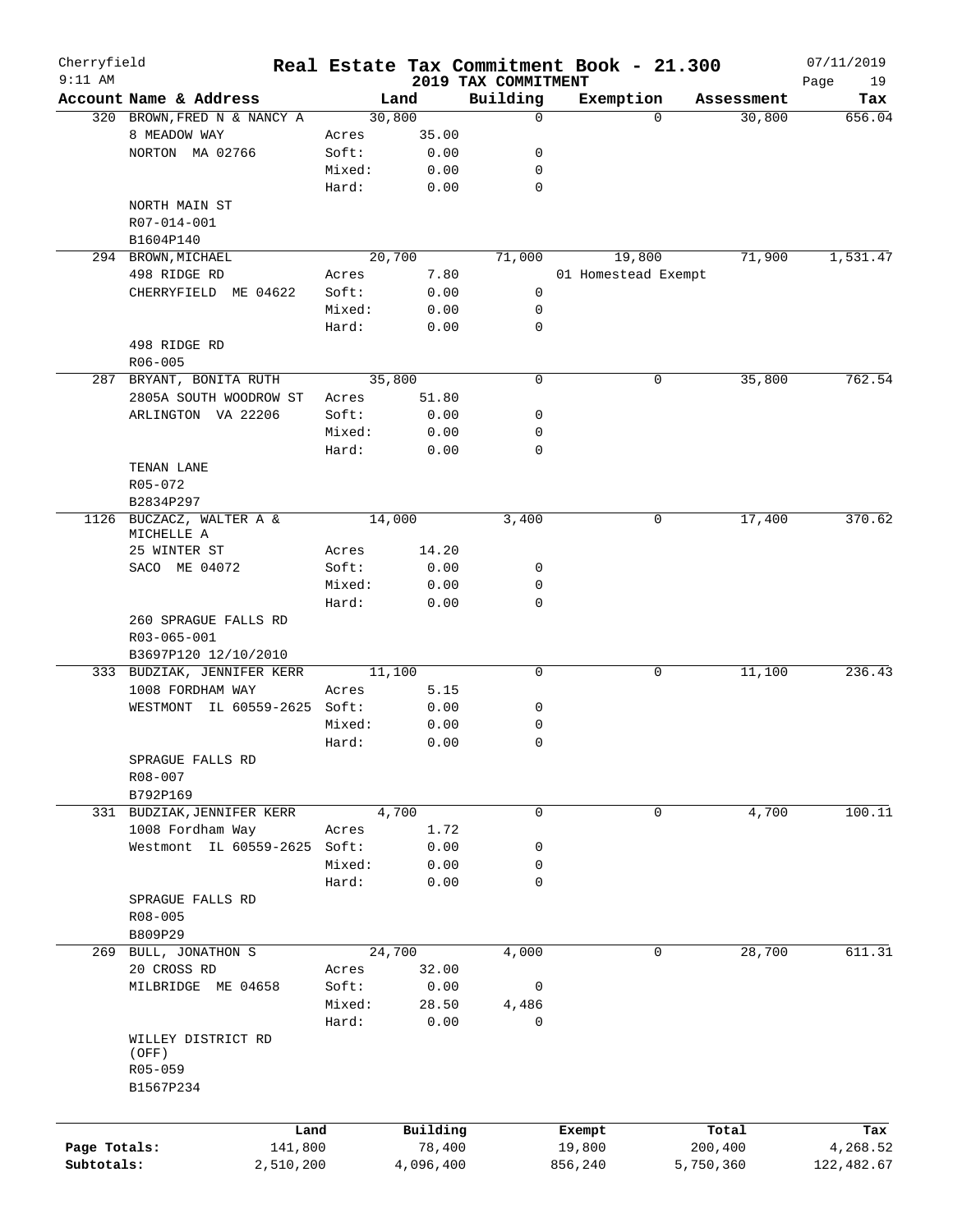| Cherryfield<br>$9:11$ AM |                                           |        |           |                                 | Real Estate Tax Commitment Book - 21.300 |            | 07/11/2019        |
|--------------------------|-------------------------------------------|--------|-----------|---------------------------------|------------------------------------------|------------|-------------------|
|                          | Account Name & Address                    |        | Land      | 2019 TAX COMMITMENT<br>Building | Exemption                                | Assessment | Page<br>20<br>Tax |
|                          | 172 BURGIN, PHILLIP R                     |        | 0         | 12,000                          | $\Omega$                                 | 12,000     | 255.60            |
|                          | P O BOX 33                                |        |           |                                 |                                          |            |                   |
|                          | 2 CHANDLER WAY                            |        |           |                                 |                                          |            |                   |
|                          | CHERRYFIELD ME 04622                      |        |           |                                 |                                          |            |                   |
|                          |                                           |        |           |                                 |                                          |            |                   |
|                          | 2 CHANDLER WAY                            |        |           |                                 |                                          |            |                   |
|                          | U08-001-001-MBHM                          |        |           |                                 |                                          |            |                   |
|                          | 314 BURNETT, RICHARD M &<br>CYNTHIA B     |        | 114,300   | 36,200                          | 0                                        | 150,500    | 3,205.65          |
|                          | 417 WEST SHORE RD                         | Acres  | 165.50    |                                 |                                          |            |                   |
|                          | SORRENTO ME 04677                         | Soft:  | 0.00      | 0                               |                                          |            |                   |
|                          |                                           | Mixed: | 0.00      | 0                               |                                          |            |                   |
|                          |                                           | Hard:  | 0.00      | $\mathbf 0$                     |                                          |            |                   |
|                          | <b>BUTLER RD</b>                          |        |           |                                 |                                          |            |                   |
|                          | R07-008                                   |        |           |                                 |                                          |            |                   |
|                          | B4334P108 02/06/2017 B4059P183 05/27/2014 |        |           |                                 |                                          |            |                   |
|                          | 800 BURNHAM, LINDA T                      |        | 24,800    | 56,800                          | 0                                        | 81,600     | 1,738.08          |
|                          | 5 WESTVIEW LANE                           | Acres  | 2.47      |                                 |                                          |            |                   |
|                          | BRUNSWICK ME 04011                        | Soft:  | 0.00      | 0                               |                                          |            |                   |
|                          |                                           | Mixed: | 0.00      | $\mathbf 0$                     |                                          |            |                   |
|                          |                                           | Hard:  | 0.00      | 0                               |                                          |            |                   |
|                          | 114 MAIN ST                               |        |           |                                 |                                          |            |                   |
|                          | $U13 - 004$                               |        |           |                                 |                                          |            |                   |
|                          | B3804P32 12/16/2011                       |        |           |                                 |                                          |            |                   |
|                          | 236 BURT, CORY                            |        | 20,800    | 33,100                          | 0                                        | 53,900     | 1,148.07          |
|                          | 4 HEATH RD                                | Acres  | 6.10      |                                 |                                          |            |                   |
|                          | MILBRIDGE ME 04658                        | Soft:  | 0.00      | 0                               |                                          |            |                   |
|                          |                                           | Mixed: | 0.00      | $\mathbf 0$                     |                                          |            |                   |
|                          |                                           | Hard:  | 0.00      | $\mathbf 0$                     |                                          |            |                   |
|                          | 589 WILLEY DISTRICT RD<br>R05-031         |        |           |                                 |                                          |            |                   |
|                          | B3563P285 08/28/2009                      |        |           |                                 |                                          |            |                   |
|                          | 634 BUSH, DONALD A & LESLIE<br>Α          |        | 13,800    | 43,200                          | 19,800                                   | 37,200     | 792.36            |
|                          | CAMDEN NATIONAL BANK                      | Acres  | 0.48      |                                 | 01 Homestead Exempt                      |            |                   |
|                          | PO BOX 429<br>66 MAIN<br><b>STREET</b>    | Soft:  | 0.00      | 0                               |                                          |            |                   |
|                          | ELLSWORTH ME 04605                        | Mixed: | 0.00      | 0                               |                                          |            |                   |
|                          |                                           | Hard:  | 0.00      | $\mathbf 0$                     |                                          |            |                   |
|                          | 71 STILLWATER RD                          |        |           |                                 |                                          |            |                   |
|                          | $U06 - 023 - 002$                         |        |           |                                 |                                          |            |                   |
|                          | B3592P119 12/02/2009                      |        |           |                                 |                                          |            |                   |
|                          | 484 BUSSELL, SUSANNE E                    |        | 20,400    | 33,200                          | 19,800                                   | 33,800     | 719.94            |
|                          | BUSSELL TRUST, SUSANNE                    | Acres  | 1.39      |                                 | 01 Homestead Exempt                      |            |                   |
|                          | Е                                         |        |           |                                 |                                          |            |                   |
|                          | 130 MILBRIDGE RD                          | Soft:  | 0.00      | 0                               |                                          |            |                   |
|                          | CHERRYFIELD ME 04622                      | Mixed: | 0.00      | $\mathbf 0$                     |                                          |            |                   |
|                          |                                           | Hard:  | 0.00      | $\mathbf 0$                     |                                          |            |                   |
|                          | 130 MILBRIDGE RD                          |        |           |                                 |                                          |            |                   |
|                          | $U02 - 001$                               |        |           |                                 |                                          |            |                   |
|                          | B3851P17 06/08/2012                       |        |           |                                 |                                          |            |                   |
|                          | 1164 BUTLER, RAMONA                       |        | 0         | 22,900                          | 19,800                                   | 3,100      | 66.03             |
|                          | 112 BUTLER RD<br>CHERRYFIELD ME 04622     |        |           |                                 | 01 Homestead Exempt                      |            |                   |
|                          | 112 BUTLER RD                             |        |           |                                 |                                          |            |                   |
|                          | $R04 - 036 - T$                           |        |           |                                 |                                          |            |                   |
|                          |                                           | Land   | Building  |                                 | Exempt                                   | Total      | Tax               |
| Page Totals:             | 194,100                                   |        | 237,400   |                                 | 59,400                                   | 372,100    | 7,925.73          |
| Subtotals:               | 2,704,300                                 |        | 4,333,800 |                                 | 915,640                                  | 6,122,460  | 130,408.40        |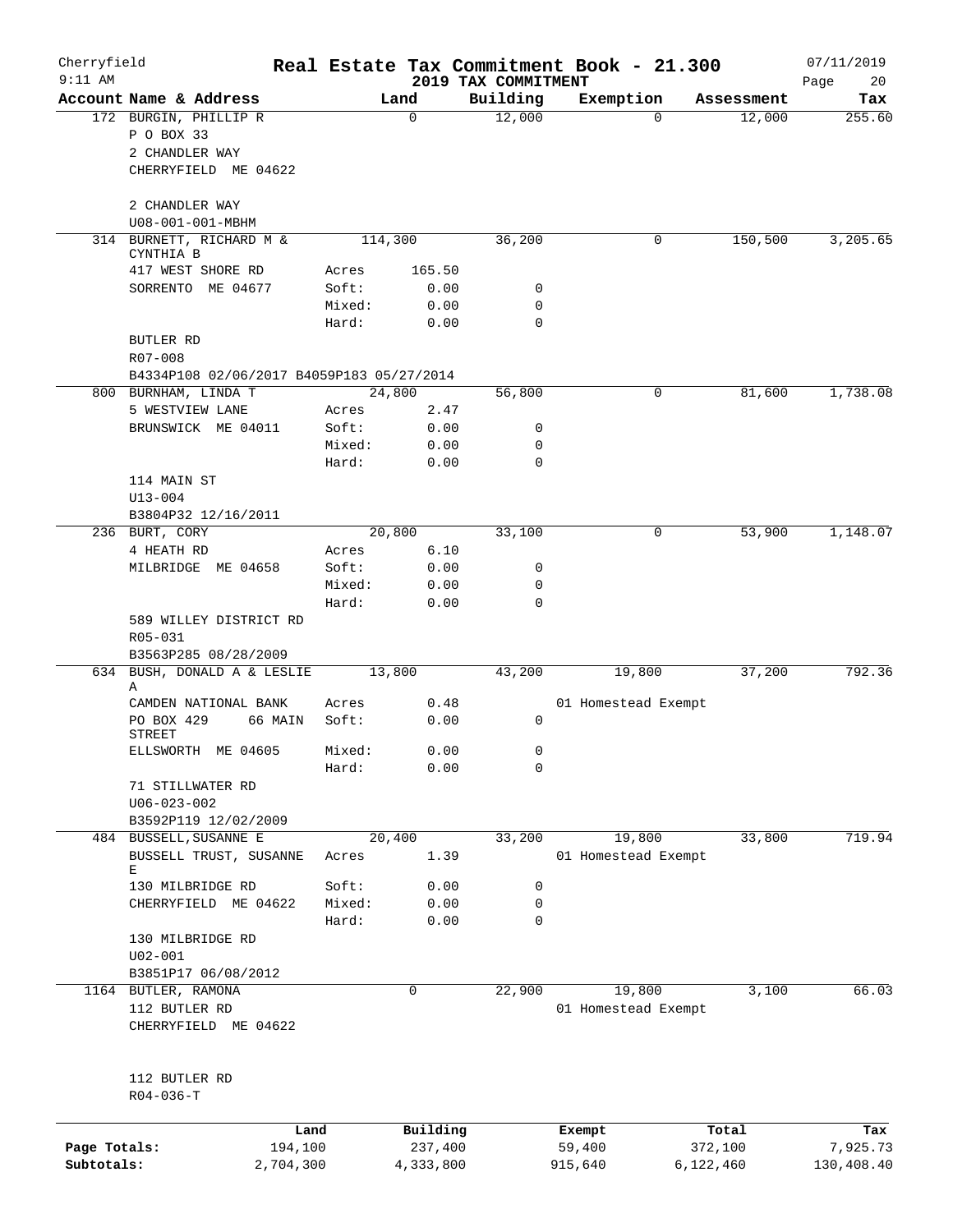| Cherryfield<br>$9:11$ AM |                                      |           |         | 2019 TAX COMMITMENT | Real Estate Tax Commitment Book - 21.300 |             | 07/11/2019        |
|--------------------------|--------------------------------------|-----------|---------|---------------------|------------------------------------------|-------------|-------------------|
|                          | Account Name & Address               |           | Land    | Building            | Exemption                                | Assessment  | Page<br>21<br>Tax |
|                          | 301 C & D CORPORATION                | 19,600    |         | $\mathbf 0$         | $\Omega$                                 | 19,600      | 417.48            |
|                          | C/O JASPER WYMAN & SON               | Acres     | 24.00   |                     |                                          |             |                   |
|                          | PO BOX 100                           | Soft:     | 0.00    | 0                   |                                          |             |                   |
|                          | MILBRIDGE ME 04658                   | Mixed:    | 0.00    | 0                   |                                          |             |                   |
|                          |                                      | Hard:     | 0.00    | 0                   |                                          |             |                   |
|                          | RIDGE RD                             |           |         |                     |                                          |             |                   |
|                          | R06-012                              |           |         |                     |                                          |             |                   |
|                          | B1512P280                            |           |         |                     |                                          |             |                   |
|                          | 302 C & D CORPORATION                | 14,400    |         | $\mathbf 0$         | 0                                        | 14,400      | 306.72            |
|                          | C/O JASPER WYMAN & SON               | Acres     | 16.00   |                     |                                          |             |                   |
|                          | PO BOX 100                           | Soft:     | 0.00    | 0                   |                                          |             |                   |
|                          | MILBRIDGE ME 04658                   | Mixed:    | 0.00    | 0                   |                                          |             |                   |
|                          |                                      | Hard:     | 0.00    | 0                   |                                          |             |                   |
|                          | RIDGE RD                             |           |         |                     |                                          |             |                   |
|                          | $R06 - 013$<br>295 C & D CORPORATION |           |         |                     |                                          |             | 100,014.15        |
|                          |                                      | 4,687,800 |         | 7,700               | $\mathbf 0$                              | 4,695,500   |                   |
|                          | C/O JASPER WYMAN & SON               | Acres     | 6817.00 |                     |                                          |             |                   |
|                          | <b>PO BOX 100</b>                    | Soft:     | 0.00    | 0                   |                                          |             |                   |
|                          | MILBRIDGE ME 04658                   | Mixed:    | 0.00    | 0                   |                                          |             |                   |
|                          | 568 RIDGE RD                         | Hard:     | 0.00    | 0                   |                                          |             |                   |
|                          | R06-007                              |           |         |                     |                                          |             |                   |
| 300                      | C & D CORPORATION                    | 46,100    |         | $\mathbf 0$         | 0                                        | 46,100      | 981.93            |
|                          | C/O JASPER WYMAN & SON               | Acres     | 76.00   |                     |                                          |             |                   |
|                          | PO BOX 100                           | Soft:     | 0.00    | 0                   |                                          |             |                   |
|                          | MILBRIDGE ME 04658                   | Mixed:    | 0.00    | 0                   |                                          |             |                   |
|                          |                                      | Hard:     | 0.00    | 0                   |                                          |             |                   |
|                          | RIDGE RD                             |           |         |                     |                                          |             |                   |
|                          | R06-011                              |           |         |                     |                                          |             |                   |
|                          | B1512P280                            |           |         |                     |                                          |             |                   |
| 540                      | CALER, AARON                         | 26,700    |         | 61,700              | 19,800                                   | 68,600      | 1,461.18          |
|                          | 86 BLACKSWOODS RD                    | Acres     | 6.30    |                     | 01 Homestead Exempt                      |             |                   |
|                          | CHERRYFIELD ME 04622                 | Soft:     | 0.00    | $\mathbf 0$         |                                          |             |                   |
|                          |                                      | Mixed:    | 0.00    | 0                   |                                          |             |                   |
|                          |                                      | Hard:     | 0.00    | 0                   |                                          |             |                   |
|                          | 86 BLACKSWOODS RD                    |           |         |                     |                                          |             |                   |
|                          | $U04 - 004$                          |           |         |                     |                                          |             |                   |
|                          | B4045P156 03/25/2014                 |           |         |                     |                                          |             |                   |
|                          | 851 CALER, CAROLE B (L/E)            | 17,700    |         | 76,300              | 19,800                                   | 74,200      | 1,580.46          |
|                          | CALER, LEMONT W                      | Acres     | 1.64    |                     | 01 Homestead Exempt                      |             |                   |
|                          | 195 MAIN ST                          | Soft:     | 0.00    | 0                   |                                          |             |                   |
|                          | CHERRYFIELD<br>ME 04622-0 Mixed:     |           | 0.00    | 0                   |                                          |             |                   |
|                          |                                      | Hard:     | 0.00    | 0                   |                                          |             |                   |
|                          | 195 MAIN ST                          |           |         |                     |                                          |             |                   |
|                          | $U14 - 023$                          |           |         |                     |                                          |             |                   |
|                          | B4539P317 03/20/2019                 |           |         |                     |                                          |             |                   |
|                          | 658 CALER, EARL                      | 13,100    |         | 46,200              | 25,740                                   | 33,560      | 714.83            |
|                          | P O BOX 124                          | Acres     | 0.72    |                     | 12 WW2 Veteran Res                       |             |                   |
|                          | CHERRYFIELD ME 04622                 | Soft:     | 0.00    | $\mathbf{0}$        | 01 Homestead Exempt                      |             |                   |
|                          |                                      | Mixed:    | 0.00    | 0                   |                                          |             |                   |
|                          |                                      | Hard:     | 0.00    | 0                   |                                          |             |                   |
|                          | 163 BLACKSWOODS RD                   |           |         |                     |                                          |             |                   |
|                          | U07-017                              |           |         |                     |                                          |             |                   |
|                          | B753P99                              |           |         |                     |                                          |             |                   |
|                          |                                      |           |         |                     |                                          |             |                   |
|                          |                                      |           |         |                     |                                          |             |                   |
|                          |                                      |           |         |                     |                                          |             |                   |
|                          | المصط ۳                              |           | P114    |                     | <b>Pucamet</b>                           | $T - F - 1$ | m.,               |

|              | Land      | Building  | Exempt  | Total      | Tax        |
|--------------|-----------|-----------|---------|------------|------------|
| Page Totals: | 4,825,400 | 191,900   | 65,340  | 4,951,960  | 105,476.75 |
| Subtotals:   | 7,529,700 | 4,525,700 | 980,980 | 11,074,420 | 235,885.15 |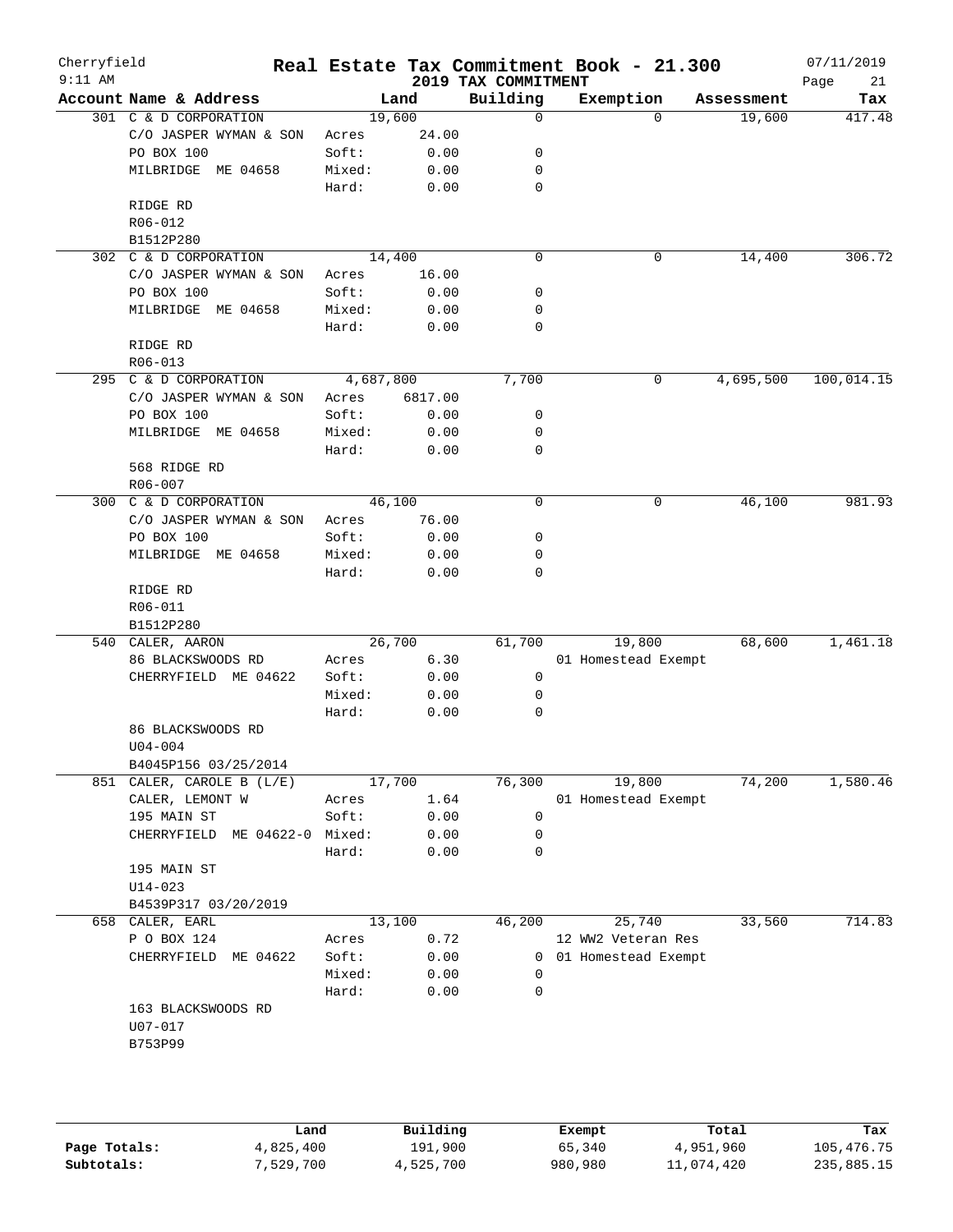| Cherryfield |                                      |        |        |                     | Real Estate Tax Commitment Book - 21.300 |            | 07/11/2019 |
|-------------|--------------------------------------|--------|--------|---------------------|------------------------------------------|------------|------------|
| $9:11$ AM   |                                      |        |        | 2019 TAX COMMITMENT |                                          |            | Page<br>22 |
|             | Account Name & Address               |        | Land   | Building            | Exemption                                | Assessment | Tax        |
|             | 664 CALER, RANDOLPH A &<br>LORIE M   |        | 23,300 | 61,100              | 19,800                                   | 64,600     | 1,375.98   |
|             | 149 BLACKSWOODS RD                   | Acres  | 1.31   |                     | 01 Homestead Exempt                      |            |            |
|             | CHERRYFIELD ME 04622                 | Soft:  | 0.00   | 0                   |                                          |            |            |
|             |                                      | Mixed: | 0.00   | $\mathbf 0$         |                                          |            |            |
|             |                                      | Hard:  | 0.00   | $\mathbf 0$         |                                          |            |            |
|             | 149 BLACKSWOODS RD                   |        |        |                     |                                          |            |            |
|             | $U07 - 023 - 001$                    |        |        |                     |                                          |            |            |
|             | B1812P152                            |        |        |                     |                                          |            |            |
|             | 599 CAMDEN NATIONAL BANK             |        | 22,600 | 68,100              | 25,740                                   | 64,960     | 1,383.65   |
|             | MCDEVITT, SHIRLEY &<br>FRANCIS F     | Acres  | 0.94   |                     | 01 Homestead Exempt                      |            |            |
|             | P O BOX 429                          | Soft:  | 0.00   |                     | 0 14 WW2 Veteran Non                     |            |            |
|             | 66 MAIN STREET                       | Mixed: | 0.00   | 0                   |                                          |            |            |
|             | ELLSWORTH ME 04605                   | Hard:  | 0.00   | 0                   |                                          |            |            |
|             | 53 SCHOOL ST                         |        |        |                     |                                          |            |            |
|             | $U05 - 031$                          |        |        |                     |                                          |            |            |
|             | B3650P45 07/16/2010                  |        |        |                     |                                          |            |            |
|             | 70 CAMPBELL, KEVIN J &<br>TRACEY A   |        | 7,800  | $\mathbf 0$         | 0                                        | 7,800      | 166.14     |
|             | 516 KANSAS RD                        | Acres  | 4.02   |                     |                                          |            |            |
|             | ME 04658<br>MILBRIDGE                | Soft:  | 0.00   | 0                   |                                          |            |            |
|             |                                      | Mixed: | 0.00   | 0                   |                                          |            |            |
|             | PARK ST                              | Hard:  | 0.00   | 0                   |                                          |            |            |
|             | R02-023                              |        |        |                     |                                          |            |            |
|             | B4387P233 08/24/2017                 |        |        |                     |                                          |            |            |
|             | 550 CANTRELL, WILLIAM A &<br>CARLA S |        | 13,900 | $\mathbf 0$         | 0                                        | 13,900     | 296.07     |
|             | 75 MOUNTAIN MEADOWS DR               | Acres  | 10.00  |                     |                                          |            |            |
|             | CLEVELAND GA 30528                   | Soft:  | 0.00   | 0                   |                                          |            |            |
|             |                                      | Mixed: | 0.00   | 0                   |                                          |            |            |
|             |                                      | Hard:  | 0.00   | $\mathbf 0$         |                                          |            |            |
|             | CANTRELL LN                          |        |        |                     |                                          |            |            |
|             | $U08 - 004 - 002$                    |        |        |                     |                                          |            |            |
|             | B4258P133 06/01/2016                 |        |        |                     |                                          |            |            |
|             | 278 CAPLIN, JOAN                     |        | 23,200 | 46,000              | 0                                        | 69,200     | 1,473.96   |
|             | P O BOX 552                          | Acres  | 7.20   |                     |                                          |            |            |
|             | ONSET MA 02558                       | Soft:  | 0.00   | 0                   |                                          |            |            |
|             |                                      | Mixed: | 0.00   | 0                   |                                          |            |            |
|             |                                      | Hard:  | 0.00   | 0                   |                                          |            |            |
|             | 232 TENAN LANE                       |        |        |                     |                                          |            |            |
|             | R05-065<br>B3157P296 06/21/2006      |        |        |                     |                                          |            |            |
|             | 120 CAREY, MARY L                    |        | 19,200 | 125,600             | 0                                        | 144,800    | 3,084.24   |
|             | 105 OBER RD                          | Acres  | 2.60   |                     |                                          |            |            |
|             | SURRY ME 04684                       | Soft:  | 0.00   | 0                   |                                          |            |            |
|             |                                      | Mixed: | 0.00   | 0                   |                                          |            |            |
|             |                                      | Hard:  | 0.00   | 0                   |                                          |            |            |
|             | 756 BLACKSWOODS RD                   |        |        |                     |                                          |            |            |
|             | R03-044                              |        |        |                     |                                          |            |            |
|             | B4462P318 05/30/2018                 |        |        |                     |                                          |            |            |
|             |                                      |        |        |                     |                                          |            |            |

|              | Land      | Building  | Exempt    | Total      | Tax        |
|--------------|-----------|-----------|-----------|------------|------------|
| Page Totals: | 110,000   | 300,800   | 45,540    | 365,260    | 7,780.04   |
| Subtotals:   | 7,639,700 | 4,826,500 | 1,026,520 | 11,439,680 | 243,665.19 |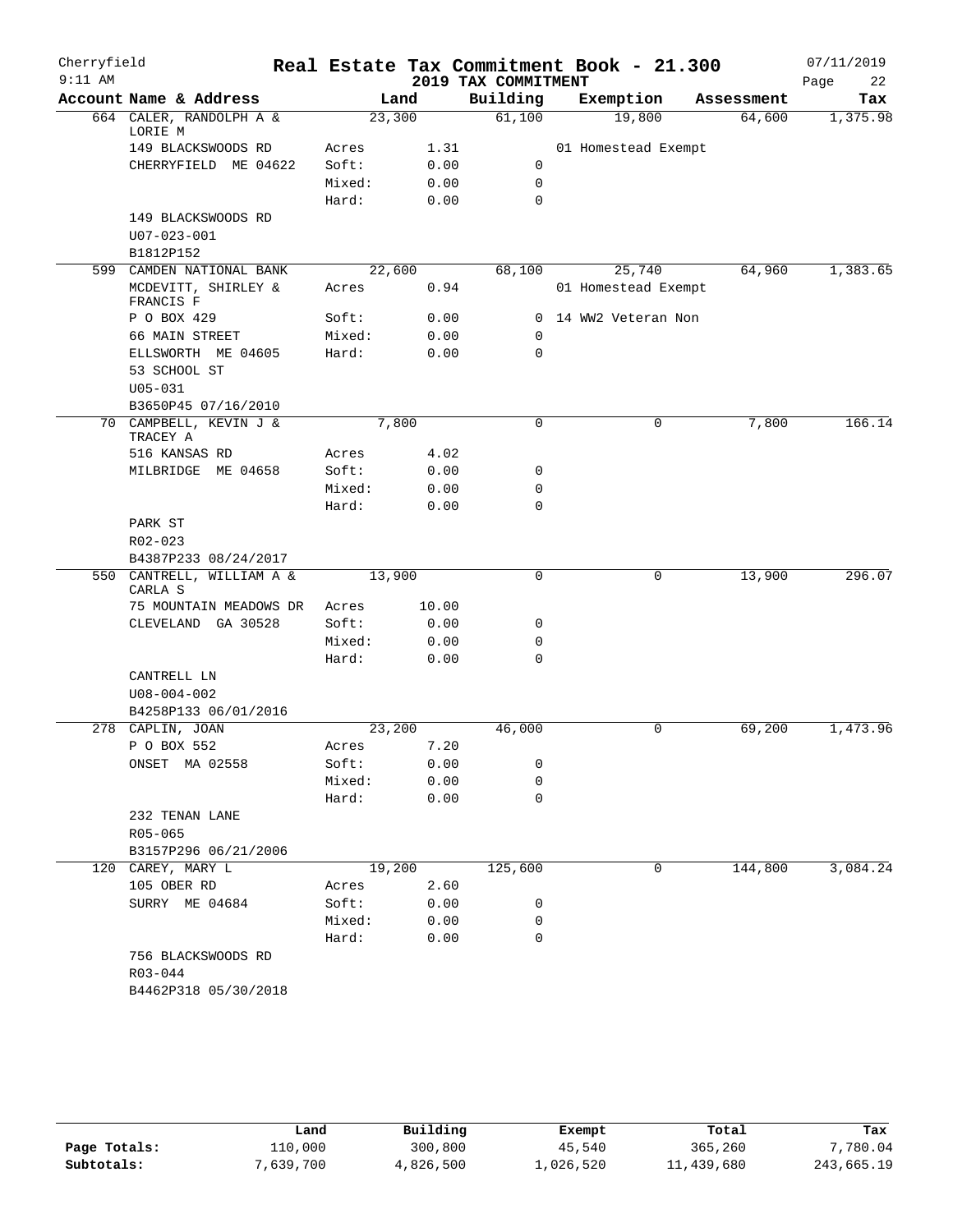| Cherryfield<br>$9:11$ AM |                                   |        |       | 2019 TAX COMMITMENT | Real Estate Tax Commitment Book - 21.300 |            | 07/11/2019<br>Page<br>23 |
|--------------------------|-----------------------------------|--------|-------|---------------------|------------------------------------------|------------|--------------------------|
|                          | Account Name & Address            | Land   |       | Building            | Exemption                                | Assessment | Tax                      |
|                          | 956 CARLSON, TRACEY L             | 17,800 |       | 46,600              | 19,800                                   | 44,600     | 949.98                   |
|                          | 354 RIDGE RD                      | Acres  | 1.80  |                     | 01 Homestead Exempt                      |            |                          |
|                          | CHERRYFIELD ME 04622              | Soft:  | 0.00  | 0                   |                                          |            |                          |
|                          |                                   | Mixed: | 0.00  | 0                   |                                          |            |                          |
|                          |                                   | Hard:  | 0.00  | 0                   |                                          |            |                          |
|                          | 354 RIDGE RD                      |        |       |                     |                                          |            |                          |
|                          | $U19 - 001$                       |        |       |                     |                                          |            |                          |
|                          | B4333P284 B2820P328               |        |       |                     |                                          |            |                          |
|                          | 643 CARNEY, JAMES E               | 23,500 |       | 99,700              | 19,800                                   | 103,400    | 2,202.42                 |
|                          | 126 BLACKSWOODS ROAD              | Acres  | 1.33  |                     | 01 Homestead Exempt                      |            |                          |
|                          | CHERRYFIELD ME 04622              | Soft:  | 0.00  | 0                   |                                          |            |                          |
|                          |                                   | Mixed: | 0.00  | 0                   |                                          |            |                          |
|                          |                                   | Hard:  | 0.00  | 0                   |                                          |            |                          |
|                          | 126 BLACKSWOODS RD                |        |       |                     |                                          |            |                          |
|                          | $U07 - 003$                       |        |       |                     |                                          |            |                          |
|                          | B4111P18 11/17/2014               |        |       |                     |                                          |            |                          |
| 123                      | CARR, RICHARD A                   | 10,900 |       | $\mathbf 0$         | 0                                        | 10,900     | 232.17                   |
|                          | CARR REVOCABLE TRUST<br>2003, R A | Acres  | 2.90  |                     |                                          |            |                          |
|                          | P O BOX 538                       | Soft:  | 0.00  | 0                   |                                          |            |                          |
|                          | PORTSMOUTH NH 03801-2             | Mixed: | 0.00  | 0                   |                                          |            |                          |
|                          |                                   | Hard:  | 0.00  | $\mathbf 0$         |                                          |            |                          |
|                          | BLACKSWOODS RD                    |        |       |                     |                                          |            |                          |
|                          | R03-047                           |        |       |                     |                                          |            |                          |
|                          | B3978P43 07/25/2013               |        |       |                     |                                          |            |                          |
|                          | 3 CARTER, LEOLA K                 | 6,800  |       | $\mathbf 0$         | 0                                        | 6,800      | 144.84                   |
|                          | CARTER LIVING TRUST,<br>LEOLA K   | Acres  | 10.00 |                     |                                          |            |                          |
|                          | PO BOX 190                        | Soft:  | 0.00  | 0                   |                                          |            |                          |
|                          | MILBRIDGE ME 04658                | Mixed: | 0.00  | 0                   |                                          |            |                          |
|                          |                                   | Hard:  | 0.00  | 0                   |                                          |            |                          |
|                          | MILBRIDGE RD                      |        |       |                     |                                          |            |                          |
|                          | R01-001-002                       |        |       |                     |                                          |            |                          |
|                          | B3978P31 07/25/2013               |        |       |                     |                                          |            |                          |
| 1049                     | CARTER, LEOLA K                   | 51,200 |       | 340,200             | 19,800                                   | 371,600    | 7,915.08                 |
|                          | LEOLA K CARTER LIVING<br>TRUST    | Acres  | 16.00 |                     | 01 Homestead Exempt                      |            |                          |
|                          | P O BOX 190                       | Soft:  | 0.00  | 0                   |                                          |            |                          |
|                          | MILBRIDGE ME 04658                | Mixed: | 0.00  | 0                   |                                          |            |                          |
|                          |                                   | Hard:  | 0.00  | $\mathbf 0$         |                                          |            |                          |
|                          | 452 MILBRIDGE RD                  |        |       |                     |                                          |            |                          |
|                          | R01-001-006                       |        |       |                     |                                          |            |                          |
|                          | B3543P85 06/30/2009               |        |       |                     |                                          |            |                          |
| 576                      | CASAVANT, MORRIS R &<br>THERESA J | 21,700 |       | 22,100              | 19,800                                   | 24,000     | 511.20                   |
|                          | 90 NORTH STREET                   | Acres  | 1.06  |                     | 01 Homestead Exempt                      |            |                          |
|                          | CHERRYFIELD ME 04622              | Soft:  | 0.00  | 0                   |                                          |            |                          |
|                          |                                   | Mixed: | 0.00  | 0                   |                                          |            |                          |
|                          |                                   | Hard:  | 0.00  | 0                   |                                          |            |                          |
|                          | 90 NORTH ST                       |        |       |                     |                                          |            |                          |
|                          | $U05 - 008$                       |        |       |                     |                                          |            |                          |
|                          | B4338P286 02/27/2017              |        |       |                     |                                          |            |                          |

|              | Land      | Building  | Exempt    | Total      | Tax        |
|--------------|-----------|-----------|-----------|------------|------------|
| Page Totals: | 131,900   | 508,600   | 79,200    | 561,300    | 11,955.69  |
| Subtotals:   | 7,771,600 | 5,335,100 | 1,105,720 | 12,000,980 | 255,620.88 |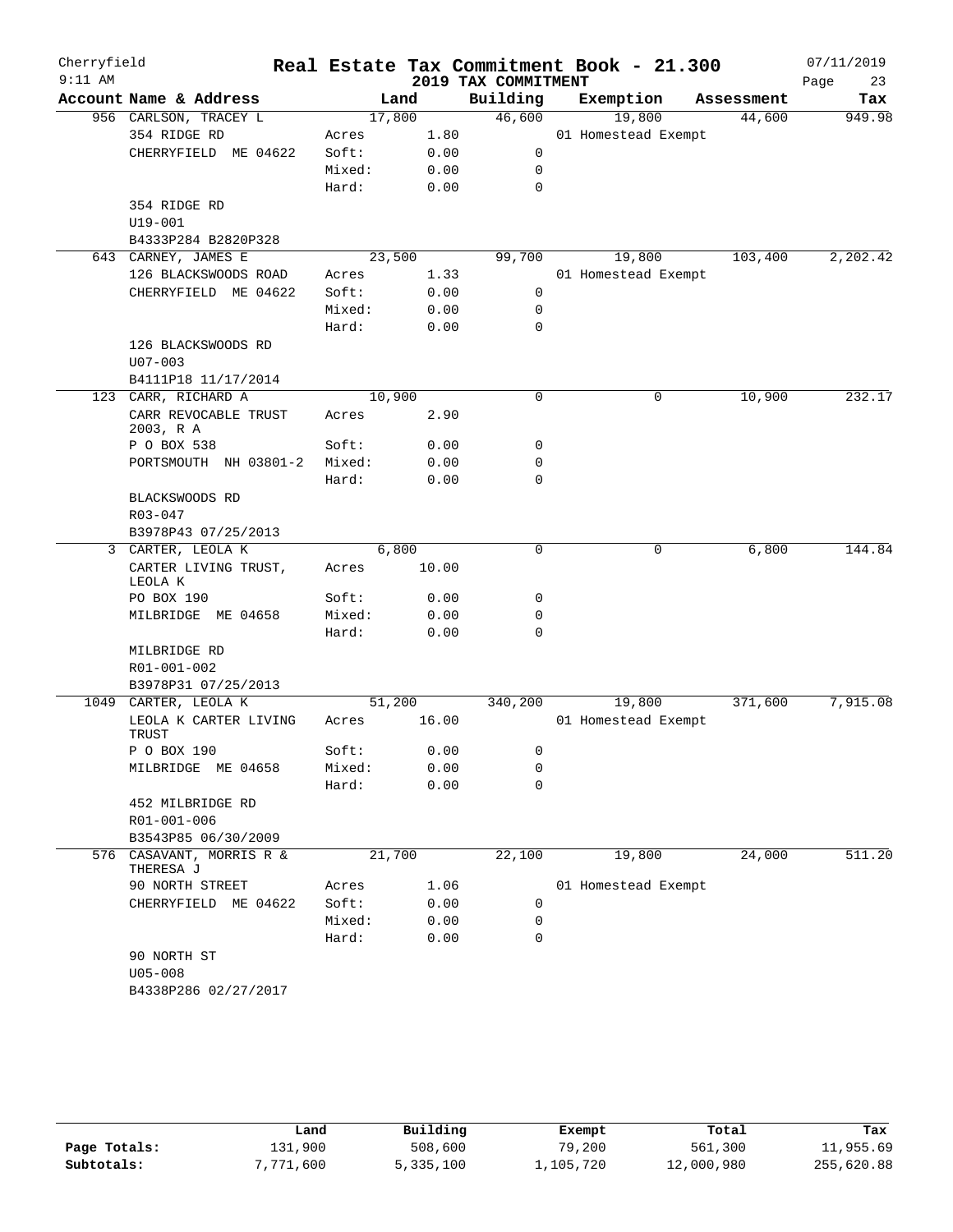| Cherryfield<br>$9:11$ AM |                                                                    |           |                 |                 | 2019 TAX COMMITMENT | Real Estate Tax Commitment Book - 21.300 |            |            | 07/11/2019<br>24 |
|--------------------------|--------------------------------------------------------------------|-----------|-----------------|-----------------|---------------------|------------------------------------------|------------|------------|------------------|
|                          | Account Name & Address                                             |           |                 | Land            | Building            | Exemption                                |            | Assessment | Page<br>Tax      |
|                          | 1093 CASEY, JODY & JOSHUA<br>13 BARREN WAY<br>CHERRYFIELD ME 04622 |           |                 | 0               | 10,600              |                                          | $\Omega$   | 10,600     | 225.78           |
|                          | 13 BARREN WAY<br>U18-006-001-003                                   |           |                 |                 |                     |                                          |            |            |                  |
|                          | 398 CEARLEY, CAROLINE A &<br>LEE T                                 |           |                 | 81,600          | $\mathbf 0$         |                                          | 0          | 81,600     | 1,738.08         |
|                          | 382 HAWKIN ROAD                                                    |           | Acres           | 237.90          |                     |                                          |            |            |                  |
|                          | SOUTHAMPTON NJ 08088                                               |           | Soft:<br>Mixed: | 0.00<br>0.00    | 0<br>0              |                                          |            |            |                  |
|                          |                                                                    |           | Hard:           | 0.00            | 0                   |                                          |            |            |                  |
|                          | 1219 LANE RD<br>R09-001-018                                        |           |                 |                 |                     |                                          |            |            |                  |
|                          | B1457P170<br>376 CHAMPAGNE, DANIEL L                               |           |                 | 23,600          | 31,300              |                                          | 0          | 54,900     | 1,169.37         |
|                          | 989 ELM ST                                                         |           | Acres           | 40.60           |                     |                                          |            |            |                  |
|                          | PLYMOUTH ME 04969                                                  |           | Soft:           | 0.00            | 0                   |                                          |            |            |                  |
|                          |                                                                    |           | Mixed:          | 0.00            | 0                   |                                          |            |            |                  |
|                          |                                                                    |           | Hard:           | 0.00            | $\Omega$            |                                          |            |            |                  |
|                          | CROTCH<br>R08-038                                                  |           |                 |                 |                     |                                          |            |            |                  |
|                          | B1470P114                                                          |           |                 |                 |                     |                                          |            |            |                  |
|                          | 1135 CHANDLER, DEVISEES OF<br>SUSAN J                              |           |                 | 21,400          | 67,400              | 19,800                                   |            | 69,000     | 1,469.70         |
|                          | PO BOX 33                                                          |           | Acres           | 6.00            |                     | 01 Homestead Exempt                      |            |            |                  |
|                          | ME 04622<br>CHERRYFIELD                                            |           | Soft:           | 0.00            | 0                   |                                          |            |            |                  |
|                          |                                                                    |           | Mixed:<br>Hard: | 0.00<br>0.00    | 0<br>$\mathbf 0$    |                                          |            |            |                  |
|                          | CHANDLER WAY                                                       |           |                 |                 |                     |                                          |            |            |                  |
|                          | $U08 - 001 - 001$                                                  |           |                 |                 |                     |                                          |            |            |                  |
|                          | B3623P74 04/06/2010 B3164P134 07/07/2006                           |           |                 |                 |                     |                                          |            |            |                  |
|                          | 1150 CHANDLER, MARK O &<br>MELANIE A                               |           |                 | 17,600          | 85,100              | 19,800                                   |            | 82,900     | 1,765.77         |
|                          | 62 UNIONVILLE RD                                                   |           | Acres           | 1.49            |                     | 01 Homestead Exempt                      |            |            |                  |
|                          | CHERRYFIELD ME 04622                                               |           | Soft:           | 0.00            | 0                   |                                          |            |            |                  |
|                          |                                                                    |           | Mixed:<br>Hard: | 0.00<br>0.00    | 0<br>0              |                                          |            |            |                  |
|                          | 62 UNIONVILLE RD                                                   |           |                 |                 |                     |                                          |            |            |                  |
|                          | R03-005-004                                                        |           |                 |                 |                     |                                          |            |            |                  |
|                          | B3795P193 11/14/2011 B2506P94                                      |           |                 |                 |                     |                                          |            |            |                  |
|                          | 368 CHANG, HUI CHEN<br>90 HAMILTON ST                              |           | Acres           | 20,600<br>47.00 | $\mathbf 0$         |                                          | 0          | 20,600     | 438.78           |
|                          | CAMBRIDGE MA 02139                                                 |           | Soft:           | 0.00            | 0                   |                                          |            |            |                  |
|                          |                                                                    |           | Mixed:          | 0.00            | 0                   |                                          |            |            |                  |
|                          |                                                                    |           | Hard:           | 0.00            | 0                   |                                          |            |            |                  |
|                          | CROTCH<br>R08-031                                                  |           |                 |                 |                     |                                          |            |            |                  |
|                          | B4340P25 03/03/2017                                                |           |                 |                 |                     |                                          |            |            |                  |
|                          | 369 CHANG, HUI CHEN                                                |           |                 | 16,000          | 0                   |                                          | 0          | 16,000     | 340.80           |
|                          | 90 HAMILTON ST                                                     |           | Acres           | 34.00           |                     |                                          |            |            |                  |
|                          | CAMBRIDGE MA 02139                                                 |           | Soft:           | 0.00            | 0                   |                                          |            |            |                  |
|                          |                                                                    |           | Mixed:<br>Hard: | 0.00<br>0.00    | 0<br>0              |                                          |            |            |                  |
|                          | CROTCH                                                             |           |                 |                 |                     |                                          |            |            |                  |
|                          | R08-032                                                            |           |                 |                 |                     |                                          |            |            |                  |
|                          | B4340P25 03/03/2017                                                |           |                 |                 |                     |                                          |            |            |                  |
|                          |                                                                    | Land      |                 | Building        |                     | Exempt                                   | Total      |            | Tax              |
| Page Totals:             |                                                                    | 180,800   |                 | 194,400         |                     | 39,600                                   | 335,600    |            | 7,148.28         |
| Subtotals:               |                                                                    | 7,952,400 |                 | 5,529,500       |                     | 1,145,320                                | 12,336,580 |            | 262,769.16       |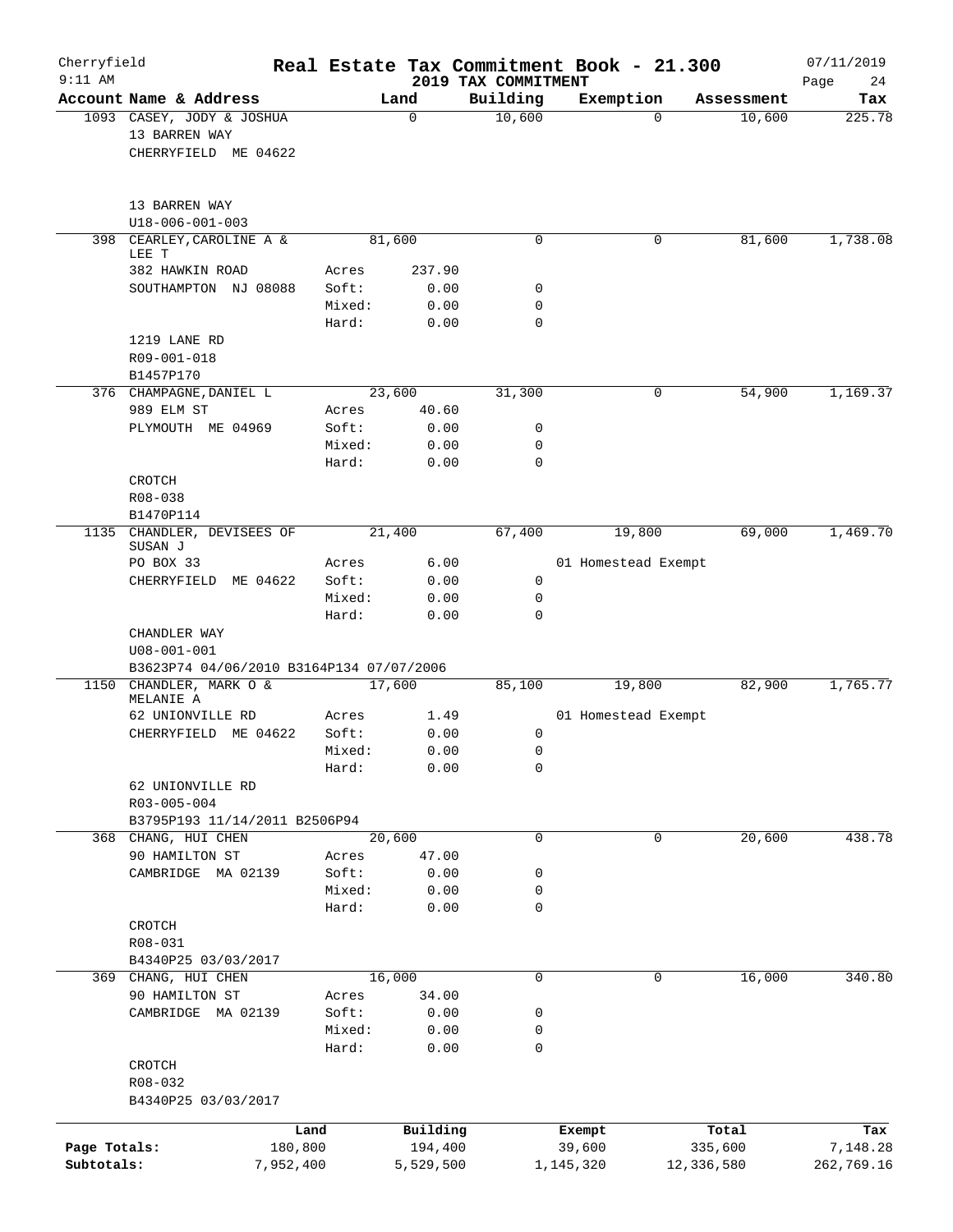| Cherryfield<br>$9:11$ AM |                                          |        |               | 2019 TAX COMMITMENT | Real Estate Tax Commitment Book - 21.300 |            | 07/11/2019        |
|--------------------------|------------------------------------------|--------|---------------|---------------------|------------------------------------------|------------|-------------------|
|                          | Account Name & Address                   |        | Land          | Building            | Exemption                                | Assessment | Page<br>25<br>Tax |
|                          | 656 CHAPLONEY, DAVID                     |        | 8,900         | $\mathbf 0$         | $\Omega$                                 | 8,900      | 189.57            |
|                          | CHAPLONEY, WILLIAM                       | Acres  | 1.46          |                     |                                          |            |                   |
|                          | 10 White Pigeon Rd                       | Soft:  | 0.00          | 0                   |                                          |            |                   |
|                          | Gouldsboro ME 04607                      | Mixed: | 0.00          | 0                   |                                          |            |                   |
|                          |                                          | Hard:  | 0.00          | $\mathbf 0$         |                                          |            |                   |
|                          | BLACKSWOODS RD                           |        |               |                     |                                          |            |                   |
|                          | $U07 - 015$                              |        |               |                     |                                          |            |                   |
|                          | B3070P101 10/17/2005                     |        |               |                     |                                          |            |                   |
| 1169                     | CHARTIER, RICHARD P &                    |        | 4,800         | $\mathbf 0$         | 0                                        | 4,800      | 102.24            |
|                          | MONICA                                   |        |               |                     |                                          |            |                   |
|                          | 36 PLATT ST                              | Acres  | 35.20         |                     |                                          |            |                   |
|                          | BRISTOL RI 02809                         | Soft:  | 0.00          | 0                   |                                          |            |                   |
|                          |                                          | Mixed: | 30.00         | 4,722               |                                          |            |                   |
|                          |                                          | Hard:  | 0.00          | $\mathbf 0$         |                                          |            |                   |
|                          | SHARON LANE                              |        |               |                     |                                          |            |                   |
|                          | R09-001-049-1                            |        |               |                     |                                          |            |                   |
|                          | B2266P28                                 |        |               |                     |                                          |            |                   |
|                          | 782 CHASE, LYNN                          |        | 5,500         | 70,700              | 0                                        | 76,200     | 1,623.06          |
|                          | P O BOX 1303                             | Acres  | 0.10          |                     |                                          |            |                   |
|                          | KENNEBUNKPORT<br>ME 04046 Soft:          |        | 0.00          | 0                   |                                          |            |                   |
|                          |                                          | Mixed: | 0.00          | $\mathbf 0$         |                                          |            |                   |
|                          |                                          | Hard:  | 0.00          | $\mathbf 0$         |                                          |            |                   |
|                          | 4 MAIN ST                                |        |               |                     |                                          |            |                   |
|                          | $U12 - 034$                              |        |               |                     |                                          |            |                   |
|                          | B3649P174 07/14/2010                     |        |               | 48,000              | 0                                        | 51,900     | 1,105.47          |
|                          | 781 CHASE, LYNN E<br>PO BOX 41           | Acres  | 3,900<br>0.05 |                     |                                          |            |                   |
|                          | CHERRYFIELD ME 04622                     | Soft:  | 0.00          | 0                   |                                          |            |                   |
|                          |                                          | Mixed: | 0.00          | 0                   |                                          |            |                   |
|                          |                                          | Hard:  | 0.00          | $\mathbf 0$         |                                          |            |                   |
|                          | 2 MAIN ST                                |        |               |                     |                                          |            |                   |
|                          | U12-033                                  |        |               |                     |                                          |            |                   |
|                          | B3789P141 10/28/2011                     |        |               |                     |                                          |            |                   |
| 69                       | CHECKER, PAULA                           |        | 64,100        | $\mathsf{O}$        | 0                                        | 64,100     | 1,365.33          |
|                          | 569 KANSAS RD                            | Acres  | 9.90          |                     |                                          |            |                   |
|                          | MILBRIDGE ME 04658                       | Soft:  | 0.00          | 0                   |                                          |            |                   |
|                          |                                          | Mixed: | 0.00          | $\mathbf 0$         |                                          |            |                   |
|                          |                                          | Hard:  | 0.00          | 0                   |                                          |            |                   |
|                          | PARK ST                                  |        |               |                     |                                          |            |                   |
|                          | R02-022                                  |        |               |                     |                                          |            |                   |
|                          | B2165P94                                 |        |               |                     |                                          |            |                   |
|                          | 61 CHECKER, PAULA                        |        | 6,100         | $\mathbf 0$         | $\mathbf 0$                              | 6,100      | 129.93            |
|                          | KANSAS RD                                | Acres  | 2.75          |                     |                                          |            |                   |
|                          | MILBRIDGE ME 04658                       | Soft:  | 0.00          | 0                   |                                          |            |                   |
|                          |                                          | Mixed: | 0.00          | 0                   |                                          |            |                   |
|                          |                                          | Hard:  | 0.00          | $\mathbf 0$         |                                          |            |                   |
|                          | KANSAS RD                                |        |               |                     |                                          |            |                   |
|                          | R02-014                                  |        |               |                     |                                          |            |                   |
|                          | B932P177                                 |        |               |                     |                                          |            |                   |
|                          | 1034 CHEENEY, SAMUEL S                   |        | 46,400        | 1,500               | 0                                        | 47,900     | 1,020.27          |
|                          | 269 BACKBAY ROAD                         | Acres  | 73.42         |                     |                                          |            |                   |
|                          | MILBRIDGE ME 04658                       | Soft:  | 0.00          | 0                   |                                          |            |                   |
|                          |                                          | Mixed: | 0.00          | 0                   |                                          |            |                   |
|                          |                                          | Hard:  | 0.00          | $\mathbf 0$         |                                          |            |                   |
|                          | WILLEY DISTRICT RD                       |        |               |                     |                                          |            |                   |
|                          | R05-032-001                              |        |               |                     |                                          |            |                   |
|                          | B3735P97 04/11/2011 B3392P100 03/24/2008 |        |               |                     |                                          |            |                   |
|                          |                                          |        |               |                     |                                          |            |                   |
|                          |                                          | Land   | Building      |                     | Exempt                                   | Total      | Tax               |
| Page Totals:             | 139,700                                  |        | 120,200       |                     | 0                                        | 259,900    | 5,535.87          |
| Subtotals:               | 8,092,100                                |        | 5,649,700     |                     | 1,145,320                                | 12,596,480 | 268,305.03        |
|                          |                                          |        |               |                     |                                          |            |                   |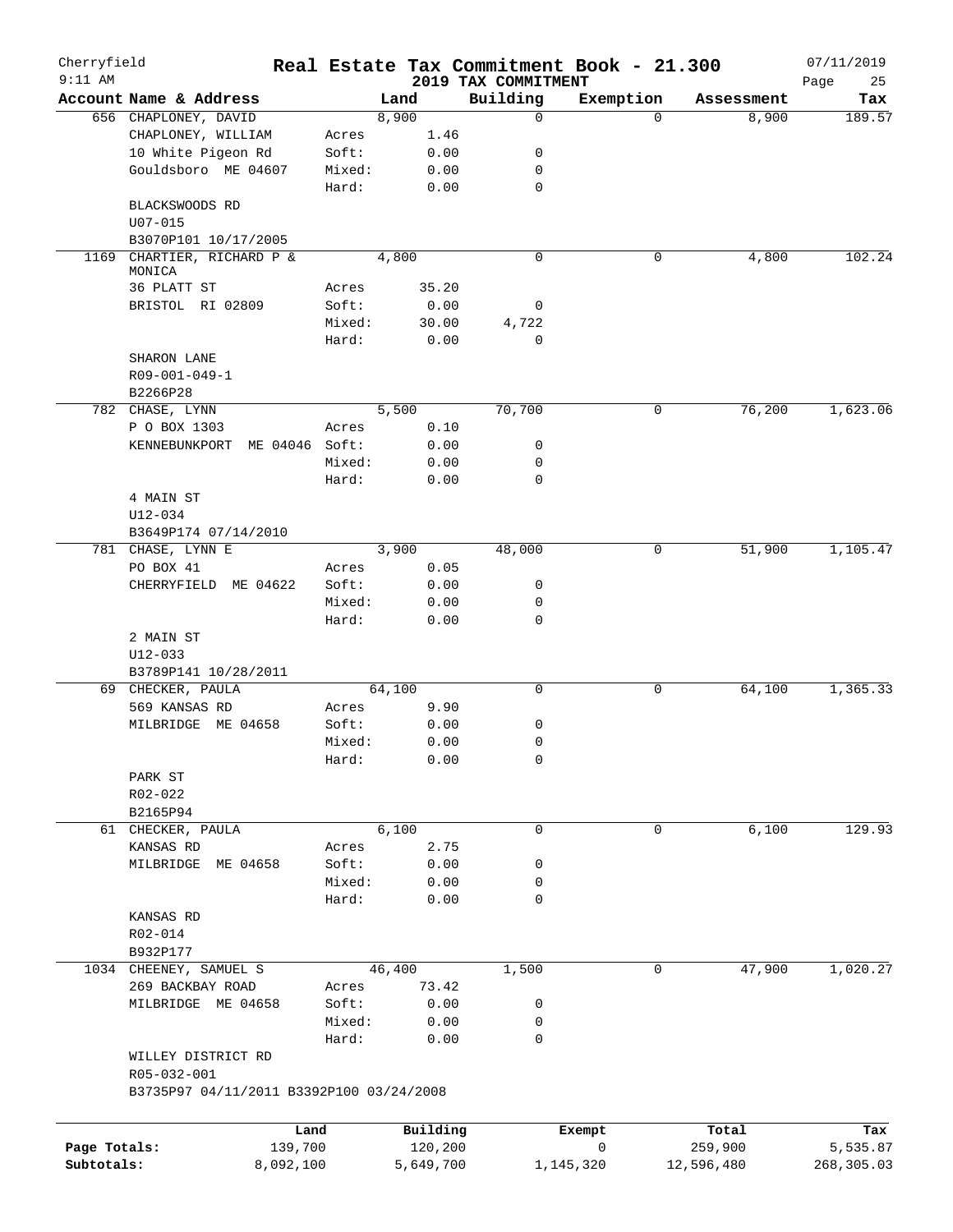| Cherryfield<br>$9:11$ AM |                                                            |                 |                 |                                 | Real Estate Tax Commitment Book - 21.300 |              | 07/11/2019        |
|--------------------------|------------------------------------------------------------|-----------------|-----------------|---------------------------------|------------------------------------------|--------------|-------------------|
|                          | Account Name & Address                                     |                 | Land            | 2019 TAX COMMITMENT<br>Building | Exemption                                | Assessment   | 26<br>Page<br>Tax |
|                          | 1151 CHELSAES BLUEBERRY                                    |                 | 8,700           | 0                               | $\Omega$                                 | 8,700        | 185.31            |
|                          | TRUST                                                      |                 |                 |                                 |                                          |              |                   |
|                          | KEYES, CHRISTOPHER<br>PO BOX 485                           | Acres<br>Soft:  | 1.00            | 0                               |                                          |              |                   |
|                          | CRESCENT GA 31304-0485 Mixed:                              |                 | 0.00<br>0.00    | 0                               |                                          |              |                   |
|                          |                                                            | Hard:           | 0.00            | $\Omega$                        |                                          |              |                   |
|                          | NORTH MAIN ST                                              |                 |                 |                                 |                                          |              |                   |
|                          | R10-002-019-001                                            |                 |                 |                                 |                                          |              |                   |
|                          | B2598P44                                                   |                 |                 |                                 |                                          |              |                   |
|                          | 1124 CHEN, TSAI S                                          |                 | 13,900          | 0                               | 0                                        | 13,900       | 296.07            |
|                          | 6 PROSPERE LN                                              | Acres           | 10.00           |                                 |                                          |              |                   |
|                          | BROOKLIN ME 04616                                          | Soft:           | 0.00            | 0                               |                                          |              |                   |
|                          |                                                            | Mixed:          | 0.00            | 0                               |                                          |              |                   |
|                          |                                                            | Hard:           | 0.00            | $\Omega$                        |                                          |              |                   |
|                          | OFF ROUTE 182<br>R03-028-001-001                           |                 |                 |                                 |                                          |              |                   |
|                          | B3366P292 01/07/2008 B3345P182 10/23/2007                  |                 |                 |                                 |                                          |              |                   |
|                          | 746 CHERRYFIELD ACADEMY,                                   |                 | 16,500          | 141,800                         | 158,300                                  | 0            | 0.00              |
|                          | TRUSTEES OF                                                |                 |                 |                                 |                                          |              |                   |
|                          | P.O. Box 465                                               | Acres           | 0.87            |                                 | 48 Literary                              |              |                   |
|                          | CHERRYFIELD ME 04622                                       | Soft:           | 0.00            | 0                               |                                          |              |                   |
|                          |                                                            | Mixed:          | 0.00            | 0                               |                                          |              |                   |
|                          |                                                            | Hard:           | 0.00            | $\Omega$                        |                                          |              |                   |
|                          | MAIN ST                                                    |                 |                 |                                 |                                          |              |                   |
|                          | $U12 - 001$                                                |                 |                 |                                 |                                          |              |                   |
|                          | B2487P315                                                  |                 |                 |                                 |                                          |              |                   |
|                          | 946 CHERRYFIELD FOODS INC<br>DIV OXFORD FROZEN FOODS Acres |                 | 98,200<br>90.00 | 510,900                         | 0                                        | 609,100      | 12,973.83         |
|                          | 320 RIDGE ROAD                                             | Soft:           | 0.00            | 0                               |                                          |              |                   |
|                          | CHERRYFIELD ME 04622                                       | Mixed:          | 0.00            | 0                               |                                          |              |                   |
|                          |                                                            | Hard:           | 0.00            | 0                               |                                          |              |                   |
|                          | 320 RIDGE RD                                               |                 |                 |                                 |                                          |              |                   |
|                          | $U18 - 006 - 002$                                          |                 |                 |                                 |                                          |              |                   |
|                          | B1688P338                                                  |                 |                 |                                 |                                          |              |                   |
|                          | 640 CHERRYFIELD FOODS INC                                  |                 | 9,600           | $\Omega$                        | 0                                        | 9,600        | 204.48            |
|                          | DIV OXFORD FROZEN FOODS Acres                              |                 | 2.62            |                                 |                                          |              |                   |
|                          | 320 RIDGE ROAD                                             | Soft:           | 0.00            | 0                               |                                          |              |                   |
|                          | CHERRYFIELD ME 04622 Mixed:                                |                 | 0.00            | 0                               |                                          |              |                   |
|                          |                                                            | Hard:           | 0.00            | 0                               |                                          |              |                   |
|                          | STILLWATER RD                                              |                 |                 |                                 |                                          |              |                   |
|                          | $U06 - 026$                                                |                 |                 |                                 |                                          |              |                   |
|                          | B1688P338                                                  |                 |                 |                                 |                                          |              |                   |
|                          | 842 CHERRYFIELD FOODS INC                                  |                 | 5,300           | 0                               | 0                                        | 5,300        | 112.89            |
|                          | DIV OXFORD FROZEN FOODS Acres                              |                 | 0.37            |                                 |                                          |              |                   |
|                          | 320 RIDGE ROAD<br>CHERRYFIELD ME 04622                     | Soft:<br>Mixed: | 0.00<br>0.00    | 0<br>0                          |                                          |              |                   |
|                          |                                                            | Hard:           | 0.00            | $\mathbf 0$                     |                                          |              |                   |
|                          | STILLWATER RD                                              |                 |                 |                                 |                                          |              |                   |
|                          | $U14 - 015$                                                |                 |                 |                                 |                                          |              |                   |
|                          | B1688P338                                                  |                 |                 |                                 |                                          |              |                   |
|                          | 858 CHERRYFIELD FOODS INC                                  |                 | 1,400           | 0                               | 0                                        | 1,400        | 29.82             |
|                          | DIV OXFORD FROZEN FOODS Acres                              |                 | 0.06            |                                 |                                          |              |                   |
|                          | 320 RIDGE ROAD                                             | Soft:           | 0.00            | 0                               |                                          |              |                   |
|                          | CHERRYFIELD<br>ME 04622                                    | Mixed:          | 0.00            | 0                               |                                          |              |                   |
|                          |                                                            | Hard:           | 0.00            | 0                               |                                          |              |                   |
|                          | ROUTE 193                                                  |                 |                 |                                 |                                          |              |                   |
|                          | $U14 - 029$                                                |                 |                 |                                 |                                          |              |                   |
|                          | B1688P338                                                  |                 |                 |                                 |                                          |              |                   |
|                          |                                                            | Land            | Building        |                                 | Exempt                                   | Total        | Tax               |
| Page Totals:             | 153,600                                                    |                 | 652,700         |                                 | 158,300                                  | 648,000      | 13,802.40         |
| Subtotals:               | 8,245,700                                                  |                 | 6,302,400       |                                 | 1,303,620                                | 13, 244, 480 | 282,107.43        |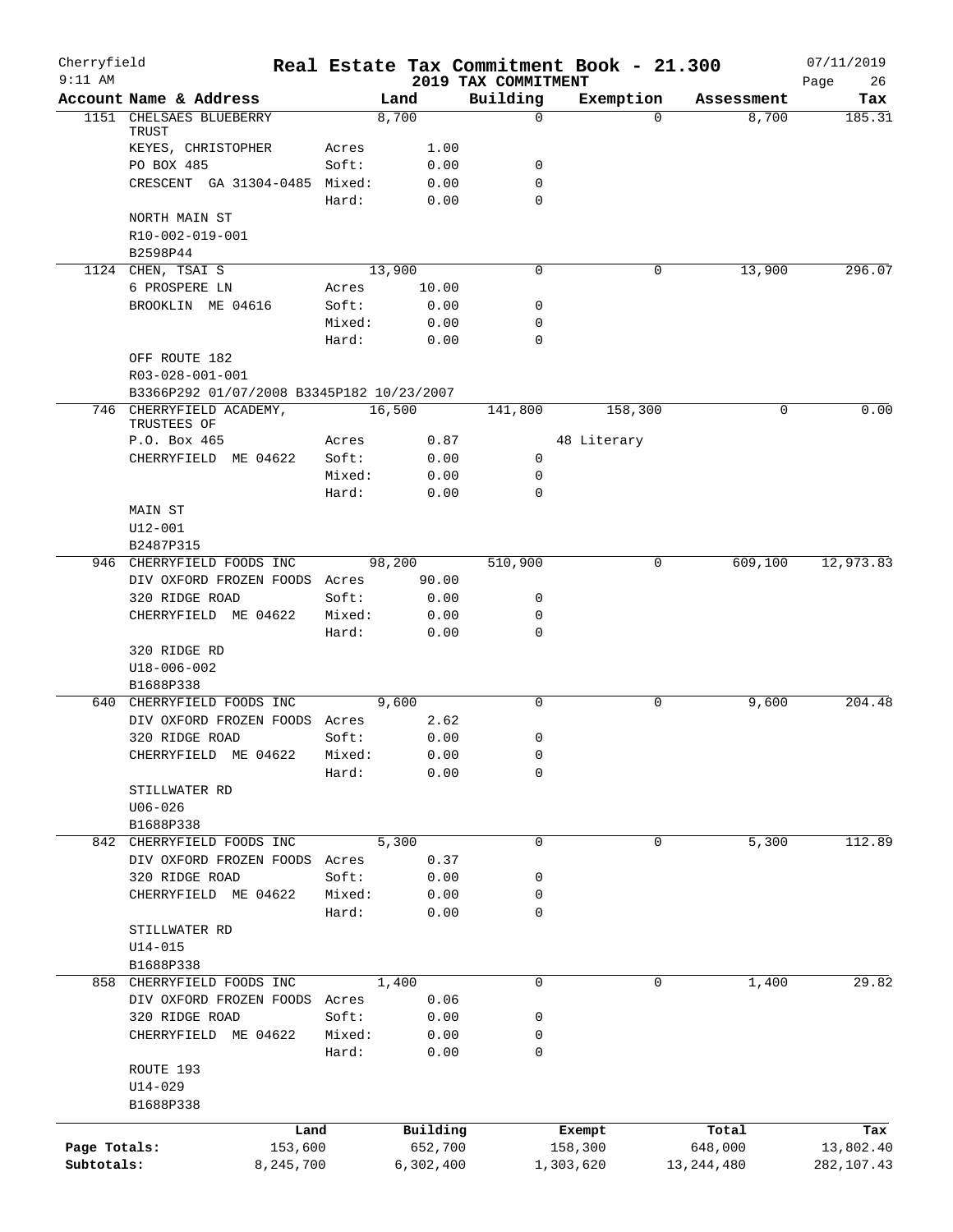| Cherryfield  |                                          |           |                 |        |           |                     | Real Estate Tax Commitment Book - 21.300 |          |            | 07/11/2019 |
|--------------|------------------------------------------|-----------|-----------------|--------|-----------|---------------------|------------------------------------------|----------|------------|------------|
| $9:11$ AM    |                                          |           |                 |        |           | 2019 TAX COMMITMENT |                                          |          |            | Page<br>27 |
|              | Account Name & Address                   |           |                 | Land   |           | Building            | Exemption                                |          | Assessment | Tax        |
|              | 839 CHERRYFIELD FOODS INC                |           |                 | 10,300 |           | 7,800               |                                          | $\Omega$ | 18,100     | 385.53     |
|              | DIV OXFORD FROZEN FOODS Acres            |           |                 |        | 0.41      |                     |                                          |          |            |            |
|              | 320 RIDGE ROAD                           |           | Soft:           |        | 0.00      | 0<br>$\mathbf 0$    |                                          |          |            |            |
|              | CHERRYFIELD ME 04622                     |           | Mixed:<br>Hard: |        | 0.00      | $\mathbf 0$         |                                          |          |            |            |
|              | 7 STILLWATER RD                          |           |                 |        | 0.00      |                     |                                          |          |            |            |
|              |                                          |           |                 |        |           |                     |                                          |          |            |            |
|              | U14-012<br>B1688P338                     |           |                 |        |           |                     |                                          |          |            |            |
|              | 838 CHERRYFIELD FOODS INC                |           |                 | 18,900 |           | 643,000             |                                          | 0        | 661,900    | 14,098.47  |
|              | DIV OXFORD FROZEN FOODS Acres            |           |                 |        | 0.67      |                     |                                          |          |            |            |
|              | 320 RIDGE ROAD                           |           | Soft:           |        | 0.00      | 0                   |                                          |          |            |            |
|              | CHERRYFIELD ME 04622                     |           | Mixed:          |        | 0.00      | $\mathbf 0$         |                                          |          |            |            |
|              |                                          |           | Hard:           |        | 0.00      | $\Omega$            |                                          |          |            |            |
|              | 19 STILLWATER RD                         |           |                 |        |           |                     |                                          |          |            |            |
|              | U14-011                                  |           |                 |        |           |                     |                                          |          |            |            |
|              | B1688P338                                |           |                 |        |           |                     |                                          |          |            |            |
|              | 835 CHERRYFIELD FOODS INC                |           |                 | 62,800 |           | 541,600             |                                          | 0        | 604,400    | 12,873.72  |
|              | DIV OXFORD FROZEN FOODS                  |           | Acres           |        | 1.97      |                     |                                          |          |            |            |
|              | 320 RIDGE ROAD                           |           | Soft:           |        | 0.00      | 0                   |                                          |          |            |            |
|              | CHERRYFIELD ME 04622                     |           | Mixed:          |        | 0.00      | 0                   |                                          |          |            |            |
|              |                                          |           | Hard:           |        | 0.00      | $\mathbf 0$         |                                          |          |            |            |
|              | 35 STILLWATER RD                         |           |                 |        |           |                     |                                          |          |            |            |
|              | $U14 - 007$                              |           |                 |        |           |                     |                                          |          |            |            |
|              | B1688P338                                |           |                 |        |           |                     |                                          |          |            |            |
| 833          | CHERRYFIELD FOODS INC                    |           |                 | 26,200 |           | 91,300              |                                          | 0        | 117,500    | 2,502.75   |
|              | DIV OXFORD FROZEN FOODS Acres            |           |                 |        | 2.36      |                     |                                          |          |            |            |
|              | 320 RIDGE ROAD                           |           | Soft:           |        | 0.00      | 0                   |                                          |          |            |            |
|              | CHERRYFIELD ME 04622                     |           | Mixed:          |        | 0.00      | 0                   |                                          |          |            |            |
|              |                                          |           | Hard:           |        | 0.00      | $\mathbf 0$         |                                          |          |            |            |
|              | 42 STILLWATER RD                         |           |                 |        |           |                     |                                          |          |            |            |
|              | $U14 - 005$                              |           |                 |        |           |                     |                                          |          |            |            |
|              | B1688P338                                |           |                 |        |           |                     |                                          |          |            |            |
| 759          | CHERRYFIELD FREE PUBLIC                  |           |                 | 21,900 |           | 103,300             | 125,200                                  |          | 0          | 0.00       |
|              | LIBRARY ASSN                             |           |                 |        |           |                     |                                          |          |            |            |
|              | 35 MAIN ST                               |           | Acres           |        | 0.49      |                     | 48 Literary                              |          |            |            |
|              | CHERRYFIELD                              | ME 04622  | Soft:           |        | 0.00      | $\mathbf 0$         |                                          |          |            |            |
|              |                                          |           | Mixed:          |        | 0.00      | 0                   |                                          |          |            |            |
|              |                                          |           | Hard:           |        | 0.00      | 0                   |                                          |          |            |            |
|              | 35 MAIN ST                               |           |                 |        |           |                     |                                          |          |            |            |
|              | $U12 - 013$                              |           |                 |        |           |                     |                                          |          |            |            |
|              | B3055P252 09/13/2005                     |           |                 |        |           |                     |                                          |          |            |            |
| 641          | CHERRYFIELD PENTECOSTAL<br><b>CHURCH</b> |           |                 | 19,900 |           | 131,700             | 151,600                                  |          | 0          | 0.00       |
|              | 98 BLACKSWOODS RD                        |           | Acres           |        | 4.39      |                     | 51 Churches                              |          |            |            |
|              | CHERRYFIELD ME 04622                     |           | Soft:           |        | 0.00      | 0                   |                                          |          |            |            |
|              |                                          |           | Mixed:          |        | 0.00      | 0                   |                                          |          |            |            |
|              |                                          |           | Hard:           |        | 0.00      | $\mathbf 0$         |                                          |          |            |            |
|              | 98 BLACKSWOODS ROAD                      |           |                 |        |           |                     |                                          |          |            |            |
|              | $U07 - 001$                              |           |                 |        |           |                     |                                          |          |            |            |
| 610          | CHERRYFIELD PENTECOSTAL                  |           |                 | 3,900  |           | 0                   | 3,900                                    |          | 0          | 0.00       |
|              | CHURCH INC                               |           |                 |        |           |                     |                                          |          |            |            |
|              | 8 Unionville Rd                          |           | Acres           |        | 0.45      |                     | 51 Churches                              |          |            |            |
|              | CHERRYFIELD ME 04622                     |           | Soft:           |        | 0.00      | $\mathbf 0$         |                                          |          |            |            |
|              |                                          |           | Mixed:          |        | 0.00      | 0                   |                                          |          |            |            |
|              |                                          |           | Hard:           |        | 0.00      | $\mathbf 0$         |                                          |          |            |            |
|              | BLACKSWOODS RD                           |           |                 |        |           |                     |                                          |          |            |            |
|              | $U05 - 041$                              |           |                 |        |           |                     |                                          |          |            |            |
|              | B2974P349                                |           |                 |        |           |                     |                                          |          |            |            |
|              |                                          |           |                 |        |           |                     |                                          |          |            |            |
|              |                                          | Land      |                 |        | Building  |                     | Exempt                                   |          | Total      | Tax        |
| Page Totals: |                                          | 163,900   |                 |        | 1,518,700 |                     | 280,700                                  |          | 1,401,900  | 29,860.47  |
| Subtotals:   |                                          | 8,409,600 |                 |        | 7,821,100 |                     | 1,584,320                                |          | 14,646,380 | 311,967.90 |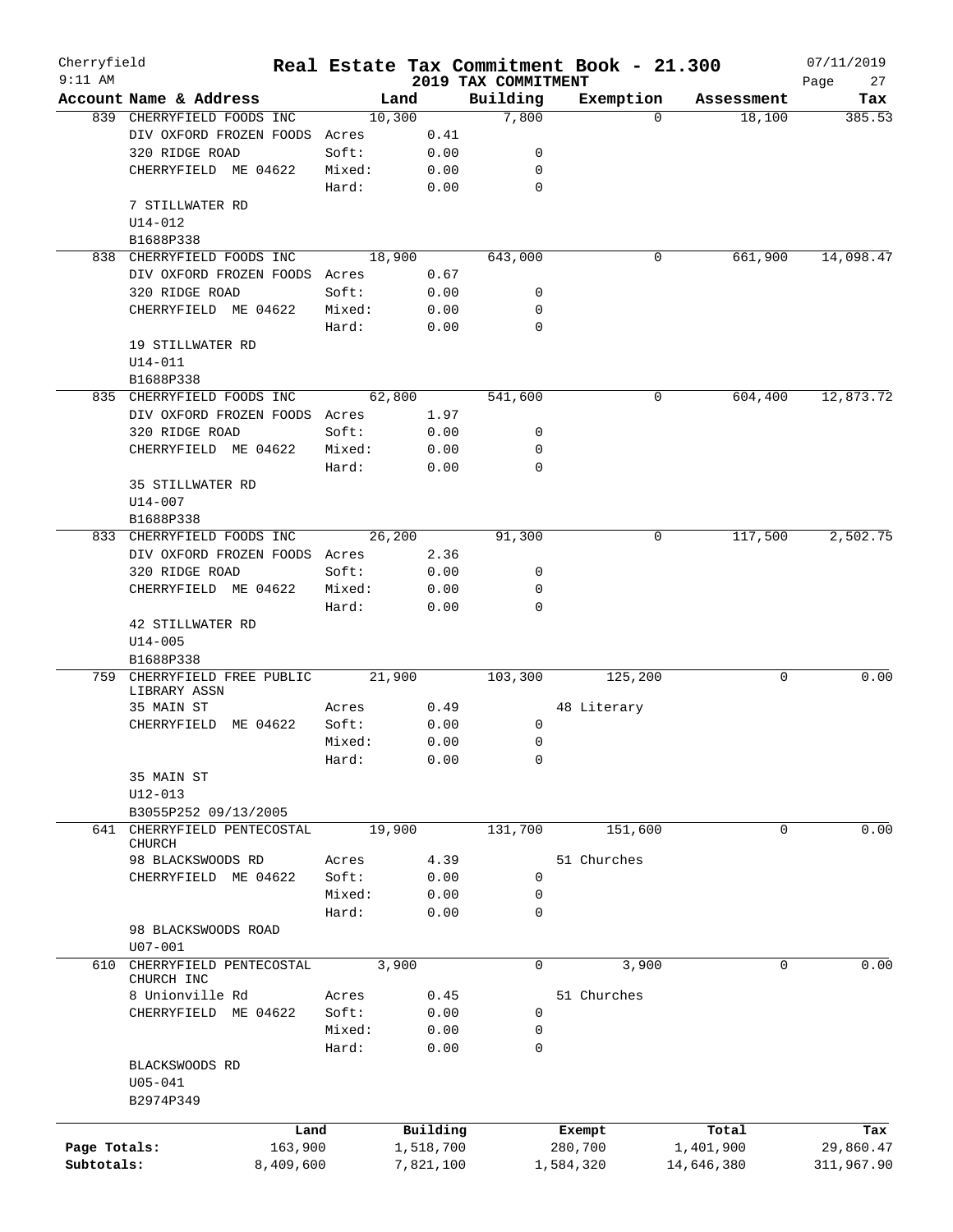| Cherryfield<br>$9:11$ AM |                                          |         |        | 2019 TAX COMMITMENT | Real Estate Tax Commitment Book - 21.300 |            | 07/11/2019<br>Page<br>28 |
|--------------------------|------------------------------------------|---------|--------|---------------------|------------------------------------------|------------|--------------------------|
|                          | Account Name & Address                   |         | Land   | Building            | Exemption                                | Assessment | Tax                      |
|                          | 186 CHERRYFIELD PROPERTIES               | 104,200 |        | 50,900              | $\Omega$                                 | 155,100    | 3,303.63                 |
|                          | LLC                                      |         |        |                     |                                          |            |                          |
|                          | 320 RIDGE ROAD                           | Acres   | 106.00 |                     |                                          |            |                          |
|                          | CHERRYFIELD ME 04622                     | Soft:   | 0.00   | 0                   |                                          |            |                          |
|                          |                                          | Mixed:  | 0.00   | $\mathbf 0$         |                                          |            |                          |
|                          |                                          | Hard:   | 0.00   | $\Omega$            |                                          |            |                          |
|                          | 40 BLUEBERRY CIRCLE                      |         |        |                     |                                          |            |                          |
|                          | $R04 - 034$                              |         |        |                     |                                          |            |                          |
|                          | B3247P238 02/09/2007                     |         |        |                     |                                          |            |                          |
|                          | 635 CHERRYFIELD PROPERTIES<br><b>LLC</b> | 30,500  |        | 0                   | 0                                        | 30,500     | 649.65                   |
|                          | 320 RIDGE ROAD                           | Acres   | 41.00  |                     |                                          |            |                          |
|                          | CHERRYFIELD ME 04622                     | Soft:   | 0.00   | 0                   |                                          |            |                          |
|                          |                                          | Mixed:  | 0.00   | $\mathbf 0$         |                                          |            |                          |
|                          |                                          | Hard:   | 0.00   | $\mathbf 0$         |                                          |            |                          |
|                          | STILLWATER RD                            |         |        |                     |                                          |            |                          |
|                          | $U06 - 024$                              |         |        |                     |                                          |            |                          |
|                          | B3247P238 02/09/2007                     |         |        |                     |                                          |            |                          |
|                          | 582 CHERRYFIELD SCHOOL                   | 41,000  |        | 617,900             | 658,900                                  | 0          | 0.00                     |
|                          | DEPARTMENT<br>PO BOX 58                  | Acres   | 8.00   |                     | 43 Municipal                             |            |                          |
|                          | CHERRYFIELD ME 04622                     | Soft:   | 0.00   | $\mathbf 0$         |                                          |            |                          |
|                          |                                          | Mixed:  | 0.00   | $\mathbf 0$         |                                          |            |                          |
|                          |                                          | Hard:   | 0.00   | $\mathbf 0$         |                                          |            |                          |
|                          | 85 SCHOOL ST                             |         |        |                     |                                          |            |                          |
|                          | $U05 - 014$                              |         |        |                     |                                          |            |                          |
|                          | B4011P20 11/05/2013                      |         |        |                     |                                          |            |                          |
|                          | 791 CHERRYFIELD, TOWN OF                 | 3,700   |        | 0                   | 3,700                                    | 0          | 0.00                     |
|                          | FORMER NARR. SALMON                      | Acres   | 0.40   |                     | 43 Municipal                             |            |                          |
|                          | ASSOC.                                   |         |        |                     |                                          |            |                          |
|                          | PO BOX 58                                | Soft:   | 0.00   | $\mathbf 0$         |                                          |            |                          |
|                          | CHERRYFIELD ME 04622                     | Mixed:  | 0.00   | $\mathbf 0$         |                                          |            |                          |
|                          |                                          | Hard:   | 0.00   | $\Omega$            |                                          |            |                          |
|                          | MAIN ST                                  |         |        |                     |                                          |            |                          |
|                          | $U12 - 043$                              |         |        |                     |                                          |            |                          |
|                          | B1227P81<br>589 CHERRYFIELD-NARRAGUAGUS  | 17,400  |        | 50,500              | 67,900                                   | 0          | 0.00                     |
|                          | HIST SOC.                                |         |        |                     |                                          |            |                          |
|                          | C/O JOANNE N WILLEY                      | Acres   | 0.50   |                     | 48 Literary                              |            |                          |
|                          | P O BOX 964                              | Soft:   | 0.00   | 0                   |                                          |            |                          |
|                          | CHERRYFIELD ME 04622                     | Mixed:  | 0.00   | 0                   |                                          |            |                          |
|                          |                                          | Hard:   | 0.00   | $\mathbf 0$         |                                          |            |                          |
|                          | 1 ELM ST                                 |         |        |                     |                                          |            |                          |
|                          | $U05 - 021$                              |         |        |                     |                                          |            |                          |
|                          | B3177P36 08/10/2006                      |         |        |                     |                                          |            |                          |
| 23                       | CHEZ PEREZ LLC                           | 11,800  |        | 8,200               | 0                                        | 20,000     | 426.00                   |
|                          | 570 MILBRIDGE ROAD                       | Acres   | 6.50   |                     |                                          |            |                          |
|                          | MILBRIDGE ME 04658                       | Soft:   | 0.00   | 0                   |                                          |            |                          |
|                          |                                          | Mixed:  | 0.00   | 0                   |                                          |            |                          |
|                          |                                          | Hard:   | 0.00   | $\mathbf 0$         |                                          |            |                          |
|                          | MILBRIDGE RD                             |         |        |                     |                                          |            |                          |
|                          | R01-011                                  |         |        |                     |                                          |            |                          |
|                          | B4041P261 03/11/2014                     |         |        |                     |                                          |            |                          |

|              | Land      | Building  | Exempt    | Total      | Tax          |
|--------------|-----------|-----------|-----------|------------|--------------|
| Page Totals: | 208,600   | 727,500   | 730,500   | 205,600    | 4,379.28     |
| Subtotals:   | 8,618,200 | 8,548,600 | 2,314,820 | 14,851,980 | 316, 347. 18 |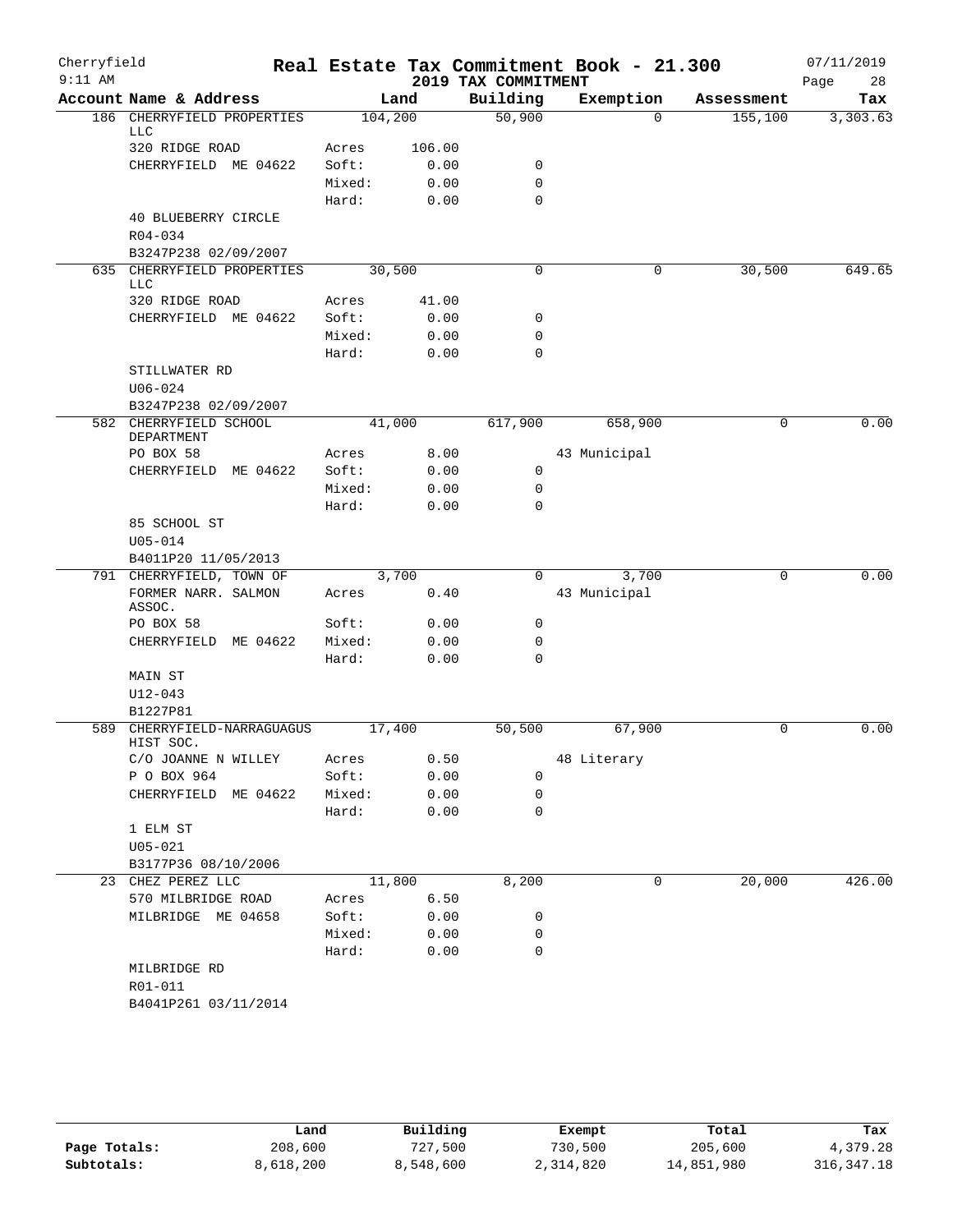| Cherryfield<br>$9:11$ AM |                                        |        |       | 2019 TAX COMMITMENT | Real Estate Tax Commitment Book - 21.300 |            | 07/11/2019<br>29<br>Page |
|--------------------------|----------------------------------------|--------|-------|---------------------|------------------------------------------|------------|--------------------------|
|                          | Account Name & Address                 | Land   |       | Building            | Exemption                                | Assessment | Tax                      |
|                          | 819 CHU, CHRIS KA SIN                  | 23,300 |       | 57,700              | 19,800                                   | 61,200     | 1,303.56                 |
|                          | 113 MAIN ST                            | Acres  | 1.27  |                     | 01 Homestead Exempt                      |            |                          |
|                          | CHERRYFIELD ME 04622                   | Soft:  | 0.00  | 0                   |                                          |            |                          |
|                          |                                        | Mixed: | 0.00  | 0                   |                                          |            |                          |
|                          |                                        | Hard:  | 0.00  | $\mathbf 0$         |                                          |            |                          |
|                          | 113 MAIN ST                            |        |       |                     |                                          |            |                          |
|                          | $U13 - 022$                            |        |       |                     |                                          |            |                          |
|                          | B3943P168 04/10/2013                   |        |       |                     |                                          |            |                          |
|                          | 890 CHU-OUELLET, ALISON M              | 16,100 |       | 42,900              | 0                                        | 59,000     | 1,256.70                 |
|                          | 113 MAIN STREET                        | Acres  | 0.80  |                     |                                          |            |                          |
|                          | CHERRYFIELD ME 04622                   | Soft:  | 0.00  | 0                   |                                          |            |                          |
|                          |                                        | Mixed: | 0.00  | 0                   |                                          |            |                          |
|                          |                                        | Hard:  | 0.00  | 0                   |                                          |            |                          |
|                          | 9 RIDGE RD                             |        |       |                     |                                          |            |                          |
|                          | $U15 - 018$                            |        |       |                     |                                          |            |                          |
|                          | B3332P1 09/18/2007                     |        |       |                     |                                          |            |                          |
| 22                       | CHURCH OF THE OPEN<br><b>BIBLE</b>     | 18,600 |       | 155,200             | 173,800                                  | 0          | 0.00                     |
|                          | C/O GLEN WILBUR JR                     | Acres  | 2.28  |                     | 51 Churches                              |            |                          |
|                          | RFD 1 BOX 223                          | Soft:  | 0.00  | 0                   |                                          |            |                          |
|                          | CHERRYFIELD ME 04622                   | Mixed: | 0.00  | 0                   |                                          |            |                          |
|                          |                                        | Hard:  | 0.00  | 0                   |                                          |            |                          |
|                          | 559 MILBRIDGE RD                       |        |       |                     |                                          |            |                          |
|                          | R01-010                                |        |       |                     |                                          |            |                          |
|                          | B1786P176                              |        |       |                     |                                          |            |                          |
|                          | 684 CIRONE, BRADFORD W &               | 16,700 |       | 104,000             | 19,800                                   | 100,900    | 2,149.17                 |
|                          | ASHLEY W                               |        |       |                     |                                          |            |                          |
|                          | 361 NORTH MAIN ST                      | Acres  | 5.00  |                     | 01 Homestead Exempt                      |            |                          |
|                          | CHERRYFIELD ME 04622                   | Soft:  | 0.00  | 0                   |                                          |            |                          |
|                          |                                        | Mixed: | 0.00  | 0                   |                                          |            |                          |
|                          |                                        | Hard:  | 0.00  | 0                   |                                          |            |                          |
|                          | 361 NORTH MAIN ST                      |        |       |                     |                                          |            |                          |
|                          | R07-010-001                            |        |       |                     |                                          |            |                          |
|                          | B4380P309 08/03/2017                   |        |       |                     |                                          |            |                          |
|                          | 592 CIRONE, CATHERINE H &<br>TIMOTHY W | 24,700 |       | 48,800              | 19,800                                   | 53,700     | 1,143.81                 |
|                          | 128 RIVER RD                           | Acres  | 3.82  |                     | 01 Homestead Exempt                      |            |                          |
|                          | CHERRYFIELD ME 04622                   | Soft:  | 0.00  | $\overline{0}$      |                                          |            |                          |
|                          |                                        | Mixed: | 0.00  | 0                   |                                          |            |                          |
|                          |                                        | Hard:  | 0.00  | 0                   |                                          |            |                          |
|                          | 128 RIVER RD                           |        |       |                     |                                          |            |                          |
|                          | $U05 - 024$                            |        |       |                     |                                          |            |                          |
|                          | B3955P145 05/23/2013                   |        |       |                     |                                          |            |                          |
| 457                      | CLEAVES, R SLAID &<br>KAREN            | 22,600 |       | 0                   | 0                                        | 22,600     | 481.38                   |
|                          | 901 LITTLE RANCHES ROAD Acres          |        | 41.20 |                     |                                          |            |                          |
|                          | WIMBERLEY TX 78676                     | Soft:  | 0.00  | 0                   |                                          |            |                          |
|                          |                                        | Mixed: | 0.00  | 0                   |                                          |            |                          |
|                          |                                        | Hard:  | 0.00  | 0                   |                                          |            |                          |
|                          | CROTCH                                 |        |       |                     |                                          |            |                          |
|                          | R10-009                                |        |       |                     |                                          |            |                          |
|                          |                                        |        |       |                     |                                          |            |                          |

|              | Land      | Building  | Exempt    | Total      | Tax        |
|--------------|-----------|-----------|-----------|------------|------------|
| Page Totals: | 122,000   | 408,600   | 233,200   | 297,400    | 6,334.62   |
| Subtotals:   | 8,740,200 | 8,957,200 | 2,548,020 | 15,149,380 | 322,681.80 |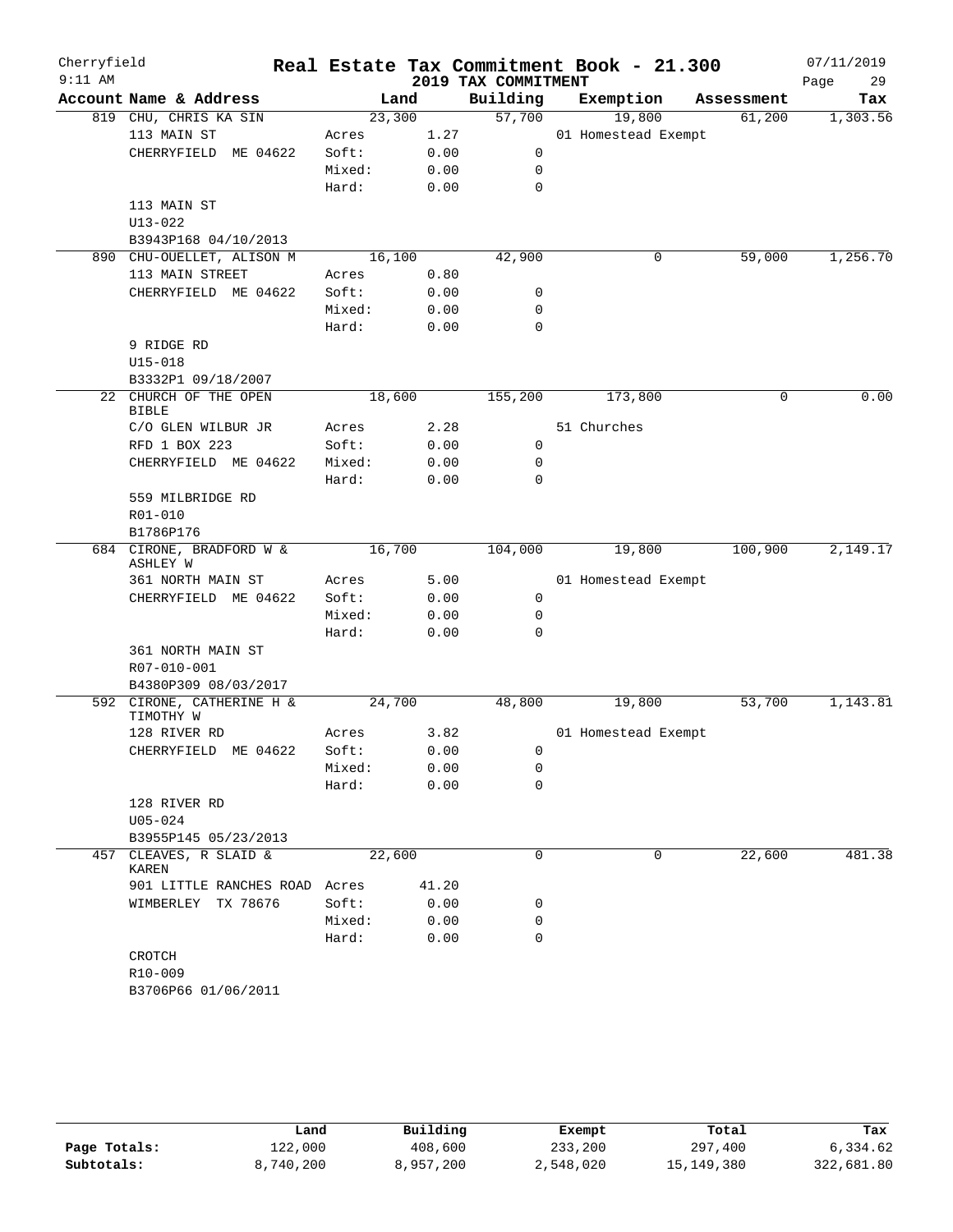| Cherryfield<br>$9:11$ AM |                                             |                 |        |              |                                 | Real Estate Tax Commitment Book - 21.300 |            | 07/11/2019        |
|--------------------------|---------------------------------------------|-----------------|--------|--------------|---------------------------------|------------------------------------------|------------|-------------------|
|                          | Account Name & Address                      |                 | Land   |              | 2019 TAX COMMITMENT<br>Building | Exemption                                | Assessment | 30<br>Page<br>Tax |
|                          | 458 CLEAVES, R SLAID &                      |                 | 12,700 |              | 1,400                           | $\Omega$                                 | 14,100     | 300.33            |
|                          | KAREN                                       |                 |        |              |                                 |                                          |            |                   |
|                          | c/o TIM PARADIS                             | Acres           |        | 22.00        |                                 |                                          |            |                   |
|                          | 7 GRISTMILL DRIVE                           | Soft:           |        | 0.00         | 0                               |                                          |            |                   |
|                          | FALMOUTH ME 04105                           | Mixed:          |        | 0.00         | $\mathbf 0$                     |                                          |            |                   |
|                          |                                             | Hard:           |        | 0.00         | $\mathbf 0$                     |                                          |            |                   |
|                          | CROTCH                                      |                 |        |              |                                 |                                          |            |                   |
|                          | R10-010                                     |                 |        |              |                                 |                                          |            |                   |
|                          | B3440P29 08/12/2008                         |                 |        |              |                                 |                                          |            |                   |
|                          | 60 CLOSSON, CHRISTOPHER                     |                 | 41,000 |              | 82,000                          | 0                                        | 123,000    | 2,619.90          |
|                          | 268 MILBRIDGE RD                            | Acres           |        | 1.00         |                                 |                                          |            |                   |
|                          | CHERRYFIELD ME 04622                        | Soft:           |        | 0.00         | 0                               |                                          |            |                   |
|                          |                                             | Mixed:          |        | 0.00         | $\mathbf 0$                     |                                          |            |                   |
|                          |                                             | Hard:           |        | 0.00         | $\mathbf 0$                     |                                          |            |                   |
|                          | 268 MILBRIDGE RD                            |                 |        |              |                                 |                                          |            |                   |
|                          | R02-013-001                                 |                 |        |              |                                 |                                          |            |                   |
|                          | B4493P128 09/04/2018                        |                 |        |              |                                 |                                          |            |                   |
|                          | 912 COLBETH, FULTON E &<br>NEDRA            |                 | 17,400 |              | 79,800                          | 19,800                                   | 77,400     | 1,648.62          |
|                          | 93 RIDGE RD                                 | Acres           |        | 1.13         |                                 | 01 Homestead Exempt                      |            |                   |
|                          | CHERRYFIELD<br>ME 04622                     | Soft:           |        | 0.00         | 0                               |                                          |            |                   |
|                          |                                             | Mixed:          |        | 0.00         | 0                               |                                          |            |                   |
|                          |                                             | Hard:           |        | 0.00         | $\mathbf 0$                     |                                          |            |                   |
|                          | 93 RIDGE RD                                 |                 |        |              |                                 |                                          |            |                   |
|                          | $U16 - 014$                                 |                 |        |              |                                 |                                          |            |                   |
|                          | B3734P298 04/29/2011                        |                 |        |              |                                 |                                          |            |                   |
| 217                      | COLGAN ET AL, THOMAS                        |                 | 37,700 |              | 0                               | 0                                        | 37,700     | 803.01            |
|                          | C/O WAGNER FOREST<br>MANAGEMENT LTD         | Acres           |        | 57.00        |                                 |                                          |            |                   |
|                          | 150 ORFORD RD                               | Soft:           |        | 0.00         | 0                               |                                          |            |                   |
|                          | LYME NH 03768                               | Mixed:          |        | 0.00         | 0                               |                                          |            |                   |
|                          |                                             | Hard:           |        | 0.00         | $\mathbf 0$                     |                                          |            |                   |
|                          | WILLEY DISTRICT RD                          |                 |        |              |                                 |                                          |            |                   |
|                          | (OFF)                                       |                 |        |              |                                 |                                          |            |                   |
|                          | R05-017                                     |                 |        |              |                                 |                                          |            |                   |
|                          | B3972P224 07/09/2013                        |                 |        |              |                                 |                                          |            |                   |
|                          | 916 COLLIER, RICHARD A<br>COLLIER, SANDRA M |                 | 16,500 |              | 97,300                          | 25,740                                   | 88,060     | 1,875.68          |
|                          | 67 RIDGE RD                                 | Acres           |        | 2.08         |                                 | 01 Homestead Exempt                      |            |                   |
|                          | ME 04622<br>CHERRYFIELD                     | Soft:<br>Mixed: |        | 0.00<br>0.00 | $\mathbf 0$<br>0                | 14 WW2 Veteran Non                       |            |                   |
|                          |                                             | Hard:           |        | 0.00         | $\mathbf 0$                     |                                          |            |                   |
|                          | 67 RIDGE RD                                 |                 |        |              |                                 |                                          |            |                   |
|                          | U16-017-001                                 |                 |        |              |                                 |                                          |            |                   |
|                          | B2885P51 06/07/2004                         |                 |        |              |                                 |                                          |            |                   |
|                          | 1025 CONRY, KEVIN                           |                 | 19,100 |              | 0                               | 0                                        | 19,100     | 406.83            |
|                          | 339 EASTSIDE RD                             | Acres           |        | 7.00         |                                 |                                          |            |                   |
|                          | HANCOCK ME 04640                            | Soft:           |        | 0.00         | 0                               |                                          |            |                   |
|                          |                                             | Mixed:          |        | 0.00         | 0                               |                                          |            |                   |
|                          |                                             | Hard:           |        | 0.00         | 0                               |                                          |            |                   |
|                          | OFF ROUTE 182                               |                 |        |              |                                 |                                          |            |                   |
|                          | R03-028-002                                 |                 |        |              |                                 |                                          |            |                   |
|                          | B3249P26 02/12/2007                         |                 |        |              |                                 |                                          |            |                   |
|                          |                                             |                 |        |              |                                 |                                          |            |                   |

|              | Land      | Building  | Exempt    | Total      | Tax          |
|--------------|-----------|-----------|-----------|------------|--------------|
| Page Totals: | 144,400   | 260,500   | 45,540    | 359,360    | 7.654.37     |
| Subtotals:   | 8,884,600 | 9,217,700 | 2,593,560 | 15,508,740 | 330, 336. 17 |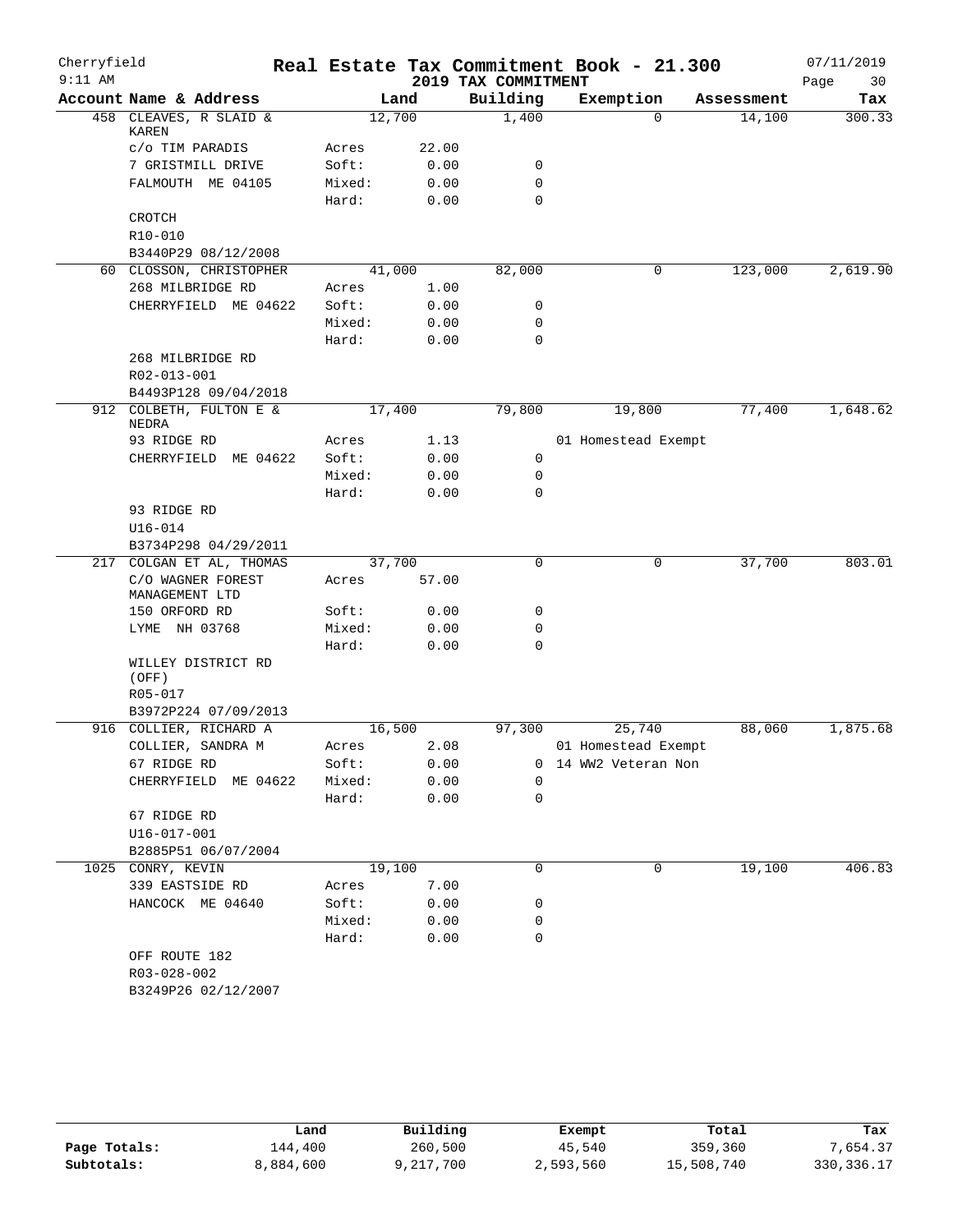| Cherryfield<br>$9:11$ AM |                                        |                 |               | Real Estate Tax Commitment Book - 21.300 |           |                       |            | 07/11/2019        |
|--------------------------|----------------------------------------|-----------------|---------------|------------------------------------------|-----------|-----------------------|------------|-------------------|
|                          | Account Name & Address                 |                 | Land          | 2019 TAX COMMITMENT<br>Building          |           | Exemption             | Assessment | Page<br>31<br>Tax |
|                          | 680 COPELIN, CARL B &                  |                 | 17,700        | 90,600                                   |           | 25,740                | 82,560     | 1,758.53          |
|                          | COLLEEN A                              |                 |               |                                          |           |                       |            |                   |
|                          | P O BOX 418                            | Acres           | 1.60          |                                          |           | 14 WW2 Veteran Non    |            |                   |
|                          | CHERRYFIELD<br>ME 04622                | Soft:           | 0.00          |                                          |           | 0 01 Homestead Exempt |            |                   |
|                          |                                        | Mixed:<br>Hard: | 0.00<br>0.00  | 0<br>$\mathbf 0$                         |           |                       |            |                   |
|                          | 182 PARK ST                            |                 |               |                                          |           |                       |            |                   |
|                          | $U09 - 002$                            |                 |               |                                          |           |                       |            |                   |
|                          | B1746P278                              |                 |               |                                          |           |                       |            |                   |
|                          | 882 CORLISS, CHARLES                   |                 | 18,100        | 31,500                                   |           | 19,800                | 29,800     | 634.74            |
|                          | 25 NORTH MAIN ST                       | Acres           | 2.26          |                                          |           | 01 Homestead Exempt   |            |                   |
|                          | CHERRYFIELD ME 04622                   | Soft:           | 0.00          | $\mathbf 0$                              |           |                       |            |                   |
|                          |                                        | Mixed:          | 0.00          | $\mathbf 0$                              |           |                       |            |                   |
|                          |                                        | Hard:           | 0.00          | $\mathbf 0$                              |           |                       |            |                   |
|                          | 25 NORTH MAIN ST                       |                 |               |                                          |           |                       |            |                   |
|                          | $U15 - 010$                            |                 |               |                                          |           |                       |            |                   |
|                          | B2083P315                              |                 |               | $\mathbf 0$                              |           |                       |            |                   |
|                          | 74 COTTON, DIXIE<br>352 MILBRIDGE RD   | Acres           | 1,600<br>5.70 |                                          |           | 0                     | 1,600      | 34.08             |
|                          | CHERRYFIELD ME 04622                   | Soft:           | 0.00          | 0                                        |           |                       |            |                   |
|                          |                                        | Mixed:          | 0.00          | 0                                        |           |                       |            |                   |
|                          |                                        | Hard:           | 0.00          | 0                                        |           |                       |            |                   |
|                          | BLACKSWOODS RD                         |                 |               |                                          |           |                       |            |                   |
|                          | $R03 - 001$                            |                 |               |                                          |           |                       |            |                   |
|                          | 1031 COTTON, TIMOTHY M &               |                 | 65,300        | $\mathbf 0$                              |           | $\mathbf 0$           | 65,300     | 1,390.89          |
|                          | DIXIE                                  |                 |               |                                          |           |                       |            |                   |
|                          | 706 CARVELL ROAD                       | Acres           | 76.50         |                                          |           |                       |            |                   |
|                          | CHAPMAN ME 04757                       | Soft:           | 0.00          | 0                                        |           |                       |            |                   |
|                          |                                        | Mixed:          | 0.00          | 0                                        |           |                       |            |                   |
|                          | MILBRIDGE RD                           | Hard:           | 0.00          | $\mathbf 0$                              |           |                       |            |                   |
|                          | R02-020-001                            |                 |               |                                          |           |                       |            |                   |
|                          | B4200P98 10/22/2015 B873P96 02/18/1975 |                 |               |                                          |           |                       |            |                   |
|                          | 65 COTTON, TIMOTHY M &                 |                 | 37,500        | 51,400                                   |           | 19,800                | 69,100     | 1,471.83          |
|                          | DIXIE                                  |                 |               |                                          |           |                       |            |                   |
|                          | 352 MILBRIDGE RD                       | Acres           | 13.00         |                                          |           | 01 Homestead Exempt   |            |                   |
|                          | CHERRYFIELD<br>ME 04622                | Soft:           | 0.00          | 0                                        |           |                       |            |                   |
|                          |                                        | Mixed:          | 0.00<br>0.00  | 0<br>0                                   |           |                       |            |                   |
|                          | 352 MILBRIDGE RD                       | Hard:           |               |                                          |           |                       |            |                   |
|                          | R02-018                                |                 |               |                                          |           |                       |            |                   |
|                          | B873P96                                |                 |               |                                          |           |                       |            |                   |
|                          | 307 COUTURE JR, JAMES N                |                 | 12,700        | 27,300                                   |           | $\mathbf 0$           | 40,000     | 852.00            |
|                          | 11 NORTH ST                            | Acres           | 7.00          |                                          |           |                       |            |                   |
|                          | WARWICK RI 02886                       | Soft:           | 0.00          | 0                                        |           |                       |            |                   |
|                          |                                        | Mixed:          | 0.00          | 0                                        |           |                       |            |                   |
|                          |                                        | Hard:           | 0.00          | 0                                        |           |                       |            |                   |
|                          | 322 NORTH MAIN ST                      |                 |               |                                          |           |                       |            |                   |
|                          | R07-004-001                            |                 |               |                                          |           |                       |            |                   |
|                          | B3736P217 05/05/2011                   |                 |               |                                          |           |                       |            |                   |
|                          | 885 COWPERTHWAITE, RAYMOND             |                 | 12,200        | 53,000                                   |           | 0                     | 65,200     | 1,388.76          |
|                          | 38 RIDGE RD                            | Acres           | 0.48          |                                          |           |                       |            |                   |
|                          | CHERRYFIELD ME 04622                   | Soft:           | 0.00          | 0                                        |           |                       |            |                   |
|                          |                                        | Mixed:          | 0.00          | 0                                        |           |                       |            |                   |
|                          |                                        | Hard:           | 0.00          | 0                                        |           |                       |            |                   |
|                          | 38 RIDGE RD                            |                 |               |                                          |           |                       |            |                   |
|                          | $U15 - 013$<br>B4118P75 12/19/2014     |                 |               |                                          |           |                       |            |                   |
|                          |                                        |                 |               |                                          |           |                       |            |                   |
|                          |                                        | Land            | Building      |                                          | Exempt    |                       | Total      | Tax               |
| Page Totals:             |                                        | 165,100         | 253,800       |                                          | 65,340    |                       | 353,560    | 7,530.83          |
| Subtotals:               | 9,049,700                              |                 | 9,471,500     |                                          | 2,658,900 |                       | 15,862,300 | 337,867.00        |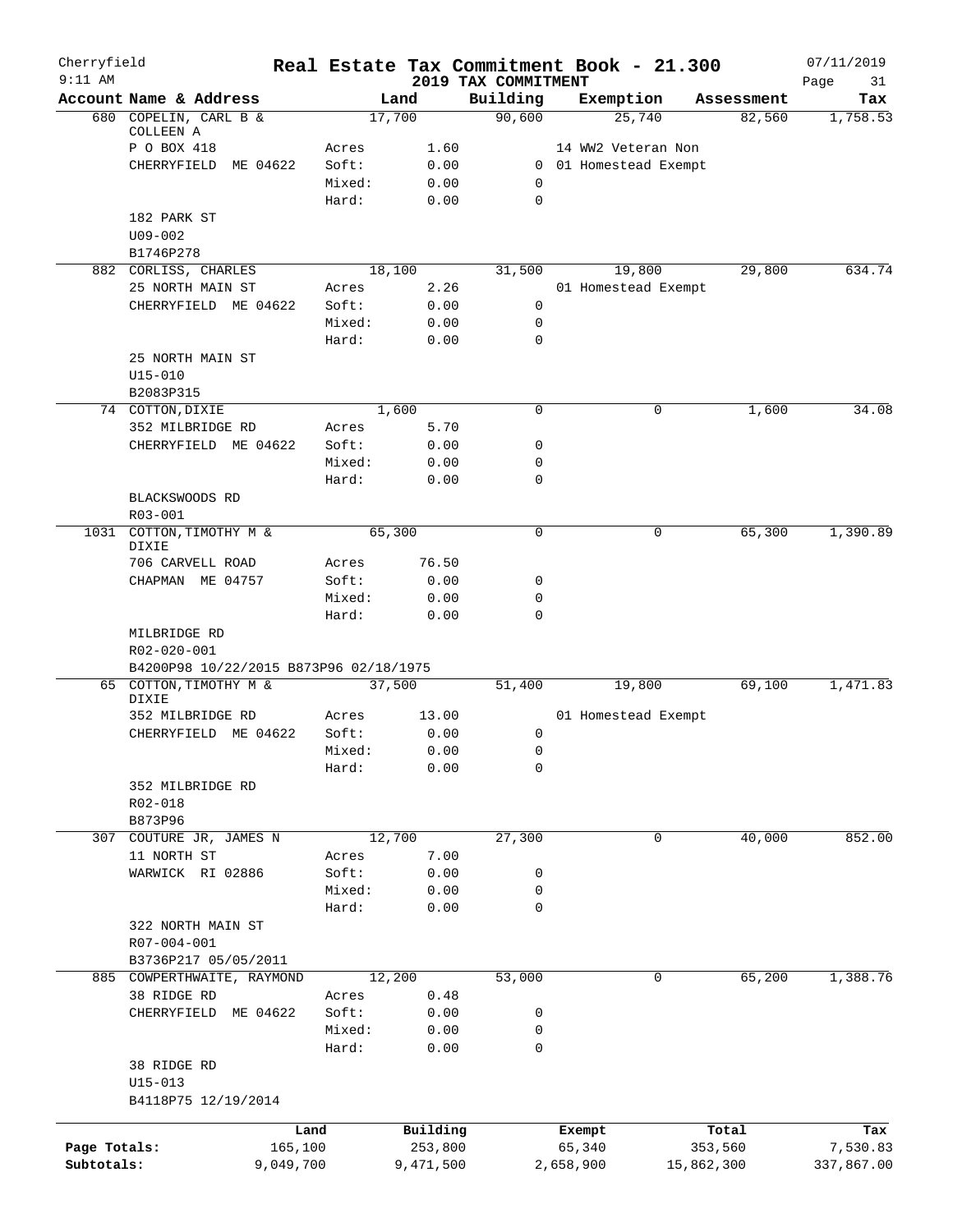| Cherryfield<br>$9:11$ AM |                                              |           |        |           |                                 | Real Estate Tax Commitment Book - 21.300 |              | 07/11/2019        |
|--------------------------|----------------------------------------------|-----------|--------|-----------|---------------------------------|------------------------------------------|--------------|-------------------|
|                          | Account Name & Address                       |           |        | Land      | 2019 TAX COMMITMENT<br>Building | Exemption                                | Assessment   | Page<br>32<br>Tax |
|                          | 595 CRABTREE, DAVID O                        |           |        | 20,900    | 86,700                          | 19,800                                   | 87,800       | 1,870.14          |
|                          | BEEDY, ALISON B                              |           | Acres  | 0.76      |                                 | 01 Homestead Exempt                      |              |                   |
|                          | 2 ELM ST                                     |           | Soft:  | 0.00      | 0                               |                                          |              |                   |
|                          | CHERRYFIELD ME 04622                         |           | Mixed: | 0.00      | 0                               |                                          |              |                   |
|                          |                                              |           | Hard:  | 0.00      | $\mathbf 0$                     |                                          |              |                   |
|                          | 2 ELM ST                                     |           |        |           |                                 |                                          |              |                   |
|                          | $U05 - 027$                                  |           |        |           |                                 |                                          |              |                   |
|                          | B4373P208                                    |           |        |           |                                 |                                          |              |                   |
|                          | 304 CRABTREE, HEIRS OF                       |           |        | 19,000    | 54,300                          | 0                                        | 73,300       | 1,561.29          |
|                          | WAYNE L                                      |           |        |           |                                 |                                          |              |                   |
|                          | CRABTREE, HEIRS OF                           |           | Acres  | 3.90      |                                 |                                          |              |                   |
|                          | CAROL ANN                                    |           |        |           |                                 |                                          |              |                   |
|                          | C/O SANDY WALKER                             |           | Soft:  | 0.00      | 0                               |                                          |              |                   |
|                          | 288 N MAIN ST                                |           | Mixed: | 0.00      | 0                               |                                          |              |                   |
|                          | CHERRYFIELD ME 04622                         |           | Hard:  | 0.00      | 0                               |                                          |              |                   |
|                          | 288 NORTH MAIN ST                            |           |        |           |                                 |                                          |              |                   |
|                          | $R07 - 002$                                  |           |        |           |                                 |                                          |              |                   |
|                          | B3793P180 B805P122                           |           |        |           | 94,700                          | 0                                        | 112,800      | 2,402.64          |
|                          | 1133 CRABTREE, MICHAEL M<br>PATEL, REBECCA M |           |        | 18,100    |                                 |                                          |              |                   |
|                          |                                              |           | Acres  | 12.00     |                                 |                                          |              |                   |
|                          | 38 WASHINGTON STREET                         |           | Soft:  | 0.00      | 0                               |                                          |              |                   |
|                          | EASTPORT ME 04631                            |           | Mixed: | 0.00      | 0<br>$\mathbf 0$                |                                          |              |                   |
|                          |                                              |           | Hard:  | 0.00      |                                 |                                          |              |                   |
|                          | 503 NORTH MAIN ST<br>$R07 - 015 - 002$       |           |        |           |                                 |                                          |              |                   |
|                          | B2323P218                                    |           |        |           |                                 |                                          |              |                   |
|                          | 855 CRABTREE, VICKI L                        |           |        | 18,300    | 67,000                          | 19,800                                   | 65,500       | 1,395.15          |
|                          | 171 MAIN ST                                  |           | Acres  | 2.75      |                                 | 01 Homestead Exempt                      |              |                   |
|                          | CHERRYFIELD ME 04622                         |           | Soft:  | 0.00      | 0                               |                                          |              |                   |
|                          |                                              |           | Mixed: | 0.00      | 0                               |                                          |              |                   |
|                          |                                              |           | Hard:  | 0.00      | 0                               |                                          |              |                   |
|                          | 171 MAIN ST                                  |           |        |           |                                 |                                          |              |                   |
|                          | $U14 - 027$                                  |           |        |           |                                 |                                          |              |                   |
|                          | B3289P283 05/29/2007                         |           |        |           |                                 |                                          |              |                   |
|                          | 209 CRAFT, PAULINE M                         |           |        | 23,100    | 73,300                          | 0                                        | 96,400       | 2,053.32          |
|                          | 131 BLACKSWOODS RD                           |           | Acres  | 1.00      |                                 |                                          |              |                   |
|                          | CHERRYFIELD ME 04622                         |           | Soft:  | 0.00      | 0                               |                                          |              |                   |
|                          |                                              |           | Mixed: | 0.00      | 0                               |                                          |              |                   |
|                          |                                              |           | Hard:  | 0.00      | 0                               |                                          |              |                   |
|                          | 131 BLACKSWOODS RD                           |           |        |           |                                 |                                          |              |                   |
|                          | $U07 - 024$                                  |           |        |           |                                 |                                          |              |                   |
|                          | B1969P50                                     |           |        |           |                                 |                                          |              |                   |
|                          | 870 CRAVEIRO, CHRISTINA                      |           |        | 9,600     | $\mathbf 0$                     | $\mathbf 0$                              | 9,600        | 204.48            |
|                          | PO BOX 214                                   |           | Acres  | 2.54      |                                 |                                          |              |                   |
|                          | CHERRYFIELD ME 04622                         |           | Soft:  | 0.00      | 0                               |                                          |              |                   |
|                          |                                              |           | Mixed: | 0.00      | 0                               |                                          |              |                   |
|                          |                                              |           | Hard:  | 0.00      | 0                               |                                          |              |                   |
|                          | 76 WILLEY DISTRICT RD                        |           |        |           |                                 |                                          |              |                   |
|                          | $U14 - 041$                                  |           |        |           |                                 |                                          |              |                   |
|                          | B3915P94 12/24/2012                          |           |        |           |                                 |                                          |              |                   |
|                          | 869 CRAVEIRO, CHRISTINA                      |           |        | 17,800    | 39,200                          | 19,800                                   | 37,200       | 792.36            |
|                          | PO BOX 214                                   |           | Acres  | 1.86      |                                 | 01 Homestead Exempt                      |              |                   |
|                          | CHERRYFIELD ME 04622                         |           | Soft:  | 0.00      | 0                               |                                          |              |                   |
|                          |                                              |           | Mixed: | 0.00      | 0                               |                                          |              |                   |
|                          |                                              |           | Hard:  | 0.00      | 0                               |                                          |              |                   |
|                          | 76 WILLEY DISTRICT RD                        |           |        |           |                                 |                                          |              |                   |
|                          | $U14 - 040$                                  |           |        |           |                                 |                                          |              |                   |
|                          | B3915P94 12/24/2012                          |           |        |           |                                 |                                          |              |                   |
|                          |                                              |           |        |           |                                 |                                          |              |                   |
|                          |                                              | Land      |        | Building  |                                 | Exempt                                   | Total        | Tax               |
| Page Totals:             |                                              | 126,800   |        | 415,200   |                                 | 59,400                                   | 482,600      | 10,279.38         |
| Subtotals:               |                                              | 9,176,500 |        | 9,886,700 |                                 | 2,718,300                                | 16, 344, 900 | 348,146.38        |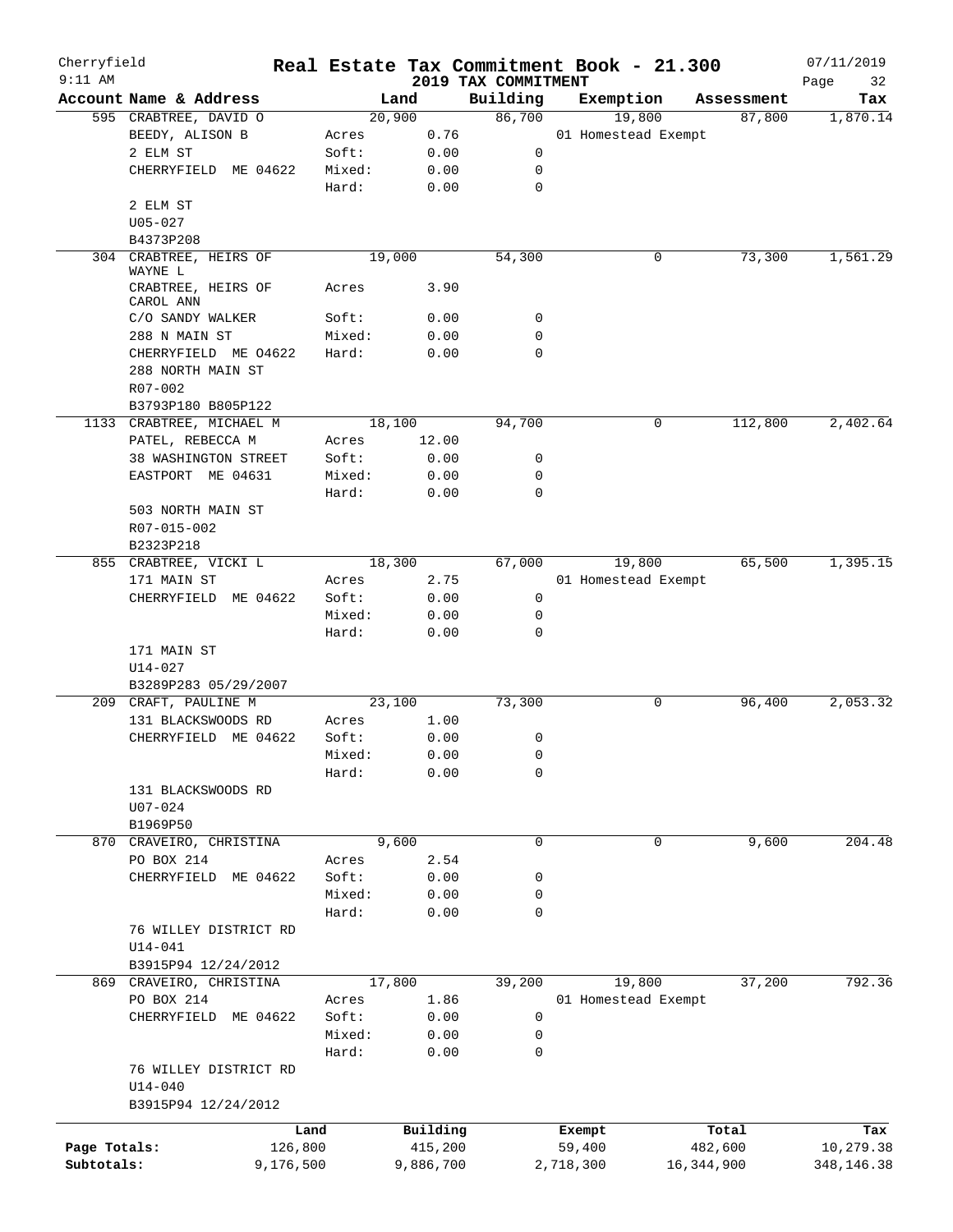| Cherryfield |                                           |         |              | Real Estate Tax Commitment Book - 21.300 |                     |          |            | 07/11/2019 |
|-------------|-------------------------------------------|---------|--------------|------------------------------------------|---------------------|----------|------------|------------|
| $9:11$ AM   |                                           |         |              | 2019 TAX COMMITMENT                      |                     |          |            | 33<br>Page |
|             | Account Name & Address                    | Land    |              | Building                                 | Exemption           |          | Assessment | Tax        |
|             | 145 CREELMAN, JASON W<br>P O BOX 4731     | 20, 200 | 20.00        | 0                                        |                     | $\Omega$ | 20, 200    | 430.26     |
|             | RUMFORD RI 02916                          | Acres   |              |                                          |                     |          |            |            |
|             |                                           | Soft:   | 0.00<br>0.00 | 0                                        |                     |          |            |            |
|             |                                           | Mixed:  |              | 0                                        |                     |          |            |            |
|             |                                           | Hard:   | 0.00         | 0                                        |                     |          |            |            |
|             | SPRAGUE FALLS RD                          |         |              |                                          |                     |          |            |            |
|             | R03-066<br>B2625P77                       |         |              |                                          |                     |          |            |            |
|             | 327 CROLL, PHYLLIS L                      | 38,100  |              | 68,100                                   |                     | 19,800   | 86,400     | 1,840.32   |
|             | 283 SPRAGUES FALLS RD                     | Acres   | 27.00        |                                          | 01 Homestead Exempt |          |            |            |
|             | CHERRYFIELD ME 04622                      | Soft:   | 0.00         | 0                                        |                     |          |            |            |
|             |                                           | Mixed:  | 0.00         | 0                                        |                     |          |            |            |
|             |                                           | Hard:   | 0.00         | $\Omega$                                 |                     |          |            |            |
|             | 283 SPRAGUE FALLS RD                      |         |              |                                          |                     |          |            |            |
|             | R08-001                                   |         |              |                                          |                     |          |            |            |
|             | B756P275                                  |         |              |                                          |                     |          |            |            |
|             | 343 CROLL, ZOLTAN T                       | 42,100  |              | 64,700                                   |                     | 19,800   | 87,000     | 1,853.10   |
|             | 480 SPRAGUES FALLS RD                     | Acres   | 43.10        |                                          | 01 Homestead Exempt |          |            |            |
|             | CHERRYFIELD ME 04622                      | Soft:   | 0.00         | $\mathbf 0$                              |                     |          |            |            |
|             |                                           | Mixed:  | 0.00         | 0                                        |                     |          |            |            |
|             |                                           | Hard:   | 0.00         | $\mathbf 0$                              |                     |          |            |            |
|             | 480 SPRAGUE FALLS RD                      |         |              |                                          |                     |          |            |            |
|             | R08-015-002                               |         |              |                                          |                     |          |            |            |
|             | B3239P115 01/17/2007 B1171P157            |         |              |                                          |                     |          |            |            |
|             | 25 CROMWELL, LAWRENCE N &                 | 43,100  |              | 126,900                                  |                     | 0        | 170,000    | 3,621.00   |
|             | SUZANNE K                                 |         |              |                                          |                     |          |            |            |
|             | 9895 SE OSPREY POINT DR Acres             |         | 2.58         |                                          |                     |          |            |            |
|             | HOBE SOUND FL                             | Soft:   | 0.00         | 0                                        |                     |          |            |            |
|             | 33455-3021                                |         |              |                                          |                     |          |            |            |
|             |                                           | Mixed:  | 0.00         | $\mathbf 0$                              |                     |          |            |            |
|             |                                           | Hard:   | 0.00         | $\mathbf 0$                              |                     |          |            |            |
|             | 606 MILBRIDGE RD                          |         |              |                                          |                     |          |            |            |
|             | R01-013                                   |         |              |                                          |                     |          |            |            |
|             | B2845P143                                 |         |              |                                          |                     |          |            |            |
|             | 702 CURTIS JR, GARRY &<br>BARRY & CHARLES | 21,300  |              | 104,900                                  |                     | 0        | 126,200    | 2,688.06   |
|             | P O BOX 507                               | Acres   | 0.80         |                                          |                     |          |            |            |
|             | CHERRYFIELD ME 04622                      | Soft:   | 0.00         | $\mathbf{0}$                             |                     |          |            |            |
|             |                                           | Mixed:  | 0.00         | 0                                        |                     |          |            |            |
|             |                                           | Hard:   | 0.00         | 0                                        |                     |          |            |            |
|             | 12 PARK ST                                |         |              |                                          |                     |          |            |            |
|             | U11-004                                   |         |              |                                          |                     |          |            |            |
|             | B3478P75 12/12/2008                       |         |              |                                          |                     |          |            |            |
|             | 67 CURTIS, BARRY & MORGAN<br>G            | 30,300  |              | 121,200                                  |                     | 0        | 151,500    | 3,226.95   |
|             | PO BOX 115                                | Acres   | 13.50        |                                          |                     |          |            |            |
|             | CHERRYFIELD ME 04622                      | Soft:   | 0.00         | 0                                        |                     |          |            |            |
|             |                                           | Mixed:  | 0.00         | 0                                        |                     |          |            |            |
|             |                                           | Hard:   | 0.00         | 0                                        |                     |          |            |            |
|             | 18 COTTON LN                              |         |              |                                          |                     |          |            |            |
|             | R02-020                                   |         |              |                                          |                     |          |            |            |
|             | B4195P169 10/07/2015                      |         |              |                                          |                     |          |            |            |
|             |                                           |         |              |                                          |                     |          |            |            |

|              | Land      | Building   | Exempt    | Total      | Tax        |
|--------------|-----------|------------|-----------|------------|------------|
| Page Totals: | 195,100   | 485,800    | 39,600    | 641,300    | 13,659.69  |
| Subtotals:   | 9,371,600 | 10,372,500 | 2,757,900 | 16,986,200 | 361,806.07 |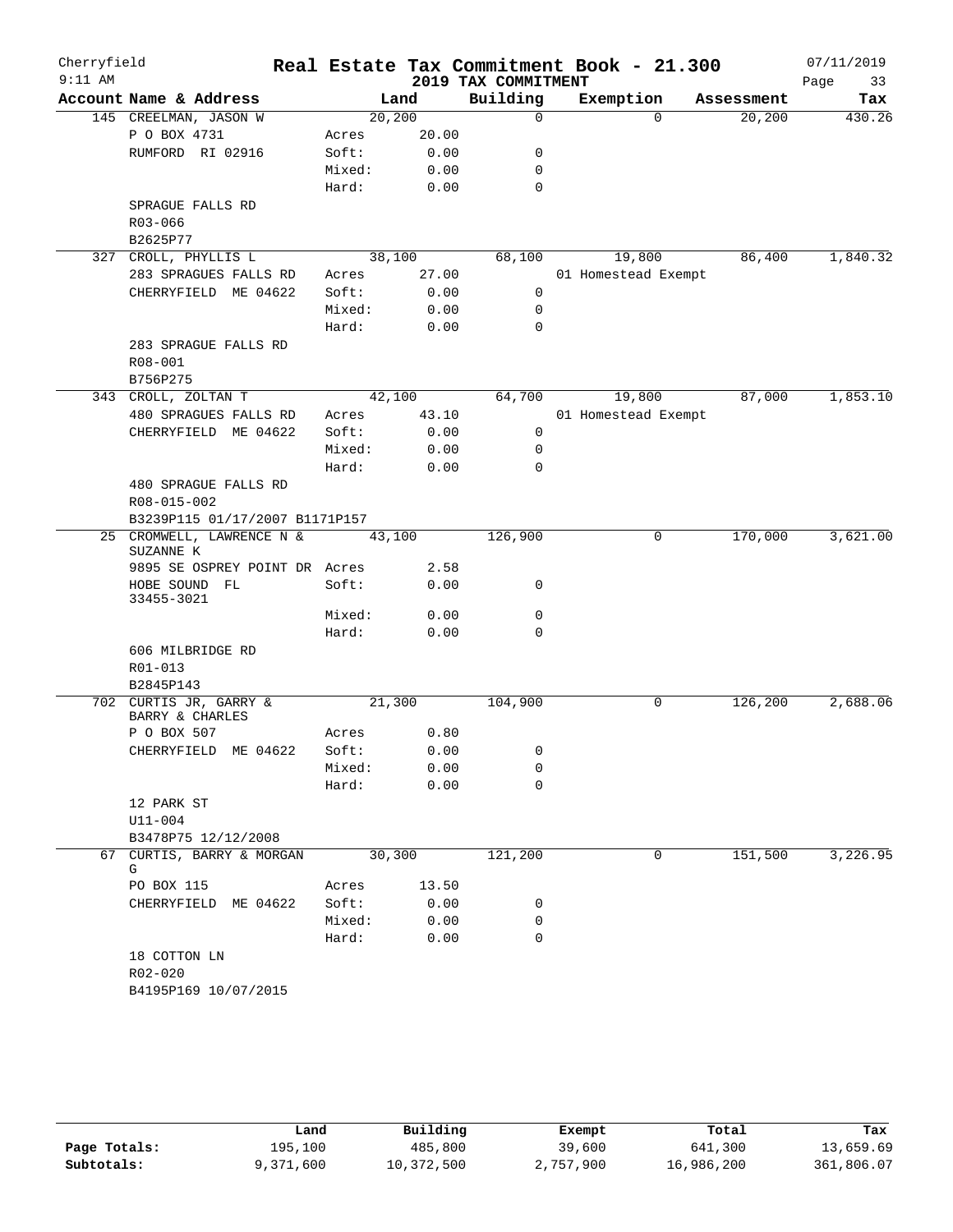| Cherryfield<br>$9:11$ AM |                                      |                |               |                                 | Real Estate Tax Commitment Book - 21.300 |                       | 07/11/2019      |
|--------------------------|--------------------------------------|----------------|---------------|---------------------------------|------------------------------------------|-----------------------|-----------------|
|                          | Account Name & Address               |                |               | 2019 TAX COMMITMENT<br>Building |                                          |                       | Page<br>34      |
|                          | 1155 CURTIS, BARRY A &               | 25,100         | Land          | 184,700                         | Exemption<br>19,800                      | Assessment<br>190,000 | Tax<br>4,047.00 |
|                          | MORGAN N                             |                |               |                                 |                                          |                       |                 |
|                          | P.O. BOX 115                         | Acres          | 4.50          |                                 | 01 Homestead Exempt                      |                       |                 |
|                          | CHERRYFIELD ME 04622                 | Soft:          | 0.00          | 0                               |                                          |                       |                 |
|                          |                                      | Mixed:         | 0.00          | 0                               |                                          |                       |                 |
|                          |                                      | Hard:          | 0.00          | 0                               |                                          |                       |                 |
|                          | 120 RIVER ROAD                       |                |               |                                 |                                          |                       |                 |
|                          | $U05 - 021 - 002$                    |                |               |                                 |                                          |                       |                 |
|                          | B3458P215 10/02/2008                 |                |               |                                 |                                          |                       |                 |
|                          | 688 CURTIS, CHARLES C JR &           | 14,700         |               | 24,800                          | 19,800                                   | 19,700                | 419.61          |
|                          | JUDY A<br>120 PARK STREET            |                | 1.47          |                                 | 01 Homestead Exempt                      |                       |                 |
|                          | CHERRYFIELD ME 04622                 | Acres<br>Soft: | 0.00          | 0                               |                                          |                       |                 |
|                          |                                      | Mixed:         | 0.00          | 0                               |                                          |                       |                 |
|                          |                                      | Hard:          | 0.00          | $\mathbf 0$                     |                                          |                       |                 |
|                          | 120 PARK ST                          |                |               |                                 |                                          |                       |                 |
|                          | $U10-002$                            |                |               |                                 |                                          |                       |                 |
|                          | B2163P159                            |                |               |                                 |                                          |                       |                 |
|                          | 289 CURTIS, DAVID L &                | 41,300         |               | 68,600                          | 0                                        | 109,900               | 2,340.87        |
|                          | KRISTEN D                            |                |               |                                 |                                          |                       |                 |
|                          | 430 RIDGE RD                         | Acres          | 40.00         |                                 |                                          |                       |                 |
|                          | CHERRYFIELD ME 04622                 | Soft:          | 0.00          | 0                               |                                          |                       |                 |
|                          |                                      | Mixed:         | 0.00          | 0                               |                                          |                       |                 |
|                          |                                      | Hard:          | 0.00          | 0                               |                                          |                       |                 |
|                          | 430 RIDGE RD                         |                |               |                                 |                                          |                       |                 |
|                          | R05-074                              |                |               |                                 |                                          |                       |                 |
|                          | B2293P252                            |                |               |                                 |                                          |                       |                 |
|                          | 9 DALANGAUSKAS, RAYMOND A            | 41,000         |               | 38,900                          | 0                                        | 79,900                | 1,701.87        |
|                          | & ELIZ. S<br>453                     |                |               |                                 |                                          |                       |                 |
|                          | MILBRIDGE RD<br>CHERRYFIELD ME 04622 | Acres<br>Soft: | 10.00<br>0.00 | 0                               |                                          |                       |                 |
|                          |                                      | Mixed:         | 0.00          | 0                               |                                          |                       |                 |
|                          |                                      | Hard:          | 0.00          | $\Omega$                        |                                          |                       |                 |
|                          | 453 MILBRIDGE RD                     |                |               |                                 |                                          |                       |                 |
|                          | R01-002-003                          |                |               |                                 |                                          |                       |                 |
|                          | B2549P198                            |                |               |                                 |                                          |                       |                 |
|                          | 212 DALL, SUSAN J                    | 17,600         |               | 12,100                          | 19,800                                   | 9,900                 | 210.87          |
|                          | 731 WILLEY DISTRICT RD               | Acres          | 1.40          |                                 | 01 Homestead Exempt                      |                       |                 |
|                          | CHERRYFIELD ME 04622                 | Soft:          | 0.00          | 0                               |                                          |                       |                 |
|                          |                                      | Mixed:         | 0.00          | 0                               |                                          |                       |                 |
|                          |                                      | Hard:          | 0.00          | 0                               |                                          |                       |                 |
|                          | 731 WILLEY DISTRICT RD               |                |               |                                 |                                          |                       |                 |
|                          | R05-012                              |                |               |                                 |                                          |                       |                 |
|                          | B3144P337 05/18/2006                 |                |               |                                 |                                          |                       |                 |
|                          | 1156 DALTON II, CHARLES C &          | 9,200          |               | 0                               | 0                                        | 9,200                 | 195.96          |
|                          | VANESSA                              |                |               |                                 |                                          |                       |                 |
|                          | 192 DOUGLAS HIGHWAY                  | Acres          | 2.00          |                                 |                                          |                       |                 |
|                          | LAMOINE ME 04605                     | Soft:          | 0.00          | 0                               |                                          |                       |                 |
|                          |                                      | Mixed:         | 0.00          | 0                               |                                          |                       |                 |
|                          |                                      | Hard:          | 0.00          | 0                               |                                          |                       |                 |
|                          | ROUTE 1<br>R05-010-001               |                |               |                                 |                                          |                       |                 |
|                          | B2586P26                             |                |               |                                 |                                          |                       |                 |
|                          |                                      |                |               |                                 |                                          |                       |                 |
|                          |                                      |                |               |                                 |                                          |                       |                 |

|              | Land      | Building   | Exempt    | Total      | Tax        |
|--------------|-----------|------------|-----------|------------|------------|
| Page Totals: | 148,900   | 329,100    | 59,400    | 418,600    | 8,916.18   |
| Subtotals:   | 9,520,500 | 10,701,600 | 2,817,300 | 17,404,800 | 370,722.25 |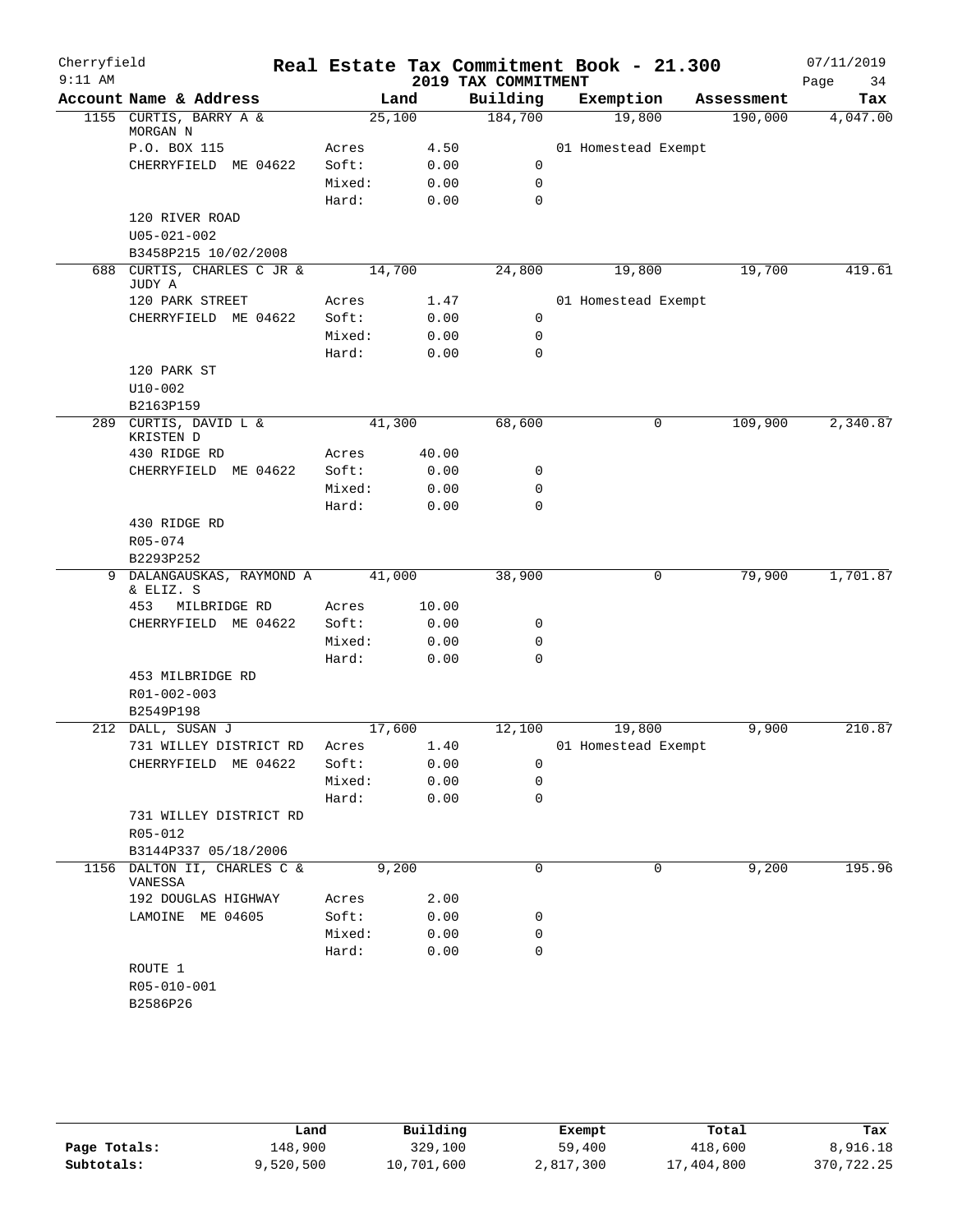| Cherryfield<br>$9:11$ AM |                                                 |                 |            | 2019 TAX COMMITMENT | Real Estate Tax Commitment Book - 21.300 |            | 07/11/2019<br>35 |
|--------------------------|-------------------------------------------------|-----------------|------------|---------------------|------------------------------------------|------------|------------------|
|                          | Account Name & Address                          |                 | Land       | Building            | Exemption                                | Assessment | Page<br>Tax      |
|                          | 210 DALTON, CHARLES C &                         | 25,400          |            | 50,400              | 19,800                                   | 56,000     | 1,192.80         |
|                          | SUSAN<br>PO BOX 85                              | Acres           | 8.00       |                     | 01 Homestead Exempt                      |            |                  |
|                          | HARRINGTON ME 04643                             | Soft:           | 0.00       | 0                   |                                          |            |                  |
|                          |                                                 | Mixed:          | 0.00       | 0                   |                                          |            |                  |
|                          |                                                 | Hard:           | 0.00       | 0                   |                                          |            |                  |
|                          | 675 CHERRYFIELD STRETCH                         |                 |            |                     |                                          |            |                  |
|                          | R05-010                                         |                 |            |                     |                                          |            |                  |
|                          | B715P40                                         |                 |            |                     |                                          |            |                  |
|                          | 577 DANAKOS, NICHOLAS                           |                 | 3,200      | 0                   | 0                                        | 3,200      | 68.16            |
|                          | 53 KNOTTY OAK SHORES                            | Acres           | 0.31       |                     |                                          |            |                  |
|                          | COVENTRY RI 02816                               | Soft:           | 0.00       | 0                   |                                          |            |                  |
|                          |                                                 | Mixed:          | 0.00       | 0                   |                                          |            |                  |
|                          |                                                 | Hard:           | 0.00       | 0                   |                                          |            |                  |
|                          | NORTH ST                                        |                 |            |                     |                                          |            |                  |
|                          | $U05 - 009$                                     |                 |            |                     |                                          |            |                  |
|                          | B3053P341 09/01/2005                            |                 |            |                     |                                          |            |                  |
|                          | 570 DAVENPORT, ELWOOD                           | 10,700          |            | 0                   | 0                                        | 10,700     | 227.91           |
|                          | 44 NORTH ST                                     | Acres           | 0.32       |                     |                                          |            |                  |
|                          | CHERRYFIELD<br>ME 04622                         | Soft:           | 0.00       | 0                   |                                          |            |                  |
|                          |                                                 | Mixed:          | 0.00       | 0                   |                                          |            |                  |
|                          |                                                 | Hard:           | 0.00       | 0                   |                                          |            |                  |
|                          | 44 NORTH ST<br>$U05 - 004$                      |                 |            |                     |                                          |            |                  |
|                          | B2706P26                                        |                 |            |                     |                                          |            |                  |
|                          | 571 DAVENPORT, WOODY                            |                 | 0          | 6,400               | $\mathbf 0$                              | 6,400      | 136.32           |
|                          | 44 NORTH STREET                                 |                 |            |                     |                                          |            |                  |
|                          | CHERRYFIELD ME 04622                            |                 |            |                     |                                          |            |                  |
|                          | 44 NORTH ST<br>$U05 - 004 - T$                  |                 |            |                     |                                          |            |                  |
|                          | B2706P26                                        |                 |            |                     |                                          |            |                  |
|                          | 386 DAVIDOWSKI, STEPHEN<br>261 TOILSOME HILL RD | 26,300<br>Acres | 55.58      | 0                   | 0                                        | 26,300     | 560.19           |
|                          | FAIRFIELD CT 06825                              | Soft:           | 0.00       | 0                   |                                          |            |                  |
|                          |                                                 | Mixed:          | 0.00       | 0                   |                                          |            |                  |
|                          |                                                 | Hard:           | 0.00       | 0                   |                                          |            |                  |
|                          | 1173 LANE RD                                    |                 |            |                     |                                          |            |                  |
|                          | R09-001-006                                     |                 |            |                     |                                          |            |                  |
|                          | B3971P177 07/05/2013                            |                 |            |                     |                                          |            |                  |
| 1063                     | DAVIS III, JENNIFER L &                         | 16,100          |            | 21,900              | 0                                        | 38,000     | 809.40           |
|                          | RALPH B                                         |                 |            |                     |                                          |            |                  |
|                          | 494 DURHAM BRIDGE RD                            | Acres           | 11.80      |                     |                                          |            |                  |
|                          | NEWPORT ME 04953                                | Soft:           | 0.00       | 0                   |                                          |            |                  |
|                          |                                                 | Mixed:          | 0.00       | 0                   |                                          |            |                  |
|                          |                                                 | Hard:           | 0.00       | $\mathbf 0$         |                                          |            |                  |
|                          | NORTH MAIN ST                                   |                 |            |                     |                                          |            |                  |
|                          | R10-002-022                                     |                 |            |                     |                                          |            |                  |
|                          | B2381P223<br>848 DAVIS, ADELAIDE (L/E)          | 19,000          |            | 58,400              | 25,740                                   | 51,660     | 1,100.36         |
|                          | FICKETT, RICHARD                                | Acres           | 3.93       |                     | 22 WW2 Widow Res                         |            |                  |
|                          | 138 PARK ST                                     | Soft:           | 0.00       | $\mathbf{0}$        | 01 Homestead Exempt                      |            |                  |
|                          | CHERRYFIELD ME 04622                            | Mixed:          | 0.00       | 0                   |                                          |            |                  |
|                          |                                                 | Hard:           | 0.00       | $\mathbf 0$         |                                          |            |                  |
|                          | 223 MAIN ST                                     |                 |            |                     |                                          |            |                  |
|                          | $U14 - 020$                                     |                 |            |                     |                                          |            |                  |
|                          | B3098P29 01/05/2006                             |                 |            |                     |                                          |            |                  |
|                          | Land                                            |                 | Building   |                     | Exempt                                   | Total      | Tax              |
| Page Totals:             | 100,700                                         |                 | 137,100    |                     | 45,540                                   | 192,260    | 4,095.14         |
| Subtotals:               | 9,621,200                                       |                 | 10,838,700 |                     | 2,862,840                                | 17,597,060 | 374,817.39       |
|                          |                                                 |                 |            |                     |                                          |            |                  |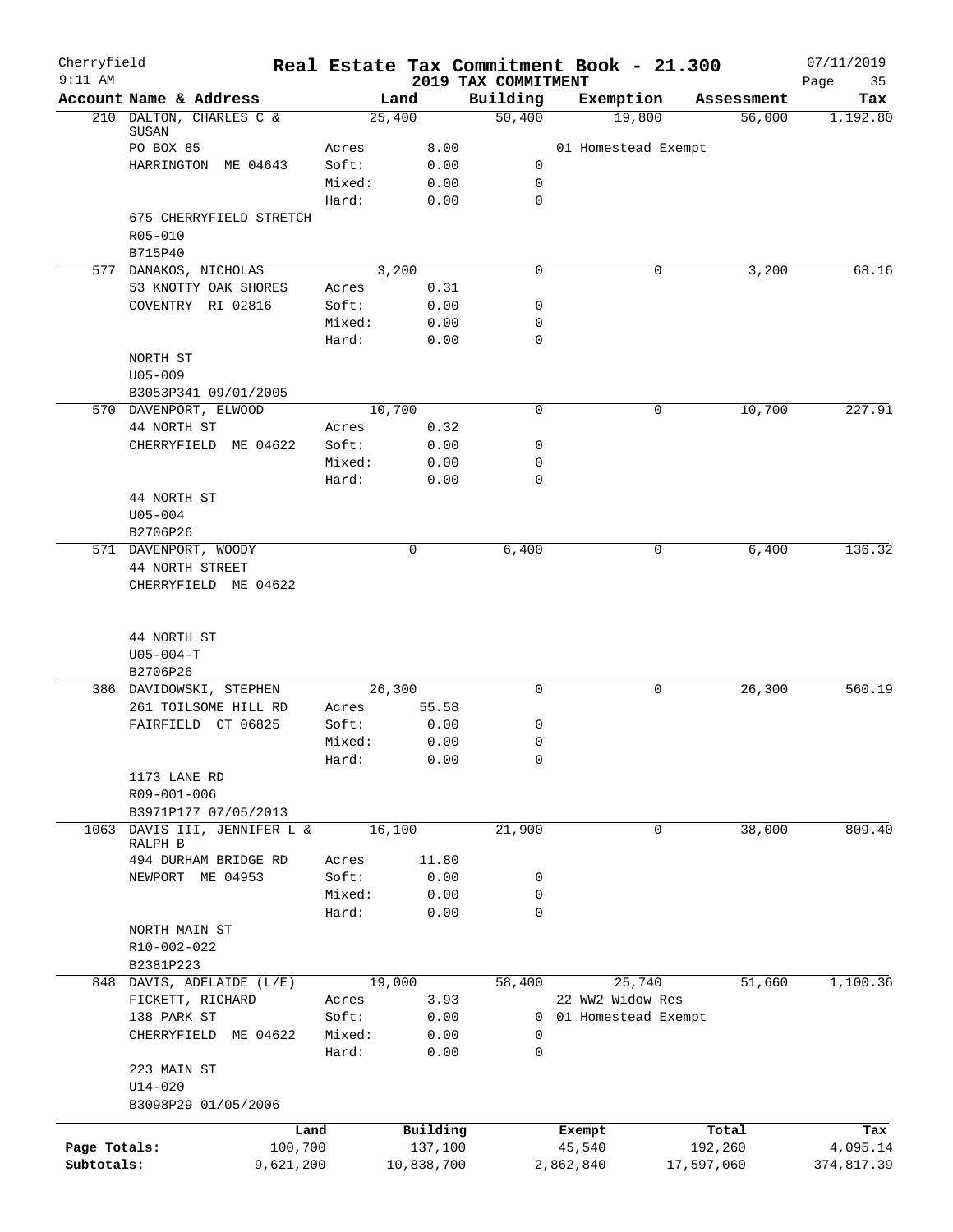| Cherryfield  |                               |         |          |                                 | Real Estate Tax Commitment Book - 21.300 |            | 07/11/2019    |
|--------------|-------------------------------|---------|----------|---------------------------------|------------------------------------------|------------|---------------|
| $9:11$ AM    | Account Name & Address        |         | Land     | 2019 TAX COMMITMENT<br>Building | Exemption                                | Assessment | Page<br>36    |
|              | 26 DAVIS, CHAREMON A          |         | 23,900   | 8,400                           | 0                                        | 32,300     | Tax<br>687.99 |
|              | PO BOX 147                    | Acres   | 1.71     |                                 |                                          |            |               |
|              | CHERRYFIELD ME 04622          | Soft:   | 0.00     | 0                               |                                          |            |               |
|              |                               |         | 0.00     |                                 |                                          |            |               |
|              |                               | Mixed:  |          | 0                               |                                          |            |               |
|              |                               | Hard:   | 0.00     | 0                               |                                          |            |               |
|              | 628 MILBRIDGE RD              |         |          |                                 |                                          |            |               |
|              | R01-014                       |         |          |                                 |                                          |            |               |
|              | B4479P187 07/24/2018          |         |          |                                 |                                          |            |               |
|              | 506 DAVIS, KIRBY D            |         | 20,600   | 117,500                         | 19,800                                   | 118,300    | 2,519.79      |
|              | 22 DAVIS CIRCLE               | Acres   | 6.60     |                                 | 01 Homestead Exempt                      |            |               |
|              | CHERRYFIELD ME 04622          | Soft:   | 0.00     | 0                               |                                          |            |               |
|              |                               | Mixed:  | 0.00     | 0                               |                                          |            |               |
|              |                               | Hard:   | 0.00     | 0                               |                                          |            |               |
|              | 22 DAVIS CIRCLE               |         |          |                                 |                                          |            |               |
|              | $U03 - 028$                   |         |          |                                 |                                          |            |               |
|              | B2334P19                      |         |          |                                 |                                          |            |               |
|              | 390 DAVIS, KYLEY J            |         | 22,000   | $\mathbf 0$                     | 0                                        | 22,000     | 468.60        |
|              | 15 RANCH HILL DR              | Acres   | 43.44    |                                 |                                          |            |               |
|              | DEDHAM ME 04429               | Soft:   | 0.00     | 0                               |                                          |            |               |
|              |                               |         |          |                                 |                                          |            |               |
|              |                               | Mixed:  | 0.00     | 0                               |                                          |            |               |
|              |                               | Hard:   | 0.00     | 0                               |                                          |            |               |
|              | 1289 LANE RD                  |         |          |                                 |                                          |            |               |
|              | R09-001-010                   |         |          |                                 |                                          |            |               |
|              | B3891P74 10/09/2012           |         |          |                                 |                                          |            |               |
|              | 526 DAVIS, LAURA M            |         | 18,300   | 57,900                          | 0                                        | 76,200     | 1,623.06      |
|              | C/O QUICKEN LOANS INC         | Acres   | 0.52     |                                 |                                          |            |               |
|              | PO BOX 6577                   | Soft:   | 0.00     | 0                               |                                          |            |               |
|              | CAROL STREAM<br>IL 60197      | Mixed:  | 0.00     | 0                               |                                          |            |               |
|              |                               | Hard:   | 0.00     | 0                               |                                          |            |               |
|              | 68 WILSON HILL RD             |         |          |                                 |                                          |            |               |
|              | $U03 - 020$                   |         |          |                                 |                                          |            |               |
|              | B2508P195                     |         |          |                                 |                                          |            |               |
|              | 154 DE VISSCHER, J G & S T    |         | 13,900   | $\mathbf 0$                     | 0                                        | 13,900     | 296.07        |
|              | GODDARD, A & T J              | Acres   | 8.00     |                                 |                                          |            |               |
|              |                               |         |          |                                 |                                          |            |               |
|              | 20 BOW ST                     | Soft:   | 0.00     | 0                               |                                          |            |               |
|              | PLAINVILLE<br>MA 02762        | Mixed:  | 0.00     | 0                               |                                          |            |               |
|              |                               | Hard:   | 0.00     | $\mathbf 0$                     |                                          |            |               |
|              | WILLEY DISTRICT RD            |         |          |                                 |                                          |            |               |
|              | $R04 - 008$                   |         |          |                                 |                                          |            |               |
|              | B1248P296                     |         |          |                                 |                                          |            |               |
| 39           | DEAN YOUNG FORESTRY INC       |         | 46,800   | 0                               | 0                                        | 46,800     | 996.84        |
|              | 364 EASTBROOK RD              | Acres   | 80.20    |                                 |                                          |            |               |
|              | FRANKLIN ME 04634             | Soft:   | 0.00     | 0                               |                                          |            |               |
|              |                               | Mixed:  | 0.00     | 0                               |                                          |            |               |
|              |                               | Hard:   | 0.00     | 0                               |                                          |            |               |
|              | MILBRIDGE RD                  |         |          |                                 |                                          |            |               |
|              | $R01 - 027$                   |         |          |                                 |                                          |            |               |
|              |                               |         |          |                                 |                                          |            |               |
| 963          | DECARTERET, LISA              |         | 25,400   | 21,400                          | 19,800                                   | 27,000     | 575.10        |
|              | 399 RIDGE RD                  | Acres   | 20.00    |                                 | 01 Homestead Exempt                      |            |               |
|              | CHERRYFIELD ME 04622          | Soft:   | 0.00     | 0                               |                                          |            |               |
|              |                               | Mixed:  | 0.00     | 0                               |                                          |            |               |
|              |                               | Hard:   | 0.00     | 0                               |                                          |            |               |
|              | 399 RIDGE RD                  |         |          |                                 |                                          |            |               |
|              | U19-008-001                   |         |          |                                 |                                          |            |               |
|              | B4318P37 12/07/2016 B2696P166 |         |          |                                 |                                          |            |               |
|              |                               |         |          |                                 |                                          |            |               |
|              |                               |         |          |                                 |                                          |            |               |
|              |                               |         |          |                                 |                                          |            |               |
|              |                               | Land    | Building |                                 | Exempt                                   | Total      | Tax           |
| Page Totals: |                               | 170,900 | 205,200  |                                 | 39,600                                   | 336,500    | 7,167.45      |
|              |                               |         |          |                                 |                                          |            |               |

**Subtotals:** 9,792,100 11,043,900 2,902,440 17,933,560 381,984.84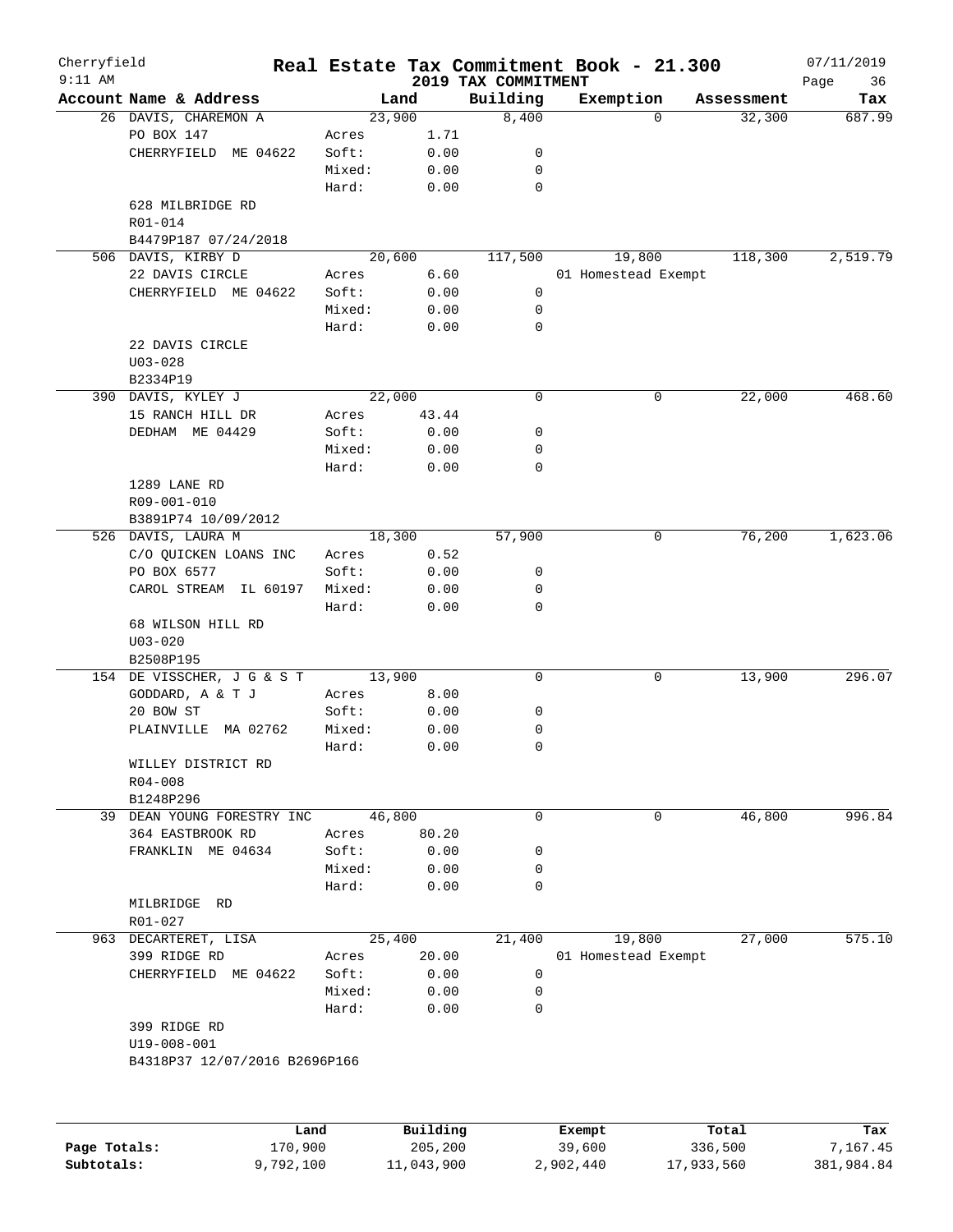| Cherryfield |                                                  |        |        |                     | Real Estate Tax Commitment Book - 21.300 |            | 07/11/2019 |
|-------------|--------------------------------------------------|--------|--------|---------------------|------------------------------------------|------------|------------|
| $9:11$ AM   |                                                  |        |        | 2019 TAX COMMITMENT |                                          |            | Page<br>37 |
|             | Account Name & Address                           |        | Land   | Building            | Exemption                                | Assessment | Tax        |
|             | 1085 DECIBUS, JOSEPH A                           | 14,400 |        | 17,100              | $\Omega$                                 | 31,500     | 670.95     |
|             | 412 CENTERVILLE RD                               | Acres  | 1.00   |                     |                                          |            |            |
|             | COLUMBIA FALLS ME<br>04623                       | Soft:  | 0.00   | 0                   |                                          |            |            |
|             |                                                  | Mixed: | 0.00   | 0                   |                                          |            |            |
|             |                                                  | Hard:  | 0.00   | $\mathbf 0$         |                                          |            |            |
|             | 161 TENAN LANE<br>R05-062-002                    |        |        |                     |                                          |            |            |
|             | B4272P252 07/14/2016                             |        |        |                     |                                          |            |            |
|             | 453 DEKNATEL, WILLIAM B                          |        | 29,500 | 84,600              | 19,800                                   | 94,300     | 2,008.59   |
|             | P O BOX 82                                       | Acres  | 20.00  |                     | 01 Homestead Exempt                      |            |            |
|             | 124 SPRAGUE FALLS RD                             | Soft:  | 0.00   | $\mathbf 0$         |                                          |            |            |
|             | CHERRYFIELD ME 04622                             | Mixed: | 0.00   | 0                   |                                          |            |            |
|             |                                                  | Hard:  | 0.00   | 0                   |                                          |            |            |
|             | 124 SPRAGUE FALLS RD<br>R03-057-001              |        |        |                     |                                          |            |            |
|             | B2122P335                                        |        |        |                     |                                          |            |            |
|             | 1103 DEKNATEL, WILLIAM B                         | 17,800 |        | $\mathbf 0$         | 0                                        | 17,800     | 379.14     |
|             | P O BOX 82                                       | Acres  | 14.90  |                     |                                          |            |            |
|             | CHERRYFIELD ME 04622                             | Soft:  | 0.00   | 0                   |                                          |            |            |
|             |                                                  | Mixed: | 0.00   | 0                   |                                          |            |            |
|             |                                                  | Hard:  | 0.00   | 0                   |                                          |            |            |
|             | SPRAGUE FALLS ROAD                               |        |        |                     |                                          |            |            |
|             | R03-057                                          |        |        |                     |                                          |            |            |
|             | B3355P140 11/21/2007                             |        |        |                     |                                          |            |            |
|             | 407 DEMERS, SCOTT A                              | 21,300 |        | 8,900               | 0                                        | 30,200     | 643.26     |
|             | DEMERS, DEREK                                    | Acres  | 41.68  |                     |                                          |            |            |
|             | 3685 OLD HIGHWAY 64 E                            | Soft:  | 0.00   | 0                   |                                          |            |            |
|             | HAYESVILLE NC 28904                              | Mixed: | 0.00   | 0                   |                                          |            |            |
|             |                                                  | Hard:  | 0.00   | 0                   |                                          |            |            |
|             | 1260 LANE RD                                     |        |        |                     |                                          |            |            |
|             | R09-001-027                                      |        |        |                     |                                          |            |            |
|             | B4215P177 12/17/2015                             |        |        |                     |                                          |            |            |
|             | 511 DENBOW, DAVID W & GAIL C                     | 21,600 |        | 44,500              | 19,800                                   | 46,300     | 986.19     |
|             | 59 WILSON HILL RD                                | Acres  | 0.83   |                     | 01 Homestead Exempt                      |            |            |
|             | CHERRYFIELD ME 04622                             | Soft:  | 0.00   | 0                   |                                          |            |            |
|             |                                                  | Mixed: | 0.00   | 0                   |                                          |            |            |
|             |                                                  | Hard:  | 0.00   | 0                   |                                          |            |            |
|             | 59 WILSON HILL RD                                |        |        |                     |                                          |            |            |
|             | $U03 - 005$                                      |        |        |                     |                                          |            |            |
|             | B1692P141                                        |        |        |                     |                                          |            |            |
| 864         | DESCHIFFART, TIMOTHY P<br>& JOANNA S             | 17,800 |        | 117,100             | 19,800                                   | 115,100    | 2,451.63   |
|             | 32 WILLEY DISTRICT RD                            | Acres  | 1.76   |                     | 01 Homestead Exempt                      |            |            |
|             | CHERRYFIELD ME 04622                             | Soft:  | 0.00   | 0                   |                                          |            |            |
|             |                                                  | Mixed: | 0.00   | 0                   |                                          |            |            |
|             |                                                  | Hard:  | 0.00   | $\mathbf 0$         |                                          |            |            |
|             | 32 WILLEY DISTRICT RD<br>$U14 - 035$<br>B2683P27 |        |        |                     |                                          |            |            |
|             |                                                  |        |        |                     |                                          |            |            |

|              | Land      | Building   | Exempt    | Total      | Tax        |
|--------------|-----------|------------|-----------|------------|------------|
| Page Totals: | 122,400   | 272,200    | 59,400    | 335,200    | 7,139.76   |
| Subtotals:   | 9,914,500 | 11,316,100 | 2,961,840 | 18,268,760 | 389,124.60 |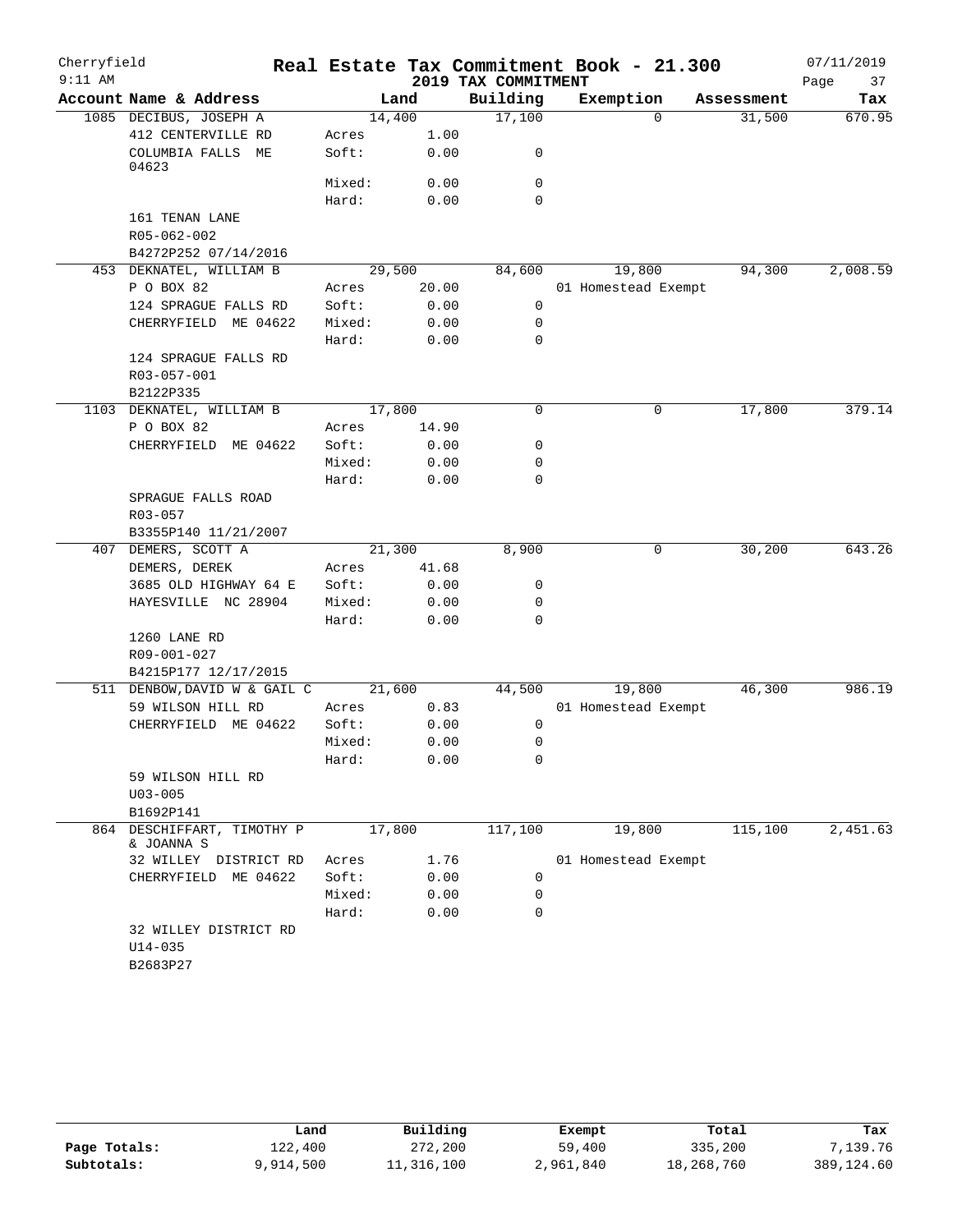| Cherryfield |                                    |        |       |                     | Real Estate Tax Commitment Book - 21.300 |            | 07/11/2019 |
|-------------|------------------------------------|--------|-------|---------------------|------------------------------------------|------------|------------|
| $9:11$ AM   |                                    |        |       | 2019 TAX COMMITMENT |                                          |            | Page<br>38 |
|             | Account Name & Address             | Land   |       | Building            | Exemption                                | Assessment | Tax        |
|             | 713 DESIMONE, STEPHEN &<br>MARY    | 19,200 |       | 98,700              | $\Omega$                                 | 117,900    | 2,511.27   |
|             | 68 HIGH STREET                     | Acres  | 0.60  |                     |                                          |            |            |
|             | NEWBURYPORT MA 01950               | Soft:  | 0.00  | 0                   |                                          |            |            |
|             |                                    | Mixed: | 0.00  | $\mathbf 0$         |                                          |            |            |
|             |                                    | Hard:  | 0.00  | $\mathbf 0$         |                                          |            |            |
|             | 19 CAMPBELL HILL                   |        |       |                     |                                          |            |            |
|             | U11-014                            |        |       |                     |                                          |            |            |
|             | B2287P328                          |        |       |                     |                                          |            |            |
|             | 964 DILDA, DIANNA F                | 17,600 |       | 44,600              | 0                                        | 62,200     | 1,324.86   |
|             | 337 RIDGE RD                       | Acres  | 1.41  |                     |                                          |            |            |
|             | CHERRYFIELD ME 04622               | Soft:  | 0.00  | 0                   |                                          |            |            |
|             |                                    | Mixed: | 0.00  | $\mathbf 0$         |                                          |            |            |
|             |                                    | Hard:  | 0.00  | $\mathbf 0$         |                                          |            |            |
|             | 398 RIDGE RD                       |        |       |                     |                                          |            |            |
|             | U19-008-002                        |        |       |                     |                                          |            |            |
|             | B1901P196                          |        |       |                     |                                          |            |            |
|             | 971 DILDA, WILLIAM R &<br>DIANNA F | 23,700 |       | 62,600              | 25,740                                   | 60,560     | 1,289.93   |
|             | 337 RIDGE RD                       | Acres  | 8.00  |                     | 01 Homestead Exempt                      |            |            |
|             | CHERRYFIELD ME 04622               | Soft:  | 0.00  |                     | 0 14 WW2 Veteran Non                     |            |            |
|             |                                    | Mixed: | 0.00  | 0                   |                                          |            |            |
|             |                                    | Hard:  | 0.00  | $\mathbf 0$         |                                          |            |            |
|             | 337 RIDGE RD                       |        |       |                     |                                          |            |            |
|             | $U19 - 013 - 002$                  |        |       |                     |                                          |            |            |
|             | B4191P129 09/23/2015               |        |       |                     |                                          |            |            |
|             | 133 DINSMORE, ROBERTA F            | 10,100 |       | $\mathbf 0$         | 0                                        | 10,100     | 215.13     |
|             | 40 NORTH ST                        | Acres  | 3.50  |                     |                                          |            |            |
|             | CHERRYFIELD ME 04622               | Soft:  | 0.00  | 0                   |                                          |            |            |
|             |                                    | Mixed: | 0.00  | 0                   |                                          |            |            |
|             |                                    | Hard:  | 0.00  | $\mathbf 0$         |                                          |            |            |
|             | 94 SPRAGUE FALLS RD                |        |       |                     |                                          |            |            |
|             | R03-054-001                        |        |       |                     |                                          |            |            |
|             | B1680P335<br>572 DINSMORE, TREVOR  | 10,000 |       | 1,500               | 11,500                                   | 0          | 0.00       |
|             | 40 NORTH ST                        | Acres  | 0.68  |                     | 01 Homestead Exempt                      |            |            |
|             | CHERRYFIELD ME 04622               | Soft:  | 0.00  | 0                   |                                          |            |            |
|             |                                    | Mixed: | 0.00  | $\mathsf 0$         |                                          |            |            |
|             |                                    | Hard:  | 0.00  | 0                   |                                          |            |            |
|             | 40 NORTH ST                        |        |       |                     |                                          |            |            |
|             | $U05 - 005$                        |        |       |                     |                                          |            |            |
|             | B1755P300                          |        |       |                     |                                          |            |            |
|             | 29 DOHERTY, TIMOTHY &              | 91,400 |       | 0                   | 0                                        | 91,400     | 1,946.82   |
|             | GLORIA                             |        |       |                     |                                          |            |            |
|             | AFFENITA, EUGENE                   | Acres  | 99.60 |                     |                                          |            |            |
|             | 9010 SOUTH ZANMAR DRIVE Soft:      |        | 0.00  | 0                   |                                          |            |            |
|             | FLORAL CITY FL 34436               | Mixed: | 0.00  | $\mathbf 0$         |                                          |            |            |
|             |                                    | Hard:  | 0.00  | $\mathbf 0$         |                                          |            |            |
|             | MILBRIDGE RD                       |        |       |                     |                                          |            |            |
|             | R01-017                            |        |       |                     |                                          |            |            |
|             | B3063P3 09/02/2005                 |        |       |                     |                                          |            |            |

|              | Land       | Building   | Exempt    | Total      | Tax         |  |
|--------------|------------|------------|-----------|------------|-------------|--|
| Page Totals: | 172,000    | 207,400    | 37,240    | 342,160    | 7,288.01    |  |
| Subtotals:   | 10,086,500 | 11,523,500 | 2,999,080 | 18,610,920 | 396, 412.61 |  |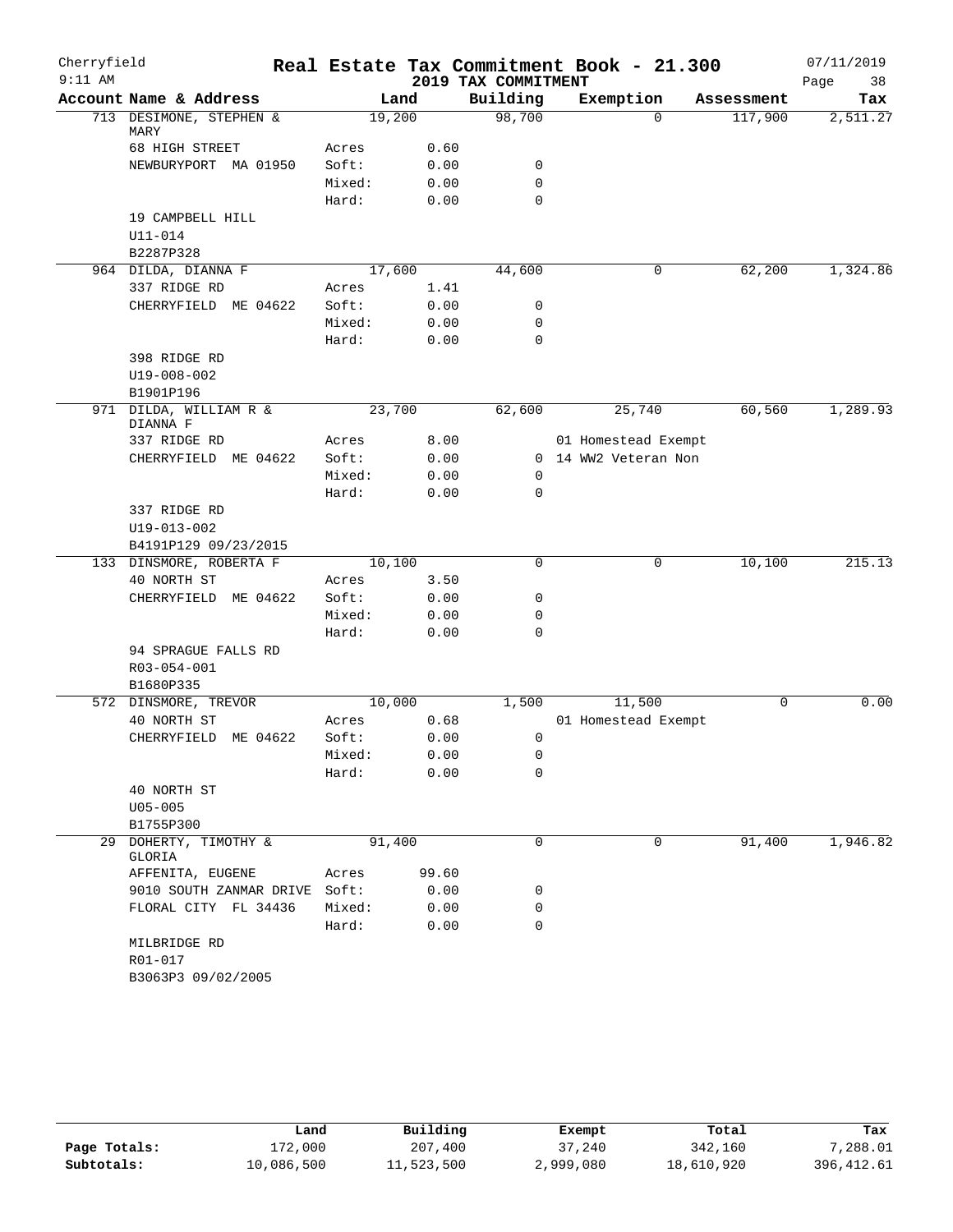| Cherryfield<br>$9:11$ AM |                                           |        |        | 2019 TAX COMMITMENT | Real Estate Tax Commitment Book - 21.300 |            | 07/11/2019<br>Page<br>39 |
|--------------------------|-------------------------------------------|--------|--------|---------------------|------------------------------------------|------------|--------------------------|
|                          | Account Name & Address                    | Land   |        | Building            | Exemption                                | Assessment | Tax                      |
|                          | 92 DONATO, GARY R                         | 64,700 |        | 9,800               | $\Omega$                                 | 74,500     | 1,586.85                 |
|                          | 100 VILLAGE ST                            | Acres  | 76.00  |                     |                                          |            |                          |
|                          | EASTON MA 02375                           | Soft:  | 0.00   | 0                   |                                          |            |                          |
|                          |                                           | Mixed: | 0.00   | 0                   |                                          |            |                          |
|                          |                                           | Hard:  | 0.00   | $\mathbf 0$         |                                          |            |                          |
|                          | BLACKSWOODS RD                            |        |        |                     |                                          |            |                          |
|                          | R03-017                                   |        |        |                     |                                          |            |                          |
|                          | B3344P58 10/17/2007                       |        |        |                     |                                          |            |                          |
|                          | 216 DOODY, ANDREW G                       | 30,600 |        | $\mathbf 0$         | 0                                        | 30,600     | 651.78                   |
|                          | LOOK, MORGAN B                            | Acres  | 28.00  |                     |                                          |            |                          |
|                          | PO BOX 252                                | Soft:  | 0.00   | 0                   |                                          |            |                          |
|                          | CHERRYFIELD ME 04622                      | Mixed: | 0.00   | $\mathbf 0$         |                                          |            |                          |
|                          |                                           | Hard:  | 0.00   | $\mathbf 0$         |                                          |            |                          |
|                          | WILLEY DISTRICT RD                        |        |        |                     |                                          |            |                          |
|                          | R05-016                                   |        |        |                     |                                          |            |                          |
|                          | B4310P133 11/04/2016                      |        |        |                     |                                          |            |                          |
|                          | 322 DORR, CHRISTOPHER                     | 62,400 |        | 134,900             | 19,800                                   | 177,500    | 3,780.75                 |
|                          | PO BOX 111                                | Acres  | 122.00 |                     | 01 Homestead Exempt                      |            |                          |
|                          | CHERRYFIELD ME 04622                      | Soft:  | 0.00   | 0                   |                                          |            |                          |
|                          |                                           | Mixed: | 0.00   | 0                   |                                          |            |                          |
|                          |                                           | Hard:  | 0.00   | $\mathbf 0$         |                                          |            |                          |
|                          | 511 NORTH MAIN ST                         |        |        |                     |                                          |            |                          |
|                          | R07-015                                   |        |        |                     |                                          |            |                          |
|                          | B4018P270 12/05/2013                      |        |        |                     |                                          |            |                          |
|                          | 201 DORR, DARRYL & AMARA J                | 16,700 |        | 57,800              | 19,800                                   | 54,700     | 1,165.11                 |
|                          | 46 WING SIDING RD                         | Acres  | 4.00   |                     | 01 Homestead Exempt                      |            |                          |
|                          | CHERRYFIELD ME 04622                      | Soft:  | 0.00   | 0                   |                                          |            |                          |
|                          |                                           | Mixed: | 0.00   | 0                   |                                          |            |                          |
|                          |                                           | Hard:  | 0.00   | $\mathbf 0$         |                                          |            |                          |
|                          | 46 WING SIDING RD                         |        |        |                     |                                          |            |                          |
|                          | R05-002-001                               |        |        |                     |                                          |            |                          |
|                          |                                           |        |        |                     |                                          |            |                          |
|                          | B2421P156<br>DORR, ROGER O & CAROL E      | 22,800 |        | 62,400              |                                          |            | 1,814.76                 |
| 492                      | (L/E)                                     |        |        |                     | 0                                        | 85,200     |                          |
|                          | DORR, KEVIN & JEFFREY<br>COFFIN, KIMBERLY | Acres  | 0.96   |                     |                                          |            |                          |
|                          | 175 MILBRIDGE ROAD                        | Soft:  | 0.00   | 0                   |                                          |            |                          |
|                          | CHERRYFIELD ME 04622                      | Mixed: | 0.00   | 0                   |                                          |            |                          |
|                          |                                           | Hard:  | 0.00   | 0                   |                                          |            |                          |
|                          | 175 MILBRIDGE RD                          |        |        |                     |                                          |            |                          |
|                          | $U02 - 008$                               |        |        |                     |                                          |            |                          |
|                          | B4247P114 04/19/2016                      |        |        |                     |                                          |            |                          |
|                          | 24 DOUGHERTY, ERNEST C                    | 4,200  |        | $\mathbf 0$         | 0                                        | 4,200      | 89.46                    |
|                          | 1571 SW 13TH DR                           | Acres  | 4.50   |                     |                                          |            |                          |
|                          | BOCA RATON FL<br>33486-5310               | Soft:  | 0.00   | 0                   |                                          |            |                          |
|                          |                                           | Mixed: | 0.00   | 0                   |                                          |            |                          |
|                          |                                           | Hard:  | 0.00   | $\mathbf 0$         |                                          |            |                          |
|                          | MILBRIDGE RD                              |        |        |                     |                                          |            |                          |
|                          | R01-012                                   |        |        |                     |                                          |            |                          |
|                          | B2827P188                                 |        |        |                     |                                          |            |                          |
|                          |                                           |        |        |                     |                                          |            |                          |

|              | Land       | Building   | Exempt    | Total      | Tax        |
|--------------|------------|------------|-----------|------------|------------|
| Page Totals: | 201,400    | 264,900    | 39,600    | 426,700    | 9,088.71   |
| Subtotals:   | 10,287,900 | 11,788,400 | 3,038,680 | 19,037,620 | 405,501.32 |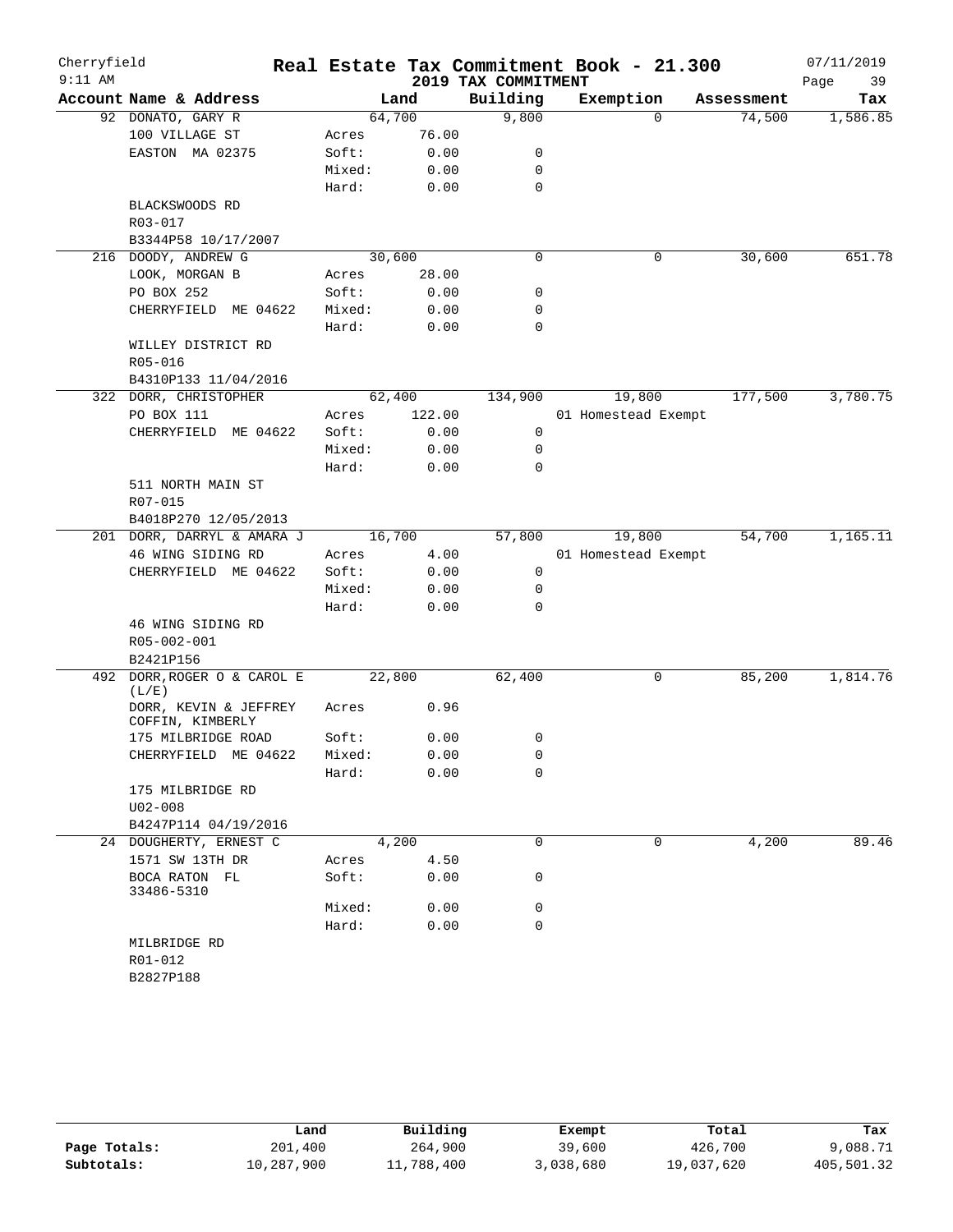| Cherryfield |                                           |        |        |                     | Real Estate Tax Commitment Book - 21.300 |            | 07/11/2019 |
|-------------|-------------------------------------------|--------|--------|---------------------|------------------------------------------|------------|------------|
| $9:11$ AM   |                                           |        |        | 2019 TAX COMMITMENT |                                          |            | Page<br>40 |
|             | Account Name & Address                    |        | Land   | Building            | Exemption                                | Assessment | Tax        |
|             | 355 DOWNEAST RIVERS LAND<br>TRUST         |        | 74,100 | $\mathsf{O}$        | 74,100                                   | 0          | 0.00       |
|             | P O BOX 201                               | Acres  | 111.00 |                     | 47 Benevolent                            |            |            |
|             | COLUMBIA FALLS ME<br>04623                | Soft:  | 0.00   | 0                   |                                          |            |            |
|             |                                           | Mixed: | 0.00   | 0                   |                                          |            |            |
|             |                                           | Hard:  | 0.00   | $\mathbf 0$         |                                          |            |            |
|             | SPRAGUE FALLS RD                          |        |        |                     |                                          |            |            |
|             | R08-025-001                               |        |        |                     |                                          |            |            |
|             | B2810P45                                  |        |        |                     |                                          |            |            |
|             | 371 DOWNEAST SALMON<br>FEDERATION         |        | 71,700 | $\mathbf 0$         | 0                                        | 71,700     | 1,527.21   |
|             | PO BOX 201                                | Acres  | 181.00 |                     |                                          |            |            |
|             | COLUMBIA FALLS ME<br>04623                | Soft:  | 0.00   | 0                   |                                          |            |            |
|             |                                           | Mixed: | 0.00   | 0                   |                                          |            |            |
|             |                                           | Hard:  | 0.00   | $\mathbf 0$         |                                          |            |            |
|             | CROTCH                                    |        |        |                     |                                          |            |            |
|             | R08-034                                   |        |        |                     |                                          |            |            |
|             | B4529P14 01/18/2019                       |        |        |                     |                                          |            |            |
|             | 451 DOWNEAST SALMON<br>FEDERATION         |        | 18,800 | 0                   | 0                                        | 18,800     | 400.44     |
|             | DBA DOWNEAST RIVERS<br>LAND TRUST         | Acres  | 22.00  |                     |                                          |            |            |
|             | PO BOX 201                                | Soft:  | 0.00   | 0                   |                                          |            |            |
|             | COLUMBIA FALLS ME<br>65402                | Mixed: | 0.00   | $\mathbf 0$         |                                          |            |            |
|             |                                           | Hard:  | 0.00   | $\mathbf 0$         |                                          |            |            |
|             | NORTH MAIN ST<br>(OFF)                    |        |        |                     |                                          |            |            |
|             | R10-005                                   |        |        |                     |                                          |            |            |
|             | B4230P113 02/12/2016                      |        |        |                     |                                          |            |            |
|             | 377 DOWNEAST SALMON<br>FEDERATION         |        | 22,300 | 0                   | 0                                        | 22,300     | 474.99     |
|             | PO BOX 201                                | Acres  | 44.40  |                     |                                          |            |            |
|             | COLUMBIA FALLS ME<br>04623                | Soft:  | 0.00   | 0                   |                                          |            |            |
|             |                                           | Mixed: | 0.00   | 0<br>$\mathbf 0$    |                                          |            |            |
|             |                                           | Hard:  | 0.00   |                     |                                          |            |            |
|             | CROTCH<br>R08-039                         |        |        |                     |                                          |            |            |
|             | B4529P14 01/18/2019                       |        |        |                     |                                          |            |            |
|             | 284 DOWNEAST SALMON                       |        | 39,700 | $\mathbf 0$         | $\mathbf 0$                              | 39,700     | 845.61     |
|             | FEDERATION                                |        | 42.20  |                     |                                          |            |            |
|             | DBA DOWNEAST RIV LAND<br><b>TRUST</b>     | Acres  |        |                     |                                          |            |            |
|             | P O BOX 201                               | Soft:  | 0.00   | 0                   |                                          |            |            |
|             | COLUMBIA FALLS ME<br>04623                | Mixed: | 0.00   | 0                   |                                          |            |            |
|             |                                           | Hard:  | 0.00   | $\mathbf 0$         |                                          |            |            |
|             | SPRAGUES FALLS RD<br>R08-024              |        |        |                     |                                          |            |            |
|             | B3382P123 02/19/2008 B3332P244 08/24/2007 |        |        |                     |                                          |            |            |

|              | Land       | Building   | Exempt    | Total      | Tax        |
|--------------|------------|------------|-----------|------------|------------|
| Page Totals: | 226,600    |            | 74,100    | 152,500    | 3,248.25   |
| Subtotals:   | 10,514,500 | 11,788,400 | 3,112,780 | 19,190,120 | 408,749.57 |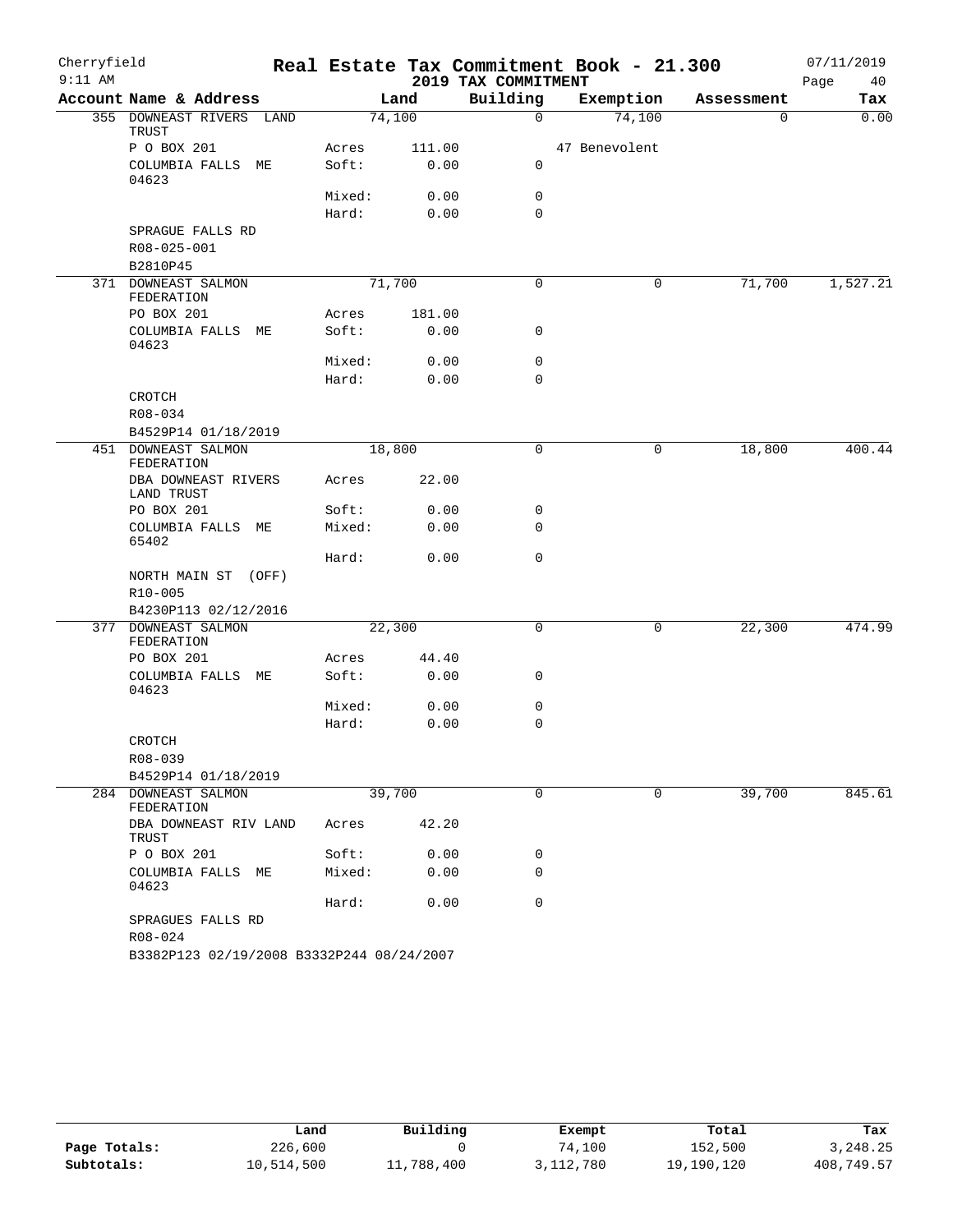| Cherryfield<br>$9:11$ AM |                                                 |                 |                 | 2019 TAX COMMITMENT | Real Estate Tax Commitment Book - 21.300    |            | 07/11/2019<br>Page<br>41 |
|--------------------------|-------------------------------------------------|-----------------|-----------------|---------------------|---------------------------------------------|------------|--------------------------|
|                          | Account Name & Address                          |                 | Land            | Building            | Exemption                                   | Assessment | Tax                      |
|                          | 448 DOWNEAST SALMON                             |                 | 20, 200         | $\mathbf 0$         | 20, 200                                     | 0          | 0.00                     |
|                          | FEDERATION<br>DBA DOWNEAST RIVERS<br>LAND TRUST | Acres           | 21.00           |                     | 47 Benevolent                               |            |                          |
|                          | P O BOX 201                                     | Soft:           | 0.00            | $\mathsf{O}$        |                                             |            |                          |
|                          | COLUMBIA FALLS ME<br>04623                      | Mixed:          | 0.00            | 0                   |                                             |            |                          |
|                          | BLACKSWOODS RD                                  | Hard:           | 0.00            | $\mathbf 0$         |                                             |            |                          |
|                          | R10-002-023                                     |                 |                 |                     |                                             |            |                          |
|                          | B3151P48 06/06/2006                             |                 |                 |                     |                                             |            |                          |
|                          | 466 DOWNEAST SALMON<br>FEDERATION INC           |                 | 26, 300         | $\mathbf 0$         | 0                                           | 26,300     | 560.19                   |
|                          | PO BOX 201<br>COLUMBIA FALLS ME                 | Acres<br>Soft:  | 213.00<br>51.70 | 6,807               |                                             |            |                          |
|                          | 04623                                           |                 |                 |                     |                                             |            |                          |
|                          |                                                 | Mixed:          | 0.00            | 0                   |                                             |            |                          |
|                          |                                                 | Hard:           | 158.00          | 19,396              |                                             |            |                          |
|                          | CROTCH                                          |                 |                 |                     |                                             |            |                          |
|                          | R10-016                                         |                 |                 |                     |                                             |            |                          |
|                          | B4469P168 06/19/2018<br>125 DRISKO, DAVID &     |                 | 20,600          | 18,400              | 0                                           | 39,000     | 830.70                   |
|                          | STEPHANIE                                       |                 |                 |                     |                                             |            |                          |
|                          | 33 ANTHONY DR                                   | Acres           | 40.00           |                     |                                             |            |                          |
|                          | DEPEW NY 14043-1115                             | Soft:           | 0.00            | 0                   |                                             |            |                          |
|                          |                                                 | Mixed:          | 39.00           | 6,139               |                                             |            |                          |
|                          |                                                 | Hard:           | 0.00            | 0                   |                                             |            |                          |
|                          | 5 SPRAGUE FALLS RD                              |                 |                 |                     |                                             |            |                          |
|                          | R03-049                                         |                 |                 |                     |                                             |            |                          |
| 530                      | B4032P177 01/28/2014<br>DUBLIN, LOUIS E & LYNN  |                 | 56,400          | 168,100             | 19,800                                      | 204,700    | 4,360.11                 |
|                          | М                                               |                 |                 |                     |                                             |            |                          |
|                          | 85 MILBRIDGE RD                                 | Acres           | 180.80          |                     | 01 Homestead Exempt                         |            |                          |
|                          | CHERRYFIELD ME 04622                            | Soft:           | 81.80           | 10,771              |                                             |            |                          |
|                          |                                                 | Mixed:          | 81.00           | 12,750              |                                             |            |                          |
|                          |                                                 | Hard:           | 0.00            | 0                   |                                             |            |                          |
|                          | 85 MILBRIDGE RD<br>$U03 - 023 - 001$            |                 |                 |                     |                                             |            |                          |
|                          | B1469P99                                        |                 |                 |                     |                                             |            |                          |
|                          | 663 DUFFY, DEVISEES OF JOHN                     |                 | 24,000          | 86,800              | 0                                           | 110,800    | 2,360.04                 |
|                          | Ρ                                               |                 |                 |                     |                                             |            |                          |
|                          | C/O KARL F DUFFY                                | Acres           | 2.54            |                     |                                             |            |                          |
|                          | 113 MIDDLEFIELD RD                              | Soft:           | 0.00            | 0                   |                                             |            |                          |
|                          | ATHERTON CA 94027                               | Mixed:<br>Hard: | 0.00<br>0.00    | 0<br>0              |                                             |            |                          |
|                          | 112 NORTH ST                                    |                 |                 |                     |                                             |            |                          |
|                          | $U07 - 022$                                     |                 |                 |                     |                                             |            |                          |
|                          | B2426P42                                        |                 |                 |                     |                                             |            |                          |
| 698                      | DUFOUR, CARYL L & JAMES                         |                 | 23,100          | 68,800              | 25,740                                      | 66,160     | 1,409.21                 |
|                          | R                                               |                 |                 |                     |                                             |            |                          |
|                          | 91 PARK ST<br>ME 04622                          | Acres<br>Soft:  | 3.50<br>0.00    |                     | 01 Homestead Exempt<br>0 14 WW2 Veteran Non |            |                          |
|                          | CHERRYFIELD                                     | Mixed:          | 0.00            | 0                   |                                             |            |                          |
|                          |                                                 | Hard:           | 0.00            | 0                   |                                             |            |                          |
|                          | 91 PARK ST                                      |                 |                 |                     |                                             |            |                          |
|                          | $U10 - 009 - 002$                               |                 |                 |                     |                                             |            |                          |
|                          | B2670P1                                         |                 |                 |                     |                                             |            |                          |
|                          |                                                 |                 |                 |                     |                                             |            |                          |
|                          |                                                 |                 |                 |                     |                                             |            |                          |
|                          |                                                 |                 |                 |                     |                                             |            |                          |

|              | Land       | Building   | Exempt    | Total      | Tax        |
|--------------|------------|------------|-----------|------------|------------|
| Page Totals: | 170,600    | 342,100    | 65,740    | 446,960    | 9,520.25   |
| Subtotals:   | 10,685,100 | 12,130,500 | 3,178,520 | 19,637,080 | 418,269.82 |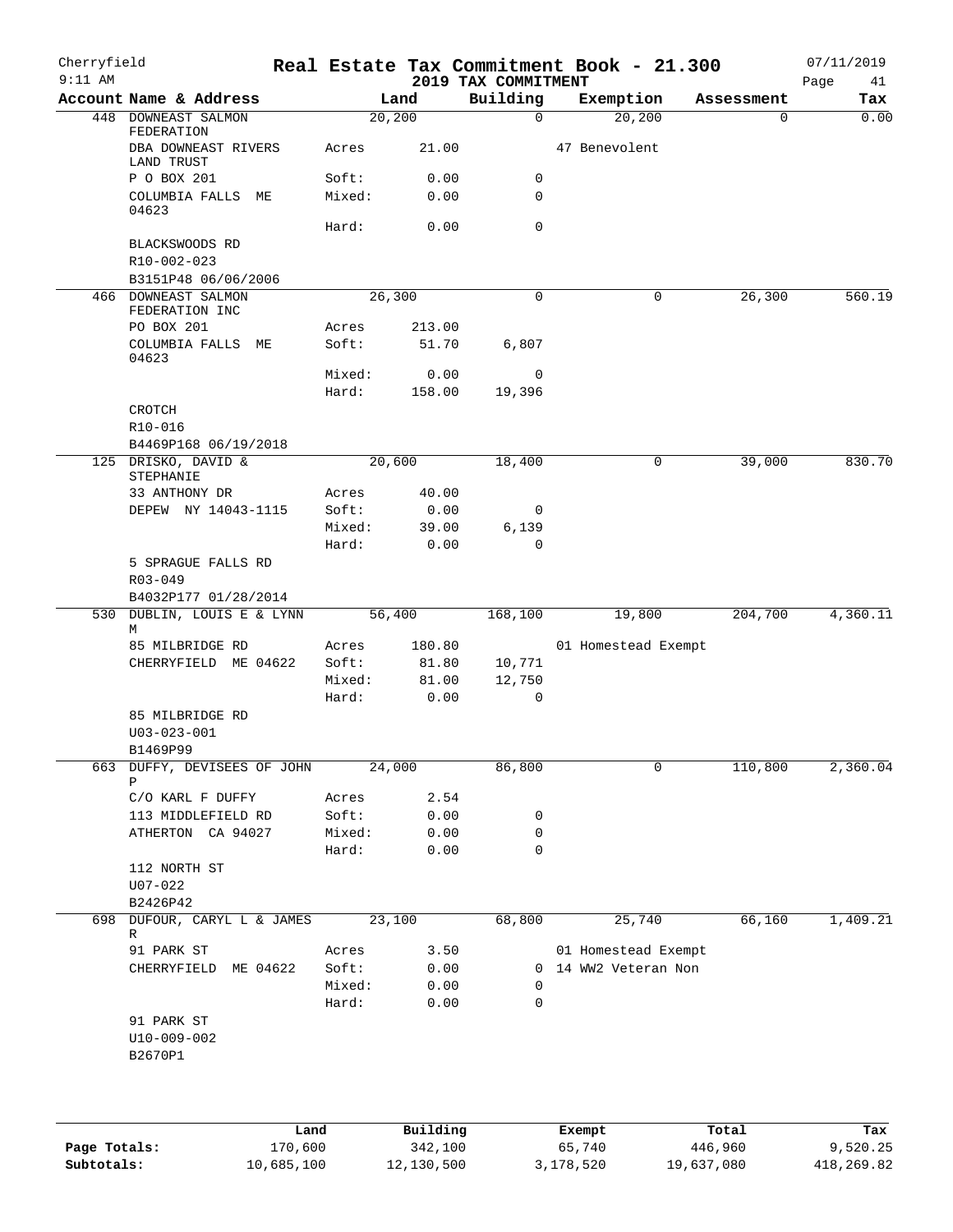| Cherryfield<br>$9:11$ AM |                              |            |            |                                 | Real Estate Tax Commitment Book - 21.300 |            | 07/11/2019        |
|--------------------------|------------------------------|------------|------------|---------------------------------|------------------------------------------|------------|-------------------|
|                          | Account Name & Address       |            | Land       | 2019 TAX COMMITMENT<br>Building | Exemption                                | Assessment | Page<br>42<br>Tax |
|                          | 155 DUPONT, MICHAEL J        |            | 32,300     | 21,700                          | $\Omega$                                 | 54,000     | 1,150.20          |
|                          | 240 MATTAPOISETT ROAD        | Acres      | 38.00      |                                 |                                          |            |                   |
|                          | ROCHESTER MA 02770           | Soft:      | 0.00       | 0                               |                                          |            |                   |
|                          |                              | Mixed:     | 0.00       | 0                               |                                          |            |                   |
|                          |                              | Hard:      | 0.00       | 0                               |                                          |            |                   |
|                          | WILLEY DISTRICT RD           |            |            |                                 |                                          |            |                   |
|                          | $R04 - 009$                  |            |            |                                 |                                          |            |                   |
|                          | B1156P174                    |            |            |                                 |                                          |            |                   |
|                          | 792 DUSTON, PETER H          |            | 25,900     | 84,700                          | 0                                        | 110,600    | 2,355.78          |
|                          | P O BOX 36                   | Acres      | 5.80       |                                 |                                          |            |                   |
|                          | CHERRYFIELD ME 04622         | Soft:      | 0.00       | 0                               |                                          |            |                   |
|                          |                              | Mixed:     | 0.00       | 0                               |                                          |            |                   |
|                          |                              | Hard:      | 0.00       | $\mathbf 0$                     |                                          |            |                   |
|                          | 67 MAIN ST                   |            |            |                                 |                                          |            |                   |
|                          | $U12 - 044 - 001$            |            |            |                                 |                                          |            |                   |
|                          | B2622P317                    |            |            |                                 |                                          |            |                   |
|                          | 794 DUSTON, PETER H          |            | 16,700     | 125,800                         | 19,800                                   | 122,700    | 2,613.51          |
|                          | PO BOX 36                    | Acres      | 0.40       |                                 | 01 Homestead Exempt                      |            |                   |
|                          | CHERRYFIELD<br>ME 04622      | Soft:      | 0.00       | 0                               |                                          |            |                   |
|                          |                              | Mixed:     | 0.00       | 0                               |                                          |            |                   |
|                          |                              | Hard:      | 0.00       | $\mathbf 0$                     |                                          |            |                   |
|                          | 63 MAIN ST                   |            |            |                                 |                                          |            |                   |
|                          | $U12 - 045$                  |            |            |                                 |                                          |            |                   |
|                          | B2419P198                    |            |            |                                 |                                          |            |                   |
| 443                      | DYER, HERBERT G & CAROL<br>R |            | 14,000     | 12,300                          | 0                                        | 26,300     | 560.19            |
|                          | 152 HALLVILLE RD             | Acres      | 0.92       |                                 |                                          |            |                   |
|                          | EXETER RI 02822              | Soft:      | 0.00       | 0                               |                                          |            |                   |
|                          |                              | Mixed:     | 0.00       | 0                               |                                          |            |                   |
|                          |                              | Hard:      | 0.00       | 0                               |                                          |            |                   |
|                          | 1036 NORTH MAIN ST           |            |            |                                 |                                          |            |                   |
|                          | R10-002-018                  |            |            |                                 |                                          |            |                   |
|                          | B1765P79                     |            |            |                                 |                                          |            |                   |
| 47                       | EATON, ROYCE M & JOANNA      |            | 18,900     | 54,300                          | 19,800                                   | 53,400     | 1,137.42          |
|                          | L.                           |            |            |                                 |                                          |            |                   |
|                          | P O BOX 387                  | Acres      | 3.80       |                                 | 01 Homestead Exempt                      |            |                   |
|                          | CHERRYFIELD<br>ME 04622      | Soft:      | 0.00       | 0                               |                                          |            |                   |
|                          |                              | Mixed:     | 0.00       | 0                               |                                          |            |                   |
|                          |                              | Hard:      | 0.00       | 0                               |                                          |            |                   |
|                          | 258 BLACKSWOODS RD           |            |            |                                 |                                          |            |                   |
|                          | $U08 - 003$                  |            |            |                                 |                                          |            |                   |
|                          | B1688P219                    |            |            |                                 |                                          |            |                   |
|                          | 805 EDEN, MURRAY             |            | 9,100      | 0                               | 0                                        | 9,100      | 193.83            |
|                          | EDEN FAMILY TRUST            | Acres      | 1.39       |                                 |                                          |            |                   |
|                          | 633 GOLD STREET              | Soft:      | 0.00       | 0                               |                                          |            |                   |
|                          | JUNEAU AK 99801              | Mixed:     | 0.00       | 0                               |                                          |            |                   |
|                          |                              | Hard:      | 0.00       | 0                               |                                          |            |                   |
|                          | WILLEY DISTRICT RD           |            |            |                                 |                                          |            |                   |
|                          | $U13 - 009$                  |            |            |                                 |                                          |            |                   |
|                          | B3853P209 06/11/2012         |            |            |                                 |                                          |            |                   |
|                          | 806 EDEN, MURRAY             |            | 93,800     | 84,900                          | 0                                        | 178,700    | 3,806.31          |
|                          | EDEN FAMILY TRUST            | Acres      | 130.00     |                                 |                                          |            |                   |
|                          | 633 GOLD STREET              | Soft:      | 0.00       | 0                               |                                          |            |                   |
|                          | JUNEAU AK 99801              | Mixed:     | 0.00       | 0                               |                                          |            |                   |
|                          |                              | Hard:      | 0.00       | 0                               |                                          |            |                   |
|                          | 61 WILLEY DISTRICT RD        |            |            |                                 |                                          |            |                   |
|                          | $U13 - 010 - 001$            |            |            |                                 |                                          |            |                   |
|                          | B3853P209 06/19/2012         |            |            |                                 |                                          |            |                   |
|                          |                              | Land       | Building   |                                 | Exempt                                   | Total      | Tax               |
| Page Totals:             |                              | 210,700    | 383,700    |                                 | 39,600                                   | 554,800    | 11,817.24         |
| Subtotals:               |                              | 10,895,800 | 12,514,200 |                                 | 3,218,120                                | 20,191,880 | 430,087.06        |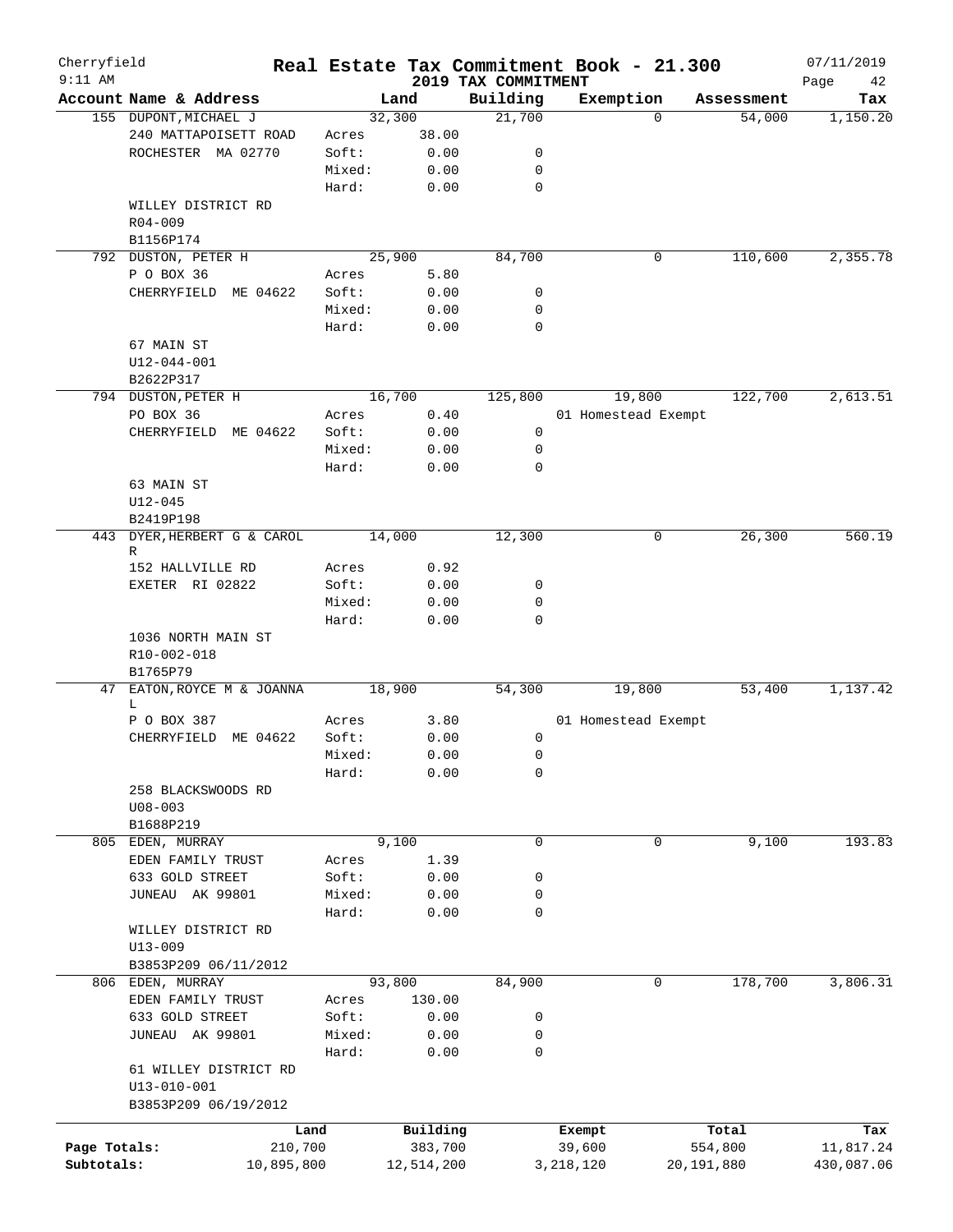| Cherryfield<br>$9:11$ AM |                                            |                 |              | 2019 TAX COMMITMENT        | Real Estate Tax Commitment Book - 21.300 |              | 07/11/2019        |
|--------------------------|--------------------------------------------|-----------------|--------------|----------------------------|------------------------------------------|--------------|-------------------|
|                          | Account Name & Address                     | Land            |              | Building                   | Exemption                                | Assessment   | Page<br>43<br>Tax |
|                          | 949 ELDRIDGE, TERESA L                     | 15,000          |              | 25,300                     | 19,800                                   | 20,500       | 436.65            |
|                          | 281 RIDGE ROAD                             | Acres           | 0.85         |                            | 01 Homestead Exempt                      |              |                   |
|                          | CHERRYFIELD ME 04622                       | Soft:           | 0.00         | 0                          |                                          |              |                   |
|                          |                                            | Mixed:          | 0.00         | 0                          |                                          |              |                   |
|                          |                                            | Hard:           | 0.00         | $\mathbf 0$                |                                          |              |                   |
|                          | 281 RIDGE RD                               |                 |              |                            |                                          |              |                   |
|                          | U18-009                                    |                 |              |                            |                                          |              |                   |
|                          | B4265P91 06/24/2016                        |                 |              |                            |                                          |              |                   |
|                          | 510 ELLSWORTH FALLS LUMBER                 | 50,800          |              | 207,000                    | 0                                        | 257,800      | 5,491.14          |
|                          | CO.                                        |                 |              |                            |                                          |              |                   |
|                          | $C/O$ EBS                                  | Acres           | 1.95         |                            |                                          |              |                   |
|                          | P O BOX 1177<br>ELLSWORTH ME 04605         | Soft:<br>Mixed: | 0.00<br>0.00 | 0<br>$\mathbf 0$           |                                          |              |                   |
|                          |                                            | Hard:           | 0.00         | $\mathbf 0$                |                                          |              |                   |
|                          | 82 MILBRIDGE RD                            |                 |              |                            |                                          |              |                   |
|                          | $U03 - 004$                                |                 |              |                            |                                          |              |                   |
|                          | B754P58                                    |                 |              |                            |                                          |              |                   |
| 468                      | EMERA MAINE                                | 44,800          |              | $\mathbf 0$                | 0                                        | 44,800       | 954.24            |
|                          | ATTN: PROPERTY TAX                         | Acres           | 5.65         |                            |                                          |              |                   |
|                          | DEPARTMENT                                 |                 |              |                            |                                          |              |                   |
|                          | P.O. BOX 932                               | Soft:           | 0.00         | 0                          |                                          |              |                   |
|                          | BANGOR ME 04402-0932                       | Mixed:          | 0.00         | $\mathbf 0$                |                                          |              |                   |
|                          |                                            | Hard:           | 0.00         | $\Omega$                   |                                          |              |                   |
|                          | MILBRIDGE RD                               |                 |              |                            |                                          |              |                   |
|                          | U01-001-001                                |                 |              |                            |                                          |              |                   |
|                          | B3602P40 01/08/2010                        |                 |              |                            |                                          |              |                   |
|                          | 612 EMERA MAINE                            | 9,800           |              | $\mathbf 0$                | 0                                        | 9,800        | 208.74            |
|                          | ATTN: PROPERTY TAX DEPT Acres              |                 | 0.18         |                            |                                          |              |                   |
|                          | P.O. BOX 932                               | Soft:           | 0.00         | 0                          |                                          |              |                   |
|                          | BANGOR ME 04402-0932                       | Mixed:          | 0.00         | 0                          |                                          |              |                   |
|                          |                                            | Hard:           | 0.00         | 0                          |                                          |              |                   |
|                          | NORTH ST                                   |                 |              |                            |                                          |              |                   |
|                          | $U06 - 002$                                | 7,564,500       |              |                            |                                          |              |                   |
|                          | 372 EMERA MAINE<br>ATTN: PROPERTY TAX DEPT |                 |              | 0                          | 0                                        | 7,564,500    | 161, 123.85       |
|                          | PO BOX 932                                 |                 |              |                            |                                          |              |                   |
|                          | BANGOR ME 04402-0932                       |                 |              |                            |                                          |              |                   |
|                          |                                            |                 |              |                            |                                          |              |                   |
|                          | CHERRYFIELD                                |                 |              |                            |                                          |              |                   |
|                          |                                            |                 |              |                            |                                          |              |                   |
| 467                      | EMERA MAINE                                | 10,700          |              | $\mathbf 0$                | 0                                        | 10,700       | 227.91            |
|                          | ATTN: PROPERTY TAX                         | Acres           | 0.38         |                            |                                          |              |                   |
|                          | DEPARTMENT                                 |                 |              |                            |                                          |              |                   |
|                          | P.O. BOX 932                               | Soft:           | 0.00         | 0                          |                                          |              |                   |
|                          | BANGOR ME 04402-0932                       | Mixed:          | 0.00         | $\mathbf 0$                |                                          |              |                   |
|                          |                                            | Hard:           | 0.00         | $\mathbf 0$                |                                          |              |                   |
|                          | 210 MILBRIDGE RD                           |                 |              |                            |                                          |              |                   |
|                          | $U01 - 001$                                |                 |              |                            |                                          |              |                   |
|                          | B3648P172 07/08/2010                       |                 |              |                            |                                          |              |                   |
|                          | 669 ENDRE JR, JOHN                         | 18,300          |              | 83,200                     | 25,740                                   | 75,760       | 1,613.69          |
|                          | P O BOX 3                                  | Acres           | 2.69         |                            | 01 Homestead Exempt                      |              |                   |
|                          | CHERRYFIELD ME 04622                       | Soft:           | 0.00         |                            | 0 14 WW2 Veteran Non                     |              |                   |
|                          |                                            | Mixed:<br>Hard: | 0.00         | $\mathbf 0$<br>$\mathbf 0$ |                                          |              |                   |
|                          |                                            |                 | 0.00         |                            |                                          |              |                   |
|                          | 236 BLACKSWOODS RD<br>$U08 - 002$          |                 |              |                            |                                          |              |                   |
|                          | B3683P88 10/28/2010                        |                 |              |                            |                                          |              |                   |
|                          |                                            |                 |              |                            |                                          |              |                   |
|                          |                                            |                 |              |                            |                                          |              |                   |
|                          | Land                                       |                 | Building     |                            | Exempt                                   | Total        | Tax               |
| Page Totals:             | 7,713,900                                  |                 | 315,500      |                            | 45,540                                   | 7,983,860    | 170,056.22        |
| Subtotals:               | 18,609,700                                 |                 | 12,829,700   |                            | 3,263,660                                | 28, 175, 740 | 600,143.28        |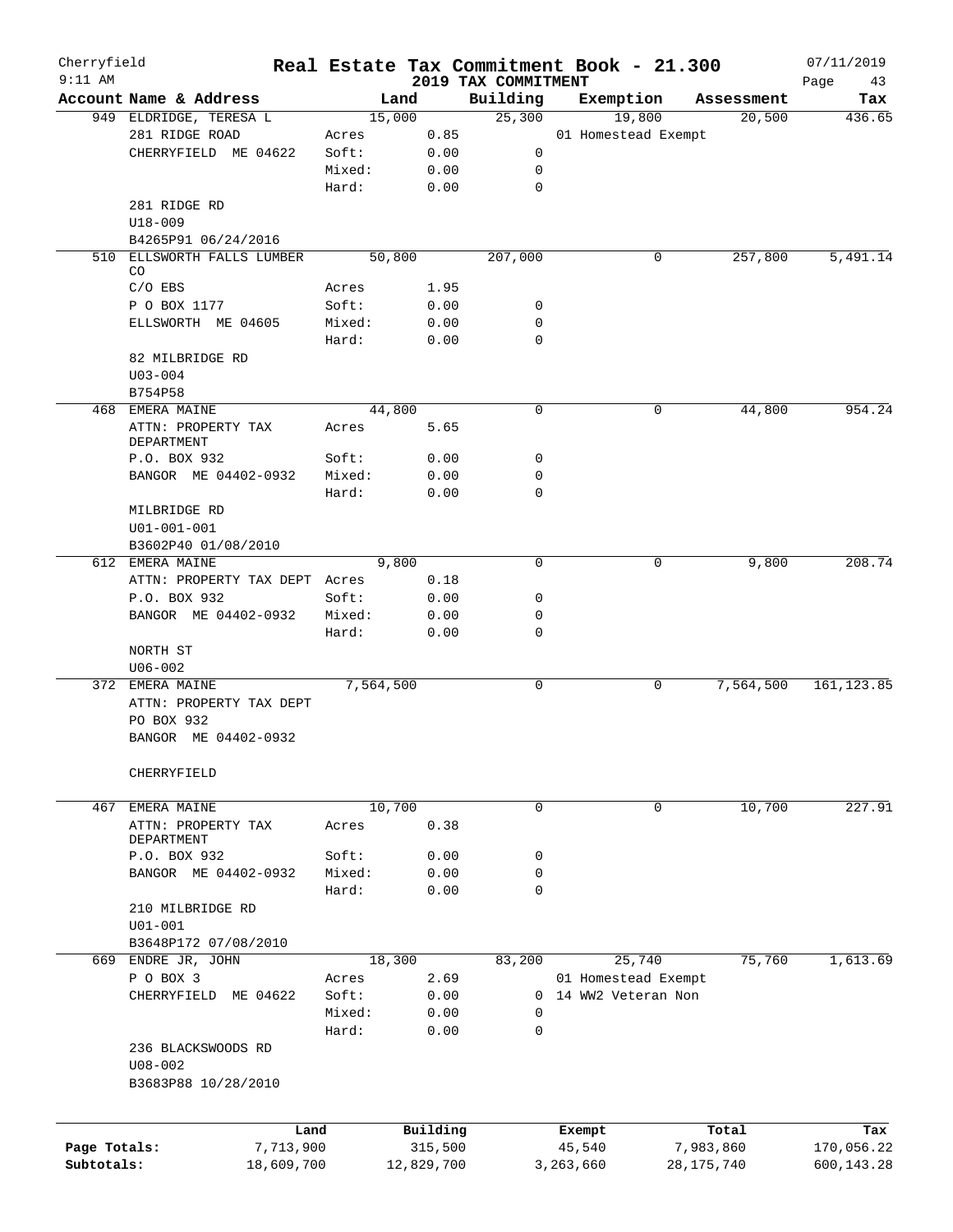| Cherryfield<br>$9:11$ AM |                               |        |            |                                 | Real Estate Tax Commitment Book - 21.300 |            |            | 07/11/2019        |
|--------------------------|-------------------------------|--------|------------|---------------------------------|------------------------------------------|------------|------------|-------------------|
|                          | Account Name & Address        |        | Land       | 2019 TAX COMMITMENT<br>Building | Exemption                                |            | Assessment | Page<br>44<br>Tax |
|                          | 763 ENDRE, DEVISEES OF JOHN   |        | 15,700     | 17,300                          |                                          | $\Omega$   | 33,000     | 702.90            |
|                          | C/O GLEN ENDRE                | Acres  | 0.33       |                                 |                                          |            |            |                   |
|                          | PO BOX 193                    | Soft:  | 0.00       | 0                               |                                          |            |            |                   |
|                          | HARRINGTON ME 04643           | Mixed: | 0.00       | 0                               |                                          |            |            |                   |
|                          |                               | Hard:  | 0.00       | 0                               |                                          |            |            |                   |
|                          | 15 MAIN ST                    |        |            |                                 |                                          |            |            |                   |
|                          | U12-017                       |        |            |                                 |                                          |            |            |                   |
|                          |                               |        |            |                                 |                                          |            |            |                   |
|                          | B1062P157                     |        |            |                                 |                                          |            |            |                   |
|                          | 1178 ENDRE, GLEN              |        | 29,500     | 0                               |                                          | 0          | 29,500     | 628.35            |
|                          | P O BOX 139                   | Acres  | 33.17      |                                 |                                          |            |            |                   |
|                          | HARRINGTON ME 04643           | Soft:  | 0.00       | 0                               |                                          |            |            |                   |
|                          |                               | Mixed: | 0.00       | 0                               |                                          |            |            |                   |
|                          |                               | Hard:  | 0.00       | 0                               |                                          |            |            |                   |
|                          | 539 WILLEY DISTRICT RD        |        |            |                                 |                                          |            |            |                   |
|                          | R05-036-001                   |        |            |                                 |                                          |            |            |                   |
|                          | B3336P79 08/25/2007 B2777P215 |        |            |                                 |                                          |            |            |                   |
|                          | 207 ENDRE, GLEN               |        | 21,100     | 174,400                         | 19,800                                   |            | 175,700    | 3,742.41          |
|                          | PO BOX 139                    | Acres  | 5.40       |                                 | 01 Homestead Exempt                      |            |            |                   |
|                          | HARRINGTON ME 04643           | Soft:  | 0.00       | 0                               |                                          |            |            |                   |
|                          |                               | Mixed: | 0.00       | 0                               |                                          |            |            |                   |
|                          |                               | Hard:  | 0.00       | $\mathbf 0$                     |                                          |            |            |                   |
|                          | 563 CHERRYFIELD STRETCH       |        |            |                                 |                                          |            |            |                   |
|                          | R05-007                       |        |            |                                 |                                          |            |            |                   |
|                          | B1385P46                      |        |            |                                 |                                          |            |            |                   |
|                          | 270 ENOS, KEITH A             |        | 55,700     | 0                               |                                          | 0          | 55,700     | 1,186.41          |
|                          | P O BOX 3132                  | Acres  | 77.00      |                                 |                                          |            |            |                   |
|                          | OAK BLUFFS MA 02557           | Soft:  | 0.00       | 0                               |                                          |            |            |                   |
|                          |                               | Mixed: | 0.00       | 0                               |                                          |            |            |                   |
|                          |                               | Hard:  | 0.00       | 0                               |                                          |            |            |                   |
|                          | TENAN LANE                    |        |            |                                 |                                          |            |            |                   |
|                          | R05-060                       |        |            |                                 |                                          |            |            |                   |
|                          | B3116P225 02/13/2006          |        |            |                                 |                                          |            |            |                   |
|                          | 596 ENOS, KEITH A             |        | 10,200     | 0                               |                                          | 0          | 10,200     | 217.26            |
|                          | P O BOX 3132                  | Acres  | 0.78       |                                 |                                          |            |            |                   |
|                          | OAK BLUFFS MA 02557           | Soft:  |            | 0                               |                                          |            |            |                   |
|                          |                               | Mixed: | 0.00       |                                 |                                          |            |            |                   |
|                          |                               |        | 0.00       | 0                               |                                          |            |            |                   |
|                          |                               | Hard:  | 0.00       | 0                               |                                          |            |            |                   |
|                          | ELM ST                        |        |            |                                 |                                          |            |            |                   |
|                          | $U05 - 028$                   |        |            |                                 |                                          |            |            |                   |
|                          | B3098P352 01/10/2006          |        |            |                                 |                                          |            |            |                   |
| 93                       | EVERPOWER WIND HOLDINGS       |        | 40,000     | 18,700                          |                                          | 0          | 58,700     | 1,250.31          |
|                          | INC                           |        |            |                                 |                                          |            |            |                   |
|                          | 1251 WATERFRONT PL 3RD<br>FL  | Acres  | 3.00       |                                 |                                          |            |            |                   |
|                          | PITTSBURGH PA 15222           | Soft:  | 0.00       | 0                               |                                          |            |            |                   |
|                          |                               | Mixed: | 0.00       | 0                               |                                          |            |            |                   |
|                          |                               | Hard:  | 0.00       | $\mathbf 0$                     |                                          |            |            |                   |
|                          |                               |        |            |                                 |                                          |            |            |                   |
|                          | <b>BASELINE ROAD</b>          |        |            |                                 |                                          |            |            |                   |
|                          | R06-007-TWR                   |        |            |                                 |                                          |            |            |                   |
|                          | 828 FAHEY, MATTHEW            |        | 23,800     | 12,300                          | 19,800                                   |            | 16,300     | 347.19            |
|                          | 16 ACADIA LN                  | Acres  | 2.20       |                                 | 01 Homestead Exempt                      |            |            |                   |
|                          | CHERRYFIELD ME 04622          | Soft:  | 0.00       | 0                               |                                          |            |            |                   |
|                          |                               | Mixed: | 0.00       | 0                               |                                          |            |            |                   |
|                          |                               | Hard:  | 0.00       | 0                               |                                          |            |            |                   |
|                          | 16 ACADIA LANE                |        |            |                                 |                                          |            |            |                   |
|                          | $U13 - 030$                   |        |            |                                 |                                          |            |            |                   |
|                          | B3628P57 04/27/2010           |        |            |                                 |                                          |            |            |                   |
|                          |                               |        |            |                                 |                                          |            |            |                   |
|                          | Land                          |        | Building   |                                 | Exempt                                   | Total      |            | Tax               |
| Page Totals:             | 196,000                       |        | 222,700    |                                 | 39,600                                   | 379,100    |            | 8,074.83          |
| Subtotals:               | 18,805,700                    |        | 13,052,400 |                                 | 3,303,260                                | 28,554,840 |            | 608,218.11        |
|                          |                               |        |            |                                 |                                          |            |            |                   |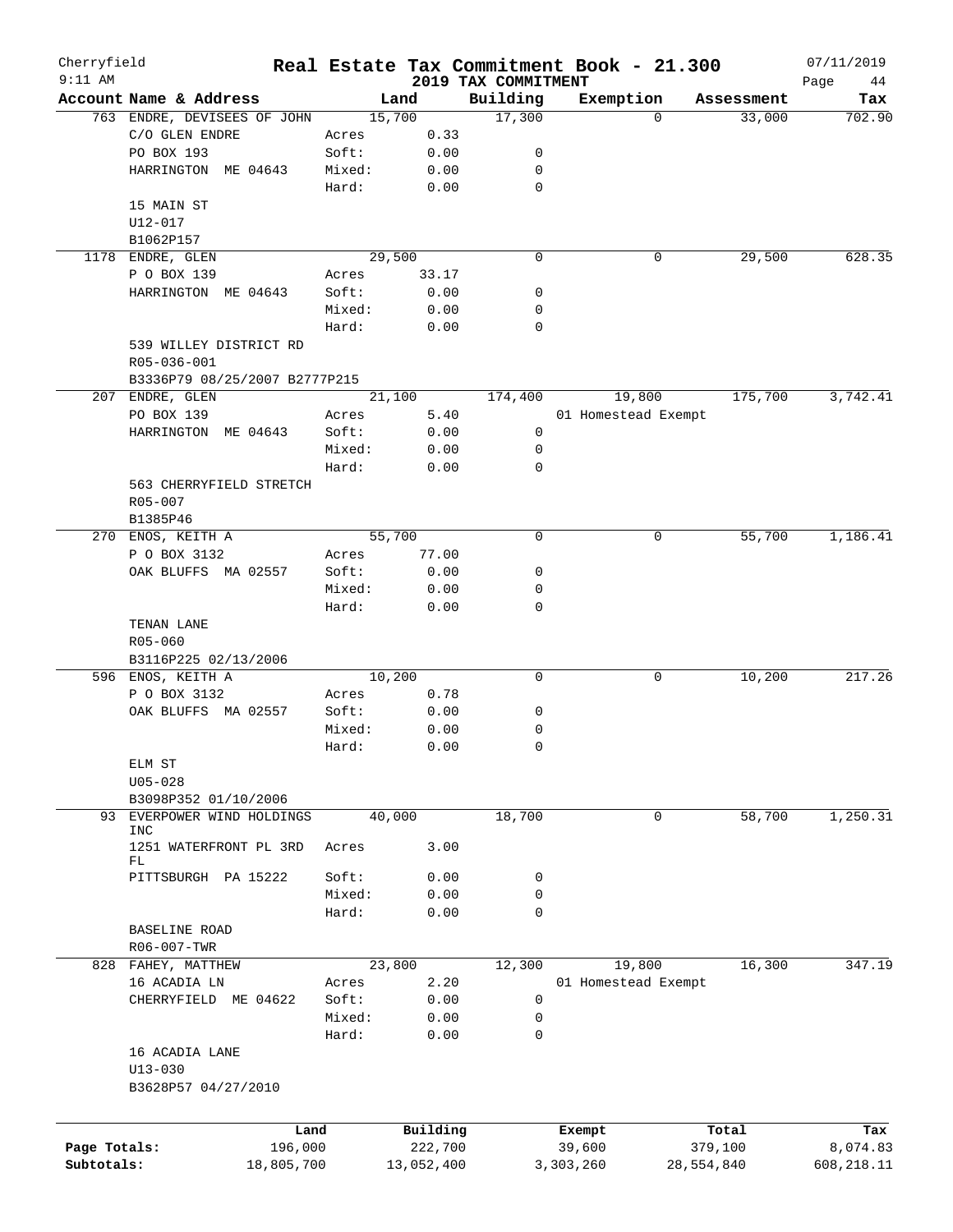| Cherryfield<br>$9:11$ AM |                                             |                 |                 |                     | Real Estate Tax Commitment Book - 21.300 |                  |                     |                  | 07/11/2019        |
|--------------------------|---------------------------------------------|-----------------|-----------------|---------------------|------------------------------------------|------------------|---------------------|------------------|-------------------|
|                          | Account Name & Address                      |                 |                 | Land                | 2019 TAX COMMITMENT<br>Building          |                  | Exemption           | Assessment       | Page<br>45<br>Tax |
|                          | 493 FAHEY, MATTHEW J                        |                 |                 | 24,300              | 59,400                                   |                  | $\Omega$            | 83,700           | 1,782.81          |
|                          | 16 ACADIA LN                                |                 | Acres           | 2.00                |                                          |                  |                     |                  |                   |
|                          | CHERRYFIELD ME 04622                        |                 | Soft:           | 0.00                | 0                                        |                  |                     |                  |                   |
|                          |                                             |                 | Mixed:          | 0.00                | 0                                        |                  |                     |                  |                   |
|                          |                                             |                 | Hard:           | 0.00                | 0                                        |                  |                     |                  |                   |
|                          | 18 BARBER LANE                              |                 |                 |                     |                                          |                  |                     |                  |                   |
|                          | $U02 - 009$                                 |                 |                 |                     |                                          |                  |                     |                  |                   |
|                          | B4481P89 07/30/2018                         |                 |                 |                     |                                          |                  |                     |                  |                   |
|                          | 984 FAIRPOINT                               |                 |                 | 2,300               | 2,800                                    |                  | 0                   | 5,100            | 108.63            |
|                          | COMMUNICATIONS INC                          |                 |                 |                     |                                          |                  |                     |                  |                   |
|                          | ATTN: TAX DEPT                              |                 | Acres           | 0.01<br>0.00        |                                          |                  |                     |                  |                   |
|                          | 770 ELM ST 2ND FLOOR<br>MANCHESTER NH 03101 |                 | Soft:<br>Mixed: | 0.00                | 0<br>$\mathbf 0$                         |                  |                     |                  |                   |
|                          |                                             |                 | Hard:           | 0.00                | 0                                        |                  |                     |                  |                   |
|                          | MILBRIDGE RD                                |                 |                 |                     |                                          |                  |                     |                  |                   |
|                          | $U03 - 021 - B$                             |                 |                 |                     |                                          |                  |                     |                  |                   |
|                          | 1073 FARNSWORTH, DANIEL                     |                 |                 | 0                   | 5,500                                    |                  | 5,500               | 0                | 0.00              |
|                          | 37 CHURCH ST                                |                 |                 |                     |                                          |                  | 01 Homestead Exempt |                  |                   |
|                          | CHERRYFIELD ME 04622                        |                 |                 |                     |                                          |                  |                     |                  |                   |
|                          |                                             |                 |                 |                     |                                          |                  |                     |                  |                   |
|                          |                                             |                 |                 |                     |                                          |                  |                     |                  |                   |
|                          | 37 CHURCH ST                                |                 |                 |                     |                                          |                  |                     |                  |                   |
|                          | $U12-009-T$                                 |                 |                 |                     |                                          |                  |                     |                  |                   |
|                          | 130 FARNSWORTH, ISAAC W &                   |                 |                 | 34,700              | 4,200                                    |                  | 0                   | 38,900           | 828.57            |
|                          | CHRISTINE                                   |                 |                 |                     |                                          |                  |                     |                  |                   |
|                          | 805 12ST ST                                 |                 | Acres<br>Soft:  | 26.00               | 0                                        |                  |                     |                  |                   |
|                          | KINGFISHER OK 73750                         |                 | Mixed:          | 0.00<br>0.00        | 0                                        |                  |                     |                  |                   |
|                          |                                             |                 | Hard:           | 0.00                | $\mathbf 0$                              |                  |                     |                  |                   |
|                          | 119 SPRAGUE FALLS RD                        |                 |                 |                     |                                          |                  |                     |                  |                   |
|                          | R03-053-001                                 |                 |                 |                     |                                          |                  |                     |                  |                   |
|                          | B3863P27 07/13/2012                         |                 |                 |                     |                                          |                  |                     |                  |                   |
|                          | 132 FARNSWORTH, ISSAC W &                   |                 |                 | 31,000              | 52,700                                   |                  | 0                   | 83,700           | 1,782.81          |
|                          | CHRISTINE                                   |                 |                 |                     |                                          |                  |                     |                  |                   |
|                          | 805 S 12TH ST                               |                 | Acres           | 22.75               |                                          |                  |                     |                  |                   |
|                          | KINGFISHER OK 73750                         |                 | Soft:           | 0.00                | 0                                        |                  |                     |                  |                   |
|                          |                                             |                 | Mixed:          | 0.00                | 0                                        |                  |                     |                  |                   |
|                          |                                             |                 | Hard:           | 0.00                | 0                                        |                  |                     |                  |                   |
|                          | 118 SPRAGUES FALLS RD<br>$R03 - 054$        |                 |                 |                     |                                          |                  |                     |                  |                   |
|                          | B3863P27 07/13/2012                         |                 |                 |                     |                                          |                  |                     |                  |                   |
|                          | 758 FARNSWORTH, EVANGELINE                  |                 |                 | 21,300              | 51,400                                   |                  | 25,740              | 46,960           | 1,000.25          |
|                          | P O BOX 415                                 |                 | Acres           | 0.80                |                                          |                  | 22 WW2 Widow Res    |                  |                   |
|                          | CHERRYFIELD<br>ME 04622                     |                 | Soft:           | 0.00                | 0                                        |                  | 01 Homestead Exempt |                  |                   |
|                          |                                             |                 | Mixed:          | 0.00                | 0                                        |                  |                     |                  |                   |
|                          |                                             |                 | Hard:           | 0.00                | $\mathbf 0$                              |                  |                     |                  |                   |
|                          | 17 CHURCH ST                                |                 |                 |                     |                                          |                  |                     |                  |                   |
|                          | U12-012                                     |                 |                 |                     |                                          |                  |                     |                  |                   |
|                          | B1566P157                                   |                 |                 |                     |                                          |                  |                     |                  |                   |
|                          | 501 FARNSWORTH, LARRY &                     |                 |                 | 31,800              | 38,900                                   |                  | 19,800              | 50,900           | 1,084.17          |
|                          | PAMELA                                      |                 |                 |                     |                                          |                  |                     |                  |                   |
|                          | 157 MILBRIDGE RD                            |                 | Acres<br>Soft:  | 16.00               | 0                                        |                  | 01 Homestead Exempt |                  |                   |
|                          | CHERRYFIELD ME 04622                        |                 | Mixed:          | 0.00<br>0.00        | 0                                        |                  |                     |                  |                   |
|                          |                                             |                 | Hard:           | 0.00                | 0                                        |                  |                     |                  |                   |
|                          | 157 MILBRIDGE RD                            |                 |                 |                     |                                          |                  |                     |                  |                   |
|                          | $U02 - 016$                                 |                 |                 |                     |                                          |                  |                     |                  |                   |
|                          |                                             |                 |                 |                     |                                          |                  |                     |                  |                   |
| Page Totals:             |                                             | Land<br>145,400 |                 | Building<br>214,900 |                                          | Exempt<br>51,040 |                     | Total<br>309,260 | Tax<br>6,587.24   |
| Subtotals:               |                                             | 18,951,100      |                 | 13, 267, 300        |                                          | 3,354,300        | 28,864,100          |                  | 614,805.35        |
|                          |                                             |                 |                 |                     |                                          |                  |                     |                  |                   |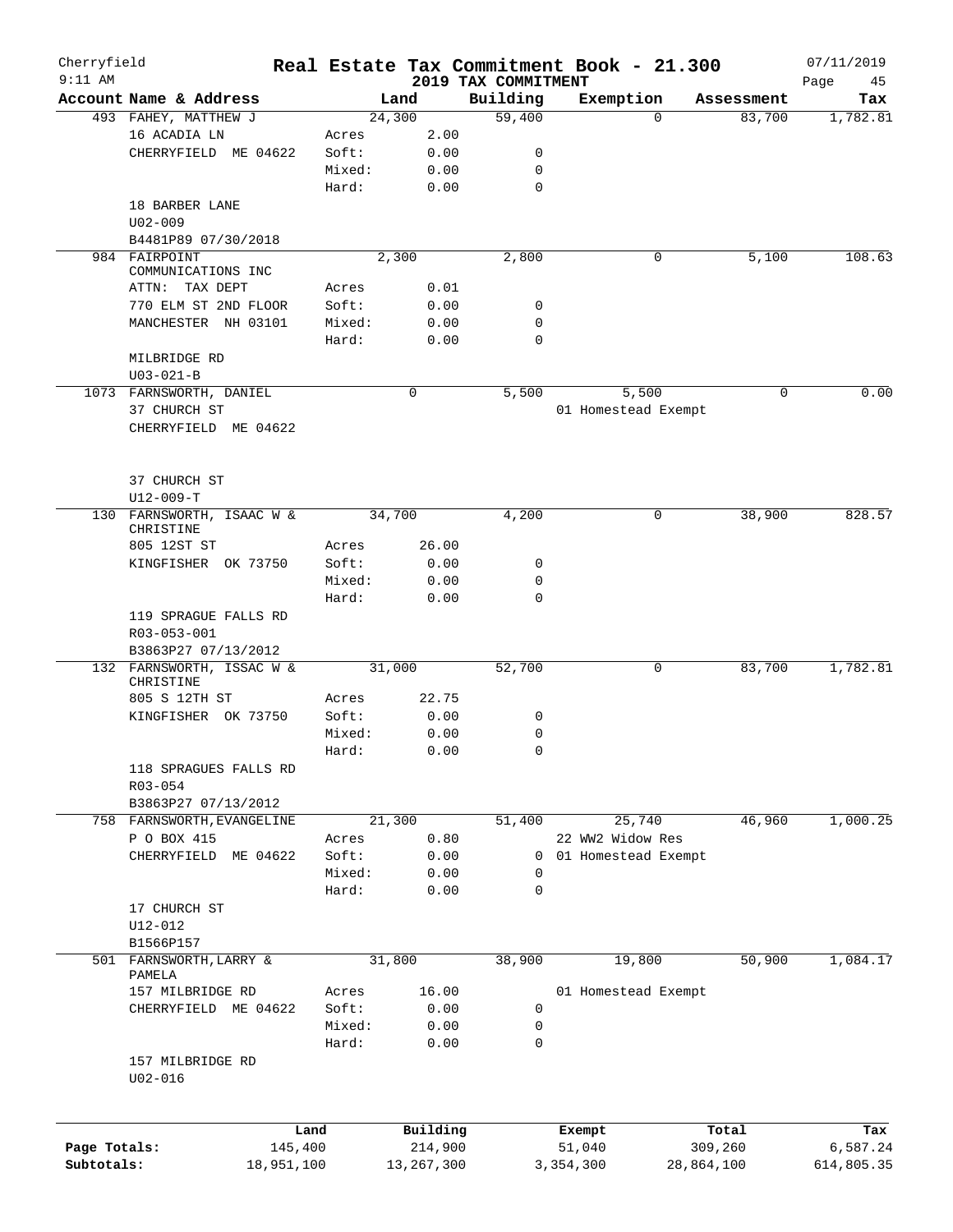| Cherryfield<br>$9:11$ AM |                                      |        |        | 2019 TAX COMMITMENT | Real Estate Tax Commitment Book - 21.300 |            | 07/11/2019<br>Page<br>46 |
|--------------------------|--------------------------------------|--------|--------|---------------------|------------------------------------------|------------|--------------------------|
|                          | Account Name & Address               |        | Land   | Building            | Exemption                                | Assessment | Tax                      |
|                          | 487 FARRAH, DAVID A &<br>CATHERINE A |        | 85,100 | 181,700             | $\Omega$                                 | 266,800    | 5,682.84                 |
|                          | 174 Milbridge Rd.                    | Acres  | 22.00  |                     |                                          |            |                          |
|                          | Cherryfield ME 04622                 | Soft:  | 0.00   | 0                   |                                          |            |                          |
|                          |                                      | Mixed: | 0.00   | $\mathbf 0$         |                                          |            |                          |
|                          |                                      | Hard:  | 0.00   | $\Omega$            |                                          |            |                          |
|                          | 174 MILBRIDGE RD                     |        |        |                     |                                          |            |                          |
|                          | $U02 - 004$                          |        |        |                     |                                          |            |                          |
|                          | B2489P340                            |        |        |                     |                                          |            |                          |
|                          | 90 FARREN REVOCABLE TRUST,<br>PAUL F |        | 23,000 | 0                   | 0                                        | 23,000     | 489.90                   |
|                          | C/O CAMDEN NATL WEALTH<br>MGT        | Acres  | 32.70  |                     |                                          |            |                          |
|                          | PO BOX 807                           | Soft:  | 0.00   | 0                   |                                          |            |                          |
|                          | ELLSWORTH ME 04605                   | Mixed: | 0.00   | 0                   |                                          |            |                          |
|                          |                                      | Hard:  | 0.00   | $\Omega$            |                                          |            |                          |
|                          | UNIONVILLE RD (OFF)<br>R03-015       |        |        |                     |                                          |            |                          |
|                          | B4425P41 12/20/2017                  |        |        |                     |                                          |            |                          |
| 81                       | FARREN TRUST - 2017,<br>THE PAULA F  |        | 72,100 | 77,800              | 19,800                                   | 130,100    | $\overline{2,771.13}$    |
|                          | C/O CAMDEN NAT. WEALTH<br>MGMT       | Acres  | 85.00  |                     | 01 Homestead Exempt                      |            |                          |
|                          | PO BOX 807                           | Soft:  | 0.00   | 0                   |                                          |            |                          |
|                          | ELLSWORTH ME 04605                   | Mixed: | 0.00   | 0                   |                                          |            |                          |
|                          |                                      | Hard:  | 0.00   | $\mathbf 0$         |                                          |            |                          |
|                          | 83 UNIONVILLE RD                     |        |        |                     |                                          |            |                          |
|                          | $R03 - 006$                          |        |        |                     |                                          |            |                          |
|                          | B4425P43 12/20/2017                  |        |        |                     |                                          |            |                          |
|                          | 103 FARREN, EDWARD P &<br>GLENDA J   |        | 81,300 | 0                   | 0                                        | 81,300     | 1,731.69                 |
|                          | 86 UNIONVILLE RD                     | Acres  | 122.00 |                     |                                          |            |                          |
|                          | CHERRYFIELD ME 04622                 | Soft:  | 0.00   | 0                   |                                          |            |                          |
|                          |                                      | Mixed: | 0.00   | 0                   |                                          |            |                          |
|                          |                                      | Hard:  | 0.00   | 0                   |                                          |            |                          |
|                          | UNIONVILLE RD<br>R03-028             |        |        |                     |                                          |            |                          |
|                          | B3793P317 11/09/2011                 |        |        |                     |                                          |            |                          |
|                          | 495 FARREN, EVERETT W                | 24,600 |        | 41,800              | 19,800                                   | 46,600     | 992.58                   |
|                          | FOOTE, PAULA S                       | Acres  | 2.59   |                     | 01 Homestead Exempt                      |            |                          |
|                          | 32 BARBER LN                         | Soft:  | 0.00   | $\mathbf 0$         |                                          |            |                          |
|                          | CHERRYFIELD ME 04622                 | Mixed: | 0.00   | 0                   |                                          |            |                          |
|                          |                                      | Hard:  | 0.00   | 0                   |                                          |            |                          |
|                          | 32 BARBER LANE                       |        |        |                     |                                          |            |                          |
|                          | $U02 - 011$                          |        |        |                     |                                          |            |                          |
|                          | B2486P299                            |        |        |                     |                                          |            |                          |
|                          | 79 FARREN, EDWARD                    |        | 19,600 | 95,200              | 19,800                                   | 95,000     | 2,023.50                 |
|                          | 86 UNIONVILLE RD                     | Acres  | 3.00   |                     | 01 Homestead Exempt                      |            |                          |
|                          | CHERRYFIELD ME 04622                 | Soft:  | 0.00   | 0                   |                                          |            |                          |
|                          |                                      | Mixed: | 0.00   | 0                   |                                          |            |                          |
|                          |                                      | Hard:  | 0.00   | 0                   |                                          |            |                          |
|                          | 86 UNIONVILLE RD                     |        |        |                     |                                          |            |                          |
|                          | R03-005-002                          |        |        |                     |                                          |            |                          |
|                          | B1296P201                            |        |        |                     |                                          |            |                          |
|                          |                                      |        |        |                     |                                          |            |                          |

|              | Land       | Building   | Exempt    | Total      | Tax        |
|--------------|------------|------------|-----------|------------|------------|
| Page Totals: | 305,700    | 396,500    | 59,400    | 642,800    | 13,691.64  |
| Subtotals:   | 19,256,800 | 13,663,800 | 3,413,700 | 29,506,900 | 628,496.99 |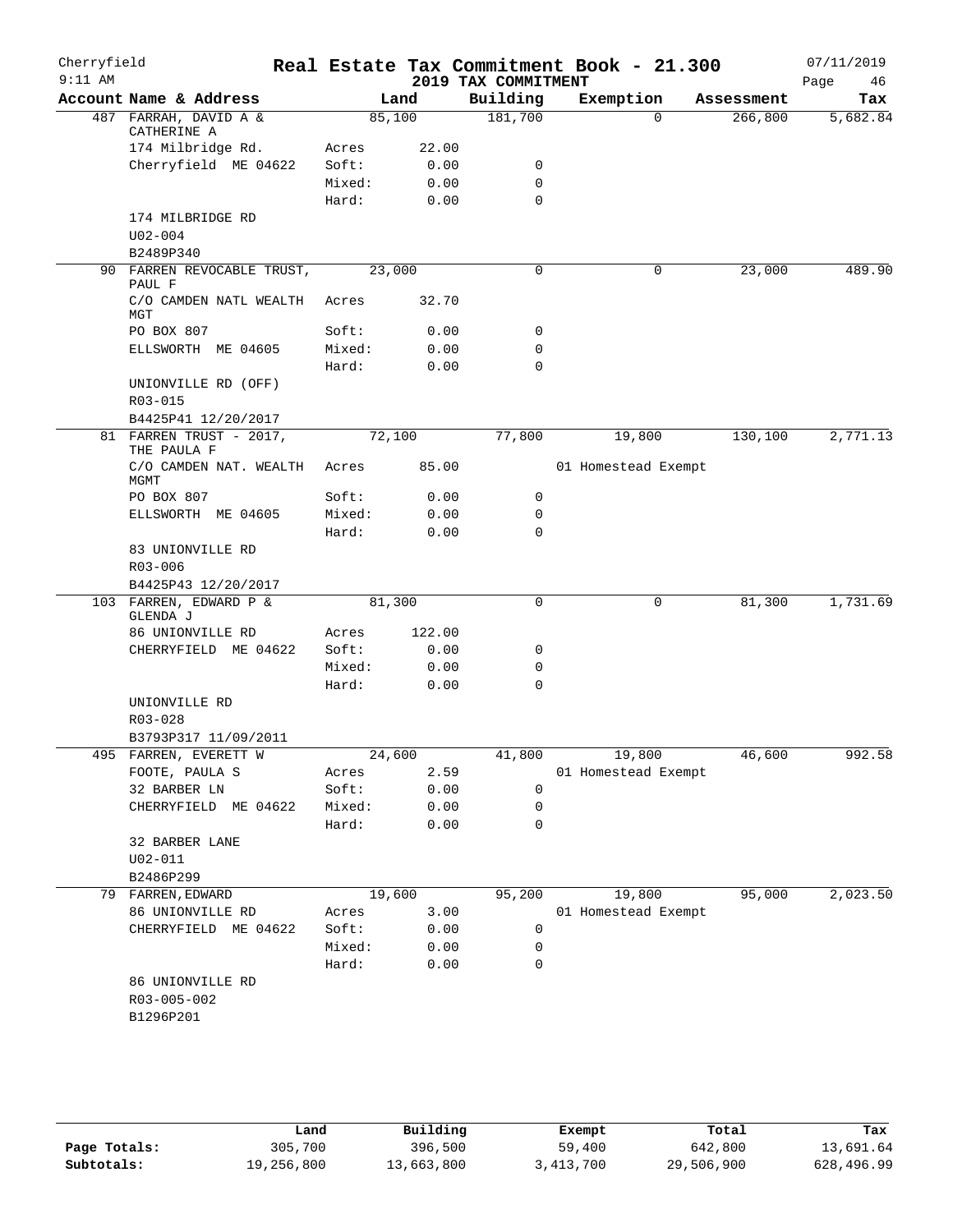| Cherryfield |                                           |        |        |       | Real Estate Tax Commitment Book - 21.300 |                       |          |            | 07/11/2019 |       |
|-------------|-------------------------------------------|--------|--------|-------|------------------------------------------|-----------------------|----------|------------|------------|-------|
| $9:11$ AM   |                                           |        |        |       | 2019 TAX COMMITMENT                      |                       |          |            | Page       | 47    |
|             | Account Name & Address                    |        | Land   |       | Building                                 | Exemption             |          | Assessment |            | Tax   |
|             | 744 FARREN, EDWARD (HEIRS)                |        | 3,300  |       | $\mathbf 0$                              |                       | $\Omega$ | 3,300      |            | 70.29 |
|             | C/O CHARLES CURTIS, SR                    | Acres  |        | 0.08  |                                          |                       |          |            |            |       |
|             | PO BOX 507                                | Soft:  |        | 0.00  | 0                                        |                       |          |            |            |       |
|             | CHERRYFIELD ME 04622                      | Mixed: |        | 0.00  | $\mathbf 0$                              |                       |          |            |            |       |
|             |                                           | Hard:  |        | 0.00  | $\mathbf 0$                              |                       |          |            |            |       |
|             | MAIN ST                                   |        |        |       |                                          |                       |          |            |            |       |
|             | $U11 - 044 - A$                           |        |        |       |                                          |                       |          |            |            |       |
|             | 80 FARREN, EDWARD P &                     |        | 4,400  |       | $\mathbf 0$                              |                       | 0        | 4,400      |            | 93.72 |
|             | GLENDA J                                  |        |        |       |                                          |                       |          |            |            |       |
|             | 86 UNIONVILLE RD                          | Acres  |        | 1.10  |                                          |                       |          |            |            |       |
|             | CHERRYFIELD ME 04622                      | Soft:  |        | 0.00  | 0                                        |                       |          |            |            |       |
|             |                                           | Mixed: |        | 0.00  | $\mathbf 0$                              |                       |          |            |            |       |
|             |                                           | Hard:  |        | 0.00  | $\mathbf 0$                              |                       |          |            |            |       |
|             | 86 UNIONVILLE RD                          |        |        |       |                                          |                       |          |            |            |       |
|             | R03-005-003                               |        |        |       |                                          |                       |          |            |            |       |
|             | B1495P105                                 |        |        |       |                                          |                       |          |            |            |       |
|             | 455 FARREN, GARY & BARBARA<br>$(1/3$ INT) |        | 3,400  |       | 1,000                                    |                       | 0        | 4,400      |            | 93.72 |
|             | 489 MAIN RD NORTH                         | Acres  |        | 16.00 |                                          |                       |          |            |            |       |
|             | HAMPDEN ME 04444                          | Soft:  |        | 0.00  | 0                                        |                       |          |            |            |       |
|             |                                           | Mixed: |        | 0.00  | 0                                        |                       |          |            |            |       |
|             |                                           | Hard:  |        | 0.00  | $\mathbf 0$                              |                       |          |            |            |       |
|             | CROTCH                                    |        |        |       |                                          |                       |          |            |            |       |
|             | R10-008                                   |        |        |       |                                          |                       |          |            |            |       |
|             | B1518P1                                   |        |        |       |                                          |                       |          |            |            |       |
| 78          | FARREN, HAROLD &<br>GWENDOLYN             |        | 34,100 |       | 56,400                                   |                       | 25,740   | 64,760     | 1,379.39   |       |
|             | 8 UNIONVILLE RD                           | Acres  |        | 21.00 |                                          | 12 WW2 Veteran Res    |          |            |            |       |
|             | CHERRYFIELD ME 04622                      | Soft:  |        | 0.00  |                                          | 0 01 Homestead Exempt |          |            |            |       |
|             |                                           | Mixed: |        | 0.00  | 0                                        |                       |          |            |            |       |
|             |                                           | Hard:  |        | 0.00  | $\mathbf 0$                              |                       |          |            |            |       |
|             | 8 UNIONVILLE RD                           |        |        |       |                                          |                       |          |            |            |       |
|             | R03-005-001                               |        |        |       |                                          |                       |          |            |            |       |
|             | B1643P153                                 |        |        |       |                                          |                       |          |            |            |       |
| 1080        | FEDERAL NATIONAL                          |        | 27,900 |       | 51,500                                   |                       | 0        | 79,400     | 1,691.22   |       |
|             | MORTGAGE ASSN                             |        |        |       |                                          |                       |          |            |            |       |
|             | 3900 WISCONSIN AVE NW                     | Acres  |        | 98.00 |                                          |                       |          |            |            |       |
|             | WASHINGTON DC 20016                       | Soft:  |        | 32.00 | 4,213                                    |                       |          |            |            |       |
|             |                                           | Mixed: |        | 0.00  | $\mathsf 0$                              |                       |          |            |            |       |
|             |                                           | Hard:  |        | 48.00 | 5,892                                    |                       |          |            |            |       |
|             | 860 NORTH MAIN ST                         |        |        |       |                                          |                       |          |            |            |       |
|             | R10-002-009+010                           |        |        |       |                                          |                       |          |            |            |       |
|             | B4535P220 02/27/2019                      |        |        |       |                                          |                       |          |            |            |       |
| 1038        | FENTON, DANIEL L &<br>HAYLEY              |        | 28,000 |       | 180,700                                  |                       | 19,800   | 188,900    | 4,023.57   |       |
|             | P O BOX 312                               | Acres  |        | 19.57 |                                          | 01 Homestead Exempt   |          |            |            |       |
|             | CHERRYFIELD ME 04622                      | Soft:  |        | 0.00  | 0                                        |                       |          |            |            |       |
|             |                                           | Mixed: |        | 0.00  | 0                                        |                       |          |            |            |       |
|             |                                           | Hard:  |        | 0.00  | $\mathbf 0$                              |                       |          |            |            |       |
|             | 619 BLACKSWOODS RD                        |        |        |       |                                          |                       |          |            |            |       |
|             | R03-032-001                               |        |        |       |                                          |                       |          |            |            |       |
|             | B4399P187 09/25/2017                      |        |        |       |                                          |                       |          |            |            |       |
|             |                                           |        |        |       |                                          |                       |          |            |            |       |

|              | Land       | Building   | Exempt    | Total      | Tax        |
|--------------|------------|------------|-----------|------------|------------|
| Page Totals: | 101,100    | 289,600    | 45,540    | 345,160    | 7,351.91   |
| Subtotals:   | 19,357,900 | 13,953,400 | 3,459,240 | 29,852,060 | 635,848.90 |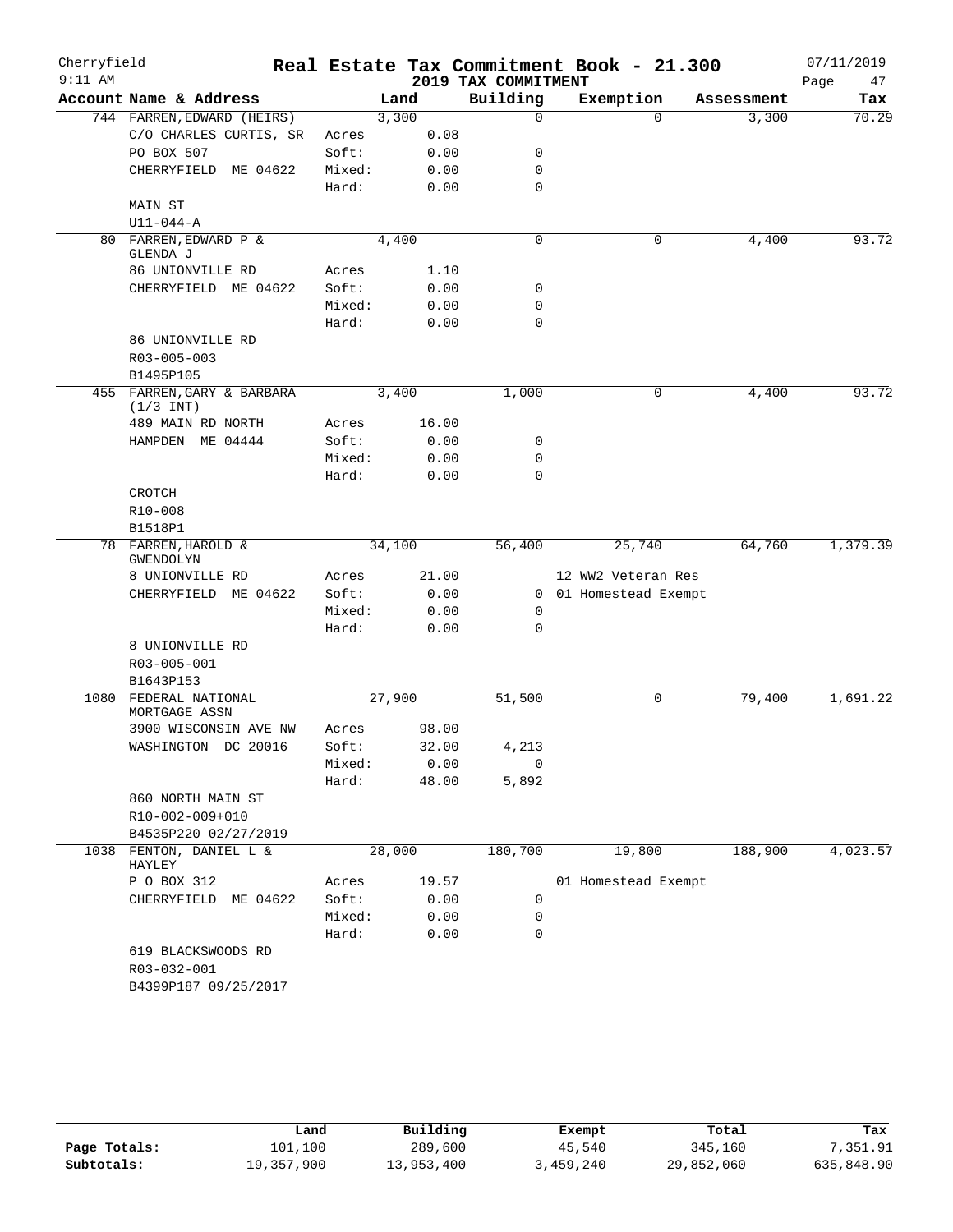| Cherryfield |                                       |        |        |                     | Real Estate Tax Commitment Book - 21.300 |            | 07/11/2019 |
|-------------|---------------------------------------|--------|--------|---------------------|------------------------------------------|------------|------------|
| $9:11$ AM   |                                       |        |        | 2019 TAX COMMITMENT |                                          |            | Page<br>48 |
|             | Account Name & Address                |        | Land   | Building            | Exemption                                | Assessment | Tax        |
|             | 238 FENTON, SHAWN R                   | 18,600 |        | 18,700              | $\Omega$                                 | 37,300     | 794.49     |
|             | P O BOX 121                           | Acres  | 6.20   |                     |                                          |            |            |
|             | COLUMBIA FALLS ME<br>04623            | Soft:  | 0.00   | $\mathbf 0$         |                                          |            |            |
|             |                                       | Mixed: | 0.00   | 0                   |                                          |            |            |
|             |                                       | Hard:  | 0.00   | $\mathbf 0$         |                                          |            |            |
|             | 18 WING SIDING RD                     |        |        |                     |                                          |            |            |
|             | R05-033                               |        |        |                     |                                          |            |            |
|             | B2618P308                             | 47,200 |        | 0                   | 0                                        | 47,200     | 1,005.36   |
|             | 108 FENTON, WILLIAM<br>FENTON, DANIEL | Acres  | 67.00  |                     |                                          |            |            |
|             | P O BOX 1291                          | Soft:  | 0.00   | 0                   |                                          |            |            |
|             | ELLSWORTH ME 04605                    | Mixed: | 0.00   | $\mathbf 0$         |                                          |            |            |
|             |                                       | Hard:  | 0.00   | $\mathbf 0$         |                                          |            |            |
|             | 639 BLACKSWOODS RD                    |        |        |                     |                                          |            |            |
|             | R03-032                               |        |        |                     |                                          |            |            |
|             | B3583P182 10/28/2009                  |        |        |                     |                                          |            |            |
|             | 508 FERGUSON JR, AGNES L &            | 24,000 |        | 77,200              | 25,740                                   | 75,460     | 1,607.30   |
|             | EDWARD L                              |        |        |                     |                                          |            |            |
|             | P O BOX 62                            | Acres  | 1.75   |                     | 14 WW2 Veteran Non                       |            |            |
|             | CHERRYFIELD ME 04622                  | Soft:  | 0.00   |                     | 0 01 Homestead Exempt                    |            |            |
|             |                                       | Mixed: | 0.00   | 0                   |                                          |            |            |
|             |                                       | Hard:  | 0.00   | $\mathbf 0$         |                                          |            |            |
|             | 42 MILBRIDGE RD                       |        |        |                     |                                          |            |            |
|             | $U03 - 002$                           |        |        |                     |                                          |            |            |
|             | B1902P298<br>630 FICKETT JR, HAROLD   | 10,400 |        | 0                   | 0                                        | 10,400     | 221.52     |
|             | THOMAS                                |        |        |                     |                                          |            |            |
|             | 408 INSTITUTE DRIVE                   | Acres  | 4.00   |                     |                                          |            |            |
|             | HAMPTON VA 23663                      | Soft:  | 0.00   | 0                   |                                          |            |            |
|             |                                       | Mixed: | 0.00   | 0                   |                                          |            |            |
|             |                                       | Hard:  | 0.00   | 0                   |                                          |            |            |
|             | STILLWATER RD                         |        |        |                     |                                          |            |            |
|             | $U06 - 021$                           |        |        |                     |                                          |            |            |
|             | B4215P62 12/15/2015                   |        |        |                     |                                          |            |            |
|             | 244 FICKETT, CRAIG S &<br>BRENDA W    | 11,600 |        | $\mathbf 0$         | 0                                        | 11,600     | 247.08     |
|             | P O BOX 152                           | Acres  | 6.00   |                     |                                          |            |            |
|             | 438 WILLEY DISTRICT RD                | Soft:  | 0.00   | 0                   |                                          |            |            |
|             | CHERRYFIELD ME 04622                  | Mixed: | 0.00   | 0                   |                                          |            |            |
|             |                                       | Hard:  | 0.00   | $\mathbf 0$         |                                          |            |            |
|             | 438 WILLEY DISTRICT RD                |        |        |                     |                                          |            |            |
|             | R05-038-002                           |        |        |                     |                                          |            |            |
|             | B2423P257<br>218 FICKETT, DEVISEE OF  |        | 26,600 | 60,200              | 25,740                                   | 61,060     | 1,300.58   |
|             | ALVAH E                               |        |        |                     |                                          |            |            |
|             | C/O BARRY FICKETT                     | Acres  | 13.00  |                     | 12 WW2 Veteran Res                       |            |            |
|             | 681 WILLEY DISTRICT RD                | Soft:  | 0.00   |                     | 0 01 Homestead Exempt                    |            |            |
|             | CHERRYFIELD ME 04622                  | Mixed: | 0.00   | 0                   |                                          |            |            |
|             | 681 WILLEY DISTRICT RD                | Hard:  | 0.00   | 0                   |                                          |            |            |
|             | R05-018                               |        |        |                     |                                          |            |            |
|             | B1452P196                             |        |        |                     |                                          |            |            |
|             |                                       |        |        |                     |                                          |            |            |

|              | Land       | Building   | Exempt    | Total      | Tax        |
|--------------|------------|------------|-----------|------------|------------|
| Page Totals: | 138,400    | 156.100    | 51,480    | 243,020    | 5,176.33   |
| Subtotals:   | 19,496,300 | 14,109,500 | 3,510,720 | 30,095,080 | 641,025.23 |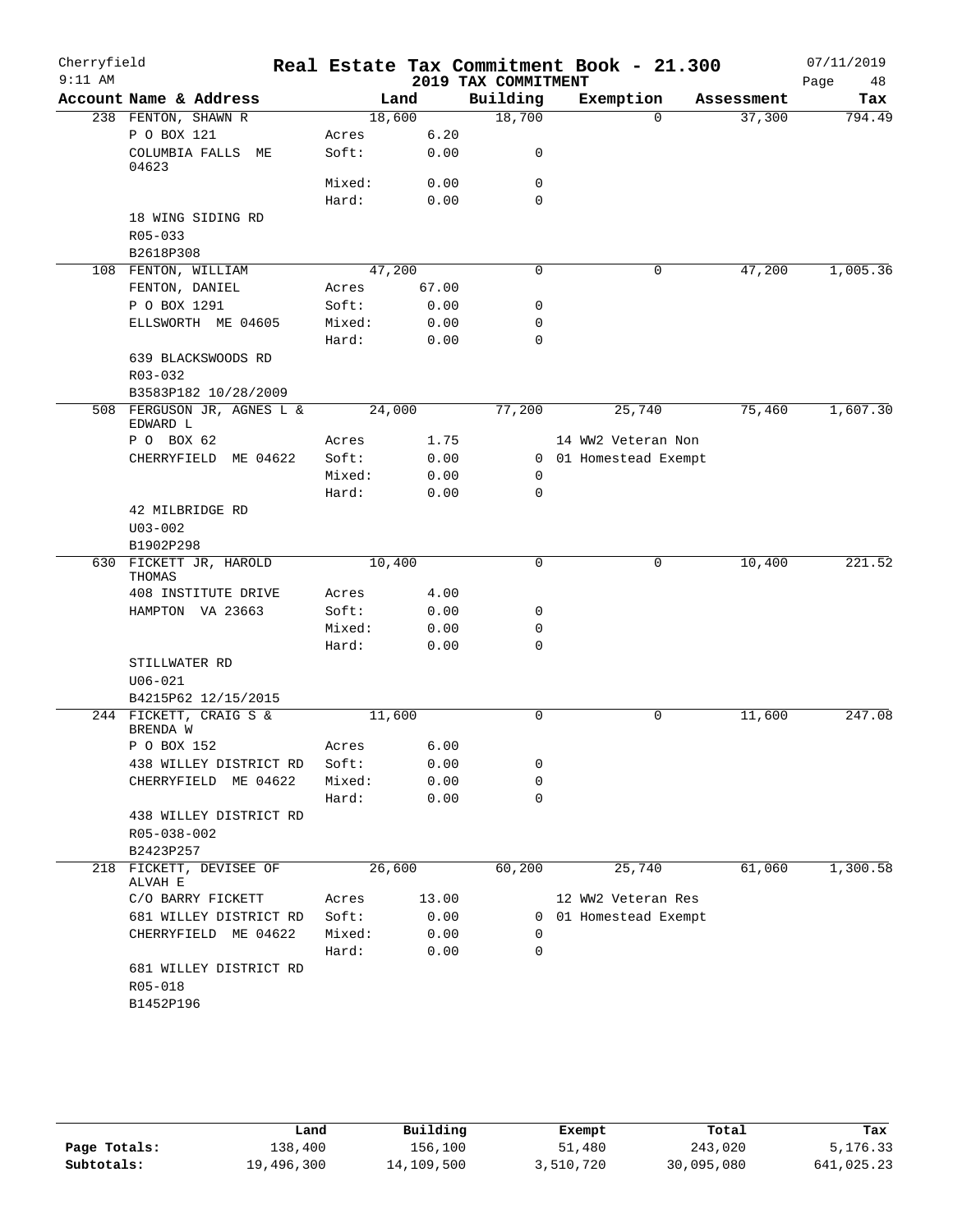| Cherryfield<br>$9:11$ AM |                            |            |        |              | 2019 TAX COMMITMENT | Real Estate Tax Commitment Book - 21.300 |            | 07/11/2019<br>49<br>Page |
|--------------------------|----------------------------|------------|--------|--------------|---------------------|------------------------------------------|------------|--------------------------|
|                          | Account Name & Address     |            |        | Land         | Building            | Exemption                                | Assessment | Tax                      |
|                          | 679 FICKETT, JOYCE &       |            |        | 12,100       | 0                   | $\Omega$                                 | 12,100     | 257.73                   |
|                          | RICHARD                    |            |        |              |                     |                                          |            |                          |
|                          | 138 PARK ST                |            | Acres  | 6.00         |                     |                                          |            |                          |
|                          | CHERRYFIELD                | ME 04622   | Soft:  | 0.00         | 0                   |                                          |            |                          |
|                          |                            |            | Mixed: | 0.00         | 0                   |                                          |            |                          |
|                          |                            |            | Hard:  | 0.00         | 0                   |                                          |            |                          |
|                          | 138 PARK ST<br>$U09 - 001$ |            |        |              |                     |                                          |            |                          |
|                          | B2335P150                  |            |        |              |                     |                                          |            |                          |
|                          | 262 FICKETT, LAWRENCE &    |            |        | 37,000       | 46,200              | 25,740                                   | 57,460     | 1,223.90                 |
|                          | CAROL                      |            |        |              |                     |                                          |            |                          |
|                          | 3 TENAN LANE               |            | Acres  | 27.00        |                     | 01 Homestead Exempt                      |            |                          |
|                          | CHERRYFIELD ME 04622       |            | Soft:  | 0.00         |                     | 0 12 WW2 Veteran Res                     |            |                          |
|                          |                            |            | Mixed: | 0.00         | 0                   |                                          |            |                          |
|                          |                            |            | Hard:  | 0.00         | $\mathbf 0$         |                                          |            |                          |
|                          | 3 TENAN LANE               |            |        |              |                     |                                          |            |                          |
|                          | R05-053-001                |            |        |              |                     |                                          |            |                          |
|                          | B921P155                   |            |        |              |                     |                                          |            |                          |
|                          | 646 FICKETT, LISA WILLEY   |            |        | 20,700       | $\mathbf 0$         | 0                                        | 20,700     | 440.91                   |
|                          | 218 RIDGE RD               |            | Acres  | 21.80        |                     |                                          |            |                          |
|                          | 663 COBORO RD              |            | Soft:  | 0.00         | 0                   |                                          |            |                          |
|                          | STETSON ME 04488           |            | Mixed: | 0.00         | 0                   |                                          |            |                          |
|                          |                            |            | Hard:  | 0.00         | 0                   |                                          |            |                          |
|                          | 218 RIDGE RD               |            |        |              |                     |                                          |            |                          |
|                          | $U17 - 005 - 1 + 7 + 8$    |            |        |              |                     |                                          |            |                          |
|                          | B4351P232 04/20/2017       |            |        |              |                     |                                          |            |                          |
|                          | 214 FICKETT, MARY (L/E)    |            |        | 12,700       | 0                   | 0                                        | 12,700     | 270.51                   |
|                          | PANGBURN, LINDA F          |            | Acres  | 6.00         |                     |                                          |            |                          |
|                          | 1020 MANN-HILL ROAD        |            | Soft:  | 0.00         | 0                   |                                          |            |                          |
|                          | HOLDEN ME 04429            |            | Mixed: | 0.00         | 0                   |                                          |            |                          |
|                          |                            |            | Hard:  | 0.00         | $\mathbf 0$         |                                          |            |                          |
|                          | WILLEY DISTRICT RD         |            |        |              |                     |                                          |            |                          |
|                          | R05-014                    |            |        |              |                     |                                          |            |                          |
|                          | B2509P93                   |            |        |              |                     |                                          |            |                          |
|                          | 239 FICKETT, MICHAEL D     |            |        | 17,700       | 63,000              | 19,800                                   | 60,900     | 1,297.17                 |
|                          | P O BOX 538                |            | Acres  | 1.30         |                     | 01 Homestead Exempt                      |            |                          |
|                          | CHERRYFIELD ME 04622       |            | Soft:  | 0.00         | 0                   |                                          |            |                          |
|                          |                            |            | Mixed: | 0.00         | $\mathsf 0$         |                                          |            |                          |
|                          |                            |            | Hard:  | 0.00         | 0                   |                                          |            |                          |
|                          | 558 WILLEY DISTRICT RD     |            |        |              |                     |                                          |            |                          |
|                          | R05-034                    |            |        |              |                     |                                          |            |                          |
|                          | B2423P257                  |            |        |              |                     |                                          |            |                          |
|                          | 529 FICKETT, RICHARD L     |            |        | 26,100       | 95,100              | 0                                        | 121,200    | 2,581.56                 |
|                          | HOLLIS C FICKETT TRUST     |            | Acres  | 6.20         |                     |                                          |            |                          |
|                          | 138 PARK ST                |            | Soft:  | 0.00         | 0                   |                                          |            |                          |
|                          | CHERRYFIELD ME 04622       |            | Mixed: | 0.00         | 0                   |                                          |            |                          |
|                          |                            |            | Hard:  | 0.00         | $\mathbf 0$         |                                          |            |                          |
|                          | 95 MILBRIDGE RD            |            |        |              |                     |                                          |            |                          |
|                          | $U03 - 023$                |            |        |              |                     |                                          |            |                          |
|                          | B2962P167                  |            |        |              |                     |                                          |            |                          |
|                          | 56 FICKETT, RICHARD L      |            |        | 128,800      | 0                   | 0                                        | 128,800    | 2,743.44                 |
|                          | 138 PARK ST                |            | Acres  | 223.00       |                     |                                          |            |                          |
|                          | CHERRYFIELD                | ME 04622   | Soft:  | 60.00        | 7,900               |                                          |            |                          |
|                          |                            |            | Mixed: | 115.00       | 18,102              |                                          |            |                          |
|                          |                            |            | Hard:  | 0.00         | 0                   |                                          |            |                          |
|                          | BARBER LANE (OFF)          |            |        |              |                     |                                          |            |                          |
|                          | R02-010                    |            |        |              |                     |                                          |            |                          |
|                          | B2406P113                  |            |        |              |                     |                                          |            |                          |
|                          |                            | Land       |        | Building     |                     | Exempt                                   | Total      | Tax                      |
| Page Totals:             |                            | 255,100    |        | 204,300      |                     | 45,540                                   | 413,860    | 8,815.22                 |
| Subtotals:               |                            | 19,751,400 |        | 14, 313, 800 |                     | 3,556,260                                | 30,508,940 | 649,840.45               |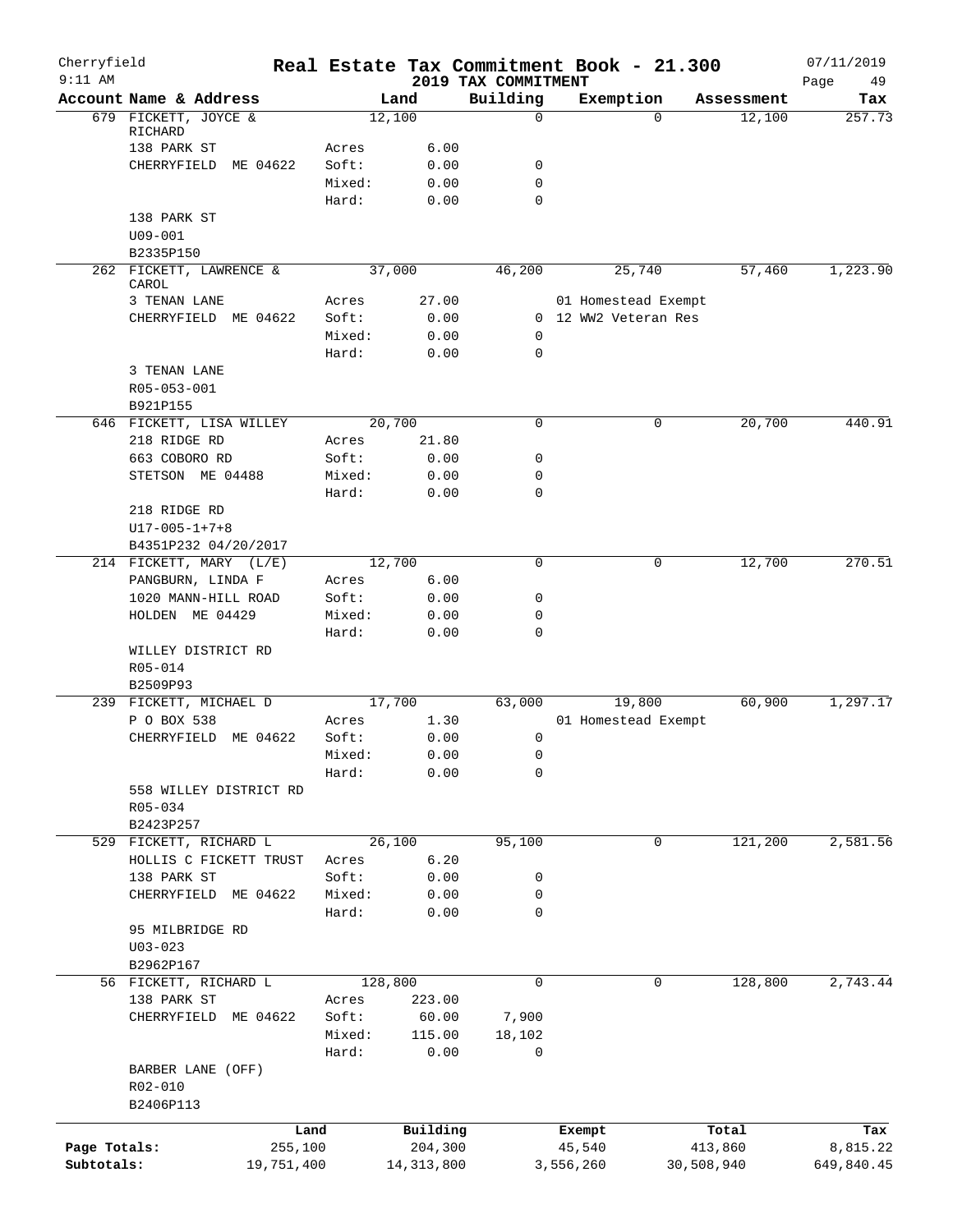| Cherryfield<br>$9:11$ AM |                                    |            |        |            |                                 | Real Estate Tax Commitment Book - 21.300 |            | 07/11/2019        |
|--------------------------|------------------------------------|------------|--------|------------|---------------------------------|------------------------------------------|------------|-------------------|
|                          | Account Name & Address             |            |        | Land       | 2019 TAX COMMITMENT<br>Building | Exemption                                | Assessment | Page<br>50<br>Tax |
|                          | 756 FICKETT, RICHARD L             |            |        | 17,100     | 101,600                         | $\Omega$                                 | 118,700    | 2,528.31          |
|                          | 138 PARK ST                        |            | Acres  | 0.43       |                                 |                                          |            |                   |
|                          | CHERRYFIELD ME 04622               |            | Soft:  | 0.00       | 0                               |                                          |            |                   |
|                          |                                    |            | Mixed: | 0.00       | 0                               |                                          |            |                   |
|                          |                                    |            | Hard:  | 0.00       | 0                               |                                          |            |                   |
|                          | 25 CHURCH ST                       |            |        |            |                                 |                                          |            |                   |
|                          | U12-010                            |            |        |            |                                 |                                          |            |                   |
|                          | B2472P309                          |            |        |            |                                 |                                          |            |                   |
|                          | 534 FICKETT, RICHARD L             |            |        | 8,800      | $\mathbf 0$                     | 0                                        | 8,800      | 187.44            |
|                          | 138 PARK ST                        |            | Acres  | 1.19       |                                 |                                          |            |                   |
|                          | CHERRYFIELD ME 04622               |            | Soft:  | 0.00       | 0                               |                                          |            |                   |
|                          |                                    |            | Mixed: | 0.00       | 0                               |                                          |            |                   |
|                          |                                    |            | Hard:  | 0.00       | 0                               |                                          |            |                   |
|                          | MILBRIDGE RD                       |            |        |            |                                 |                                          |            |                   |
|                          | $U03 - 026$                        |            |        |            |                                 |                                          |            |                   |
|                          | B2535P94                           |            |        |            |                                 |                                          |            |                   |
|                          | 171 FICKETT, RICHARD L             |            |        | 33,100     | $\mathbf 0$                     | 0                                        | 33,100     | 705.03            |
|                          | 138 PARK ST                        |            | Acres  | 23.00      |                                 |                                          |            |                   |
|                          | CHERRYFIELD ME 04622               |            | Soft:  | 0.00       | 0                               |                                          |            |                   |
|                          |                                    |            | Mixed: | 0.00       | 0                               |                                          |            |                   |
|                          |                                    |            | Hard:  | 0.00       | 0                               |                                          |            |                   |
|                          | <b>BION</b><br>LANE                |            |        |            |                                 |                                          |            |                   |
|                          | R04-021                            |            |        |            |                                 |                                          |            |                   |
|                          | B2406P113                          |            |        |            |                                 |                                          |            |                   |
|                          | 892 FICKETT, RICHARD L             |            |        | 17,100     | 38,600                          | 0                                        | 55,700     | 1,186.41          |
|                          | 138 PARK ST                        |            | Acres  | 0.96       |                                 |                                          |            |                   |
|                          | CHERRYFIELD ME 04622               |            | Soft:  | 0.00       | 0                               |                                          |            |                   |
|                          |                                    |            | Mixed: | 0.00       | 0                               |                                          |            |                   |
|                          |                                    |            | Hard:  | 0.00       | $\mathbf 0$                     |                                          |            |                   |
|                          | 259 MAIN STREET                    |            |        |            |                                 |                                          |            |                   |
|                          | $U15 - 020$                        |            |        |            |                                 |                                          |            |                   |
|                          | B2581P343                          |            |        |            |                                 |                                          |            |                   |
|                          | 531 FICKETT, RICHARD L             |            |        | 26,100     | 174,600                         | 0                                        | 200,700    | 4,274.91          |
|                          | 138 PARK ST                        |            | Acres  | 1.21       |                                 |                                          |            |                   |
|                          | CHERRYFIELD ME 04622               |            | Soft:  | 0.00       | 0                               |                                          |            |                   |
|                          |                                    |            | Mixed: | 0.00       | 0                               |                                          |            |                   |
|                          |                                    |            | Hard:  | 0.00       | 0                               |                                          |            |                   |
|                          | 87 MILBRIDGE RD                    |            |        |            |                                 |                                          |            |                   |
|                          | $U03 - 024$                        |            |        |            |                                 |                                          |            |                   |
|                          | B2679P236                          |            |        |            |                                 |                                          |            |                   |
|                          | 804 FICKETT, RICHARD L             |            |        | 21,000     | 72,200                          | 0                                        | 93,200     | 1,985.16          |
|                          | 138 PARK ST                        |            | Acres  | 0.77       |                                 |                                          |            |                   |
|                          | CHERRYFIELD ME 04622               |            | Soft:  | 0.00       | 0                               |                                          |            |                   |
|                          |                                    |            | Mixed: | 0.00       | 0                               |                                          |            |                   |
|                          |                                    |            | Hard:  | 0.00       | 0                               |                                          |            |                   |
|                          | 136 MAIN ST                        |            |        |            |                                 |                                          |            |                   |
|                          | $U13 - 008$                        |            |        |            |                                 |                                          |            |                   |
|                          | B2694P305                          |            |        |            |                                 |                                          |            | 756.15            |
|                          | 265 FICKETT, RICHARD L &<br>DAWN L |            |        | 20,600     | 14,900                          | 0                                        | 35,500     |                   |
|                          | 47 TENAN LANE                      |            | Acres  | 5.60       |                                 |                                          |            |                   |
|                          | CHERRYFIELD ME 04622               |            | Soft:  | 0.00       | 0                               |                                          |            |                   |
|                          |                                    |            | Mixed: | 0.00       | 0                               |                                          |            |                   |
|                          |                                    |            | Hard:  | 0.00       | 0                               |                                          |            |                   |
|                          | 42 TENAN LANE                      |            |        |            |                                 |                                          |            |                   |
|                          | R05-055                            |            |        |            |                                 |                                          |            |                   |
|                          | B2766P41                           |            |        |            |                                 |                                          |            |                   |
|                          |                                    |            |        |            |                                 |                                          |            |                   |
|                          |                                    | Land       |        | Building   |                                 | Exempt                                   | Total      | Tax               |
| Page Totals:             |                                    | 143,800    |        | 401,900    |                                 | 0                                        | 545,700    | 11,623.41         |
| Subtotals:               |                                    | 19,895,200 |        | 14,715,700 |                                 | 3,556,260                                | 31,054,640 | 661, 463.86       |
|                          |                                    |            |        |            |                                 |                                          |            |                   |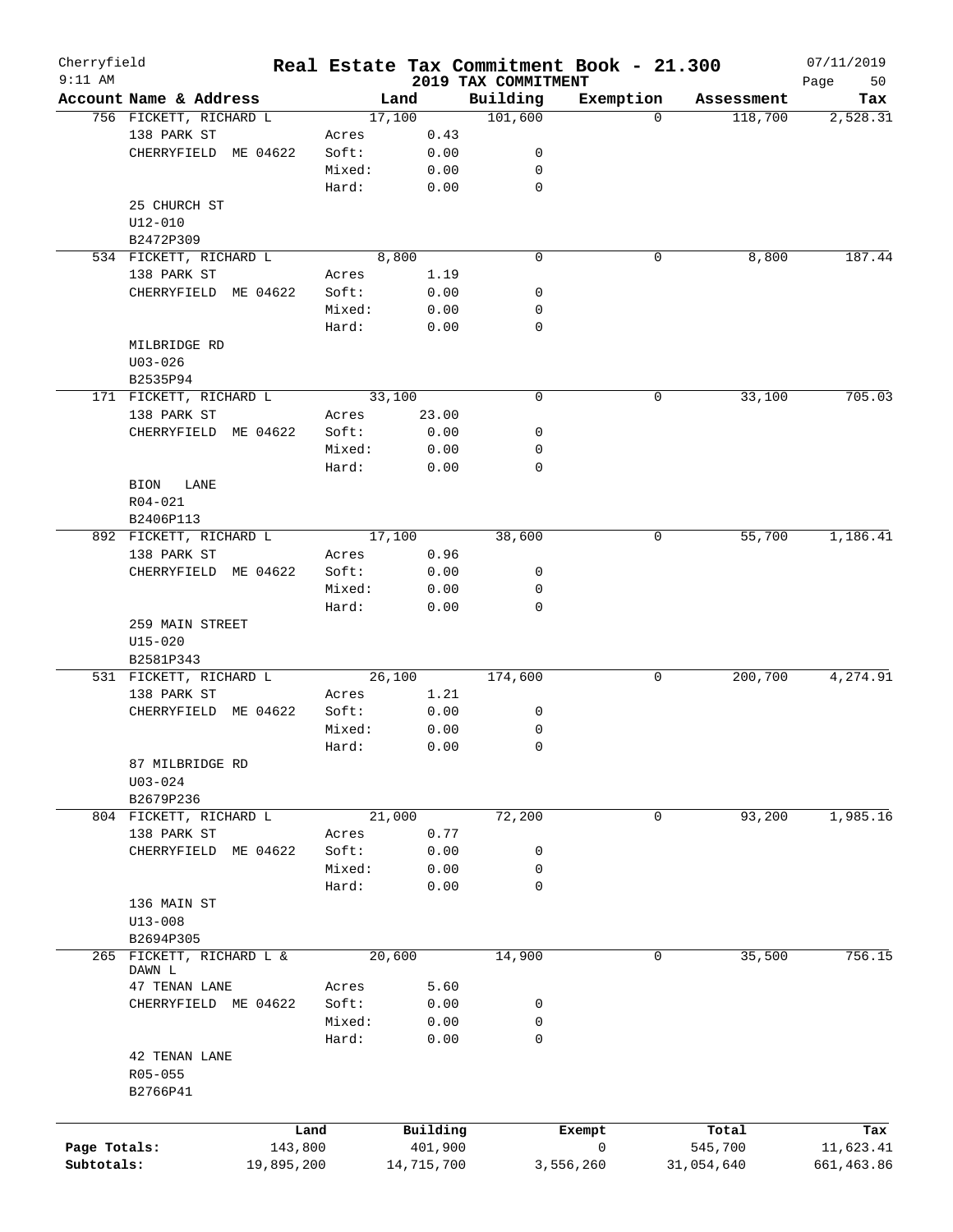| Cherryfield<br>$9:11$ AM |                                     |        |      | 2019 TAX COMMITMENT | Real Estate Tax Commitment Book - 21.300 |            | 07/11/2019<br>51<br>Page |
|--------------------------|-------------------------------------|--------|------|---------------------|------------------------------------------|------------|--------------------------|
|                          | Account Name & Address              |        | Land | Building            | Exemption                                | Assessment | Tax                      |
|                          | 263 FICKETT, RICHARD L &            | 17,300 |      | 73,300              | 19,800                                   | 70,800     | 1,508.04                 |
|                          | DAWN L                              |        |      |                     |                                          |            |                          |
|                          | 47 TENAN LANE                       | Acres  | 1.00 |                     | 01 Homestead Exempt                      |            |                          |
|                          | CHERRYFIELD ME 04622                | Soft:  | 0.00 | 0                   |                                          |            |                          |
|                          |                                     | Mixed: | 0.00 | $\mathbf 0$         |                                          |            |                          |
|                          |                                     | Hard:  | 0.00 | $\mathbf 0$         |                                          |            |                          |
|                          | 47 TENAN LANE<br>R05-053-002        |        |      |                     |                                          |            |                          |
|                          | B2184P184                           |        |      |                     |                                          |            |                          |
|                          | 693 FICKETT, RICHARD L &            | 29,100 |      | 55,800              | $\mathbf 0$                              | 84,900     | 1,808.37                 |
|                          | JOYCE E                             |        |      |                     |                                          |            |                          |
|                          | 139 PARK ST                         | Acres  | 8.70 |                     |                                          |            |                          |
|                          | CHERRYFIELD ME 04622                | Soft:  | 0.00 | 0                   |                                          |            |                          |
|                          |                                     | Mixed: | 0.00 | $\mathbf 0$         |                                          |            |                          |
|                          |                                     | Hard:  | 0.00 | $\mathbf 0$         |                                          |            |                          |
|                          | 139 PARK ST                         |        |      |                     |                                          |            |                          |
|                          | $U10 - 006$                         |        |      |                     |                                          |            |                          |
|                          | B3513P101 04/07/2009                |        |      |                     |                                          |            |                          |
|                          | 692 FICKETT, RICHARD L &<br>JOYCE E | 24,800 |      | 58,900              | 0                                        | 83,700     | 1,782.81                 |
|                          | 138 PARK ST                         | Acres  | 5.00 |                     |                                          |            |                          |
|                          | CHERRYFIELD ME 04622                | Soft:  | 0.00 | 0                   |                                          |            |                          |
|                          |                                     | Mixed: | 0.00 | $\mathbf 0$         |                                          |            |                          |
|                          |                                     | Hard:  | 0.00 | $\mathbf 0$         |                                          |            |                          |
|                          | 149 PARK ST                         |        |      |                     |                                          |            |                          |
|                          | $U10 - 005$                         |        |      |                     |                                          |            |                          |
|                          | B3635P113 05/18/2010                |        |      |                     |                                          |            |                          |
|                          | 537 FICKETT, RICHARD L &<br>JOYCE E | 11,000 |      | $\mathbf 0$         | 0                                        | 11,000     | 234.30                   |
|                          | 138 PARK ST                         | Acres  | 0.91 |                     |                                          |            |                          |
|                          | CHERRYFIELD ME 04622                | Soft:  | 0.00 | 0                   |                                          |            |                          |
|                          |                                     | Mixed: | 0.00 | $\mathbf 0$         |                                          |            |                          |
|                          |                                     | Hard:  | 0.00 | $\Omega$            |                                          |            |                          |
|                          | MILBRIDGE RD                        |        |      |                     |                                          |            |                          |
|                          | $U04 - 001 - 001$                   |        |      |                     |                                          |            |                          |
|                          | B4162P158 06/25/2015                |        |      |                     |                                          |            |                          |
|                          | 879 FICKETT, RICHARD L &<br>JOYCE E | 5,100  |      | 0                   | 0                                        | 5,100      | 108.63                   |
|                          | 138 PARK ST                         | Acres  | 2.37 |                     |                                          |            |                          |
|                          | CHERRYFIELD ME 04622                | Soft:  | 0.00 | 0                   |                                          |            |                          |
|                          |                                     | Mixed: | 0.00 | $\mathbf 0$         |                                          |            |                          |
|                          |                                     | Hard:  | 0.00 | $\mathbf 0$         |                                          |            |                          |
|                          | NORTH MAIN ST                       |        |      |                     |                                          |            |                          |
|                          | $U15 - 008$                         |        |      |                     |                                          |            |                          |
|                          | B2781P77                            |        |      |                     |                                          |            |                          |
|                          | 514 FICKETT, SHANNON                | 25,900 |      | 107,400             | 19,800                                   | 113,500    | 2,417.55                 |
|                          | PO BOX 283                          | Acres  | 4.79 |                     | 01 Homestead Exempt                      |            |                          |
|                          | CHERRYFIELD ME 04622                | Soft:  | 0.00 | 0                   |                                          |            |                          |
|                          |                                     | Mixed: | 0.00 | 0                   |                                          |            |                          |
|                          |                                     | Hard:  | 0.00 | $\mathbf 0$         |                                          |            |                          |
|                          | 19 WILSON HILL RD                   |        |      |                     |                                          |            |                          |
|                          | $U03 - 008$                         |        |      |                     |                                          |            |                          |
|                          | B4329P101 01/13/2017                |        |      |                     |                                          |            |                          |
|                          |                                     |        |      |                     |                                          |            |                          |

|              | Land       | Building   | Exempt    | Total        | Tax        |
|--------------|------------|------------|-----------|--------------|------------|
| Page Totals: | 113,200    | 295,400    | 39,600    | 369,000      | 7,859.70   |
| Subtotals:   | 20,008,400 | 15,011,100 | 3,595,860 | 31, 423, 640 | 669,323.56 |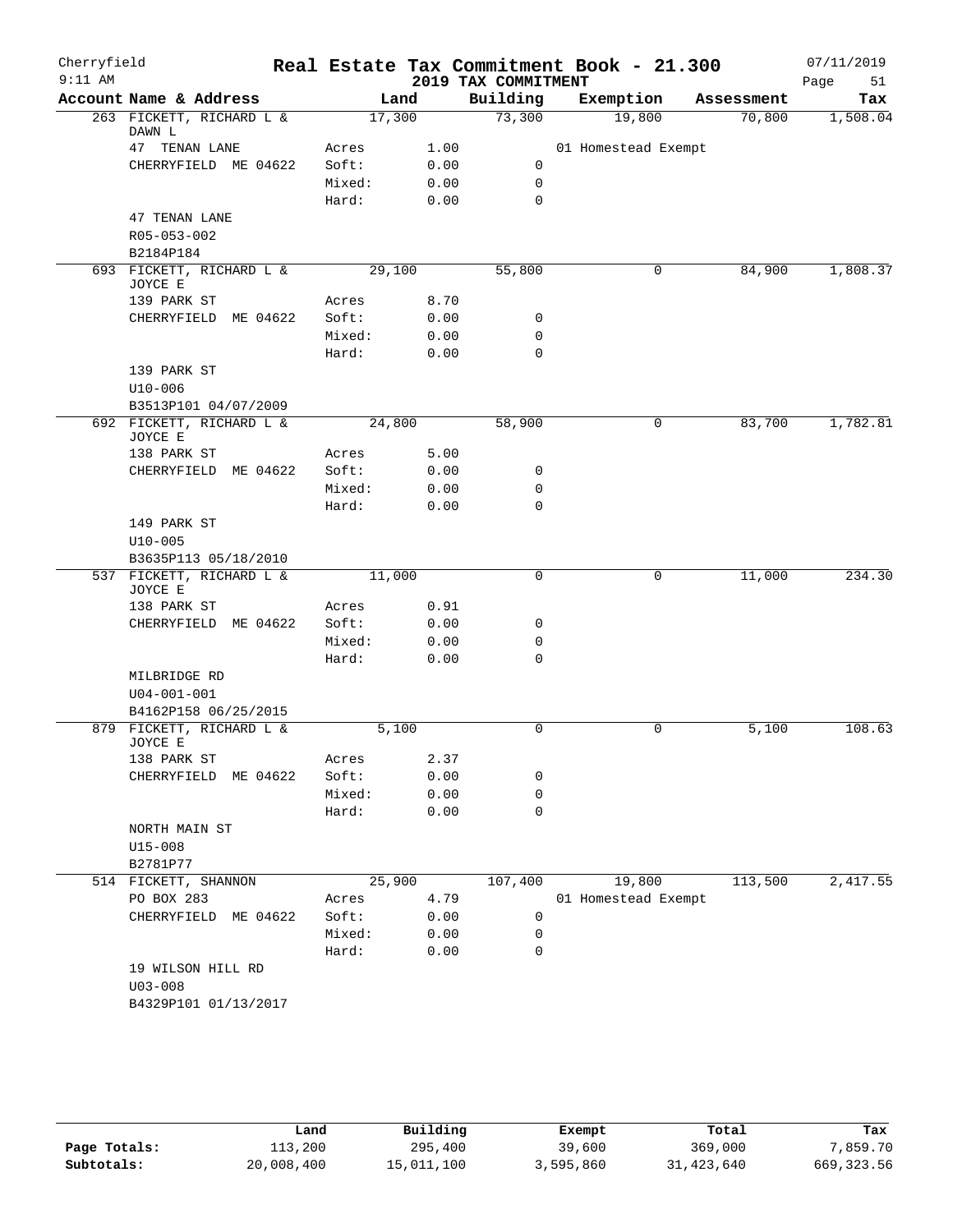| Cherryfield<br>$9:11$ AM |                               |        |        | 2019 TAX COMMITMENT | Real Estate Tax Commitment Book - 21.300 |            | 07/11/2019<br>Page<br>52 |
|--------------------------|-------------------------------|--------|--------|---------------------|------------------------------------------|------------|--------------------------|
|                          | Account Name & Address        |        | Land   | Building            | Exemption                                | Assessment | Tax                      |
|                          | 219 FICKETT, ALVAH E JR       |        | 12,800 | 56,400              | 19,800                                   | 49,400     | 1,052.22                 |
|                          | 645 WILLEY DISTRICT RD        | Acres  | 3.25   |                     | 01 Homestead Exempt                      |            |                          |
|                          | CHERRYFIELD ME 04622          | Soft:  | 0.00   | 0                   |                                          |            |                          |
|                          |                               | Mixed: | 0.00   | 0                   |                                          |            |                          |
|                          |                               | Hard:  | 0.00   | 0                   |                                          |            |                          |
|                          | 645 WILLEY DISTRICT RD        |        |        |                     |                                          |            |                          |
|                          | R05-018-001                   |        |        |                     |                                          |            |                          |
|                          | B1452P198                     |        |        |                     |                                          |            |                          |
|                          | 243 FICKETT, CRAIG S &        |        | 20,200 | 70,300              | 19,800                                   | 70,700     | 1,505.91                 |
|                          | BRENDA W                      |        |        |                     |                                          |            |                          |
|                          | 438 WILLEY DISTRICT RD        | Acres  | 6.00   |                     | 01 Homestead Exempt                      |            |                          |
|                          | CHERRYFIELD ME 04622          | Soft:  | 0.00   | $\mathbf 0$         |                                          |            |                          |
|                          |                               | Mixed: | 0.00   | 0                   |                                          |            |                          |
|                          |                               | Hard:  | 0.00   | 0                   |                                          |            |                          |
|                          | 438 WILLEY DISTRICT RD        |        |        |                     |                                          |            |                          |
|                          | R05-038-001                   |        |        |                     |                                          |            |                          |
|                          | B1113P233                     |        |        |                     |                                          |            |                          |
|                          | 686 FICKETT, JOYCE            |        | 32,300 | 0                   | 0                                        | 32,300     | 687.99                   |
|                          | 138 PARK ST                   | Acres  | 10.00  |                     |                                          |            |                          |
|                          | CHERRYFIELD ME 04622          | Soft:  | 0.00   | 0                   |                                          |            |                          |
|                          |                               | Mixed: | 0.00   | 0                   |                                          |            |                          |
|                          |                               | Hard:  | 0.00   | 0                   |                                          |            |                          |
|                          | 138 PARK ST                   |        |        |                     |                                          |            |                          |
|                          | $U09 - 007$                   |        |        |                     |                                          |            |                          |
|                          | B1855P23                      |        |        |                     |                                          |            |                          |
|                          | 536 FICKETT, RICHARD & JOYCE  |        | 17,900 | 302,800             | 0                                        | 320,700    | 6,830.91                 |
|                          | 138 PARK ST                   | Acres  | 3.70   |                     |                                          |            |                          |
|                          | CHERRYFIELD<br>ME 04622       | Soft:  | 0.00   | 0                   |                                          |            |                          |
|                          |                               | Mixed: | 0.00   | 0                   |                                          |            |                          |
|                          |                               | Hard:  | 0.00   | 0                   |                                          |            |                          |
|                          | 17 ROBBINS GARDENS LANE       |        |        |                     |                                          |            |                          |
|                          | $U04 - 001$                   |        |        |                     |                                          |            |                          |
|                          | B1540P153                     |        |        |                     |                                          |            |                          |
|                          | 710 FICKETT, RICHARD L        |        | 18,300 | 106,800             | 0                                        | 125,100    | 2,664.63                 |
|                          | 138 PARK ST                   | Acres  | 0.52   |                     |                                          |            |                          |
|                          | CHERRYFIELD ME 04622          | Soft:  | 0.00   | 0                   |                                          |            |                          |
|                          |                               | Mixed: | 0.00   | $\mathbf 0$         |                                          |            |                          |
|                          |                               | Hard:  | 0.00   | 0                   |                                          |            |                          |
|                          | 17 NEW ST                     |        |        |                     |                                          |            |                          |
|                          | U11-012                       |        |        |                     |                                          |            |                          |
|                          | B1082P69                      |        |        |                     |                                          |            |                          |
| 690                      | FICKETT, RICHARD L &<br>JOYCE |        | 21,500 | 98,800              | 19,800                                   | 100,500    | 2,140.65                 |
|                          | 138 PARK ST73                 | Acres  | 7.20   |                     | 01 Homestead Exempt                      |            |                          |
|                          | CHERRYFIELD ME 04622          | Soft:  | 0.00   | 0                   |                                          |            |                          |
|                          |                               | Mixed: | 0.00   | 0                   |                                          |            |                          |
|                          |                               | Hard:  | 0.00   | $\mathbf 0$         |                                          |            |                          |
|                          | 138 PARK ST                   |        |        |                     |                                          |            |                          |
|                          | $U10 - 004$                   |        |        |                     |                                          |            |                          |
|                          | B675P325                      |        |        |                     |                                          |            |                          |

|              | Land         | Building   | Exempt    | Total        | Tax        |
|--------------|--------------|------------|-----------|--------------|------------|
| Page Totals: | 123,000      | 635,100    | 59,400    | 698,700      | 14,882.31  |
| Subtotals:   | 20, 131, 400 | 15,646,200 | 3,655,260 | 32, 122, 340 | 684,205.87 |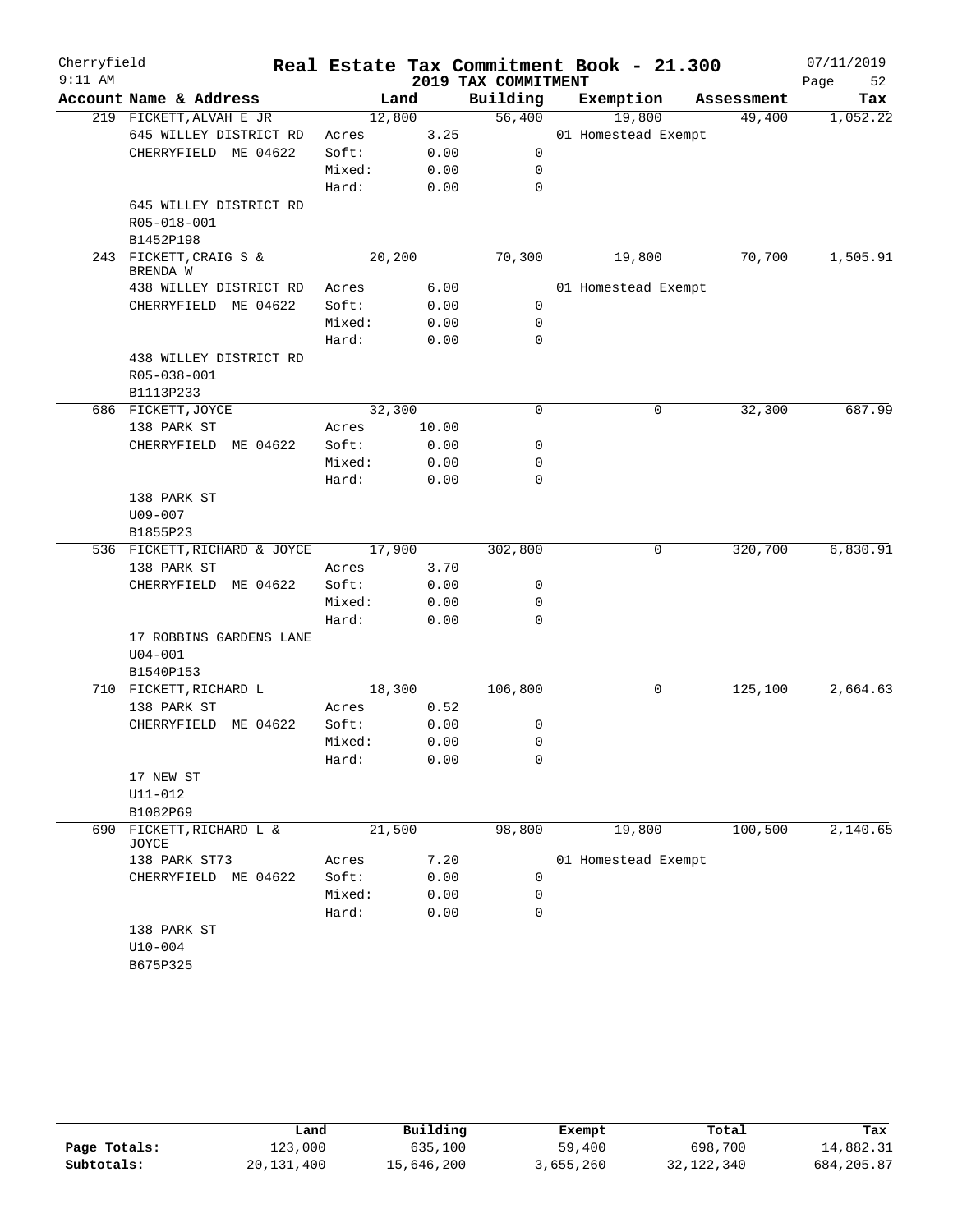| Cherryfield<br>$9:11$ AM |                                         |                 |              | 2019 TAX COMMITMENT | Real Estate Tax Commitment Book - 21.300 |                    | 07/11/2019<br>53<br>Page |
|--------------------------|-----------------------------------------|-----------------|--------------|---------------------|------------------------------------------|--------------------|--------------------------|
|                          | Account Name & Address                  |                 | Land         | Building            | Exemption                                | Assessment         | Tax                      |
|                          | 880 FICKETT, RICHARD L &                |                 | 17,600       | 43,000              |                                          | 60,600<br>$\Omega$ | 1,290.78                 |
|                          | JOYCE E                                 |                 |              |                     |                                          |                    |                          |
|                          | 138 PARK ST                             | Acres           | 1.41         |                     |                                          |                    |                          |
|                          | CHERRYFIELD ME 04622                    | Soft:           | 0.00         | 0                   |                                          |                    |                          |
|                          |                                         | Mixed:<br>Hard: | 0.00<br>0.00 | 0<br>0              |                                          |                    |                          |
|                          | 31 NORTH MAIN ST.                       |                 |              |                     |                                          |                    |                          |
|                          | $U15 - 009$                             |                 |              |                     |                                          |                    |                          |
|                          | B2107P295                               |                 |              |                     |                                          |                    |                          |
|                          | 1046 FICKETT, RICHARD L &<br>JOYCE E    |                 | 40,400       | 953,000             |                                          | 993,400<br>0       | 21, 159. 42              |
|                          | 138 PARK ST                             |                 |              |                     |                                          |                    |                          |
|                          | CHERRYFIELD ME 04622                    |                 |              |                     |                                          |                    |                          |
|                          | ESTATES RD                              |                 |              |                     |                                          |                    |                          |
|                          | $U03 - 027$                             |                 |              |                     |                                          |                    |                          |
|                          | 535 FICKETT, RICHARD L &<br>JOYCE E     |                 | 145,400      | 2,083,300           |                                          | 2,228,700<br>0     | 47, 471.31               |
|                          | 138 PARK ST                             | Acres           | 16.80        |                     |                                          |                    |                          |
|                          | CHERRYFIELD ME 04622                    | Soft:           | 0.00         | 0                   |                                          |                    |                          |
|                          |                                         | Mixed:          | 0.00         | 0                   |                                          |                    |                          |
|                          |                                         | Hard:           | 0.00         | $\mathbf 0$         |                                          |                    |                          |
|                          | ESTATES RD                              |                 |              |                     |                                          |                    |                          |
|                          | $U03 - 027$                             |                 |              |                     |                                          |                    |                          |
|                          | B1419P66                                |                 |              |                     |                                          |                    |                          |
|                          | 500 FICKETT'S POINT LLC                 |                 | 32,900       | 73,900              |                                          | 106,800<br>0       | 2,274.84                 |
|                          | 3267 BEE CAVES RD                       | Acres           | 2.13         |                     |                                          |                    |                          |
|                          | STE 107.509                             | Soft:           | 0.00         | 0                   |                                          |                    |                          |
|                          | AUSTIN TX 78746                         | Mixed:          | 0.00         | 0                   |                                          |                    |                          |
|                          |                                         | Hard:           | 0.00         | $\Omega$            |                                          |                    |                          |
|                          | 159 MILBRIDGE RD                        |                 |              |                     |                                          |                    |                          |
|                          | $U02 - 015$                             |                 |              |                     |                                          |                    |                          |
|                          | B3603P94 04/14/2010                     |                 |              |                     |                                          |                    |                          |
|                          | 918 FINN III, MICHELLE M &<br>DOUGLAS E |                 | 22,700       | 89,800              | 19,800                                   | 92,700             | 1,974.51                 |
|                          | 29 BION LN                              | Acres           | 8.30         |                     | 01 Homestead Exempt                      |                    |                          |
|                          | ME 04622<br>CHERRYFIELD                 | Soft:           | 0.00         | 0                   |                                          |                    |                          |
|                          |                                         | Mixed:          | 0.00         | 0                   |                                          |                    |                          |
|                          |                                         | Hard:           | 0.00         | 0                   |                                          |                    |                          |
|                          | 29 BION LANE                            |                 |              |                     |                                          |                    |                          |
|                          | $U17 - 001 - 001$                       |                 |              |                     |                                          |                    |                          |
|                          | B3278P222 04/18/2007                    |                 |              |                     |                                          |                    |                          |
| 221                      | FIRST BAPTIST CHURCH                    |                 | 18,000       | 60,300              | 20,000                                   | 58,300             | 1,241.79                 |
|                          | OF HARRINGTON                           | Acres           | 1.57         |                     | 52 Parsonages                            |                    |                          |
|                          | 1727 MAINE ST                           | Soft:           | 0.00         | 0                   |                                          |                    |                          |
|                          | HARRINGTON ME 04643                     | Mixed:          | 0.00         | 0                   |                                          |                    |                          |
|                          |                                         | Hard:           | 0.00         | 0                   |                                          |                    |                          |
|                          | 644 WILLEY DISTRICT RD<br>$R05 - 020$   |                 |              |                     |                                          |                    |                          |
| 749                      | FIRST BAPTIST CHURCH                    |                 | 12,000       | 171,700             | 183,700                                  | $\mathbf 0$        | 0.00                     |
|                          | MAINE ST                                | Acres           | 0.29         |                     | 51 Churches                              |                    |                          |
|                          | ME 04622<br>CHERRYFIELD                 | Soft:           | 0.00         | 0                   |                                          |                    |                          |
|                          |                                         | Mixed:          | 0.00         | 0                   |                                          |                    |                          |
|                          |                                         | Hard:           | 0.00         | 0                   |                                          |                    |                          |
|                          | MAIN ST                                 |                 |              |                     |                                          |                    |                          |
|                          | $U12 - 004$                             |                 |              |                     |                                          |                    |                          |
|                          |                                         |                 |              |                     |                                          |                    |                          |
|                          |                                         | Land            | Building     |                     | Exempt                                   | Total              | Tax                      |
| Page Totals:             | 289,000                                 |                 | 3,475,000    |                     | 223,500                                  | 3,540,500          | 75, 412.65               |
| Subtotals:               | 20,420,400                              |                 | 19, 121, 200 |                     | 3,878,760                                | 35,662,840         | 759,618.52               |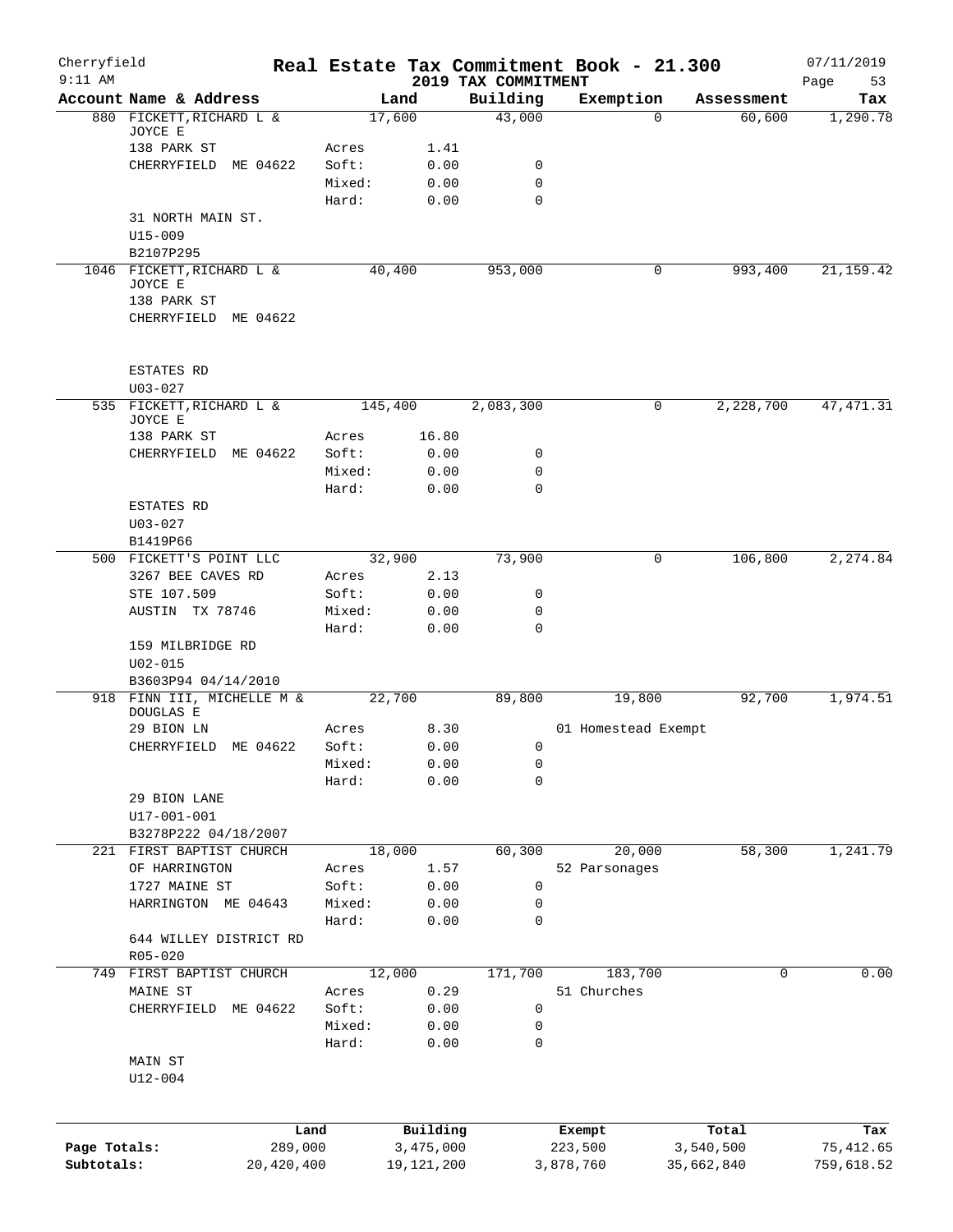| Cherryfield<br>$9:11$ AM |                                           |            |        |             | 2019 TAX COMMITMENT | Real Estate Tax Commitment Book - 21.300 |             | 07/11/2019        |
|--------------------------|-------------------------------------------|------------|--------|-------------|---------------------|------------------------------------------|-------------|-------------------|
|                          | Account Name & Address                    |            |        | Land        | Building            | Exemption                                | Assessment  | 54<br>Page<br>Tax |
|                          | 1002 FIRST BAPTIST CHURCH                 |            |        | 23,100      | 69,800              | 20,000                                   | 72,900      | 1,552.77          |
|                          | P O BOX 515                               |            | Acres  | 1.00        |                     | 52 Parsonages                            |             |                   |
|                          | CHERRYFIELD ME 04622                      |            | Soft:  | 0.00        | 0                   |                                          |             |                   |
|                          |                                           |            | Mixed: | 0.00        | 0                   |                                          |             |                   |
|                          |                                           |            | Hard:  | 0.00        | 0                   |                                          |             |                   |
|                          | 101 MILBRIDGE RD                          |            |        |             |                     |                                          |             |                   |
|                          | $U03 - 023 - 002$<br>B1586P93             |            |        |             |                     |                                          |             |                   |
|                          | 546 FIRST CONGREGATIONAL<br><b>CHURCH</b> |            |        | 16,700      | 121,800             | 138,500                                  | 0           | 0.00              |
|                          | P O BOX 104                               |            | Acres  | 0.90        |                     | 51 Churches                              |             |                   |
|                          | CHERRYFIELD                               | ME 04622   | Soft:  | 0.00        | 0                   |                                          |             |                   |
|                          |                                           |            | Mixed: | 0.00        | 0                   |                                          |             |                   |
|                          |                                           |            | Hard:  | 0.00        | $\mathbf 0$         |                                          |             |                   |
|                          | 12 RIVER RD                               |            |        |             |                     |                                          |             |                   |
|                          | $U04 - 009$                               |            |        |             |                     |                                          |             |                   |
|                          | 587 FISHER, MARK L                        |            |        | 17,900      | 73,000              |                                          | 90,900<br>0 | 1,936.17          |
|                          | PO BOX 433                                |            | Acres  | 0.49        |                     |                                          |             |                   |
|                          | SANDY UT 84091                            |            | Soft:  | 0.00        | 0                   |                                          |             |                   |
|                          |                                           |            | Mixed: | 0.00        | $\mathbf 0$         |                                          |             |                   |
|                          |                                           |            | Hard:  | 0.00        | 0                   |                                          |             |                   |
|                          | 19 ELM ST                                 |            |        |             |                     |                                          |             |                   |
|                          | $U05 - 019$                               |            |        |             |                     |                                          |             |                   |
|                          | B4220P124 01/04/2016                      |            |        |             |                     |                                          |             |                   |
|                          | 847 FITZPATRICK, DEBORAH                  |            |        | 15,100      | 23,500              |                                          | 0<br>38,600 | 822.18            |
|                          | (TRUSTEE)                                 |            |        |             |                     |                                          |             |                   |
|                          | WILLEY FAMILY                             |            | Acres  | 0.65        |                     |                                          |             |                   |
|                          | IRREVOCABLE TRUST<br>10 ROSEWOOD DR       |            | Soft:  | 0.00        | 0                   |                                          |             |                   |
|                          | RAYMOND ME 04071                          |            | Mixed: | 0.00        | 0                   |                                          |             |                   |
|                          |                                           |            | Hard:  | 0.00        | $\Omega$            |                                          |             |                   |
|                          | 220 NORTH MAIN ST                         |            |        |             |                     |                                          |             |                   |
|                          | $U14 - 019$                               |            |        |             |                     |                                          |             |                   |
|                          | B4263P194 06/20/2016                      |            |        |             |                     |                                          |             |                   |
|                          | 205 FITZPATRICK, FLOYD K &                |            |        | 11,100      | 100,000             | 19,800                                   | 91,300      | 1,944.69          |
|                          | LOUENE H                                  |            |        |             |                     |                                          |             |                   |
|                          | P O BOX 311                               |            | Acres  | 2.70        |                     | 01 Homestead Exempt                      |             |                   |
|                          | CHERRYFIELD ME 04622                      |            | Soft:  | 0.00        | 0                   |                                          |             |                   |
|                          |                                           |            | Mixed: | 0.00        | 0                   |                                          |             |                   |
|                          |                                           |            | Hard:  | 0.00        | 0                   |                                          |             |                   |
|                          | 538 CHERRYFIELD STRETCH                   |            |        |             |                     |                                          |             |                   |
|                          | R05-005                                   |            |        |             |                     |                                          |             |                   |
|                          | B1989P117                                 |            |        |             |                     |                                          |             |                   |
|                          | 1019 FITZPATRICK, KATHLEEN K              |            |        | 17,900      | 14,800              | 19,800                                   | 12,900      | 274.77            |
|                          | 302 BLACKSWOODS RD                        |            | Acres  | 2.00        |                     | 01 Homestead Exempt                      |             |                   |
|                          | CHERRYFIELD ME 04622                      |            | Soft:  | 0.00        | 0                   |                                          |             |                   |
|                          |                                           |            | Mixed: | 0.00        | 0                   |                                          |             |                   |
|                          |                                           |            | Hard:  | 0.00        | 0                   |                                          |             |                   |
|                          | 10 CHANCE LN                              |            |        |             |                     |                                          |             |                   |
|                          | $U08 - 005 - 001$                         |            |        |             |                     |                                          |             |                   |
|                          | B3197P247 09/26/2006                      |            |        |             |                     |                                          |             |                   |
|                          | 1014 FOOTE, PAUL                          |            |        | $\mathbf 0$ | 6,000               |                                          | 0<br>6,000  | 127.80            |
|                          | 32 BARBER LN                              |            |        |             |                     |                                          |             |                   |
|                          | CHERRYFIELD ME 04662                      |            |        |             |                     |                                          |             |                   |
|                          | 32 BARBER LANE                            |            |        |             |                     |                                          |             |                   |
|                          | $U02 - 011 - T$                           |            |        |             |                     |                                          |             |                   |
|                          |                                           | Land       |        | Building    |                     | Exempt                                   | Total       | Tax               |
| Page Totals:             |                                           | 101,800    |        | 408,900     |                     | 198,100                                  | 312,600     | 6,658.38          |
| Subtotals:               |                                           | 20,522,200 |        | 19,530,100  |                     | 4,076,860                                | 35,975,440  | 766,276.90        |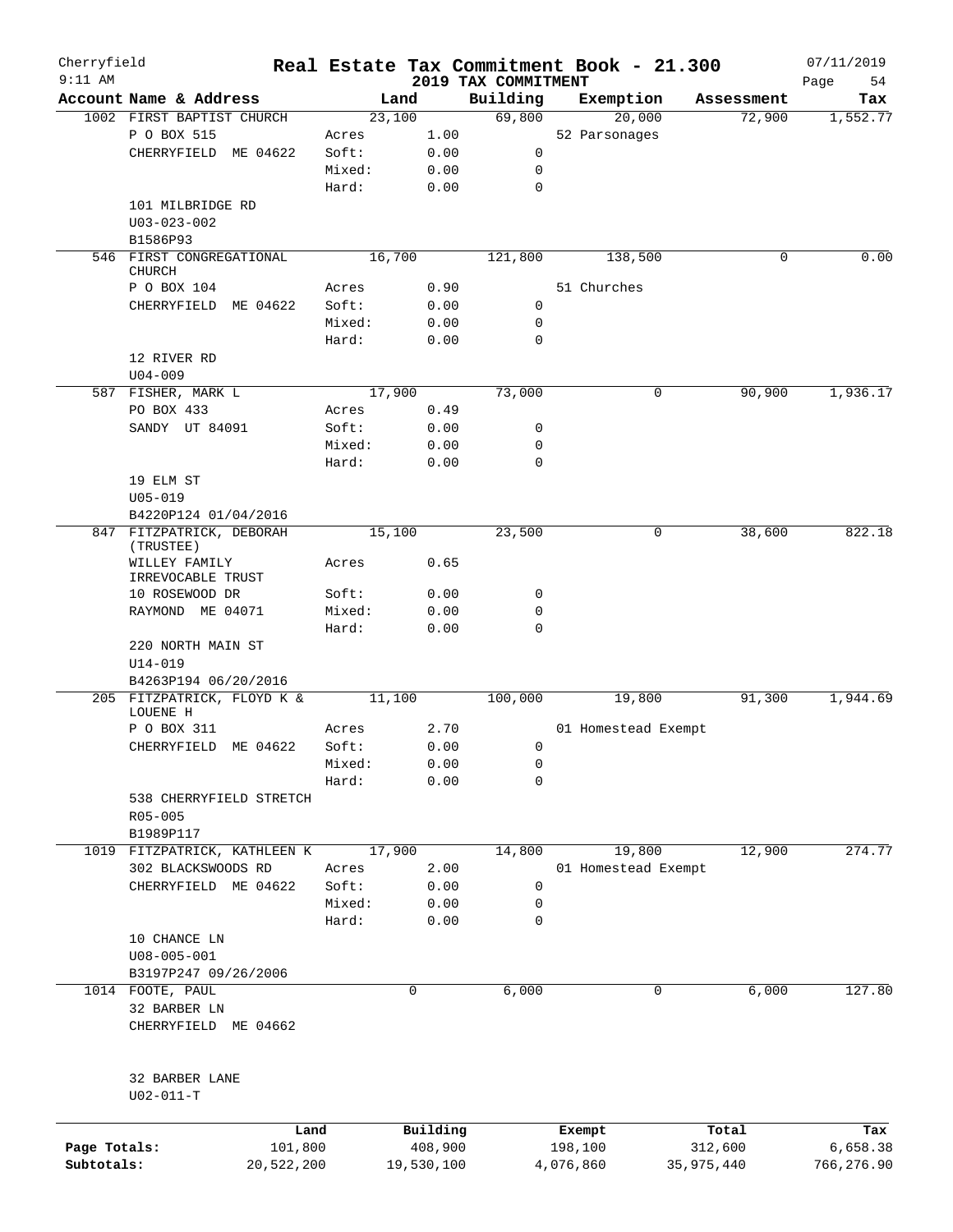| Cherryfield |                                       |        |        |                     | Real Estate Tax Commitment Book - 21.300 |   |            | 07/11/2019 |        |
|-------------|---------------------------------------|--------|--------|---------------------|------------------------------------------|---|------------|------------|--------|
| $9:11$ AM   |                                       |        |        | 2019 TAX COMMITMENT |                                          |   |            | Page       | 55     |
|             | Account Name & Address                |        | Land   | Building            | Exemption                                |   | Assessment |            | Tax    |
|             | 653 FOSS, CINDY L                     |        | 14,900 | 69,400              | 19,800                                   |   | 64,500     | 1,373.85   |        |
|             | BRIDGES, THOMAS                       | Acres  | 1.80   |                     | 01 Homestead Exempt                      |   |            |            |        |
|             | 13 PERRY LANE                         | Soft:  | 0.00   | $\mathsf{O}$        |                                          |   |            |            |        |
|             | CHERRYFIELD ME 04622                  | Mixed: | 0.00   | 0                   |                                          |   |            |            |        |
|             |                                       | Hard:  | 0.00   | 0                   |                                          |   |            |            |        |
|             | 13 PERRY LANE                         |        |        |                     |                                          |   |            |            |        |
|             | U07-012-001                           |        |        |                     |                                          |   |            |            |        |
|             | B4057P58 05/15/2014                   |        |        |                     |                                          |   |            |            |        |
|             | 575 FOSTER, CHARLENE                  |        | 25,800 | 48,400              |                                          | 0 | 74,200     | 1,580.46   |        |
|             | 30 DOBBINS LANE                       | Acres  | 4.75   |                     |                                          |   |            |            |        |
|             | CHERRYFIELD ME 04622                  | Soft:  | 0.00   | 0                   |                                          |   |            |            |        |
|             |                                       | Mixed: | 0.00   | 0                   |                                          |   |            |            |        |
|             |                                       | Hard:  | 0.00   | 0                   |                                          |   |            |            |        |
|             | 70 NORTH ST                           |        |        |                     |                                          |   |            |            |        |
|             | $U05 - 007$                           |        |        |                     |                                          |   |            |            |        |
|             | B598P29                               |        |        |                     |                                          |   |            |            |        |
|             | 161 FOSTER, CHARLENE K                |        | 44,500 | 42,100              | 25,740                                   |   | 60,860     | 1,296.32   |        |
|             | DOBBINS<br>30 DOBBINS RD              | Acres  | 52.00  |                     | 01 Homestead Exempt                      |   |            |            |        |
|             | CHERRYFIELD ME 04622                  | Soft:  | 0.00   |                     | 0 22 WW2 Widow Res                       |   |            |            |        |
|             |                                       |        |        | 0                   |                                          |   |            |            |        |
|             |                                       | Mixed: | 0.00   |                     |                                          |   |            |            |        |
|             |                                       | Hard:  | 0.00   | 0                   |                                          |   |            |            |        |
|             | 30 DOBBINS RD                         |        |        |                     |                                          |   |            |            |        |
|             | $R04 - 013$                           |        |        |                     |                                          |   |            |            |        |
|             | B4134P107 03/10/2015                  |        |        |                     |                                          |   |            |            |        |
|             | 574 FOSTER, LESTER E &<br>REBECCA S   |        | 0      | 0                   |                                          | 0 | 0          |            | 0.00   |
|             | 70 North St,                          |        |        |                     |                                          |   |            |            |        |
|             | CHERRYFIELD ME 04622                  |        |        |                     |                                          |   |            |            |        |
|             |                                       |        |        |                     |                                          |   |            |            |        |
|             |                                       |        |        |                     |                                          |   |            |            |        |
|             | $U05 - 006 - 002$                     |        |        |                     |                                          |   |            |            |        |
|             | B1247P260<br>339 FRASER, JACQUELINE D |        | 17,800 | 57,800              |                                          |   | 75,600     | 1,610.28   |        |
|             | ROBBINS, JAMES                        |        |        |                     |                                          | 0 |            |            |        |
|             |                                       | Acres  | 1.84   |                     |                                          |   |            |            |        |
|             | 21 WEBSTER AVE NORTH                  | Soft:  | 0.00   | 0                   |                                          |   |            |            |        |
|             | BANGOR ME 04401                       | Mixed: | 0.00   | 0                   |                                          |   |            |            |        |
|             |                                       | Hard:  | 0.00   | 0                   |                                          |   |            |            |        |
|             | 363 SPRAGUE FALLS RD                  |        |        |                     |                                          |   |            |            |        |
|             | R08-012                               |        |        |                     |                                          |   |            |            |        |
|             | B4482P8 08/01/2018                    |        |        |                     |                                          |   |            |            |        |
|             | 891 FRASER, VICKI                     |        | 16,900 | 37,800              | 19,800                                   |   | 34,900     |            | 743.37 |
|             | 263 MAIN ST                           | Acres  | 0.93   |                     | 01 Homestead Exempt                      |   |            |            |        |
|             | CHERRYFIELD ME 04622                  | Soft:  | 0.00   | 0                   |                                          |   |            |            |        |
|             |                                       | Mixed: | 0.00   | 0                   |                                          |   |            |            |        |
|             |                                       | Hard:  | 0.00   | $\mathbf 0$         |                                          |   |            |            |        |
|             | 263 MAIN ST                           |        |        |                     |                                          |   |            |            |        |
|             | $U15 - 019$                           |        |        |                     |                                          |   |            |            |        |
|             | B3370P223                             |        |        |                     |                                          |   |            |            |        |
|             |                                       |        |        |                     |                                          |   |            |            |        |

|              | Land       | Building   | Exempt    | Total      | Tax        |
|--------------|------------|------------|-----------|------------|------------|
| Page Totals: | 119,900    | 255,500    | 65,340    | 310,060    | 6,604.28   |
| Subtotals:   | 20,642,100 | 19,785,600 | 4,142,200 | 36,285,500 | 772,881.18 |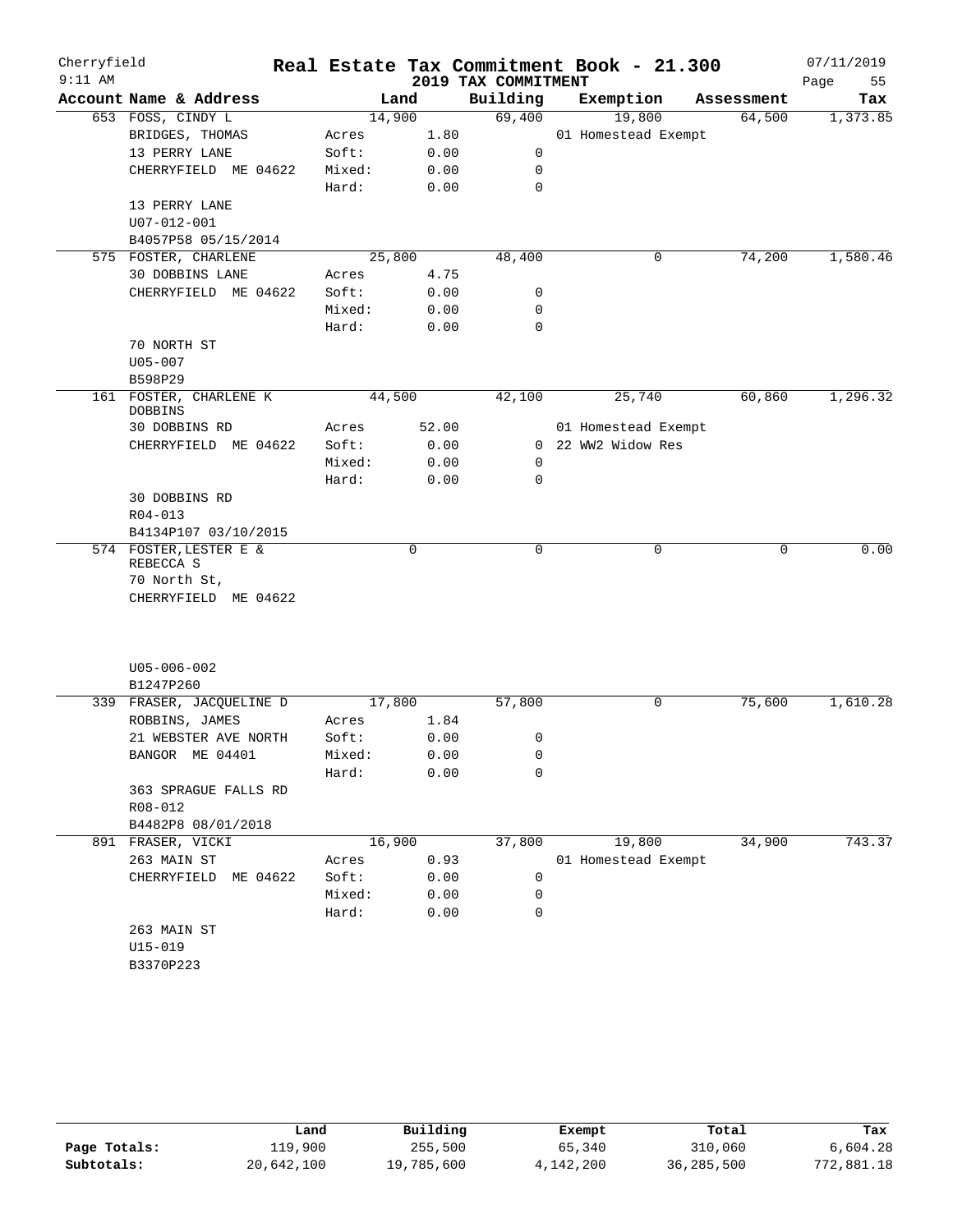| Cherryfield |                                      |        |        |                     | Real Estate Tax Commitment Book - 21.300 |            | 07/11/2019 |
|-------------|--------------------------------------|--------|--------|---------------------|------------------------------------------|------------|------------|
| $9:11$ AM   |                                      |        |        | 2019 TAX COMMITMENT |                                          |            | 56<br>Page |
|             | Account Name & Address               |        | Land   | Building            | Exemption                                | Assessment | Tax        |
|             | 364 FRASER, LINWOOD (1/12<br>INT)    |        | 700    | $\mathbf 0$         | $\Omega$                                 | 700        | 14.91      |
|             | PO BOX 788                           | Acres  | 1.50   |                     |                                          |            |            |
|             | DAMARISCOTTA ME 04543                | Soft:  | 0.00   | $\mathbf 0$         |                                          |            |            |
|             |                                      | Mixed: | 0.00   | $\mathbf 0$         |                                          |            |            |
|             |                                      | Hard:  | 0.00   | $\mathbf 0$         |                                          |            |            |
|             | SPRAGUE FALLS RD                     |        |        |                     |                                          |            |            |
|             | R08-028                              |        |        |                     |                                          |            |            |
|             | B1328P74                             |        |        |                     |                                          |            |            |
|             | 360 FRASER, LINWOOD (1/12            |        | 1,300  | 1,800               | $\mathbf 0$                              | 3,100      | 66.03      |
|             | INT)<br>PO BOX 788                   | Acres  | 2.76   |                     |                                          |            |            |
|             | DAMARISCOTTA ME 04543                | Soft:  | 0.00   | 0                   |                                          |            |            |
|             |                                      | Mixed: | 0.00   | $\mathbf 0$         |                                          |            |            |
|             |                                      | Hard:  | 0.00   | $\mathbf 0$         |                                          |            |            |
|             | 629 SPRAGUE FALLS RD                 |        |        |                     |                                          |            |            |
|             | $R08 - 027$                          |        |        |                     |                                          |            |            |
|             | B1328P74                             |        |        |                     |                                          |            |            |
|             | 363 FRASER, WILLIAM (1/6             |        | 1,500  | $\mathbf 0$         | 0                                        | 1,500      | 31.95      |
|             | INT)                                 |        |        |                     |                                          |            |            |
|             | P O BOX 997                          | Acres  | 1.50   |                     |                                          |            |            |
|             | DAMARISCOTTA ME 04543                | Soft:  | 0.00   | 0                   |                                          |            |            |
|             |                                      | Mixed: | 0.00   | $\mathbf 0$         |                                          |            |            |
|             |                                      | Hard:  | 0.00   | $\mathbf 0$         |                                          |            |            |
|             | SPRAGUE FALLS RD                     |        |        |                     |                                          |            |            |
|             | R08-028<br>B3411P287 B1328P74        |        |        |                     |                                          |            |            |
|             | 359 FRASER, WILLIAM (1/6             |        | 2,600  | 1,800               | 0                                        | 4,400      | 93.72      |
|             | INT)                                 |        |        |                     |                                          |            |            |
|             | P O BOX 997                          | Acres  | 2.76   |                     |                                          |            |            |
|             | DAMARISCOTTA ME 04543                | Soft:  | 0.00   | 0                   |                                          |            |            |
|             |                                      | Mixed: | 0.00   | $\mathbf 0$         |                                          |            |            |
|             |                                      | Hard:  | 0.00   | $\Omega$            |                                          |            |            |
|             | 629 SPRAGUE FALLS RD                 |        |        |                     |                                          |            |            |
|             | $R08 - 027$                          |        |        |                     |                                          |            |            |
|             | B3411P287 B1328P74                   |        |        |                     |                                          |            |            |
|             | 116 FROSHOUR, EARL W &<br>LAURETTA A |        | 13,900 | 40,400              | 19,800                                   | 34,500     | 734.85     |
|             | 695 BLACKSWOODS RD                   | Acres  | 0.50   |                     | 01 Homestead Exempt                      |            |            |
|             | CHERRYFIELD ME 04622                 | Soft:  | 0.00   | 0                   |                                          |            |            |
|             |                                      | Mixed: | 0.00   | 0                   |                                          |            |            |
|             |                                      | Hard:  | 0.00   | $\mathbf 0$         |                                          |            |            |
|             | 695 BLACKSWOODS RD                   |        |        |                     |                                          |            |            |
|             | $R03 - 040$                          |        |        |                     |                                          |            |            |
|             | B1352P192                            |        |        |                     |                                          |            |            |
| 863         | GAKOVIC, ERIKA                       |        | 18,100 | 25,800              | 19,800                                   | 24,100     | 513.33     |
|             | P O BOX 63                           | Acres  | 2.30   |                     | 01 Homestead Exempt                      |            |            |
|             | 26 WILLEY DISTRICT RD                | Soft:  | 0.00   | 0                   |                                          |            |            |
|             | CHERRYFIELD ME 04622                 | Mixed: | 0.00   | 0                   |                                          |            |            |
|             |                                      | Hard:  | 0.00   | 0                   |                                          |            |            |
|             | 26 WILLEY DISTRICT RD                |        |        |                     |                                          |            |            |
|             | $U14 - 034$                          |        |        |                     |                                          |            |            |
|             | B4388P127 02/23/2017                 |        |        |                     |                                          |            |            |
|             |                                      |        |        |                     |                                          |            |            |

|              | Land       | Building   | Exempt    | Total        | Tax        |
|--------------|------------|------------|-----------|--------------|------------|
| Page Totals: | 38,100     | 69,800     | 39,600    | 68,300       | 1,454.79   |
| Subtotals:   | 20,680,200 | 19,855,400 | 4,181,800 | 36, 353, 800 | 774,335.97 |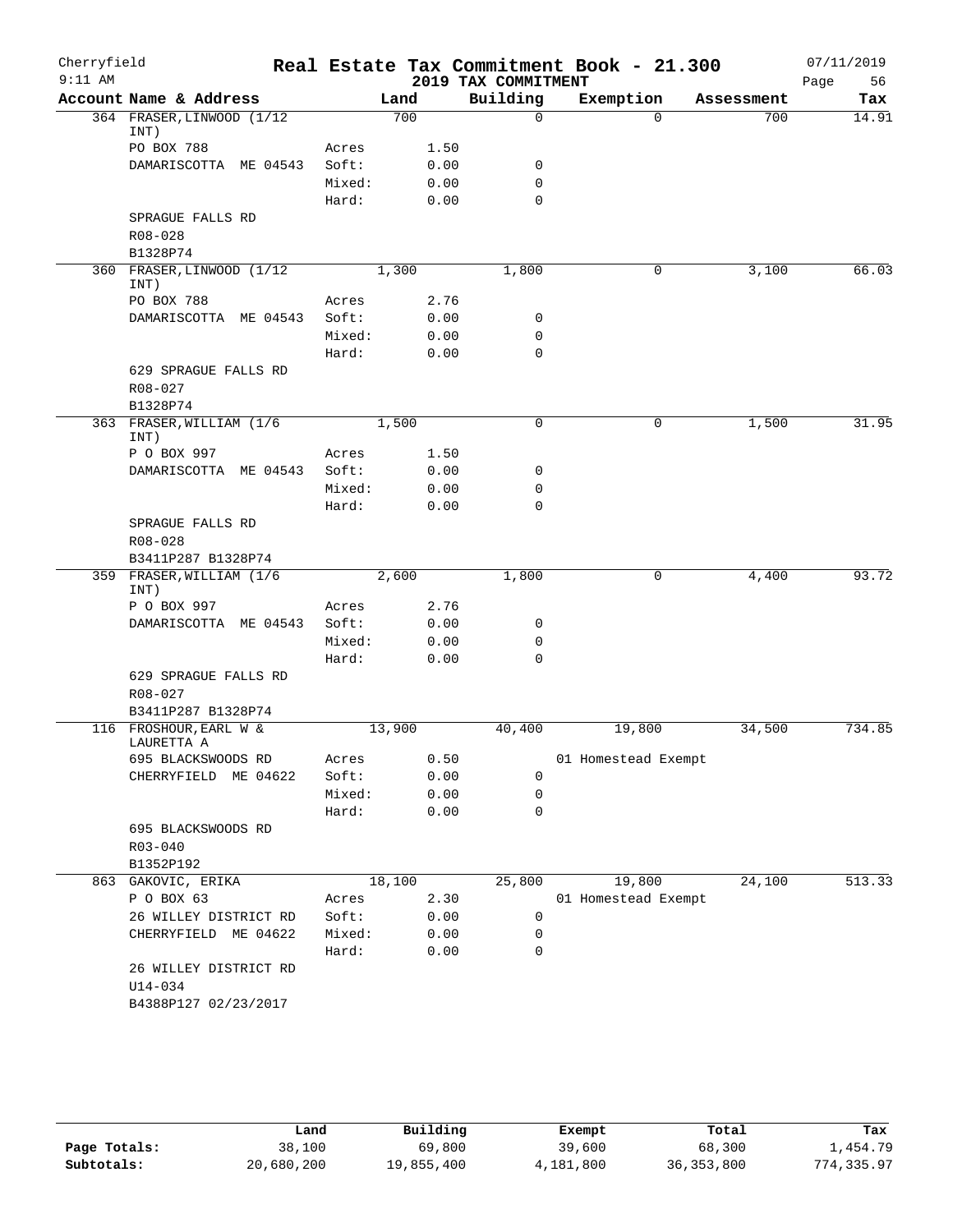| Cherryfield<br>$9:11$ AM |                                    |        |        | 2019 TAX COMMITMENT | Real Estate Tax Commitment Book - 21.300 |            | 07/11/2019<br>57<br>Page |
|--------------------------|------------------------------------|--------|--------|---------------------|------------------------------------------|------------|--------------------------|
|                          | Account Name & Address             |        | Land   | Building            | Exemption                                | Assessment | Tax                      |
|                          | 241 GALE, NORITA B                 |        | 41,100 | 93,700              | 0                                        | 134,800    | 2,871.24                 |
|                          | 17 SCHOODIC LANE                   | Acres  | 56.60  |                     |                                          |            |                          |
|                          | HANCOCK ME 04640                   | Soft:  | 0.00   | 0                   |                                          |            |                          |
|                          |                                    | Mixed: | 0.00   | 0                   |                                          |            |                          |
|                          |                                    | Hard:  | 0.00   | 0                   |                                          |            |                          |
|                          | 473 WILLEY DISTRICT RD             |        |        |                     |                                          |            |                          |
|                          | R05-036                            |        |        |                     |                                          |            |                          |
|                          | B2748P146                          |        |        |                     |                                          |            |                          |
|                          | 586 GAUDETTE, STEPHEN              |        | 17,900 | 68,600              | 0                                        | 86,500     | 1,842.45                 |
|                          | 25 ELM STREET                      | Acres  | 0.49   |                     |                                          |            |                          |
|                          | CHERRYFIELD ME 04622               | Soft:  | 0.00   | 0                   |                                          |            |                          |
|                          |                                    | Mixed: | 0.00   | 0                   |                                          |            |                          |
|                          |                                    | Hard:  | 0.00   | 0                   |                                          |            |                          |
|                          | 25 ELM ST                          |        |        |                     |                                          |            |                          |
|                          | $U05 - 018$                        |        |        |                     |                                          |            |                          |
|                          | B4081P25 08/04/2014                |        |        |                     |                                          |            |                          |
|                          | 177 GAUTHIER ET AL, NANCY R        |        | 16,900 | 2,000               | 18,900                                   | 0          | 0.00                     |
|                          | GAUTHIER JR, ROBERT ET<br>AL       | Acres  | 3.32   |                     | 01 Homestead Exempt                      |            |                          |
|                          | SUITE B PMB 401                    | Soft:  | 0.00   | 0                   |                                          |            |                          |
|                          | WASILLA AK 99654                   | Mixed: | 0.00   | 0                   |                                          |            |                          |
|                          |                                    | Hard:  | 0.00   | 0                   |                                          |            |                          |
|                          | 41 NORTH MAIN ST                   |        |        |                     |                                          |            |                          |
|                          | $R04 - 025 - 003$                  |        |        |                     |                                          |            |                          |
|                          | B2200P124                          |        |        |                     |                                          |            |                          |
|                          | 8 GAY III, CLAYTON H &             |        | 34,900 | 71,400              | 19,800                                   | 86,500     | 1,842.45                 |
|                          | LORENA G                           |        |        |                     |                                          |            |                          |
|                          | 521 MILBRIDGE RD                   | Acres  | 72.00  |                     | 01 Homestead Exempt                      |            |                          |
|                          | CHERRYFIELD ME 04622               | Soft:  | 0.00   | 0                   |                                          |            |                          |
|                          |                                    | Mixed: | 62.00  | 9,759               |                                          |            |                          |
|                          |                                    | Hard:  | 7.00   | 859                 |                                          |            |                          |
|                          | 521 MILBRIDGE RD                   |        |        |                     |                                          |            |                          |
|                          | R01-002-002                        |        |        |                     |                                          |            |                          |
|                          | B3098P236 01/09/2006               |        |        |                     |                                          |            |                          |
|                          | 7 GAY III, LORENA G &<br>CLAYTON J |        | 7,400  | 700                 | 0                                        | 8,100      | 172.53                   |
|                          | 521 MILBRIDGE RD                   | Acres  | 47.00  |                     |                                          |            |                          |
|                          | CHERRYFIELD ME 04622               | Soft:  | 0.00   | 0                   |                                          |            |                          |
|                          |                                    | Mixed: | 47.00  | 7,398               |                                          |            |                          |
|                          |                                    | Hard:  | 0.00   | 0                   |                                          |            |                          |
|                          | MILBRIDGE ROAD                     |        |        |                     |                                          |            |                          |
|                          | R01-003                            |        |        |                     |                                          |            |                          |
|                          | B4439P281 02/21/2018               |        |        |                     |                                          |            |                          |
|                          | 978 GAY, JONATHAN D                |        | 16,700 | $\mathbf 0$         | 0                                        | 16,700     | 355.71                   |
|                          | 123 Rte 193                        | Acres  | 10.00  |                     |                                          |            |                          |
|                          | Deblois ME 04622                   | Soft:  | 0.00   | 0                   |                                          |            |                          |
|                          |                                    | Mixed: | 0.00   | 0                   |                                          |            |                          |
|                          |                                    | Hard:  | 0.00   | 0                   |                                          |            |                          |
|                          | MILBRIDGE RD                       |        |        |                     |                                          |            |                          |
|                          | R01-002-006                        |        |        |                     |                                          |            |                          |
|                          | B2871P33 05/03/2005                |        |        |                     |                                          |            |                          |

|              | Land       | Building   | Exempt    | Total      | Tax        |
|--------------|------------|------------|-----------|------------|------------|
| Page Totals: | 134,900    | 236,400    | 38,700    | 332,600    | 7,084.38   |
| Subtotals:   | 20,815,100 | 20,091,800 | 4,220,500 | 36,686,400 | 781,420.35 |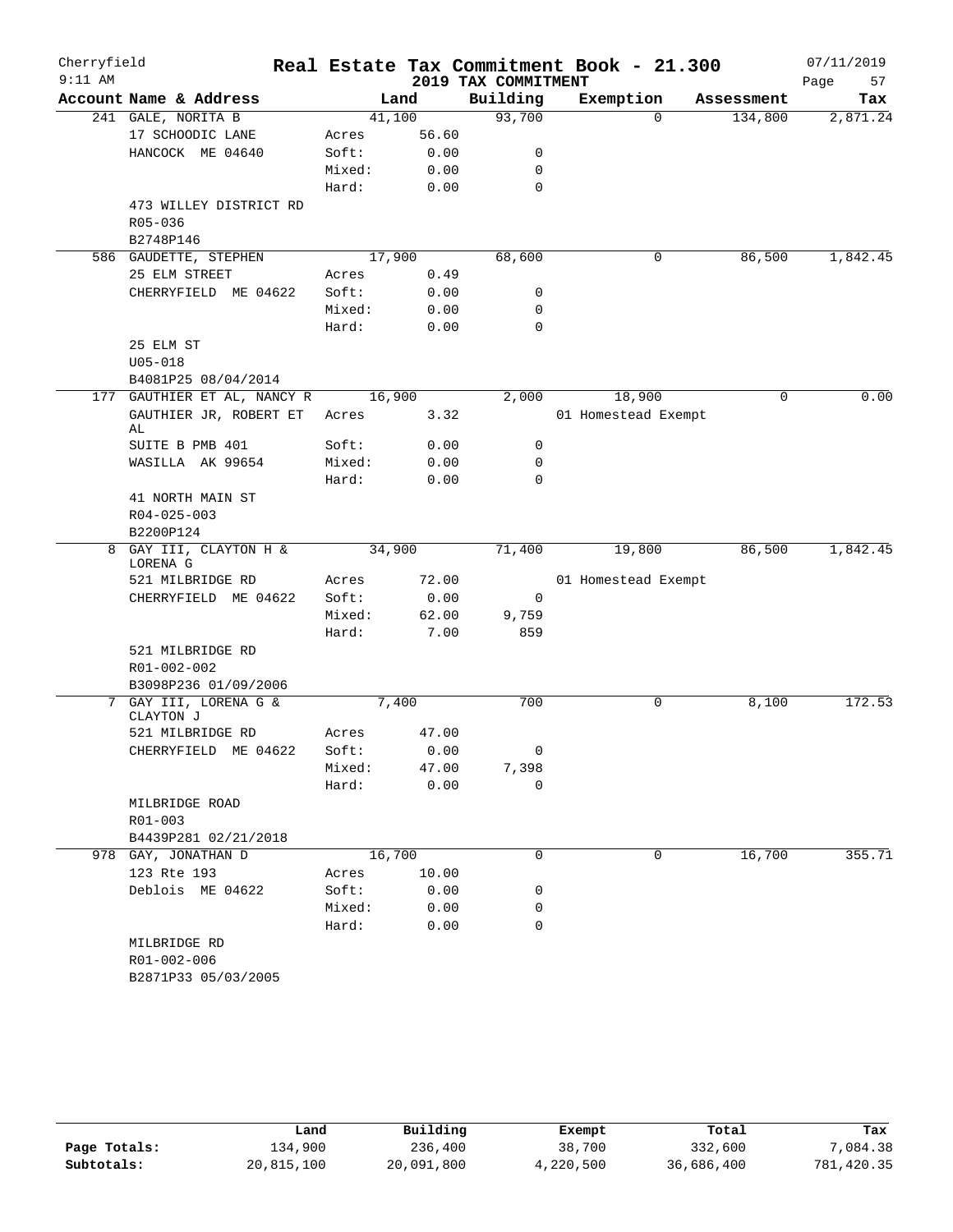| Cherryfield<br>$9:11$ AM |                                          |            |                |                |                                 | Real Estate Tax Commitment Book - 21.300 |             |            | 07/11/2019        |
|--------------------------|------------------------------------------|------------|----------------|----------------|---------------------------------|------------------------------------------|-------------|------------|-------------------|
|                          | Account Name & Address                   |            |                | Land           | 2019 TAX COMMITMENT<br>Building | Exemption                                |             | Assessment | 58<br>Page<br>Tax |
|                          | 1 GAY, LOIS A                            |            |                | 96,600         | 170,800                         | 19,800                                   |             | 247,600    | 5,273.88          |
|                          | GAY, MELANIE M                           |            | Acres          | 26.00          |                                 | 01 Homestead Exempt                      |             |            |                   |
|                          | 372 MILBRIDGE RD                         |            | Soft:          | 0.00           | 0                               |                                          |             |            |                   |
|                          | CHERRYFIELD ME 04622                     |            | Mixed:         | 0.00           | 0                               |                                          |             |            |                   |
|                          |                                          |            | Hard:          | 0.00           | $\mathbf 0$                     |                                          |             |            |                   |
|                          | 372 MILBRIDGE RD                         |            |                |                |                                 |                                          |             |            |                   |
|                          | R01-001                                  |            |                |                |                                 |                                          |             |            |                   |
|                          | B3534P109 06/04/2009                     |            |                |                |                                 |                                          |             |            |                   |
|                          | 375 GENTILE, ROBERT R &                  |            |                | 22,000         | $\mathbf 0$                     |                                          | 0           | 22,000     | 468.60            |
|                          | WENDY B                                  |            |                |                |                                 |                                          |             |            |                   |
|                          | 3656 BAYEDGE LANE<br>SOUTH PORT NC 28461 |            | Acres<br>Soft: | 43.50<br>0.00  | 0                               |                                          |             |            |                   |
|                          |                                          |            | Mixed:         | 0.00           | $\mathbf 0$                     |                                          |             |            |                   |
|                          |                                          |            | Hard:          | 0.00           | $\mathbf 0$                     |                                          |             |            |                   |
|                          | CROTCH                                   |            |                |                |                                 |                                          |             |            |                   |
|                          | R08-037                                  |            |                |                |                                 |                                          |             |            |                   |
|                          | B1468P238                                |            |                |                |                                 |                                          |             |            |                   |
|                          | 490 GIBSON, SUZANNE M                    |            |                | 23,300         | 35,300                          | 19,800                                   |             | 38,800     | 826.44            |
|                          | 187 MILBRIDGE RD                         |            | Acres          | 1.32           |                                 | 01 Homestead Exempt                      |             |            |                   |
|                          | CHERRYFIELD ME 04622                     |            | Soft:          | 0.00           | 0                               |                                          |             |            |                   |
|                          |                                          |            | Mixed:         | 0.00           | $\mathbf 0$                     |                                          |             |            |                   |
|                          |                                          |            | Hard:          | 0.00           | $\mathbf 0$                     |                                          |             |            |                   |
|                          | 187 MILBRIDGE RD                         |            |                |                |                                 |                                          |             |            |                   |
|                          | $U02 - 006$                              |            |                |                |                                 |                                          |             |            |                   |
|                          | B3546P276 07/09/2009 B2540P183           |            |                |                |                                 |                                          |             |            |                   |
|                          | 1159 GIGER, CHARLES K                    |            |                | 17,800         | 124,000                         | 25,740                                   |             | 116,060    | 2,472.08          |
|                          | P O BOX<br>21                            |            | Acres          | 1.80           |                                 | 12 WW2 Veteran Res                       |             |            |                   |
|                          | CHERRYFIELD ME 04622                     |            | Soft:          | 0.00           |                                 | 0 01 Homestead Exempt                    |             |            |                   |
|                          |                                          |            | Mixed:         | 0.00           | 0                               |                                          |             |            |                   |
|                          |                                          |            | Hard:          | 0.00           | $\mathbf 0$                     |                                          |             |            |                   |
|                          | 168 RIDGE RD                             |            |                |                |                                 |                                          |             |            |                   |
|                          | U17-005-001                              |            |                |                |                                 |                                          |             |            |                   |
|                          | B2666P25                                 |            |                |                |                                 |                                          |             |            |                   |
|                          | 699 GILLEN, KATIE J                      |            |                | 16,100         | 53,300                          |                                          | 0           | 69,400     | 1,478.22          |
|                          | 248 MAIN RD SOUTH                        |            | Acres          | 0.20           |                                 |                                          |             |            |                   |
|                          | HAMPDEN ME 04444                         |            | Soft:          | 0.00           | 0                               |                                          |             |            |                   |
|                          |                                          |            | Mixed:         | 0.00           | 0                               |                                          |             |            |                   |
|                          |                                          |            | Hard:          | 0.00           | 0                               |                                          |             |            |                   |
|                          | 3 CAMPBELL HILL                          |            |                |                |                                 |                                          |             |            |                   |
|                          | U11-001                                  |            |                |                |                                 |                                          |             |            |                   |
|                          | B3462P43 10/16/2008 B1426P10             |            |                |                |                                 |                                          |             |            |                   |
| 717                      | GILLEN, KATIE                            |            |                | 9,400          | 35,900                          |                                          | $\mathbf 0$ | 45,300     | 964.89            |
|                          | 248 MAIN RD SOUTH                        |            | Acres          | 0.10           |                                 |                                          |             |            |                   |
|                          | HAMPDEN ME 04444                         |            | Soft:          | 0.00           | 0                               |                                          |             |            |                   |
|                          |                                          |            | Mixed:         | 0.00           | 0                               |                                          |             |            |                   |
|                          |                                          |            | Hard:          | 0.00           | $\mathbf 0$                     |                                          |             |            |                   |
|                          | 7 CAMPBELL HILL                          |            |                |                |                                 |                                          |             |            |                   |
|                          | U11-018                                  |            |                |                |                                 |                                          |             |            |                   |
|                          | B4275P162 07/25/2016                     |            |                |                |                                 |                                          | 0           |            |                   |
|                          | 701 GILLEN, KATIE                        |            |                | 10,400<br>0.04 | 70,300                          |                                          |             | 80,700     | 1,718.91          |
|                          | 248 MAIN RD SOUTH                        |            | Acres<br>Soft: | 0.00           |                                 |                                          |             |            |                   |
|                          | HAMPDEN ME 04444                         |            | Mixed:         | 0.00           | 0<br>0                          |                                          |             |            |                   |
|                          |                                          |            | Hard:          | 0.00           | $\mathbf 0$                     |                                          |             |            |                   |
|                          | 6 PARK ST                                |            |                |                |                                 |                                          |             |            |                   |
|                          | $U11 - 003$                              |            |                |                |                                 |                                          |             |            |                   |
|                          | B4275P162 07/25/2016                     |            |                |                |                                 |                                          |             |            |                   |
|                          |                                          |            |                |                |                                 |                                          |             |            |                   |
|                          |                                          | Land       |                | Building       |                                 | Exempt                                   |             | Total      | Tax               |
| Page Totals:             |                                          | 195,600    |                | 489,600        |                                 | 65,340                                   |             | 619,860    | 13,203.02         |
| Subtotals:               |                                          | 21,010,700 |                | 20,581,400     |                                 | 4,285,840                                | 37,306,260  |            | 794,623.37        |
|                          |                                          |            |                |                |                                 |                                          |             |            |                   |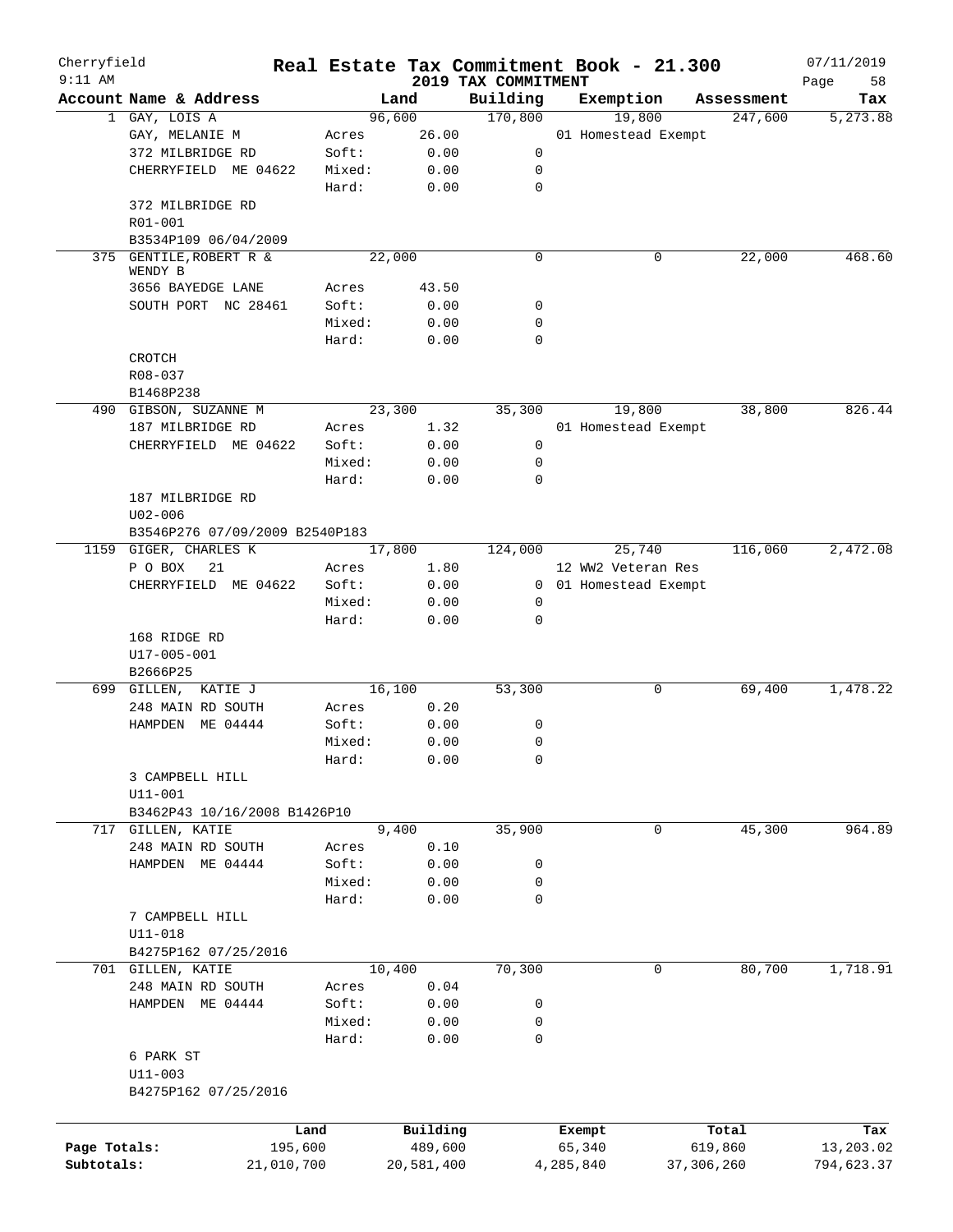| Cherryfield<br>$9:11$ AM |                                        |                 |            |                                 | Real Estate Tax Commitment Book - 21.300 |            |            | 07/11/2019        |
|--------------------------|----------------------------------------|-----------------|------------|---------------------------------|------------------------------------------|------------|------------|-------------------|
|                          | Account Name & Address                 |                 | Land       | 2019 TAX COMMITMENT<br>Building | Exemption                                |            | Assessment | 59<br>Page<br>Tax |
|                          | 674 GIORGI, VICTOR                     |                 | 21,400     | 54,900                          | 19,800                                   |            | 56,500     | 1,203.45          |
|                          | 281 BLACKSWOODS RD                     | Acres           | 6.00       |                                 | 01 Homestead Exempt                      |            |            |                   |
|                          | CHERRYFIELD ME 04622                   | Soft:           | 0.00       | 0                               |                                          |            |            |                   |
|                          |                                        | Mixed:          | 0.00       | 0                               |                                          |            |            |                   |
|                          |                                        | Hard:           | 0.00       | $\mathbf 0$                     |                                          |            |            |                   |
|                          | 281 BLACKSWOODS RD                     |                 |            |                                 |                                          |            |            |                   |
|                          | $U08 - 007$                            |                 |            |                                 |                                          |            |            |                   |
|                          | B2518P322                              |                 |            |                                 |                                          |            |            |                   |
|                          | 853 GOBLE, JONATHAN                    |                 | 17,600     | 37,900                          | 19,800                                   |            | 35,700     | 760.41            |
|                          | 183 MAIN ST                            | Acres           | 1.45       |                                 | 01 Homestead Exempt                      |            |            |                   |
|                          | CHERRYFIELD ME 04622                   | Soft:           | 0.00       | 0                               |                                          |            |            |                   |
|                          |                                        | Mixed:          | 0.00       | 0                               |                                          |            |            |                   |
|                          |                                        | Hard:           | 0.00       | 0                               |                                          |            |            |                   |
|                          |                                        |                 |            |                                 |                                          |            |            |                   |
|                          | 183 NORTH MAIN ST                      |                 |            |                                 |                                          |            |            |                   |
|                          | $U14 - 025$                            |                 |            |                                 |                                          |            |            |                   |
|                          | B4052P237 04/28/2014                   |                 |            |                                 |                                          |            |            |                   |
|                          | 82 GOLUBCOW, SAUL & HEDWIG,<br>MOLLY O |                 | 21,700     | $\mathbf 0$                     |                                          | 0          | 21,700     | 462.21            |
|                          | 10941 BROAD GREEN TR                   | Acres           | 32.00      |                                 |                                          |            |            |                   |
|                          | POTOMAC MD 20854                       | Soft:           | 0.00       | 0                               |                                          |            |            |                   |
|                          |                                        |                 |            |                                 |                                          |            |            |                   |
|                          |                                        | Mixed:          | 0.00       | 0                               |                                          |            |            |                   |
|                          |                                        | Hard:           | 0.00       | 0                               |                                          |            |            |                   |
|                          | UNIONVILLE RD (OFF)                    |                 |            |                                 |                                          |            |            |                   |
|                          | R03-007                                |                 |            |                                 |                                          |            |            |                   |
|                          | B791P13                                |                 |            |                                 |                                          |            |            |                   |
|                          | 524 GOODWIN, KEVIN                     |                 | 20,100     | 40,800                          |                                          | 0          | 60,900     | 1,297.17          |
|                          | 62 WILSON HILL ROAD                    | Acres           | 0.68       |                                 |                                          |            |            |                   |
|                          | CHERRYFIELD ME 04622                   | Soft:           | 0.00       | 0                               |                                          |            |            |                   |
|                          |                                        | Mixed:          | 0.00       | 0                               |                                          |            |            |                   |
|                          |                                        | Hard:           | 0.00       | 0                               |                                          |            |            |                   |
|                          | 62 WILSON HILL RD                      |                 |            |                                 |                                          |            |            |                   |
|                          | $U03 - 018$                            |                 |            |                                 |                                          |            |            |                   |
|                          | B4164P6 06/29/2015                     |                 |            |                                 |                                          |            |            |                   |
|                          | 318 GORMLEY, ROBERT                    |                 | 8,700      | 10,600                          |                                          | 0          | 19,300     | 411.09            |
|                          | 81 WINSOR AVE.                         | Acres           | 1.03       |                                 |                                          |            |            |                   |
|                          | NORTH KINGSTOWN<br>RI                  | Soft:           | 0.00       | 0                               |                                          |            |            |                   |
|                          | 02852                                  |                 | 0.00       | $\overline{0}$                  |                                          |            |            |                   |
|                          |                                        | Mixed:<br>Hard: | 0.00       | 0                               |                                          |            |            |                   |
|                          |                                        |                 |            |                                 |                                          |            |            |                   |
|                          | 410 NORTH MAIN ST                      |                 |            |                                 |                                          |            |            |                   |
|                          | R07-012                                |                 |            |                                 |                                          |            |            |                   |
|                          | B863P284                               |                 |            |                                 |                                          |            |            |                   |
|                          | 321 GORMLEY, ROBERT                    |                 | 35,300     | 24,400                          |                                          | 0          | 59,700     | 1,271.61          |
|                          | 81 WINSOR AVE.                         | Acres           | 40.00      |                                 |                                          |            |            |                   |
|                          | NORTH WINSOR RI 02852                  | Soft:           | 0.00       | 0                               |                                          |            |            |                   |
|                          |                                        | Mixed:          | 0.00       | 0                               |                                          |            |            |                   |
|                          |                                        | Hard:           | 0.00       | 0                               |                                          |            |            |                   |
|                          | 436 NORTH MAIN ST                      |                 |            |                                 |                                          |            |            |                   |
|                          | R07-014-002                            |                 |            |                                 |                                          |            |            |                   |
|                          | 402 GRACE, HAROLD                      |                 | 21,800     | 0                               |                                          | 0          | 21,800     | 464.34            |
|                          | PO BOX 88                              | Acres           | 42.90      |                                 |                                          |            |            |                   |
|                          | MADISON ME 04950                       | Soft:           | 0.00       | 0                               |                                          |            |            |                   |
|                          |                                        | Mixed:          | 0.00       | 0                               |                                          |            |            |                   |
|                          |                                        | Hard:           | 0.00       | 0                               |                                          |            |            |                   |
|                          | 1110 LANE RD                           |                 |            |                                 |                                          |            |            |                   |
|                          | R09-001-022                            |                 |            |                                 |                                          |            |            |                   |
|                          | B4344P97 03/17/2017                    |                 |            |                                 |                                          |            |            |                   |
|                          |                                        |                 |            |                                 |                                          |            |            |                   |
|                          |                                        | Land            | Building   |                                 | Exempt                                   |            | Total      | Tax               |
| Page Totals:             | 146,600                                |                 | 168,600    |                                 | 39,600                                   | 275,600    |            | 5,870.28          |
| Subtotals:               | 21, 157, 300                           |                 | 20,750,000 |                                 | 4,325,440                                | 37,581,860 |            | 800, 493.65       |
|                          |                                        |                 |            |                                 |                                          |            |            |                   |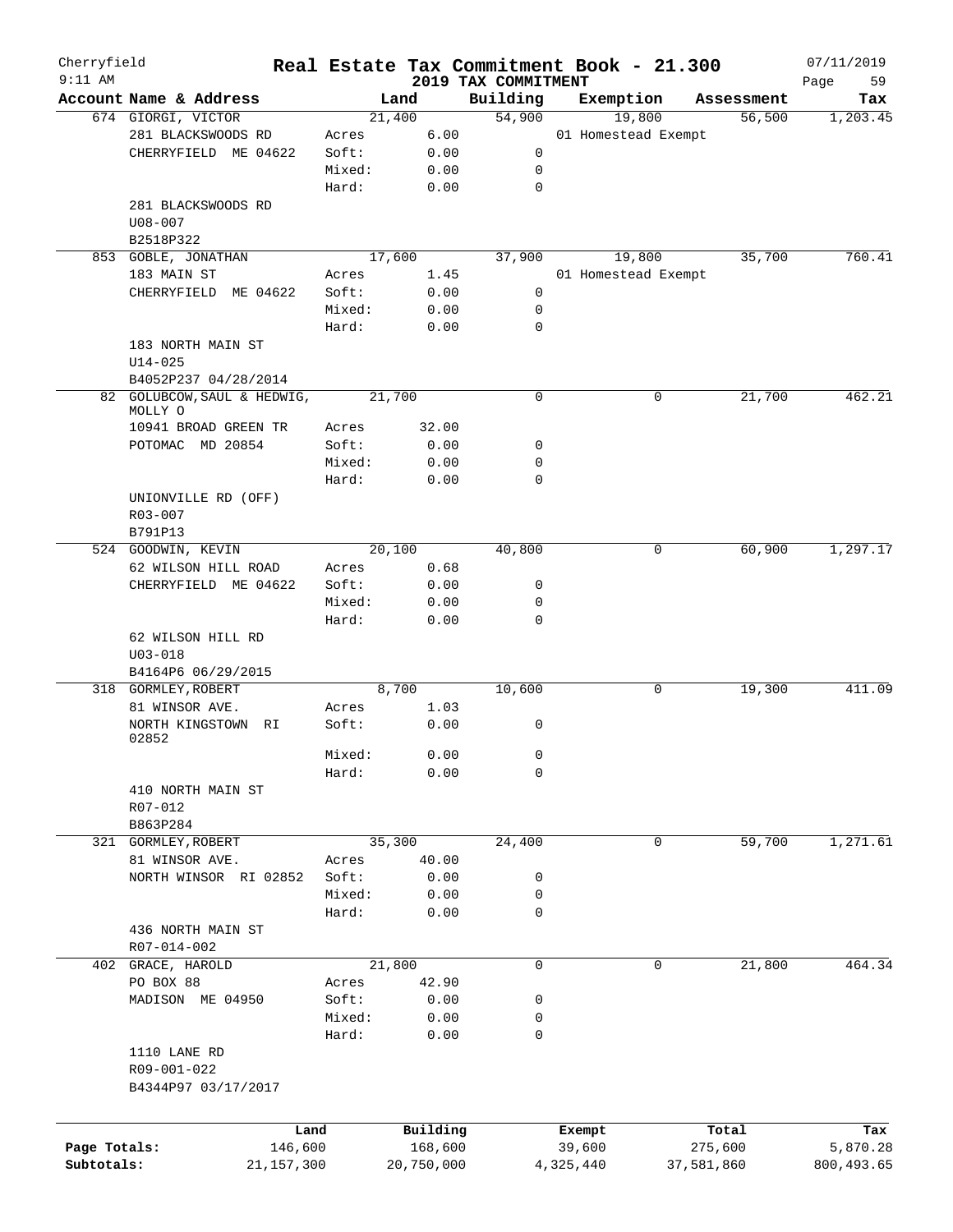| Cherryfield |                             |        |             |                     | Real Estate Tax Commitment Book - 21.300 |            | 07/11/2019 |
|-------------|-----------------------------|--------|-------------|---------------------|------------------------------------------|------------|------------|
| $9:11$ AM   |                             |        |             | 2019 TAX COMMITMENT |                                          |            | 60<br>Page |
|             | Account Name & Address      |        | Land        | Building            | Exemption                                | Assessment | Tax        |
|             | 403 GRACE, HAROLD           |        | 22,300      | $\mathbf 0$         | $\Omega$                                 | 22,300     | 474.99     |
|             | PO BOX 88                   | Acres  | 44.21       |                     |                                          |            |            |
|             | MADISON ME 04950            | Soft:  | 0.00        | 0                   |                                          |            |            |
|             |                             | Mixed: | 0.00        | 0                   |                                          |            |            |
|             |                             | Hard:  | 0.00        | $\mathbf 0$         |                                          |            |            |
|             | 1144 LANE RD                |        |             |                     |                                          |            |            |
|             | R09-001-023                 |        |             |                     |                                          |            |            |
|             | B4314P67 11/18/2016         |        |             |                     |                                          |            |            |
|             | 1013 GRACE, HAROLD          |        | 21,900      | 5,400               | 0                                        | 27,300     | 581.49     |
|             | P.O. BOX 88                 | Acres  | 40.72       |                     |                                          |            |            |
|             | MADISON ME 04950            | Soft:  | 0.00        | 0                   |                                          |            |            |
|             |                             | Mixed: | 0.00        | 0                   |                                          |            |            |
|             |                             | Hard:  | 0.00        | $\mathbf 0$         |                                          |            |            |
|             | 1162 LANE ROAD              |        |             |                     |                                          |            |            |
|             | R09-003                     |        |             |                     |                                          |            |            |
|             | B1523P117                   |        |             |                     |                                          |            |            |
| 739         | GRAHAM, JAMES T & TINA<br>S |        | 58,600      | 97,700              | 0                                        | 156,300    | 3,329.19   |
|             | 3280 S CRATER RD            | Acres  | 2.43        |                     |                                          |            |            |
|             | PETERSBURG VA 23805         | Soft:  | 0.00        | 0                   |                                          |            |            |
|             |                             | Mixed: | 0.00        | 0                   |                                          |            |            |
|             |                             | Hard:  | 0.00        | $\mathbf 0$         |                                          |            |            |
|             | 49 PARK ST                  |        |             |                     |                                          |            |            |
|             | $U11 - 040$                 |        |             |                     |                                          |            |            |
|             | B4444P28 03/12/2018         |        |             |                     |                                          |            |            |
|             | 220 GRALLERT, MARGOT        |        | 35,700      | $\Omega$            | 0                                        | 35,700     | 760.41     |
|             | 28 CONCORD GREENE #4        | Acres  | 170.00      |                     |                                          |            |            |
|             | CONCORD MA 01743            | Soft:  | 134.00      | 17,644              |                                          |            |            |
|             |                             | Mixed: | 16.00       | 2,519               |                                          |            |            |
|             |                             | Hard:  | 0.00        | 0                   |                                          |            |            |
|             | WILLEY DISTRICT RD          |        |             |                     |                                          |            |            |
|             | R05-019                     |        |             |                     |                                          |            |            |
|             | B3725P79 03/18/2011         |        |             |                     |                                          |            |            |
| 632         | <b>GRANT FAMILY</b>         |        | 11,400      | 42,200              | 0                                        | 53,600     | 1,141.68   |
|             | IRREVOCABLE TRUST           |        |             |                     |                                          |            |            |
|             | C/O THELMA GRANT            | Acres  | 0.24        |                     |                                          |            |            |
|             | 25 HILL AVE                 | Soft:  | 0.00        | 0                   |                                          |            |            |
|             | YALESVILLE CT<br>06492-2223 | Mixed: | 0.00        | 0                   |                                          |            |            |
|             |                             | Hard:  | 0.00        | 0                   |                                          |            |            |
|             | 83 STILLWATER RD            |        |             |                     |                                          |            |            |
|             | $U06 - 022$                 |        |             |                     |                                          |            |            |
|             | B2736P43                    |        |             |                     |                                          |            |            |
|             | 993 GRANT JR, ROBERT        |        | $\mathbf 0$ | 15,600              | 15,600                                   | 0          | 0.00       |
|             | 17 BARREN WAY               |        |             |                     | 01 Homestead Exempt                      |            |            |
|             | CHERRYFIELD ME 04622        |        |             |                     |                                          |            |            |
|             |                             |        |             |                     |                                          |            |            |
|             |                             |        |             |                     |                                          |            |            |
|             | 17 BARREN WAY               |        |             |                     |                                          |            |            |

U18-006-001-004

|              | Land       | Building   | Exempt    | Total      | Tax        |
|--------------|------------|------------|-----------|------------|------------|
| Page Totals: | 149,900    | 160,900    | 15,600    | 295,200    | 6,287.76   |
| Subtotals:   | 21,307,200 | 20,910,900 | 4,341,040 | 37,877,060 | 806,781.41 |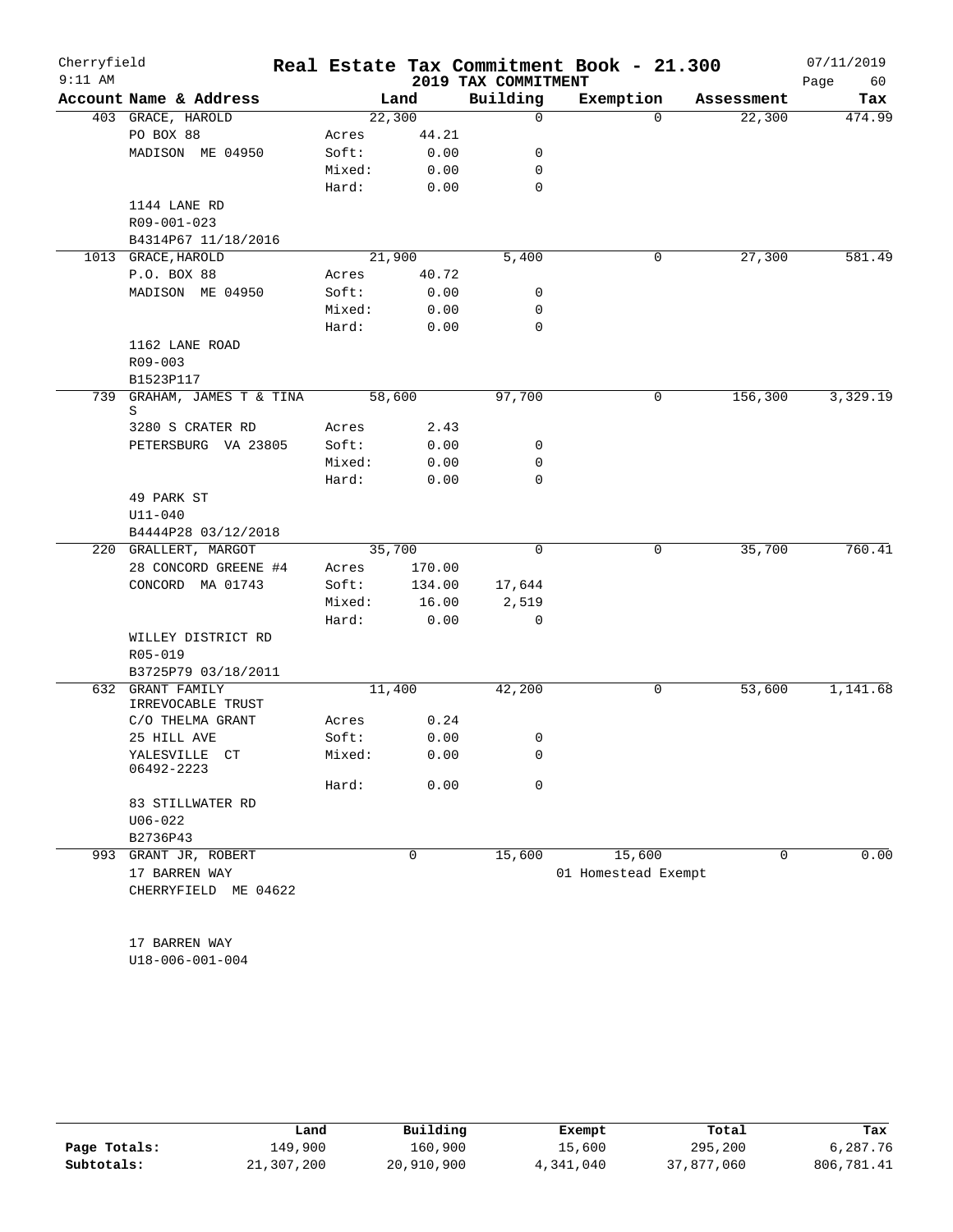| Cherryfield<br>$9:11$ AM |                                       | Real Estate Tax Commitment Book - 21.300 |                     | 2019 TAX COMMITMENT |                  |                       |                  | 07/11/2019        |
|--------------------------|---------------------------------------|------------------------------------------|---------------------|---------------------|------------------|-----------------------|------------------|-------------------|
|                          | Account Name & Address                | Land                                     |                     | Building            |                  | Exemption             | Assessment       | Page<br>61<br>Tax |
| 277                      | GRANT, ALTON & JANET                  | 22,300                                   |                     | 31,900              |                  | $\Omega$              | 54,200           | 1,154.46          |
|                          | (L/E)                                 |                                          |                     |                     |                  |                       |                  |                   |
|                          | GRANT, CHERYL ANNE                    | Acres                                    | 7.70                |                     |                  |                       |                  |                   |
|                          | 19 GRANT ROAD<br>CHERRYFIELD ME 04622 | Soft:<br>Mixed:                          | 0.00<br>0.00        | 0<br>$\mathbf 0$    |                  |                       |                  |                   |
|                          |                                       | Hard:                                    | 0.00                | 0                   |                  |                       |                  |                   |
|                          | 19 GRANT RD                           |                                          |                     |                     |                  |                       |                  |                   |
|                          | R05-064                               |                                          |                     |                     |                  |                       |                  |                   |
|                          | B3471P275 11/18/2008                  |                                          |                     |                     |                  |                       |                  |                   |
|                          | 887 GRANT, RUTH                       | 18,100                                   |                     | 46,900              |                  | 19,800                | 45,200           | 962.76            |
|                          | 39 RIDGE RD                           | Acres                                    | 2.32                |                     |                  | 01 Homestead Exempt   |                  |                   |
|                          | CHERRYFIELD<br>ME 04622               | Soft:                                    | 0.00                | 0                   |                  |                       |                  |                   |
|                          |                                       | Mixed:                                   | 0.00                | 0                   |                  |                       |                  |                   |
|                          |                                       | Hard:                                    | 0.00                | 0                   |                  |                       |                  |                   |
|                          | 39 RIDGE RD                           |                                          |                     |                     |                  |                       |                  |                   |
|                          | $U15 - 015$                           |                                          |                     |                     |                  |                       |                  |                   |
|                          | B881P12<br>609 GRANT, WAYNE G.        | 12,100                                   |                     | 47,100              |                  | 19,800                | 39,400           | 839.22            |
|                          | P O BOX 194                           | Acres                                    | 1.51                |                     |                  | 01 Homestead Exempt   |                  |                   |
|                          | CHERRYFIELD ME 04622                  | Soft:                                    | 0.00                | 0                   |                  |                       |                  |                   |
|                          |                                       | Mixed:                                   | 0.00                | 0                   |                  |                       |                  |                   |
|                          |                                       | Hard:                                    | 0.00                | $\mathbf 0$         |                  |                       |                  |                   |
|                          | 86 SCHOOL ST                          |                                          |                     |                     |                  |                       |                  |                   |
|                          | $U05 - 040$                           |                                          |                     |                     |                  |                       |                  |                   |
|                          | B2002P123                             |                                          |                     |                     |                  |                       |                  |                   |
|                          | 722 GRANT, GARDNER C &                | 20,600                                   |                     | 73,700              |                  | 0                     | 94,300           | 2,008.59          |
|                          | VIRGINIA<br>PO BOX 405                | Acres                                    | 0.73                |                     |                  |                       |                  |                   |
|                          | CHERRYFIELD<br>ME 04622               | Soft:                                    | 0.00                | 0                   |                  |                       |                  |                   |
|                          |                                       | Mixed:                                   | 0.00                | 0                   |                  |                       |                  |                   |
|                          |                                       | Hard:                                    | 0.00                | 0                   |                  |                       |                  |                   |
|                          | 6 NEW ST                              |                                          |                     |                     |                  |                       |                  |                   |
|                          | $U11 - 023$                           |                                          |                     |                     |                  |                       |                  |                   |
|                          | 503 GRAY, ELESTINE E (L/E)            | 4,500                                    |                     | 0                   |                  | 0                     | 4,500            | 95.85             |
|                          | GRAY, SHELLEY                         | Acres                                    | 0.62                |                     |                  |                       |                  |                   |
|                          | P O BOX 211                           | Soft:                                    | 0.00                | 0                   |                  |                       |                  |                   |
|                          | CHERRYFIELD ME 04622                  | Mixed:                                   | 0.00                | 0                   |                  |                       |                  |                   |
|                          |                                       | Hard:                                    | 0.00                | 0                   |                  |                       |                  |                   |
|                          | MILBRIDGE RD<br>$U02 - 018$           |                                          |                     |                     |                  |                       |                  |                   |
|                          | B3658P222 08/16/2010                  |                                          |                     |                     |                  |                       |                  |                   |
|                          | 502 GRAY, ELESTINE M (L/E)            | 18,000                                   |                     | 60,800              |                  | 25,740                | 53,060           | 1,130.18          |
|                          | SHELLEY E GRAY                        | Acres                                    | 0.50                |                     |                  | 12 WW2 Veteran Res    |                  |                   |
|                          | PO BOX 211                            | Soft:                                    | 0.00                |                     |                  | 0 01 Homestead Exempt |                  |                   |
|                          | CHERRYFIELD ME 04622                  | Mixed:                                   | 0.00                | 0                   |                  |                       |                  |                   |
|                          |                                       | Hard:                                    | 0.00                | 0                   |                  |                       |                  |                   |
|                          | 153 MILBRIDGE RD                      |                                          |                     |                     |                  |                       |                  |                   |
|                          | $U02 - 017$                           |                                          |                     |                     |                  |                       |                  |                   |
|                          | B2990P167                             |                                          |                     |                     |                  |                       |                  |                   |
| 1061                     | GRAY, JESSE                           | 23,700                                   |                     | 69,200              |                  | 0                     | 92,900           | 1,978.77          |
|                          | 22 AIRPORT RD                         | Acres                                    | 4.00                |                     |                  |                       |                  |                   |
|                          | ADDISON ME 04606                      | Soft:                                    | 0.00                | 0                   |                  |                       |                  |                   |
|                          |                                       | Mixed:<br>Hard:                          | 0.00<br>0.00        | 0<br>0              |                  |                       |                  |                   |
|                          | 349 BLACKSWOODS RD                    |                                          |                     |                     |                  |                       |                  |                   |
|                          | R03-018                               |                                          |                     |                     |                  |                       |                  |                   |
|                          | B4244P213 04/06/2016                  |                                          |                     |                     |                  |                       |                  |                   |
|                          |                                       |                                          |                     |                     |                  |                       |                  |                   |
|                          |                                       |                                          |                     |                     |                  |                       |                  |                   |
| Page Totals:             | 119,300                               | Land                                     | Building<br>329,600 |                     | Exempt<br>65,340 |                       | Total<br>383,560 | Tax<br>8,169.83   |
| Subtotals:               | 21,426,500                            |                                          | 21,240,500          |                     | 4,406,380        |                       | 38,260,620       | 814,951.24        |
|                          |                                       |                                          |                     |                     |                  |                       |                  |                   |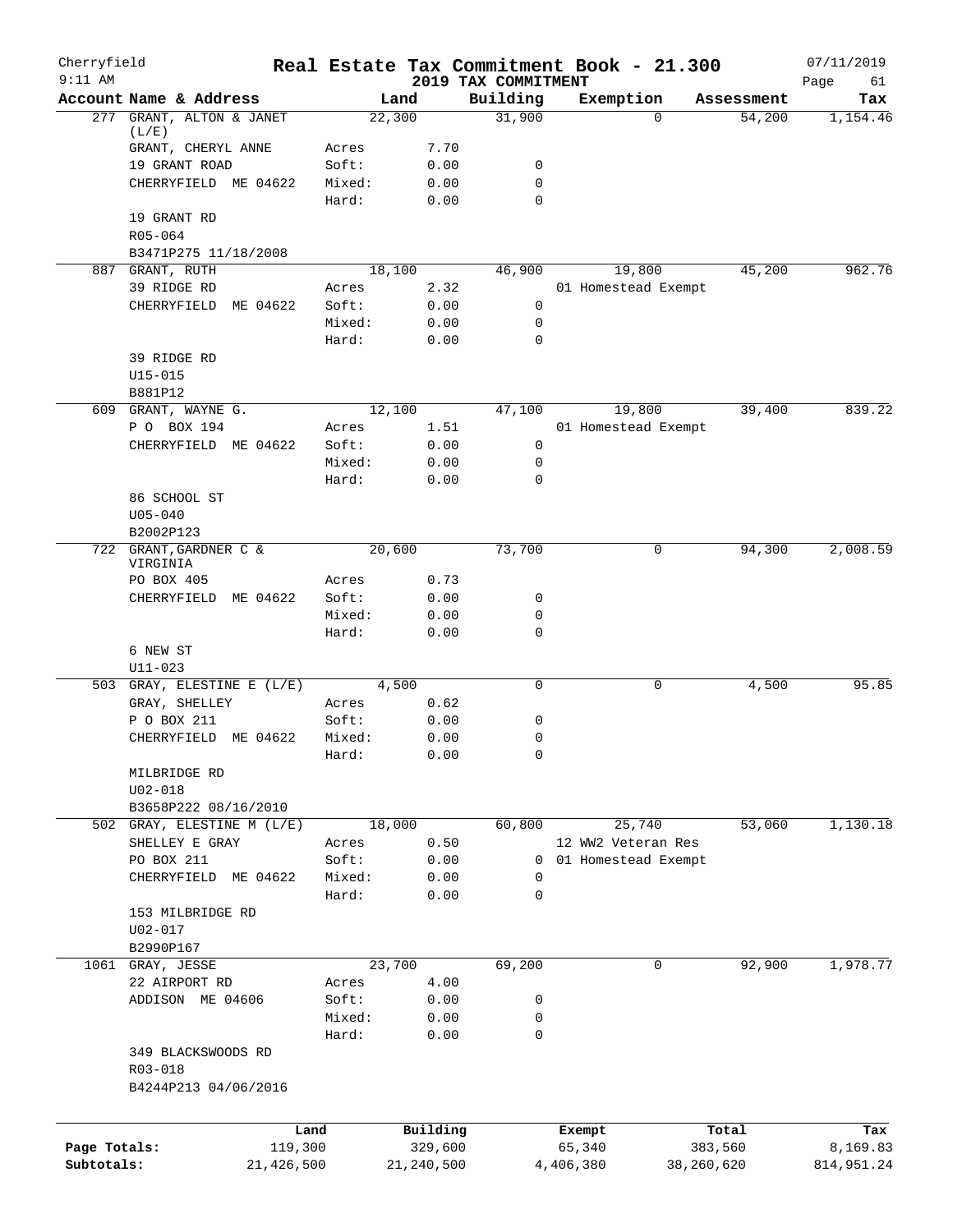| Cherryfield |                                        |                 |        |                     | Real Estate Tax Commitment Book - 21.300 |            | 07/11/2019 |
|-------------|----------------------------------------|-----------------|--------|---------------------|------------------------------------------|------------|------------|
| $9:11$ AM   |                                        |                 |        | 2019 TAX COMMITMENT |                                          |            | Page<br>62 |
|             | Account Name & Address                 |                 | Land   | Building            | Exemption                                | Assessment | Tax        |
|             | 1090 GREAVES, GREGORY P &<br>NICHOLE S |                 | 17,300 | 73,000              | $\Omega$                                 | 90, 300    | 1,923.39   |
|             | 26 WHIPPOORWILL TR                     | Acres           | 1.00   |                     |                                          |            |            |
|             | WELLS ME 04090                         | Soft:           | 0.00   | 0                   |                                          |            |            |
|             |                                        | Mixed:          | 0.00   | 0                   |                                          |            |            |
|             |                                        | Hard:           | 0.00   | $\mathbf 0$         |                                          |            |            |
|             | 20 NETTIE LANE                         |                 |        |                     |                                          |            |            |
|             | $U16 - 017 - 002$                      |                 |        |                     |                                          |            |            |
|             | B2175P268                              |                 |        |                     |                                          |            |            |
|             | 934 GREAVES, SCOTT                     |                 | 1,900  | $\Omega$            | 0                                        | 1,900      | 40.47      |
|             | 9 New Street                           | Acres           | 2.28   |                     |                                          |            |            |
|             | CHERRYFIELD ME 04622                   | Soft:           | 0.00   | 0                   |                                          |            |            |
|             |                                        | Mixed:          | 0.00   | 0                   |                                          |            |            |
|             |                                        | Hard:           | 0.00   | $\mathbf 0$         |                                          |            |            |
|             | 34 MORSE LANE                          |                 |        |                     |                                          |            |            |
|             | U17-015                                |                 |        |                     |                                          |            |            |
|             | B3260P297 03/05/2007                   |                 |        |                     |                                          |            |            |
|             | 936 GREAVES, SCOTT C &<br>CARRIE       |                 | 17,100 | 47,300              | 0                                        | 64,400     | 1,371.72   |
|             | 32 MORSE LN                            | Acres           | 0.96   |                     |                                          |            |            |
|             | CHERRYFIELD ME 04622                   | Soft:           | 0.00   | 0                   |                                          |            |            |
|             |                                        | Mixed:          | 0.00   | 0                   |                                          |            |            |
|             |                                        | Hard:           | 0.00   | $\mathbf 0$         |                                          |            |            |
|             | 32 MORSE LANE                          |                 |        |                     |                                          |            |            |
|             | $U17 - 017$                            |                 |        |                     |                                          |            |            |
|             | B3624P164 04/10/2010                   |                 |        |                     |                                          |            |            |
|             | 711 GREAVES, SCOTT C &<br>CARRIE A     |                 | 27,100 | 51,700              | 19,800                                   | 59,000     | 1,256.70   |
|             | 9 NEW ST                               | Acres           | 0.81   |                     | 01 Homestead Exempt                      |            |            |
|             | CHERRYFIELD ME 04622                   | Soft:           | 0.00   | 0                   |                                          |            |            |
|             |                                        | Mixed:          | 0.00   | 0                   |                                          |            |            |
|             |                                        | Hard:           | 0.00   | 0                   |                                          |            |            |
|             | 9 NEW ST                               |                 |        |                     |                                          |            |            |
|             | $U11 - 013$                            |                 |        |                     |                                          |            |            |
|             | B3583P74 10/28/2009                    |                 |        |                     |                                          |            |            |
|             | 157 GREGOIRE, ALLEN                    |                 | 12,000 | $\mathbf 0$         | 0                                        | 12,000     | 255.60     |
|             | GREGOIRE, PATRICIA                     | Acres           | 6.70   |                     |                                          |            |            |
|             | 924 IRON ROAD                          | Soft:           | 0.00   | 0                   |                                          |            |            |
|             | PAPILLION NE 68046                     | Mixed:          | 0.00   | 0                   |                                          |            |            |
|             |                                        | Hard:           | 0.00   | 0                   |                                          |            |            |
|             | 2 WILLEY DISTRICT RD                   |                 |        |                     |                                          |            |            |
|             | R04-010-011                            |                 |        |                     |                                          |            |            |
|             | B3060P141 09/19/2005                   |                 |        |                     |                                          |            |            |
|             | 969 GRIFFIN, CHARLES                   |                 | 24,300 | 3,000               | 19,800                                   | 7,500      | 159.75     |
|             | 351 RIDGE RD                           | Acres           | 13.00  |                     | 01 Homestead Exempt                      |            |            |
|             | CHERRYFIELD ME 04622                   | Soft:<br>Mixed: | 0.00   | 0                   |                                          |            |            |
|             |                                        | Hard:           | 0.00   | 0<br>0              |                                          |            |            |
|             |                                        |                 | 0.00   |                     |                                          |            |            |
|             | 351 RIDGE RD<br>U19-013-003            |                 |        |                     |                                          |            |            |
|             | B4087P313 08/27/2014                   |                 |        |                     |                                          |            |            |
|             |                                        |                 |        |                     |                                          |            |            |

|              | Land       | Building     | Exempt    | Total      | Tax        |
|--------------|------------|--------------|-----------|------------|------------|
| Page Totals: | 99,700     | 175,000      | 39,600    | 235,100    | 5,007.63   |
| Subtotals:   | 21,526,200 | 21, 415, 500 | 4,445,980 | 38,495,720 | 819,958.87 |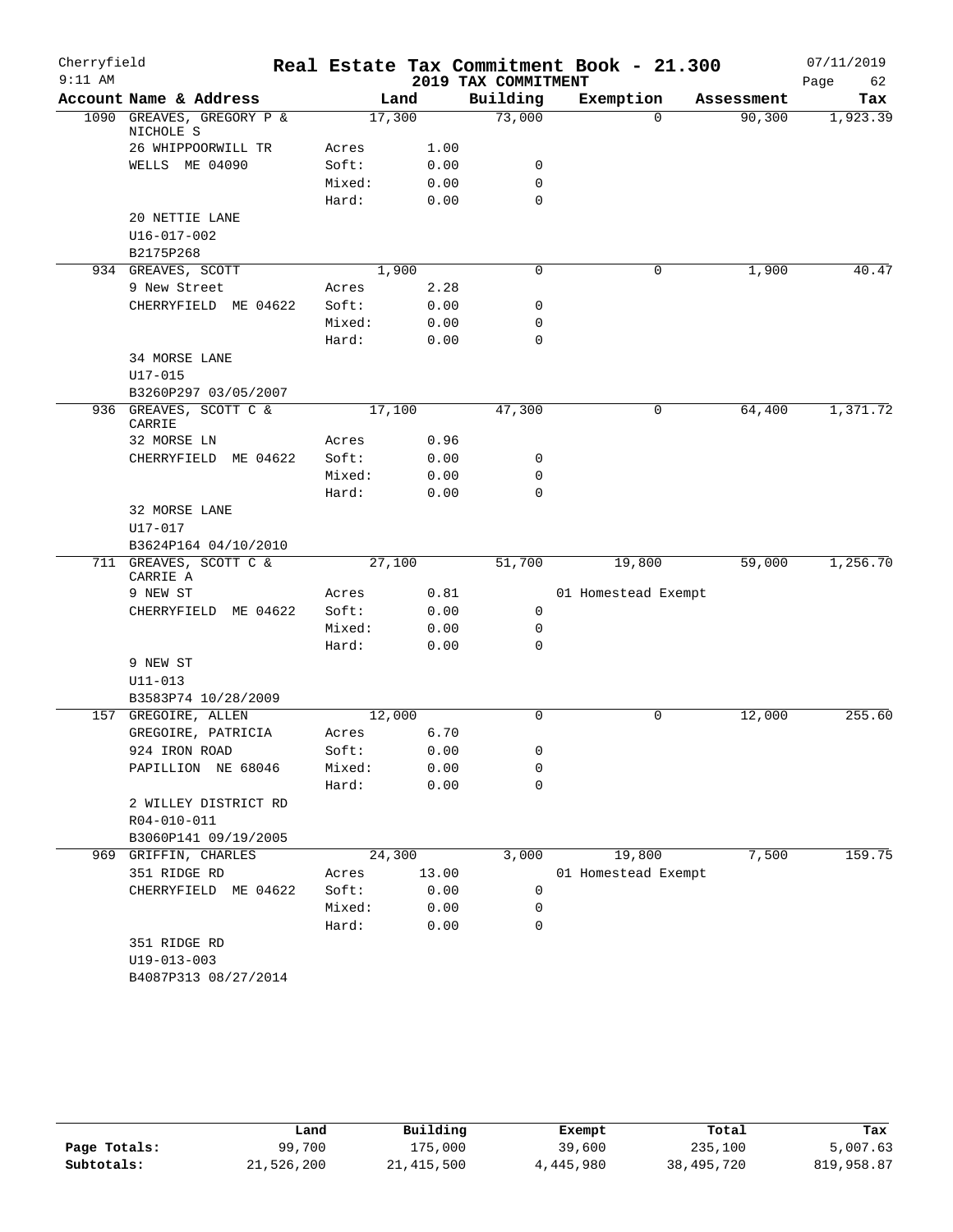| Cherryfield |                                      |        |        |                     | Real Estate Tax Commitment Book - 21.300 |            | 07/11/2019 |
|-------------|--------------------------------------|--------|--------|---------------------|------------------------------------------|------------|------------|
| $9:11$ AM   |                                      |        |        | 2019 TAX COMMITMENT |                                          |            | Page<br>63 |
|             | Account Name & Address               |        | Land   | Building            | Exemption                                | Assessment | Tax        |
|             | 902 HALKETT, JESSEE INGALLS          | 43,200 |        | 37,500              | $\Omega$                                 | 80,700     | 1,718.91   |
|             | P O BOX 505                          | Acres  | 65.00  |                     |                                          |            |            |
|             | MOUNT DESERT ME 04660                | Soft:  | 0.00   | 0                   |                                          |            |            |
|             |                                      | Mixed: | 0.00   | 0                   |                                          |            |            |
|             |                                      | Hard:  | 0.00   | $\mathbf 0$         |                                          |            |            |
|             | 110 RIDGE RD                         |        |        |                     |                                          |            |            |
|             | $U16 - 004$                          |        |        |                     |                                          |            |            |
|             | B4262P265 06/16/2016                 |        |        |                     |                                          |            |            |
|             | 4 HALL JR, EILEEN BADER &<br>BRUCE E | 63,500 |        | 135,700             | 19,800                                   | 179,400    | 3,821.22   |
|             | 34 HANSON RD                         | Acres  | 10.00  |                     | 01 Homestead Exempt                      |            |            |
|             | CHERRYFIELD ME 04622                 | Soft:  | 0.00   | 0                   |                                          |            |            |
|             |                                      | Mixed: | 0.00   | $\mathbf 0$         |                                          |            |            |
|             |                                      | Hard:  | 0.00   | $\mathbf 0$         |                                          |            |            |
|             | 34 HANSON LN                         |        |        |                     |                                          |            |            |
|             | R01-001-003                          |        |        |                     |                                          |            |            |
|             | B4377P34 07/21/2017                  |        |        |                     |                                          |            |            |
|             | 687 HALL, LYLE S                     | 11,300 |        | 0                   | 0                                        | 11,300     | 240.69     |
|             | 39 PLEASANT ST                       | Acres  | 5.50   |                     |                                          |            |            |
|             | GARDENER ME 04345                    | Soft:  | 0.00   | 0                   |                                          |            |            |
|             |                                      | Mixed: | 0.00   | 0                   |                                          |            |            |
|             |                                      | Hard:  | 0.00   | 0                   |                                          |            |            |
|             | PARK ST                              |        |        |                     |                                          |            |            |
|             | $U10 - 001$                          |        |        |                     |                                          |            |            |
|             | 856 HAMLYN, MARY E                   | 17,500 |        | 34,700              | 0                                        | 52,200     | 1,111.86   |
|             | FRASSE, TERRY A                      | Acres  | 1.32   |                     |                                          |            |            |
|             | 675 POND RD                          | Soft:  | 0.00   | 0                   |                                          |            |            |
|             | MANCHESTER ME 04351                  | Mixed: | 0.00   | 0                   |                                          |            |            |
|             |                                      | Hard:  | 0.00   | $\mathbf 0$         |                                          |            |            |
|             | 159 MAIN ST                          |        |        |                     |                                          |            |            |
|             | $U14 - 028$                          |        |        |                     |                                          |            |            |
|             | B2450P72                             |        |        |                     |                                          |            |            |
|             | 953 HAMMOND, CHARLENE A &            | 11,200 |        | 2,100               | 0                                        | 13,300     | 283.29     |
|             | COURTNEY K                           |        |        |                     |                                          |            |            |
|             | 14 CENTERVILLE RD                    | Acres  | 0.52   |                     |                                          |            |            |
|             | COLUMBIA FALLS ME<br>04623           | Soft:  | 0.00   | 0                   |                                          |            |            |
|             |                                      | Mixed: | 0.00   | $\mathbf{0}$        |                                          |            |            |
|             |                                      | Hard:  | 0.00   | 0                   |                                          |            |            |
|             | 288 TENAN LANE                       |        |        |                     |                                          |            |            |
|             | $U18 - 013$                          |        |        |                     |                                          |            |            |
|             | B4509P216 10/29/2018                 |        |        |                     |                                          |            |            |
|             | 11 HAMPTON, DAVID C & ASTA           | 53,200 |        | 150,500             | 0                                        | 203,700    | 4,338.81   |
|             | L                                    |        |        |                     |                                          |            |            |
|             | P O BOX 253                          | Acres  | 126.00 |                     |                                          |            |            |
|             | 405 MILBRIDGE RD                     | Soft:  | 89.00  | 11,719              |                                          |            |            |
|             | CHERRYFIELD ME 04622                 | Mixed: | 9.00   | 1,417               |                                          |            |            |
|             |                                      | Hard:  | 2.00   | 246                 |                                          |            |            |
|             | 405 MILBRIDGE RD                     |        |        |                     |                                          |            |            |
|             | R01-002-005                          |        |        |                     |                                          |            |            |
|             | B2397P92                             |        |        |                     |                                          |            |            |

|              | Land       | Building   | Exempt    | Total      | Tax         |
|--------------|------------|------------|-----------|------------|-------------|
| Page Totals: | 199,900    | 360,500    | 19,800    | 540,600    | 11,514.78   |
| Subtotals:   | 21,726,100 | 21,776,000 | 4,465,780 | 39,036,320 | 831, 473.65 |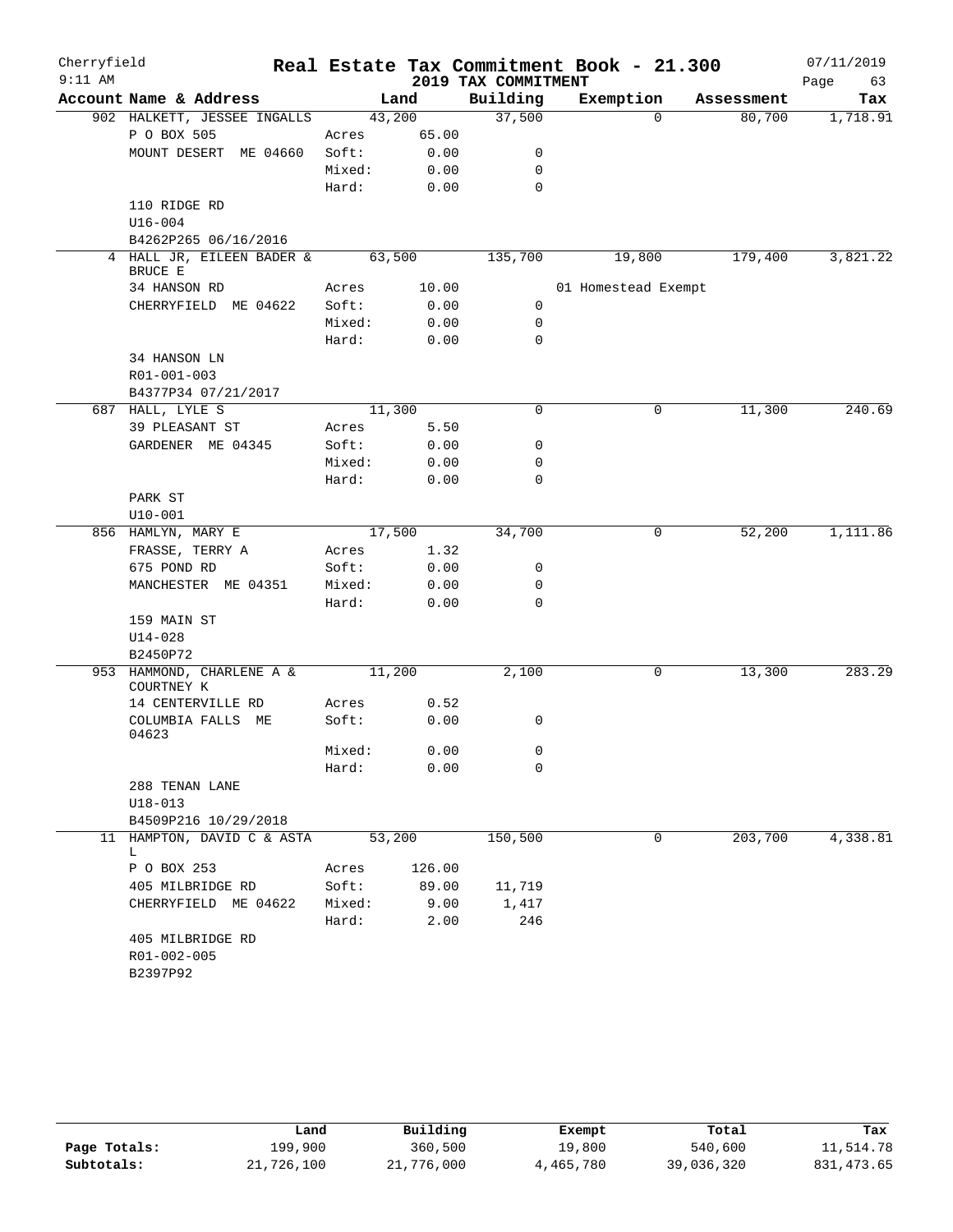| Cherryfield<br>$9:11$ AM |                                          |            |        |            |                                 | Real Estate Tax Commitment Book - 21.300 |            |            | 07/11/2019        |
|--------------------------|------------------------------------------|------------|--------|------------|---------------------------------|------------------------------------------|------------|------------|-------------------|
|                          | Account Name & Address                   |            |        | Land       | 2019 TAX COMMITMENT<br>Building | Exemption                                |            | Assessment | Page<br>64<br>Tax |
|                          | 774 HANKS, RUTH E                        |            |        | 23,400     | 84,200                          |                                          | $\Omega$   | 107,600    | 2,291.88          |
|                          | PO BOX 124 SHS                           |            | Acres  | 1.53       |                                 |                                          |            |            |                   |
|                          | DUXBURY MA 02331                         |            | Soft:  | 0.00       | 0                               |                                          |            |            |                   |
|                          |                                          |            | Mixed: | 0.00       | 0                               |                                          |            |            |                   |
|                          |                                          |            | Hard:  | 0.00       | $\mathbf 0$                     |                                          |            |            |                   |
|                          | 19 HIGH ST                               |            |        |            |                                 |                                          |            |            |                   |
|                          | $U12 - 027$                              |            |        |            |                                 |                                          |            |            |                   |
|                          | B3976P20 07/19/2013 B2888P180 06/01/2004 |            |        |            |                                 |                                          |            |            |                   |
|                          | 129 HARRINGTON, NORRIS L &               |            |        | 43,400     | 88,500                          | 19,800                                   |            | 112,100    | 2,387.73          |
|                          | VIOLET E                                 |            |        |            |                                 |                                          |            |            |                   |
|                          | 65 SPRAGUES FALLS RD                     |            | Acres  | 36.20      |                                 | 01 Homestead Exempt                      |            |            |                   |
|                          | CHERRYFIELD ME 04622                     |            | Soft:  | 0.00       | $\mathsf{O}$                    |                                          |            |            |                   |
|                          |                                          |            | Mixed: | 0.00       | 0                               |                                          |            |            |                   |
|                          |                                          |            | Hard:  | 0.00       | 0                               |                                          |            |            |                   |
|                          | 65 SPRAGUE FALLS RD                      |            |        |            |                                 |                                          |            |            |                   |
|                          | R03-052-002                              |            |        |            |                                 |                                          |            |            |                   |
|                          | B1303P251                                |            |        |            |                                 |                                          |            |            |                   |
|                          | 335 HARTFORD, SUSAN                      |            |        | 28,900     | 0                               |                                          | 0          | 28,900     | 615.57            |
|                          | 90 CALLS HILL ROAD                       |            | Acres  | 27.00      |                                 |                                          |            |            |                   |
|                          | DRESDEN ME 04342                         |            | Soft:  | 0.00       | 0                               |                                          |            |            |                   |
|                          |                                          |            |        |            | 0                               |                                          |            |            |                   |
|                          |                                          |            | Mixed: | 0.00       |                                 |                                          |            |            |                   |
|                          |                                          |            | Hard:  | 0.00       | 0                               |                                          |            |            |                   |
|                          | SPRAGUE FALLS RD                         |            |        |            |                                 |                                          |            |            |                   |
|                          | R08-009                                  |            |        |            |                                 |                                          |            |            |                   |
|                          | 336 HARTFORD, SUSAN E.                   |            |        | 25,400     | 10,700                          |                                          | 0          | 36,100     | 768.93            |
|                          | 90 CALLS HILL ROAD                       |            | Acres  | 14.00      |                                 |                                          |            |            |                   |
|                          | DRESDEN ME 04342                         |            | Soft:  | 0.00       | 0                               |                                          |            |            |                   |
|                          |                                          |            | Mixed: | 0.00       | 0                               |                                          |            |            |                   |
|                          |                                          |            | Hard:  | 0.00       | $\mathbf 0$                     |                                          |            |            |                   |
|                          | 330 SPRAGUE FALLS RD                     |            |        |            |                                 |                                          |            |            |                   |
|                          | R08-010                                  |            |        |            |                                 |                                          |            |            |                   |
|                          | B568P276                                 |            |        |            |                                 |                                          |            |            |                   |
|                          | 1130 HARTLEY, STEPHEN P                  |            |        | 23,100     | 39,200                          | 19,800                                   |            | 42,500     | 905.25            |
|                          | 445 SPRAGUE FALLS RD                     |            | Acres  | 15.00      |                                 | 01 Homestead Exempt                      |            |            |                   |
|                          | CHERRYFIELD ME 04622                     |            | Soft:  | 0.00       | $\mathbf 0$                     |                                          |            |            |                   |
|                          |                                          |            | Mixed: | 0.00       | 0                               |                                          |            |            |                   |
|                          |                                          |            | Hard:  | 0.00       | 0                               |                                          |            |            |                   |
|                          | 445 SPRAGUE FALLS RD                     |            |        |            |                                 |                                          |            |            |                   |
|                          | R08-017-001                              |            |        |            |                                 |                                          |            |            |                   |
|                          | B3322P56 08/20/2007                      |            |        |            |                                 |                                          |            |            |                   |
|                          | 347 HARTLEY, STEPHEN P                   |            |        | 19,100     | 7,500                           |                                          | 0          | 26,600     | 566.58            |
|                          | JILLIAN                                  |            | Acres  | 14.00      |                                 |                                          |            |            |                   |
|                          | 445 SPRAGUES FALLS RD                    |            | Soft:  | 0.00       | 0                               |                                          |            |            |                   |
|                          | CHERRYFIELD ME 04622                     |            | Mixed: | 0.00       | 0                               |                                          |            |            |                   |
|                          |                                          |            | Hard:  | 0.00       | 0                               |                                          |            |            |                   |
|                          | 469 SPRAGUE FALLS RD                     |            |        |            |                                 |                                          |            |            |                   |
|                          | R08-017                                  |            |        |            |                                 |                                          |            |            |                   |
|                          | B4335P132 02/10/2017                     |            |        |            |                                 |                                          |            |            |                   |
|                          | 1123 HASLAM, ROSE M                      |            |        | 18,300     | 61,600                          | 19,800                                   |            | 60,100     | 1,280.13          |
|                          | CAMPBELL, JODY                           |            | Acres  | 2.75       |                                 | 01 Homestead Exempt                      |            |            |                   |
|                          | 66 BUTLER RD                             |            | Soft:  | 0.00       | 0                               |                                          |            |            |                   |
|                          | CHERRYFIELD ME 04622                     |            | Mixed: | 0.00       | 0                               |                                          |            |            |                   |
|                          |                                          |            | Hard:  | 0.00       | 0                               |                                          |            |            |                   |
|                          | 66 BUTLER ROAD                           |            |        |            |                                 |                                          |            |            |                   |
|                          | R04-036-001                              |            |        |            |                                 |                                          |            |            |                   |
|                          | B4519P90 12/10/2018                      |            |        |            |                                 |                                          |            |            |                   |
|                          |                                          |            |        |            |                                 |                                          |            |            |                   |
|                          |                                          |            |        |            |                                 |                                          |            |            |                   |
|                          |                                          |            |        |            |                                 |                                          |            |            |                   |
|                          |                                          | Land       |        | Building   |                                 | Exempt                                   |            | Total      | Tax               |
| Page Totals:             |                                          | 181,600    |        | 291,700    |                                 | 59,400                                   |            | 413,900    | 8,816.07          |
| Subtotals:               |                                          | 21,907,700 |        | 22,067,700 |                                 | 4,525,180                                | 39,450,220 |            | 840,289.72        |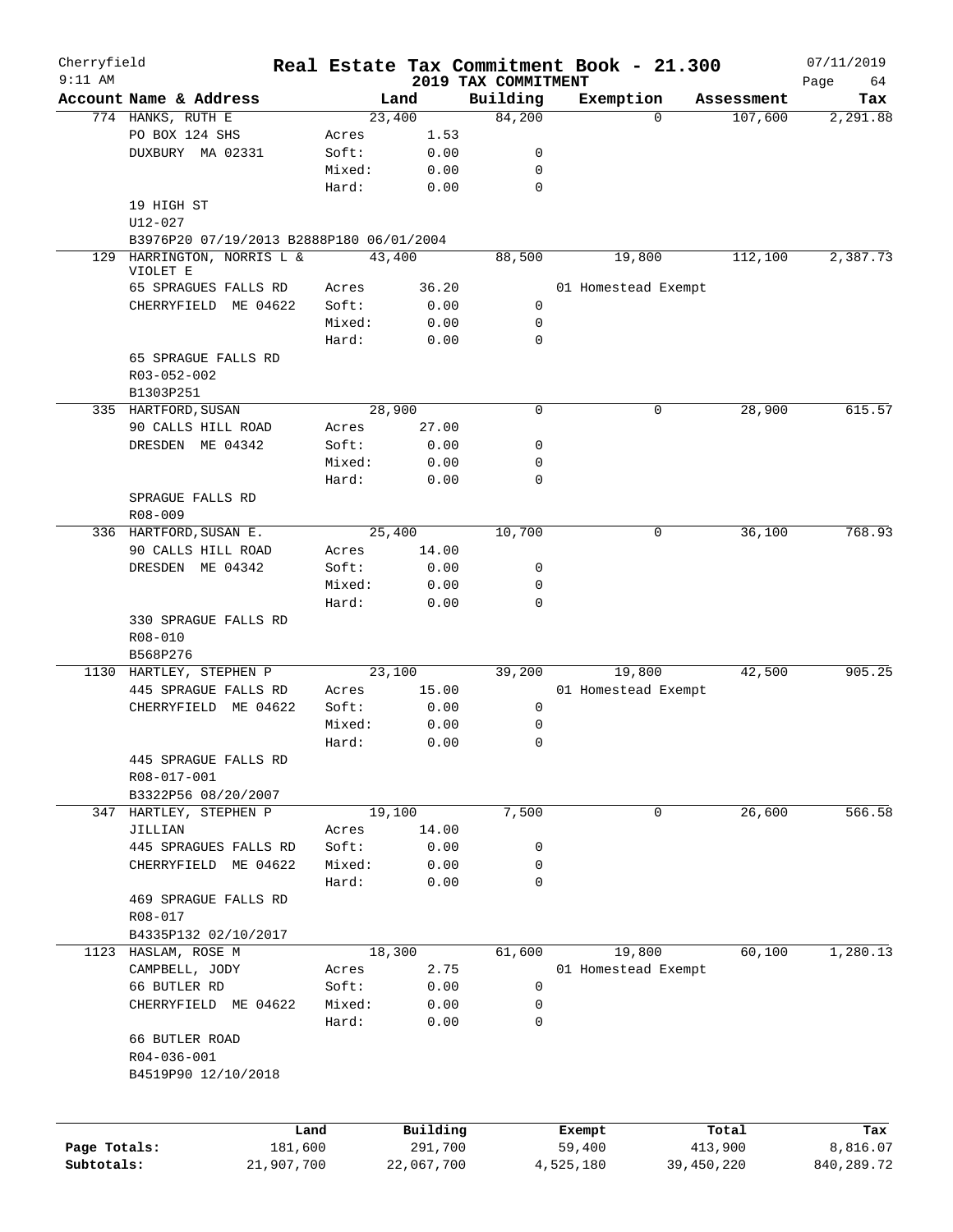| Cherryfield<br>$9:11$ AM |                                     |        |       | 2019 TAX COMMITMENT | Real Estate Tax Commitment Book - 21.300 |            | 07/11/2019<br>Page<br>65 |
|--------------------------|-------------------------------------|--------|-------|---------------------|------------------------------------------|------------|--------------------------|
|                          | Account Name & Address              | Land   |       | Building            | Exemption                                | Assessment | Tax                      |
|                          | 393 HATT, WILFRED R                 | 24,400 |       | $\mathbf 0$         | $\Omega$                                 | 24,400     | 519.72                   |
|                          | 21 HILLSIDE DR                      | Acres  | 50.14 |                     |                                          |            |                          |
|                          | DEDHAM ME 04429                     | Soft:  | 0.00  | 0                   |                                          |            |                          |
|                          |                                     | Mixed: | 0.00  | 0                   |                                          |            |                          |
|                          |                                     | Hard:  | 0.00  | $\mathbf 0$         |                                          |            |                          |
|                          | 1375 LANE RD                        |        |       |                     |                                          |            |                          |
|                          | R09-001-013                         |        |       |                     |                                          |            |                          |
|                          | B4467P141 06/13/2018                |        |       |                     |                                          |            |                          |
|                          | 391 HATT, WILFRED R                 | 23,100 |       | $\mathbf 0$         | 0                                        | 23,100     | 492.03                   |
|                          | 21 HILLSIDE DRIVE                   | Acres  | 46.68 |                     |                                          |            |                          |
|                          | DEDHAM ME 04429                     | Soft:  | 0.00  | 0                   |                                          |            |                          |
|                          |                                     | Mixed: | 0.00  | 0                   |                                          |            |                          |
|                          |                                     | Hard:  | 0.00  | $\mathbf 0$         |                                          |            |                          |
|                          | 1315 LANE RD                        |        |       |                     |                                          |            |                          |
|                          | R09-001-011<br>B3292P265 06/05/2007 |        |       |                     |                                          |            |                          |
|                          | 379 HAWKINS, RONALD L &             | 21,200 |       | $\mathbf 0$         | 0                                        | 21,200     | 451.56                   |
|                          | LYN E                               |        |       |                     |                                          |            |                          |
|                          | 84 CEDAR LN                         | Acres  | 41.30 |                     |                                          |            |                          |
|                          | WESLEY ME 04686                     | Soft:  | 0.00  | 0                   |                                          |            |                          |
|                          |                                     | Mixed: | 0.00  | 0                   |                                          |            |                          |
|                          |                                     | Hard:  | 0.00  | 0                   |                                          |            |                          |
|                          | CROTCH                              |        |       |                     |                                          |            |                          |
|                          | R08-041                             |        |       |                     |                                          |            |                          |
|                          | B4254P31 05/12/2016                 |        |       |                     |                                          |            |                          |
|                          | 383 HAWKINS, RONALD L & LYN         | 25,100 |       | 0                   | 0                                        | 25,100     | 534.63                   |
|                          | Е<br>84 CEDAR LN                    | Acres  | 52.21 |                     |                                          |            |                          |
|                          | WESLEY ME 04686                     | Soft:  | 0.00  | 0                   |                                          |            |                          |
|                          |                                     | Mixed: | 0.00  | 0                   |                                          |            |                          |
|                          |                                     | Hard:  | 0.00  | $\mathbf 0$         |                                          |            |                          |
|                          | 1087 LANE RD                        |        |       |                     |                                          |            |                          |
|                          | R09-001-003                         |        |       |                     |                                          |            |                          |
|                          | B4422P187 12/08/2017                |        |       |                     |                                          |            |                          |
|                          | 380 HAWKINS, RONALD L & LYN         | 21,300 |       | 0                   | 0                                        | 21,300     | 453.69                   |
|                          | Е                                   |        |       |                     |                                          |            |                          |
|                          | 89 CEDAR LN                         | Acres  | 41.50 |                     |                                          |            |                          |
|                          | WESLEY ME 04686                     | Soft:  | 0.00  | 0                   |                                          |            |                          |
|                          |                                     | Mixed: | 0.00  | 0                   |                                          |            |                          |
|                          |                                     | Hard:  | 0.00  | 0                   |                                          |            |                          |
|                          | CROTCH                              |        |       |                     |                                          |            |                          |
|                          | R08-042<br>B4228P189 02/04/2016     |        |       |                     |                                          |            |                          |
|                          | 59 HAYDEN, MICHAEL                  | 21,900 |       | 4,300               | 0                                        | 26,200     | 558.06                   |
|                          | 51 MAIN ST                          | Acres  | 16.00 |                     |                                          |            |                          |
|                          | MILBRIDGE ME 04658                  | Soft:  | 0.00  | 0                   |                                          |            |                          |
|                          |                                     | Mixed: | 0.00  | 0                   |                                          |            |                          |
|                          |                                     | Hard:  | 0.00  | 0                   |                                          |            |                          |
|                          | 304 MILBRIDGE RD                    |        |       |                     |                                          |            |                          |
|                          | R02-013                             |        |       |                     |                                          |            |                          |
|                          | B4491P78 08/24/2018                 |        |       |                     |                                          |            |                          |
|                          |                                     |        |       |                     |                                          |            |                          |

|              | Land       | Building   | Exempt    | Total      | Tax        |
|--------------|------------|------------|-----------|------------|------------|
| Page Totals: | 137,000    | 4,300      |           | 141,300    | 3,009.69   |
| Subtotals:   | 22,044,700 | 22,072,000 | 4,525,180 | 39,591,520 | 843,299.41 |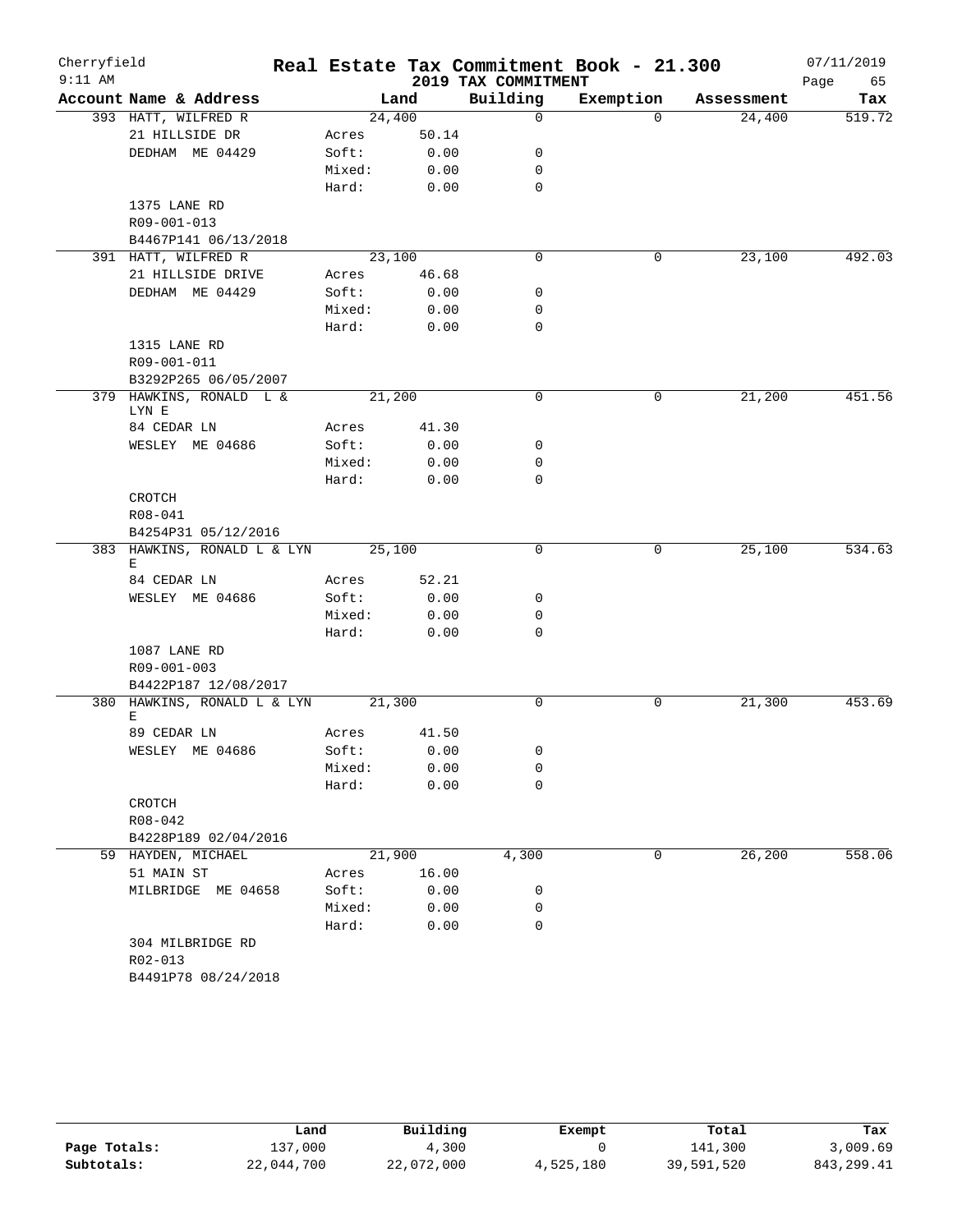| Cherryfield  |                                     |                |              |                                 | Real Estate Tax Commitment Book - 21.300 |             | 07/11/2019        |
|--------------|-------------------------------------|----------------|--------------|---------------------------------|------------------------------------------|-------------|-------------------|
| $9:11$ AM    | Account Name & Address              |                | Land         | 2019 TAX COMMITMENT<br>Building | Exemption                                | Assessment  | Page<br>66<br>Tax |
|              | 578 HAYES JR, PATRICIA A &          |                | 27,500       | 78,300                          | 19,800                                   | 86,000      | 1,831.80          |
|              | AMON M                              |                |              |                                 |                                          |             |                   |
|              | 102 NORTH ST                        | Acres<br>Soft: | 8.60<br>0.00 | 0                               | 01 Homestead Exempt                      |             |                   |
|              | CHERRYFIELD ME 04622                | Mixed:         | 0.00         | 0                               |                                          |             |                   |
|              |                                     | Hard:          | 0.00         | 0                               |                                          |             |                   |
|              | 102 NORTH ST                        |                |              |                                 |                                          |             |                   |
|              | $U05 - 010$                         |                |              |                                 |                                          |             |                   |
|              | B2477P300                           |                |              |                                 |                                          |             |                   |
|              | 206 HEARN JR, PAMELA J &<br>JAMES F |                | 15,200       | 21,200                          | 19,800                                   | 16,600      | 353.58            |
|              | 543 CHERRYFIELD STRETCH Acres       |                | 1.70         |                                 | 01 Homestead Exempt                      |             |                   |
|              | CHERRYFIELD ME 04622                | Soft:          | 0.00         | 0                               |                                          |             |                   |
|              |                                     | Mixed:         | 0.00         | 0                               |                                          |             |                   |
|              |                                     | Hard:          | 0.00         | 0                               |                                          |             |                   |
|              | 543 CHERRYFIELD STRETCH             |                |              |                                 |                                          |             |                   |
|              | R05-006                             |                |              |                                 |                                          |             |                   |
|              | B3374P165 01/23/2008                |                |              |                                 |                                          |             |                   |
|              | 605 HEAVRIN, TAMMY J                |                | 23,200       | 38,600                          | 19,800                                   | 42,000      | 894.60            |
|              | P.O. BOX 177                        | Acres          | 1.16         |                                 | 01 Homestead Exempt                      |             |                   |
|              | CHERRYFIELD ME 04622                | Soft:          | 0.00         | 0                               |                                          |             |                   |
|              |                                     | Mixed:         | 0.00         | 0                               |                                          |             |                   |
|              |                                     | Hard:          | 0.00         | 0                               |                                          |             |                   |
|              | 80 RIVER RD                         |                |              |                                 |                                          |             |                   |
|              | $U05 - 037$                         |                |              |                                 |                                          |             |                   |
|              | B2393P288<br>957 HEDBERG, ERNEST J  |                | 17,400       | 53,700                          |                                          | 71,100<br>0 | 1,514.43          |
|              | 388 RIDGE RD                        | Acres          | 1.07         |                                 |                                          |             |                   |
|              | CHERRYFIELD ME 04622                | Soft:          | 0.00         | 0                               |                                          |             |                   |
|              |                                     | Mixed:         | 0.00         | 0                               |                                          |             |                   |
|              |                                     | Hard:          | 0.00         | 0                               |                                          |             |                   |
|              | 382 RIDGE RD                        |                |              |                                 |                                          |             |                   |
|              | $U19-002$                           |                |              |                                 |                                          |             |                   |
|              | B4005P46 10/16/2013                 |                |              |                                 |                                          |             |                   |
|              | 874 HEDBERG, ERNEST J               |                | 14,800       | 31,200                          |                                          | 46,000<br>0 | 979.80            |
|              | 388 RIDGE RD                        | Acres          | 0.61         |                                 |                                          |             |                   |
|              | CHERRYFIELD ME 04622                | Soft:          | 0.00         | 0                               |                                          |             |                   |
|              |                                     | Mixed:         | 0.00         | $\mathsf 0$                     |                                          |             |                   |
|              |                                     | Hard:          | 0.00         | 0                               |                                          |             |                   |
|              | 252 MAIN ST                         |                |              |                                 |                                          |             |                   |
|              | $U15 - 004$                         |                |              |                                 |                                          |             |                   |
|              | B3036P114 07/25/2005                |                |              |                                 |                                          |             |                   |
| 959          | HEDBERG, ERNEST J                   |                | 21,500       | 4,100                           |                                          | 25,600<br>0 | 545.28            |
|              | 388 RIDGE RD                        | Acres          | 8.25         |                                 |                                          |             |                   |
|              | CHERRYFIELD ME 04622                | Soft:          | 0.00         | 0                               |                                          |             |                   |
|              |                                     | Mixed:         | 0.00         | 0                               |                                          |             |                   |
|              |                                     | Hard:          | 0.00         | 0                               |                                          |             |                   |
|              | 398 RIDGE RD                        |                |              |                                 |                                          |             |                   |
|              | $U19 - 004$                         |                |              |                                 |                                          |             |                   |
|              | B3816P314 02/07/2012                |                |              |                                 |                                          |             |                   |
|              | 958 HEDBERG, LISA L                 |                | 17,400       | 61,500                          | 19,800                                   | 59,100      | 1,258.83          |
|              | 388 RIDGE RD                        | Acres          | 1.11         |                                 | 01 Homestead Exempt                      |             |                   |
|              | CHERRYFIELD ME 04622                | Soft:          | 0.00         | 0                               |                                          |             |                   |
|              |                                     | Mixed:         | 0.00         | 0                               |                                          |             |                   |
|              |                                     | Hard:          | 0.00         | 0                               |                                          |             |                   |
|              | 388 RIDGE RD                        |                |              |                                 |                                          |             |                   |
|              | $U19 - 003$                         |                |              |                                 |                                          |             |                   |
|              | B2800P319                           |                |              |                                 |                                          |             |                   |
|              |                                     | Land           | Building     |                                 | Exempt                                   | Total       | Tax               |
| Page Totals: |                                     | 137,000        | 288,600      |                                 | 79,200                                   | 346,400     | 7,378.32          |
| Subtotals:   |                                     | 22, 181, 700   | 22,360,600   |                                 | 4,604,380                                | 39,937,920  | 850,677.73        |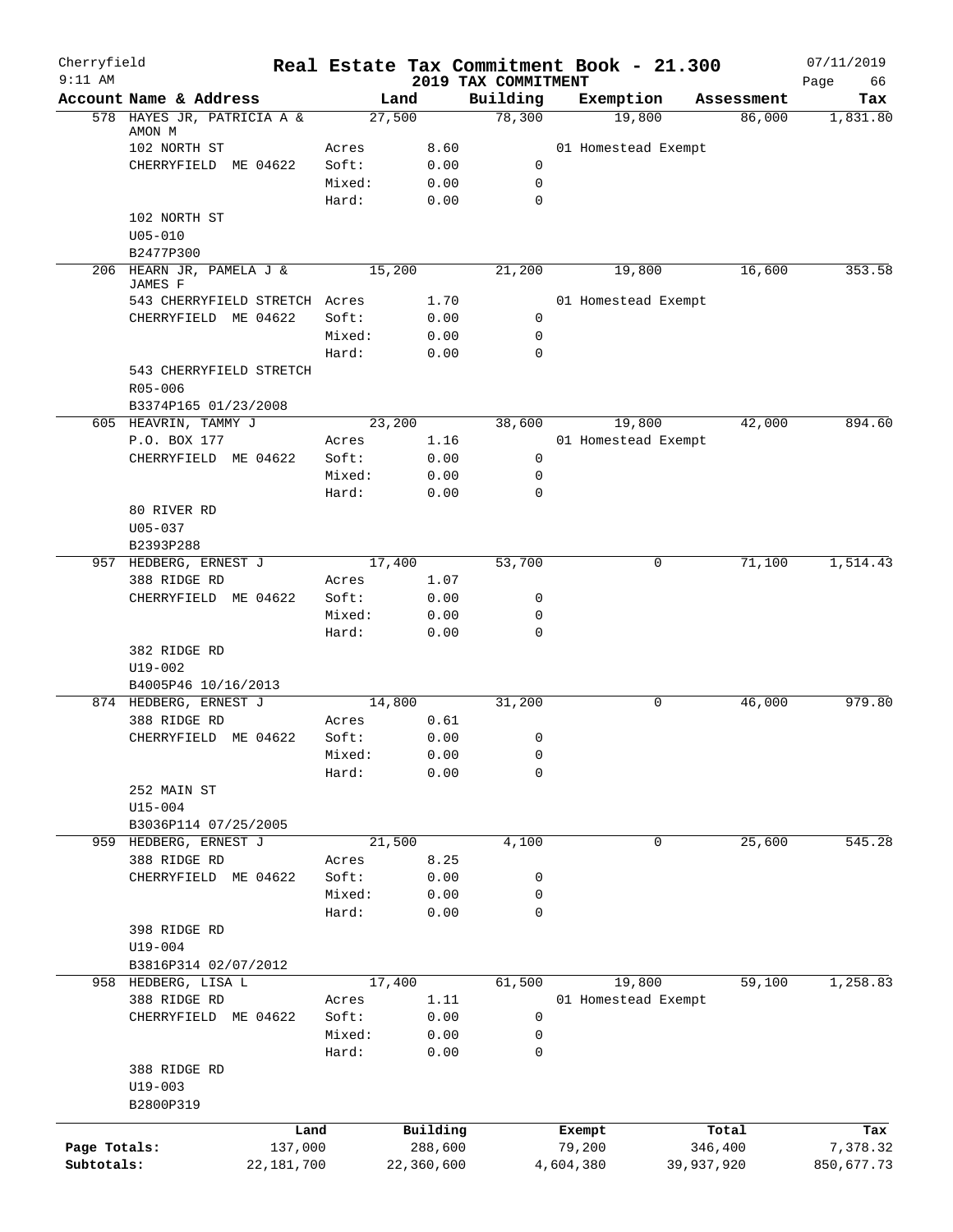| Cherryfield<br>$9:11$ AM |                                           |            |            |                                 | Real Estate Tax Commitment Book - 21.300 |            | 07/11/2019        |
|--------------------------|-------------------------------------------|------------|------------|---------------------------------|------------------------------------------|------------|-------------------|
|                          | Account Name & Address                    |            | Land       | 2019 TAX COMMITMENT<br>Building | Exemption                                | Assessment | Page<br>67<br>Tax |
|                          | 616 HENNESSY, SUSAN                       |            | 28,900     | 84,900                          | 25,740                                   | 88,060     | 1,875.68          |
|                          | LABORE JR, EDMOND W                       | Acres      | 7.10       |                                 | 14 WW2 Veteran Non                       |            |                   |
|                          | PO BOX 392                                | Soft:      | 0.00       |                                 | 0 01 Homestead Exempt                    |            |                   |
|                          | CHERRYFIELD ME 04622                      | Mixed:     | 0.00       | 0                               |                                          |            |                   |
|                          |                                           | Hard:      | 0.00       | $\mathbf 0$                     |                                          |            |                   |
|                          | 37 NORTH ST                               |            |            |                                 |                                          |            |                   |
|                          | $U06 - 006$                               |            |            |                                 |                                          |            |                   |
|                          |                                           |            |            |                                 |                                          |            |                   |
|                          | B4129P52 02/12/2015                       |            | 17,900     | 90,100                          | 0                                        |            |                   |
|                          | 329 HENRY, TIFFANY                        |            |            |                                 |                                          | 108,000    | 2,300.40          |
|                          | 286 SPRAGUES FALLS RD                     | Acres      | 2.00       |                                 |                                          |            |                   |
|                          | CHERRYFIELD ME 04622                      | Soft:      | 0.00       | 0                               |                                          |            |                   |
|                          |                                           | Mixed:     | 0.00       | 0                               |                                          |            |                   |
|                          |                                           | Hard:      | 0.00       | 0                               |                                          |            |                   |
|                          | 286 SPRAGUE FALLS RD                      |            |            |                                 |                                          |            |                   |
|                          | R08-003-000                               |            |            |                                 |                                          |            |                   |
|                          | B4109P199 11/12/2014                      |            |            |                                 |                                          |            |                   |
|                          | 110 HERMAN, HAROLD F &                    |            | 15,400     | 4,000                           | 0                                        | 19,400     | 413.22            |
|                          | <b>JEANNE F</b>                           |            |            |                                 |                                          |            |                   |
|                          | 12 W. PALMER RD.                          | Acres      | 8.14       |                                 |                                          |            |                   |
|                          | MACHIASPORT ME 04655                      | Soft:      | 0.00       | 0                               |                                          |            |                   |
|                          |                                           | Mixed:     | 0.00       | 0                               |                                          |            |                   |
|                          |                                           | Hard:      | 0.00       | 0                               |                                          |            |                   |
|                          | 661 BLACKSWOODS RD                        |            |            |                                 |                                          |            |                   |
|                          | R03-034                                   |            |            |                                 |                                          |            |                   |
|                          | B4110P289 11/17/2014                      |            |            |                                 |                                          |            |                   |
|                          | 118 HERMAN, HAROLD F &<br><b>JEANNE F</b> |            | 45,100     | 166,200                         | 25,740                                   | 185,560    | 3,952.43          |
|                          | 12 W. PALMER RD.                          | Acres      | 223.00     |                                 | 14 WW2 Veteran Non                       |            |                   |
|                          | MACHIASPORT ME 04655                      | Soft:      | 40.00      |                                 | 5,267 01 Homestead Exempt                |            |                   |
|                          |                                           | Mixed:     | 6.00       | 944                             |                                          |            |                   |
|                          |                                           | Hard:      | 176.00     | 21,606                          |                                          |            |                   |
|                          | 702 BLACKSWOODS RD                        |            |            |                                 |                                          |            |                   |
|                          | R03-042                                   |            |            |                                 |                                          |            |                   |
|                          | B3845P108 05/18/2012                      |            |            |                                 |                                          |            |                   |
|                          | 802 HICKEY, LESLIE                        |            | 23,400     | 180,300                         | 0                                        | 203,700    | 4,338.81          |
|                          | PICHA, JOSEF                              | Acres      | 1.30       |                                 |                                          |            |                   |
|                          | 122 MAIN ST                               | Soft:      | 0.00       | 0                               |                                          |            |                   |
|                          | CHERRYFIELD ME 04622                      | Mixed:     | 0.00       | 0                               |                                          |            |                   |
|                          |                                           |            |            | 0                               |                                          |            |                   |
|                          |                                           | Hard:      | 0.00       |                                 |                                          |            |                   |
|                          | 122 MAIN ST                               |            |            |                                 |                                          |            |                   |
|                          | $U13 - 006$                               |            |            |                                 |                                          |            |                   |
|                          | B4540P157 03/22/2019                      |            |            |                                 |                                          |            |                   |
|                          | 465 HILL, TUCKER E                        |            | 22,400     | 0                               | $\mathbf 0$                              | 22,400     | 477.12            |
|                          | 1348 WALKER HILL RD                       | Acres      | 40.80      |                                 |                                          |            |                   |
|                          | LISBON nh 03585                           | Soft:      | 0.00       | 0                               |                                          |            |                   |
|                          |                                           | Mixed:     | 0.00       | 0                               |                                          |            |                   |
|                          |                                           | Hard:      | 0.00       | 0                               |                                          |            |                   |
|                          | CROTCH                                    |            |            |                                 |                                          |            |                   |
|                          | R10-015                                   |            |            |                                 |                                          |            |                   |
|                          | B4379P120 07/31/2017                      |            |            |                                 |                                          |            |                   |
|                          | 68 HILL, PETER C                          |            | 39,200     | 27,500                          | 0                                        | 66,700     | 1,420.71          |
|                          | 59 NEW STREET                             | Acres      | 4.90       |                                 |                                          |            |                   |
|                          | SHARON CT 06069                           | Soft:      | 0.00       | 0                               |                                          |            |                   |
|                          |                                           | Mixed:     | 0.00       | 0                               |                                          |            |                   |
|                          |                                           | Hard:      | 0.00       | 0                               |                                          |            |                   |
|                          | 217 PARK ST                               |            |            |                                 |                                          |            |                   |
|                          | R02-021                                   |            |            |                                 |                                          |            |                   |
|                          | B1392P154                                 |            |            |                                 |                                          |            |                   |
|                          |                                           | Land       | Building   |                                 | Exempt                                   | Total      | Tax               |
| Page Totals:             |                                           | 192,300    | 553,000    |                                 | 51,480                                   | 693,820    | 14,778.37         |
| Subtotals:               |                                           | 22,374,000 | 22,913,600 |                                 | 4,655,860                                | 40,631,740 | 865, 456.10       |
|                          |                                           |            |            |                                 |                                          |            |                   |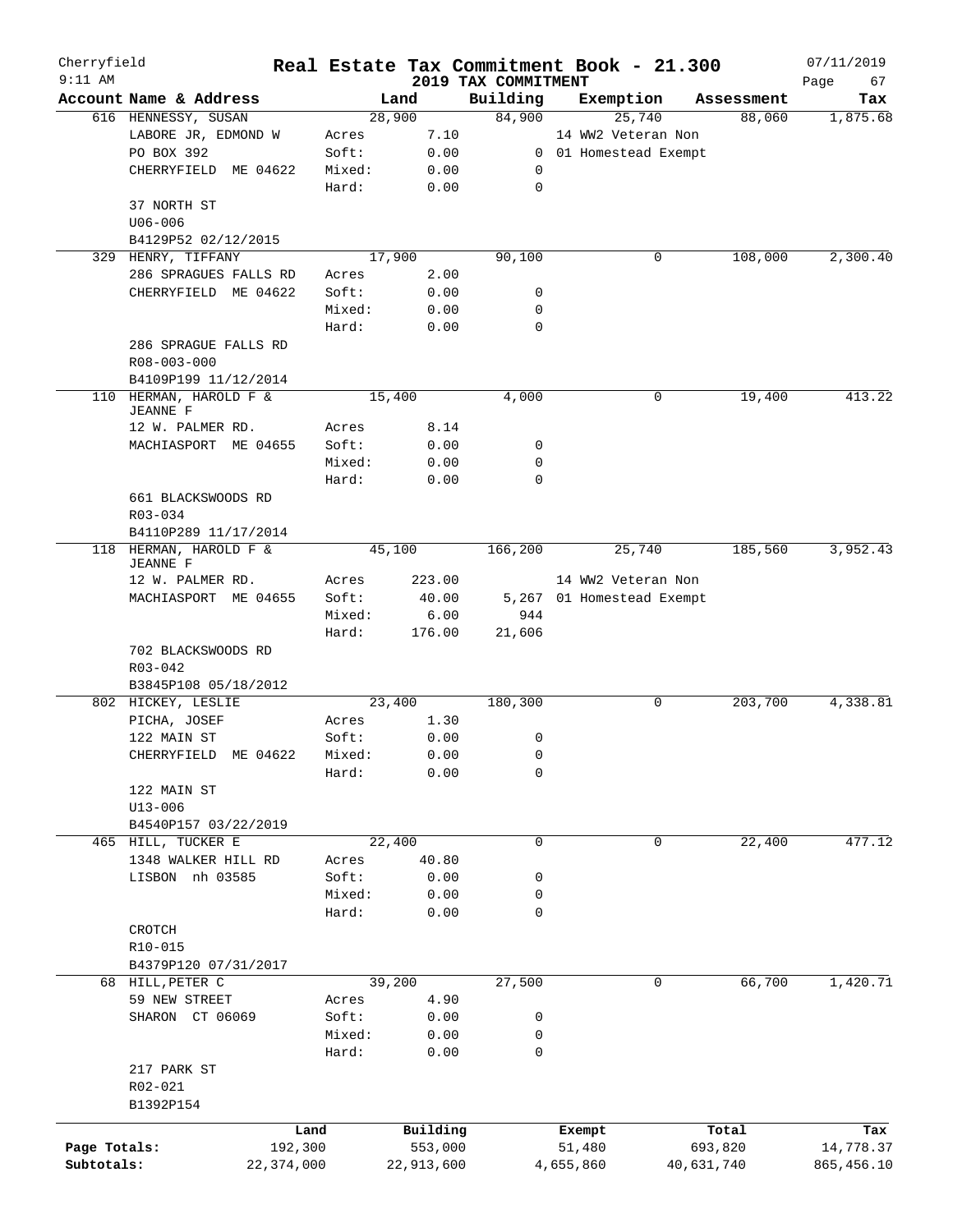| Cherryfield<br>$9:11$ AM |                                             |         |        | 2019 TAX COMMITMENT | Real Estate Tax Commitment Book - 21.300 |            | 07/11/2019<br>Page<br>68 |
|--------------------------|---------------------------------------------|---------|--------|---------------------|------------------------------------------|------------|--------------------------|
|                          | Account Name & Address                      |         | Land   | Building            | Exemption                                | Assessment | Tax                      |
|                          | 1036 HIRTLE, RALPH C                        | 20, 200 |        | 14,100              | 19,800                                   | 14,500     | 308.85                   |
|                          | CHRISTIE, AUDRA J                           | Acres   | 15.00  |                     | 01 Homestead Exempt                      |            |                          |
|                          | 366 SPRAGUE FALLS RD                        | Soft:   | 0.00   | 0                   |                                          |            |                          |
|                          | CHERRYFIELD ME 04622                        | Mixed:  | 0.00   | 0                   |                                          |            |                          |
|                          |                                             | Hard:   | 0.00   | $\mathbf 0$         |                                          |            |                          |
|                          | 366 SPRAGUE FALLS RD                        |         |        |                     |                                          |            |                          |
|                          | R08-011-002                                 |         |        |                     |                                          |            |                          |
|                          | B3396P246 04/08/2008                        |         |        |                     |                                          |            |                          |
|                          | 255 HITCHCOCK, HOLLIE                       |         | 25,100 | 96,400              | 19,800                                   | 101,700    | 2,166.21                 |
|                          | LAHTINEN, BARBARA                           | Acres   | 14.50  |                     | 01 Homestead Exempt                      |            |                          |
|                          | 305 WILLEY DISTRICT RD                      | Soft:   | 0.00   | 0                   |                                          |            |                          |
|                          | CHERRYFIELD ME 04622                        | Mixed:  | 0.00   | 0                   |                                          |            |                          |
|                          |                                             | Hard:   | 0.00   | $\mathbf 0$         |                                          |            |                          |
|                          | 305 WILLEY DISTRICT RD                      |         |        |                     |                                          |            |                          |
|                          | $R05 - 047$                                 |         |        |                     |                                          |            |                          |
|                          | B2857P151                                   |         |        |                     |                                          |            |                          |
|                          | 113 HITCHINGS, CHARLES B                    | 177,100 |        | 9,800               | 0                                        | 186,900    | 3,980.97                 |
|                          | BALLAM, DEVISEES OF                         | Acres   | 379.00 |                     |                                          |            |                          |
|                          | DEBORAH C                                   |         |        |                     |                                          |            |                          |
|                          | C/O CHARLES B HITCHINGS                     | Soft:   | 0.00   | 0                   |                                          |            |                          |
|                          | 685 BLACKSWOODS RD                          | Mixed:  | 0.00   | 0                   |                                          |            |                          |
|                          | CHERRYFIELD ME 04622                        | Hard:   | 0.00   | 0                   |                                          |            |                          |
|                          | 621 BLACKSWOODS RD                          |         |        |                     |                                          |            |                          |
|                          | R03-037                                     |         |        |                     |                                          |            |                          |
|                          | B3872P201 B3019P74<br>604 HOFFMAN JR, HENRY |         | 25,100 | 66,800              | 0                                        | 91,900     | 1,957.47                 |
|                          | MARTIN                                      |         |        |                     |                                          |            |                          |
|                          | P O BOX 536082                              | Acres   | 2.75   |                     |                                          |            |                          |
|                          | ORLANDO FL 32853                            | Soft:   | 0.00   | 0                   |                                          |            |                          |
|                          |                                             | Mixed:  | 0.00   | 0                   |                                          |            |                          |
|                          |                                             | Hard:   | 0.00   | $\mathbf 0$         |                                          |            |                          |
|                          | 74 RIVER RD                                 |         |        |                     |                                          |            |                          |
|                          | $U05 - 036$                                 |         |        |                     |                                          |            |                          |
|                          | B3360P169 12/03/2007                        |         |        |                     |                                          |            |                          |
|                          | 1117 HUBISZ, JAMES &                        | 10,900  |        | $\mathbf 0$         | 0                                        | 10,900     | 232.17                   |
|                          | <b>JENNIFER</b>                             |         |        |                     |                                          |            |                          |
|                          | 200 TENAN LN                                | Acres   | 4.40   |                     |                                          |            |                          |
|                          | CHERRYFIELD ME 04622                        | Soft:   | 0.00   | 0                   |                                          |            |                          |
|                          |                                             | Mixed:  | 0.00   | 0                   |                                          |            |                          |
|                          |                                             | Hard:   | 0.00   | 0                   |                                          |            |                          |
|                          | TENAN LANE                                  |         |        |                     |                                          |            |                          |
|                          | R05-063-001-002                             |         |        |                     |                                          |            |                          |
|                          | B4515P166 11/26/2018                        |         |        |                     |                                          |            |                          |
|                          | 388 HUDSON, DONOVAN E                       | 21,000  |        | 0                   | 0                                        | 21,000     | 447.30                   |
|                          | 198 EASTSIDE RD                             | Acres   | 40.83  |                     |                                          |            |                          |
|                          | HANCOCK ME 04640                            | Soft:   | 0.00   | 0                   |                                          |            |                          |
|                          |                                             | Mixed:  | 0.00   | 0                   |                                          |            |                          |
|                          |                                             | Hard:   | 0.00   | 0                   |                                          |            |                          |
|                          | 1233 LANE RD                                |         |        |                     |                                          |            |                          |
|                          | R09-001-008<br>B4207P181 11/19/2015         |         |        |                     |                                          |            |                          |
|                          |                                             |         |        |                     |                                          |            |                          |

|              | Land       | Building   | Exempt    | Total      | Tax        |
|--------------|------------|------------|-----------|------------|------------|
| Page Totals: | 279,400    | 187.100    | 39,600    | 426,900    | 9,092.97   |
| Subtotals:   | 22,653,400 | 23,100,700 | 4,695,460 | 41,058,640 | 874,549.07 |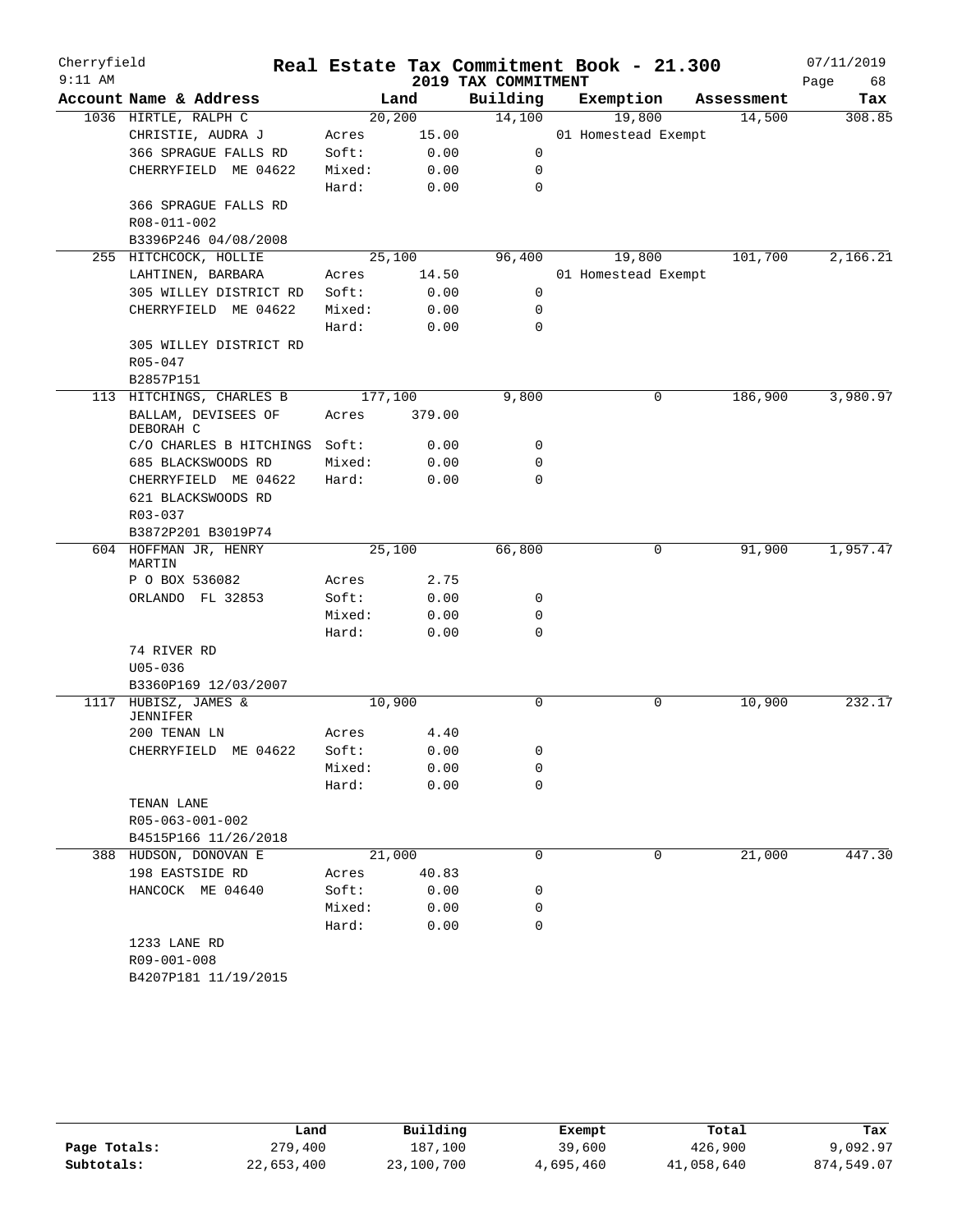| Cherryfield<br>$9:11$ AM |                                        |        |            |                                 | Real Estate Tax Commitment Book - 21.300 |            | 07/11/2019        |
|--------------------------|----------------------------------------|--------|------------|---------------------------------|------------------------------------------|------------|-------------------|
|                          | Account Name & Address                 |        | Land       | 2019 TAX COMMITMENT<br>Building | Exemption                                | Assessment | Page<br>69<br>Tax |
|                          | 998 HUNKLER, CORRIE                    |        | 13,300     | 20,800                          | 19,800                                   | 14,300     | 304.59            |
|                          | 222 SPRAGUES FALLS RD                  | Acres  | 4.00       |                                 | 01 Homestead Exempt                      |            |                   |
|                          | CHERRYFIELD ME 04622                   | Soft:  | 0.00       | 0                               |                                          |            |                   |
|                          |                                        | Mixed: | 0.00       | 0                               |                                          |            |                   |
|                          |                                        | Hard:  | 0.00       | $\mathbf 0$                     |                                          |            |                   |
|                          | 222 SPRAGUE FALLS RD                   |        |            |                                 |                                          |            |                   |
|                          | R03-062-001                            |        |            |                                 |                                          |            |                   |
|                          | B4387P114 08/23/2017                   |        |            |                                 |                                          |            |                   |
|                          | 505 HUNTER, RANDY L & JULIE            |        | 32,200     | 81,700                          | 0                                        | 113,900    | 2,426.07          |
|                          | N                                      |        |            |                                 |                                          |            |                   |
|                          | PO BOX 261                             | Acres  | 56.00      |                                 |                                          |            |                   |
|                          | CHERRYFIELD ME 04622                   | Soft:  | 0.00       | 0                               |                                          |            |                   |
|                          |                                        | Mixed: | 54.00      | 8,500                           |                                          |            |                   |
|                          |                                        | Hard:  | 0.00       | $\mathbf 0$                     |                                          |            |                   |
|                          | 7 DAVIS CIRCLE                         |        |            |                                 |                                          |            |                   |
|                          | $U02 - 020$                            |        |            |                                 |                                          |            |                   |
|                          | B4518P129 12/06/2018                   |        |            |                                 |                                          |            |                   |
|                          | 639 HUNTINGTON, CYNTHIA                |        | 15,600     | 27,600                          | 0                                        | 43,200     | 920.16            |
|                          | P O BOX 14                             | Acres  | 2.93       |                                 |                                          |            |                   |
|                          | CHERRYFIELD ME 04622                   | Soft:  | 0.00       | 0                               |                                          |            |                   |
|                          |                                        | Mixed: | 0.00       | $\mathbf 0$                     |                                          |            |                   |
|                          |                                        | Hard:  | 0.00       | $\mathbf 0$                     |                                          |            |                   |
|                          | 639 BLACKSWOODS RD                     |        |            |                                 |                                          |            |                   |
|                          | R03-035-001                            |        |            |                                 |                                          |            |                   |
|                          | B2764P194                              |        |            |                                 |                                          |            |                   |
|                          | 198 HUNTINGTON, CYNTHIA A.;<br>TRUSTEE |        | 22,500     | 94,400                          | 19,800                                   | 97,100     | 2,068.23          |
|                          | HUNTINGTON & PAPP REAL                 | Acres  | 37.40      |                                 | 01 Homestead Exempt                      |            |                   |
|                          | ESTATE TRUST                           |        |            |                                 |                                          |            |                   |
|                          | P O BOX 14                             | Soft:  | 0.00       | 0                               |                                          |            |                   |
|                          | CHERRYFIELD ME 04622                   | Mixed: | 0.00       | $\mathbf 0$                     |                                          |            |                   |
|                          |                                        | Hard:  | 33.00      | 4,051                           |                                          |            |                   |
|                          | 48 HILL TOP LANE                       |        |            |                                 |                                          |            |                   |
|                          | $R04 - 044$                            |        |            |                                 |                                          |            |                   |
|                          | B3272P274 04/06/2007                   |        |            |                                 |                                          |            |                   |
| 400                      | IVERSON, JAIMES J                      |        | 25,500     | 6,300                           | 19,800                                   | 12,000     | 255.60            |
|                          | PO BOX 435                             | Acres  | 45.95      |                                 | 01 Homestead Exempt                      |            |                   |
|                          | CHERRYFIELD ME 04622                   | Soft:  | 0.00       | $\mathbf 0$                     |                                          |            |                   |
|                          |                                        | Mixed: | 0.00       | 0                               |                                          |            |                   |
|                          |                                        | Hard:  | 0.00       | 0                               |                                          |            |                   |
|                          | 69 EAST FORK RD                        |        |            |                                 |                                          |            |                   |
|                          | R09-001-020                            |        |            |                                 |                                          |            |                   |
|                          | B4141P122 04/07/2015                   |        |            |                                 |                                          |            |                   |
| 142                      | JACKSON, SCOTT                         |        | 0          | 19,900                          | 0                                        | 19,900     | 423.87            |
|                          | PO BOX 53                              |        |            |                                 |                                          |            |                   |
|                          | MILBRIDGE ME 04658                     |        |            |                                 |                                          |            |                   |
|                          |                                        |        |            |                                 |                                          |            |                   |
|                          | 17 ADFER LN                            |        |            |                                 |                                          |            |                   |
|                          | U15-001-MBHM                           |        |            |                                 |                                          |            |                   |
| 775                      | JACOBY, MARK                           |        | 27,500     | 152,800                         | 19,800                                   | 160,500    | 3,418.65          |
|                          | MUSHRALL, LISA                         | Acres  | 8.60       |                                 | 01 Homestead Exempt                      |            |                   |
|                          | P O BOX 242                            | Soft:  | 0.00       | 0                               |                                          |            |                   |
|                          | CHERRYFIELD<br>ME 04622                | Mixed: | 0.00       | 0                               |                                          |            |                   |
|                          |                                        | Hard:  | 0.00       | $\mathbf 0$                     |                                          |            |                   |
|                          | 11 HIGH ST                             |        |            |                                 |                                          |            |                   |
|                          | $U12 - 028$                            |        |            |                                 |                                          |            |                   |
|                          | B3750P205 06/27/2011                   |        |            |                                 |                                          |            |                   |
|                          |                                        |        |            |                                 |                                          |            |                   |
|                          |                                        | Land   | Building   |                                 | Exempt                                   | Total      | Tax               |
| Page Totals:             | 136,600                                |        | 403,500    |                                 | 79,200                                   | 460,900    | 9,817.17          |
| Subtotals:               | 22,790,000                             |        | 23,504,200 |                                 | 4,774,660                                | 41,519,540 | 884, 366.24       |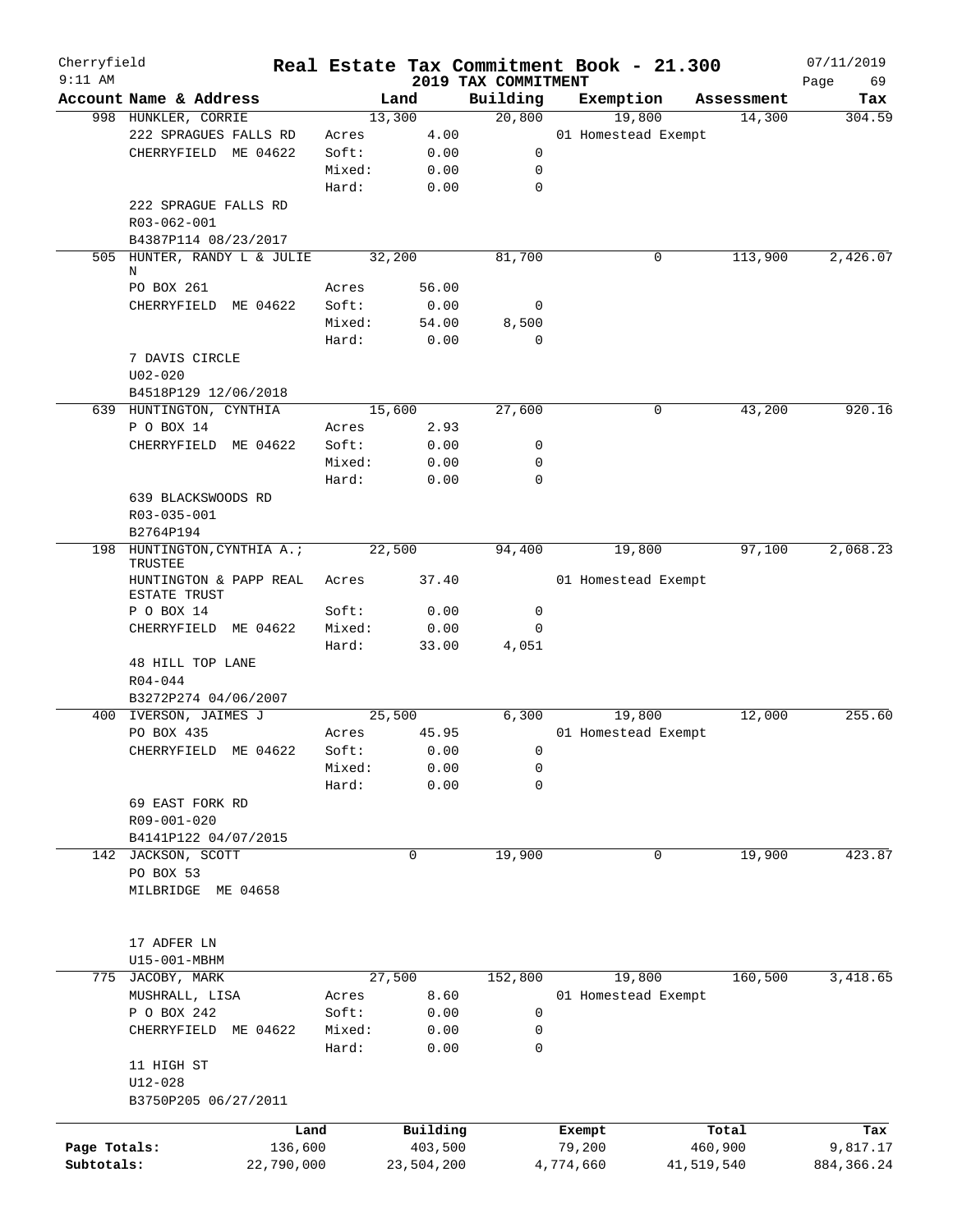| Cherryfield  |                                        |        |                    |                                 | Real Estate Tax Commitment Book - 21.300 |                    | 07/11/2019        |
|--------------|----------------------------------------|--------|--------------------|---------------------------------|------------------------------------------|--------------------|-------------------|
| $9:11$ AM    | Account Name & Address                 |        | Land               | 2019 TAX COMMITMENT<br>Building | Exemption                                | Assessment         | Page<br>70<br>Tax |
|              | 776 JACOBY, MARK E                     |        | 12,700             | 0                               |                                          | 12,700<br>$\Omega$ | 270.51            |
|              | MUSHRALL, LISA M                       | Acres  | 3.00               |                                 |                                          |                    |                   |
|              | PO BOX 242                             | Soft:  | 0.00               | 0                               |                                          |                    |                   |
|              | CHERRYFIELD ME 04622                   | Mixed: | 0.00               | 0                               |                                          |                    |                   |
|              |                                        | Hard:  | 0.00               | 0                               |                                          |                    |                   |
|              | 20 HIGH ST                             |        |                    |                                 |                                          |                    |                   |
|              | $U12 - 028 - A$                        |        |                    |                                 |                                          |                    |                   |
|              |                                        |        |                    |                                 |                                          |                    |                   |
| 927          | B3873P226 08/15/2012<br>JACQUES, DAVID |        | 0                  | 9,900                           | 9,900                                    |                    | 0.00<br>0         |
|              |                                        |        |                    |                                 |                                          |                    |                   |
|              | 211 RIDGE RD                           |        |                    |                                 | 01 Homestead Exempt                      |                    |                   |
|              | CHERRYFIELD ME 04622                   |        |                    |                                 |                                          |                    |                   |
|              | 211 RIDGE RD                           |        |                    |                                 |                                          |                    |                   |
|              | U17-008-MBHM                           |        |                    |                                 |                                          |                    |                   |
|              | B3628P128 04/28/2010                   |        |                    |                                 |                                          |                    |                   |
|              | 932 JACQUES, JAMES                     |        | 21,300             | 6,200                           | 19,800                                   | 7,700              | 164.01            |
|              | P O BOX 305                            | Acres  | 7.80               |                                 | 01 Homestead Exempt                      |                    |                   |
|              | CHERRYFIELD ME 04622                   | Soft:  | 0.00               | 0                               |                                          |                    |                   |
|              |                                        | Mixed: | 0.00               | 0                               |                                          |                    |                   |
|              |                                        | Hard:  | 0.00               | 0                               |                                          |                    |                   |
|              | 179 RIDGE RD                           |        |                    |                                 |                                          |                    |                   |
|              | $U17 - 013$                            |        |                    |                                 |                                          |                    |                   |
|              |                                        |        |                    |                                 |                                          |                    |                   |
|              | B3171P85 07/17/2006                    |        |                    |                                 |                                          |                    |                   |
| 10           | JACQUES, JAMES L                       |        | 34,400             | 1,600                           |                                          | 0<br>36,000        | 766.80            |
|              | PO BOX 305                             | Acres  | 19.64              |                                 |                                          |                    |                   |
|              | CHERRYFIELD ME 04622                   | Soft:  | 0.00               | 0                               |                                          |                    |                   |
|              |                                        | Mixed: | 0.00               | 0                               |                                          |                    |                   |
|              |                                        | Hard:  | 0.00               | 0                               |                                          |                    |                   |
|              | RIDGE RD                               |        |                    |                                 |                                          |                    |                   |
|              | U17-008                                |        |                    |                                 |                                          |                    |                   |
|              | B3861P29 07/09/2012                    |        |                    |                                 |                                          |                    |                   |
|              | 275 JACQUES, JAMES L                   |        | 19,300             | 9,100                           |                                          | 0<br>28,400        | 604.92            |
|              | PARKS, JENNIFER L                      | Acres  | 6.48               |                                 |                                          |                    |                   |
|              | PO BOX 305                             | Soft:  | 0.00               | 0                               |                                          |                    |                   |
|              | CHERRYFIELD<br>ME 04622                | Mixed: | 0.00               | 0                               |                                          |                    |                   |
|              |                                        | Hard:  | 0.00               | 0                               |                                          |                    |                   |
|              | 176 TENAN LANE                         |        |                    |                                 |                                          |                    |                   |
|              | R05-063-002                            |        |                    |                                 |                                          |                    |                   |
|              | B4248P112 04/21/2016                   |        |                    |                                 |                                          |                    |                   |
|              | 76 JAMES, WAYDE                        |        | 17,000             | 0                               |                                          | 17,000<br>0        | 362.10            |
|              | 49 PINEBROOK CURVE                     | Acres  | 6.50               |                                 |                                          |                    |                   |
|              | NORTH HAMPTON MA 01060                 | Soft:  | 0.00               | 0                               |                                          |                    |                   |
|              |                                        | Mixed: | 0.00               | 0                               |                                          |                    |                   |
|              |                                        | Hard:  | 0.00               | 0                               |                                          |                    |                   |
|              | BLACKSWOODS RD                         |        |                    |                                 |                                          |                    |                   |
|              | $R03 - 003$                            |        |                    |                                 |                                          |                    |                   |
|              | B3148P143 05/26/2006                   |        |                    |                                 |                                          |                    |                   |
| 297          | JELLISON, CASEY L &                    |        | 19,500             | $\mathsf{O}$                    |                                          | 19,500<br>0        | 415.35            |
|              | LOUDEN D                               |        |                    |                                 |                                          |                    |                   |
|              | 75 NORTH ST                            | Acres  | 4.70               |                                 |                                          |                    |                   |
|              | ME 04622<br>CHERRYFIELD                | Soft:  | 0.00               | 0                               |                                          |                    |                   |
|              |                                        | Mixed: | 0.00               | 0                               |                                          |                    |                   |
|              |                                        | Hard:  | 0.00               | 0                               |                                          |                    |                   |
|              | NORTH ST                               |        |                    |                                 |                                          |                    |                   |
|              | $U06 - 003 - 002$                      |        |                    |                                 |                                          |                    |                   |
|              | B4273P234 07/19/2016                   |        |                    |                                 |                                          |                    |                   |
|              |                                        |        |                    |                                 |                                          |                    |                   |
|              |                                        |        |                    |                                 |                                          |                    |                   |
|              |                                        | Land   | Building<br>26,800 |                                 | Exempt                                   | Total              | Tax               |
| Page Totals: | 124,200                                |        |                    |                                 | 29,700                                   | 121,300            | 2,583.69          |
| Subtotals:   | 22,914,200                             |        | 23,531,000         |                                 | 4,804,360                                | 41,640,840         | 886,949.93        |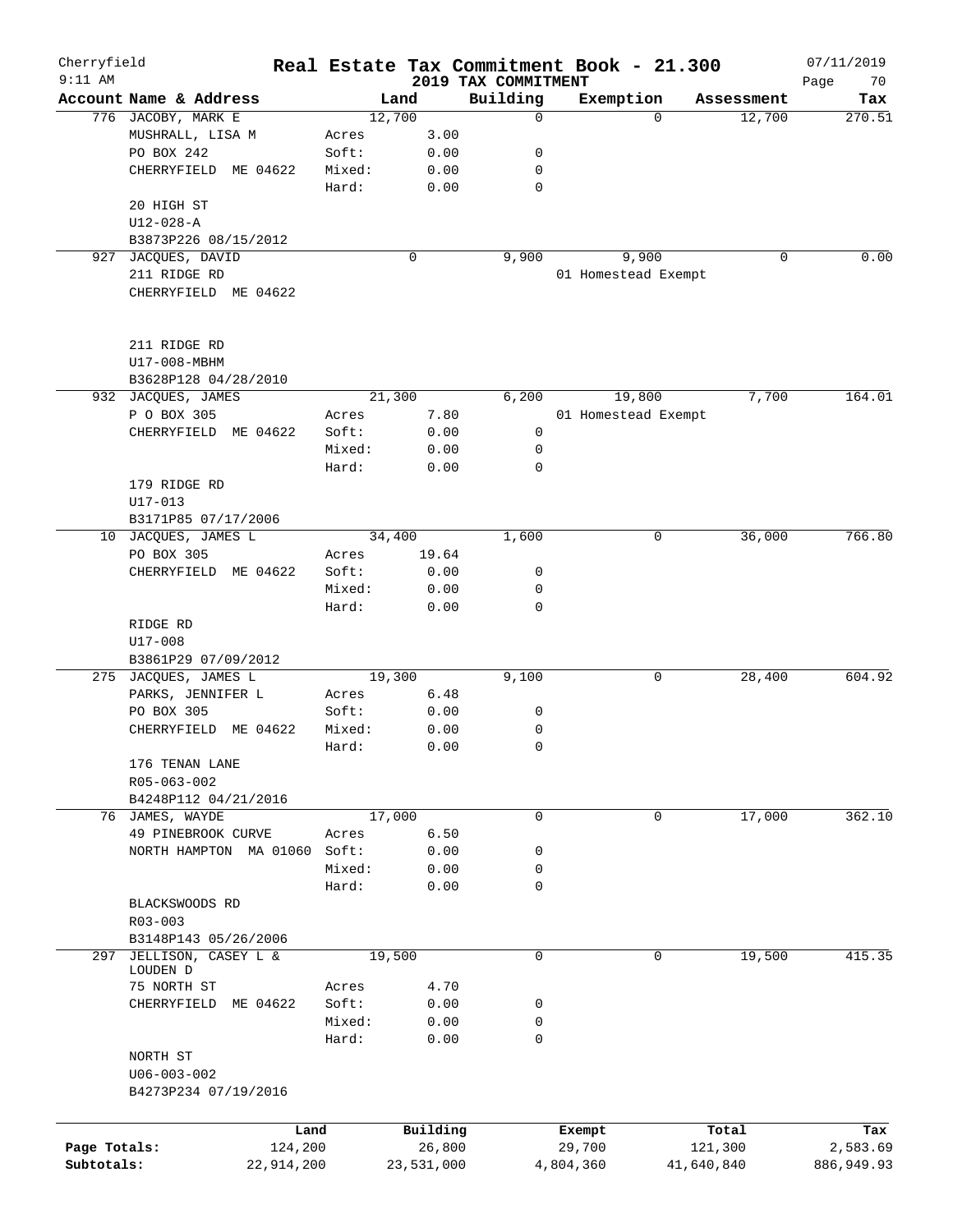| Cherryfield<br>$9:11$ AM |                                          |        |            |                                 | Real Estate Tax Commitment Book - 21.300 |            | 07/11/2019        |
|--------------------------|------------------------------------------|--------|------------|---------------------------------|------------------------------------------|------------|-------------------|
|                          | Account Name & Address                   |        | Land       | 2019 TAX COMMITMENT<br>Building | Exemption                                | Assessment | Page<br>71<br>Tax |
|                          | 404 JEWETT, JEANNINE M                   |        | 21,000     | 2,400                           | $\Omega$                                 | 23,400     | 498.42            |
|                          | JEWETT, JEFFREY A                        | Acres  | 40.83      |                                 |                                          |            |                   |
|                          | 936 HOTEL RD                             | Soft:  | 0.00       | 0                               |                                          |            |                   |
|                          | AUBURN ME 04210                          | Mixed: | 0.00       | 0                               |                                          |            |                   |
|                          |                                          | Hard:  | 0.00       | $\mathbf 0$                     |                                          |            |                   |
|                          | 1210 LANE RD                             |        |            |                                 |                                          |            |                   |
|                          | R09-001-024                              |        |            |                                 |                                          |            |                   |
|                          | B3350P300 11/06/2007                     |        |            |                                 |                                          |            |                   |
|                          |                                          |        | 23,000     | $\mathbf 0$                     | 0                                        |            | 489.90            |
|                          | 405 JEWETT, JEFFREY &<br><b>JEANNINE</b> |        |            |                                 |                                          | 23,000     |                   |
|                          | 936 HOTEL RD                             | Acres  | 46.34      |                                 |                                          |            |                   |
|                          | AUBURN ME 04210                          | Soft:  | 0.00       | 0                               |                                          |            |                   |
|                          |                                          | Mixed: | 0.00       | 0                               |                                          |            |                   |
|                          |                                          | Hard:  | 0.00       | 0                               |                                          |            |                   |
|                          | 1226 LANE RD                             |        |            |                                 |                                          |            |                   |
|                          | R09-001-025                              |        |            |                                 |                                          |            |                   |
|                          |                                          |        |            |                                 |                                          |            |                   |
|                          | B3901P19 11/09/2012                      |        |            |                                 |                                          |            |                   |
|                          | 148 JOHNS, NORMA V                       |        | 800        | $\mathbf 0$                     | $\mathsf{O}$                             | 800        | 17.04             |
|                          | 4829 DAVE RILL RD                        | Acres  | 0.15       |                                 |                                          |            |                   |
|                          | HAMPSTEAD MD 21074                       | Soft:  | 0.00       | 0                               |                                          |            |                   |
|                          |                                          | Mixed: | 0.00       | 0                               |                                          |            |                   |
|                          |                                          | Hard:  | 0.00       | 0                               |                                          |            |                   |
|                          | BLACKSWOODS RD                           |        |            |                                 |                                          |            |                   |
|                          | $R04 - 003$                              |        |            |                                 |                                          |            |                   |
|                          | B751P205                                 |        |            |                                 |                                          |            |                   |
|                          | 36 JOHNSON REV TRUST, MARY<br>ANN        |        | 8,000      | $\mathbf 0$                     | 0                                        | 8,000      | 170.40            |
|                          | 3407 WEST MARGARET PL                    | Acres  | 4.90       |                                 |                                          |            |                   |
|                          | ROGERS AR 72756-4877                     | Soft:  | 0.00       | 0                               |                                          |            |                   |
|                          |                                          | Mixed: | 0.00       | 0                               |                                          |            |                   |
|                          |                                          | Hard:  | 0.00       | 0                               |                                          |            |                   |
|                          | MILBRIDGE RD)                            |        |            |                                 |                                          |            |                   |
|                          | $R01 - 024$                              |        |            |                                 |                                          |            |                   |
|                          | B4053P8 04/29/2014                       |        |            |                                 |                                          |            |                   |
|                          | 673 JOHNSON, BENJAMIN                    |        | 18,500     | 39,500                          | 19,800                                   | 38,200     | 813.66            |
|                          | HANSON, ELYSSA                           | Acres  | 2.00       |                                 | 01 Homestead Exempt                      |            |                   |
|                          | 297 BLACKSWOODS RD                       | Soft:  | 0.00       | 0                               |                                          |            |                   |
|                          | CHERRYFIELD ME 04622                     | Mixed: | 0.00       | 0                               |                                          |            |                   |
|                          |                                          | Hard:  | 0.00       | 0                               |                                          |            |                   |
|                          | 297 BLACKSWOODS RD                       |        |            |                                 |                                          |            |                   |
|                          | $U08 - 006$                              |        |            |                                 |                                          |            |                   |
|                          | B4255P251 05/20/2016                     |        |            |                                 |                                          |            |                   |
|                          | 350 JOHNSON, BRIAN                       |        | 14,200     | 21,700                          | $\mathsf{O}$                             | 35,900     | 764.67            |
|                          | 18 Lakeview Lane                         | Acres  | 17.00      |                                 |                                          |            |                   |
|                          | Calais ME 04619                          | Soft:  |            |                                 |                                          |            |                   |
|                          |                                          |        | 0.00       | 0                               |                                          |            |                   |
|                          |                                          | Mixed: | 0.00       | 0                               |                                          |            |                   |
|                          |                                          | Hard:  | 0.00       | 0                               |                                          |            |                   |
|                          | 490 SPRAGUE FALLS RD                     |        |            |                                 |                                          |            |                   |
|                          | R08-020                                  |        |            |                                 |                                          |            |                   |
|                          | B2232P164                                |        |            |                                 |                                          |            |                   |
|                          | 1170 JOHNSON, JOHN E                     |        | 2,500      | 0                               | 0                                        | 2,500      | 53.25             |
|                          | P O BOX 14                               | Acres  | 21.20      |                                 |                                          |            |                   |
|                          | ROCHDALE MA 01542-0014 Soft:             |        | 0.00       | 0                               |                                          |            |                   |
|                          |                                          | Mixed: | 0.00       | 0                               |                                          |            |                   |
|                          |                                          | Hard:  | 20.20      | 2,480                           |                                          |            |                   |
|                          | SHARON LANE                              |        |            |                                 |                                          |            |                   |
|                          | $R09 - 001 - 049 - 4$                    |        |            |                                 |                                          |            |                   |
|                          | B2760P218                                |        |            |                                 |                                          |            |                   |
|                          |                                          |        |            |                                 |                                          |            |                   |
|                          | Land                                     |        | Building   |                                 | Exempt                                   | Total      | Tax               |
| Page Totals:             | 88,000                                   |        | 63,600     |                                 | 19,800                                   | 131,800    | 2,807.34          |
| Subtotals:               | 23,002,200                               |        | 23,594,600 |                                 | 4,824,160                                | 41,772,640 | 889,757.27        |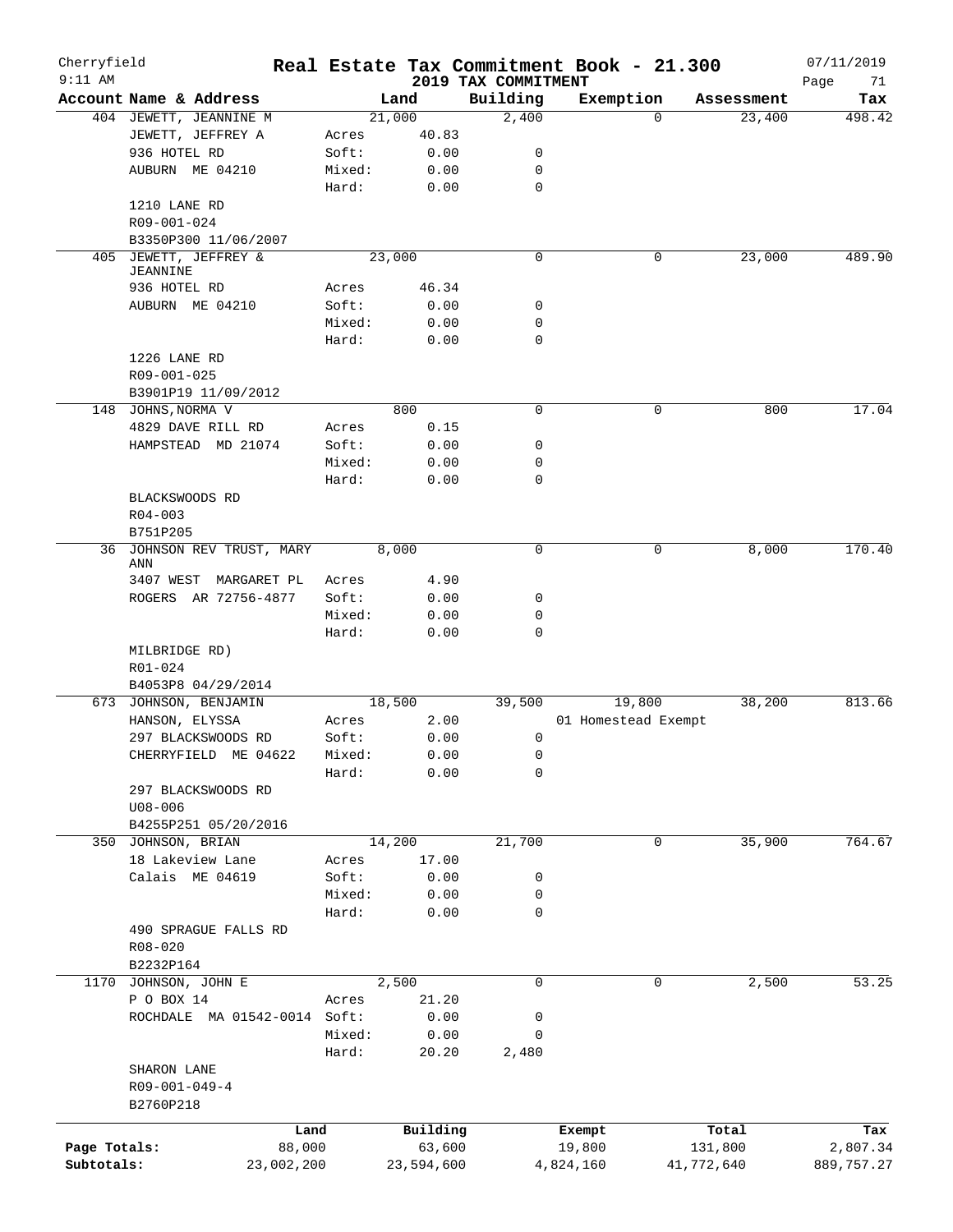| Account Name & Address<br>Building<br>Exemption<br>Land<br>Assessment<br>36,100<br>2,600<br>38,700<br>179 JOHNSON, LAZEROUS P<br>$\Omega$<br>C/O DEBRA JOHNSON<br>28.50<br>Acres<br>38 RIDGE RD<br>Soft:<br>0.00<br>0<br>CHERRYFIELD ME 04622<br>Mixed:<br>0.00<br>0<br>Hard:<br>0.00<br>0<br>85 NORTH MAIN ST<br>$R04 - 027$<br>B3909P239 12/07/2012<br>10,200<br>20,500<br>19,800<br>10,900<br>877<br>JOHNSON, LEWIS SR. &<br>MERRILENE<br>37 NORTH MAIN ST<br>0.15<br>01 Homestead Exempt<br>Acres<br>Soft:<br>0.00<br>$\mathbf 0$<br>CHERRYFIELD ME 04622<br>0.00<br>Mixed:<br>0<br>Hard:<br>0.00<br>0<br>37 NORTH MAIN ST<br>$U15 - 007$<br>B1995P345<br>17,700<br>31,800<br>19,800<br>29,700<br>676 JOHNSON, MICHAEL W<br>JOHNSON, CHERYL L<br>1.63<br>01 Homestead Exempt<br>Acres<br>249 BLACKSWOODS RD<br>Soft:<br>0.00<br>0<br>CHERRYFIELD ME 04622<br>Mixed:<br>0.00<br>0<br>Hard:<br>0.00<br>$\Omega$<br>249 BLACKSWOODS RD<br>$U08 - 009$<br>B2112P313<br>JOHNSON, RANDALL W &<br>17,700<br>48,800<br>19,800<br>46,700<br>338<br><b>BONNIE LEE</b><br>382 SPRAGUE FALLS RD<br>1.60<br>Acres<br>01 Homestead Exempt<br>CHERRYFIELD ME 04622<br>Soft:<br>0.00<br>0<br>Mixed:<br>0.00<br>0<br>Hard:<br>0.00<br>$\Omega$<br>382 SPRAGUE FALLS RD<br>R08-011-001<br>B2860P82<br>19,100<br>60,800<br>79,900<br>0<br>914 JOHNSTON, ALAN<br>4.10<br>JOHNSTON, DANYEL<br>Acres<br>69 RIDGE RD<br>Soft:<br>0.00<br>0<br>0.00<br>CHERRYFIELD ME 04622<br>Mixed:<br>0<br>0.00<br>Hard:<br>0<br>69 RIDGE RD<br>$U16 - 016$<br>B3084P104 11/28/2005<br>37,000<br>19,800<br>28,700<br>769 JONES, ALICE L<br>11,500<br>P.O. BOX 202<br>0.11<br>01 Homestead Exempt<br>Acres<br>CHERRYFIELD, ME 04622<br>Soft:<br>0.00<br>0<br>Mixed:<br>0.00<br>$\mathbf 0$<br>Hard:<br>0.00<br>0<br>10 CAMPBELL HILL | Cherryfield<br>$9:11$ AM |             |  | 2019 TAX COMMITMENT | Real Estate Tax Commitment Book - 21.300 | 07/11/2019<br>Page<br>72 |
|----------------------------------------------------------------------------------------------------------------------------------------------------------------------------------------------------------------------------------------------------------------------------------------------------------------------------------------------------------------------------------------------------------------------------------------------------------------------------------------------------------------------------------------------------------------------------------------------------------------------------------------------------------------------------------------------------------------------------------------------------------------------------------------------------------------------------------------------------------------------------------------------------------------------------------------------------------------------------------------------------------------------------------------------------------------------------------------------------------------------------------------------------------------------------------------------------------------------------------------------------------------------------------------------------------------------------------------------------------------------------------------------------------------------------------------------------------------------------------------------------------------------------------------------------------------------------------------------------------------------------------------------------------------------------------------------------------------------------------------------------------------------------------------------------|--------------------------|-------------|--|---------------------|------------------------------------------|--------------------------|
|                                                                                                                                                                                                                                                                                                                                                                                                                                                                                                                                                                                                                                                                                                                                                                                                                                                                                                                                                                                                                                                                                                                                                                                                                                                                                                                                                                                                                                                                                                                                                                                                                                                                                                                                                                                                    |                          |             |  |                     |                                          | Tax                      |
|                                                                                                                                                                                                                                                                                                                                                                                                                                                                                                                                                                                                                                                                                                                                                                                                                                                                                                                                                                                                                                                                                                                                                                                                                                                                                                                                                                                                                                                                                                                                                                                                                                                                                                                                                                                                    |                          |             |  |                     |                                          | 824.31                   |
|                                                                                                                                                                                                                                                                                                                                                                                                                                                                                                                                                                                                                                                                                                                                                                                                                                                                                                                                                                                                                                                                                                                                                                                                                                                                                                                                                                                                                                                                                                                                                                                                                                                                                                                                                                                                    |                          |             |  |                     |                                          |                          |
|                                                                                                                                                                                                                                                                                                                                                                                                                                                                                                                                                                                                                                                                                                                                                                                                                                                                                                                                                                                                                                                                                                                                                                                                                                                                                                                                                                                                                                                                                                                                                                                                                                                                                                                                                                                                    |                          |             |  |                     |                                          |                          |
|                                                                                                                                                                                                                                                                                                                                                                                                                                                                                                                                                                                                                                                                                                                                                                                                                                                                                                                                                                                                                                                                                                                                                                                                                                                                                                                                                                                                                                                                                                                                                                                                                                                                                                                                                                                                    |                          |             |  |                     |                                          |                          |
|                                                                                                                                                                                                                                                                                                                                                                                                                                                                                                                                                                                                                                                                                                                                                                                                                                                                                                                                                                                                                                                                                                                                                                                                                                                                                                                                                                                                                                                                                                                                                                                                                                                                                                                                                                                                    |                          |             |  |                     |                                          |                          |
|                                                                                                                                                                                                                                                                                                                                                                                                                                                                                                                                                                                                                                                                                                                                                                                                                                                                                                                                                                                                                                                                                                                                                                                                                                                                                                                                                                                                                                                                                                                                                                                                                                                                                                                                                                                                    |                          |             |  |                     |                                          |                          |
|                                                                                                                                                                                                                                                                                                                                                                                                                                                                                                                                                                                                                                                                                                                                                                                                                                                                                                                                                                                                                                                                                                                                                                                                                                                                                                                                                                                                                                                                                                                                                                                                                                                                                                                                                                                                    |                          |             |  |                     |                                          |                          |
|                                                                                                                                                                                                                                                                                                                                                                                                                                                                                                                                                                                                                                                                                                                                                                                                                                                                                                                                                                                                                                                                                                                                                                                                                                                                                                                                                                                                                                                                                                                                                                                                                                                                                                                                                                                                    |                          |             |  |                     |                                          |                          |
|                                                                                                                                                                                                                                                                                                                                                                                                                                                                                                                                                                                                                                                                                                                                                                                                                                                                                                                                                                                                                                                                                                                                                                                                                                                                                                                                                                                                                                                                                                                                                                                                                                                                                                                                                                                                    |                          |             |  |                     |                                          | 232.17                   |
|                                                                                                                                                                                                                                                                                                                                                                                                                                                                                                                                                                                                                                                                                                                                                                                                                                                                                                                                                                                                                                                                                                                                                                                                                                                                                                                                                                                                                                                                                                                                                                                                                                                                                                                                                                                                    |                          |             |  |                     |                                          |                          |
|                                                                                                                                                                                                                                                                                                                                                                                                                                                                                                                                                                                                                                                                                                                                                                                                                                                                                                                                                                                                                                                                                                                                                                                                                                                                                                                                                                                                                                                                                                                                                                                                                                                                                                                                                                                                    |                          |             |  |                     |                                          |                          |
|                                                                                                                                                                                                                                                                                                                                                                                                                                                                                                                                                                                                                                                                                                                                                                                                                                                                                                                                                                                                                                                                                                                                                                                                                                                                                                                                                                                                                                                                                                                                                                                                                                                                                                                                                                                                    |                          |             |  |                     |                                          |                          |
|                                                                                                                                                                                                                                                                                                                                                                                                                                                                                                                                                                                                                                                                                                                                                                                                                                                                                                                                                                                                                                                                                                                                                                                                                                                                                                                                                                                                                                                                                                                                                                                                                                                                                                                                                                                                    |                          |             |  |                     |                                          |                          |
|                                                                                                                                                                                                                                                                                                                                                                                                                                                                                                                                                                                                                                                                                                                                                                                                                                                                                                                                                                                                                                                                                                                                                                                                                                                                                                                                                                                                                                                                                                                                                                                                                                                                                                                                                                                                    |                          |             |  |                     |                                          |                          |
|                                                                                                                                                                                                                                                                                                                                                                                                                                                                                                                                                                                                                                                                                                                                                                                                                                                                                                                                                                                                                                                                                                                                                                                                                                                                                                                                                                                                                                                                                                                                                                                                                                                                                                                                                                                                    |                          |             |  |                     |                                          |                          |
|                                                                                                                                                                                                                                                                                                                                                                                                                                                                                                                                                                                                                                                                                                                                                                                                                                                                                                                                                                                                                                                                                                                                                                                                                                                                                                                                                                                                                                                                                                                                                                                                                                                                                                                                                                                                    |                          |             |  |                     |                                          |                          |
|                                                                                                                                                                                                                                                                                                                                                                                                                                                                                                                                                                                                                                                                                                                                                                                                                                                                                                                                                                                                                                                                                                                                                                                                                                                                                                                                                                                                                                                                                                                                                                                                                                                                                                                                                                                                    |                          |             |  |                     |                                          |                          |
|                                                                                                                                                                                                                                                                                                                                                                                                                                                                                                                                                                                                                                                                                                                                                                                                                                                                                                                                                                                                                                                                                                                                                                                                                                                                                                                                                                                                                                                                                                                                                                                                                                                                                                                                                                                                    |                          |             |  |                     |                                          | 632.61                   |
|                                                                                                                                                                                                                                                                                                                                                                                                                                                                                                                                                                                                                                                                                                                                                                                                                                                                                                                                                                                                                                                                                                                                                                                                                                                                                                                                                                                                                                                                                                                                                                                                                                                                                                                                                                                                    |                          |             |  |                     |                                          |                          |
|                                                                                                                                                                                                                                                                                                                                                                                                                                                                                                                                                                                                                                                                                                                                                                                                                                                                                                                                                                                                                                                                                                                                                                                                                                                                                                                                                                                                                                                                                                                                                                                                                                                                                                                                                                                                    |                          |             |  |                     |                                          |                          |
|                                                                                                                                                                                                                                                                                                                                                                                                                                                                                                                                                                                                                                                                                                                                                                                                                                                                                                                                                                                                                                                                                                                                                                                                                                                                                                                                                                                                                                                                                                                                                                                                                                                                                                                                                                                                    |                          |             |  |                     |                                          |                          |
|                                                                                                                                                                                                                                                                                                                                                                                                                                                                                                                                                                                                                                                                                                                                                                                                                                                                                                                                                                                                                                                                                                                                                                                                                                                                                                                                                                                                                                                                                                                                                                                                                                                                                                                                                                                                    |                          |             |  |                     |                                          |                          |
|                                                                                                                                                                                                                                                                                                                                                                                                                                                                                                                                                                                                                                                                                                                                                                                                                                                                                                                                                                                                                                                                                                                                                                                                                                                                                                                                                                                                                                                                                                                                                                                                                                                                                                                                                                                                    |                          |             |  |                     |                                          |                          |
|                                                                                                                                                                                                                                                                                                                                                                                                                                                                                                                                                                                                                                                                                                                                                                                                                                                                                                                                                                                                                                                                                                                                                                                                                                                                                                                                                                                                                                                                                                                                                                                                                                                                                                                                                                                                    |                          |             |  |                     |                                          |                          |
|                                                                                                                                                                                                                                                                                                                                                                                                                                                                                                                                                                                                                                                                                                                                                                                                                                                                                                                                                                                                                                                                                                                                                                                                                                                                                                                                                                                                                                                                                                                                                                                                                                                                                                                                                                                                    |                          |             |  |                     |                                          |                          |
|                                                                                                                                                                                                                                                                                                                                                                                                                                                                                                                                                                                                                                                                                                                                                                                                                                                                                                                                                                                                                                                                                                                                                                                                                                                                                                                                                                                                                                                                                                                                                                                                                                                                                                                                                                                                    |                          |             |  |                     |                                          | 994.71                   |
|                                                                                                                                                                                                                                                                                                                                                                                                                                                                                                                                                                                                                                                                                                                                                                                                                                                                                                                                                                                                                                                                                                                                                                                                                                                                                                                                                                                                                                                                                                                                                                                                                                                                                                                                                                                                    |                          |             |  |                     |                                          |                          |
|                                                                                                                                                                                                                                                                                                                                                                                                                                                                                                                                                                                                                                                                                                                                                                                                                                                                                                                                                                                                                                                                                                                                                                                                                                                                                                                                                                                                                                                                                                                                                                                                                                                                                                                                                                                                    |                          |             |  |                     |                                          |                          |
|                                                                                                                                                                                                                                                                                                                                                                                                                                                                                                                                                                                                                                                                                                                                                                                                                                                                                                                                                                                                                                                                                                                                                                                                                                                                                                                                                                                                                                                                                                                                                                                                                                                                                                                                                                                                    |                          |             |  |                     |                                          |                          |
|                                                                                                                                                                                                                                                                                                                                                                                                                                                                                                                                                                                                                                                                                                                                                                                                                                                                                                                                                                                                                                                                                                                                                                                                                                                                                                                                                                                                                                                                                                                                                                                                                                                                                                                                                                                                    |                          |             |  |                     |                                          |                          |
|                                                                                                                                                                                                                                                                                                                                                                                                                                                                                                                                                                                                                                                                                                                                                                                                                                                                                                                                                                                                                                                                                                                                                                                                                                                                                                                                                                                                                                                                                                                                                                                                                                                                                                                                                                                                    |                          |             |  |                     |                                          |                          |
|                                                                                                                                                                                                                                                                                                                                                                                                                                                                                                                                                                                                                                                                                                                                                                                                                                                                                                                                                                                                                                                                                                                                                                                                                                                                                                                                                                                                                                                                                                                                                                                                                                                                                                                                                                                                    |                          |             |  |                     |                                          |                          |
|                                                                                                                                                                                                                                                                                                                                                                                                                                                                                                                                                                                                                                                                                                                                                                                                                                                                                                                                                                                                                                                                                                                                                                                                                                                                                                                                                                                                                                                                                                                                                                                                                                                                                                                                                                                                    |                          |             |  |                     |                                          |                          |
|                                                                                                                                                                                                                                                                                                                                                                                                                                                                                                                                                                                                                                                                                                                                                                                                                                                                                                                                                                                                                                                                                                                                                                                                                                                                                                                                                                                                                                                                                                                                                                                                                                                                                                                                                                                                    |                          |             |  |                     |                                          | 1,701.87                 |
|                                                                                                                                                                                                                                                                                                                                                                                                                                                                                                                                                                                                                                                                                                                                                                                                                                                                                                                                                                                                                                                                                                                                                                                                                                                                                                                                                                                                                                                                                                                                                                                                                                                                                                                                                                                                    |                          |             |  |                     |                                          |                          |
|                                                                                                                                                                                                                                                                                                                                                                                                                                                                                                                                                                                                                                                                                                                                                                                                                                                                                                                                                                                                                                                                                                                                                                                                                                                                                                                                                                                                                                                                                                                                                                                                                                                                                                                                                                                                    |                          |             |  |                     |                                          |                          |
|                                                                                                                                                                                                                                                                                                                                                                                                                                                                                                                                                                                                                                                                                                                                                                                                                                                                                                                                                                                                                                                                                                                                                                                                                                                                                                                                                                                                                                                                                                                                                                                                                                                                                                                                                                                                    |                          |             |  |                     |                                          |                          |
|                                                                                                                                                                                                                                                                                                                                                                                                                                                                                                                                                                                                                                                                                                                                                                                                                                                                                                                                                                                                                                                                                                                                                                                                                                                                                                                                                                                                                                                                                                                                                                                                                                                                                                                                                                                                    |                          |             |  |                     |                                          |                          |
|                                                                                                                                                                                                                                                                                                                                                                                                                                                                                                                                                                                                                                                                                                                                                                                                                                                                                                                                                                                                                                                                                                                                                                                                                                                                                                                                                                                                                                                                                                                                                                                                                                                                                                                                                                                                    |                          |             |  |                     |                                          |                          |
|                                                                                                                                                                                                                                                                                                                                                                                                                                                                                                                                                                                                                                                                                                                                                                                                                                                                                                                                                                                                                                                                                                                                                                                                                                                                                                                                                                                                                                                                                                                                                                                                                                                                                                                                                                                                    |                          |             |  |                     |                                          |                          |
|                                                                                                                                                                                                                                                                                                                                                                                                                                                                                                                                                                                                                                                                                                                                                                                                                                                                                                                                                                                                                                                                                                                                                                                                                                                                                                                                                                                                                                                                                                                                                                                                                                                                                                                                                                                                    |                          |             |  |                     |                                          |                          |
|                                                                                                                                                                                                                                                                                                                                                                                                                                                                                                                                                                                                                                                                                                                                                                                                                                                                                                                                                                                                                                                                                                                                                                                                                                                                                                                                                                                                                                                                                                                                                                                                                                                                                                                                                                                                    |                          |             |  |                     |                                          | 611.31                   |
|                                                                                                                                                                                                                                                                                                                                                                                                                                                                                                                                                                                                                                                                                                                                                                                                                                                                                                                                                                                                                                                                                                                                                                                                                                                                                                                                                                                                                                                                                                                                                                                                                                                                                                                                                                                                    |                          |             |  |                     |                                          |                          |
|                                                                                                                                                                                                                                                                                                                                                                                                                                                                                                                                                                                                                                                                                                                                                                                                                                                                                                                                                                                                                                                                                                                                                                                                                                                                                                                                                                                                                                                                                                                                                                                                                                                                                                                                                                                                    |                          |             |  |                     |                                          |                          |
|                                                                                                                                                                                                                                                                                                                                                                                                                                                                                                                                                                                                                                                                                                                                                                                                                                                                                                                                                                                                                                                                                                                                                                                                                                                                                                                                                                                                                                                                                                                                                                                                                                                                                                                                                                                                    |                          |             |  |                     |                                          |                          |
|                                                                                                                                                                                                                                                                                                                                                                                                                                                                                                                                                                                                                                                                                                                                                                                                                                                                                                                                                                                                                                                                                                                                                                                                                                                                                                                                                                                                                                                                                                                                                                                                                                                                                                                                                                                                    |                          |             |  |                     |                                          |                          |
|                                                                                                                                                                                                                                                                                                                                                                                                                                                                                                                                                                                                                                                                                                                                                                                                                                                                                                                                                                                                                                                                                                                                                                                                                                                                                                                                                                                                                                                                                                                                                                                                                                                                                                                                                                                                    |                          |             |  |                     |                                          |                          |
|                                                                                                                                                                                                                                                                                                                                                                                                                                                                                                                                                                                                                                                                                                                                                                                                                                                                                                                                                                                                                                                                                                                                                                                                                                                                                                                                                                                                                                                                                                                                                                                                                                                                                                                                                                                                    |                          | $U12 - 022$ |  |                     |                                          |                          |
| B2210P90                                                                                                                                                                                                                                                                                                                                                                                                                                                                                                                                                                                                                                                                                                                                                                                                                                                                                                                                                                                                                                                                                                                                                                                                                                                                                                                                                                                                                                                                                                                                                                                                                                                                                                                                                                                           |                          |             |  |                     |                                          |                          |
|                                                                                                                                                                                                                                                                                                                                                                                                                                                                                                                                                                                                                                                                                                                                                                                                                                                                                                                                                                                                                                                                                                                                                                                                                                                                                                                                                                                                                                                                                                                                                                                                                                                                                                                                                                                                    |                          |             |  |                     |                                          |                          |

|              | Land         | Building   | Exempt    | Total      | Tax        |
|--------------|--------------|------------|-----------|------------|------------|
| Page Totals: | 112,300      | 201,500    | 79,200    | 234,600    | 4,996.98   |
| Subtotals:   | 23, 114, 500 | 23,796,100 | 4,903,360 | 42,007,240 | 894,754.25 |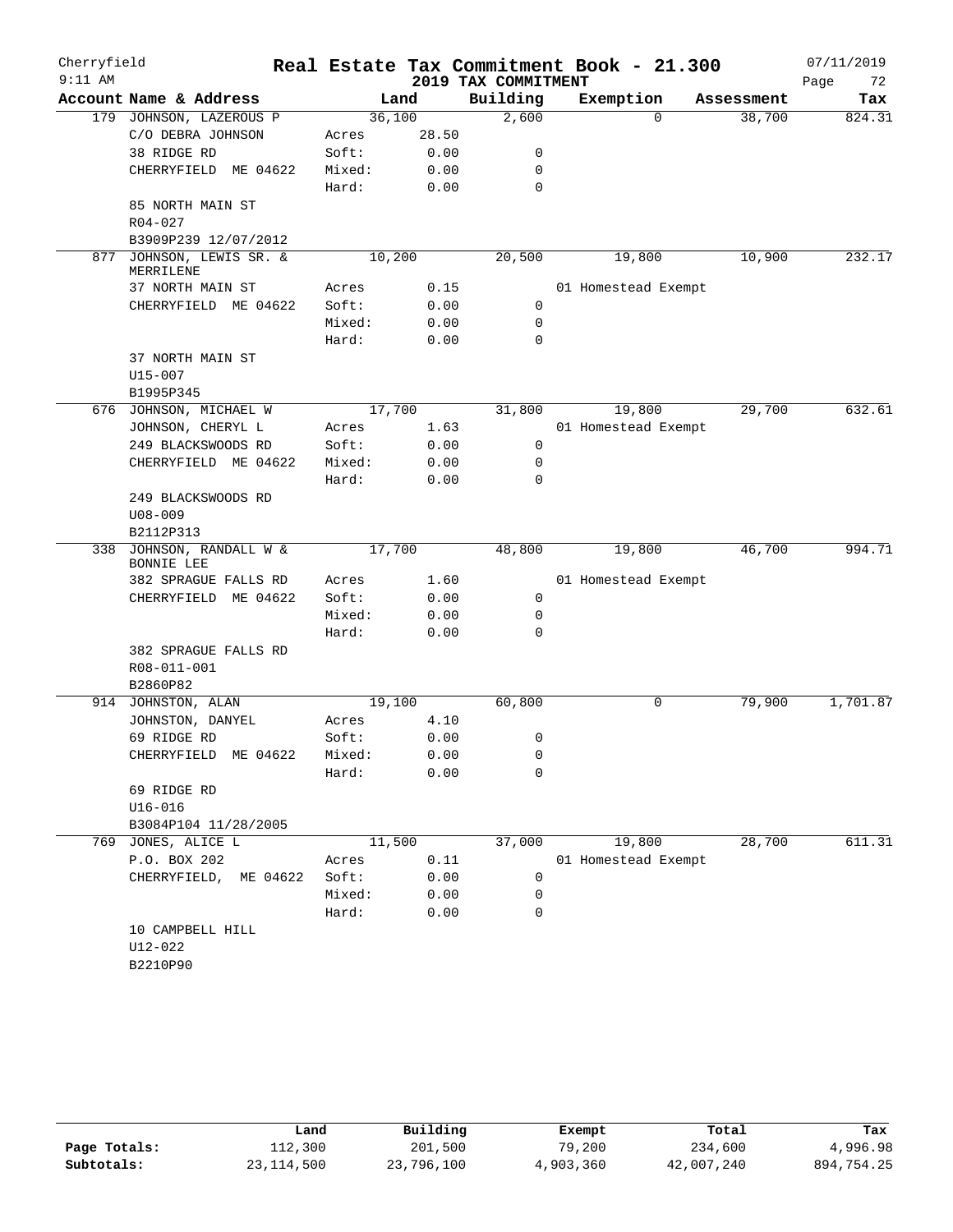| Cherryfield |                                                        |        |                 |                     | Real Estate Tax Commitment Book - 21.300 |            | 07/11/2019 |
|-------------|--------------------------------------------------------|--------|-----------------|---------------------|------------------------------------------|------------|------------|
| $9:11$ AM   |                                                        |        |                 | 2019 TAX COMMITMENT |                                          |            | Page<br>73 |
|             | Account Name & Address                                 |        | Land            | Building            | Exemption                                | Assessment | Tax        |
|             | 122 KALIN, MICHAEL P<br>FLEMING-KALIN, MANDY<br>ELAINE | Acres  | 75,200<br>78.00 | 64,900              | $\mathbf 0$                              | 140,100    | 2,984.13   |
|             | 766 BLACKSWOODS RD                                     | Soft:  | 0.00            | 0                   |                                          |            |            |
|             | CHERRYFIELD ME 04622                                   | Mixed: | 0.00            | $\mathbf 0$         |                                          |            |            |
|             |                                                        | Hard:  | 0.00            | $\mathbf 0$         |                                          |            |            |
|             | 766 BLACKSWOODS RD                                     |        |                 |                     |                                          |            |            |
|             | $R03 - 046$                                            |        |                 |                     |                                          |            |            |
|             | B4217P19 12/24/2015                                    |        |                 |                     |                                          |            |            |
|             | 1174 KAMB, JOSEPH E                                    |        | 0               | $\mathbf 0$         | 0                                        | 0          | 0.00       |
|             | 12 TOWLE RD                                            |        |                 |                     |                                          |            |            |
|             | WALPOLE MA 02081                                       |        |                 |                     |                                          |            |            |
|             | SHARON LN TREE GROWTH<br>1173                          |        |                 |                     |                                          |            |            |
|             | $R09 - 001 - 049 - 3$                                  |        |                 |                     |                                          |            |            |
|             | B2730P137                                              |        |                 |                     |                                          |            |            |
|             | 1176 KAMB, JOSEPH E                                    |        | 0               | 0                   | 0                                        | 0          | 0.00       |
|             | 12 TOWLE RD                                            |        |                 |                     |                                          |            |            |
|             | WALPOLE MA 02081                                       |        |                 |                     |                                          |            |            |
|             |                                                        |        |                 |                     |                                          |            |            |
|             | TREE GROWTH IN ACCT                                    |        |                 |                     |                                          |            |            |
|             | 1173                                                   |        |                 |                     |                                          |            |            |
|             | $R09 - 001 - 049 - 8$                                  |        |                 |                     |                                          |            |            |
|             | B2926P289<br>1173 KAMB, JOSEPH E                       |        | 10,400          | $\mathbf 0$         | 0                                        | 10,400     | 221.52     |
|             | 12 TOWLE RD                                            | Acres  | 85.40           |                     |                                          |            |            |
|             | WALPOLE MA 02081                                       | Soft:  | 0.00            | 0                   |                                          |            |            |
|             |                                                        | Mixed: | 17.40           | 2,739               |                                          |            |            |
|             |                                                        | Hard:  | 61.00           | 7,488               |                                          |            |            |
|             | SHARON LANE                                            |        |                 |                     |                                          |            |            |
|             | R09-001-049-6                                          |        |                 |                     |                                          |            |            |
|             | B2734P27                                               |        |                 |                     |                                          |            |            |
|             | 783 KAPRAL, RICHARD                                    |        | 9,600           | 28,100              | 0                                        | 37,700     | 803.01     |
|             | P O BOX 34                                             | Acres  | 0.05            |                     |                                          |            |            |
|             | STEUBEN ME 04680                                       | Soft:  | 0.00            | 0                   |                                          |            |            |
|             |                                                        | Mixed: | 0.00            | 0                   |                                          |            |            |
|             |                                                        | Hard:  | 0.00            | 0                   |                                          |            |            |
|             | 8 MAIN ST                                              |        |                 |                     |                                          |            |            |
|             | $U12 - 035$                                            |        |                 |                     |                                          |            |            |
|             | B3046P21 08/22/2005                                    |        |                 |                     |                                          |            |            |
|             | 784 KAPRAL, RICHARD                                    |        | 1,300           | $\mathbf 0$         | 0                                        | 1,300      | 27.69      |
|             | P O BOX 34                                             | Acres  | 0.05            |                     |                                          |            |            |
|             | STEUBEN ME 04680                                       | Soft:  | 0.00            | 0                   |                                          |            |            |
|             |                                                        | Mixed: | 0.00            | 0                   |                                          |            |            |
|             |                                                        | Hard:  | 0.00            | 0                   |                                          |            |            |
|             | MAIN ST                                                |        |                 |                     |                                          |            |            |
|             | U12-036                                                |        |                 |                     |                                          |            |            |
|             | B3046P21 08/22/2005                                    |        |                 |                     |                                          |            |            |

|              | Land         | Building   | Exempt    | Total      | Tax        |
|--------------|--------------|------------|-----------|------------|------------|
| Page Totals: | 96,500       | 93,000     |           | 189,500    | 4,036.35   |
| Subtotals:   | 23, 211, 000 | 23,889,100 | 4,903,360 | 42,196,740 | 898,790.60 |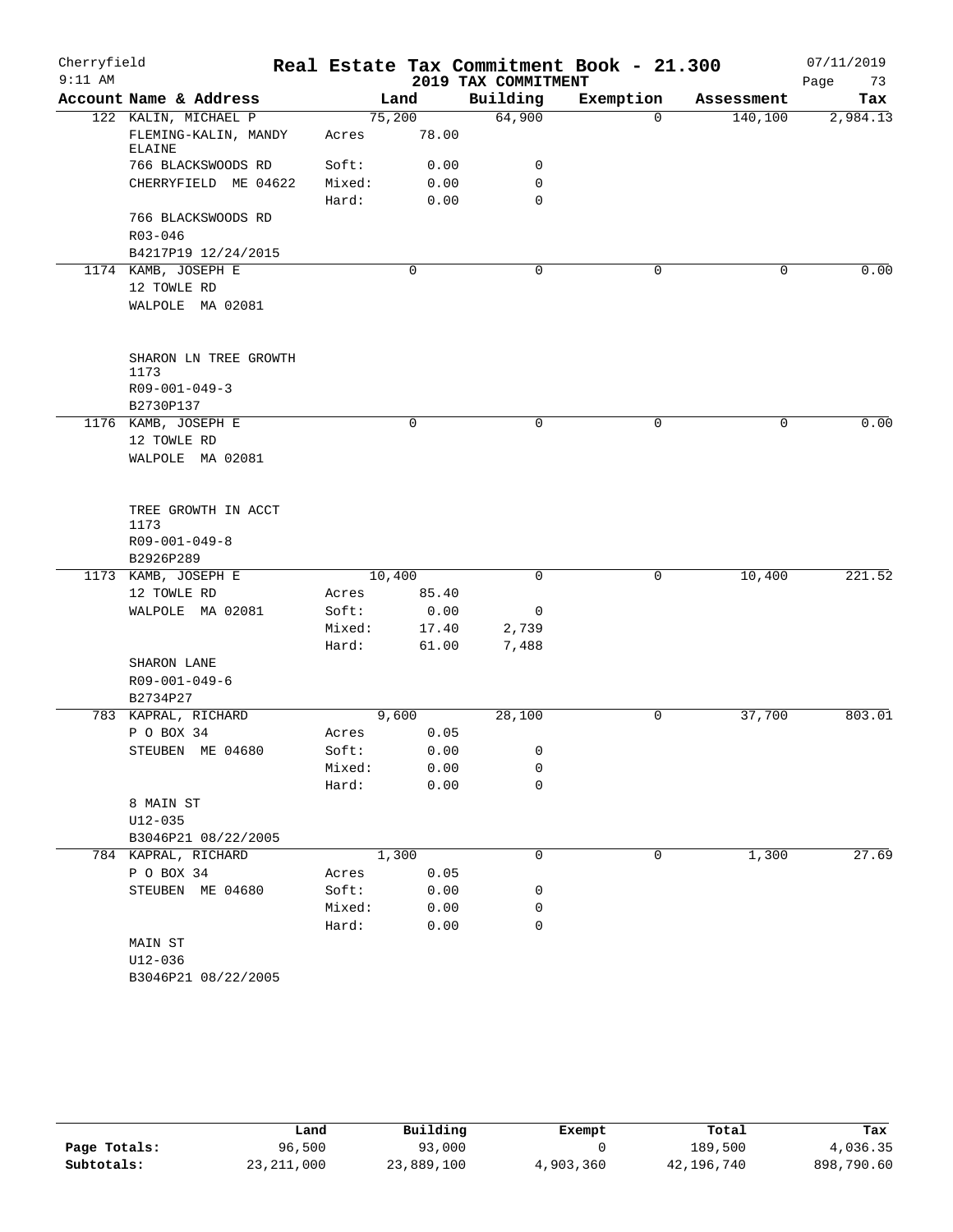| $9:11$ AM |                                     |        |      |                                 |                     | Real Estate Tax Commitment Book - 21.300 |                   |
|-----------|-------------------------------------|--------|------|---------------------------------|---------------------|------------------------------------------|-------------------|
|           | Account Name & Address              | Land   |      | 2019 TAX COMMITMENT<br>Building | Exemption           | Assessment                               | Page<br>74<br>Tax |
|           | 911 KEARNS, MICHAEL T               | 15,600 |      | 31,800                          | $\Omega$            | 47,400                                   | 1,009.62          |
|           | 33 Morning Tide Drive               | Acres  | 0.72 |                                 |                     |                                          |                   |
|           | Milbridge ME                        | Soft:  | 0.00 | $\mathbf 0$                     |                     |                                          |                   |
|           | $04658 - -335$                      | Mixed: | 0.00 | 0                               |                     |                                          |                   |
|           |                                     | Hard:  | 0.00 | $\mathbf 0$                     |                     |                                          |                   |
|           | 93 RIDGE RD                         |        |      |                                 |                     |                                          |                   |
|           | $U16 - 013$                         |        |      |                                 |                     |                                          |                   |
|           | B2277P49                            |        |      |                                 |                     |                                          |                   |
|           | 600 KEARNS, WILLIAM N &             | 11,800 |      | 0                               | 0                   | 11,800                                   | 251.34            |
|           | NINETTA P                           |        |      |                                 |                     |                                          |                   |
|           | P O BOX 445                         | Acres  | 1.24 |                                 |                     |                                          |                   |
|           | CHERRYFIELD<br>ME 04622             | Soft:  | 0.00 | 0                               |                     |                                          |                   |
|           |                                     | Mixed: | 0.00 | 0                               |                     |                                          |                   |
|           |                                     | Hard:  | 0.00 | $\mathbf 0$                     |                     |                                          |                   |
|           | SCHOOL ST                           |        |      |                                 |                     |                                          |                   |
|           | $U05 - 032$                         |        |      |                                 |                     |                                          |                   |
|           | B2801P342                           |        |      |                                 |                     |                                          |                   |
|           | 601 KEARNS, WILLIAM N. &<br>NINETTA | 23,200 |      | 32,400                          | $\mathbf 0$         | 55,600                                   | 1,184.28          |
|           | P O BOX 445                         | Acres  | 1.17 |                                 |                     |                                          |                   |
|           | CHERRYFIELD<br>ME 04622             | Soft:  | 0.00 | 0                               |                     |                                          |                   |
|           |                                     | Mixed: | 0.00 | 0                               |                     |                                          |                   |
|           |                                     | Hard:  | 0.00 | 0                               |                     |                                          |                   |
|           | 29 PADDY LANE                       |        |      |                                 |                     |                                          |                   |
|           | $U05 - 033$                         |        |      |                                 |                     |                                          |                   |
|           | B2134P294<br>497 KEARNS, WILLIAM &  | 18,500 |      | 11,700                          | 0                   | 30,200                                   | 643.26            |
|           | NINETTA P                           |        |      |                                 |                     |                                          |                   |
|           | P O BOX 445                         | Acres  | 0.54 |                                 |                     |                                          |                   |
|           | CHERRYFIELD ME 04622                | Soft:  | 0.00 | $\mathbf 0$                     |                     |                                          |                   |
|           |                                     | Mixed: | 0.00 | 0                               |                     |                                          |                   |
|           |                                     | Hard:  | 0.00 | $\mathbf 0$                     |                     |                                          |                   |
|           | 23 BARBER LANE<br>$U02 - 013$       |        |      |                                 |                     |                                          |                   |
|           | B1517P320                           |        |      |                                 |                     |                                          |                   |
|           | 715 KEARNS, WILLIAM A &<br>NINETTA  | 15,400 |      | 187,500                         | 19,800              | 183,100                                  | 3,900.03          |
|           | P O BOX 445                         | Acres  | 0.31 |                                 | 01 Homestead Exempt |                                          |                   |
|           | CHERRYFIELD ME 04622                | Soft:  | 0.00 | 0                               |                     |                                          |                   |
|           |                                     | Mixed: | 0.00 | 0                               |                     |                                          |                   |
|           |                                     | Hard:  | 0.00 | $\mathbf 0$                     |                     |                                          |                   |
|           | 12 CURTIS LANE                      |        |      |                                 |                     |                                          |                   |
|           | $U11 - 016$                         |        |      |                                 |                     |                                          |                   |
|           | B844P249                            |        |      |                                 |                     |                                          |                   |
|           | 764 KEHOE, DALTON A                 | 12,700 |      | 57,900                          | 0                   | 70,600                                   | 1,503.78          |
|           | 16 HOLMWOOD ST                      | Acres  | 0.28 |                                 |                     |                                          |                   |
|           | RICHMOND HILL, ONTARIO              | Soft:  | 0.00 | 0                               |                     |                                          |                   |
|           | CANADA L4B 4K4                      | Mixed: | 0.00 | 0                               |                     |                                          |                   |
|           |                                     | Hard:  | 0.00 | $\mathbf 0$                     |                     |                                          |                   |
|           | 8 ENDRE LANE                        |        |      |                                 |                     |                                          |                   |
|           | $U12 - 018 - 001$                   |        |      |                                 |                     |                                          |                   |
|           | B2919P354 08/30/2004                |        |      |                                 |                     |                                          |                   |

|              | Land       | Building     | Exempt    | Total      | Tax        |
|--------------|------------|--------------|-----------|------------|------------|
| Page Totals: | 97,200     | 321,300      | 19,800    | 398,700    | 8,492.31   |
| Subtotals:   | 23,308,200 | 24, 210, 400 | 4,923,160 | 42,595,440 | 907,282.91 |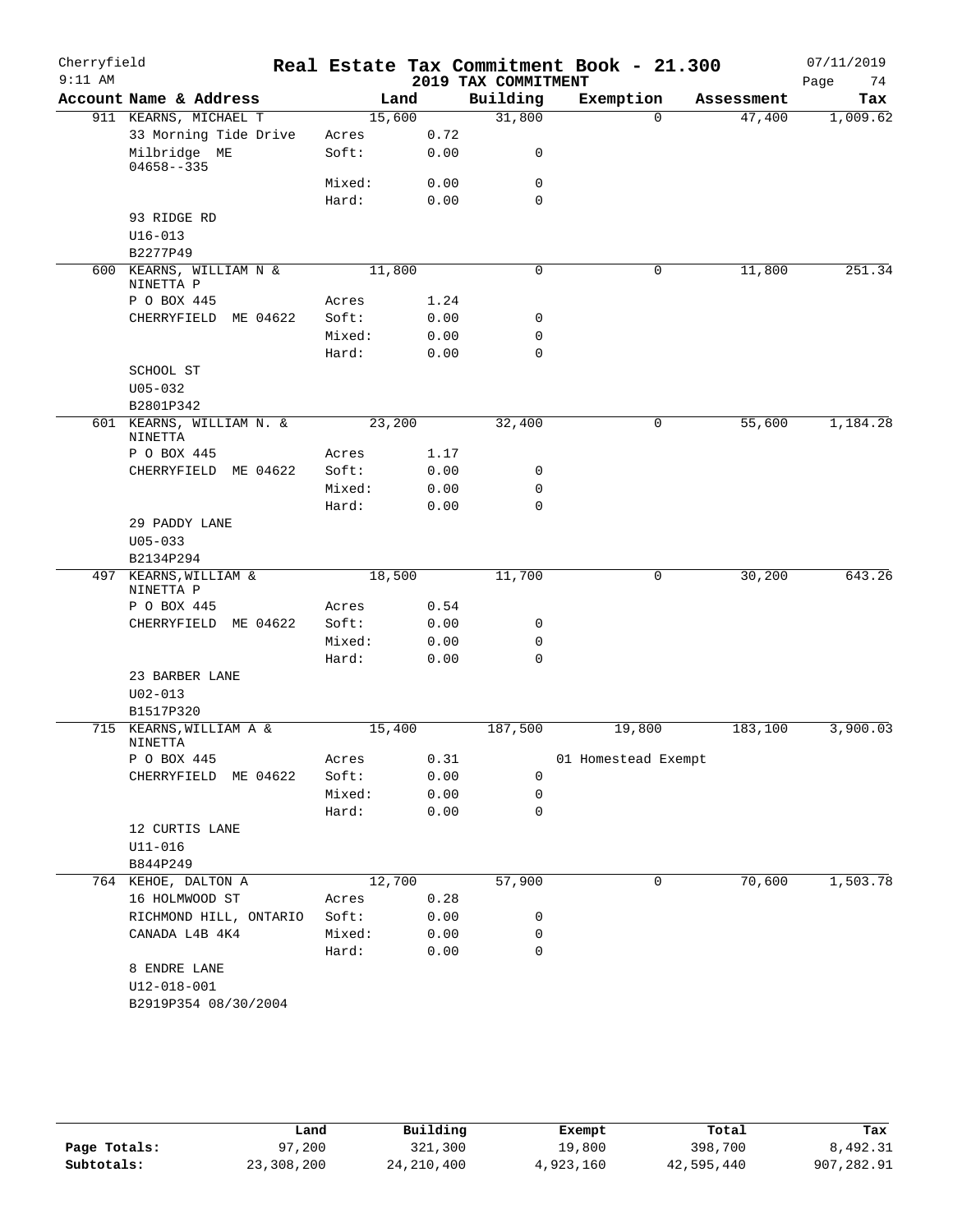| Cherryfield<br>$9:11$ AM |                            |        |        | 2019 TAX COMMITMENT | Real Estate Tax Commitment Book - 21.300 |            | 07/11/2019<br>Page<br>75 |
|--------------------------|----------------------------|--------|--------|---------------------|------------------------------------------|------------|--------------------------|
|                          | Account Name & Address     |        | Land   | Building            | Exemption                                | Assessment | Tax                      |
|                          | 552 KELLEY SHELLFISH INC   |        | 30,700 | 97,500              | $\Omega$                                 | 128,200    | 2,730.66                 |
|                          | 10 RIVER RD                | Acres  | 1.80   |                     |                                          |            |                          |
|                          | CHERRYFIELD ME 04622       | Soft:  | 0.00   | 0                   |                                          |            |                          |
|                          |                            | Mixed: | 0.00   | 0                   |                                          |            |                          |
|                          |                            | Hard:  | 0.00   | $\mathbf 0$         |                                          |            |                          |
|                          | 59 BLACKSWOODS RD          |        |        |                     |                                          |            |                          |
|                          | $U04 - 013 - 002$          |        |        |                     |                                          |            |                          |
|                          | B1287P1                    |        |        |                     |                                          |            |                          |
|                          | 539 KELLEY, GORDON F &     |        | 37,800 | $\mathbf 0$         | 0                                        | 37,800     | 805.14                   |
|                          | CYNTHIA R                  |        |        |                     |                                          |            |                          |
|                          | 10 SCHOOL ST               | Acres  | 46.00  |                     |                                          |            |                          |
|                          | CHERRYFIELD ME 04622       | Soft:  | 0.00   | 0                   |                                          |            |                          |
|                          |                            | Mixed: | 0.00   | $\mathbf 0$         |                                          |            |                          |
|                          |                            | Hard:  | 0.00   | $\mathbf 0$         |                                          |            |                          |
|                          | BLACKSWOODS RD             |        |        |                     |                                          |            |                          |
|                          | $U04 - 003$                |        |        |                     |                                          |            |                          |
|                          | B1253P4                    |        |        |                     |                                          |            |                          |
|                          | 562 KELLEY, GORDON F &     |        | 2,500  | 0                   | 0                                        | 2,500      | 53.25                    |
|                          | CYNTHIA R                  |        |        |                     |                                          |            |                          |
|                          | 10 SCHOOL ST               | Acres  | 0.18   |                     |                                          |            |                          |
|                          | CHERRYFIELD ME 04622       | Soft:  | 0.00   | 0                   |                                          |            |                          |
|                          |                            | Mixed: | 0.00   | $\mathbf 0$         |                                          |            |                          |
|                          |                            | Hard:  | 0.00   | $\Omega$            |                                          |            |                          |
|                          | 10 SCHOOL ST               |        |        |                     |                                          |            |                          |
|                          | $U04 - 023$                |        |        |                     |                                          |            |                          |
|                          | B1253P4                    |        |        |                     |                                          |            |                          |
|                          | 762 KELLY, CYNTHIA R       |        | 15,700 | 8,000               | 0                                        | 23,700     | 504.81                   |
|                          | RENSKI, CHARLES            | Acres  | 0.58   |                     |                                          |            |                          |
|                          | 10 SCHOOL ST               | Soft:  | 0.00   | 0                   |                                          |            |                          |
|                          | CHERRYFIELD ME 04622       | Mixed: | 0.00   | 0                   |                                          |            |                          |
|                          |                            | Hard:  | 0.00   | $\mathbf 0$         |                                          |            |                          |
|                          | 21 MAIN ST                 |        |        |                     |                                          |            |                          |
|                          | U12-016                    |        |        |                     |                                          |            |                          |
|                          | B3730P7 04/11/2011         |        |        |                     |                                          |            |                          |
|                          | 786 KELLY, CYNTHIA R       |        | 2,700  | 0                   | 0                                        | 2,700      | 57.51                    |
|                          | RENSKI, CHARLES            | Acres  | 0.22   |                     |                                          |            |                          |
|                          | 10 SCHOOL ST               | Soft:  | 0.00   | 0                   |                                          |            |                          |
|                          | CHERRYFIELD ME 04622       | Mixed: | 0.00   | 0                   |                                          |            |                          |
|                          |                            | Hard:  | 0.00   | 0                   |                                          |            |                          |
|                          | MAIN ST                    |        |        |                     |                                          |            |                          |
|                          | $U12 - 038$                |        |        |                     |                                          |            |                          |
|                          | B3730P7 04/11/2011         |        |        |                     |                                          |            |                          |
|                          | 168 KELLY, PHILLIP J & MIA |        | 15,100 | 6,000               | 0                                        | 21,100     | 449.43                   |
|                          | 68 PLEASANTVIEW ST         | Acres  | 28.00  |                     |                                          |            |                          |
|                          | METHUEN MA 01844           | Soft:  | 0.00   | $\overline{0}$      |                                          |            |                          |
|                          |                            | Mixed: | 22.00  | 3,463               |                                          |            |                          |
|                          |                            | Hard:  | 0.00   | $\mathbf 0$         |                                          |            |                          |
|                          | OFF STILLWATER AVE         |        |        |                     |                                          |            |                          |
|                          | R04-018-002                |        |        |                     |                                          |            |                          |
|                          | B3578P115 10/13/2009       |        |        |                     |                                          |            |                          |

|              | Land         | Building     | Exempt    | Total      | Tax        |
|--------------|--------------|--------------|-----------|------------|------------|
| Page Totals: | 104,500      | 111,500      |           | 216,000    | 4,600.80   |
| Subtotals:   | 23, 412, 700 | 24, 321, 900 | 4,923,160 | 42,811,440 | 911,883.71 |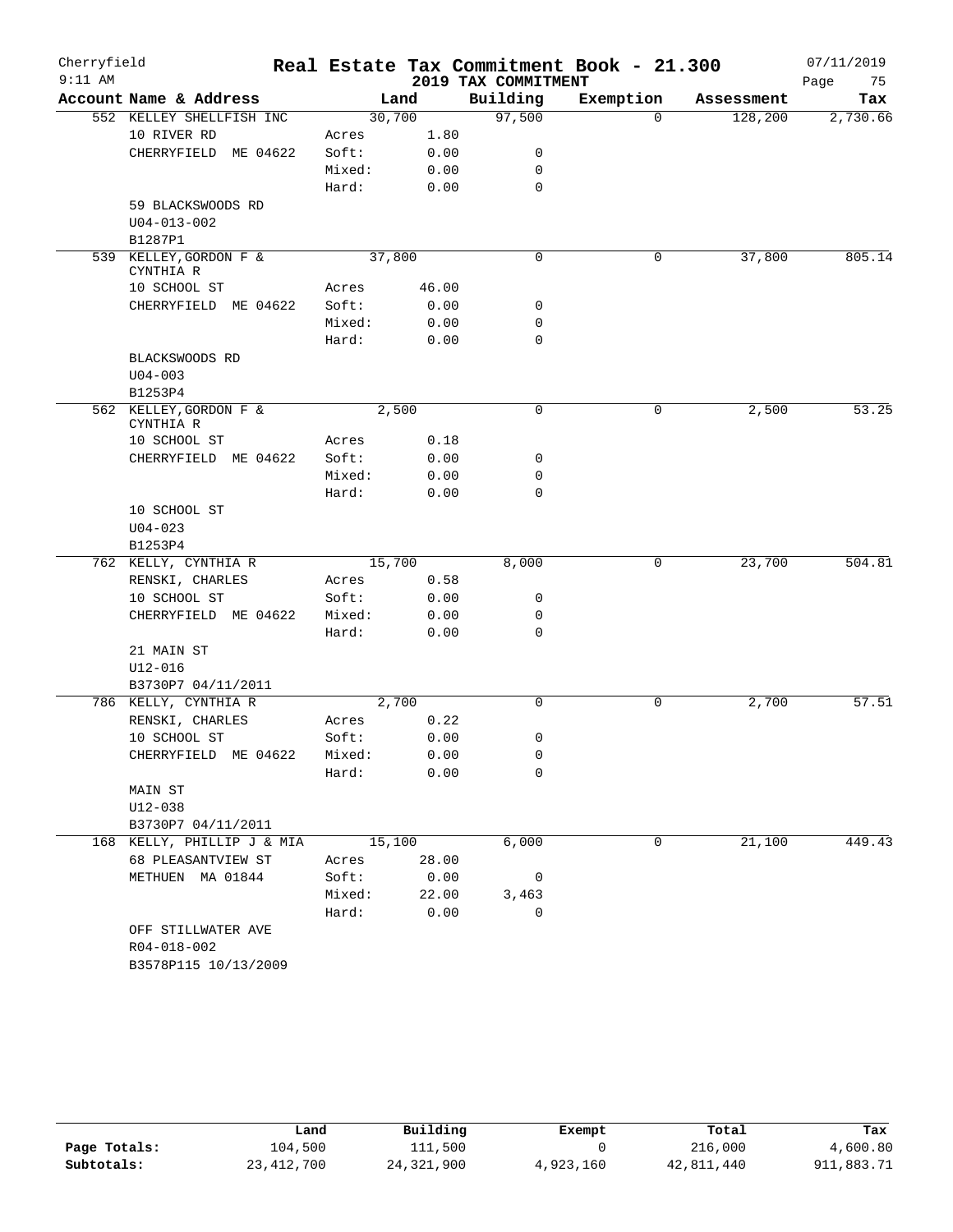| Cherryfield |                                     |        |       |                     | Real Estate Tax Commitment Book - 21.300 |            | 07/11/2019 |
|-------------|-------------------------------------|--------|-------|---------------------|------------------------------------------|------------|------------|
| $9:11$ AM   |                                     |        |       | 2019 TAX COMMITMENT |                                          |            | 76<br>Page |
|             | Account Name & Address              |        | Land  | Building            | Exemption                                | Assessment | Tax        |
|             | 551 KELLY, GORDON F &               | 33,800 |       | 381,700             | 25,740                                   | 389,760    | 8,301.89   |
|             | CYNTHIA R<br>10 SCHOOL ST           | Acres  | 14.50 |                     | 01 Homestead Exempt                      |            |            |
|             | CHERRYFIELD ME 04622                | Soft:  | 0.00  |                     | 0 12 WW2 Veteran Res                     |            |            |
|             |                                     | Mixed: | 0.00  | 0                   |                                          |            |            |
|             |                                     | Hard:  | 0.00  | 0                   |                                          |            |            |
|             | 10 SCHOOL ST                        |        |       |                     |                                          |            |            |
|             | $U04 - 013 - 001$                   |        |       |                     |                                          |            |            |
|             | B1253P4                             |        |       |                     |                                          |            |            |
|             | 1048 KELTERBORN, JOSEPH             | 65,200 |       | 89,100              | 0                                        | 154,300    | 3,286.59   |
|             | LINK, VIRGINIA                      | Acres  | 16.00 |                     |                                          |            |            |
|             | 121 Miner Rd                        | Soft:  | 0.00  | 0                   |                                          |            |            |
|             | Porter Corners NY                   | Mixed: | 0.00  | $\mathbf 0$         |                                          |            |            |
|             | 12859                               |        |       |                     |                                          |            |            |
|             |                                     | Hard:  | 0.00  | $\mathbf 0$         |                                          |            |            |
|             | 456 MILBRIDGE RD                    |        |       |                     |                                          |            |            |
|             | R01-001-007                         |        |       |                     |                                          |            |            |
|             | B1716P64                            |        |       |                     |                                          |            |            |
|             | 622 KEMPTHORNE, MICHAEL A           | 10,900 |       | 35,800              | 25,740                                   | 20,960     | 446.45     |
|             | KEMPTHORNE, SUSAN B                 | Acres  | 0.20  |                     | 14 WW2 Veteran Non                       |            |            |
|             | PO BOX 88                           | Soft:  | 0.00  |                     | 0 01 Homestead Exempt                    |            |            |
|             | CHERRYFIELD ME 04654                | Mixed: | 0.00  | 0                   |                                          |            |            |
|             |                                     | Hard:  | 0.00  | 0                   |                                          |            |            |
|             | 88 STILLWATER RD                    |        |       |                     |                                          |            |            |
|             | $U06 - 013$                         |        |       |                     |                                          |            |            |
|             | B3832P147 03/29/2012                |        |       |                     |                                          |            |            |
|             | 127 KEMPTHORNE, ZACH                |        | 9,500 | 0                   | 0                                        | 9,500      | 202.35     |
|             | PO BOX 144                          | Acres  | 2.40  |                     |                                          |            |            |
|             | CHERRYFIELD ME 04606                | Soft:  | 0.00  | 0                   |                                          |            |            |
|             |                                     | Mixed: | 0.00  | 0                   |                                          |            |            |
|             |                                     | Hard:  | 0.00  | $\mathbf 0$         |                                          |            |            |
|             | 44 SPRAGUE FALLS RD                 |        |       |                     |                                          |            |            |
|             | R03-051-004                         |        |       |                     |                                          |            |            |
|             | B4240P141 03/22/2016                |        |       |                     |                                          |            |            |
|             | 1030 KEMPTHORNE, ZACHARY I          |        | 9,800 | $\mathbf 0$         | 0                                        | 9,800      | 208.74     |
|             | Z I KEMPTHORNE LIVING<br>TRUST      | Acres  | 2.90  |                     |                                          |            |            |
|             | PO BOX 144                          | Soft:  | 0.00  | 0                   |                                          |            |            |
|             | CHERRYFIELD ME 04622                | Mixed: | 0.00  | 0                   |                                          |            |            |
|             |                                     | Hard:  | 0.00  | 0                   |                                          |            |            |
|             | 32 SPRAGUE FALLS RD                 |        |       |                     |                                          |            |            |
|             | R03-051-003                         |        |       |                     |                                          |            |            |
|             | B4240P139 03/22/2016                |        |       |                     |                                          |            |            |
| 682         | KEMPTHORNE, ZACHARY I;              |        | 4,500 | 0                   | $\Omega$                                 | 4,500      | 95.85      |
|             | TRUSTEE                             |        |       |                     |                                          |            |            |
|             | ZACHARY I KEPTHORNE<br>LIVING TRUST | Acres  | 1.30  |                     |                                          |            |            |
|             | 641 KANSAS ROAD                     | Soft:  | 0.00  | 0                   |                                          |            |            |
|             | MILBRIDGE ME 04658                  | Mixed: | 0.00  | 0                   |                                          |            |            |
|             |                                     | Hard:  | 0.00  | $\mathbf 0$         |                                          |            |            |
|             | PARK ST                             |        |       |                     |                                          |            |            |
|             | U09-004                             |        |       |                     |                                          |            |            |
|             | B4366P166 06/20/2017                |        |       |                     |                                          |            |            |

|              | Land       | Building   | Exempt    | Total      | Tax         |
|--------------|------------|------------|-----------|------------|-------------|
| Page Totals: | 133,700    | 506,600    | 51,480    | 588,820    | 12,541.87   |
| Subtotals:   | 23,546,400 | 24,828,500 | 4,974,640 | 43,400,260 | 924, 425.58 |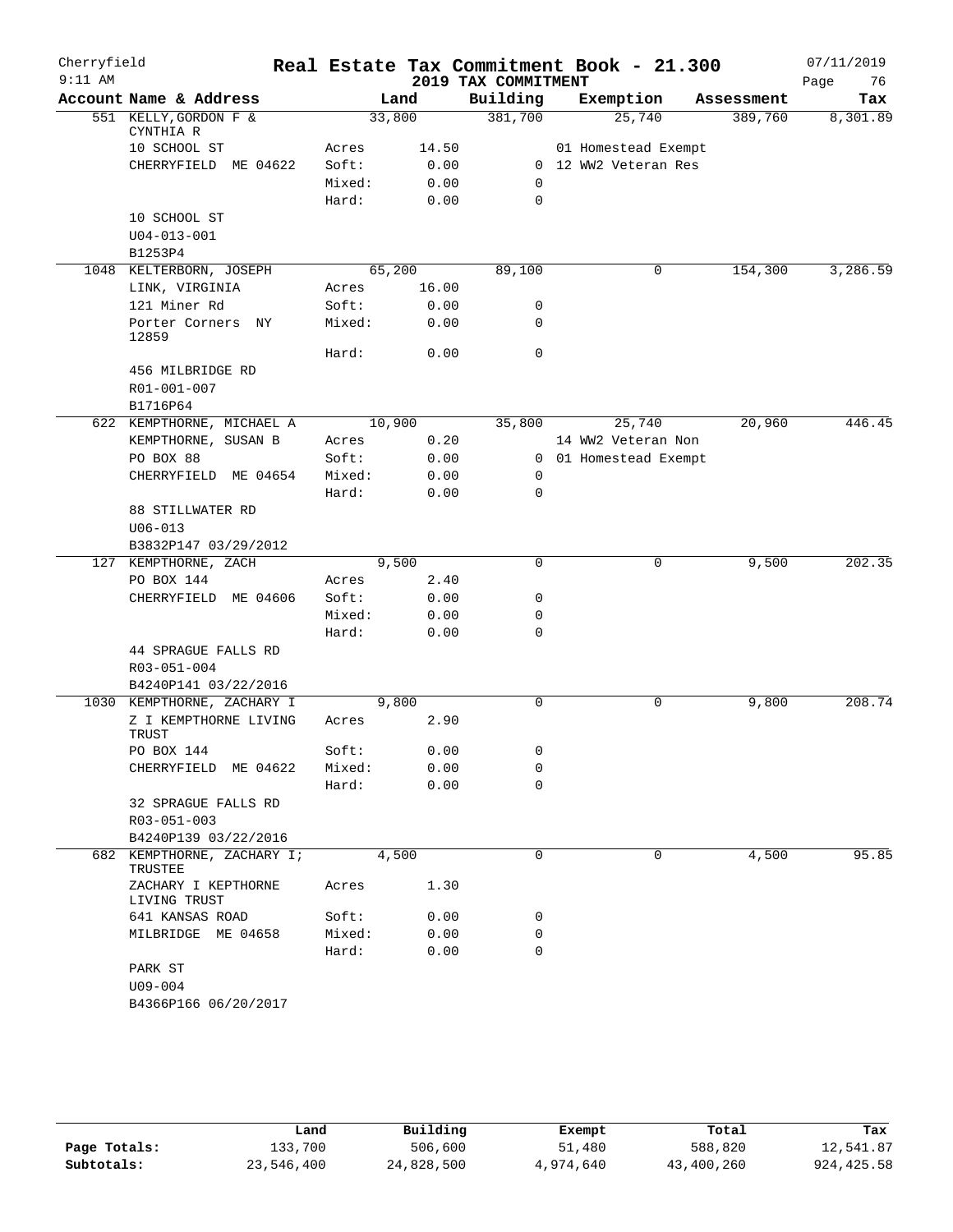| Building<br>Account Name & Address<br>Land<br>Exemption<br>Assessment<br>Tax<br>683 KEMPTHORNE, ZACHARY I;<br>300<br>$\mathbf 0$<br>300<br>$\Omega$<br>TRUSTEE<br>ZACHARY I KEMPTHORNE<br>0.55<br>Acres<br>LIVING TRUST<br>641 KANSAS ROAD<br>Soft:<br>0.00<br>0<br>MILBRIDGE ME 04658<br>0<br>Mixed:<br>0.00<br>$\mathbf 0$<br>Hard:<br>0.00<br>621 KANSAS RD<br>$U09 - 004 - 001$<br>B4366P166 06/20/2017<br>0<br>681 KEMPTHORNE, ZACHARY I;<br>100<br>0<br>100<br>TRUSTEE<br>ZACHERY I KEMPTHORNE<br>0.09<br>Acres<br>LIVING TRUST<br>641 KANSAS ROAD<br>0.00<br>0<br>Soft:<br>0.00<br>$\mathbf 0$<br>MILBRIDGE ME 04658<br>Mixed:<br>$\mathbf 0$<br>Hard:<br>0.00<br>PARK ST<br>$U09 - 003$<br>B4366P166 06/20/2017<br>14,700<br>1139 KENNA, SANDRA<br>24,100<br>0<br>38,800<br>82 BASSIN RD<br>1.50<br>Acres<br>ATHENS NY 12015<br>Soft:<br>0.00<br>0<br>Mixed:<br>0.00<br>0<br>Hard:<br>0.00<br>0<br>206 BLACKSWOODS RD<br>$U08 - 001$<br>B3214P312 11/13/2006<br>16 KILTON, SHAWN M<br>8,700<br>$\Omega$<br>8,700<br>0<br>SEAVEY, MURRAY B.<br>Acres<br>41.00<br>237 Milbridge Road<br>Soft:<br>5.00<br>329<br>CHERRYFIELD ME 04622<br>Mixed:<br>35.00<br>5,509<br>Hard:<br>0.00<br>0<br>MILBRIDGE RD<br>R01-006<br>B2859P297<br>0<br>14 KILTON, SHAWN M<br>2,200<br>0<br>2,200<br>237 MILBRIDGE RD<br>8.00<br>Acres<br>0<br>CHERRYFIELD ME 04622<br>Soft:<br>0.00<br>Mixed:<br>0.00<br>0<br>0<br>Hard:<br>0.00<br>ROUTE 1 (OFF)<br>R01-005<br>B3084P16 11/30/2005<br>7,200<br>0<br>7,200<br>13 KILTON, SHAWN M<br>0<br>6.80<br>237 MILBRIDGE RD<br>Acres<br>CHERRYFIELD ME 04622<br>Soft:<br>0.00<br>0<br>Mixed:<br>0.00<br>0<br>$\mathbf 0$<br>Hard:<br>0.00<br>237 MILBRIDGE RD<br>R01-004<br>B2760P136 | Cherryfield<br>$9:11$ AM |  | 2019 TAX COMMITMENT | Real Estate Tax Commitment Book - 21.300 | 07/11/2019<br>77<br>Page |
|-------------------------------------------------------------------------------------------------------------------------------------------------------------------------------------------------------------------------------------------------------------------------------------------------------------------------------------------------------------------------------------------------------------------------------------------------------------------------------------------------------------------------------------------------------------------------------------------------------------------------------------------------------------------------------------------------------------------------------------------------------------------------------------------------------------------------------------------------------------------------------------------------------------------------------------------------------------------------------------------------------------------------------------------------------------------------------------------------------------------------------------------------------------------------------------------------------------------------------------------------------------------------------------------------------------------------------------------------------------------------------------------------------------------------------------------------------------------------------------------------------------------------------------------------------------------------------------------------------------------------------------------------------------------------------------------------------------------|--------------------------|--|---------------------|------------------------------------------|--------------------------|
|                                                                                                                                                                                                                                                                                                                                                                                                                                                                                                                                                                                                                                                                                                                                                                                                                                                                                                                                                                                                                                                                                                                                                                                                                                                                                                                                                                                                                                                                                                                                                                                                                                                                                                                   |                          |  |                     |                                          |                          |
| 2.13                                                                                                                                                                                                                                                                                                                                                                                                                                                                                                                                                                                                                                                                                                                                                                                                                                                                                                                                                                                                                                                                                                                                                                                                                                                                                                                                                                                                                                                                                                                                                                                                                                                                                                              |                          |  |                     |                                          | 6.39                     |
|                                                                                                                                                                                                                                                                                                                                                                                                                                                                                                                                                                                                                                                                                                                                                                                                                                                                                                                                                                                                                                                                                                                                                                                                                                                                                                                                                                                                                                                                                                                                                                                                                                                                                                                   |                          |  |                     |                                          |                          |
|                                                                                                                                                                                                                                                                                                                                                                                                                                                                                                                                                                                                                                                                                                                                                                                                                                                                                                                                                                                                                                                                                                                                                                                                                                                                                                                                                                                                                                                                                                                                                                                                                                                                                                                   |                          |  |                     |                                          |                          |
|                                                                                                                                                                                                                                                                                                                                                                                                                                                                                                                                                                                                                                                                                                                                                                                                                                                                                                                                                                                                                                                                                                                                                                                                                                                                                                                                                                                                                                                                                                                                                                                                                                                                                                                   |                          |  |                     |                                          |                          |
|                                                                                                                                                                                                                                                                                                                                                                                                                                                                                                                                                                                                                                                                                                                                                                                                                                                                                                                                                                                                                                                                                                                                                                                                                                                                                                                                                                                                                                                                                                                                                                                                                                                                                                                   |                          |  |                     |                                          |                          |
|                                                                                                                                                                                                                                                                                                                                                                                                                                                                                                                                                                                                                                                                                                                                                                                                                                                                                                                                                                                                                                                                                                                                                                                                                                                                                                                                                                                                                                                                                                                                                                                                                                                                                                                   |                          |  |                     |                                          |                          |
|                                                                                                                                                                                                                                                                                                                                                                                                                                                                                                                                                                                                                                                                                                                                                                                                                                                                                                                                                                                                                                                                                                                                                                                                                                                                                                                                                                                                                                                                                                                                                                                                                                                                                                                   |                          |  |                     |                                          |                          |
|                                                                                                                                                                                                                                                                                                                                                                                                                                                                                                                                                                                                                                                                                                                                                                                                                                                                                                                                                                                                                                                                                                                                                                                                                                                                                                                                                                                                                                                                                                                                                                                                                                                                                                                   |                          |  |                     |                                          |                          |
|                                                                                                                                                                                                                                                                                                                                                                                                                                                                                                                                                                                                                                                                                                                                                                                                                                                                                                                                                                                                                                                                                                                                                                                                                                                                                                                                                                                                                                                                                                                                                                                                                                                                                                                   |                          |  |                     |                                          |                          |
|                                                                                                                                                                                                                                                                                                                                                                                                                                                                                                                                                                                                                                                                                                                                                                                                                                                                                                                                                                                                                                                                                                                                                                                                                                                                                                                                                                                                                                                                                                                                                                                                                                                                                                                   |                          |  |                     |                                          |                          |
|                                                                                                                                                                                                                                                                                                                                                                                                                                                                                                                                                                                                                                                                                                                                                                                                                                                                                                                                                                                                                                                                                                                                                                                                                                                                                                                                                                                                                                                                                                                                                                                                                                                                                                                   |                          |  |                     |                                          |                          |
|                                                                                                                                                                                                                                                                                                                                                                                                                                                                                                                                                                                                                                                                                                                                                                                                                                                                                                                                                                                                                                                                                                                                                                                                                                                                                                                                                                                                                                                                                                                                                                                                                                                                                                                   |                          |  |                     |                                          |                          |
|                                                                                                                                                                                                                                                                                                                                                                                                                                                                                                                                                                                                                                                                                                                                                                                                                                                                                                                                                                                                                                                                                                                                                                                                                                                                                                                                                                                                                                                                                                                                                                                                                                                                                                                   |                          |  |                     |                                          |                          |
|                                                                                                                                                                                                                                                                                                                                                                                                                                                                                                                                                                                                                                                                                                                                                                                                                                                                                                                                                                                                                                                                                                                                                                                                                                                                                                                                                                                                                                                                                                                                                                                                                                                                                                                   |                          |  |                     |                                          |                          |
| 826.44<br>185.31<br>46.86<br>153.36                                                                                                                                                                                                                                                                                                                                                                                                                                                                                                                                                                                                                                                                                                                                                                                                                                                                                                                                                                                                                                                                                                                                                                                                                                                                                                                                                                                                                                                                                                                                                                                                                                                                               |                          |  |                     |                                          |                          |
|                                                                                                                                                                                                                                                                                                                                                                                                                                                                                                                                                                                                                                                                                                                                                                                                                                                                                                                                                                                                                                                                                                                                                                                                                                                                                                                                                                                                                                                                                                                                                                                                                                                                                                                   |                          |  |                     |                                          |                          |
|                                                                                                                                                                                                                                                                                                                                                                                                                                                                                                                                                                                                                                                                                                                                                                                                                                                                                                                                                                                                                                                                                                                                                                                                                                                                                                                                                                                                                                                                                                                                                                                                                                                                                                                   |                          |  |                     |                                          |                          |
|                                                                                                                                                                                                                                                                                                                                                                                                                                                                                                                                                                                                                                                                                                                                                                                                                                                                                                                                                                                                                                                                                                                                                                                                                                                                                                                                                                                                                                                                                                                                                                                                                                                                                                                   |                          |  |                     |                                          |                          |
|                                                                                                                                                                                                                                                                                                                                                                                                                                                                                                                                                                                                                                                                                                                                                                                                                                                                                                                                                                                                                                                                                                                                                                                                                                                                                                                                                                                                                                                                                                                                                                                                                                                                                                                   |                          |  |                     |                                          |                          |
|                                                                                                                                                                                                                                                                                                                                                                                                                                                                                                                                                                                                                                                                                                                                                                                                                                                                                                                                                                                                                                                                                                                                                                                                                                                                                                                                                                                                                                                                                                                                                                                                                                                                                                                   |                          |  |                     |                                          |                          |
|                                                                                                                                                                                                                                                                                                                                                                                                                                                                                                                                                                                                                                                                                                                                                                                                                                                                                                                                                                                                                                                                                                                                                                                                                                                                                                                                                                                                                                                                                                                                                                                                                                                                                                                   |                          |  |                     |                                          |                          |
|                                                                                                                                                                                                                                                                                                                                                                                                                                                                                                                                                                                                                                                                                                                                                                                                                                                                                                                                                                                                                                                                                                                                                                                                                                                                                                                                                                                                                                                                                                                                                                                                                                                                                                                   |                          |  |                     |                                          |                          |
|                                                                                                                                                                                                                                                                                                                                                                                                                                                                                                                                                                                                                                                                                                                                                                                                                                                                                                                                                                                                                                                                                                                                                                                                                                                                                                                                                                                                                                                                                                                                                                                                                                                                                                                   |                          |  |                     |                                          |                          |
|                                                                                                                                                                                                                                                                                                                                                                                                                                                                                                                                                                                                                                                                                                                                                                                                                                                                                                                                                                                                                                                                                                                                                                                                                                                                                                                                                                                                                                                                                                                                                                                                                                                                                                                   |                          |  |                     |                                          |                          |
|                                                                                                                                                                                                                                                                                                                                                                                                                                                                                                                                                                                                                                                                                                                                                                                                                                                                                                                                                                                                                                                                                                                                                                                                                                                                                                                                                                                                                                                                                                                                                                                                                                                                                                                   |                          |  |                     |                                          |                          |
|                                                                                                                                                                                                                                                                                                                                                                                                                                                                                                                                                                                                                                                                                                                                                                                                                                                                                                                                                                                                                                                                                                                                                                                                                                                                                                                                                                                                                                                                                                                                                                                                                                                                                                                   |                          |  |                     |                                          |                          |
|                                                                                                                                                                                                                                                                                                                                                                                                                                                                                                                                                                                                                                                                                                                                                                                                                                                                                                                                                                                                                                                                                                                                                                                                                                                                                                                                                                                                                                                                                                                                                                                                                                                                                                                   |                          |  |                     |                                          |                          |
|                                                                                                                                                                                                                                                                                                                                                                                                                                                                                                                                                                                                                                                                                                                                                                                                                                                                                                                                                                                                                                                                                                                                                                                                                                                                                                                                                                                                                                                                                                                                                                                                                                                                                                                   |                          |  |                     |                                          |                          |
|                                                                                                                                                                                                                                                                                                                                                                                                                                                                                                                                                                                                                                                                                                                                                                                                                                                                                                                                                                                                                                                                                                                                                                                                                                                                                                                                                                                                                                                                                                                                                                                                                                                                                                                   |                          |  |                     |                                          |                          |
|                                                                                                                                                                                                                                                                                                                                                                                                                                                                                                                                                                                                                                                                                                                                                                                                                                                                                                                                                                                                                                                                                                                                                                                                                                                                                                                                                                                                                                                                                                                                                                                                                                                                                                                   |                          |  |                     |                                          |                          |
|                                                                                                                                                                                                                                                                                                                                                                                                                                                                                                                                                                                                                                                                                                                                                                                                                                                                                                                                                                                                                                                                                                                                                                                                                                                                                                                                                                                                                                                                                                                                                                                                                                                                                                                   |                          |  |                     |                                          |                          |
|                                                                                                                                                                                                                                                                                                                                                                                                                                                                                                                                                                                                                                                                                                                                                                                                                                                                                                                                                                                                                                                                                                                                                                                                                                                                                                                                                                                                                                                                                                                                                                                                                                                                                                                   |                          |  |                     |                                          |                          |
|                                                                                                                                                                                                                                                                                                                                                                                                                                                                                                                                                                                                                                                                                                                                                                                                                                                                                                                                                                                                                                                                                                                                                                                                                                                                                                                                                                                                                                                                                                                                                                                                                                                                                                                   |                          |  |                     |                                          |                          |
|                                                                                                                                                                                                                                                                                                                                                                                                                                                                                                                                                                                                                                                                                                                                                                                                                                                                                                                                                                                                                                                                                                                                                                                                                                                                                                                                                                                                                                                                                                                                                                                                                                                                                                                   |                          |  |                     |                                          |                          |
|                                                                                                                                                                                                                                                                                                                                                                                                                                                                                                                                                                                                                                                                                                                                                                                                                                                                                                                                                                                                                                                                                                                                                                                                                                                                                                                                                                                                                                                                                                                                                                                                                                                                                                                   |                          |  |                     |                                          |                          |
|                                                                                                                                                                                                                                                                                                                                                                                                                                                                                                                                                                                                                                                                                                                                                                                                                                                                                                                                                                                                                                                                                                                                                                                                                                                                                                                                                                                                                                                                                                                                                                                                                                                                                                                   |                          |  |                     |                                          |                          |
|                                                                                                                                                                                                                                                                                                                                                                                                                                                                                                                                                                                                                                                                                                                                                                                                                                                                                                                                                                                                                                                                                                                                                                                                                                                                                                                                                                                                                                                                                                                                                                                                                                                                                                                   |                          |  |                     |                                          |                          |
|                                                                                                                                                                                                                                                                                                                                                                                                                                                                                                                                                                                                                                                                                                                                                                                                                                                                                                                                                                                                                                                                                                                                                                                                                                                                                                                                                                                                                                                                                                                                                                                                                                                                                                                   |                          |  |                     |                                          |                          |
|                                                                                                                                                                                                                                                                                                                                                                                                                                                                                                                                                                                                                                                                                                                                                                                                                                                                                                                                                                                                                                                                                                                                                                                                                                                                                                                                                                                                                                                                                                                                                                                                                                                                                                                   |                          |  |                     |                                          |                          |
|                                                                                                                                                                                                                                                                                                                                                                                                                                                                                                                                                                                                                                                                                                                                                                                                                                                                                                                                                                                                                                                                                                                                                                                                                                                                                                                                                                                                                                                                                                                                                                                                                                                                                                                   |                          |  |                     |                                          |                          |
|                                                                                                                                                                                                                                                                                                                                                                                                                                                                                                                                                                                                                                                                                                                                                                                                                                                                                                                                                                                                                                                                                                                                                                                                                                                                                                                                                                                                                                                                                                                                                                                                                                                                                                                   |                          |  |                     |                                          |                          |
|                                                                                                                                                                                                                                                                                                                                                                                                                                                                                                                                                                                                                                                                                                                                                                                                                                                                                                                                                                                                                                                                                                                                                                                                                                                                                                                                                                                                                                                                                                                                                                                                                                                                                                                   |                          |  |                     |                                          |                          |
|                                                                                                                                                                                                                                                                                                                                                                                                                                                                                                                                                                                                                                                                                                                                                                                                                                                                                                                                                                                                                                                                                                                                                                                                                                                                                                                                                                                                                                                                                                                                                                                                                                                                                                                   |                          |  |                     |                                          |                          |
|                                                                                                                                                                                                                                                                                                                                                                                                                                                                                                                                                                                                                                                                                                                                                                                                                                                                                                                                                                                                                                                                                                                                                                                                                                                                                                                                                                                                                                                                                                                                                                                                                                                                                                                   |                          |  |                     |                                          |                          |
|                                                                                                                                                                                                                                                                                                                                                                                                                                                                                                                                                                                                                                                                                                                                                                                                                                                                                                                                                                                                                                                                                                                                                                                                                                                                                                                                                                                                                                                                                                                                                                                                                                                                                                                   |                          |  |                     |                                          |                          |
|                                                                                                                                                                                                                                                                                                                                                                                                                                                                                                                                                                                                                                                                                                                                                                                                                                                                                                                                                                                                                                                                                                                                                                                                                                                                                                                                                                                                                                                                                                                                                                                                                                                                                                                   |                          |  |                     |                                          |                          |
|                                                                                                                                                                                                                                                                                                                                                                                                                                                                                                                                                                                                                                                                                                                                                                                                                                                                                                                                                                                                                                                                                                                                                                                                                                                                                                                                                                                                                                                                                                                                                                                                                                                                                                                   |                          |  |                     |                                          |                          |

|              | Land       | Building   | Exempt    | Total      | Tax        |
|--------------|------------|------------|-----------|------------|------------|
| Page Totals: | 33,200     | 24,100     |           | 57,300     | 1,220.49   |
| Subtotals:   | 23,579,600 | 24,852,600 | 4,974,640 | 43,457,560 | 925,646.07 |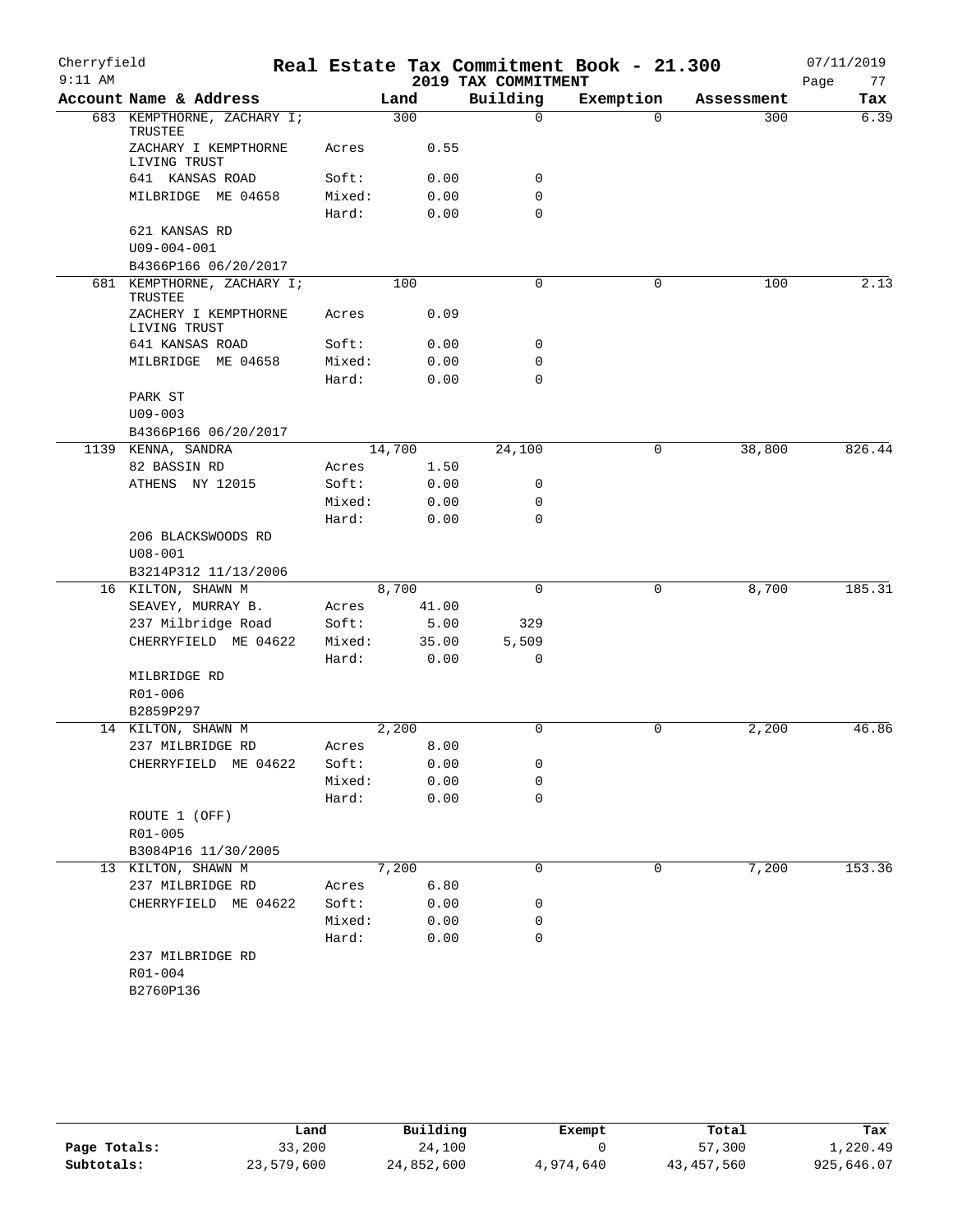| Cherryfield<br>$9:11$ AM |                                           |            |        |              | Real Estate Tax Commitment Book - 21.300 |           |                     |            | 07/11/2019        |
|--------------------------|-------------------------------------------|------------|--------|--------------|------------------------------------------|-----------|---------------------|------------|-------------------|
|                          | Account Name & Address                    |            |        | Land         | 2019 TAX COMMITMENT<br>Building          | Exemption |                     | Assessment | 78<br>Page<br>Tax |
|                          | 723 KNAPP, DARA H                         |            |        | 16,200       | 62,200                                   |           | $\Omega$            | 78,400     | 1,669.92          |
|                          | PO BOX 18                                 |            | Acres  | 0.36         |                                          |           |                     |            |                   |
|                          | COLUMBIA FALLS ME<br>04623                |            | Soft:  | 0.00         | 0                                        |           |                     |            |                   |
|                          |                                           |            | Mixed: | 0.00         | 0                                        |           |                     |            |                   |
|                          |                                           |            | Hard:  | 0.00         | $\mathbf 0$                              |           |                     |            |                   |
|                          | 14 NEW ST                                 |            |        |              |                                          |           |                     |            |                   |
|                          | $U11 - 024$                               |            |        |              |                                          |           |                     |            |                   |
|                          | B4145P309 04/24/2015                      |            |        |              |                                          |           |                     |            |                   |
|                          | 818 KNAPP, HEATHER                        |            |        | 21,700       | 37,000                                   |           | 19,800              | 38,900     | 828.57            |
|                          | 117 MAIN ST                               |            | Acres  | 0.84         |                                          |           | 01 Homestead Exempt |            |                   |
|                          | ME 04622<br>CHERRYFIELD                   |            | Soft:  | 0.00         | $\mathbf 0$                              |           |                     |            |                   |
|                          |                                           |            | Mixed: | 0.00         | 0                                        |           |                     |            |                   |
|                          |                                           |            | Hard:  | 0.00         | $\mathbf 0$                              |           |                     |            |                   |
|                          | 117 MAIN ST                               |            |        |              |                                          |           |                     |            |                   |
|                          | $U13 - 021$                               |            |        |              |                                          |           |                     |            |                   |
|                          | B4124P11 01/15/2015                       |            |        |              |                                          |           |                     |            |                   |
|                          | 1179 KNAPP, HEATHER E                     |            |        | 10,800       | 0                                        |           | 0                   | 10,800     | 230.04            |
|                          | HAYCOCK, CURTIS                           |            | Acres  | 77.00        |                                          |           |                     |            |                   |
|                          | 35 LABRADOR LN                            |            | Soft:  | 52.00        | 6,847                                    |           |                     |            |                   |
|                          | MILBRIDGE ME 04658                        |            | Mixed: | 25.00        | 3,935                                    |           |                     |            |                   |
|                          |                                           |            | Hard:  | 0.00         | 0                                        |           |                     |            |                   |
|                          |                                           |            |        |              |                                          |           |                     |            |                   |
|                          | R01-003-001                               |            |        |              |                                          |           |                     |            |                   |
|                          | B4230P87 02/12/2016                       |            |        |              |                                          |           |                     |            |                   |
|                          | 938 KNAPP, MARY                           |            |        | 14,600       | 3,500                                    |           | 0                   | 18,100     | 385.53            |
|                          | 26 PARK ST                                |            | Acres  | 0.58         |                                          |           |                     |            |                   |
|                          | ME 04622<br>CHERRYFIELD                   |            | Soft:  | 0.00         | 0                                        |           |                     |            |                   |
|                          |                                           |            | Mixed: | 0.00         | 0                                        |           |                     |            |                   |
|                          |                                           |            | Hard:  | 0.00         | 0                                        |           |                     |            |                   |
|                          | 3 MORSE LANE                              |            |        |              |                                          |           |                     |            |                   |
|                          | U17-019                                   |            |        |              |                                          |           |                     |            |                   |
|                          | B3780P164 09/29/2011                      |            |        |              |                                          |           |                     |            |                   |
|                          | 716 KNAPP, MARY                           |            |        | 5,300        | 16,000                                   |           | 0                   | 21,300     | 453.69            |
|                          | 26 PARK ST                                |            | Acres  | 0.21         |                                          |           |                     |            |                   |
|                          | CHERRYFIELD<br>ME 04622                   |            | Soft:  | 0.00         | 0                                        |           |                     |            |                   |
|                          |                                           |            | Mixed: | 0.00         | 0                                        |           |                     |            |                   |
|                          |                                           |            | Hard:  | 0.00         | 0                                        |           |                     |            |                   |
|                          | 6 CURTIS LANE                             |            |        |              |                                          |           |                     |            |                   |
|                          | U11-017                                   |            |        |              |                                          |           |                     |            |                   |
|                          | B1396P249                                 |            |        |              |                                          |           |                     |            |                   |
|                          | 705 KNAPP-YOUNG, MARY L                   |            |        | 22,000       | 165,300                                  |           | 19,800              | 167,500    | 3,567.75          |
|                          | YOUNG JR, RAY A                           |            | Acres  | 1.30         |                                          |           | 01 Homestead Exempt |            |                   |
|                          | 26 PARK ST                                |            | Soft:  | 0.00         | 0                                        |           |                     |            |                   |
|                          | CHERRYFIELD ME 04622                      |            | Mixed: | 0.00         | 0                                        |           |                     |            |                   |
|                          |                                           |            | Hard:  | 0.00         | 0                                        |           |                     |            |                   |
|                          | 26 PARK ST                                |            |        |              |                                          |           |                     |            |                   |
|                          | U11-007                                   |            |        |              |                                          |           |                     |            |                   |
|                          | B4241P242 03/28/2016 B4229P258 02/10/2016 |            |        |              |                                          |           |                     |            |                   |
| 821                      | KNEELAND SR, BARBARA &                    |            |        | 26,300       | 150,700                                  |           | 19,800              | 157,200    | 3,348.36          |
|                          | FREDERICK                                 |            |        |              |                                          |           |                     |            |                   |
|                          | 97 MAIN ST                                |            | Acres  | 1.51         |                                          |           | 01 Homestead Exempt |            |                   |
|                          | CHERRYFIELD<br>ME 04622                   |            | Soft:  | 0.00         | 0                                        |           |                     |            |                   |
|                          |                                           |            | Mixed: | 0.00         | 0                                        |           |                     |            |                   |
|                          |                                           |            | Hard:  | 0.00         | 0                                        |           |                     |            |                   |
|                          | 97 MAIN ST                                |            |        |              |                                          |           |                     |            |                   |
|                          | $U13 - 024$                               |            |        |              |                                          |           |                     |            |                   |
|                          | B677P2                                    |            |        |              |                                          |           |                     |            |                   |
|                          |                                           | Land       |        | Building     |                                          | Exempt    |                     | Total      | Tax               |
| Page Totals:             |                                           | 116,900    |        | 434,700      |                                          | 59,400    |                     | 492,200    | 10,483.86         |
| Subtotals:               |                                           | 23,696,500 |        | 25, 287, 300 |                                          | 5,034,040 | 43,949,760          |            | 936,129.93        |
|                          |                                           |            |        |              |                                          |           |                     |            |                   |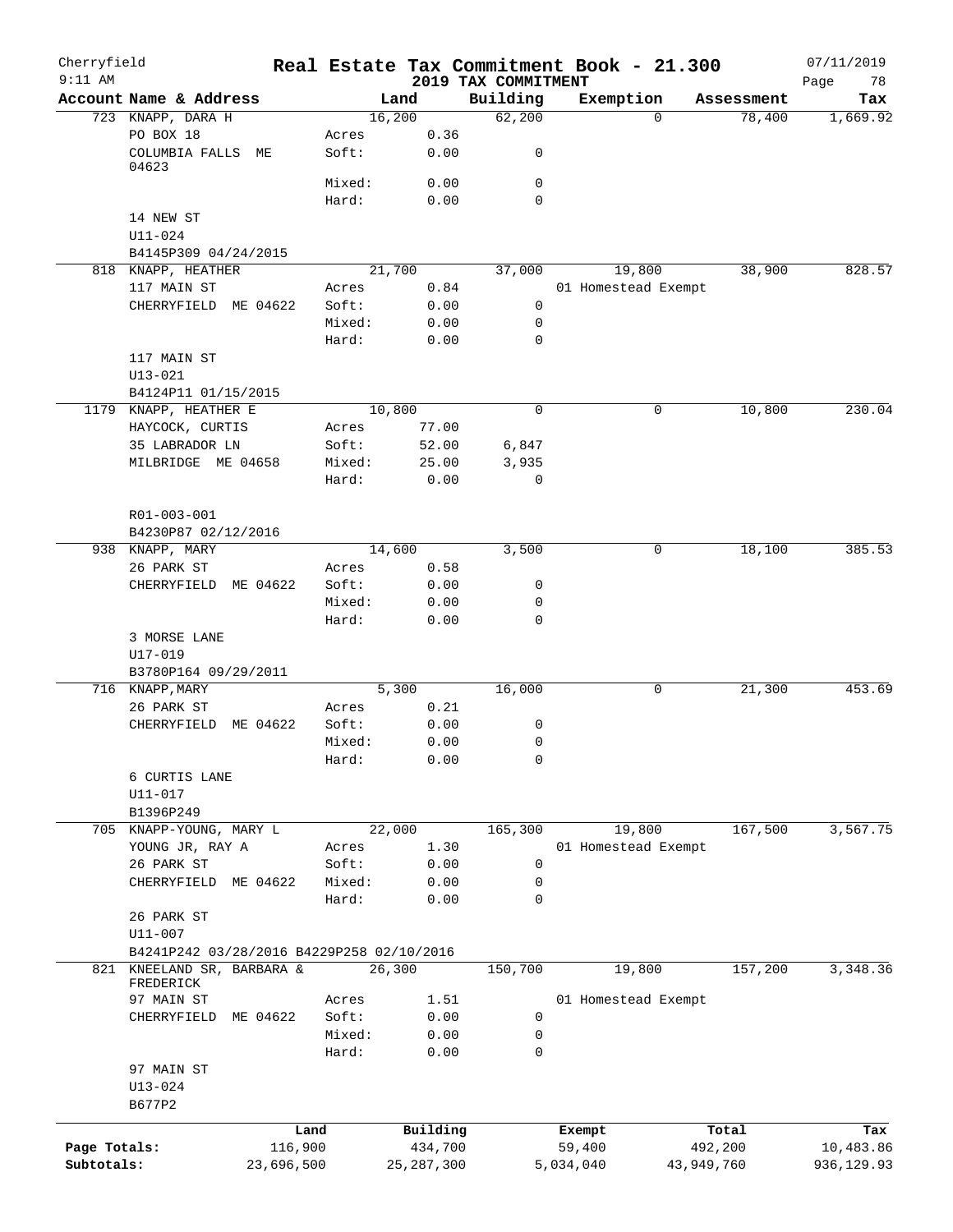| Cherryfield |                                          |                |              |                     | Real Estate Tax Commitment Book - 21.300    |            | 07/11/2019 |
|-------------|------------------------------------------|----------------|--------------|---------------------|---------------------------------------------|------------|------------|
| $9:11$ AM   |                                          |                |              | 2019 TAX COMMITMENT |                                             |            | 79<br>Page |
|             | Account Name & Address                   |                | Land         | Building            | Exemption                                   | Assessment | Tax        |
|             | 799 KNEELAND SR, BARBARA &               |                | 3,400        | 0                   | $\Omega$                                    | 3,400      | 72.42      |
|             | FREDERICK                                |                |              |                     |                                             |            |            |
|             | 97 MAIN ST<br>CHERRYFIELD ME 04622       | Acres<br>Soft: | 0.35<br>0.00 | 0                   |                                             |            |            |
|             |                                          | Mixed:         | 0.00         | $\mathbf 0$         |                                             |            |            |
|             |                                          | Hard:          | 0.00         | 0                   |                                             |            |            |
|             | MAIN ST                                  |                |              |                     |                                             |            |            |
|             | $U13 - 003$                              |                |              |                     |                                             |            |            |
|             | 585 KNOX, PAUL L & JOY                   |                | 23,200       | 47,400              | 19,800                                      | 50,800     | 1,082.04   |
|             | 35 ELM ST                                | Acres          | 1.12         |                     | 01 Homestead Exempt                         |            |            |
|             | CHERRYFIELD ME 04622                     | Soft:          | 0.00         | $\mathbf 0$         |                                             |            |            |
|             |                                          | Mixed:         | 0.00         | 0                   |                                             |            |            |
|             |                                          | Hard:          | 0.00         | $\mathbf 0$         |                                             |            |            |
|             | 35 ELM ST                                |                |              |                     |                                             |            |            |
|             | $U05 - 017$                              |                |              |                     |                                             |            |            |
|             | B1217P215                                |                |              |                     |                                             |            |            |
|             | 180 KOBIK, HENRY J & MARILYN             |                | 40,400       | 0                   | 0                                           | 40,400     | 860.52     |
|             | 763 TABERNACLE RD                        | Acres          | 25.00        |                     |                                             |            |            |
|             | CAPE MAY NJ 08204                        | Soft:          | 0.00         | 0                   |                                             |            |            |
|             |                                          | Mixed:         | 0.00         | 0                   |                                             |            |            |
|             |                                          | Hard:          | 0.00         | 0                   |                                             |            |            |
|             | NORTH MAIN ST                            |                |              |                     |                                             |            |            |
|             | $R04 - 028$                              |                |              |                     |                                             |            |            |
|             | B627P261                                 |                |              |                     |                                             |            |            |
|             | 412 KORZENIEWSKI, CARL J &<br>SHARLENE A |                | 21,500       | $\mathbf 0$         | $\mathbf 0$                                 | 21,500     | 457.95     |
|             | 56 BEECH HILL RD                         | Acres          | 42.05        |                     |                                             |            |            |
|             | EXETER NH 03833                          | Soft:          | 0.00         | 0                   |                                             |            |            |
|             |                                          | Mixed:         | 0.00         | 0                   |                                             |            |            |
|             |                                          | Hard:          | 0.00         | 0                   |                                             |            |            |
|             | 39 SALMON RUN                            |                |              |                     |                                             |            |            |
|             | R09-001-032                              |                |              |                     |                                             |            |            |
|             | B1462P116<br>213 KUHNI, MARY CHRISTINE & |                | 23,400       | 93,400              | 25,740                                      | 91,060     | 1,939.58   |
|             | MICHAEL A                                |                |              |                     |                                             |            |            |
|             | P.O. BOX 242<br>MILBRIDGE ME 04658       | Acres<br>Soft: | 9.50<br>0.00 |                     | 01 Homestead Exempt<br>0 14 WW2 Veteran Non |            |            |
|             |                                          | Mixed:         | 0.00         | 0                   |                                             |            |            |
|             |                                          | Hard:          | 0.00         | 0                   |                                             |            |            |
|             | 724 WILLEY DISTRICT RD                   |                |              |                     |                                             |            |            |
|             | R05-013                                  |                |              |                     |                                             |            |            |
|             | B1985P162                                |                |              |                     |                                             |            |            |
|             | 1066 KUHNI, MICHAEL A & MARY             |                | 16,700       | $\Omega$            | 0                                           | 16,700     | 355.71     |
|             | C                                        |                |              |                     |                                             |            |            |
|             | 724 WILLEY DISTRICT RD                   | Acres          | 20.00        |                     |                                             |            |            |
|             | CHERRYFIELD ME 04622                     | Soft:          | 0.00         | 0                   |                                             |            |            |
|             |                                          | Mixed:         | 0.00         | 0                   |                                             |            |            |
|             |                                          | Hard:          | 0.00         | $\Omega$            |                                             |            |            |
|             | WILLEY DISTRICT                          |                |              |                     |                                             |            |            |
|             | R05-013-001                              |                |              |                     |                                             |            |            |
|             | B4389P66 08/28/2017                      |                |              |                     |                                             |            |            |

|              | Land       | Building   | Exempt    | Total      | Tax        |
|--------------|------------|------------|-----------|------------|------------|
| Page Totals: | 128,600    | 140,800    | 45,540    | 223,860    | 4,768.22   |
| Subtotals:   | 23,825,100 | 25,428,100 | 5,079,580 | 44,173,620 | 940,898.15 |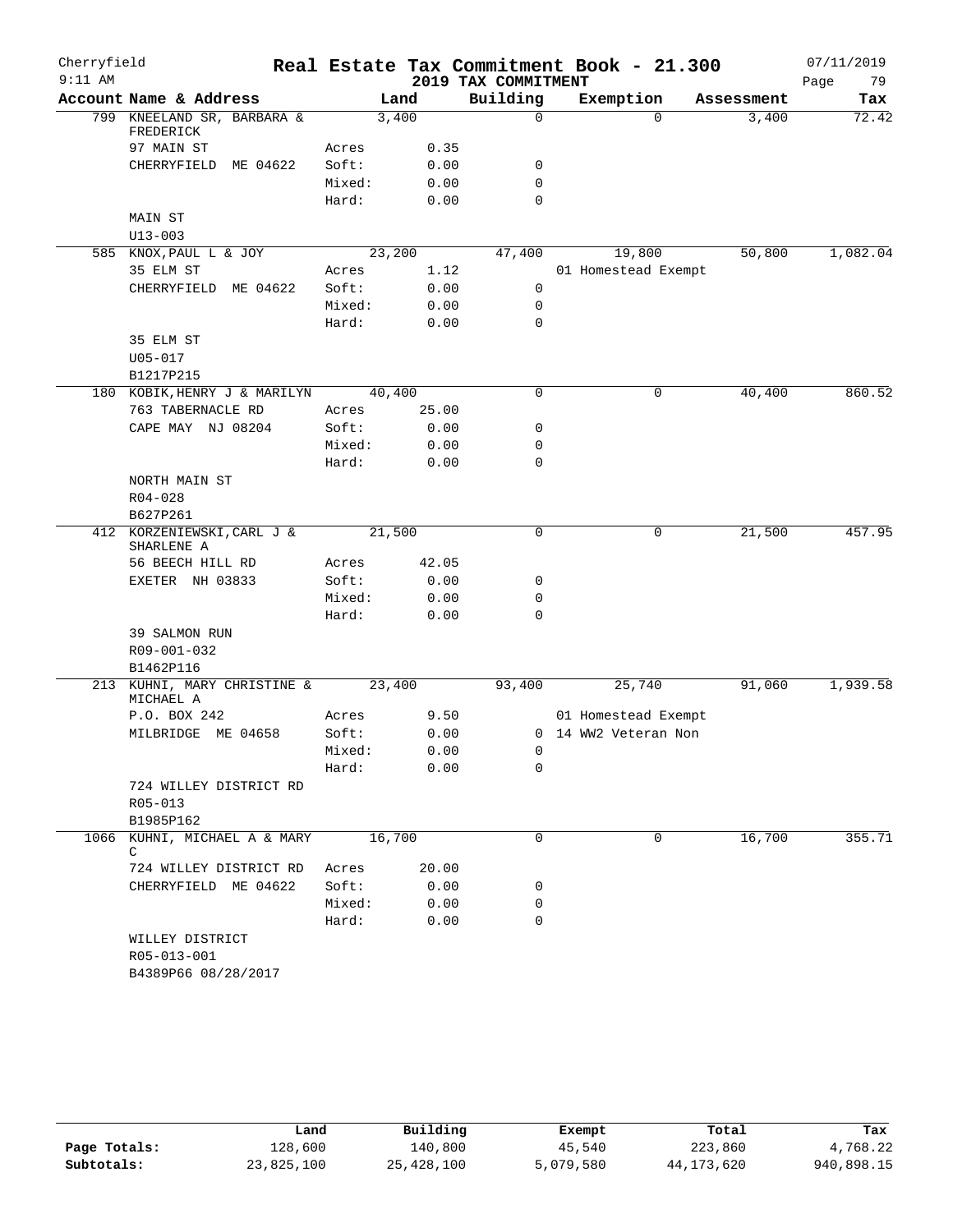| Cherryfield |                                                     |        |        |                     | Real Estate Tax Commitment Book - 21.300 |            | 07/11/2019 |
|-------------|-----------------------------------------------------|--------|--------|---------------------|------------------------------------------|------------|------------|
| $9:11$ AM   |                                                     |        |        | 2019 TAX COMMITMENT |                                          |            | 80<br>Page |
|             | Account Name & Address                              | Land   |        | Building            | Exemption                                | Assessment | Tax        |
|             | 859 KUHNI, MICHAEL A. &<br>MARY CHRISTINE           | 10,700 |        | $\mathbf 0$         | $\Omega$                                 | 10,700     | 227.91     |
|             | P.O. BOX 242                                        | Acres  | 3.60   |                     |                                          |            |            |
|             | MILBRIDGE ME 04658                                  | Soft:  | 0.00   | 0                   |                                          |            |            |
|             |                                                     | Mixed: | 0.00   | $\mathbf 0$         |                                          |            |            |
|             |                                                     | Hard:  | 0.00   | $\mathbf 0$         |                                          |            |            |
|             | WILLEY DISTRICT RD                                  |        |        |                     |                                          |            |            |
|             | R05-014-001                                         |        |        |                     |                                          |            |            |
|             | B1951P252                                           |        |        |                     |                                          |            |            |
|             | 384 KUNSELMAN, PAMELA M                             | 15,800 |        | 0                   | 0                                        | 15,800     | 336.54     |
|             | 5 FARNSWORTH ST                                     | Acres  | 55.54  |                     |                                          |            |            |
|             | LISBON ME 04250                                     | Soft:  | 0.00   | 0                   |                                          |            |            |
|             |                                                     | Mixed: | 0.00   | 0                   |                                          |            |            |
|             |                                                     | Hard:  | 0.00   | $\mathbf 0$         |                                          |            |            |
|             | 1117 LANE RD                                        |        |        |                     |                                          |            |            |
|             | R09-001-004                                         |        |        |                     |                                          |            |            |
|             | B4172P217 08/03/2015                                |        |        |                     |                                          |            |            |
|             | 385 KUNSELMAN, PAMELA M                             | 28,800 |        | 24,300              | 0                                        | 53,100     | 1,131.03   |
|             | 5 FARNSWORTH ST                                     | Acres  | 55.17  |                     |                                          |            |            |
|             | LISBON ME 04250                                     | Soft:  | 0.00   | 0                   |                                          |            |            |
|             |                                                     | Mixed: | 0.00   | 0                   |                                          |            |            |
|             |                                                     | Hard:  | 0.00   | $\mathbf 0$         |                                          |            |            |
|             | 1155 LANE RD                                        |        |        |                     |                                          |            |            |
|             |                                                     |        |        |                     |                                          |            |            |
|             | R09-001-005                                         |        |        |                     |                                          |            |            |
|             | B3937P129 03/18/2013<br>789 KURT, TRUSTEE, LAWRENCE | 11,900 |        | $\Omega$            | 0                                        | 11,900     | 253.47     |
|             | Η                                                   |        |        |                     |                                          |            |            |
|             | R H KURT REVOCALBE<br>MAINE TRUST                   | Acres  | 1.32   |                     |                                          |            |            |
|             | 55 PROSPECT PL EXT                                  | Soft:  | 0.00   | 0                   |                                          |            |            |
|             | EAST HAVEN CT 06512                                 | Mixed: | 0.00   | 0                   |                                          |            |            |
|             |                                                     | Hard:  | 0.00   | 0                   |                                          |            |            |
|             | MAIN ST                                             |        |        |                     |                                          |            |            |
|             | $U12 - 041$                                         |        |        |                     |                                          |            |            |
|             | B4263P39 06/17/2016 B4097P305 09/26/2014            |        |        |                     |                                          |            |            |
|             | 760 KURT, TRUSTEE, LAWRENCE                         | 25,500 |        | 90,300              | 0                                        | 115,800    | 2,466.54   |
|             | Н                                                   |        |        |                     |                                          |            |            |
|             | R H KURT REVOCABLE<br>MAINE TRUST                   | Acres  | 5.20   |                     |                                          |            |            |
|             | 55 PROPECT PL EXT                                   | Soft:  | 0.00   | 0                   |                                          |            |            |
|             | EAST HAVEN CT 06512                                 | Mixed: | 0.00   | 0                   |                                          |            |            |
|             |                                                     | Hard:  | 0.00   | 0                   |                                          |            |            |
|             | 31 MAIN ST                                          |        |        |                     |                                          |            |            |
|             | U12-014                                             |        |        |                     |                                          |            |            |
|             | B4097P305 09/26/2014                                |        |        |                     |                                          |            |            |
|             | 105 KUTIK'S DREAM LLC                               | 82,700 |        | $\mathbf 0$         | 0                                        | 82,700     | 1,761.51   |
|             | 285 LYON BROOK RD                                   | Acres  | 123.00 |                     |                                          |            |            |
|             | NORWICH NY 13815                                    | Soft:  | 0.00   | 0                   |                                          |            |            |
|             |                                                     | Mixed: | 0.00   | 0                   |                                          |            |            |
|             |                                                     | Hard:  | 0.00   | 0                   |                                          |            |            |
|             | BLACKSWOODS RD                                      |        |        |                     |                                          |            |            |
|             | R03-029                                             |        |        |                     |                                          |            |            |
|             | B4439P32 02/16/2018                                 |        |        |                     |                                          |            |            |
|             |                                                     |        |        |                     |                                          |            |            |

|              | Land       | Building   | Exempt    | Total      | Tax        |
|--------------|------------|------------|-----------|------------|------------|
| Page Totals: | 175,400    | 114,600    |           | 290,000    | 6,177.00   |
| Subtotals:   | 24,000,500 | 25,542,700 | 5,079,580 | 44,463,620 | 947,075.15 |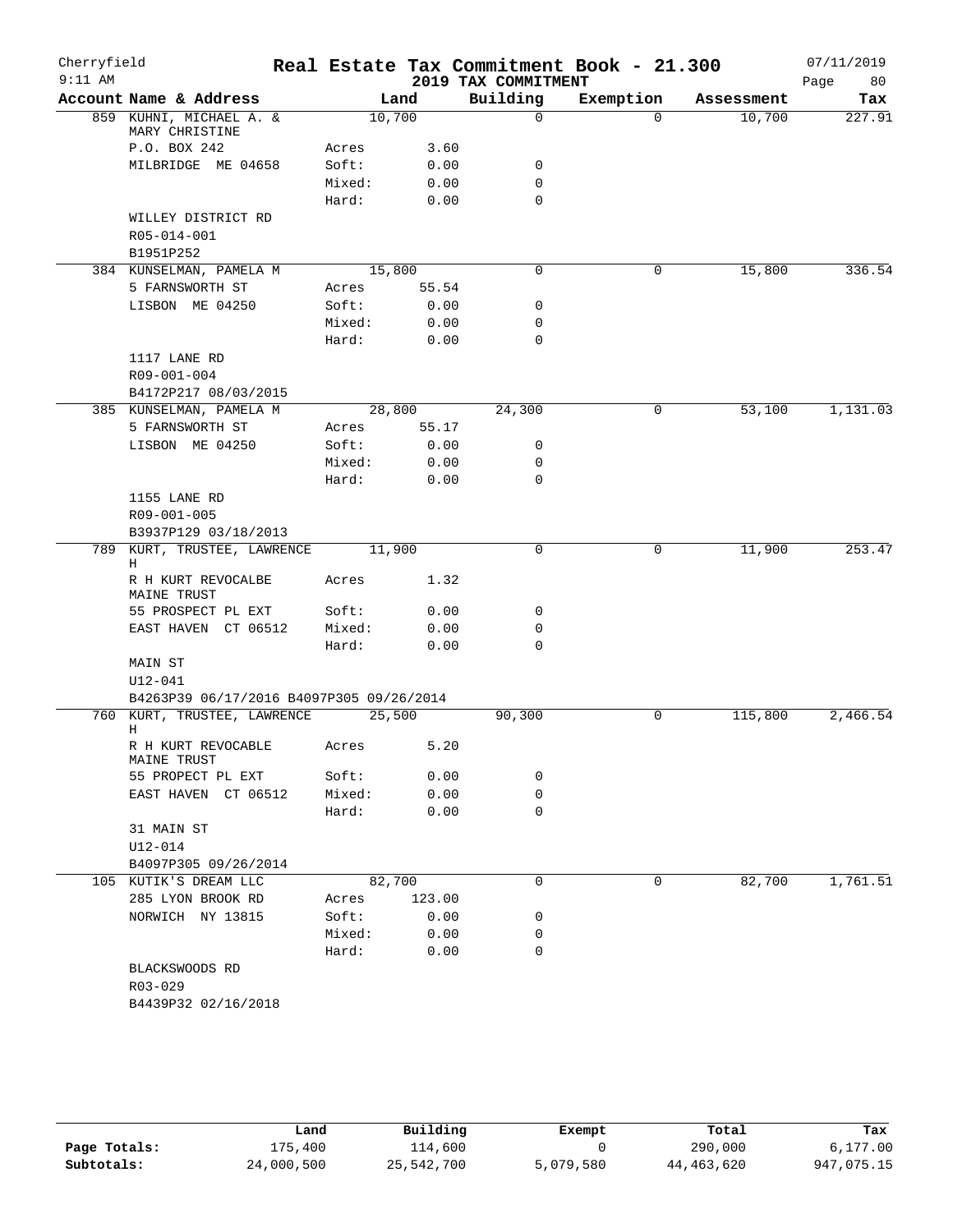| Cherryfield<br>$9:11$ AM |                                                  |                |              | 2019 TAX COMMITMENT | Real Estate Tax Commitment Book - 21.300 |            | 07/11/2019        |
|--------------------------|--------------------------------------------------|----------------|--------------|---------------------|------------------------------------------|------------|-------------------|
|                          | Account Name & Address                           |                | Land         | Building            | Exemption                                | Assessment | Page<br>81<br>Tax |
|                          | 94 LABONTE, ALICE M                              |                | 13,100       | 29,900              | $\Omega$                                 | 43,000     | 915.90            |
|                          | HARRINGTON, DORIS M                              | Acres          | 3.60         |                     |                                          |            |                   |
|                          | 78 CROSS ST                                      | Soft:          | 0.00         | 0                   |                                          |            |                   |
|                          | OXBRIDGE MA 01569                                | Mixed:         | 0.00         | 0                   |                                          |            |                   |
|                          |                                                  | Hard:          | 0.00         | $\mathbf 0$         |                                          |            |                   |
|                          | 368 BLACKSWOODS RD                               |                |              |                     |                                          |            |                   |
|                          | R03-019                                          |                |              |                     |                                          |            |                   |
|                          | 866 LACY, CHARLES WAYNE                          |                | 17,400       | 19,100              | 19,800                                   | 16,700     | 355.71            |
|                          | 44 WILLEY DISTRICT ROAD                          | Acres          | 11.05        |                     | 01 Homestead Exempt                      |            |                   |
|                          | CHERRYFIELD ME 04622                             | Soft:          | 0.00         | 0                   |                                          |            |                   |
|                          |                                                  | Mixed:         | 0.00         | 0                   |                                          |            |                   |
|                          |                                                  | Hard:          | 0.00         | 0                   |                                          |            |                   |
|                          | 44 WILLEY DISTRICT RD                            |                |              |                     |                                          |            |                   |
|                          | $U14 - 037$                                      |                |              |                     |                                          |            |                   |
|                          | B4347P6 03/30/2017 B3991P203 09/05/2013          |                |              |                     | 19,800                                   | 13,200     | 281.16            |
|                          | 808 LACY, CHARLES WAYNE<br>47 WILLEY DISTRICT RD |                | 9,200        | 23,800              |                                          |            |                   |
|                          | CHERRYFIELD ME 04622                             | Acres<br>Soft: | 0.64<br>0.00 | 0                   | 01 Homestead Exempt                      |            |                   |
|                          |                                                  | Mixed:         | 0.00         | 0                   |                                          |            |                   |
|                          |                                                  | Hard:          | 0.00         | 0                   |                                          |            |                   |
|                          | 47 WILLEY DISTRICT RD                            |                |              |                     |                                          |            |                   |
|                          | $U13 - 012$                                      |                |              |                     |                                          |            |                   |
|                          | B4398P304 09/22/2017                             |                |              |                     |                                          |            |                   |
|                          | 235 LAFOLLETTE, CURTIS K                         |                | 11,000       | $\mathbf 0$         | 0                                        | 11,000     | 234.30            |
|                          | LAFOLLETTE, MARION K                             | Acres          | 5.00         |                     |                                          |            |                   |
|                          | 570 WILLEY DISTRICT RD                           | Soft:          | 0.00         | 0                   |                                          |            |                   |
|                          | CHERRYFIELD ME 04622                             | Mixed:         | 0.00         | 0                   |                                          |            |                   |
|                          |                                                  | Hard:          | 0.00         | 0                   |                                          |            |                   |
|                          | WILLEY DISTRICT RD                               |                |              |                     |                                          |            |                   |
|                          | R05-030                                          |                |              |                     |                                          |            |                   |
|                          | B2889P276 06/16/2004                             |                |              |                     |                                          |            |                   |
|                          | 1138 LAFOLLETTE, CURTIS K &                      |                | 8,800        | $\mathbf 0$         | 0                                        | 8,800      | 187.44            |
|                          | MARION K                                         |                |              |                     |                                          |            |                   |
|                          | 570 WILLEY DISTRICT RD                           | Acres          | 1.30         |                     |                                          |            |                   |
|                          | CHERRYFIELD ME 04622                             | Soft:          | 0.00         | 0                   |                                          |            |                   |
|                          |                                                  | Mixed:         | 0.00         | 0<br>0              |                                          |            |                   |
|                          | 570 WILLEY DISTRICT RD                           | Hard:          | 0.00         |                     |                                          |            |                   |
|                          | R05-033-001                                      |                |              |                     |                                          |            |                   |
|                          | B2257P83                                         |                |              |                     |                                          |            |                   |
|                          | 237 LAFOLLETTE, CURTIS K &                       |                | 25,200       | 162,000             | 19,800                                   | 167,400    | 3,565.62          |
|                          | MARION K                                         |                |              |                     |                                          |            |                   |
|                          | 570 WILLEY DISTRICT RD                           | Acres          | 13.60        |                     | 01 Homestead Exempt                      |            |                   |
|                          | CHERRYFIELD ME 04622                             | Soft:          | 0.00         | 0                   |                                          |            |                   |
|                          |                                                  | Mixed:         | 0.00         | 0                   |                                          |            |                   |
|                          |                                                  | Hard:          | 0.00         | 0                   |                                          |            |                   |
|                          | 570 WILLEY DISTRICT RD                           |                |              |                     |                                          |            |                   |
|                          | R05-032                                          |                |              |                     |                                          |            |                   |
|                          | B896P129                                         |                |              |                     |                                          |            |                   |
| 1161                     | LAITALA, HEIRS OF                                |                | 64,200       | 133,800             | 0                                        | 198,000    | 4,217.40          |
|                          | RICHARD J                                        |                |              |                     |                                          |            |                   |
|                          | C/O MARICA WEAVER                                | Acres<br>Soft: | 92.00        |                     |                                          |            |                   |
|                          | 446 SMITHVILLE RD<br>STEUBEN ME 04680            | Mixed:         | 0.00<br>0.00 | 0<br>0              |                                          |            |                   |
|                          |                                                  | Hard:          | 0.00         | 0                   |                                          |            |                   |
|                          | 435 NORTH MAIN ST                                |                |              |                     |                                          |            |                   |
|                          | R07-013-001                                      |                |              |                     |                                          |            |                   |
|                          | B4406P174 10/16/2017 B3370P87 01/07/2008         |                |              |                     |                                          |            |                   |
|                          |                                                  |                |              |                     |                                          |            |                   |
|                          |                                                  | Land           | Building     |                     | Exempt                                   | Total      | Tax               |
| Page Totals:             | 148,900                                          |                | 368,600      |                     | 59,400                                   | 458,100    | 9,757.53          |
| Subtotals:               | 24,149,400                                       |                | 25,911,300   |                     | 5,138,980                                | 44,921,720 | 956,832.68        |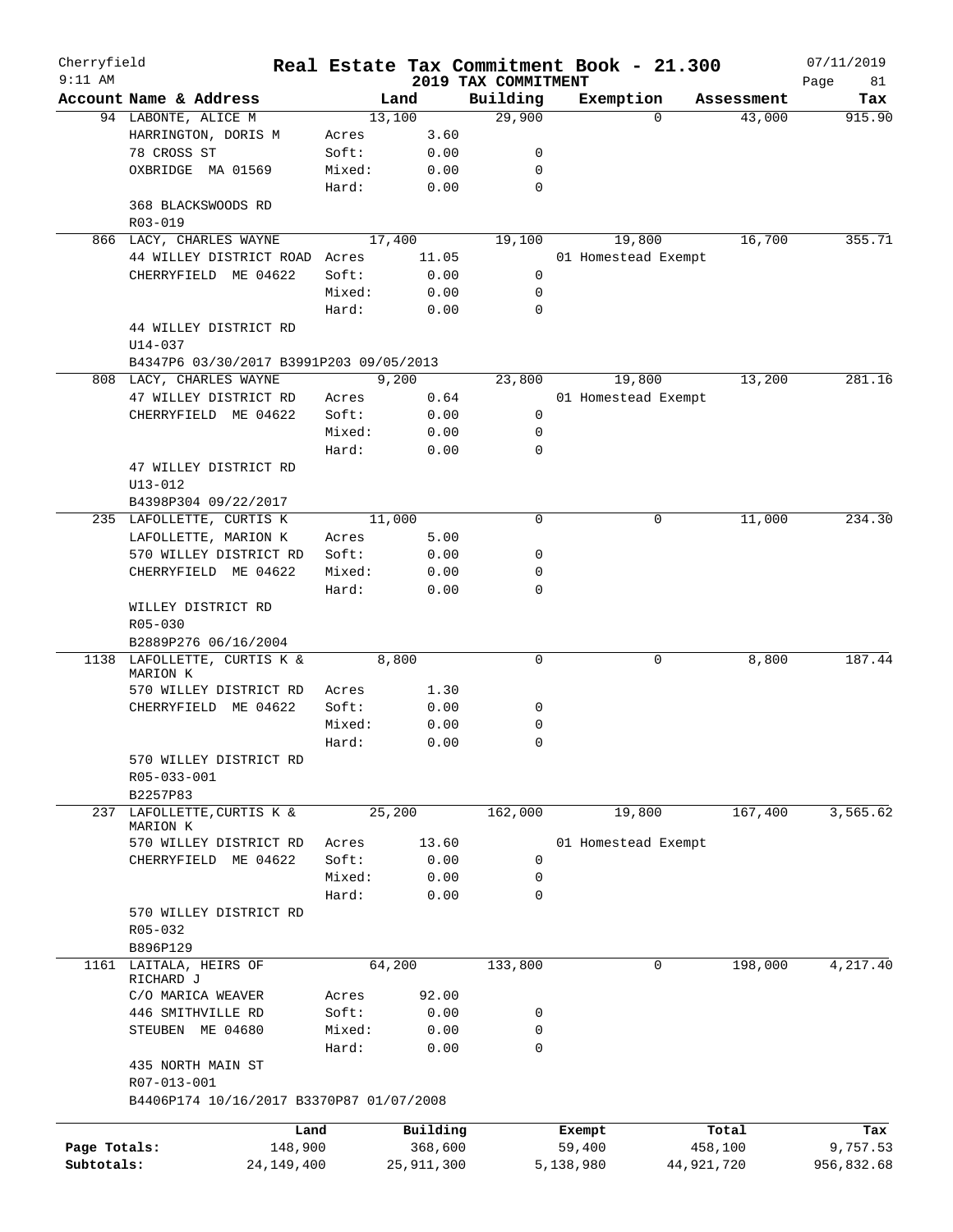| Cherryfield<br>$9:11$ AM |                                 |        |       | 2019 TAX COMMITMENT | Real Estate Tax Commitment Book - 21.300 |            | 07/11/2019<br>Page<br>82 |
|--------------------------|---------------------------------|--------|-------|---------------------|------------------------------------------|------------|--------------------------|
|                          | Account Name & Address          |        | Land  | Building            | Exemption                                | Assessment | Tax                      |
|                          | 399 LAKEVILLE SHORES INC        | 21,500 |       | $\mathbf 0$         | $\Omega$                                 | 21,500     | 457.95                   |
|                          | C/O AARON BLODGETT              | Acres  | 42.21 |                     |                                          |            |                          |
|                          | 101 HIGH STREET                 | Soft:  | 0.00  | 0                   |                                          |            |                          |
|                          | LITTLETON NH 03561              | Mixed: | 0.00  | 0                   |                                          |            |                          |
|                          |                                 | Hard:  | 0.00  | $\mathbf 0$         |                                          |            |                          |
|                          | 1038 LANE ROAD                  |        |       |                     |                                          |            |                          |
|                          | R09-001-019                     |        |       |                     |                                          |            |                          |
|                          | B4038P160 02/25/2014            |        |       |                     |                                          |            |                          |
|                          | 909 LAMBERT, ADAM               | 17,600 |       | 20,400              | 19,800                                   | 18,200     | 387.66                   |
|                          | GRANT, MARK                     | Acres  | 1.53  |                     | 01 Homestead Exempt                      |            |                          |
|                          | 29 SMITH LN                     | Soft:  | 0.00  | 0                   |                                          |            |                          |
|                          | CHERRYFIELD ME 04622            | Mixed: | 0.00  | 0                   |                                          |            |                          |
|                          |                                 | Hard:  | 0.00  | $\mathbf 0$         |                                          |            |                          |
|                          | 29 SMITH LANE                   |        |       |                     |                                          |            |                          |
|                          | $U16 - 011$                     |        |       |                     |                                          |            |                          |
|                          | B3881P281 09/10/2012            |        |       |                     |                                          |            |                          |
|                          | 268 LAPOINTE, BONNIE J          | 18,400 |       | 13,400              | 0                                        | 31,800     | 677.34                   |
|                          | 373 WILLEY DISTRICT RD          | Acres  | 2.80  |                     |                                          |            |                          |
|                          | CHERRYFIELD ME 04622            | Soft:  | 0.00  | 0                   |                                          |            |                          |
|                          |                                 | Mixed: | 0.00  | 0                   |                                          |            |                          |
|                          |                                 | Hard:  | 0.00  | $\mathbf 0$         |                                          |            |                          |
|                          | 64 TENAN LANE                   |        |       |                     |                                          |            |                          |
|                          | R05-058                         |        |       |                     |                                          |            |                          |
|                          | B3411P202 B2269P143             |        |       |                     |                                          |            |                          |
|                          | 256 LARABEE, DALE & CARRIE<br>M | 2,900  |       | $\mathbf 0$         | 0                                        | 2,900      | 61.77                    |
|                          | PO BOX 173                      | Acres  | 0.46  |                     |                                          |            |                          |
|                          | ME 04622<br>CHERRYFIELD         | Soft:  | 0.00  | 0                   |                                          |            |                          |
|                          |                                 | Mixed: | 0.00  | 0                   |                                          |            |                          |
|                          |                                 | Hard:  | 0.00  | 0                   |                                          |            |                          |
|                          | 272 WILLEY DISTRICT RD          |        |       |                     |                                          |            |                          |
|                          | $R05 - 048$                     |        |       |                     |                                          |            |                          |
|                          | B3552P135 07/24/2009            |        |       |                     |                                          |            |                          |
|                          | 260 LARABEE, DALE & CARRIE      | 17,600 |       | 69,100              | 19,800                                   | 66,900     | 1,424.97                 |
|                          | М                               |        |       |                     |                                          |            |                          |
|                          | PO BOX 173                      | Acres  | 1.50  |                     | 01 Homestead Exempt                      |            |                          |
|                          | CHERRYFIELD ME 04622            | Soft:  | 0.00  | 0                   |                                          |            |                          |
|                          |                                 | Mixed: | 0.00  | 0                   |                                          |            |                          |
|                          |                                 | Hard:  | 0.00  | 0                   |                                          |            |                          |
|                          | 272 WILLEY DISTRICT RD          |        |       |                     |                                          |            |                          |
|                          | R05-051                         |        |       |                     |                                          |            |                          |
|                          | B3552P135 07/24/2009            |        |       |                     |                                          |            |                          |
|                          | 257 LARABEE, DALE O &           | 22,900 |       | $\mathbf 0$         | 0                                        | 22,900     | 487.77                   |
|                          | CARRIE M                        |        |       |                     |                                          |            |                          |
|                          | PO BOX 173                      | Acres  | 20.60 |                     |                                          |            |                          |
|                          | CHERRYFIELD ME 04622            | Soft:  | 0.00  | 0                   |                                          |            |                          |
|                          |                                 | Mixed: | 0.00  | 0                   |                                          |            |                          |
|                          |                                 | Hard:  | 0.00  | 0                   |                                          |            |                          |
|                          | 280 WILLEY DISTRICT RD          |        |       |                     |                                          |            |                          |
|                          | R05-049-001                     |        |       |                     |                                          |            |                          |
|                          | B4059P275 05/28/2014            |        |       |                     |                                          |            |                          |

|              | Land         | Building   | Exempt    | Total      | Tax        |
|--------------|--------------|------------|-----------|------------|------------|
| Page Totals: | 100,900      | 102,900    | 39,600    | 164,200    | 3,497.46   |
| Subtotals:   | 24, 250, 300 | 26,014,200 | 5,178,580 | 45,085,920 | 960,330.14 |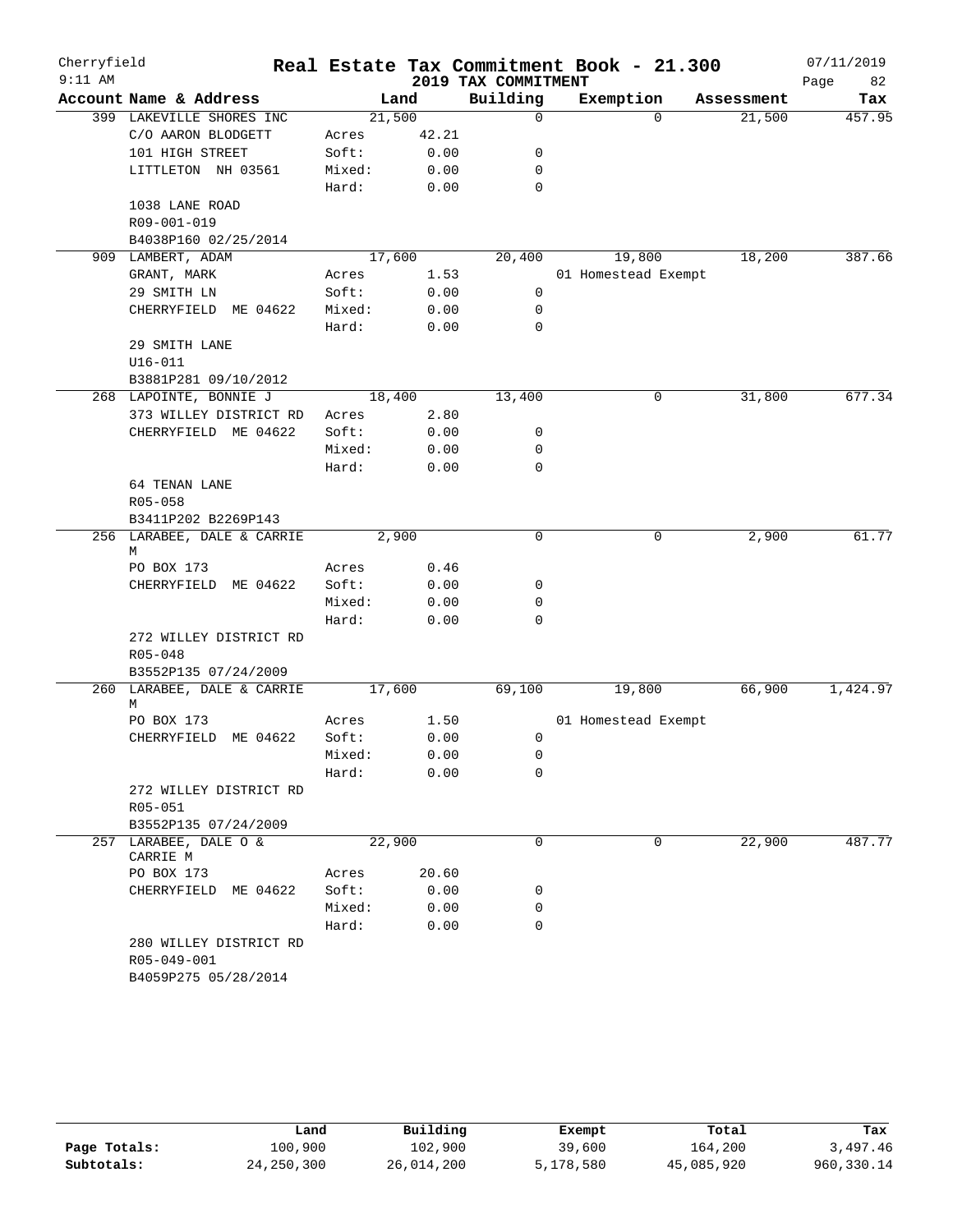| Cherryfield |                                        |                |              |                     | Real Estate Tax Commitment Book - 21.300 |            | 07/11/2019 |
|-------------|----------------------------------------|----------------|--------------|---------------------|------------------------------------------|------------|------------|
| $9:11$ AM   |                                        |                |              | 2019 TAX COMMITMENT |                                          |            | 83<br>Page |
|             | Account Name & Address                 |                | Land         | Building            | Exemption                                | Assessment | Tax        |
|             | 558 LAROSEE, MARIE                     |                | 9,400        | $\mathbf 0$         | $\Omega$                                 | 9,400      | 200.22     |
|             | P O BOX 201                            | Acres<br>Soft: | 0.43         |                     |                                          |            |            |
|             | SEAL COVE ME 04674                     | Mixed:         | 0.00<br>0.00 | 0<br>0              |                                          |            |            |
|             |                                        | Hard:          | 0.00         | $\mathbf 0$         |                                          |            |            |
|             | 62 RIVER RD                            |                |              |                     |                                          |            |            |
|             | $U04 - 019$                            |                |              |                     |                                          |            |            |
|             | B2827P191                              |                |              |                     |                                          |            |            |
|             | 192 LASSEN, HUGH                       |                | 48,300       | 143,200             | 19,800                                   | 171,700    | 3,657.21   |
|             | LASSEN, JENNEY T S                     | Acres          | 43.00        |                     | 01 Homestead Exempt                      |            |            |
|             | 199 NORTH MAIN ST                      | Soft:          | 0.00         | 0                   |                                          |            |            |
|             | CHERRYFIELD ME 04622                   | Mixed:         | 0.00         | 0                   |                                          |            |            |
|             |                                        | Hard:          | 0.00         | 0                   |                                          |            |            |
|             | 199 NORTH MAIN ST                      |                |              |                     |                                          |            |            |
|             | $R04 - 039$                            |                |              |                     |                                          |            |            |
|             | B3052P190 09/07/2005                   |                |              |                     |                                          |            |            |
|             | 392 LATTY, AARON                       |                | 24,100       | $\mathbf 0$         | 0                                        | 24,100     | 513.33     |
|             | 17 HODSON RD                           | Acres          | 49.50        |                     |                                          |            |            |
|             | POWNAL ME 04069                        | Soft:          | 0.00         | 0                   |                                          |            |            |
|             |                                        | Mixed:         | 0.00         | 0                   |                                          |            |            |
|             |                                        | Hard:          | 0.00         | 0                   |                                          |            |            |
|             | 1333 LANE RD                           |                |              |                     |                                          |            |            |
|             | R09-001-012                            |                |              |                     |                                          |            |            |
|             | B4409P288 10/26/2017                   |                |              |                     |                                          |            |            |
|             | 875 LATVIS, BRUCE S &<br>JANICE M      | 20,000         |              | 96,600              | 25,740                                   | 90,860     | 1,935.32   |
|             | 260 MAIN ST                            | Acres          | 4.55         |                     | 01 Homestead Exempt                      |            |            |
|             | ME 04622<br>CHERRYFIELD                | Soft:          | 0.00         | 0                   | 14 WW2 Veteran Non                       |            |            |
|             |                                        | Mixed:         | 0.00         | 0                   |                                          |            |            |
|             |                                        | Hard:          | 0.00         | 0                   |                                          |            |            |
|             | 260 MAIN ST                            |                |              |                     |                                          |            |            |
|             | $U15 - 005$                            |                |              |                     |                                          |            |            |
|             | B1342P251                              |                |              |                     |                                          |            |            |
|             | 45 LAUKSHTEIN JR, WALTER &<br>SYLVIA M |                | 3,300        | 0                   | 0                                        | 3,300      | 70.29      |
|             | P O BOX 185                            | Acres          | 0.40         |                     |                                          |            |            |
|             | MILBRIDGE ME 04658                     | Soft:          | 0.00         | 0                   |                                          |            |            |
|             |                                        | Mixed:         | 0.00         | 0                   |                                          |            |            |
|             |                                        | Hard:          | 0.00         | 0                   |                                          |            |            |
|             | PARK ST                                |                |              |                     |                                          |            |            |
|             | R01-033                                |                |              |                     |                                          |            |            |
|             | B2433P188                              |                |              |                     |                                          |            |            |
| 767         | LAURIE, DUNCAN I T -<br>TRUSTEE        |                | 3,800        | 41,300              | 0                                        | 45,100     | 960.63     |
|             | THE THAYER H LAURIE<br>1935 TRUST      | Acres          | 0.11         |                     |                                          |            |            |
|             | PO BOX 548                             | Soft:          | 0.00         | 0                   |                                          |            |            |
|             | JAMESTOWN RI<br>02835-0548             | Mixed:         | 0.00         | 0                   |                                          |            |            |
|             |                                        | Hard:          | 0.00         | 0                   |                                          |            |            |
|             | 5 MAIN ST                              |                |              |                     |                                          |            |            |
|             | $U12 - 020$                            |                |              |                     |                                          |            |            |
|             | B4304P27 10/17/2016                    |                |              |                     |                                          |            |            |

|              | Land       | Building   | Exempt    | Total      | Tax        |
|--------------|------------|------------|-----------|------------|------------|
| Page Totals: | 108,900    | 281,100    | 45,540    | 344,460    | 7,337.00   |
| Subtotals:   | 24,359,200 | 26,295,300 | 5,224,120 | 45,430,380 | 967,667.14 |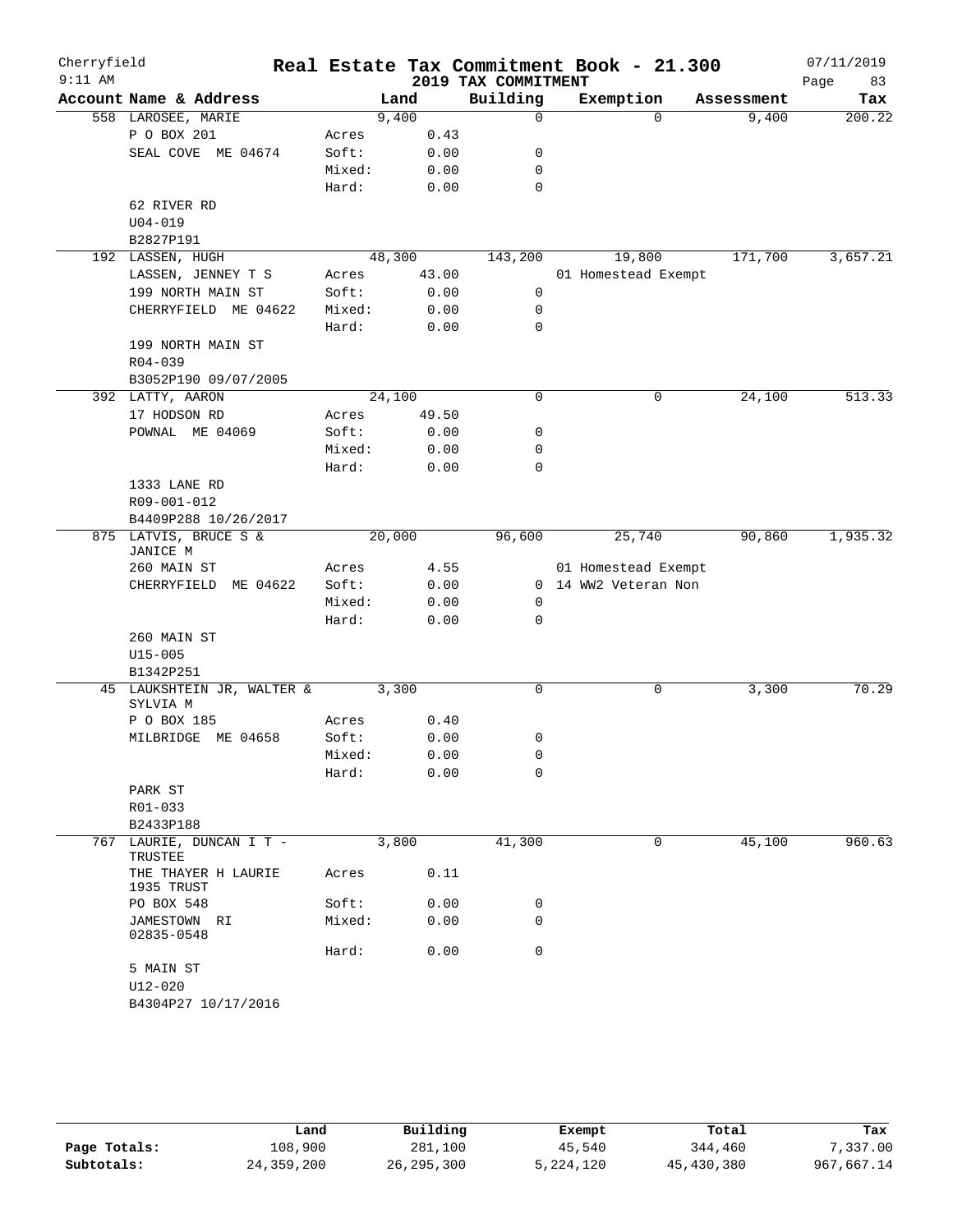| Cherryfield<br>$9:11$ AM |                                                      |        |            |                                 | Real Estate Tax Commitment Book - 21.300 |                      | 07/11/2019        |
|--------------------------|------------------------------------------------------|--------|------------|---------------------------------|------------------------------------------|----------------------|-------------------|
|                          | Account Name & Address                               |        | Land       | 2019 TAX COMMITMENT<br>Building | Exemption                                | Assessment           | Page<br>84<br>Tax |
|                          | 139 LAVOIE, ALLEN J &                                |        | 23,800     | 55,100                          | 19,800                                   | 59,100               | 1,258.83          |
|                          | KATHLEEN<br>192 SPRAGUES FALLS ROAD Acres            |        | 12.28      |                                 | 01 Homestead Exempt                      |                      |                   |
|                          | ME 04622<br>CHERRYFIELD                              | Soft:  | 0.00       | 0                               |                                          |                      |                   |
|                          |                                                      | Mixed: | 0.00       | 0                               |                                          |                      |                   |
|                          |                                                      | Hard:  | 0.00       | 0                               |                                          |                      |                   |
|                          | 192 SPRAGUE FALLS RD                                 |        |            |                                 |                                          |                      |                   |
|                          | $R03 - 060$                                          |        |            |                                 |                                          |                      |                   |
|                          | B4183P65 09/02/2015                                  |        |            |                                 |                                          |                      |                   |
|                          | 920 LAWTON, SUSAN A                                  |        | 24,300     | 52,600                          | 0                                        | 76,900               | 1,637.97          |
|                          | 158 RIDGE ROAD                                       | Acres  | 13.00      |                                 |                                          |                      |                   |
|                          | CHERRYFIELD ME 04622                                 | Soft:  | 0.00       | 0                               |                                          |                      |                   |
|                          |                                                      | Mixed: | 0.00       | 0                               |                                          |                      |                   |
|                          |                                                      | Hard:  | 0.00       | 0                               |                                          |                      |                   |
|                          | 158 RIDGE RD                                         |        |            |                                 |                                          |                      |                   |
|                          | U17-002                                              |        |            |                                 |                                          |                      |                   |
|                          | B3721P232 03/07/2011<br>919 LAWTON, SUSAN A          |        | 9.000      | $\mathbf 0$                     | 0                                        | 9,000                | 191.70            |
|                          | 158 RIDGE ROAD                                       | Acres  | 1.59       |                                 |                                          |                      |                   |
|                          | CHERRYFIELD ME 04622                                 | Soft:  | 0.00       | 0                               |                                          |                      |                   |
|                          |                                                      | Mixed: | 0.00       | 0                               |                                          |                      |                   |
|                          |                                                      | Hard:  | 0.00       | 0                               |                                          |                      |                   |
|                          | 158 RIDGE RD                                         |        |            |                                 |                                          |                      |                   |
|                          | U17-001-002                                          |        |            |                                 |                                          |                      |                   |
|                          | B3721P232 03/07/2011                                 |        |            |                                 |                                          |                      |                   |
|                          | 504 LEAVITT, ROBERTA J &<br>ARTHUR P                 |        | 23,400     | 39,200                          | 0                                        | 62,600               | 1,333.38          |
|                          | 2 LYONS DEN ROAD                                     | Acres  | 1.59       |                                 |                                          |                      |                   |
|                          | NORTHFIELD ME 04654                                  | Soft:  | 0.00       | 0                               |                                          |                      |                   |
|                          |                                                      | Mixed: | 0.00       | 0                               |                                          |                      |                   |
|                          |                                                      | Hard:  | 0.00       | $\mathbf 0$                     |                                          |                      |                   |
|                          | 143 MILBRIDGE RD                                     |        |            |                                 |                                          |                      |                   |
|                          | $U02 - 019$                                          |        |            |                                 |                                          |                      |                   |
|                          | B2802P219                                            |        | 26,900     |                                 |                                          |                      | 2,717.88          |
|                          | 871 LEE, LAURIE                                      | Acres  | 6.50       | 100,700                         | 0                                        | $1\overline{27,600}$ |                   |
|                          | PO BOX 101<br>ME 04622<br>CHERRYFIELD                | Soft:  | 0.00       | 0                               |                                          |                      |                   |
|                          |                                                      | Mixed: | 0.00       | $\Omega$                        |                                          |                      |                   |
|                          |                                                      | Hard:  | 0.00       | 0                               |                                          |                      |                   |
|                          | 17 ADFER LN                                          |        |            |                                 |                                          |                      |                   |
|                          | $U15 - 001$                                          |        |            |                                 |                                          |                      |                   |
|                          | B4171P73 07/22/2015                                  |        |            |                                 |                                          |                      |                   |
|                          | 232 LEE, RUSSELL V                                   |        | 36,700     | $\mathbf 0$                     | $\mathbf 0$                              | 36,700               | 781.71            |
|                          | RUSSELL V LEE                                        | Acres  | 270.00     |                                 |                                          |                      |                   |
|                          | CHARITABLE TRUST                                     |        |            |                                 |                                          |                      |                   |
|                          | 93B HASTINGS AVE                                     | Soft:  | 0.00       | 0                               |                                          |                      |                   |
|                          | RUTHERFORD NJ 07070                                  | Mixed: | 195.00     | 30,695                          |                                          |                      |                   |
|                          |                                                      | Hard:  | 42.00      | 5,156                           |                                          |                      |                   |
|                          | WILLEY DISTRICT RD                                   |        |            |                                 |                                          |                      |                   |
|                          | R05-028-001                                          |        |            |                                 |                                          |                      |                   |
|                          | B3220P184 11/27/2006<br>1114 LEGG, ELIZABETH & ALLAN |        | 0          | 2,500                           | 2,500                                    | $\Omega$             | 0.00              |
|                          | P O BOX 233                                          |        |            |                                 | 01 Homestead Exempt                      |                      |                   |
|                          | CHERRYFIELD ME 04622                                 |        |            |                                 |                                          |                      |                   |
|                          | 5 BARREN WAY                                         |        |            |                                 |                                          |                      |                   |
|                          | U18-006-001-001                                      |        |            |                                 |                                          |                      |                   |
|                          | Land                                                 |        | Building   |                                 | Exempt                                   | Total                | Tax               |
| Page Totals:             | 144,100                                              |        | 250,100    |                                 | 22,300                                   | 371,900              | 7,921.47          |
| Subtotals:               | 24,503,300                                           |        | 26,545,400 |                                 | 5,246,420                                | 45,802,280           | 975,588.61        |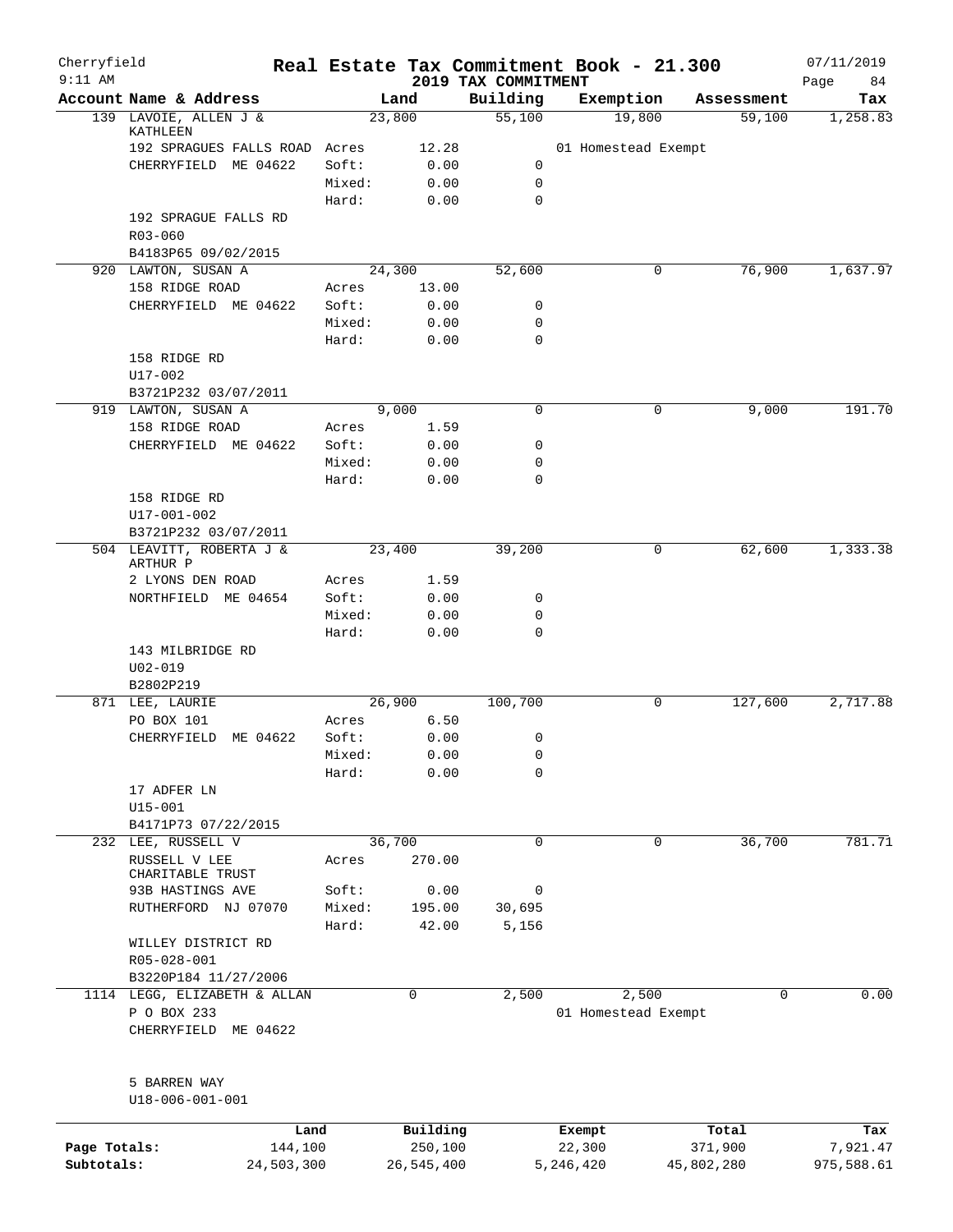| Cherryfield<br>$9:11$ AM |                                      |            |                |                | Real Estate Tax Commitment Book - 21.300 |                     |          |              | 07/11/2019        |
|--------------------------|--------------------------------------|------------|----------------|----------------|------------------------------------------|---------------------|----------|--------------|-------------------|
|                          | Account Name & Address               |            |                | Land           | 2019 TAX COMMITMENT<br>Building          | Exemption           |          | Assessment   | Page<br>85<br>Tax |
|                          | 836 LEIGHTON, ANTHONY L &            |            | 62,800         |                | $\mathbf 0$                              |                     | $\Omega$ | 62,800       | 1,337.64          |
|                          | CONNIE<br>149 TUNK RD                |            |                |                |                                          |                     |          |              |                   |
|                          | STEUBEN ME 04680                     |            | Acres<br>Soft: | 132.00<br>0.00 | 0                                        |                     |          |              |                   |
|                          |                                      |            | Mixed:         | 92.00          | 14,482                                   |                     |          |              |                   |
|                          |                                      |            | Hard:          | 16.00          | 1,964                                    |                     |          |              |                   |
|                          | OFF UNIONVILLE ROAD                  |            |                |                |                                          |                     |          |              |                   |
|                          | R03-015-002                          |            |                |                |                                          |                     |          |              |                   |
|                          | B4376P302 07/21/2017                 |            |                |                |                                          |                     |          |              |                   |
|                          | 141 LEIGHTON, STANLEY H              |            | 17,300         |                | 53,600                                   | 19,800              |          | 51,100       | 1,088.43          |
|                          | 208 SPRAGUES FALLS RD                |            | Acres          | 1.00           |                                          | 01 Homestead Exempt |          |              |                   |
|                          | CHERRYFIELD ME 04622                 |            | Soft:          | 0.00           | 0                                        |                     |          |              |                   |
|                          |                                      |            | Mixed:         | 0.00           | 0                                        |                     |          |              |                   |
|                          |                                      |            | Hard:          | 0.00           | 0                                        |                     |          |              |                   |
|                          | 208 SPRAGUE FALLS RD                 |            |                |                |                                          |                     |          |              |                   |
|                          | R03-062                              |            |                |                |                                          |                     |          |              |                   |
|                          | B2703P96                             |            | 26,600         |                | 0                                        |                     | 0        | 26,600       | 566.58            |
|                          | 44 LEONARD, JOHN<br>PO BOX 125       |            | Acres          | 3.00           |                                          |                     |          |              |                   |
|                          | CHERRYFIELD ME 04622                 |            | Soft:          | 0.00           | 0                                        |                     |          |              |                   |
|                          |                                      |            | Mixed:         | 0.00           | 0                                        |                     |          |              |                   |
|                          |                                      |            | Hard:          | 0.00           | 0                                        |                     |          |              |                   |
|                          | PARK ST                              |            |                |                |                                          |                     |          |              |                   |
|                          | R01-032                              |            |                |                |                                          |                     |          |              |                   |
|                          | B4150P160 05/14/2015                 |            |                |                |                                          |                     |          |              |                   |
|                          | 752 LEVESQUE, ALVIN E                |            | 15,600         |                | 42,200                                   | 19,800              |          | 38,000       | 809.40            |
|                          | 22 CHURCH STREET                     |            | Acres          | 0.32           |                                          | 01 Homestead Exempt |          |              |                   |
|                          | CHERRYFIELD ME 04622                 |            | Soft:          | 0.00           | $\mathbf 0$                              |                     |          |              |                   |
|                          |                                      |            | Mixed:         | 0.00           | 0                                        |                     |          |              |                   |
|                          |                                      |            | Hard:          | 0.00           | 0                                        |                     |          |              |                   |
|                          | 22 CHURCH ST                         |            |                |                |                                          |                     |          |              |                   |
|                          | U12-007                              |            |                |                |                                          |                     |          |              |                   |
|                          | B2787P343                            |            | 13,200         |                |                                          | 19,800              |          | 49,300       | 1,050.09          |
|                          | 908 LEVESQUE, NORMAN A<br>PO BOX 326 |            | Acres          | 0.41           | 55,900                                   | 01 Homestead Exempt |          |              |                   |
|                          | CHERRYFIELD ME 04612                 |            | Soft:          | 0.00           | 0                                        |                     |          |              |                   |
|                          |                                      |            | Mixed:         | 0.00           | 0                                        |                     |          |              |                   |
|                          |                                      |            | Hard:          | 0.00           | 0                                        |                     |          |              |                   |
|                          | 20 SMITH LANE                        |            |                |                |                                          |                     |          |              |                   |
|                          | $U16 - 010$                          |            |                |                |                                          |                     |          |              |                   |
|                          | B2683P317                            |            |                |                |                                          |                     |          |              |                   |
|                          | 795 LIVINGSTONE, SHIRLEY R           |            | 23,000         |                | 83,000                                   | 19,800              |          | 86,200       | 1,836.06          |
|                          | 57 MAIN ST                           |            | Acres          | 0.99           |                                          | 01 Homestead Exempt |          |              |                   |
|                          | CHERRYFIELD ME 04622                 |            | Soft:          | 0.00           | $\mathbf 0$                              |                     |          |              |                   |
|                          |                                      |            | Mixed:         | 0.00           | 0                                        |                     |          |              |                   |
|                          |                                      |            | Hard:          | 0.00           | 0                                        |                     |          |              |                   |
|                          | 57 MAIN ST                           |            |                |                |                                          |                     |          |              |                   |
|                          | U12-046-001                          |            |                |                |                                          |                     |          |              |                   |
|                          | B1791P291<br>1121 LOOK, SHARON       |            |                | 5,300          | $\mathbf 0$                              |                     | 0        |              | 112.89            |
|                          | 319 North Main St                    |            | Acres          | 0.21           |                                          |                     |          | 5,300        |                   |
|                          | Brewer ME 04412-2616                 |            | Soft:          | 0.00           | 0                                        |                     |          |              |                   |
|                          |                                      |            | Mixed:         | 0.00           | 0                                        |                     |          |              |                   |
|                          |                                      |            | Hard:          | 0.00           | 0                                        |                     |          |              |                   |
|                          | 29 RIDGE ROAD                        |            |                |                |                                          |                     |          |              |                   |
|                          | $U15 - 016 - 002$                    |            |                |                |                                          |                     |          |              |                   |
|                          | B2194P352                            |            |                |                |                                          |                     |          |              |                   |
|                          |                                      |            |                |                |                                          |                     |          |              |                   |
|                          |                                      | Land       |                | Building       |                                          | Exempt              |          | Total        | Tax               |
| Page Totals:             |                                      | 163,800    |                | 234,700        |                                          | 79,200              |          | 319,300      | 6,801.09          |
| Subtotals:               |                                      | 24,667,100 |                | 26,780,100     |                                          | 5,325,620           |          | 46, 121, 580 | 982,389.70        |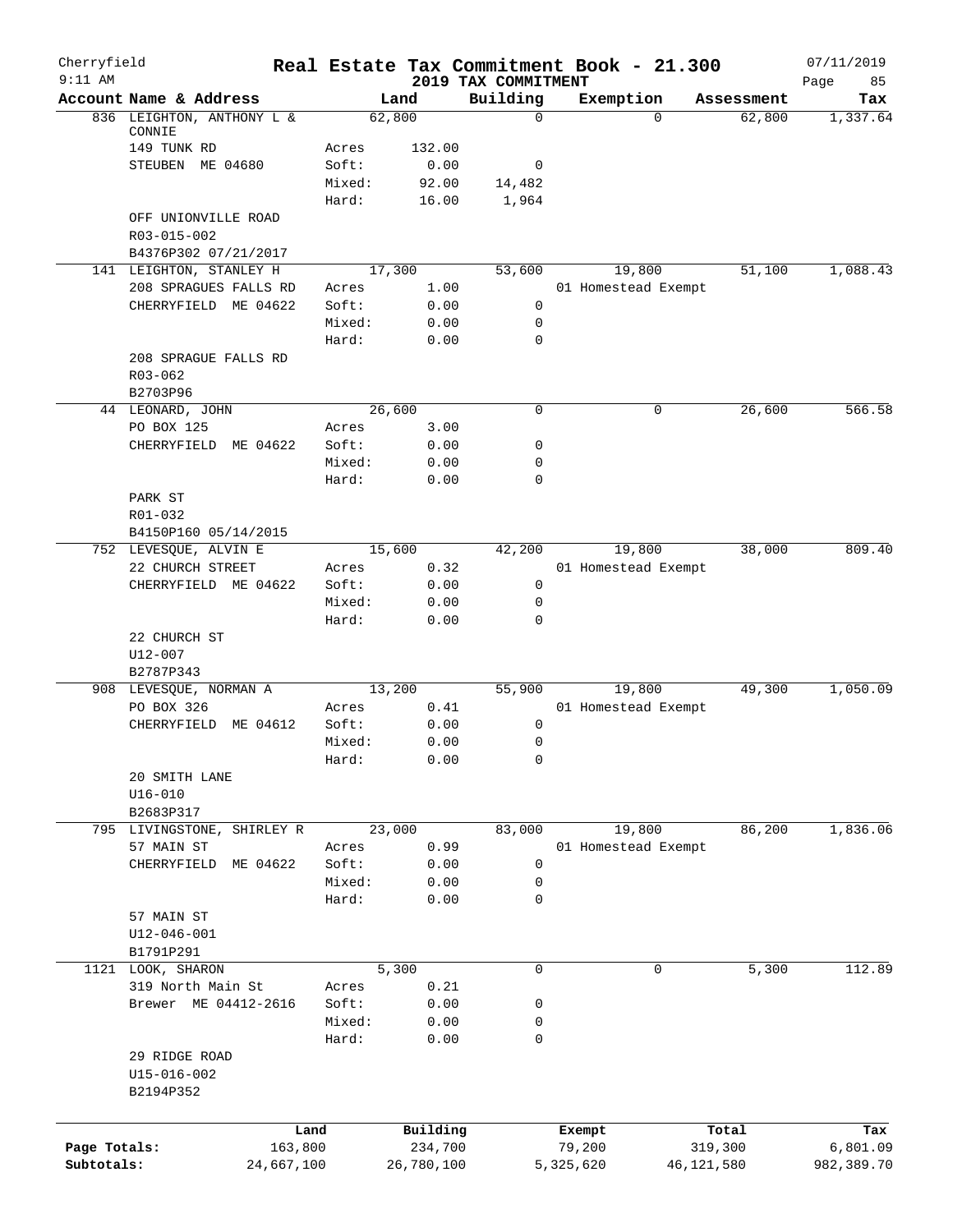| Cherryfield<br>$9:11$ AM |                                            |            |        |              | 2019 TAX COMMITMENT | Real Estate Tax Commitment Book - 21.300 |              | 07/11/2019        |
|--------------------------|--------------------------------------------|------------|--------|--------------|---------------------|------------------------------------------|--------------|-------------------|
|                          | Account Name & Address                     |            |        | Land         | Building            | Exemption                                | Assessment   | Page<br>86<br>Tax |
|                          | 254 LOOK, ELIZABETH L                      |            |        | 17,300       | 11,700              | 19,800                                   | 9,200        | 195.96            |
|                          | 304 WILLEY DISTRICT<br><b>ROAD</b>         |            | Acres  | 1.00         |                     | 01 Homestead Exempt                      |              |                   |
|                          | CHERRYFIELD ME 04622                       |            | Soft:  | 0.00         | 0                   |                                          |              |                   |
|                          |                                            |            | Mixed: | 0.00         | 0                   |                                          |              |                   |
|                          | 290 WILLEY DISTRICT RD                     |            | Hard:  | 0.00         | 0                   |                                          |              |                   |
|                          | R05-046-002<br>B1248P112                   |            |        |              |                     |                                          |              |                   |
|                          | 761 LOPEZ-MARTINEZ, MARIO                  |            |        | 18,600       | 36,700              | 0                                        | 55,300       | 1,177.89          |
|                          | CAZARES DE LOPEZ, MARIA Acres              |            |        | 0.55         |                     |                                          |              |                   |
|                          | PO BOX 451                                 |            | Soft:  | 0.00         | 0                   |                                          |              |                   |
|                          | MILBRIDGE ME 04658                         |            | Mixed: | 0.00         | 0                   |                                          |              |                   |
|                          |                                            |            | Hard:  | 0.00         | 0                   |                                          |              |                   |
|                          | 23 MAIN ST<br>$U12 - 015$                  |            |        |              |                     |                                          |              |                   |
|                          | B4366P3 06/19/2017                         |            |        |              |                     |                                          |              |                   |
|                          | 146 LUDERS, JOHN                           |            |        | 38,900       | 0                   | 0                                        | 38,900       | 828.57            |
|                          | 1269 Rockrimmon Rd                         |            | Acres  | 48.00        |                     |                                          |              |                   |
|                          | Stamford CT 06903                          |            | Soft:  | 0.00         | 0                   |                                          |              |                   |
|                          |                                            |            | Mixed: | 0.00         | 0                   |                                          |              |                   |
|                          |                                            |            | Hard:  | 0.00         | 0                   |                                          |              |                   |
|                          | BLACKSWOODS RD                             |            |        |              |                     |                                          |              |                   |
|                          | R04-001                                    |            |        |              |                     |                                          |              |                   |
|                          | B634P337                                   |            |        | 30,000       | $\Omega$            | 0                                        | 30,000       | 639.00            |
|                          | 431 LUZZI, JOYCE K<br>LUZZIE LIVING TRUST, |            | Acres  | 54.00        |                     |                                          |              |                   |
|                          | JOYCE K<br>145 SAKONNETT BLVD              |            | Soft:  | 0.00         | 0                   |                                          |              |                   |
|                          | NARRANGANSETT RI 02882 Mixed:              |            |        | 0.00         | 0                   |                                          |              |                   |
|                          |                                            |            | Hard:  | 0.00         | 0                   |                                          |              |                   |
|                          | NORTH MAIN ST                              |            |        |              |                     |                                          |              |                   |
|                          | R10-002-007                                |            |        |              |                     |                                          |              |                   |
|                          | B4371P128 07/03/2017                       |            |        |              |                     |                                          |              |                   |
|                          | 425 LUZZI, JOYCE K                         |            |        | 24,400       | $\mathbf 0$         | 0                                        | 24,400       | 519.72            |
|                          | 145 SAKONNETT BLVD                         |            | Acres  | 41.00        |                     |                                          |              |                   |
|                          | NARRANGANSETT RI 02882 Soft:               |            | Mixed: | 0.00<br>0.00 | 0<br>$\Omega$       |                                          |              |                   |
|                          |                                            |            | Hard:  | 0.00         | 0                   |                                          |              |                   |
|                          | NORTH MAIN ST                              |            |        |              |                     |                                          |              |                   |
|                          | R10-002-001                                |            |        |              |                     |                                          |              |                   |
|                          | B4371P110 07/03/2017 B2891P189 B2485P13    |            |        |              |                     |                                          |              |                   |
|                          | 427 LUZZI, JOYCE K                         |            |        | 25,700       | $\mathbf 0$         | $\mathbf 0$                              | 25,700       | 547.41            |
|                          | 145 SAKONNETT BLVD                         |            | Acres  | 43.00        |                     |                                          |              |                   |
|                          | NARRANGANSETT RI 02882 Soft:               |            |        | 0.00         | 0                   |                                          |              |                   |
|                          |                                            |            | Mixed: | 0.00         | 0                   |                                          |              |                   |
|                          | NORTH MAIN ST                              |            | Hard:  | 0.00         | 0                   |                                          |              |                   |
|                          | R10-002-003                                |            |        |              |                     |                                          |              |                   |
|                          | B4371P110 07/03/2017                       |            |        |              |                     |                                          |              |                   |
|                          | 428 LUZZI, JOYCE K                         |            |        | 26,500       | 0                   | 0                                        | 26,500       | 564.45            |
|                          | 145 SAKKONNETT BLVD                        |            | Acres  | 45.00        |                     |                                          |              |                   |
|                          | NARRANGANSETT RI 02882 Soft:               |            |        | 0.00         | 0                   |                                          |              |                   |
|                          |                                            |            | Mixed: | 0.00         | 0                   |                                          |              |                   |
|                          |                                            |            | Hard:  | 0.00         | 0                   |                                          |              |                   |
|                          | NORTH MAIN ST                              |            |        |              |                     |                                          |              |                   |
|                          | R10-002-004<br>B4371P110 07/03/2017        |            |        |              |                     |                                          |              |                   |
|                          |                                            | Land       |        | Building     |                     | Exempt                                   | Total        | Tax               |
| Page Totals:             |                                            | 181,400    |        | 48,400       |                     | 19,800                                   | 210,000      | 4,473.00          |
| Subtotals:               |                                            | 24,848,500 |        | 26,828,500   |                     | 5,345,420                                | 46, 331, 580 | 986,862.70        |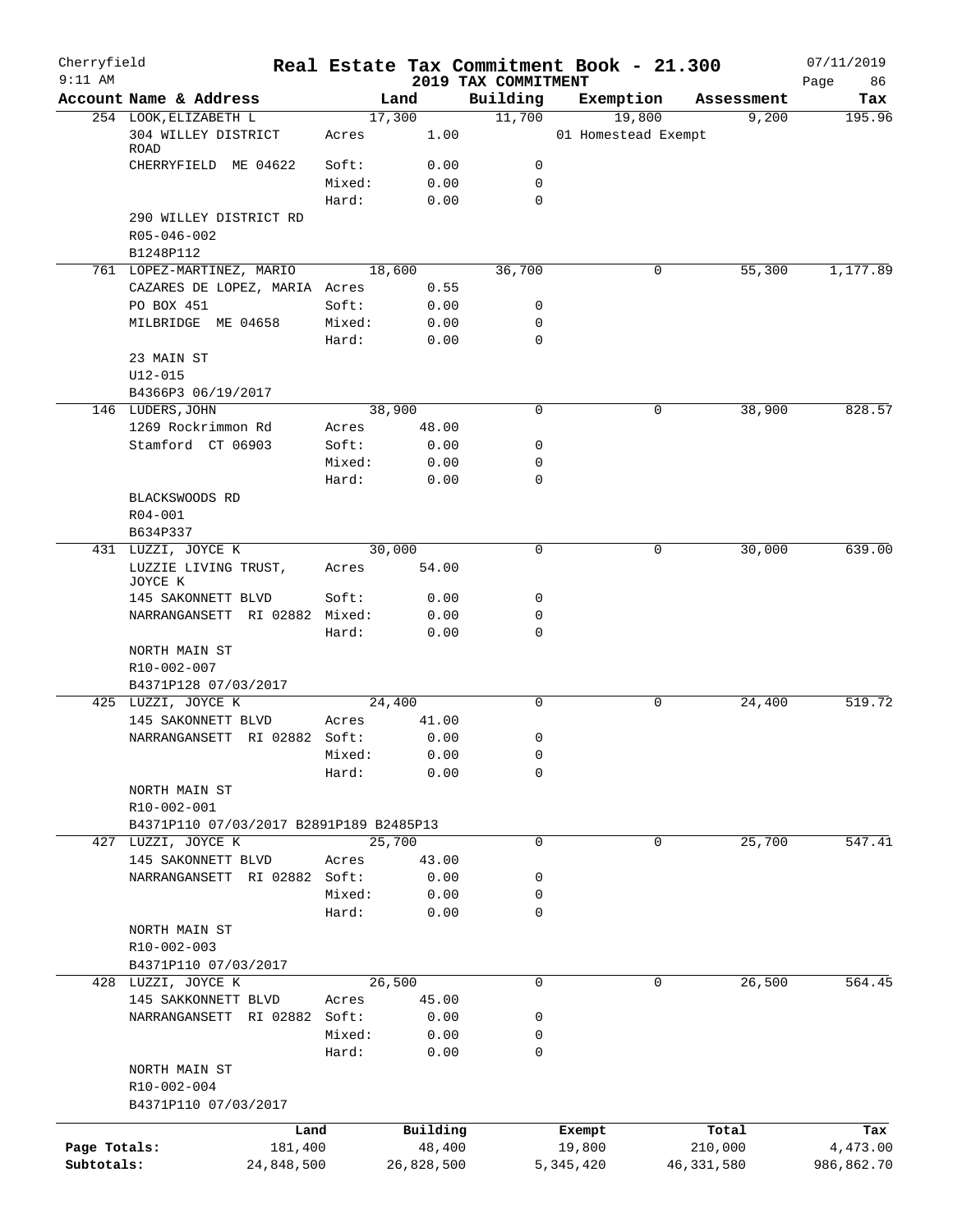| Cherryfield<br>$9:11$ AM |                                           |        |       | 2019 TAX COMMITMENT | Real Estate Tax Commitment Book - 21.300 |            | 07/11/2019<br>Page<br>87 |
|--------------------------|-------------------------------------------|--------|-------|---------------------|------------------------------------------|------------|--------------------------|
|                          | Account Name & Address                    |        | Land  | Building            | Exemption                                | Assessment | Tax                      |
|                          | 429 LUZZI, JOYCE K                        | 27,700 |       | $\mathbf 0$         | $\Omega$                                 | 27,700     | 590.01                   |
|                          | 145 SAKONNETT BLVD                        | Acres  | 48.00 |                     |                                          |            |                          |
|                          | NARRANGANSETT RI 02882 Soft:              |        | 0.00  | 0                   |                                          |            |                          |
|                          |                                           | Mixed: | 0.00  | 0                   |                                          |            |                          |
|                          |                                           | Hard:  | 0.00  | $\mathbf 0$         |                                          |            |                          |
|                          | NORTH MAIN ST                             |        |       |                     |                                          |            |                          |
|                          | R10-002-005                               |        |       |                     |                                          |            |                          |
|                          | B4371P110 07/03/2017                      |        |       |                     |                                          |            |                          |
|                          | 430 LUZZI, JOYCE K                        | 28,400 |       | $\mathbf 0$         | 0                                        | 28,400     | 604.92                   |
|                          | LUZZI LIVING TRUST,<br>JOYCE K            | Acres  | 50.00 |                     |                                          |            |                          |
|                          | 145 SAKONNETT BLVD                        | Soft:  | 0.00  | 0                   |                                          |            |                          |
|                          | NARRANGANSETT RI 02882 Mixed:             |        | 0.00  | 0                   |                                          |            |                          |
|                          |                                           | Hard:  | 0.00  | 0                   |                                          |            |                          |
|                          | NORTH MAIN ST                             |        |       |                     |                                          |            |                          |
|                          | R10-002-006                               |        |       |                     |                                          |            |                          |
|                          | B4371P128 07/03/2017                      |        |       |                     |                                          |            |                          |
|                          | 432 LUZZI, JOYCE K                        | 47,700 |       | 0                   | 0                                        | 47,700     | 1,016.01                 |
|                          | 145 SAKONNETT BLVD                        | Acres  | 72.00 |                     |                                          |            |                          |
|                          | NARRANGANSETT RI 02882 Soft:              |        | 0.00  | 0                   |                                          |            |                          |
|                          |                                           | Mixed: | 0.00  | 0                   |                                          |            |                          |
|                          |                                           | Hard:  | 0.00  | 0                   |                                          |            |                          |
|                          | NORTH MAIN ST                             |        |       |                     |                                          |            |                          |
|                          | R10-002-008                               |        |       |                     |                                          |            |                          |
|                          | B4371P108 07/03/2017 B4371P102 07/03/2017 |        |       |                     |                                          |            |                          |
|                          | 426 LUZZI, JOYCE K                        | 24,400 |       | 0                   | 0                                        | 24,400     | 519.72                   |
|                          | 145 SAKONNETT BLVD                        | Acres  | 41.00 |                     |                                          |            |                          |
|                          | NARRANGANSETT RI 02882 Soft:              |        | 0.00  | 0                   |                                          |            |                          |
|                          |                                           | Mixed: | 0.00  | 0                   |                                          |            |                          |
|                          |                                           | Hard:  | 0.00  | 0                   |                                          |            |                          |
|                          | NORTH MAIN ST                             |        |       |                     |                                          |            |                          |
|                          | R10-002-002                               |        |       |                     |                                          |            |                          |
|                          | B4371P110 07/03/2017                      |        |       |                     |                                          |            |                          |
| 463                      | LYNCH, BRETT & BILLIE<br>JO               | 22,800 |       | 0                   | 0                                        | 22,800     | 485.64                   |
|                          | 8066 WISMILLER RD                         | Acres  | 41.90 |                     |                                          |            |                          |
|                          | SOUTH BRANCH MI 48761                     | Soft:  | 0.00  | 0                   |                                          |            |                          |
|                          |                                           | Mixed: | 0.00  | 0                   |                                          |            |                          |
|                          |                                           | Hard:  | 0.00  | 0                   |                                          |            |                          |
|                          | CROTCH                                    |        |       |                     |                                          |            |                          |
|                          | R10-013                                   |        |       |                     |                                          |            |                          |
|                          | B4470P71 06/22/2018                       |        |       |                     |                                          |            |                          |
|                          | 223 MABUS, KAREN                          | 19,900 |       | 53,200              | 25,740                                   | 47,360     | 1,008.77                 |
|                          | 635 WILLEY DISTRICT RD                    | Acres  | 9.40  |                     | 24 WW2 Widow Non                         |            |                          |
|                          | CHERRYFIELD ME 04622                      | Soft:  | 0.00  | $\mathbf{0}$        | 01 Homestead Exempt                      |            |                          |
|                          |                                           | Mixed: | 0.00  | $\Omega$            |                                          |            |                          |
|                          |                                           | Hard:  | 0.00  | 0                   |                                          |            |                          |
|                          | 627 WILLEY DISTRICT RD                    |        |       |                     |                                          |            |                          |
|                          | R05-022                                   |        |       |                     |                                          |            |                          |
|                          | B855P232                                  |        |       |                     |                                          |            |                          |
|                          |                                           |        |       |                     |                                          |            |                          |

|              | Land       | Building   | Exempt    | Total      | Tax        |
|--------------|------------|------------|-----------|------------|------------|
| Page Totals: | 170,900    | 53,200     | 25,740    | 198,360    | 4,225.07   |
| Subtotals:   | 25,019,400 | 26,881,700 | 5,371,160 | 46,529,940 | 991,087.77 |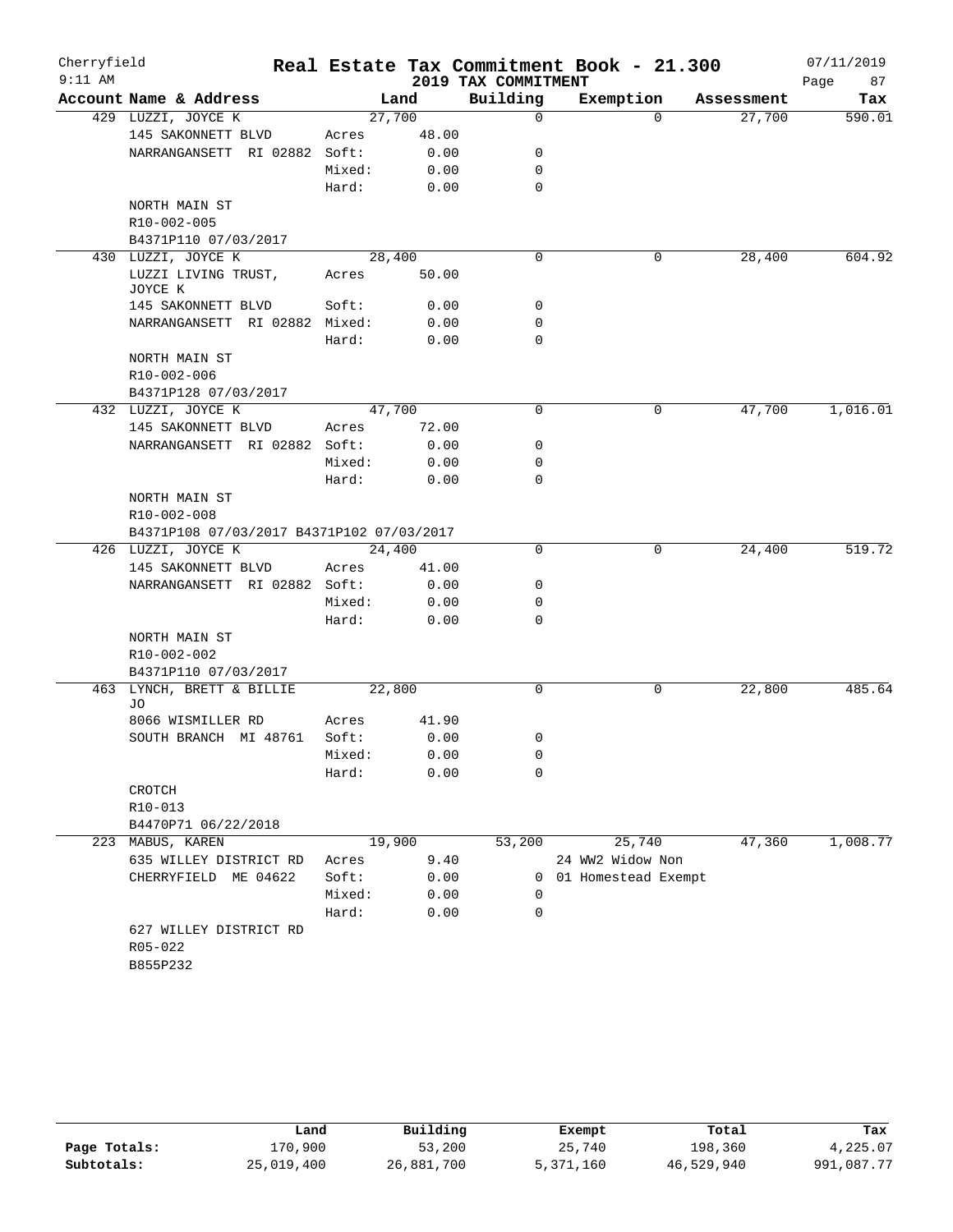| Cherryfield  |                                         |         |            |                                 |           | Real Estate Tax Commitment Book - 21.300 |            | 07/11/2019        |
|--------------|-----------------------------------------|---------|------------|---------------------------------|-----------|------------------------------------------|------------|-------------------|
| $9:11$ AM    | Account Name & Address                  |         | Land       | 2019 TAX COMMITMENT<br>Building |           | Exemption                                | Assessment | Page<br>88<br>Tax |
|              | 63 MACLEAN, CARROLL &                   |         | 15,900     | 19,900                          |           | 19,800                                   | 16,000     | 340.80            |
|              | CHRISTIA<br>4 COTTON LANE               | Acres   | 0.34       |                                 |           | 01 Homestead Exempt                      |            |                   |
|              | CHERRYFIELD ME 04622                    | Soft:   | 0.00       | 0                               |           |                                          |            |                   |
|              |                                         | Mixed:  | 0.00       | $\mathbf 0$                     |           |                                          |            |                   |
|              |                                         | Hard:   | 0.00       | $\mathbf 0$                     |           |                                          |            |                   |
|              | 4 COTTON LANE                           |         |            |                                 |           |                                          |            |                   |
|              | R02-016                                 |         |            |                                 |           |                                          |            |                   |
|              | B2051P152                               |         |            |                                 |           |                                          |            |                   |
|              | 246 MACLEAN, EMERY & JOAN M             |         | 16,900     | 19,900                          |           | 19,800                                   | 17,000     | 362.10            |
|              | LAPOINTE, BONNIE                        | Acres   | 0.92       |                                 |           | 01 Homestead Exempt                      |            |                   |
|              | 373 WILLEY DISTRICT RD                  | Soft:   | 0.00       | $\mathbf 0$                     |           |                                          |            |                   |
|              | CHERRYFIELD ME 04622                    | Mixed:  | 0.00       | 0                               |           |                                          |            |                   |
|              |                                         | Hard:   | 0.00       | $\mathbf 0$                     |           |                                          |            |                   |
|              | 373 WILLEY DISTRICT RD                  |         |            |                                 |           |                                          |            |                   |
|              | R05-040-001                             |         |            |                                 |           |                                          |            |                   |
|              | B3674P82 09/30/2010                     |         |            |                                 |           |                                          |            |                   |
|              | 311 MACLEAN, JANICE                     |         | 12,700     | $\mathbf 0$                     |           | 0                                        | 12,700     | 270.51            |
|              | 342 NORTH MAIN ST                       | Acres   | 3.00       |                                 |           |                                          |            |                   |
|              | CHERRYFIELD ME 04622                    | Soft:   | 0.00       | 0                               |           |                                          |            |                   |
|              |                                         | Mixed:  | 0.00       | 0                               |           |                                          |            |                   |
|              |                                         | Hard:   | 0.00       | 0                               |           |                                          |            |                   |
|              | NORTH MAIN ST                           |         |            |                                 |           |                                          |            |                   |
|              | R07-006                                 |         |            |                                 |           |                                          |            |                   |
|              | B1071P190                               |         |            |                                 |           |                                          |            |                   |
|              | 309 MACLEAN, VIRGIL                     |         | 17,600     | 15,000                          |           | 19,800                                   | 12,800     | 272.64            |
|              | 342 NORTH MAIN ST                       | Acres   | 1.40       |                                 |           | 01 Homestead Exempt                      |            |                   |
|              | CHERRYFIELD ME 04622                    | Soft:   | 0.00       | $\mathbf 0$                     |           |                                          |            |                   |
|              |                                         | Mixed:  | 0.00       | 0                               |           |                                          |            |                   |
|              | 342 NORTH MAIN ST                       | Hard:   | 0.00       | 0                               |           |                                          |            |                   |
|              | R07-005                                 |         |            |                                 |           |                                          |            |                   |
|              | B801P22                                 |         |            |                                 |           |                                          |            |                   |
| 667          | MACQUARRIE, GENE M &                    |         | 20,100     | 47,700                          |           | 0                                        | 67,800     | 1,444.14          |
|              | BARBARA A (L/E)                         |         |            |                                 |           |                                          |            |                   |
|              | THOMPSON, WILLIAM H                     | Acres   | 0.68       |                                 |           |                                          |            |                   |
|              | 101 SCHOOL STREET                       | Soft:   | 0.00       | 0                               |           |                                          |            |                   |
|              | CHERRYFIELD ME 04622                    | Mixed:  | 0.00       | 0                               |           |                                          |            |                   |
|              |                                         | Hard:   | 0.00       | 0                               |           |                                          |            |                   |
|              | 101 SCHOOL ST                           |         |            |                                 |           |                                          |            |                   |
|              | $U07 - 025$                             |         |            |                                 |           |                                          |            |                   |
|              | B4440P11 02/21/2018 B4440P13 02/21/2018 |         |            |                                 |           |                                          |            |                   |
|              | 250 MAGUIRE, PAUL C                     |         | 27,100     | 17,500                          |           | 0                                        | 44,600     | 949.98            |
|              | 122 PALMER ST                           | Acres   | 19.00      |                                 |           |                                          |            |                   |
|              | QUINCY MA 02169                         | Soft:   | 0.00       | 0                               |           |                                          |            |                   |
|              |                                         | Mixed:  | 0.00       | 0                               |           |                                          |            |                   |
|              |                                         | Hard:   | 0.00       | 0                               |           |                                          |            |                   |
|              | 323 WILLEY DISTRICT RD                  |         |            |                                 |           |                                          |            |                   |
|              | $R05 - 043$                             |         |            |                                 |           |                                          |            |                   |
|              | B2766P74                                |         |            |                                 |           |                                          |            |                   |
|              | 801 MAINE SEA COAST MISSION             |         | 34,100     | 31,600                          |           | 65,700                                   | 0          | 0.00              |
|              | 127 WEST ST                             | Acres   | 1.00       |                                 |           | 47 Benevolent                            |            |                   |
|              | BAR HARBOR ME 04609                     | Soft:   | 0.00       | 0                               |           |                                          |            |                   |
|              |                                         | Mixed:  | 0.00       | 0                               |           |                                          |            |                   |
|              |                                         | Hard:   | 0.00       | 0                               |           |                                          |            |                   |
|              | 36 WEALD BETHEL                         |         |            |                                 |           |                                          |            |                   |
|              | $U02 - 002$                             |         |            |                                 |           |                                          |            |                   |
|              |                                         |         |            |                                 |           |                                          |            |                   |
|              |                                         | Land    | Building   |                                 |           | Exempt                                   | Total      | Tax               |
| Page Totals: |                                         | 144,400 | 151,600    |                                 |           | 125,100                                  | 170,900    | 3,640.17          |
| Subtotals:   | 25, 163, 800                            |         | 27,033,300 |                                 | 5,496,260 |                                          | 46,700,840 | 994,727.94        |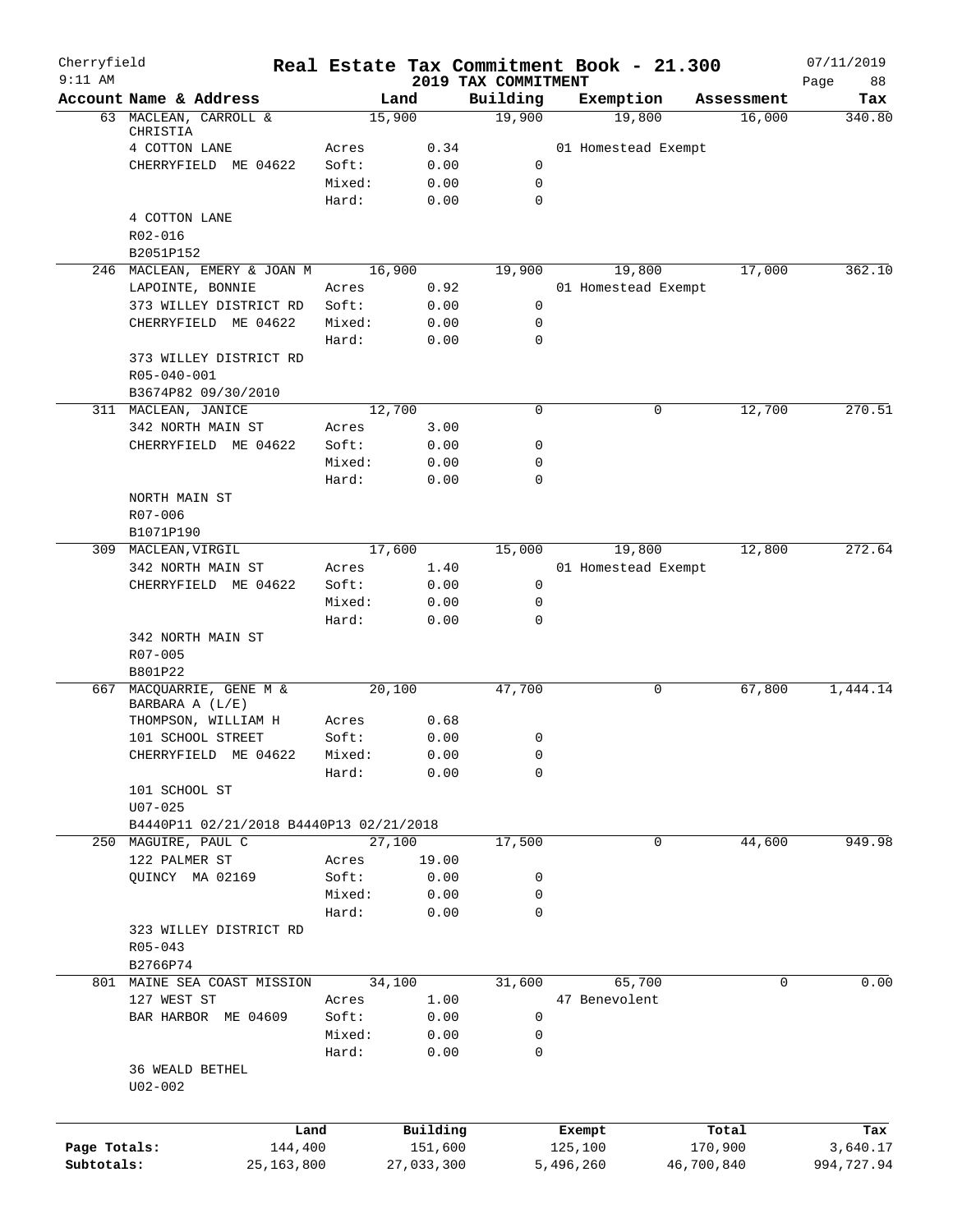| Cherryfield<br>$9:11$ AM |                                         |         |          | 2019 TAX COMMITMENT |         | Real Estate Tax Commitment Book - 21.300 |            | 07/11/2019<br>89<br>Page |
|--------------------------|-----------------------------------------|---------|----------|---------------------|---------|------------------------------------------|------------|--------------------------|
|                          | Account Name & Address                  |         | Land     | Building            |         | Exemption                                | Assessment | Tax                      |
|                          | 54 MAINE SEA COAST MISSION              | 1,400   |          | 0                   |         | 1,400                                    | $\Omega$   | 0.00                     |
|                          | 127 WEST ST                             | Acres   | 0.23     |                     |         | 47 Benevolent                            |            |                          |
|                          | BAR HARBOR ME 04609                     | Soft:   | 0.00     | 0                   |         |                                          |            |                          |
|                          |                                         | Mixed:  | 0.00     | 0                   |         |                                          |            |                          |
|                          |                                         | Hard:   | 0.00     | $\mathbf 0$         |         |                                          |            |                          |
|                          | ROUTE 1 (OFF)<br>R02-008                |         |          |                     |         |                                          |            |                          |
|                          | 485 MAINE SEA COAST MISSION             | 150,800 |          | 556,700             |         | 707,500                                  | 0          | 0.00                     |
|                          | 127 WEST ST                             | Acres   | 59.70    |                     |         | 47 Benevolent                            |            |                          |
|                          | BAR HARBOR ME 04609                     | Soft:   | 0.00     | 0                   |         |                                          |            |                          |
|                          |                                         | Mixed:  | 0.00     | 0                   |         |                                          |            |                          |
|                          |                                         | Hard:   | 0.00     | 0                   |         |                                          |            |                          |
|                          | ROUTE 1                                 |         |          |                     |         |                                          |            |                          |
|                          | $U02 - 002$                             |         |          |                     |         |                                          |            |                          |
|                          | 91 MAINE WILD BLUEBERRY                 | 10,000  |          | 0                   |         | 0                                        | 10,000     | 213.00                   |
|                          | 320 RIDGE ROAD                          | Acres   | 5.90     |                     |         |                                          |            |                          |
|                          | CHERRYFIELD ME 04622                    | Soft:   | 0.00     | 0                   |         |                                          |            |                          |
|                          |                                         | Mixed:  | 0.00     | 0                   |         |                                          |            |                          |
|                          |                                         | Hard:   | 0.00     | 0                   |         |                                          |            |                          |
|                          | UNIONVILLE RD (OFF)                     |         |          |                     |         |                                          |            |                          |
|                          | R03-016                                 |         |          |                     |         |                                          |            |                          |
|                          | B1526P22                                |         |          |                     |         |                                          |            |                          |
|                          | 860 MARCOU, RENE (TRUSTEE)              | 22,900  |          | 43,600              |         | 0                                        | 66,500     | 1,416.45                 |
|                          | E N MARCOUS TRUST FOR P Acres<br>MARCOU |         | 0.98     |                     |         |                                          |            |                          |
|                          | P O BOX 95                              | Soft:   | 0.00     | 0                   |         |                                          |            |                          |
|                          | CHERRYFIELD ME 04622                    | Mixed:  | 0.00     | 0                   |         |                                          |            |                          |
|                          |                                         | Hard:   | 0.00     | $\Omega$            |         |                                          |            |                          |
|                          | 145 MAIN ST                             |         |          |                     |         |                                          |            |                          |
|                          | $U14 - 031$                             |         |          |                     |         |                                          |            |                          |
|                          | B3465P45 10/27/2008                     |         |          |                     |         |                                          |            |                          |
|                          | 507 MARCOU, RENEE M                     | 18,400  |          | 62,200              |         | 19,800                                   | 60,800     | 1, 295.04                |
|                          | P.O. Box 95                             | Acres   | 0.53     |                     |         | 01 Homestead Exempt                      |            |                          |
|                          | CHERRYFIELD ME 04622                    | Soft:   | 0.00     | 0                   |         |                                          |            |                          |
|                          |                                         | Mixed:  | 0.00     | 0                   |         |                                          |            |                          |
|                          |                                         | Hard:   | 0.00     | $\mathbf 0$         |         |                                          |            |                          |
|                          | 20 MILBRIDGE ROAD                       |         |          |                     |         |                                          |            |                          |
|                          | $U03 - 001$                             |         |          |                     |         |                                          |            |                          |
|                          | B3204P64 10/13/2006                     |         |          |                     |         |                                          |            |                          |
|                          | 854 MARDEN, WILBUR F                    | 12,200  |          | 34,500              |         | 0                                        | 46,700     | 994.71                   |
|                          | FORBES, PATRICIA E                      | Acres   | 0.31     |                     |         |                                          |            |                          |
|                          | PO BOX 127                              | Soft:   | 0.00     | 0                   |         |                                          |            |                          |
|                          | HARRINGTON ME 04643                     | Mixed:  | 0.00     | 0                   |         |                                          |            |                          |
|                          |                                         | Hard:   | 0.00     | 0                   |         |                                          |            |                          |
|                          | 177 MAIN STREET                         |         |          |                     |         |                                          |            |                          |
|                          |                                         |         |          |                     |         |                                          |            |                          |
|                          | $U14 - 026$                             |         |          |                     |         |                                          |            |                          |
|                          | B4224P43 01/20/2016                     |         |          |                     |         |                                          |            |                          |
|                          | 567 MARDEN, WILBUR R                    | 22,600  |          | 51,700              |         | 0                                        | 74,300     | 1,582.59                 |
|                          | FORBES, PATRICIA E                      | Acres   | 0.94     |                     |         |                                          |            |                          |
|                          | PO BOX 127                              | Soft:   | 0.00     | 0                   |         |                                          |            |                          |
|                          | HARRINGTON ME 04643                     | Mixed:  | 0.00     | 0                   |         |                                          |            |                          |
|                          |                                         | Hard:   | 0.00     | $\mathbf 0$         |         |                                          |            |                          |
|                          | 130 RIVER RD                            |         |          |                     |         |                                          |            |                          |
|                          | $U05 - 001$                             |         |          |                     |         |                                          |            |                          |
|                          | B3953P199 05/15/2013                    |         |          |                     |         |                                          |            |                          |
|                          |                                         |         |          |                     |         |                                          |            |                          |
|                          |                                         |         |          |                     |         |                                          |            |                          |
|                          | Land                                    |         | Building |                     |         | Exempt                                   | Total      | Tax                      |
| Page Totals:             | 238,300                                 |         | 748,700  |                     | 728,700 |                                          | 258,300    | 5,501.79                 |

**Subtotals:** 25,402,100 27,782,000 6,224,960 46,959,140 1,000,229.73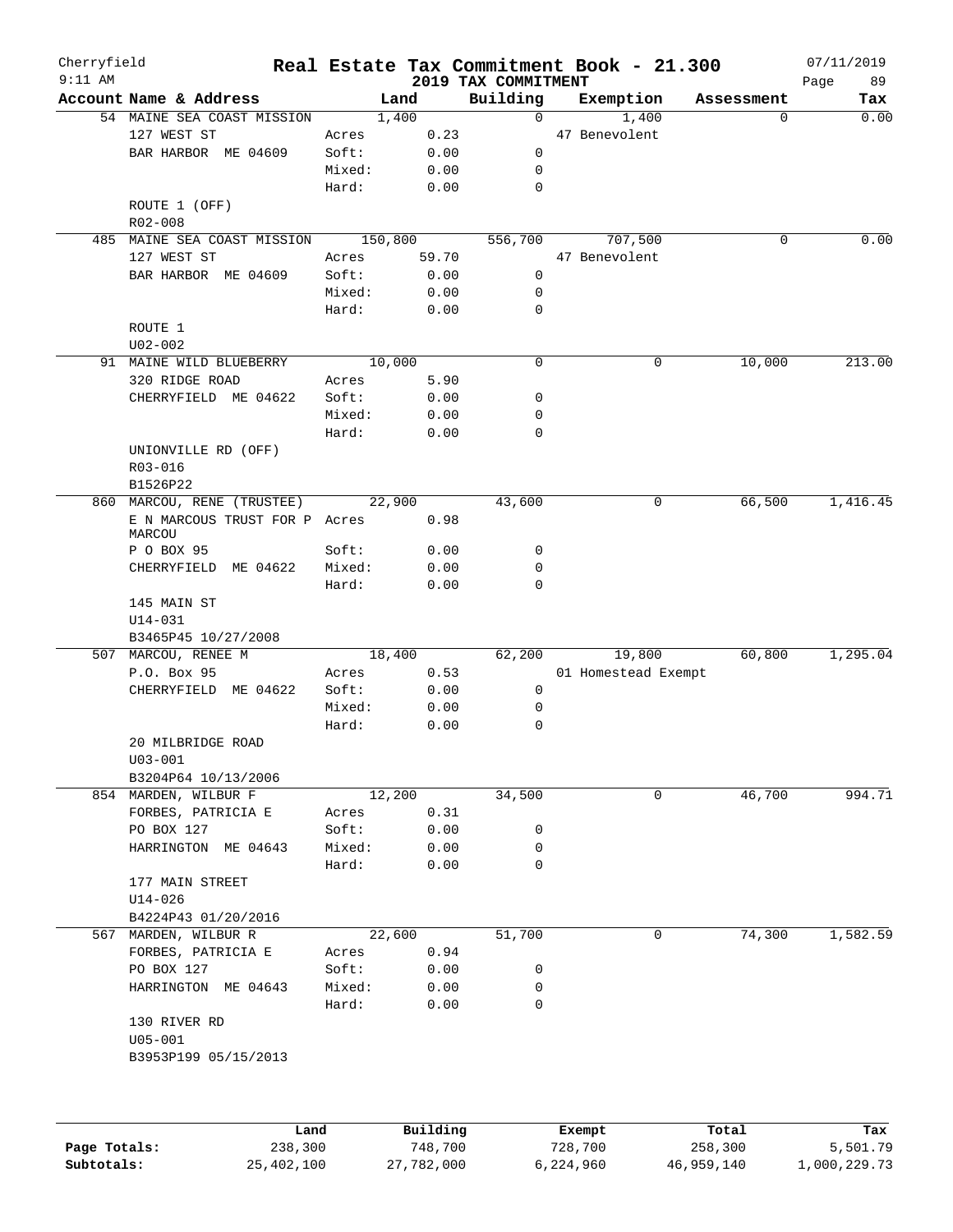| Cherryfield<br>$9:11$ AM |                                                                             |                 |                | 2019 TAX COMMITMENT | Real Estate Tax Commitment Book - 21.300 |              | 07/11/2019<br>Page<br>90 |
|--------------------------|-----------------------------------------------------------------------------|-----------------|----------------|---------------------|------------------------------------------|--------------|--------------------------|
|                          | Account Name & Address                                                      |                 | Land           | Building            | Exemption                                | Assessment   | Tax                      |
|                          | 1167 MARSHALL, CHRIS &<br>MARSHALL<br>29 BARREN WAY<br>CHERRYFIELD ME 04622 |                 | $\mathbf 0$    | 1,500               | $\Omega$                                 | 1,500        | 31.95                    |
|                          | 29 BARREN WAY                                                               |                 |                |                     |                                          |              |                          |
|                          | U18-006-001-006                                                             |                 |                |                     |                                          |              |                          |
|                          | 202 MARSTON, ERNIE E<br>94 MARSHVILLE RD                                    | Acres           | 17,400<br>1.08 | 14,100              | 0                                        | 31,500       | 670.95                   |
|                          | HARRINGTON ME 04643                                                         | Soft:           | 0.00           | $\mathbf 0$         |                                          |              |                          |
|                          |                                                                             | Mixed:          | 0.00           | 0                   |                                          |              |                          |
|                          |                                                                             | Hard:           | 0.00           | $\mathbf 0$         |                                          |              |                          |
|                          | 38 WING SIDING RD<br>R05-002-002                                            |                 |                |                     |                                          |              |                          |
|                          | B4312P96 11/14/2016                                                         |                 |                |                     |                                          |              |                          |
|                          | 33 MARTIN, LAWRENCE                                                         |                 | 21,700         | $\mathbf 0$         | 0                                        | 21,700       | 462.21                   |
|                          | 410 NORTH MAIN ST                                                           | Acres           | 29.00          |                     |                                          |              |                          |
|                          | MILBRIDGE ME 04658                                                          | Soft:           | 0.00           | 0                   |                                          |              |                          |
|                          |                                                                             | Mixed:          | 0.00           | 0                   |                                          |              |                          |
|                          | MILBRIDGE RD<br>R01-021                                                     | Hard:           | 0.00           | 0                   |                                          |              |                          |
|                          | B2267P191                                                                   |                 |                |                     |                                          |              |                          |
|                          | 518 MASONIC BLDG SOC OF<br>CHERRYFIELD                                      |                 | 17,300         | 72,400              | 89,700                                   | $\mathbf 0$  | 0.00                     |
|                          | 8 WILSON HILL RD                                                            | Acres           | 0.16           |                     | 53 Fraternal Org.                        |              |                          |
|                          | CHERRYFIELD ME 04622                                                        | Soft:           | 0.00           | 0                   |                                          |              |                          |
|                          |                                                                             | Mixed:<br>Hard: | 0.00<br>0.00   | 0<br>$\mathbf 0$    |                                          |              |                          |
|                          | 8 WILSON HILL RD<br>$U03 - 012$                                             |                 |                |                     |                                          |              |                          |
|                          | 509 MATHEWS & SONS, R W                                                     |                 | 52,200         | 159,600             | 0                                        | 211,800      | 4,511.34                 |
|                          | PO BOX 52                                                                   | Acres           | 2.40           |                     |                                          |              |                          |
|                          | CHERRYFIELD ME 04622                                                        | Soft:           | 0.00           | 0                   |                                          |              |                          |
|                          |                                                                             | Mixed:          | 0.00           | 0                   |                                          |              |                          |
|                          |                                                                             | Hard:           | 0.00           | 0                   |                                          |              |                          |
|                          | 52 MILBRIDGE RD<br>$U03 - 003$                                              |                 |                |                     |                                          |              |                          |
| 483                      | B1679P161<br>MATHEWS BROTHERS                                               |                 | 12,300         | $\mathbf 0$         | 0                                        | 12,300       | 261.99                   |
|                          | PROPERTIES                                                                  |                 |                |                     |                                          |              |                          |
|                          | C/O EMERA                                                                   | Acres           | 2.27           |                     |                                          |              |                          |
|                          | PO BOX 932                                                                  | Soft:           | 0.00           | 0                   |                                          |              |                          |
|                          | BANGOR ME 04402-0932                                                        | Mixed:          | 0.00           | 0                   |                                          |              |                          |
|                          |                                                                             | Hard:           | 0.00           | 0                   |                                          |              |                          |
|                          | 209 MILBRIDGE RD                                                            |                 |                |                     |                                          |              |                          |
|                          | $U01 - 012$<br>B3456P67 09/26/2008                                          |                 |                |                     |                                          |              |                          |
| 273                      | MATHEWS JR, AUDREY &                                                        |                 | 24,700         | 0                   | 0                                        | 24,700       | 526.11                   |
|                          | <b>JAMES</b><br>217 BLACKSWOODS RD                                          | Acres           | 22.75          |                     |                                          |              |                          |
|                          | CHERRYFIELD ME 04622                                                        | Soft:           | 0.00           | 0                   |                                          |              |                          |
|                          |                                                                             | Mixed:          | 0.00           | 0                   |                                          |              |                          |
|                          |                                                                             | Hard:           | 0.00           | $\mathbf 0$         |                                          |              |                          |
|                          | TENAN LANE                                                                  |                 |                |                     |                                          |              |                          |
|                          | R05-062                                                                     |                 |                |                     |                                          |              |                          |
|                          | B1711P13                                                                    |                 |                |                     |                                          |              |                          |
|                          |                                                                             | Land            | Building       |                     |                                          | Total        | Tax                      |
| Page Totals:             | 145,600                                                                     |                 | 247,600        |                     | Exempt<br>89,700                         | 303,500      | 6,464.55                 |
| Subtotals:               | 25,547,700                                                                  |                 | 28,029,600     |                     | 6,314,660                                | 47, 262, 640 | 1,006,694.28             |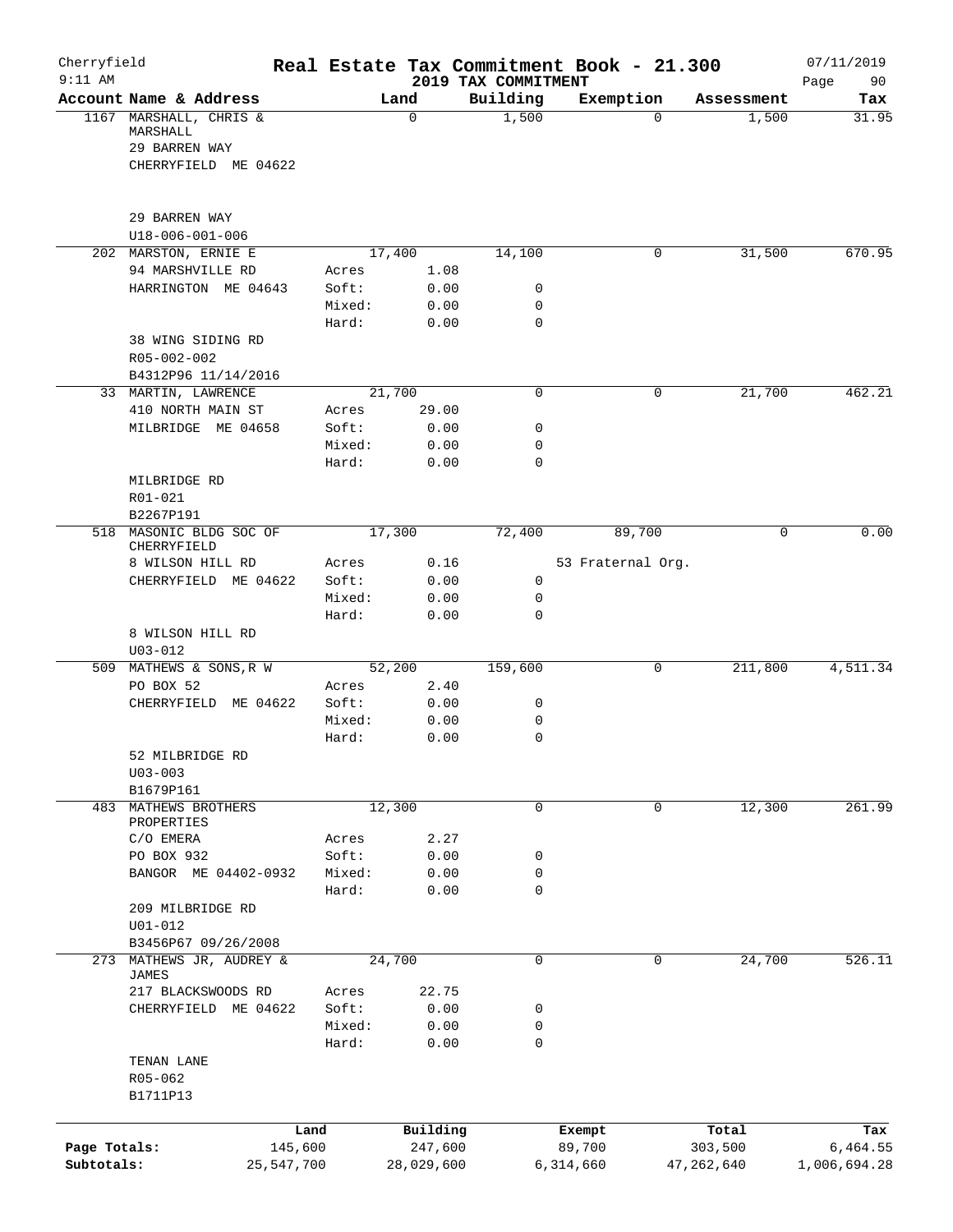| Cherryfield |                                                                |        |        |                     | Real Estate Tax Commitment Book - 21.300 |            | 07/11/2019 |
|-------------|----------------------------------------------------------------|--------|--------|---------------------|------------------------------------------|------------|------------|
| $9:11$ AM   |                                                                |        |        | 2019 TAX COMMITMENT |                                          |            | Page<br>91 |
|             | Account Name & Address                                         |        | Land   | Building            | Exemption                                | Assessment | Tax        |
|             | 71 MATHEWS JR, EVERETT &<br>JEAN B                             |        | 25,500 | 100,900             | 19,800                                   | 106,600    | 2,270.58   |
|             | P O BOX 218                                                    | Acres  | 5.10   |                     | 01 Homestead Exempt                      |            |            |
|             | CHERRYFIELD ME 04622                                           | Soft:  | 0.00   | 0                   |                                          |            |            |
|             |                                                                | Mixed: | 0.00   | $\mathbf 0$         |                                          |            |            |
|             |                                                                | Hard:  | 0.00   | 0                   |                                          |            |            |
|             | 50 ESTATES RD                                                  |        |        |                     |                                          |            |            |
|             | R02-024                                                        |        |        |                     |                                          |            |            |
|             | B2535P243                                                      |        |        |                     |                                          |            |            |
|             | 73 MATHEWS JR, JEAN D &<br>EVERETT E                           |        | 8,100  | 0                   | 0                                        | 8,100      | 172.53     |
|             |                                                                | Acres  | 5.10   |                     |                                          |            |            |
|             | CHERRYFIELD ME 04622                                           | Soft:  | 0.00   | 0                   |                                          |            |            |
|             |                                                                | Mixed: | 0.00   | 0                   |                                          |            |            |
|             |                                                                | Hard:  | 0.00   | $\mathbf 0$         |                                          |            |            |
|             | 50 ESTATES RD                                                  |        |        |                     |                                          |            |            |
|             | R02-024-002                                                    |        |        |                     |                                          |            |            |
|             | B3836P162 04/12/2012                                           |        |        |                     |                                          |            |            |
|             | 538 MATHEWS JR, JEAN D &<br>EVERETT E                          |        | 38,100 | 0                   | 0                                        | 38,100     | 811.53     |
|             | PO BOX 218                                                     | Acres  | 73.00  |                     |                                          |            |            |
|             | CHERRYFIELD ME 04622                                           | Soft:  | 0.00   | 0                   |                                          |            |            |
|             |                                                                | Mixed: | 0.00   | 0                   |                                          |            |            |
|             |                                                                | Hard:  | 0.00   | 0                   |                                          |            |            |
|             | BLACKSWOODS RD<br>$U04 - 002$                                  |        |        |                     |                                          |            |            |
|             | B4230P115 02/12/2016                                           |        |        |                     |                                          |            |            |
|             | 651 MATHEWS JR, ROGER W                                        |        | 18,900 | 18,800              | 0                                        | 37,700     | 803.01     |
|             | P O BOX 117                                                    | Acres  | 0.57   |                     |                                          |            |            |
|             | CHERRYFIELD ME 04622                                           | Soft:  | 0.00   | 0                   |                                          |            |            |
|             |                                                                | Mixed: | 0.00   | 0                   |                                          |            |            |
|             |                                                                | Hard:  | 0.00   | 0                   |                                          |            |            |
|             | 9 BIG ROCK LANE                                                |        |        |                     |                                          |            |            |
|             | $U07 - 010$                                                    |        |        |                     |                                          |            |            |
|             | B3709P242 01/24/2011                                           |        |        |                     |                                          |            |            |
|             | 745 MATHEWS JR, ROGER W                                        |        | 2,400  | 1,700               | $\mathbf 0$                              | 4,100      | 87.33      |
|             | PO BOX 117                                                     | Acres  | 0.04   |                     |                                          |            |            |
|             | CHERRYFIELD ME 04622                                           | Soft:  | 0.00   | 0                   |                                          |            |            |
|             |                                                                | Mixed: | 0.00   | 0                   |                                          |            |            |
|             |                                                                | Hard:  | 0.00   | 0                   |                                          |            |            |
|             | 3 PARK ST<br>$U11 - 045$                                       |        |        |                     |                                          |            |            |
|             | B3709P244 01/24/2011                                           |        |        |                     |                                          |            |            |
|             | 665 MATHEWS JR, ROGER W                                        |        | 15,900 | 66,400              | 0                                        | 82,300     | 1,752.99   |
|             | P O BOX 117                                                    | Acres  | 1.12   |                     |                                          |            |            |
|             | CHERRYFIELD ME 04622                                           | Soft:  | 0.00   | 0                   |                                          |            |            |
|             |                                                                | Mixed: | 0.00   | 0                   |                                          |            |            |
|             |                                                                | Hard:  | 0.00   | 0                   |                                          |            |            |
|             | 139 BLACKSWOODS RD<br>$U07 - 023 - 002$<br>B3031P41 07/14/2005 |        |        |                     |                                          |            |            |

|              | Land       | Building     | Exempt    | Total      | Tax          |
|--------------|------------|--------------|-----------|------------|--------------|
| Page Totals: | 108,900    | 187,800      | 19,800    | 276,900    | 5,897.97     |
| Subtotals:   | 25,656,600 | 28, 217, 400 | 6,334,460 | 47,539,540 | 1,012,592.25 |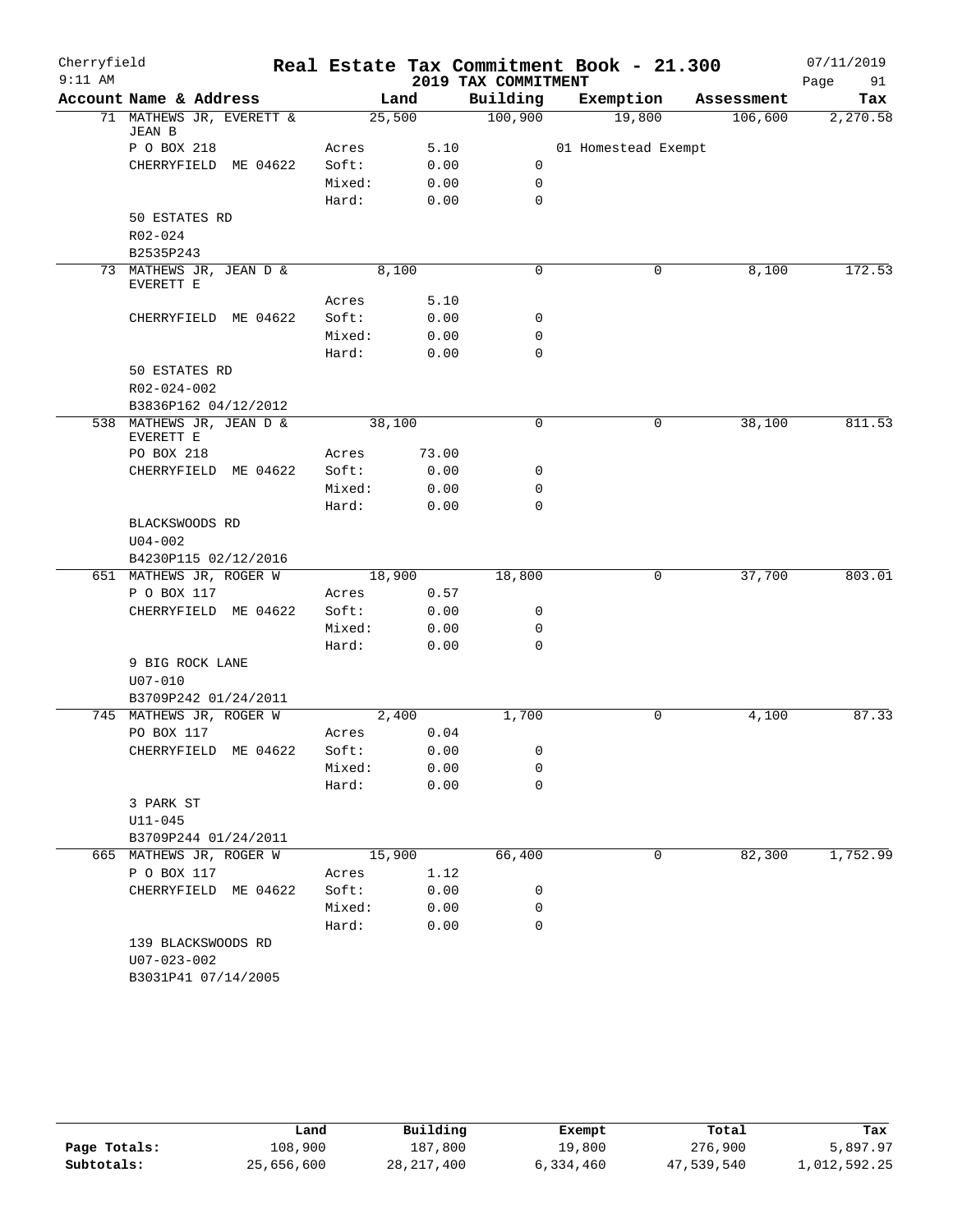| Cherryfield<br>$9:11$ AM |                                                        |          |        |       | 2019 TAX COMMITMENT | Real Estate Tax Commitment Book - 21.300 |            | 07/11/2019<br>Page<br>92 |
|--------------------------|--------------------------------------------------------|----------|--------|-------|---------------------|------------------------------------------|------------|--------------------------|
|                          | Account Name & Address                                 |          |        | Land  | Building            | Exemption                                | Assessment | Tax                      |
|                          | 1145 MATHEWS JR, ROGER W                               |          | 17,300 |       | $\mathbf 0$         | $\Omega$                                 | 17,300     | 368.49                   |
|                          | P O BOX 117                                            |          | Acres  | 1.00  |                     |                                          |            |                          |
|                          | CHERRYFIELD ME 04622                                   |          | Soft:  | 0.00  | 0                   |                                          |            |                          |
|                          |                                                        |          | Mixed: | 0.00  | 0                   |                                          |            |                          |
|                          |                                                        |          | Hard:  | 0.00  | $\mathbf 0$         |                                          |            |                          |
|                          | BLACKSWOODS ROAD                                       |          |        |       |                     |                                          |            |                          |
|                          | $U07 - 023 - 003$                                      |          |        |       |                     |                                          |            |                          |
|                          | B3031P41 07/14/2005                                    |          |        |       |                     |                                          |            |                          |
|                          | 488 MATHEWS, BETTY J                                   |          | 24,400 |       | 105,200             | 19,800                                   | 109,800    | 2,338.74                 |
|                          | 198 MILBRIDGE RD                                       |          | Acres  | 3.23  |                     | 01 Homestead Exempt                      |            |                          |
|                          | CHERRYFIELD ME 04622                                   |          | Soft:  | 0.00  | 0                   |                                          |            |                          |
|                          |                                                        |          | Mixed: | 0.00  | 0                   |                                          |            |                          |
|                          |                                                        |          | Hard:  | 0.00  | 0                   |                                          |            |                          |
|                          | 198 MILBRIDGE RD                                       |          |        |       |                     |                                          |            |                          |
|                          | $U02 - 004 - 001$                                      |          |        |       |                     |                                          |            |                          |
|                          | B3804P295 12/20/2011 B1766P321<br>815 MATHEWS, BRUCE W |          | 13,400 |       | 78,200              | 0                                        | 91,600     | 1,951.08                 |
|                          | SELLERS, CHARON M                                      |          | Acres  | 0.83  |                     |                                          |            |                          |
|                          | 137 MAIN ST                                            |          | Soft:  | 0.00  | 0                   |                                          |            |                          |
|                          | CHERRYFIELD ME 04622                                   |          | Mixed: | 0.00  | 0                   |                                          |            |                          |
|                          |                                                        |          | Hard:  | 0.00  | $\mathbf 0$         |                                          |            |                          |
|                          | 133 MAIN ST                                            |          |        |       |                     |                                          |            |                          |
|                          | $U13 - 018$                                            |          |        |       |                     |                                          |            |                          |
|                          | B2514P260 05/30/2001                                   |          |        |       |                     |                                          |            |                          |
|                          | 861 MATHEWS, BRUCE W &                                 |          |        | 9,000 | $\mathbf 0$         | 0                                        | 9,000      | 191.70                   |
|                          | KAREN L                                                |          |        |       |                     |                                          |            |                          |
|                          | 137 MAIN ST                                            |          | Acres  | 0.27  |                     |                                          |            |                          |
|                          | CHERRYFIELD                                            | ME 04622 | Soft:  | 0.00  | 0                   |                                          |            |                          |
|                          |                                                        |          | Mixed: | 0.00  | 0                   |                                          |            |                          |
|                          |                                                        |          | Hard:  | 0.00  | 0                   |                                          |            |                          |
|                          | 137 MAIN ST<br>U14-032                                 |          |        |       |                     |                                          |            |                          |
|                          | B2578P272                                              |          |        |       |                     |                                          |            |                          |
|                          | 1154 MATHEWS, BRUCE W &                                |          | 13,400 |       | 221,300             | 19,800                                   | 214,900    | 4,577.37                 |
|                          | KAREN L                                                |          |        |       |                     |                                          |            |                          |
|                          | 137 MAIN ST                                            |          | Acres  | 0.83  |                     | 01 Homestead Exempt                      |            |                          |
|                          | CHERRYFIELD                                            | ME 04622 | Soft:  | 0.00  | 0                   |                                          |            |                          |
|                          |                                                        |          | Mixed: | 0.00  | 0                   |                                          |            |                          |
|                          |                                                        |          | Hard:  | 0.00  | 0                   |                                          |            |                          |
|                          | 137 MAIN ST                                            |          |        |       |                     |                                          |            |                          |
|                          | $U13 - 018$                                            |          |        |       |                     |                                          |            |                          |
|                          | B2574P21                                               |          |        |       |                     |                                          |            |                          |
|                          | 588 MATHEWS, C FOSTER &<br>LETA N                      |          | 30,100 |       | 108,400             | 0                                        | 138,500    | 2,950.05                 |
|                          | PO BOX 232                                             |          | Acres  | 16.86 |                     |                                          |            |                          |
|                          | CHERRYFIELD ME 04622                                   |          | Soft:  | 0.00  | 0                   |                                          |            |                          |
|                          |                                                        |          | Mixed: | 0.00  | 0                   |                                          |            |                          |
|                          |                                                        |          | Hard:  | 0.00  | 0                   |                                          |            |                          |
|                          | 7 ELM ST                                               |          |        |       |                     |                                          |            |                          |
|                          | $U05 - 020$                                            |          |        |       |                     |                                          |            |                          |
|                          | B3866P1 07/20/2012                                     |          |        |       |                     |                                          |            |                          |

|              | Land       | Building   | Exempt    | Total      | Tax          |
|--------------|------------|------------|-----------|------------|--------------|
| Page Totals: | 107,600    | 513,100    | 39,600    | 581,100    | 12,377.43    |
| Subtotals:   | 25,764,200 | 28,730,500 | 6,374,060 | 48,120,640 | 1,024,969.68 |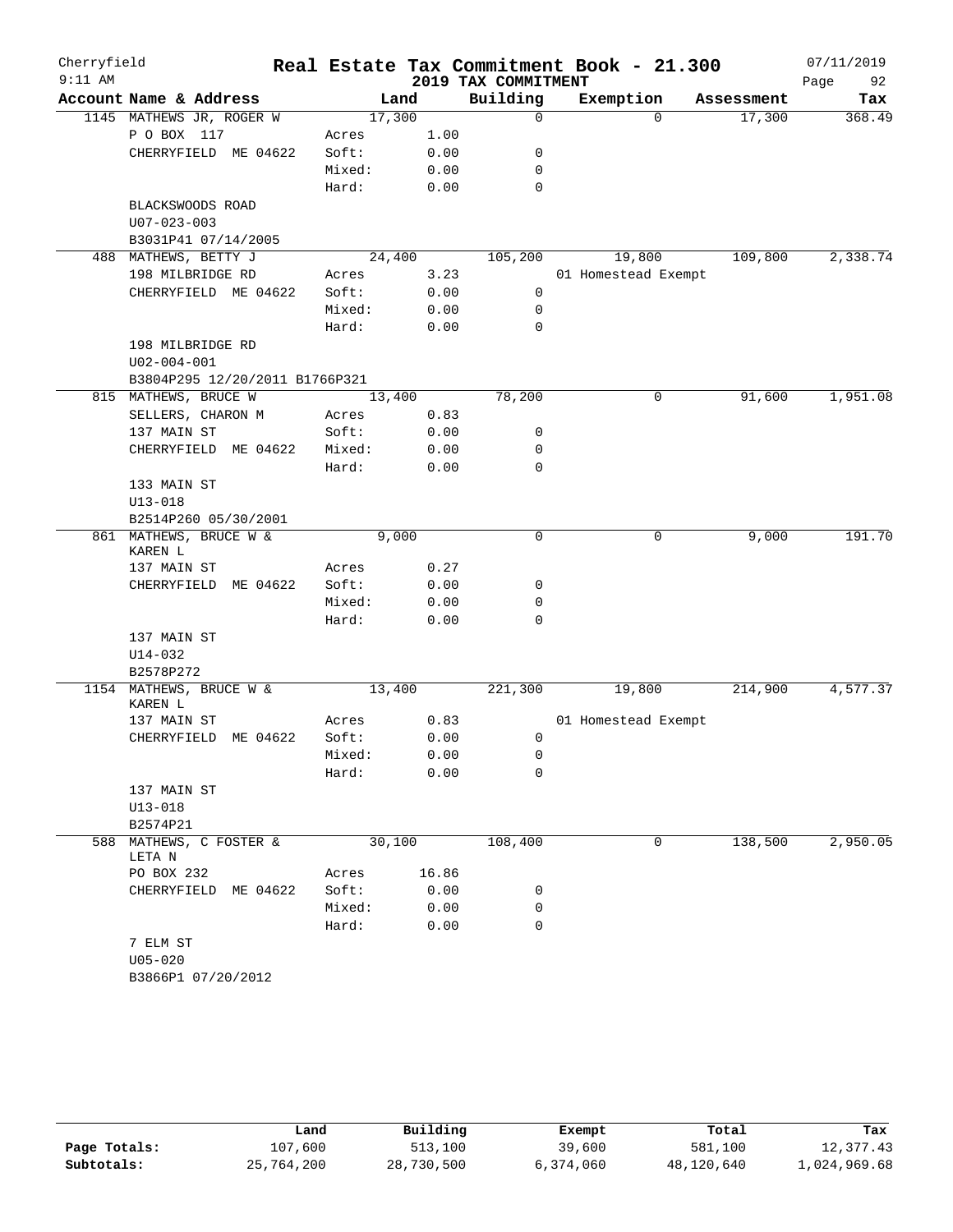| Cherryfield |                                      |        |      |                     | Real Estate Tax Commitment Book - 21.300 |          |            | 07/11/2019 |
|-------------|--------------------------------------|--------|------|---------------------|------------------------------------------|----------|------------|------------|
| $9:11$ AM   |                                      |        |      | 2019 TAX COMMITMENT |                                          |          |            | Page<br>93 |
|             | Account Name & Address               | Land   |      | Building            | Exemption                                |          | Assessment | Tax        |
|             | 1116 MATHEWS, C. FOSTER              | 11,300 |      | $\mathbf 0$         |                                          | $\Omega$ | 11,300     | 240.69     |
|             | P.O. BOX 232                         | Acres  | 5.60 |                     |                                          |          |            |            |
|             | CHERRYFIELD ME 04622                 | Soft:  | 0.00 | 0                   |                                          |          |            |            |
|             |                                      | Mixed: | 0.00 | 0                   |                                          |          |            |            |
|             |                                      | Hard:  | 0.00 | $\mathbf 0$         |                                          |          |            |            |
|             | OFF TENAN LANE<br>R05-063-001-001    |        |      |                     |                                          |          |            |            |
|             | B2148P265                            |        |      |                     |                                          |          |            |            |
|             | 597 MATHEWS, C FOSTER & LETA         | 24,800 |      | 63,700              | 19,800                                   |          | 68,700     | 1,463.31   |
|             | PO BOX 232                           | Acres  | 2.44 |                     | 01 Homestead Exempt                      |          |            |            |
|             | CHERRYFIELD ME 04622                 | Soft:  | 0.00 | 0                   |                                          |          |            |            |
|             |                                      | Mixed: | 0.00 | 0                   |                                          |          |            |            |
|             |                                      | Hard:  | 0.00 | 0                   |                                          |          |            |            |
|             | 28 ELM ST                            |        |      |                     |                                          |          |            |            |
|             | $U05 - 029$                          |        |      |                     |                                          |          |            |            |
|             | B957P180                             |        |      |                     |                                          |          |            |            |
|             | 678 MATHEWS, JAMES JR &              | 18,200 |      | 33,300              | 19,800                                   |          | 31,700     | 675.21     |
|             | AUDREY                               |        |      |                     |                                          |          |            |            |
|             | 217 BLACKSWOODS RD                   | Acres  | 2.49 |                     | 01 Homestead Exempt                      |          |            |            |
|             | CHERRYFIELD ME 04622                 | Soft:  | 0.00 | 0                   |                                          |          |            |            |
|             |                                      | Mixed: | 0.00 | 0                   |                                          |          |            |            |
|             |                                      | Hard:  | 0.00 | 0                   |                                          |          |            |            |
|             | 217 BLACKSWOODS RD                   |        |      |                     |                                          |          |            |            |
|             | $U08 - 011$                          |        |      |                     |                                          |          |            |            |
|             | B944P230<br>28 MATHIASON, HOWARD &   | 23,100 |      | 2,100               |                                          | 0        | 25,200     | 536.76     |
|             | <b>ELAINE</b>                        |        |      |                     |                                          |          |            |            |
|             | 425 N Main St                        | Acres  | 1.00 |                     |                                          |          |            |            |
|             | MILBRIDGE ME 04658                   | Soft:  | 0.00 | 0                   |                                          |          |            |            |
|             |                                      | Mixed: | 0.00 | 0                   |                                          |          |            |            |
|             |                                      | Hard:  | 0.00 | $\mathbf 0$         |                                          |          |            |            |
|             | 634 MILBRIDGE RD                     |        |      |                     |                                          |          |            |            |
|             | R01-016                              |        |      |                     |                                          |          |            |            |
|             | B1777P172                            |        |      |                     |                                          |          |            |            |
|             | 645 MATTHEWS, JEFFREY C &<br>TAMMY A | 7,900  |      | 0                   |                                          | 0        | 7,900      | 168.27     |
|             | 35 MATTHEWS LN                       | Acres  | 0.21 |                     |                                          |          |            |            |
|             | TOPSHAM ME 04086                     | Soft:  | 0.00 | 0                   |                                          |          |            |            |
|             |                                      | Mixed: | 0.00 | 0                   |                                          |          |            |            |
|             |                                      | Hard:  | 0.00 | $\mathbf 0$         |                                          |          |            |            |
|             | NORTH MAIN ST                        |        |      |                     |                                          |          |            |            |
|             | $U07 - 005$                          |        |      |                     |                                          |          |            |            |
|             | B2487P318                            |        |      |                     |                                          |          |            |            |
| 602         | MATTINGLY, KENT J                    | 17,800 |      | 22,800              | 19,800                                   |          | 20,800     | 443.04     |
|             | 25<br>PADDY LANE                     | Acres  | 0.48 |                     | 01 Homestead Exempt                      |          |            |            |
|             | CHERRYFIELD ME 04622                 | Soft:  | 0.00 | 0                   |                                          |          |            |            |
|             |                                      | Mixed: | 0.00 | 0                   |                                          |          |            |            |
|             |                                      | Hard:  | 0.00 | 0                   |                                          |          |            |            |
|             | 25 PADDY LANE<br>$U05 - 034$         |        |      |                     |                                          |          |            |            |
|             | B2150P289                            |        |      |                     |                                          |          |            |            |
|             |                                      |        |      |                     |                                          |          |            |            |

|              | Land       | Building   | Exempt    | Total      | Tax          |
|--------------|------------|------------|-----------|------------|--------------|
| Page Totals: | 103,100    | 121,900    | 59,400    | 165,600    | 3,527.28     |
| Subtotals:   | 25,867,300 | 28,852,400 | 6,433,460 | 48,286,240 | 1,028,496.96 |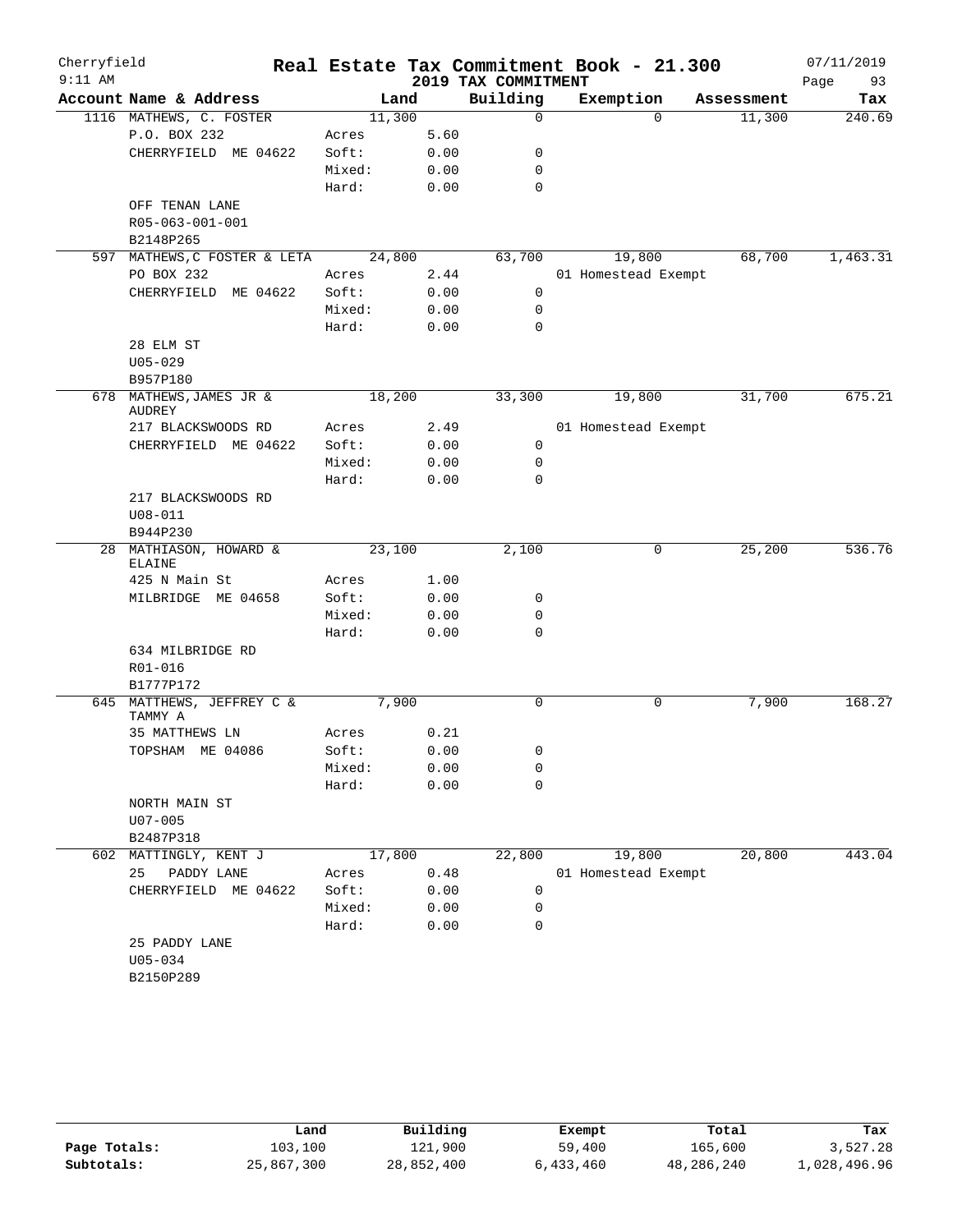| Cherryfield<br>$9:11$ AM |                                                |                 |              | Real Estate Tax Commitment Book - 21.300<br>2019 TAX COMMITMENT |                     |          |            | 07/11/2019<br>Page<br>94 |
|--------------------------|------------------------------------------------|-----------------|--------------|-----------------------------------------------------------------|---------------------|----------|------------|--------------------------|
|                          | Account Name & Address                         | Land            |              | Building                                                        | Exemption           |          | Assessment | Tax                      |
|                          | 414 MATTIOLI, PAUL F                           | 21,000          |              | $\mathbf 0$                                                     |                     | $\Omega$ | 21,000     | 447.30                   |
|                          | 66 MILD BAY CIRCLE                             | Acres           | 40.60        |                                                                 |                     |          |            |                          |
|                          | DENNISPORT MA<br>02639-1003                    | Soft:           | 0.00         | 0                                                               |                     |          |            |                          |
|                          |                                                | Mixed:          | 0.00         | $\mathbf 0$                                                     |                     |          |            |                          |
|                          |                                                | Hard:           | 0.00         | $\Omega$                                                        |                     |          |            |                          |
|                          | 89 SALMON RUN                                  |                 |              |                                                                 |                     |          |            |                          |
|                          | R09-001-034                                    |                 |              |                                                                 |                     |          |            |                          |
|                          | B4051P104 04/23/2014                           |                 |              |                                                                 |                     |          |            |                          |
|                          | 766 MAURER, BARBARA J                          | 20,300          |              | 160,000                                                         |                     | 19,800   | 160, 500   | 3,418.65                 |
|                          | PORSIUS, PIETER                                | Acres           | 0.70         |                                                                 | 01 Homestead Exempt |          |            |                          |
|                          | P O BOX 381                                    | Soft:           | 0.00         | 0                                                               |                     |          |            |                          |
|                          | CHERRYFIELD<br>ME 04622                        | Mixed:          | 0.00         | 0                                                               |                     |          |            |                          |
|                          |                                                | Hard:           | 0.00         | 0                                                               |                     |          |            |                          |
|                          | 9 MAIN ST                                      |                 |              |                                                                 |                     |          |            |                          |
|                          | $U12 - 019$                                    |                 |              |                                                                 |                     |          |            |                          |
|                          | B2791P27                                       |                 |              |                                                                 |                     |          |            |                          |
|                          | 820 MAURER, THOMAS                             | 23,600          |              | 136,500                                                         |                     | 0        | 160,100    | 3,410.13                 |
|                          | LEWANDOWSKI, MARIJO                            | Acres           | 1.89         |                                                                 |                     |          |            |                          |
|                          | 67-35 COOPER AVE                               | Soft:           | 0.00         | 0                                                               |                     |          |            |                          |
|                          | GNELDALE NY 11385                              | Mixed:          | 0.00         | 0                                                               |                     |          |            |                          |
|                          |                                                | Hard:           | 0.00         | 0                                                               |                     |          |            |                          |
|                          | 105 MAIN ST                                    |                 |              |                                                                 |                     |          |            |                          |
|                          | $U13 - 023$                                    |                 |              |                                                                 |                     |          |            |                          |
|                          | B4308P75 10/28/2016                            |                 |              |                                                                 |                     |          |            |                          |
|                          | 694 MAYHEW, CARL M &<br>LORETTA $(L/E)$        | 22,300          |              | 87,400                                                          |                     | 19,800   | 89,900     | 1,914.87                 |
|                          | SMITH, K S & HICKS, M J Acres                  |                 | 4.60         |                                                                 | 01 Homestead Exempt |          |            |                          |
|                          | PO BOX 44                                      | Soft:           | 0.00         | 0                                                               |                     |          |            |                          |
|                          | CHERRYFIELD ME 04622                           | Mixed:          | 0.00         | 0                                                               |                     |          |            |                          |
|                          |                                                | Hard:           | 0.00         | 0                                                               |                     |          |            |                          |
|                          | 129 PARK ST                                    |                 |              |                                                                 |                     |          |            |                          |
|                          | U10-007                                        |                 |              |                                                                 |                     |          |            |                          |
|                          | B4040P77 03/05/2014                            |                 |              |                                                                 |                     |          |            |                          |
|                          | 703 MAZZA, SCOTT A & LINDA<br>М                | 22,200          |              | 98,400                                                          |                     | 0        | 120,600    | 2,568.78                 |
|                          | 17335 STAIMFORD CT                             | Acres           | 0.90         |                                                                 |                     |          |            |                          |
|                          | WELLINGTON FL 33414                            | Soft:           | 0.00         | 0                                                               |                     |          |            |                          |
|                          |                                                | Mixed:          | 0.00         | 0                                                               |                     |          |            |                          |
|                          |                                                | Hard:           | 0.00         | 0                                                               |                     |          |            |                          |
|                          | 14 PARK ST                                     |                 |              |                                                                 |                     |          |            |                          |
|                          | $U11 - 005$                                    |                 |              |                                                                 |                     |          |            |                          |
|                          | B4520P72 12/16/2018                            |                 |              |                                                                 |                     |          |            |                          |
|                          | 356 MCCARTHY III, JOHN J<br>MCCARTHY, DONNA E. | 17,700          |              | 115,400                                                         |                     | 19,800   | 113,300    | 2,413.29                 |
|                          |                                                | Acres           | 4.68         | 0                                                               | 01 Homestead Exempt |          |            |                          |
|                          | 602 SPRAGUE FALLS ROAD                         | Soft:           | 0.00         |                                                                 |                     |          |            |                          |
|                          | CHERRYFIELD ME 04622                           | Mixed:<br>Hard: | 0.00<br>0.00 | 0<br>0                                                          |                     |          |            |                          |
|                          | 602 SPRAGUES FALLS RD                          |                 |              |                                                                 |                     |          |            |                          |
|                          | R08-025-003                                    |                 |              |                                                                 |                     |          |            |                          |
|                          | B2872P345 05/07/2004                           |                 |              |                                                                 |                     |          |            |                          |
|                          |                                                |                 |              |                                                                 |                     |          |            |                          |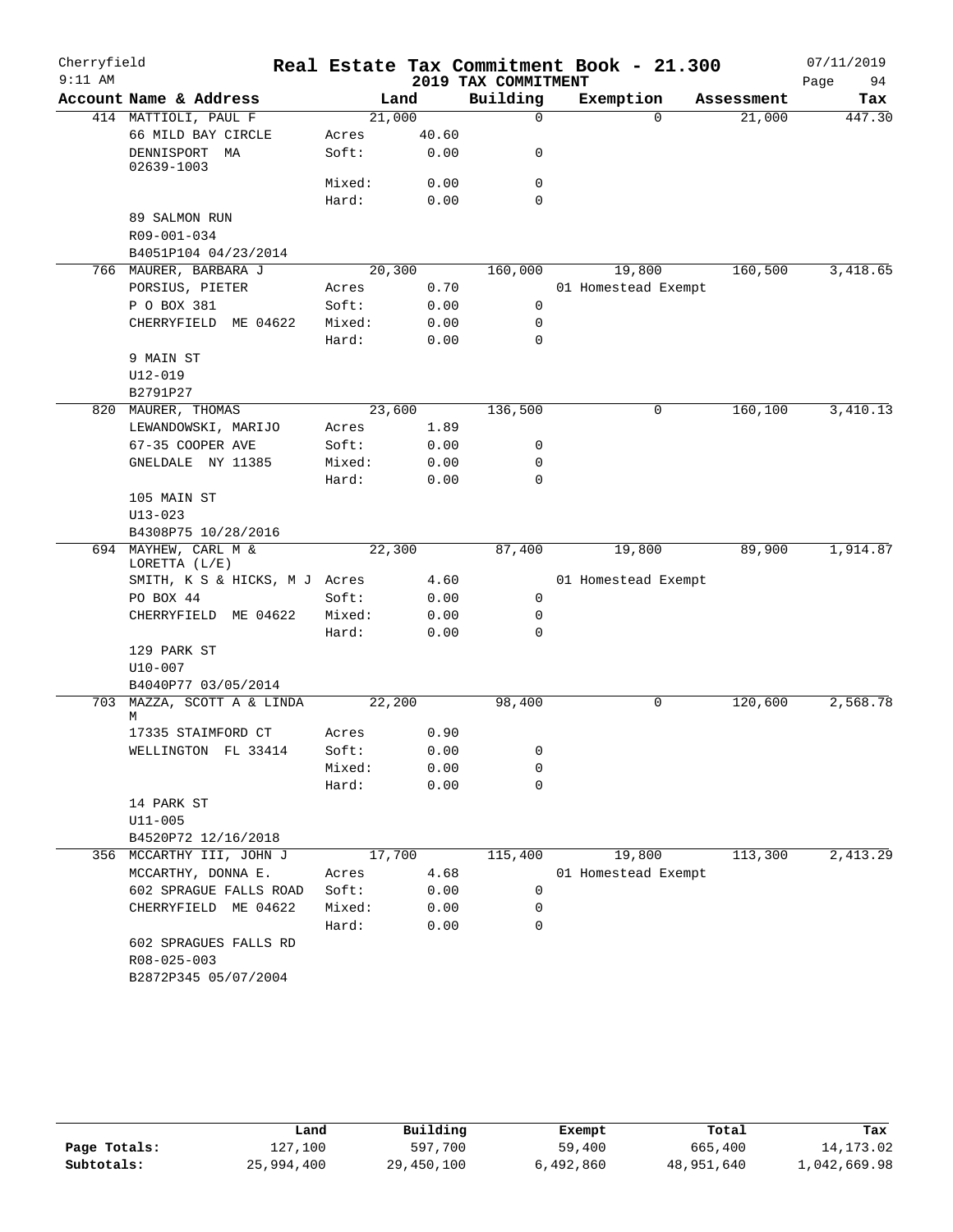| Cherryfield<br>$9:11$ AM |                                        |                |               | 2019 TAX COMMITMENT | Real Estate Tax Commitment Book - 21.300 |            | 07/11/2019<br>Page<br>95 |
|--------------------------|----------------------------------------|----------------|---------------|---------------------|------------------------------------------|------------|--------------------------|
|                          | Account Name & Address                 |                | Land          | Building            | Exemption                                | Assessment | Tax                      |
|                          | 190 MCCARTHY, SEAN M &                 |                | 49,400        | $\mathbf 0$         | $\Omega$                                 | 49,400     | 1,052.22                 |
|                          | HOLLY J                                |                |               |                     |                                          |            |                          |
|                          | 163 ROCKY CREEK TR                     | Acres          | 66.00         |                     |                                          |            |                          |
|                          | WOODSTOCK GA 30188                     | Soft:          | 0.00          | 0                   |                                          |            |                          |
|                          |                                        | Mixed:         | 0.00          | $\mathbf 0$         |                                          |            |                          |
|                          |                                        | Hard:          | 0.00          | $\Omega$            |                                          |            |                          |
|                          | BUTLER RD                              |                |               |                     |                                          |            |                          |
|                          | R04-037-002                            |                |               |                     |                                          |            |                          |
|                          | B4063P134 06/12/2014                   |                |               |                     |                                          |            |                          |
|                          | 1060 MCCARTHY, SEAN M &<br>HOLLY J     | 36,200         |               | 15,100              | 0                                        | 51,300     | 1,092.69                 |
|                          | 163 ROCKY CREEK TR                     | Acres          | 22.75         |                     |                                          |            |                          |
|                          | WOODSTOCK GA 30188                     | Soft:          | 0.00          | 0                   |                                          |            |                          |
|                          |                                        | Mixed:         | 0.00          | 0                   |                                          |            |                          |
|                          |                                        | Hard:          | 0.00          | $\mathbf 0$         |                                          |            |                          |
|                          | BUTLER ROAD                            |                |               |                     |                                          |            |                          |
|                          | $R04 - 036$                            |                |               |                     |                                          |            |                          |
|                          | B4484P169 08/07/2018                   |                |               |                     |                                          |            |                          |
|                          | 131 MCCLURE, RICHARD D                 |                | 14,800        | 0                   | 0                                        | 14,800     | 315.24                   |
|                          | TRUSTEE OF RICHARD D<br>MCCLURE TRUST  | Acres          | 20.00         |                     |                                          |            |                          |
|                          | 23 Sheldon Avenue                      | Soft:          | 0.00          | 0                   |                                          |            |                          |
|                          | Easthampton MA 01027                   | Mixed:         | 0.00          | 0                   |                                          |            |                          |
|                          |                                        | Hard:          | 0.00          | 0                   |                                          |            |                          |
|                          | SPRAGUE FALLS RD                       |                |               |                     |                                          |            |                          |
|                          | R03-053-002                            |                |               |                     |                                          |            |                          |
|                          | B2922P258 07/16/2004                   |                |               |                     |                                          |            |                          |
|                          | 618 MCHATTON, JESSIE                   |                | 17,400        | $\mathbf 0$         | 0                                        | 17,400     | 370.62                   |
|                          | C/O TOWN OF CHERRYFIELD Acres          |                | 1.14          |                     |                                          |            |                          |
|                          | CHERRYFIELD ME 04622                   | Soft:          | 0.00          | 0                   |                                          |            |                          |
|                          |                                        | Mixed:         | 0.00          | 0                   |                                          |            |                          |
|                          |                                        | Hard:          | 0.00          | $\mathbf 0$         |                                          |            |                          |
|                          | MILL RD                                |                |               |                     |                                          |            |                          |
|                          | $U06 - 008$                            |                |               |                     |                                          |            |                          |
|                          | 1094 MCLUCAS, STEVE M                  |                | 19,100        | 0                   | 0                                        | 19,100     | 406.83                   |
|                          | DAY, SHIRLEY M<br>178 SPRAGUE FALLS RD | Acres<br>Soft: | 19.00<br>0.00 | 0                   |                                          |            |                          |
|                          | CHERRYFIELD ME 04622                   | Mixed:         | 0.00          | 0                   |                                          |            |                          |
|                          |                                        | Hard:          | 0.00          | 0                   |                                          |            |                          |
|                          | SPRAGUE FALLS RD                       |                |               |                     |                                          |            |                          |
|                          | R03-058-001                            |                |               |                     |                                          |            |                          |
|                          | B4475P33 07/05/2018                    |                |               |                     |                                          |            |                          |
|                          | 137 MCLUCAS, STEVE M                   |                | 7,500         | 59,200              | 19,800                                   | 46,900     | 998.97                   |
|                          | 178 SPRAGUES FALLS RD                  | Acres          | 4.00          |                     | 01 Homestead Exempt                      |            |                          |
|                          | CHERRYFIELD<br>ME 04622                | Soft:          | 0.00          | 0                   |                                          |            |                          |
|                          |                                        | Mixed:         | 0.00          | 0                   |                                          |            |                          |
|                          |                                        | Hard:          | 0.00          | 0                   |                                          |            |                          |
|                          | 178 SPRAGUES FALLS RD                  |                |               |                     |                                          |            |                          |
|                          | R03-058                                |                |               |                     |                                          |            |                          |
|                          | B3859P172 07/03/2012                   |                |               |                     |                                          |            |                          |

|              | Land       | Building   | Exempt    | Total      | Tax          |
|--------------|------------|------------|-----------|------------|--------------|
| Page Totals: | ⊥44,400    | 74,300     | 19,800    | 198,900    | 4,236.57     |
| Subtotals:   | 26,138,800 | 29,524,400 | 6,512,660 | 49,150,540 | 1,046,906.55 |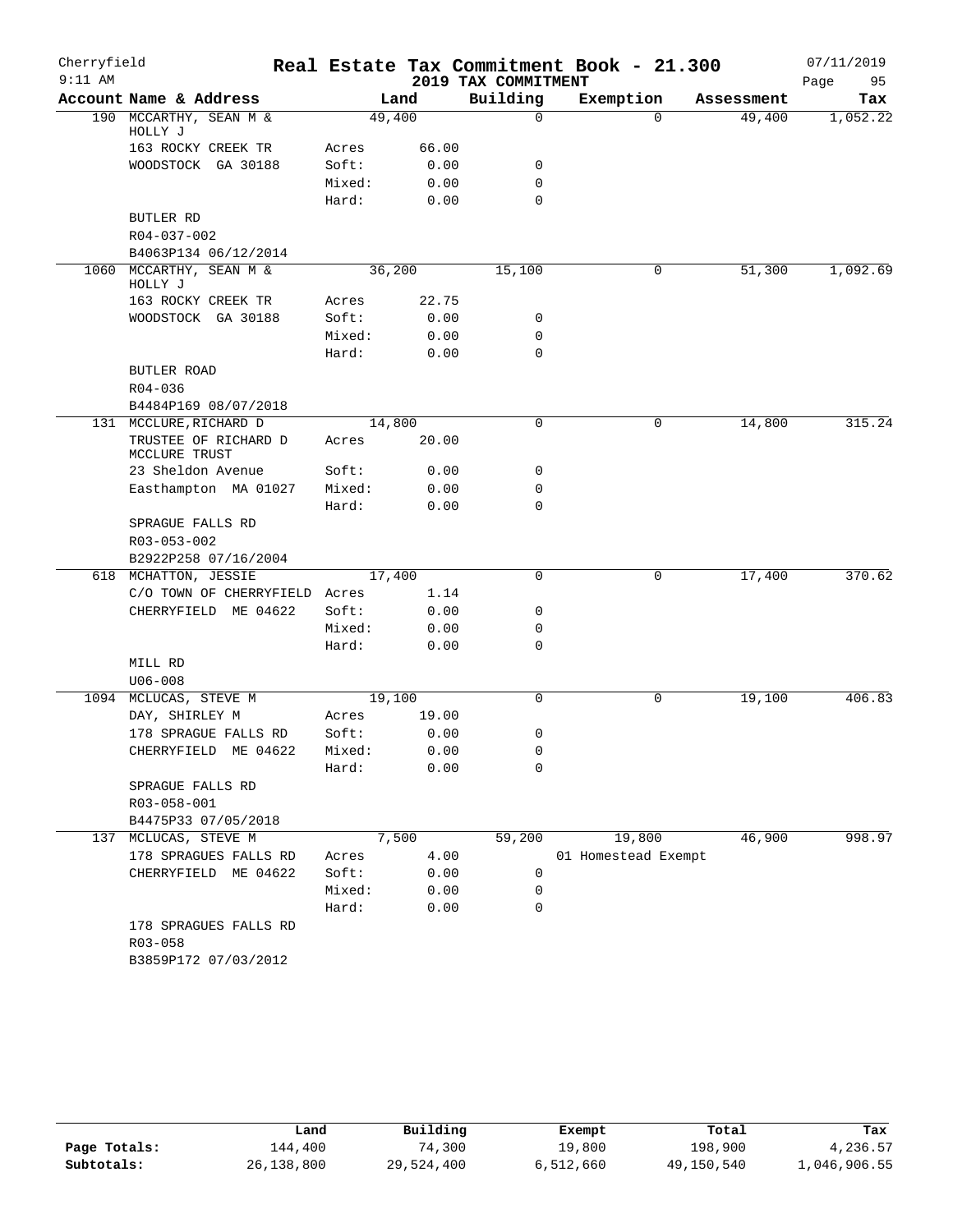| Cherryfield  |                                           |              |        |                |                                 | Real Estate Tax Commitment Book - 21.300 |            | 07/11/2019        |
|--------------|-------------------------------------------|--------------|--------|----------------|---------------------------------|------------------------------------------|------------|-------------------|
| $9:11$ AM    | Account Name & Address                    |              |        | Land           | 2019 TAX COMMITMENT<br>Building | Exemption                                | Assessment | 96<br>Page<br>Tax |
|              | 777 MCMAINS, WREN                         |              |        | 19,200         | 177,700                         | $\Omega$                                 | 196,900    | 4,193.97          |
|              | WREN MCMAINS REVOCABLE<br>TRUST           |              | Acres  | 0.60           |                                 |                                          |            |                   |
|              | P O BOX 272                               |              | Soft:  | 0.00           | 0                               |                                          |            |                   |
|              | CHERRYFIELD ME 04622                      |              | Mixed: | 0.00           | $\mathbf 0$                     |                                          |            |                   |
|              |                                           |              | Hard:  | 0.00           | $\mathbf 0$                     |                                          |            |                   |
|              | 30 CAMPBELL HILL                          |              |        |                |                                 |                                          |            |                   |
|              | $U12 - 029$                               |              |        |                |                                 |                                          |            |                   |
|              | B3551P232 07/23/2009                      |              |        |                |                                 |                                          |            |                   |
|              | 1162 MCNUTT, WILLIAM<br>PO BOX 212        |              | Acres  | 17,900<br>2.00 | 4,000                           | 0                                        | 21,900     | 466.47            |
|              | BOWBELLS ND 58721                         |              | Soft:  | 0.00           | 0                               |                                          |            |                   |
|              |                                           |              | Mixed: | 0.00           | $\mathbf 0$                     |                                          |            |                   |
|              |                                           |              | Hard:  | 0.00           | $\mathbf 0$                     |                                          |            |                   |
|              | 401 NORTH MAIN ST                         |              |        |                |                                 |                                          |            |                   |
|              | R07-013-002                               |              |        |                |                                 |                                          |            |                   |
|              | B4540P112 03/21/2019 B4411P64 10/30/2017  |              |        |                |                                 |                                          |            |                   |
|              | 337 MECKLIN, ALEX E                       |              |        | 25,800         | 24,900                          | 0                                        | 50,700     | 1,079.91          |
|              | C/O LINDA MCGRALE                         |              | Acres  | 20.00          |                                 |                                          |            |                   |
|              | 2802 8TH AVE                              |              | Soft:  | 0.00           | 0                               |                                          |            |                   |
|              | LEWISTON ID 83501                         |              | Mixed: | 0.00           | $\mathbf 0$                     |                                          |            |                   |
|              |                                           |              | Hard:  | 0.00           | $\mathbf 0$                     |                                          |            |                   |
|              | 360 SPRAGUE FALLS RD                      |              |        |                |                                 |                                          |            |                   |
|              | R08-011                                   |              |        |                |                                 |                                          |            |                   |
|              | B2891P146<br>416 MEREDITH, CARL D & ELLEN |              |        | 21,300         | $\mathbf 0$                     | 0                                        | 21,300     | 453.69            |
|              | G                                         |              |        |                |                                 |                                          |            |                   |
|              | 128 COLD BROOK ROAD                       |              | Acres  | 41.44          |                                 |                                          |            |                   |
|              | SHERMAN ME 04776                          |              | Soft:  | 0.00           | 0                               |                                          |            |                   |
|              |                                           |              | Mixed: | 0.00           | $\mathbf 0$                     |                                          |            |                   |
|              |                                           |              | Hard:  | 0.00           | $\mathbf 0$                     |                                          |            |                   |
|              | 133 SALMON RUN                            |              |        |                |                                 |                                          |            |                   |
|              | R09-001-036                               |              |        |                |                                 |                                          |            |                   |
|              | B1462P279                                 |              |        |                | $\Omega$                        |                                          |            |                   |
|              | 211 MERRITT, CECILE A<br>412 RIDGE RD     |              | Acres  | 2,900<br>0.45  |                                 | 0                                        | 2,900      | 61.77             |
|              | CHERRYFIELD ME 04622                      |              | Soft:  | 0.00           | 0                               |                                          |            |                   |
|              |                                           |              | Mixed: | 0.00           | 0                               |                                          |            |                   |
|              |                                           |              | Hard:  | 0.00           | 0                               |                                          |            |                   |
|              | MILBRIDGE RD                              |              |        |                |                                 |                                          |            |                   |
|              | R05-011                                   |              |        |                |                                 |                                          |            |                   |
|              | B2968P97                                  |              |        |                |                                 |                                          |            |                   |
|              | 624 MERRITT, DANIEL P                     |              |        | 19,700         | 31,200                          | 0                                        | 50,900     | 1,084.17          |
|              | 114 STILLWATER AVE                        |              | Acres  | 3.07           |                                 |                                          |            |                   |
|              | CHERRYFIELD ME 04622                      |              | Soft:  | 0.00           | 0                               |                                          |            |                   |
|              |                                           |              | Mixed: | 0.00           | $\mathbf 0$                     |                                          |            |                   |
|              |                                           |              | Hard:  | 0.00           | $\mathbf 0$                     |                                          |            |                   |
|              | 114 STILLWATER RD                         |              |        |                |                                 |                                          |            |                   |
|              | $U06 - 016 - 001$<br>B4412P92 10/31/2017  |              |        |                |                                 |                                          |            |                   |
|              | 240 MERRITT, LEROY A                      |              |        | 29,900         | 110,300                         | 19,800                                   | 120,400    | 2,564.52          |
|              | MERRITT, CAROLINE A                       |              | Acres  | 24.00          |                                 | 01 Homestead Exempt                      |            |                   |
|              | 546 WILLEY DISTRICT RD                    |              | Soft:  | 0.00           | 0                               |                                          |            |                   |
|              | CHERRYFIELD ME 04622                      |              | Mixed: | 0.00           | 0                               |                                          |            |                   |
|              |                                           |              | Hard:  | 0.00           | $\mathbf 0$                     |                                          |            |                   |
|              | 546 WILLEY DISTRICT RD                    |              |        |                |                                 |                                          |            |                   |
|              | R05-035                                   |              |        |                |                                 |                                          |            |                   |
|              | B3057P93 09/09/2005                       |              |        |                |                                 |                                          |            |                   |
|              |                                           | Land         |        | Building       |                                 | Exempt                                   | Total      | Tax               |
| Page Totals: |                                           | 136,700      |        | 348,100        |                                 | 19,800                                   | 465,000    | 9,904.50          |
| Subtotals:   |                                           | 26, 275, 500 |        | 29,872,500     |                                 | 6,532,460                                | 49,615,540 | 1,056,811.05      |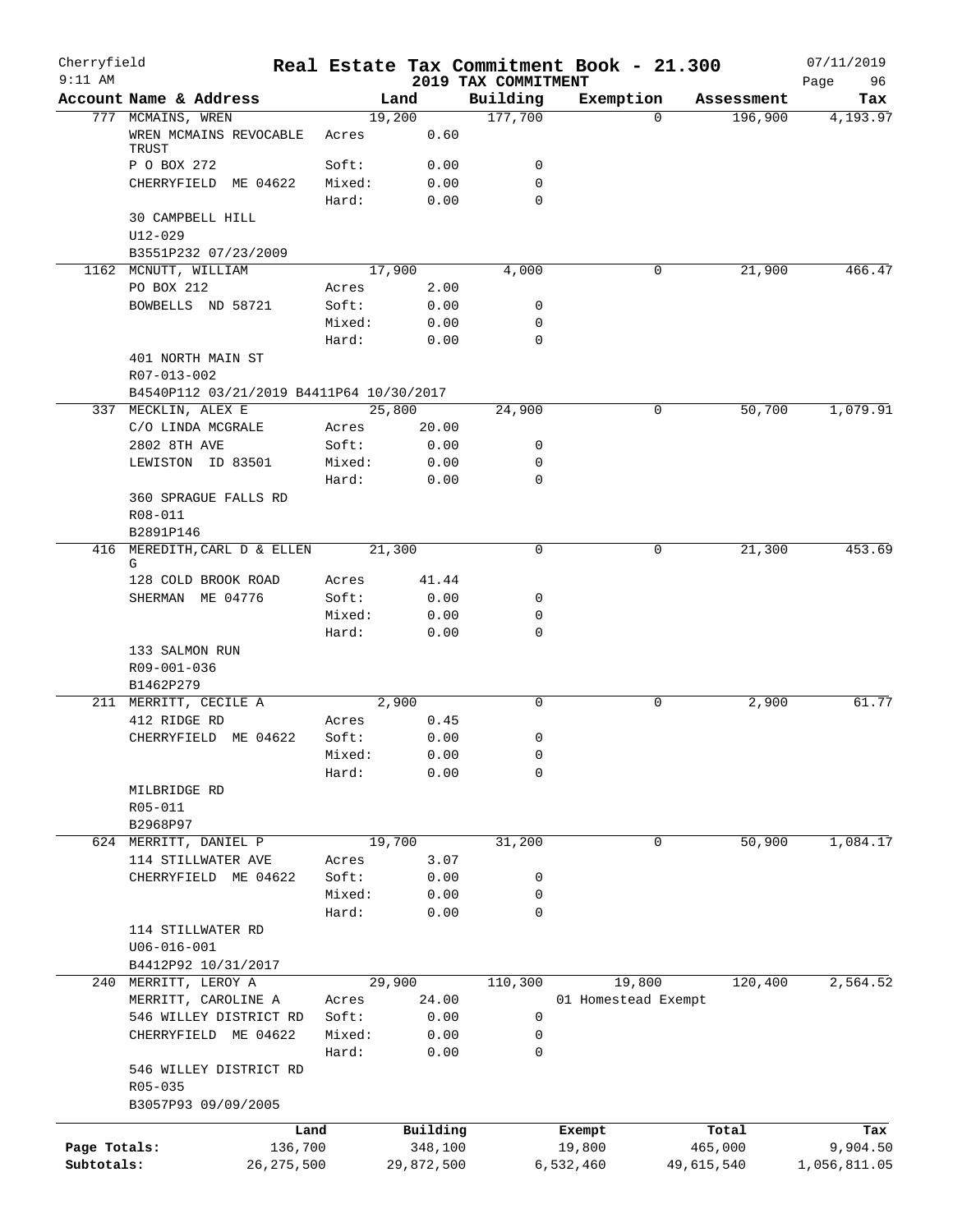| Cherryfield |                                    |        |        |                     | Real Estate Tax Commitment Book - 21.300 |            | 07/11/2019 |
|-------------|------------------------------------|--------|--------|---------------------|------------------------------------------|------------|------------|
| $9:11$ AM   |                                    |        |        | 2019 TAX COMMITMENT |                                          |            | 97<br>Page |
|             | Account Name & Address             |        | Land   | Building            | Exemption                                | Assessment | Tax        |
|             | 543 MERRITT, PAUL A & ANITA        |        | 27,400 | 108,700             | 19,800                                   | 116,300    | 2,477.19   |
|             | М<br>PO BOX 85                     | Acres  | 5.44   |                     | 01 Homestead Exempt                      |            |            |
|             | CHERRYFIELD ME 04622               | Soft:  | 0.00   | 0                   |                                          |            |            |
|             |                                    | Mixed: | 0.00   | 0                   |                                          |            |            |
|             |                                    | Hard:  | 0.00   | $\mathbf 0$         |                                          |            |            |
|             | 37 BLACKSWOODS RD                  |        |        |                     |                                          |            |            |
|             | $U04 - 006 - 002$                  |        |        |                     |                                          |            |            |
|             | B1486P308                          |        |        |                     |                                          |            |            |
|             | 258 MERSEREAU, DAWN                |        | 17,400 | 53,100              | 19,800                                   | 50,700     | 1,079.91   |
|             | 278 WILLEY DISTRICT RD             | Acres  | 1.15   |                     | 01 Homestead Exempt                      |            |            |
|             | CHERRYFIELD ME 04622               | Soft:  | 0.00   | 0                   |                                          |            |            |
|             |                                    | Mixed: | 0.00   | $\mathbf 0$         |                                          |            |            |
|             |                                    | Hard:  | 0.00   | $\mathbf 0$         |                                          |            |            |
|             | 278 WILLEY DISTRICT RD             |        |        |                     |                                          |            |            |
|             | R05-049-002                        |        |        |                     |                                          |            |            |
|             | B3161P167 06/30/2006               |        |        |                     |                                          |            |            |
|             | 519 METZ, MARGARET                 |        | 5,500  | $\mathbf 0$         | 0                                        | 5,500      | 117.15     |
|             | SEAMANS, JOHN                      | Acres  | 0.22   |                     |                                          |            |            |
|             | C/O CAMDEN NATIONAL<br>ESCROW DEPT | Soft:  | 0.00   | 0                   |                                          |            |            |
|             | PO BOX 310                         | Mixed: | 0.00   | 0                   |                                          |            |            |
|             | CAMDEN ME 04843                    | Hard:  | 0.00   | $\mathbf 0$         |                                          |            |            |
|             | RIVER RD                           |        |        |                     |                                          |            |            |
|             | $U03 - 013$                        |        |        |                     |                                          |            |            |
|             | B2996P295 04/06/2005               |        |        |                     |                                          |            |            |
|             | 516 METZ, MARGARET                 | 31,900 |        | 86,500              | 0                                        | 118,400    | 2,521.92   |
|             | SEAMANS, JOHN                      | Acres  | 0.82   |                     |                                          |            |            |
|             | C/O CAMDEN NATIONAL<br>ESCROW DEPT | Soft:  | 0.00   | 0                   |                                          |            |            |
|             | PO BOX 310                         | Mixed: | 0.00   | 0                   |                                          |            |            |
|             | CAMDEN ME 04843                    | Hard:  | 0.00   | 0                   |                                          |            |            |
|             | 7 WILSON HILL RD                   |        |        |                     |                                          |            |            |
|             | $U03 - 010$                        |        |        |                     |                                          |            |            |
|             | B2996P295 04/06/2005               |        |        |                     |                                          |            |            |
|             | 829 MEYER, ADAM                    | 21,400 |        | 288,700             | 0                                        | 310,100    | 6,605.13   |
|             | 10 BEACHWOOD BAY DRIVE             | Acres  | 0.81   |                     |                                          |            |            |
|             | CUTLER ME 04626                    | Soft:  | 0.00   | 0                   |                                          |            |            |
|             |                                    | Mixed: | 0.00   | 0                   |                                          |            |            |
|             |                                    | Hard:  | 0.00   | 0                   |                                          |            |            |
|             | 140 MAIN ST<br>$U14 - 001$         |        |        |                     |                                          |            |            |
|             | B3434P51 07/28/2008                |        |        |                     |                                          |            |            |
|             | 831 MEYER, ADAM                    |        | 1,200  | $\mathbf 0$         | 0                                        | 1,200      | 25.56      |
|             | 10 BEACHWOOD BAY DR                | Acres  | 0.18   |                     |                                          |            |            |
|             | CUTLER ME 04626                    | Soft:  | 0.00   | 0                   |                                          |            |            |
|             |                                    | Mixed: | 0.00   | 0                   |                                          |            |            |
|             |                                    | Hard:  | 0.00   | 0                   |                                          |            |            |
|             |                                    |        |        |                     |                                          |            |            |
|             | $U14 - 003$                        |        |        |                     |                                          |            |            |

B3434P51 07/28/2008

|              | Land       | Building   | Exempt    | Total      | Tax          |
|--------------|------------|------------|-----------|------------|--------------|
| Page Totals: | 104,800    | 537,000    | 39,600    | 602,200    | 12,826.86    |
| Subtotals:   | 26,380,300 | 30,409,500 | 6,572,060 | 50,217,740 | 1,069,637.91 |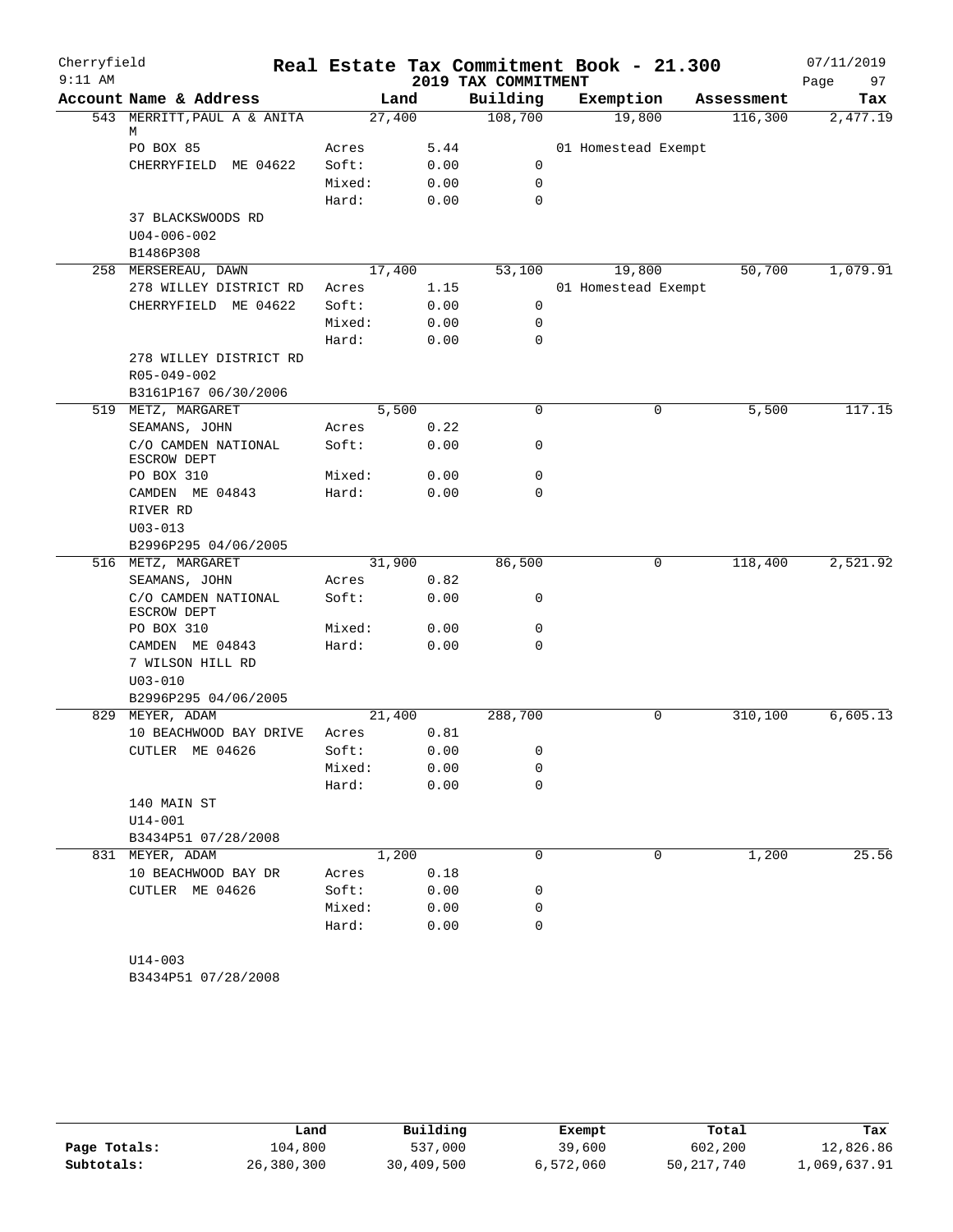| Cherryfield  |                                             |              |        |            |                                 | Real Estate Tax Commitment Book - 21.300 |             |            | 07/11/2019        |
|--------------|---------------------------------------------|--------------|--------|------------|---------------------------------|------------------------------------------|-------------|------------|-------------------|
| $9:11$ AM    | Account Name & Address                      |              |        | Land       | 2019 TAX COMMITMENT<br>Building | Exemption                                |             | Assessment | Page<br>98<br>Tax |
|              | 111 MEYER, ERIC B & SUSAN K                 |              |        | 21,700     | 71,600                          | 19,800                                   |             | 73,500     | 1,565.55          |
|              | P O BOX 5                                   | Acres        |        | 6.66       |                                 | 01 Homestead Exempt                      |             |            |                   |
|              | CHERRYFIELD ME 04622                        | Soft:        |        | 0.00       | 0                               |                                          |             |            |                   |
|              |                                             | Mixed:       |        | 0.00       | 0                               |                                          |             |            |                   |
|              |                                             | Hard:        |        | 0.00       | $\mathbf 0$                     |                                          |             |            |                   |
|              | 661 BLACKSWOODS RD                          |              |        |            |                                 |                                          |             |            |                   |
|              | R03-035                                     |              |        |            |                                 |                                          |             |            |                   |
|              | B3610P243 02/12/2010                        |              |        |            |                                 |                                          |             |            |                   |
|              | 397 MIDDLETON III, ROBERT W                 |              |        | 16,700     | 0                               |                                          | 0           | 16,700     | 355.71            |
|              | DOYON, JENNIFER L                           | Acres        |        | 28.63      |                                 |                                          |             |            |                   |
|              | 44 DOE CROSSING DR                          | Soft:        |        | 0.00       | 0                               |                                          |             |            |                   |
|              | PASCOAG RI 02859                            | Mixed:       |        | 0.00       | 0                               |                                          |             |            |                   |
|              |                                             | Hard:        |        | 0.00       | 0                               |                                          |             |            |                   |
|              | LANE RD                                     |              |        |            |                                 |                                          |             |            |                   |
|              | R09-001-017                                 |              |        |            |                                 |                                          |             |            |                   |
|              | B4499P247 09/24/2018                        |              |        |            |                                 |                                          |             |            |                   |
|              | 922 MILINAZZO JR, DAVID A                   |              |        | 17,300     | 38,300                          |                                          | 0           | 55,600     | 1,184.28          |
|              | 4 TARBELL ST APT B                          | Acres        |        | 1.01       |                                 |                                          |             |            |                   |
|              | PEPPERELL MA 01463                          | Soft:        |        | 0.00       | 0                               |                                          |             |            |                   |
|              |                                             | Mixed:       |        | 0.00       | 0                               |                                          |             |            |                   |
|              |                                             | Hard:        |        | 0.00       | $\mathbf 0$                     |                                          |             |            |                   |
|              | 190 RIDGE RD                                |              |        |            |                                 |                                          |             |            |                   |
|              | $U17 - 004$                                 |              |        |            |                                 |                                          |             |            |                   |
|              | B2496P14                                    |              |        |            |                                 |                                          |             |            |                   |
|              | 929 MILINAZZO JR, DAVID A                   |              |        | 9,800      | $\mathbf 0$                     |                                          | 0           | 9,800      | 208.74            |
|              | 4 TARBELL ST APT B                          | Acres        |        | 2.94       |                                 |                                          |             |            |                   |
|              | PEPPERELL MA 01463                          | Soft:        |        | 0.00       | 0                               |                                          |             |            |                   |
|              |                                             | Mixed:       |        | 0.00       | 0                               |                                          |             |            |                   |
|              |                                             | Hard:        |        | 0.00       | 0                               |                                          |             |            |                   |
|              | RIDGE RD                                    |              |        |            |                                 |                                          |             |            |                   |
|              | U17-010                                     |              |        |            |                                 |                                          |             |            |                   |
| 387          | B2496P14<br>MILLEMANN, MATTHEW C &          |              |        | 29,200     | 0                               |                                          | 0           | 29,200     | 621.96            |
|              | SALLY C                                     |              |        |            |                                 |                                          |             |            |                   |
|              | SESKIN, MATTHEW;                            | Acres        |        | 63.65      |                                 |                                          |             |            |                   |
|              | CARLTON EDMUND J                            |              |        |            |                                 |                                          |             |            |                   |
|              | 8 PETER POND LN                             | Soft:        |        | 0.00       | 0                               |                                          |             |            |                   |
|              | BIDDEFORD ME 04005                          |              | Mixed: | 0.00       | $\mathbf{0}$                    |                                          |             |            |                   |
|              |                                             | Hard:        |        | 0.00       | 0                               |                                          |             |            |                   |
|              | 1197 LANE RD                                |              |        |            |                                 |                                          |             |            |                   |
|              | R09-001-007                                 |              |        |            |                                 |                                          |             |            |                   |
|              | B4291P97 09/07/2016                         |              |        |            |                                 |                                          |             |            |                   |
|              | 817 MILLER, CATHERINE                       |              |        | 12,000     | $\mathbf 0$                     |                                          | $\mathbf 0$ | 12,000     | 255.60            |
|              | BRUNDAGE, ELLIOTT                           | Acres        |        | 1.79       |                                 |                                          |             |            |                   |
|              | 7889 SOUTH HUDSON ST                        | Soft:        |        | 0.00       | 0                               |                                          |             |            |                   |
|              | CENTENNIAL CO 80122                         | Mixed:       |        | 0.00       | 0                               |                                          |             |            |                   |
|              |                                             | Hard:        |        | 0.00       | 0                               |                                          |             |            |                   |
|              | 129 MAIN ST                                 |              |        |            |                                 |                                          |             |            |                   |
|              | $U13 - 020$                                 |              |        |            |                                 |                                          |             |            |                   |
|              | B4232P77 02/19/2016<br>520 MILLER, JOSHUA N |              |        | 6,100      | 0                               |                                          | 0           | 6,100      | 129.93            |
|              | 89 CASTLE MANNER DR                         | Acres        |        | 0.27       |                                 |                                          |             |            |                   |
|              | ORMAND BEACH FL 32174                       | Soft:        |        | 0.00       | 0                               |                                          |             |            |                   |
|              |                                             | Mixed:       |        | 0.00       | 0                               |                                          |             |            |                   |
|              |                                             | Hard:        |        | 0.00       | 0                               |                                          |             |            |                   |
|              | RIVER RD                                    |              |        |            |                                 |                                          |             |            |                   |
|              | $U03 - 014$                                 |              |        |            |                                 |                                          |             |            |                   |
|              | B2385P268                                   |              |        |            |                                 |                                          |             |            |                   |
|              |                                             |              |        |            |                                 |                                          |             |            |                   |
|              |                                             | Land         |        | Building   |                                 | Exempt                                   |             | Total      | Tax               |
| Page Totals: |                                             | 112,800      |        | 109,900    |                                 | 19,800                                   |             | 202,900    | 4,321.77          |
| Subtotals:   |                                             | 26, 493, 100 |        | 30,519,400 |                                 | 6,591,860                                |             | 50,420,640 | 1,073,959.68      |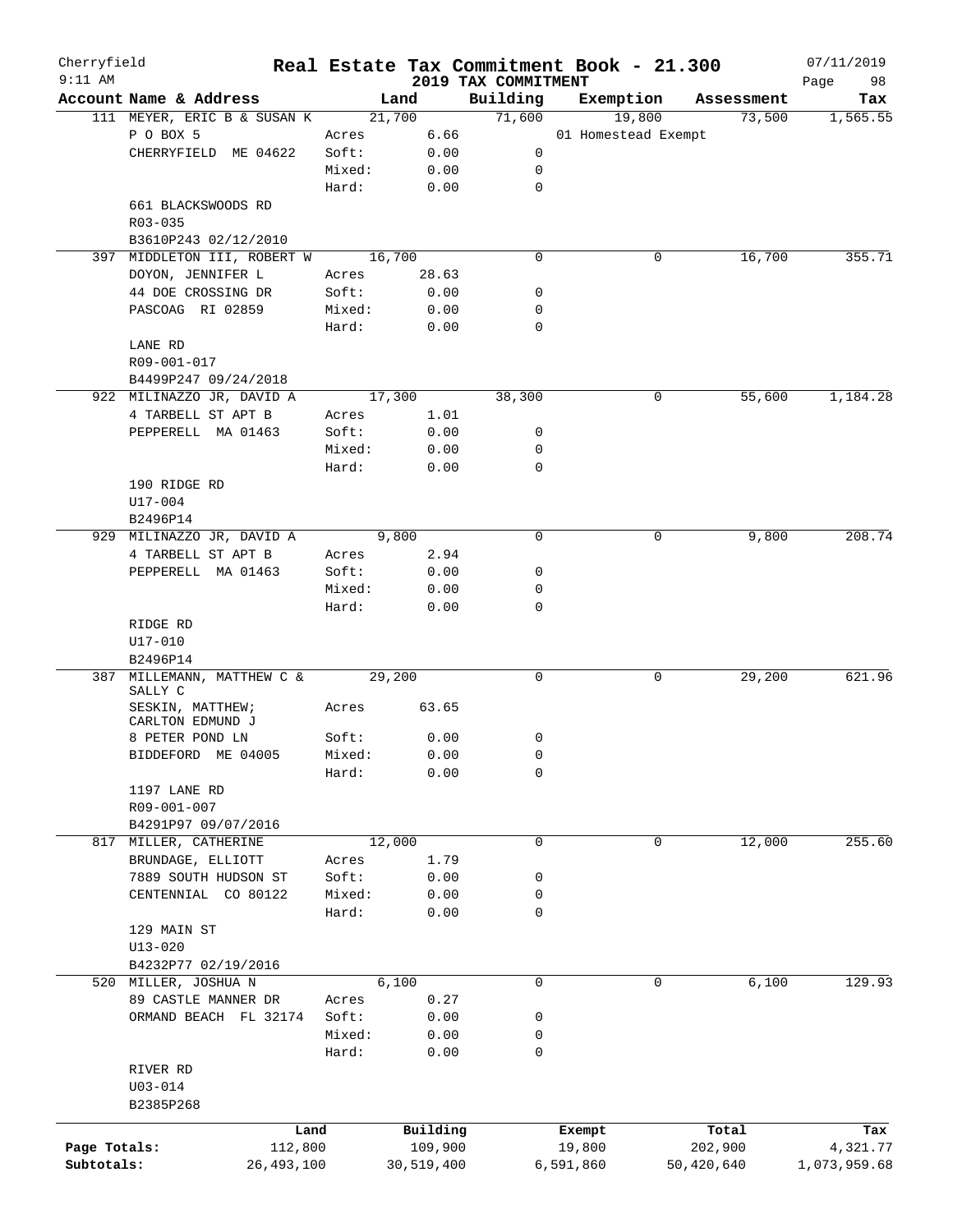| Cherryfield  |                                           |            |        |            |                                 | Real Estate Tax Commitment Book - 21.300 |             |            | 07/11/2019        |
|--------------|-------------------------------------------|------------|--------|------------|---------------------------------|------------------------------------------|-------------|------------|-------------------|
| $9:11$ AM    | Account Name & Address                    |            |        | Land       | 2019 TAX COMMITMENT<br>Building | Exemption                                |             | Assessment | 99<br>Page<br>Tax |
|              | 997 MOFFITT, STARLEY                      |            |        | 17,900     | 67,500                          | 19,800                                   |             | 65,600     | 1,397.28          |
|              | CASHMAN, DAVID                            |            | Acres  | 2.00       |                                 | 01 Homestead Exempt                      |             |            |                   |
|              | 299 TENAN LN                              |            | Soft:  | 0.00       | 0                               |                                          |             |            |                   |
|              | CHERRYFIELD ME 04622                      |            | Mixed: | 0.00       | 0                               |                                          |             |            |                   |
|              |                                           |            | Hard:  | 0.00       | 0                               |                                          |             |            |                   |
|              | 299 TENAN LN                              |            |        |            |                                 |                                          |             |            |                   |
|              | $U18 - 010 - 002$                         |            |        |            |                                 |                                          |             |            |                   |
|              | B3332P72 09/18/2007 B3188P184 09/05/2006  |            |        |            |                                 |                                          |             |            |                   |
|              | 396 MONFREDA, SARAH A                     |            |        | 22,500     | $\mathbf 0$                     |                                          | 0           | 22,500     | 479.25            |
|              | 424 SCHOOL ST                             |            | Acres  | 44.94      |                                 |                                          |             |            |                   |
|              | WINCHENDON MA 01475                       |            | Soft:  | 0.00       | 0                               |                                          |             |            |                   |
|              |                                           |            | Mixed: | 0.00       | 0                               |                                          |             |            |                   |
|              |                                           |            | Hard:  | 0.00       | 0                               |                                          |             |            |                   |
|              | 1461 LANE RD                              |            |        |            |                                 |                                          |             |            |                   |
|              | R09-001-016                               |            |        |            |                                 |                                          |             |            |                   |
|              | B4011P88 11/06/2013                       |            |        |            |                                 |                                          |             |            |                   |
|              | 512 MOON, MAURICE                         |            |        | 18,100     | 78,900                          | 25,740                                   |             | 71,260     | 1,517.84          |
|              | PO BOX 23                                 |            | Acres  | 0.51       |                                 | 12 WW2 Veteran Res                       |             |            |                   |
|              | CHERRYFIELD ME 04622                      |            | Soft:  | 0.00       |                                 | 0 01 Homestead Exempt                    |             |            |                   |
|              |                                           |            | Mixed: | 0.00       | 0                               |                                          |             |            |                   |
|              |                                           |            | Hard:  | 0.00       | 0                               |                                          |             |            |                   |
|              | 55 WILSON HILL ROAD                       |            |        |            |                                 |                                          |             |            |                   |
|              | $U03 - 006$                               |            |        |            |                                 |                                          |             |            |                   |
|              | B2186P354                                 |            |        |            |                                 |                                          |             |            |                   |
|              | 822 MOORE SR, ALFRED D                    |            |        | 17,300     | 51,700                          | 19,800                                   |             | 49,200     | 1,047.96          |
|              | TENAN, MARY EVA                           |            | Acres  | 0.44       |                                 | 01 Homestead Exempt                      |             |            |                   |
|              | 95 MAIN ST                                |            | Soft:  | 0.00       | 0                               |                                          |             |            |                   |
|              | CHERRYFIELD ME 04622                      |            | Mixed: | 0.00       | 0                               |                                          |             |            |                   |
|              | 95 MAIN ST<br>$U13 - 025$                 |            | Hard:  | 0.00       | 0                               |                                          |             |            |                   |
|              | B3102P63 12/22/2005                       |            |        |            |                                 |                                          |             |            |                   |
|              | 138 MOORHOUSE, TIMOTHY W &                |            |        | 30,600     | 24,600                          |                                          | 0           | 55,200     | 1,175.76          |
|              | GAIL C<br>44 BLACKBERRY LN                |            | Acres  | 17.00      |                                 |                                          |             |            |                   |
|              | HARRINGTON ME 04643                       |            | Soft:  | 0.00       | 0                               |                                          |             |            |                   |
|              |                                           |            | Mixed: | 0.00       | $\mathbf 0$                     |                                          |             |            |                   |
|              |                                           |            | Hard:  | 0.00       | 0                               |                                          |             |            |                   |
|              | 179 SPRAGUE FALLS RD                      |            |        |            |                                 |                                          |             |            |                   |
|              | R03-059                                   |            |        |            |                                 |                                          |             |            |                   |
|              | B4376P236 07/20/2017 B4376P234 07/20/2017 |            |        |            |                                 |                                          |             |            |                   |
| 279          | MORABITO, DAVID                           |            |        | 15,000     | $\mathbf 0$                     |                                          | $\mathbf 0$ | 15,000     | 319.50            |
|              | 245 TENAN LN                              |            | Acres  | 12.00      |                                 |                                          |             |            |                   |
|              | CHERRYFIELD ME 04622                      |            | Soft:  | 0.00       | 0                               |                                          |             |            |                   |
|              |                                           |            | Mixed: | 0.00       | 0                               |                                          |             |            |                   |
|              |                                           |            | Hard:  | 0.00       | 0                               |                                          |             |            |                   |
|              | 14 GRANT ST                               |            |        |            |                                 |                                          |             |            |                   |
|              | R05-066                                   |            |        |            |                                 |                                          |             |            |                   |
|              | B4119P135 12/29/2014                      |            |        |            |                                 |                                          |             |            |                   |
|              | 183 MORRIS, MARK & LAURA                  |            |        | 8,500      | $\mathbf 0$                     |                                          | 0           | 8,500      | 181.05            |
|              | 53 BOWERY BEACH RD                        |            | Acres  | 63.90      |                                 |                                          |             |            |                   |
|              | CAPE ELIZABETH ME<br>04107                |            | Soft:  | 15.00      | 1,975                           |                                          |             |            |                   |
|              |                                           |            | Mixed: | 15.00      | 2,361                           |                                          |             |            |                   |
|              |                                           |            | Hard:  | 33.90      | 4,162                           |                                          |             |            |                   |
|              | NORTH MAIN ST                             |            |        |            |                                 |                                          |             |            |                   |
|              | R04-031                                   |            |        |            |                                 |                                          |             |            |                   |
|              | B3715P71 02/07/2011                       |            |        |            |                                 |                                          |             |            |                   |
|              |                                           | Land       |        | Building   |                                 | Exempt                                   |             | Total      | Tax               |
| Page Totals: |                                           | 129,900    |        | 222,700    |                                 | 65,340                                   |             | 287,260    | 6,118.64          |
| Subtotals:   |                                           | 26,623,000 |        | 30,742,100 |                                 | 6,657,200                                | 50,707,900  |            | 1,080,078.32      |
|              |                                           |            |        |            |                                 |                                          |             |            |                   |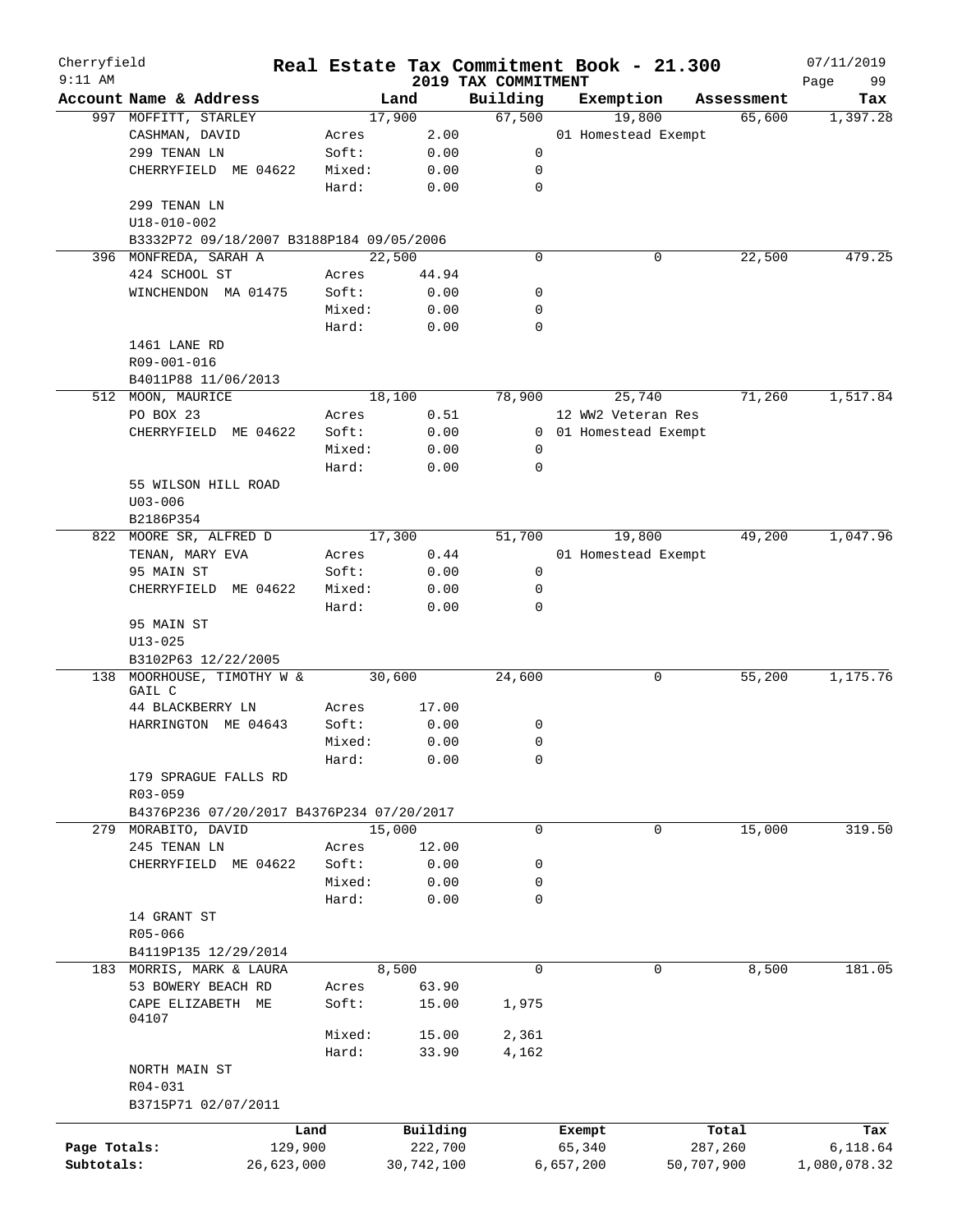| Cherryfield<br>$9:11$ AM |                                           |            |        |              |         | 2019 TAX COMMITMENT | Real Estate Tax Commitment Book - 21.300 |          |            | 07/11/2019<br>100 |
|--------------------------|-------------------------------------------|------------|--------|--------------|---------|---------------------|------------------------------------------|----------|------------|-------------------|
|                          | Account Name & Address                    |            |        | Land         |         | Building            | Exemption                                |          | Assessment | Page<br>Tax       |
|                          | 557 MORRISON, FRANCES C                   |            |        | 23,500       |         | 131,300             |                                          | $\Omega$ | 154,800    | 3,297.24          |
|                          | 9 Bailey St.                              |            | Acres  |              | 1.35    |                     |                                          |          |            |                   |
|                          | Medford MA 02155                          |            | Soft:  |              | 0.00    | $\mathsf{O}$        |                                          |          |            |                   |
|                          |                                           |            | Mixed: |              | 0.00    | 0                   |                                          |          |            |                   |
|                          |                                           |            | Hard:  |              | 0.00    | 0                   |                                          |          |            |                   |
|                          | 9 SCHOOL ST                               |            |        |              |         |                     |                                          |          |            |                   |
|                          | $U04 - 018$                               |            |        |              |         |                     |                                          |          |            |                   |
|                          | B1986P324                                 |            |        |              |         |                     |                                          |          |            |                   |
|                          | 926 MORSE JR, ERNEST ROGER                |            |        | 0            |         | 14,700              |                                          | 0        | 14,700     | 313.11            |
|                          | 239 RIDGE RD                              |            |        |              |         |                     |                                          |          |            |                   |
|                          | CHERRYFIELD ME 04622                      |            |        |              |         |                     |                                          |          |            |                   |
|                          |                                           |            |        |              |         |                     |                                          |          |            |                   |
|                          | 241 RIDGE RD<br>U17-007-T                 |            |        |              |         |                     |                                          |          |            |                   |
|                          | 266 MORSE, AMBER L                        |            |        | 16,700       |         | 70,200              | 19,800                                   |          | 67,100     | 1,429.23          |
|                          | 56 TENAN LN                               |            | Acres  |              | 5.00    |                     | 01 Homestead Exempt                      |          |            |                   |
|                          | CHERRYFIELD<br>ME 04622                   |            | Soft:  |              | 0.00    | 0                   |                                          |          |            |                   |
|                          |                                           |            | Mixed: |              | 0.00    | 0                   |                                          |          |            |                   |
|                          |                                           |            | Hard:  |              | 0.00    | 0                   |                                          |          |            |                   |
|                          | 56 TENAN LANE                             |            |        |              |         |                     |                                          |          |            |                   |
|                          | R05-056                                   |            |        |              |         |                     |                                          |          |            |                   |
|                          | B3990P143 08/30/2013 B3990P140 08/30/2013 |            |        |              |         |                     |                                          |          |            |                   |
|                          | 264 MORSE, BETH M & ROBERT                |            |        | 48,700       |         | 56,700              | 19,800                                   |          | 85,600     | 1,823.28          |
|                          | L                                         |            |        |              |         |                     |                                          |          |            |                   |
|                          | 390 WILLEY DISTRICT RD                    |            | Acres  |              | 43.00   |                     | 01 Homestead Exempt                      |          |            |                   |
|                          | CHERRYFIELD ME 04622                      |            | Soft:  |              | 0.00    | 0                   |                                          |          |            |                   |
|                          |                                           |            | Mixed: |              | 0.00    | $\mathsf{O}$        |                                          |          |            |                   |
|                          |                                           |            | Hard:  |              | 0.00    | $\mathbf 0$         |                                          |          |            |                   |
|                          | 390 WILLEY DISTRICT RD                    |            |        |              |         |                     |                                          |          |            |                   |
|                          | R05-054                                   |            |        |              |         |                     |                                          |          |            |                   |
|                          | B3618P133 05/17/2010                      |            |        |              |         |                     |                                          |          |            |                   |
|                          | 1089 MORSE, JON                           |            |        | 18,900       |         | 0                   |                                          | 0        | 18,900     | 402.57            |
|                          | 299 RANDALL RD                            |            | Acres  |              | 27.69   |                     |                                          |          |            |                   |
|                          | NORTH BERWICK ME 03906 Soft:              |            |        |              | 0.00    | 0                   |                                          |          |            |                   |
|                          |                                           |            | Mixed: |              | 0.00    | 0                   |                                          |          |            |                   |
|                          |                                           |            | Hard:  |              | 0.00    | 0                   |                                          |          |            |                   |
|                          | RIDGE RD - MORSE<br>SUBDIV.               |            |        |              |         |                     |                                          |          |            |                   |
|                          | U16-017-004                               |            |        |              |         |                     |                                          |          |            |                   |
|                          | B3208P267 10/26/2006                      |            |        |              |         |                     |                                          |          |            |                   |
|                          | 406 MORSE, JOSHUA                         |            |        | 24,800       |         | 24,700              |                                          | 0        | 49,500     | 1,054.35          |
|                          | 304 WINGS MILLS RD                        |            | Acres  |              | 43.95   |                     |                                          |          |            |                   |
|                          | MT VERNON ME 04352                        |            | Soft:  |              | 0.00    | 0                   |                                          |          |            |                   |
|                          |                                           |            | Mixed: |              | 0.00    | 0                   |                                          |          |            |                   |
|                          |                                           |            | Hard:  |              | 0.00    | 0                   |                                          |          |            |                   |
|                          | 1244 LANE RD                              |            |        |              |         |                     |                                          |          |            |                   |
|                          | R09-001-026                               |            |        |              |         |                     |                                          |          |            |                   |
|                          | B4477P185 07/16/2018                      |            |        |              |         |                     |                                          |          |            |                   |
| 1047                     | MORSE, RODNEY & PAMELA                    |            |        | 30,000       |         | 71,400              | 19,800                                   |          | 81,600     | 1,738.08          |
|                          | S                                         |            |        |              |         |                     |                                          |          |            |                   |
|                          | 162 TENAN LN                              |            | Acres  |              | 19.00   |                     | 01 Homestead Exempt                      |          |            |                   |
|                          | CHERRYFIELD ME 04622                      |            | Soft:  |              | 0.00    | 0                   |                                          |          |            |                   |
|                          |                                           |            | Mixed: |              | 0.00    | 0                   |                                          |          |            |                   |
|                          |                                           |            | Hard:  |              | 0.00    | 0                   |                                          |          |            |                   |
|                          | 162 TENAN LANE                            |            |        |              |         |                     |                                          |          |            |                   |
|                          | R05-063-004                               |            |        |              |         |                     |                                          |          |            |                   |
|                          | B1729P184                                 |            |        |              |         |                     |                                          |          |            |                   |
|                          |                                           | Land       |        | Building     |         |                     | Exempt                                   |          | Total      | Tax               |
| Page Totals:             |                                           | 162,600    |        |              | 369,000 |                     | 59,400                                   |          | 472,200    | 10,057.86         |
| Subtotals:               |                                           | 26,785,600 |        | 31, 111, 100 |         |                     | 6,716,600                                |          | 51,180,100 | 1,090,136.18      |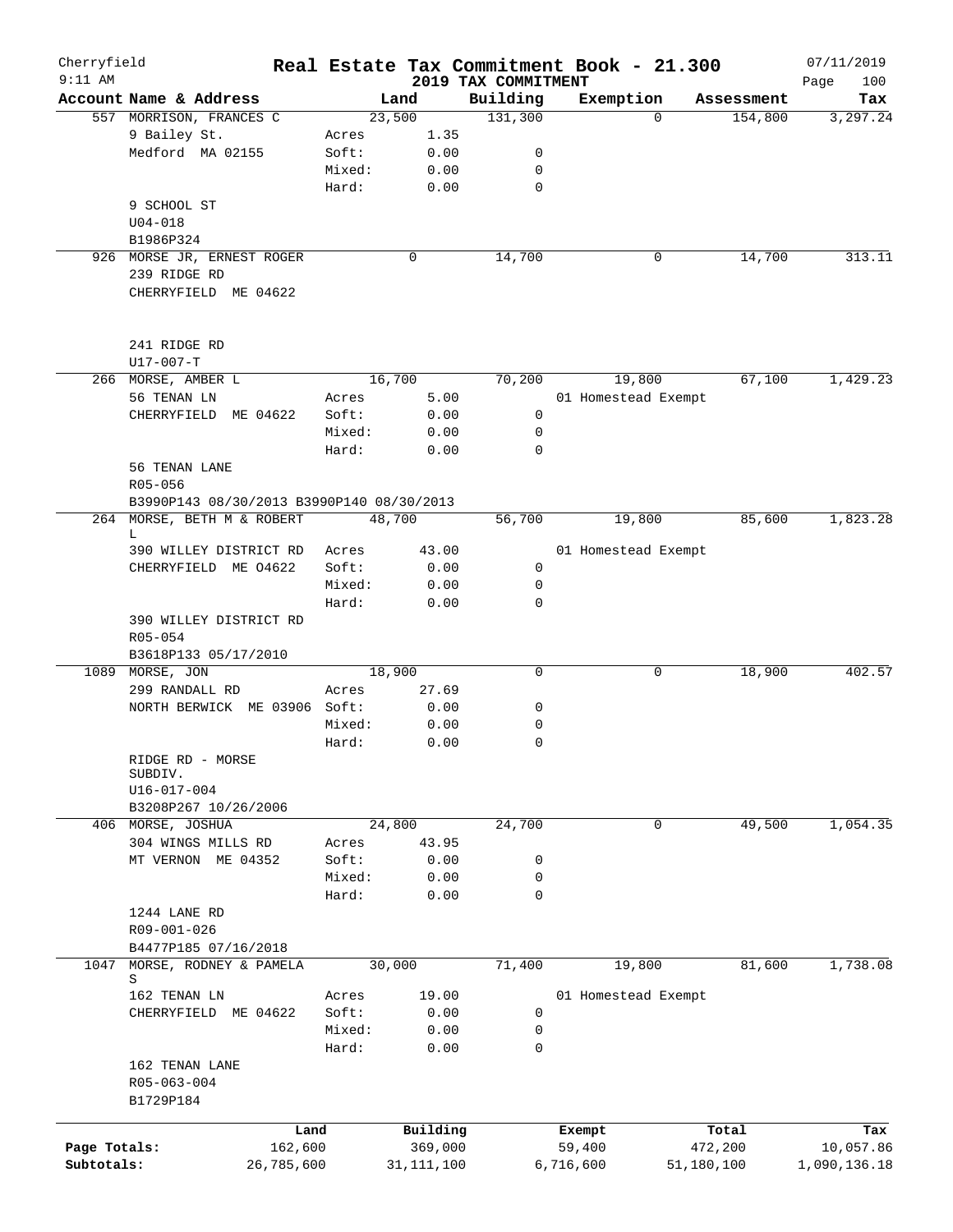| Cherryfield<br>$9:11$ AM |                                                    |            |        |                                 |                                 | Real Estate Tax Commitment Book - 21.300 |            | 07/11/2019         |
|--------------------------|----------------------------------------------------|------------|--------|---------------------------------|---------------------------------|------------------------------------------|------------|--------------------|
|                          | Account Name & Address                             |            |        | Land                            | 2019 TAX COMMITMENT<br>Building | Exemption                                | Assessment | Page<br>101<br>Tax |
|                          | 965 MORSE, TIMOTHY E                               |            |        | 17,400                          | 49,700                          | 19,800                                   |            | 1,007.49<br>47,300 |
|                          | COLSON, JOAN A                                     |            | Acres  | 1.13                            |                                 | 01 Homestead Exempt                      |            |                    |
|                          | 385 RIDGE RD                                       |            | Soft:  | 0.00                            | 0                               |                                          |            |                    |
|                          | CHERRYFIELD ME 04622                               |            | Mixed: | 0.00                            | 0                               |                                          |            |                    |
|                          |                                                    |            | Hard:  | 0.00                            | $\mathbf 0$                     |                                          |            |                    |
|                          | 385 RIDGE RD                                       |            |        |                                 |                                 |                                          |            |                    |
|                          | $U19 - 009$                                        |            |        |                                 |                                 |                                          |            |                    |
|                          | B3418P291 06/13/2008 B963P188                      |            |        |                                 |                                 |                                          |            |                    |
| 357                      | MOSER, GREGORY H &<br>CATHERINE R                  |            |        | 6,300                           | $\Omega$                        |                                          | 0          | 6,300<br>134.19    |
|                          | 3410 MONUMENT AVE #204                             |            | Acres  | 53.00                           |                                 |                                          |            |                    |
|                          | RICHMOND VA 23221                                  |            | Soft:  | 0.00                            | 0                               |                                          |            |                    |
|                          |                                                    |            | Mixed: | 0.00                            | 0                               |                                          |            |                    |
|                          |                                                    |            | Hard:  | 0.00                            | 0                               |                                          |            |                    |
|                          | SPRAGUE FALLS RD (OFF)                             |            |        |                                 |                                 |                                          |            |                    |
|                          | R08-026                                            |            |        |                                 |                                 |                                          |            |                    |
|                          | B2814P121                                          |            |        |                                 |                                 |                                          |            |                    |
|                          | 672 MOSHER, MAUREEN T                              |            |        | 20,400                          | 41,200                          | 19,800                                   |            | 41,800<br>890.34   |
|                          | MOSHER, DAVID P                                    |            | Acres  | 5.30                            |                                 | 01 Homestead Exempt                      |            |                    |
|                          | 302 BLACKSWOODS RD                                 |            | Soft:  | 0.00                            | 0                               |                                          |            |                    |
|                          | CHERRYFIELD ME 04622                               |            | Mixed: | 0.00                            | 0                               |                                          |            |                    |
|                          |                                                    |            | Hard:  | 0.00                            | 0                               |                                          |            |                    |
|                          | 302 BLACKSWOODS RD                                 |            |        |                                 |                                 |                                          |            |                    |
|                          | $U08 - 005$                                        |            |        |                                 |                                 |                                          |            |                    |
|                          | B4321P35 12/16/2016                                |            |        |                                 |                                 |                                          |            |                    |
|                          | 857 MULLEN, JOSEPH                                 |            |        | 5,800                           | 2,400                           |                                          | 0          | 8,200<br>174.66    |
|                          | 5 SKYLINE DR                                       |            |        |                                 |                                 |                                          |            |                    |
|                          | CHELSEA ME 04330                                   |            |        |                                 |                                 |                                          |            |                    |
|                          | 163 MAIN ST<br>$U14 - 028 - T$                     |            |        |                                 |                                 |                                          |            |                    |
|                          | 708 MYRICK, JAMES & BETTY<br>LOU                   |            |        | 14,800                          | 30,500                          | 19,800                                   |            | 543.15<br>25,500   |
|                          | P O BOX 143                                        |            | Acres  | 0.27                            |                                 | 01 Homestead Exempt                      |            |                    |
|                          | ME 04622<br>CHERRYFIELD                            |            | Soft:  | 0.00                            | 0                               |                                          |            |                    |
|                          |                                                    |            | Mixed: | 0.00                            | 0                               |                                          |            |                    |
|                          |                                                    |            | Hard:  | ${\bf 0}$ . ${\bf 0}$ ${\bf 0}$ | $\Omega$                        |                                          |            |                    |
|                          | 33 NEW ST                                          |            |        |                                 |                                 |                                          |            |                    |
|                          | $U11 - 010$                                        |            |        |                                 |                                 |                                          |            |                    |
|                          | B2084P182                                          |            |        |                                 |                                 |                                          |            |                    |
|                          | 591 MYRICK, RUTH E                                 |            |        | 16,600                          | 13,100                          | 19,800                                   |            | 9,900<br>210.87    |
|                          | 126 RIVER RD                                       |            | Acres  | 0.39                            |                                 | 01 Homestead Exempt                      |            |                    |
|                          | CHERRYFIELD ME 04622                               |            | Soft:  | 0.00                            | 0                               |                                          |            |                    |
|                          |                                                    |            | Mixed: | 0.00                            | 0                               |                                          |            |                    |
|                          |                                                    |            | Hard:  | 0.00                            | 0                               |                                          |            |                    |
|                          | 126 RIVER RD                                       |            |        |                                 |                                 |                                          |            |                    |
|                          | $U05 - 023$                                        |            |        |                                 |                                 |                                          |            |                    |
|                          | B1558P3                                            |            |        |                                 |                                 |                                          |            |                    |
|                          | 184 NALLE, MARGARET T                              |            |        | 20,700                          | 0                               |                                          | 0          | 20,700<br>440.91   |
|                          | HARVEY, ROBERT T                                   |            | Acres  | 30.00                           |                                 |                                          |            |                    |
|                          | 50 BION LN                                         |            | Soft:  | 0.00                            | 0                               |                                          |            |                    |
|                          | CHERRYFIELD<br>ME 04622                            |            | Mixed: | 0.00                            | 0                               |                                          |            |                    |
|                          |                                                    |            | Hard:  | 0.00                            | 0                               |                                          |            |                    |
|                          | BION LANE                                          |            |        |                                 |                                 |                                          |            |                    |
|                          | R04-032<br>B3772P64 09/07/2011 B3772P60 09/07/2011 |            |        |                                 |                                 |                                          |            |                    |
|                          |                                                    |            |        |                                 |                                 |                                          |            |                    |
|                          |                                                    | Land       |        | Building                        |                                 | Exempt                                   | Total      | Tax                |
| Page Totals:             |                                                    | 102,000    |        | 136,900                         |                                 | 79,200                                   | 159,700    | 3,401.61           |
| Subtotals:               |                                                    | 26,887,600 |        | 31,248,000                      |                                 | 6,795,800                                | 51,339,800 | 1,093,537.79       |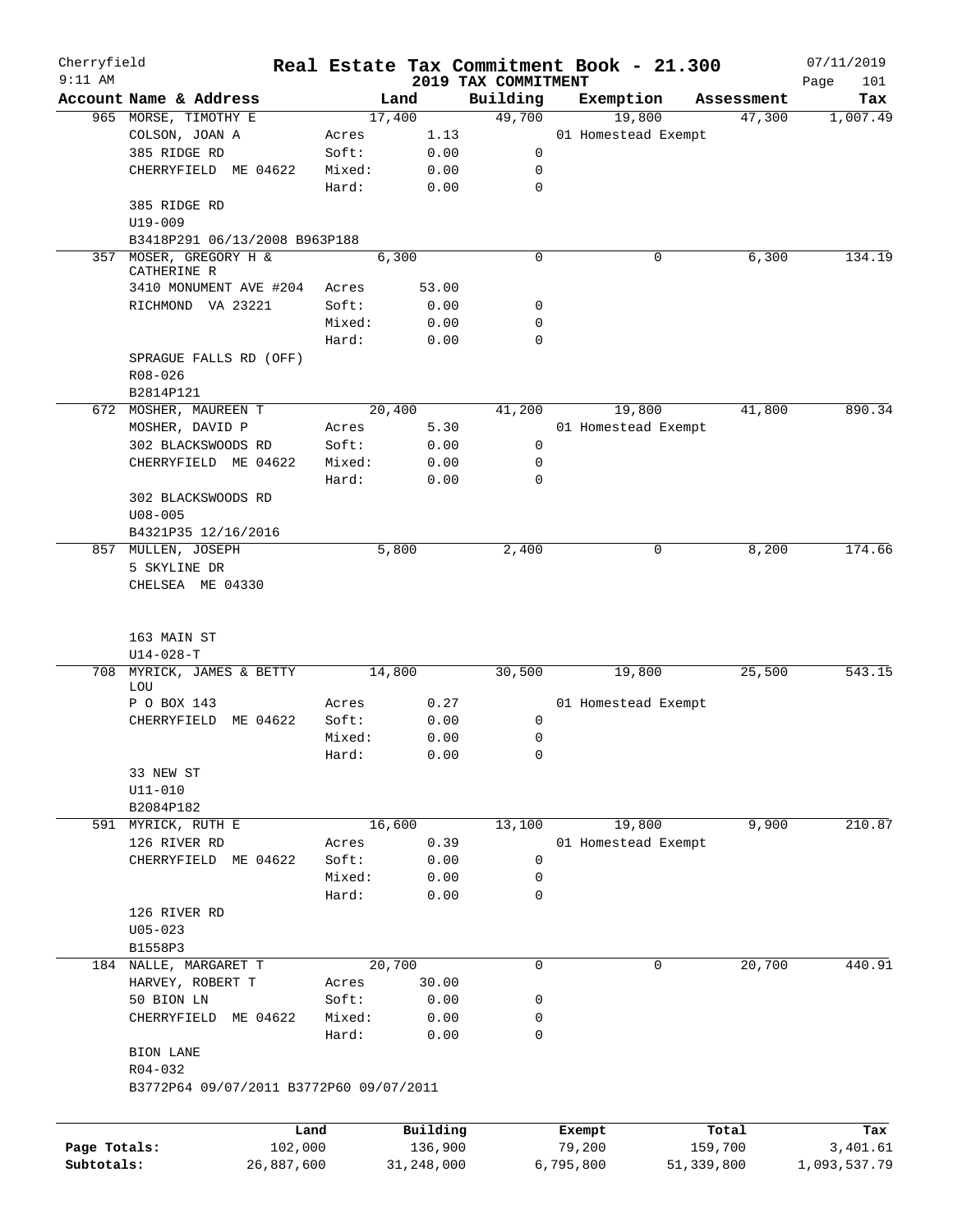| Cherryfield<br>$9:11$ AM |                                         |        |            | 2019 TAX COMMITMENT | Real Estate Tax Commitment Book - 21.300 |             | 07/11/2019         |
|--------------------------|-----------------------------------------|--------|------------|---------------------|------------------------------------------|-------------|--------------------|
|                          | Account Name & Address                  |        | Land       | Building            | Exemption                                | Assessment  | 102<br>Page<br>Tax |
|                          | 170 NALLE, MARGARET T                   |        | 27,000     | 61,400              | 25,740                                   | 62,660      | 1,334.66           |
|                          | HARVEY, ROBERT T                        | Acres  | 13.00      |                     | 14 WW2 Veteran Non                       |             |                    |
|                          | 50 BION LN                              | Soft:  | 0.00       |                     | 0 01 Homestead Exempt                    |             |                    |
|                          | CHERRYFIELD ME 04622                    | Mixed: | 0.00       | 0                   |                                          |             |                    |
|                          |                                         | Hard:  | 0.00       | $\mathbf 0$         |                                          |             |                    |
|                          | 50 BION LANE                            |        |            |                     |                                          |             |                    |
|                          | $R04 - 020$                             |        |            |                     |                                          |             |                    |
|                          | B3772P64 09/07/2011 B3772P60 09/07/2011 |        |            |                     |                                          |             |                    |
|                          | 788 NARRAGUAGUS HISTORICAL              |        | 6,600      | 5,700               | 12,300                                   | $\Omega$    | 0.00               |
|                          | SOCIETY                                 |        |            |                     |                                          |             |                    |
|                          | PO BOX 96                               | Acres  | 0.33       |                     | 48 Literary                              |             |                    |
|                          | CHERRYFIELD ME 04622                    | Soft:  | 0.00       | 0                   |                                          |             |                    |
|                          |                                         | Mixed: | 0.00       | 0                   |                                          |             |                    |
|                          |                                         | Hard:  | 0.00       | 0                   |                                          |             |                    |
|                          | 7 MAIN ST                               |        |            |                     |                                          |             |                    |
|                          | $U12 - 040$                             |        |            |                     |                                          |             |                    |
|                          | 423 NARRAGUAGUS NORTH HALF              |        | 12,700     | 0                   |                                          | 12,700<br>0 | 270.51             |
|                          | HOMEOWNERS ASSOCIATION                  | Acres  | 60.44      |                     |                                          |             |                    |
|                          | C/O PAMELA KUNSELMAN                    | Soft:  | 0.00       | 0                   |                                          |             |                    |
|                          | 5 FARNSWORTH ST                         | Mixed: | 0.00       | 0                   |                                          |             |                    |
|                          | LISBON ME 04250                         | Hard:  | 0.00       | $\Omega$            |                                          |             |                    |
|                          | <b>CROTCH</b>                           |        |            |                     |                                          |             |                    |
|                          | $R09 - CA$                              |        |            |                     |                                          |             |                    |
|                          | B1504P62                                |        |            |                     |                                          |             |                    |
|                          | 972 NARRAGUAGUS SNOWMOBILE              |        | 14,300     | 19,400              |                                          | 33,700<br>0 | 717.81             |
|                          | <b>CLUB</b>                             |        |            |                     |                                          |             |                    |
|                          | P O BOX 234                             | Acres  | 3.20       |                     |                                          |             |                    |
|                          | CHERRYFIELD ME 04622                    | Soft:  | 0.00       | 0                   |                                          |             |                    |
|                          |                                         | Mixed: | 0.00       | 0                   |                                          |             |                    |
|                          |                                         | Hard:  | 0.00       | 0                   |                                          |             |                    |
|                          | 334 RIDGE RD                            |        |            |                     |                                          |             |                    |
|                          | U19-014                                 |        |            |                     |                                          |             |                    |
|                          | 156 NASH, SEAN M                        |        | 8,600      | $\mathbf 0$         |                                          | 8,600<br>0  | 183.18             |
|                          | C/O JOHN NASH                           | Acres  | 0.98       |                     |                                          |             |                    |
|                          | 83 ALSTEAD STREET                       | Soft:  | 0.00       | 0                   |                                          |             |                    |
|                          | OUINCY MA 02171                         | Mixed: | 0.00       | 0                   |                                          |             |                    |
|                          |                                         | Hard:  | 0.00       | 0                   |                                          |             |                    |
|                          | WILLEY DISTRICT RD                      |        |            |                     |                                          |             |                    |
|                          | R04-010-002                             |        |            |                     |                                          |             |                    |
|                          | B1772P96                                |        |            |                     |                                          |             |                    |
|                          | 151 NELSON, RONNIE L                    |        | 17,900     | 39,700              | 19,800                                   | 37,800      | 805.14             |
|                          | 108 WILLEY DISTRICT RD                  | Acres  | 2.00       |                     | 01 Homestead Exempt                      |             |                    |
|                          | CHERRYFIELD ME 04622                    | Soft:  | 0.00       | 0                   |                                          |             |                    |
|                          |                                         | Mixed: | 0.00       | 0                   |                                          |             |                    |
|                          |                                         | Hard:  | 0.00       | 0                   |                                          |             |                    |
|                          | 108 WILLEY DISTRICT RD                  |        |            |                     |                                          |             |                    |
|                          | $R04 - 005$                             |        |            |                     |                                          |             |                    |
|                          | B2094P467 01/30/1995                    |        |            |                     |                                          |             |                    |
|                          | 153 NELSON, RONNIE L                    |        | 14,700     | 0                   |                                          | 14,700<br>0 | 313.11             |
|                          | 108 WILLEY DISTRICT RD                  | Acres  | 19.00      |                     |                                          |             |                    |
|                          | CHERRYFIELD ME 04622                    | Soft:  | 0.00       | 0                   |                                          |             |                    |
|                          |                                         | Mixed: | 0.00       | 0                   |                                          |             |                    |
|                          |                                         | Hard:  | 0.00       | 0                   |                                          |             |                    |
|                          | WILLEY DISTRICT RD                      |        |            |                     |                                          |             |                    |
|                          | (OFF)                                   |        |            |                     |                                          |             |                    |
|                          | R04-007<br>B3860P189 07/05/2012         |        |            |                     |                                          |             |                    |
|                          |                                         |        |            |                     |                                          |             |                    |
|                          |                                         |        |            |                     |                                          |             |                    |
|                          |                                         | Land   | Building   |                     | Exempt                                   | Total       | Tax                |
| Page Totals:             | 101,800                                 |        | 126,200    |                     | 57,840                                   | 170,160     | 3,624.41           |
| Subtotals:               | 26,989,400                              |        | 31,374,200 |                     | 6,853,640                                | 51,509,960  | 1,097,162.20       |
|                          |                                         |        |            |                     |                                          |             |                    |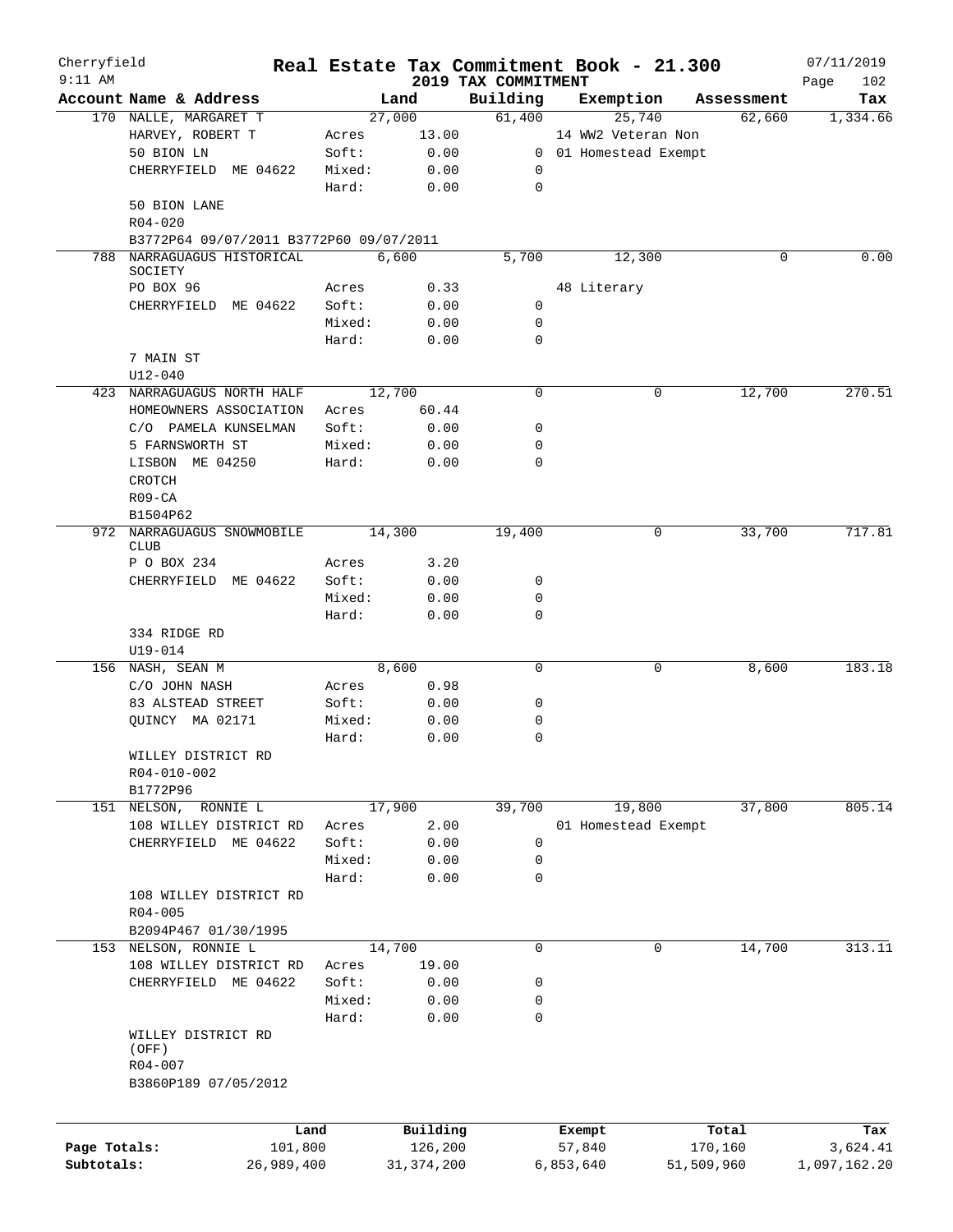| Cherryfield<br>$9:11$ AM |                              |            |        |        |            | Real Estate Tax Commitment Book - 21.300<br>2019 TAX COMMITMENT |           |            | 07/11/2019         |
|--------------------------|------------------------------|------------|--------|--------|------------|-----------------------------------------------------------------|-----------|------------|--------------------|
|                          | Account Name & Address       |            |        | Land   |            | Building                                                        | Exemption | Assessment | 103<br>Page<br>Tax |
|                          | 149 NELSON, RONNIE L         |            |        | 15,400 |            | 0                                                               | $\Omega$  | 15,400     | 328.02             |
|                          | 108 WILLEY DISTRICT RD       |            | Acres  |        | 2.70       |                                                                 |           |            |                    |
|                          | CHERRYFIELD ME 04622         |            | Soft:  |        | 0.00       | 0                                                               |           |            |                    |
|                          |                              |            | Mixed: |        | 0.00       | 0                                                               |           |            |                    |
|                          |                              |            | Hard:  |        | 0.00       | 0                                                               |           |            |                    |
|                          | WILLEY DISTRICT RD           |            |        |        |            |                                                                 |           |            |                    |
|                          | $R04 - 004$                  |            |        |        |            |                                                                 |           |            |                    |
|                          | B1034P67                     |            |        |        |            |                                                                 |           |            |                    |
|                          | 119 NEVES, ERIC D            |            |        | 17,300 |            | 44,600                                                          | 0         | 61,900     | 1,318.47           |
|                          | 215 LINCOLN MILLS RD         |            | Acres  |        | 1.03       |                                                                 |           |            |                    |
|                          | CORINNA ME 04928             |            | Soft:  |        | 0.00       | 0                                                               |           |            |                    |
|                          |                              |            | Mixed: |        | 0.00       | 0                                                               |           |            |                    |
|                          |                              |            | Hard:  |        | 0.00       | 0                                                               |           |            |                    |
|                          | 717 BLACKSWOODS RD           |            |        |        |            |                                                                 |           |            |                    |
|                          | $R03 - 043$                  |            |        |        |            |                                                                 |           |            |                    |
|                          | B3191P102 09/12/2006         |            |        |        |            |                                                                 |           |            |                    |
|                          | 925 NEWENHAM, HARRY D &      |            |        | 9,500  |            | 3,700                                                           | 0         | 13,200     | 281.16             |
|                          | BARBARA J                    |            |        |        |            |                                                                 |           |            |                    |
|                          | C/O ERNEST ROGER MORSE<br>JR |            | Acres  |        | 0.59       |                                                                 |           |            |                    |
|                          | 239 RIDGE RD                 |            | Soft:  |        | 0.00       | 0                                                               |           |            |                    |
|                          | CHERRYFIELD ME 04622         |            | Mixed: |        | 0.00       | 0                                                               |           |            |                    |
|                          |                              |            | Hard:  |        | 0.00       | $\Omega$                                                        |           |            |                    |
|                          | 239 RIDGE RD                 |            |        |        |            |                                                                 |           |            |                    |
|                          | U17-007                      |            |        |        |            |                                                                 |           |            |                    |
|                          | B3114P47 02/20/2006          |            |        |        |            |                                                                 |           |            |                    |
|                          | 194 NICHOLS,<br>HEIRS OF     |            |        | 36,800 |            | 73,200                                                          | 0         | 110,000    | 2,343.00           |
|                          | HILDA                        |            |        |        |            |                                                                 |           |            |                    |
|                          | 8 RIDGE ROAD                 |            | Acres  |        | 36.00      |                                                                 |           |            |                    |
|                          | CHERRYFIELD ME 04622         |            | Soft:  |        | 12.00      | 1,580                                                           |           |            |                    |
|                          |                              |            | Mixed: |        | 18.00      | 2,833                                                           |           |            |                    |
|                          |                              |            | Hard:  |        | 0.00       | $\mathbf 0$                                                     |           |            |                    |
|                          | 198 NORTH MAIN ST            |            |        |        |            |                                                                 |           |            |                    |
|                          | $R04 - 040$                  |            |        |        |            |                                                                 |           |            |                    |
|                          | B774P121                     |            |        |        |            |                                                                 |           |            |                    |
|                          | 176 NICHOLS, GORDON H        |            |        | 14,700 |            | 0                                                               | 0         | 14,700     | 313.11             |
|                          | C/O 4 NOMOR NICHOLS          |            | Acres  |        | 1.43       |                                                                 |           |            |                    |
|                          | 9 ELM STREET                 |            | Soft:  |        | 0.00       | 0                                                               |           |            |                    |
|                          | TYNGSBORO MA 01879           |            | Mixed: |        | 0.00       | 0                                                               |           |            |                    |
|                          |                              |            | Hard:  |        | 0.00       | 0                                                               |           |            |                    |
|                          | 49 NORTH MAIN ST             |            |        |        |            |                                                                 |           |            |                    |
|                          | R04-025-002<br>B1918P159     |            |        |        |            |                                                                 |           |            |                    |
| 17                       | NICHOLS, MATHEW & JENNY      |            |        | 51,300 |            | 64,100                                                          | 0         | 115,400    | 2,458.02           |
|                          | 21 COTTONTAIL LN             |            | Acres  |        | 48.70      |                                                                 |           |            |                    |
|                          | LAMOINE ME 04605             |            | Soft:  |        | 0.00       | 0                                                               |           |            |                    |
|                          |                              |            | Mixed: |        | 0.00       | 0                                                               |           |            |                    |
|                          |                              |            | Hard:  |        | 0.00       | 0                                                               |           |            |                    |
|                          | 471 MILBRIDGE RD             |            |        |        |            |                                                                 |           |            |                    |
|                          | R01-007                      |            |        |        |            |                                                                 |           |            |                    |
|                          | B4530P105 01/28/2019         |            |        |        |            |                                                                 |           |            |                    |
|                          | 175 NICHOLS, 4 NOMOR         |            |        | 17,900 |            | 0                                                               | 0         | 17,900     | 381.27             |
|                          | 9 ELMS STREET                |            | Acres  |        | 11.00      |                                                                 |           |            |                    |
|                          | TYNGSBORO MA 01879           |            | Soft:  |        | 0.00       | 0                                                               |           |            |                    |
|                          |                              |            | Mixed: |        | 0.00       | 0                                                               |           |            |                    |
|                          |                              |            | Hard:  |        | 0.00       | 0                                                               |           |            |                    |
|                          | NORTH MAIN ST                |            |        |        |            |                                                                 |           |            |                    |
|                          | R04-025-001                  |            |        |        |            |                                                                 |           |            |                    |
|                          |                              |            |        |        |            |                                                                 |           |            |                    |
|                          |                              | Land       |        |        | Building   |                                                                 | Exempt    | Total      | Tax                |
| Page Totals:             |                              | 162,900    |        |        | 185,600    |                                                                 | 0         | 348,500    | 7,423.05           |
| Subtotals:               |                              | 27,152,300 |        |        | 31,559,800 |                                                                 | 6,853,640 | 51,858,460 | 1,104,585.25       |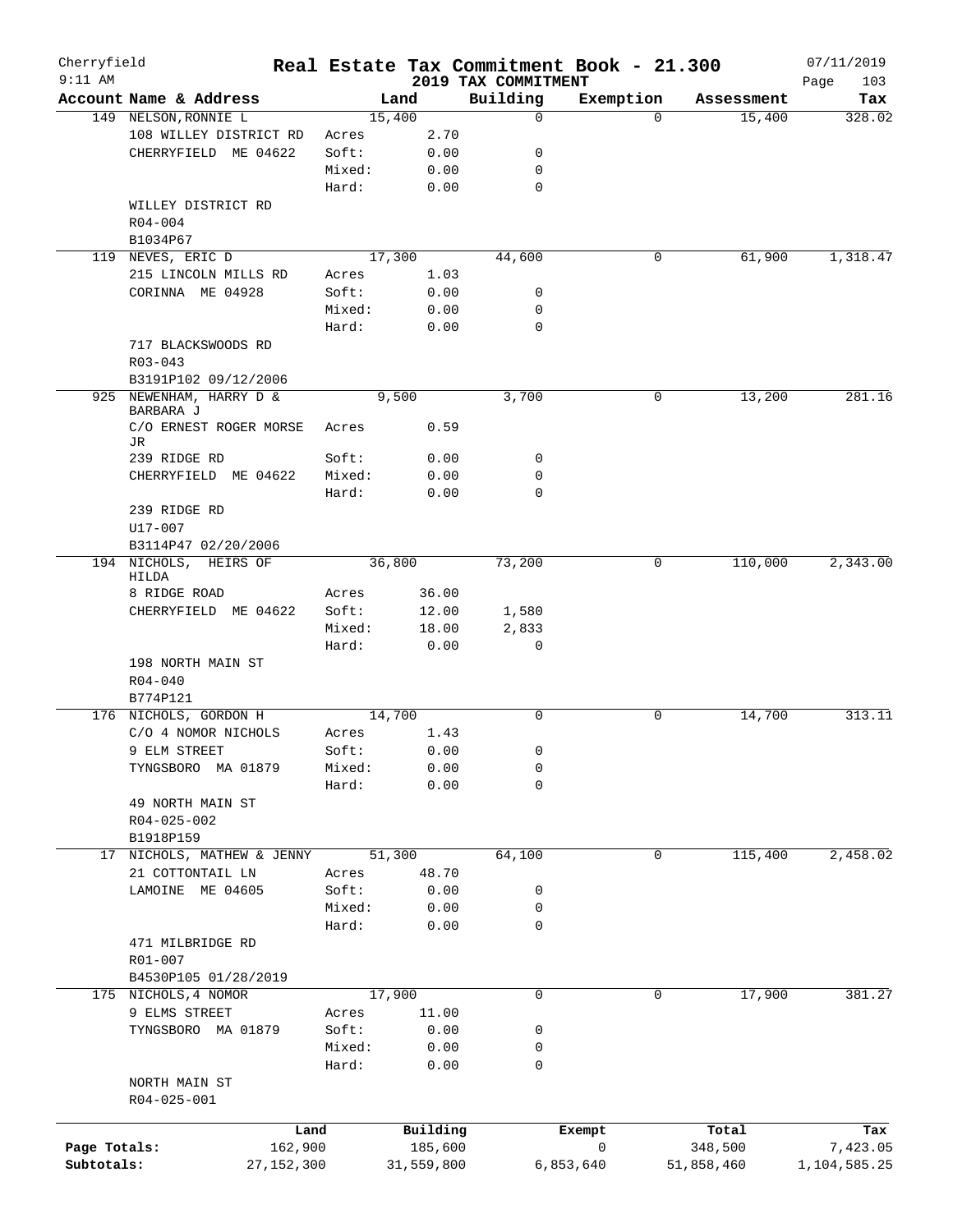| Cherryfield<br>$9:11$ AM |                                 |        |        | 2019 TAX COMMITMENT | Real Estate Tax Commitment Book - 21.300 |            | 07/11/2019<br>Page<br>104 |
|--------------------------|---------------------------------|--------|--------|---------------------|------------------------------------------|------------|---------------------------|
|                          | Account Name & Address          |        | Land   | Building            | Exemption                                | Assessment | Tax                       |
|                          | 728 NODDIN, DOUGLAS H           |        | 26,600 | 62,200              | 0                                        | 88,800     | 1,891.44                  |
|                          | 385 UPPER DEDHAM RD             | Acres  | 7.10   |                     |                                          |            |                           |
|                          | DEDHAM ME 04429                 | Soft:  | 0.00   | 0                   |                                          |            |                           |
|                          |                                 | Mixed: | 0.00   | 0                   |                                          |            |                           |
|                          |                                 | Hard:  | 0.00   | $\mathbf 0$         |                                          |            |                           |
|                          | 56 PARK ST                      |        |        |                     |                                          |            |                           |
|                          | $U11 - 029$                     |        |        |                     |                                          |            |                           |
|                          | B3387P162 03/05/2008            |        |        |                     |                                          |            |                           |
|                          | 346 NOGUEIRA, JACOB I           |        | 12,900 | 7,200               | 0                                        | 20,100     | 428.13                    |
|                          | 61 MEADOW BROOK RD              | Acres  | 2.20   |                     |                                          |            |                           |
|                          | NORWELL MA 02061                | Soft:  | 0.00   | 0                   |                                          |            |                           |
|                          |                                 | Mixed: | 0.00   | 0                   |                                          |            |                           |
|                          |                                 | Hard:  | 0.00   | $\mathbf 0$         |                                          |            |                           |
|                          | 421 SPRAGUE FALLS RD            |        |        |                     |                                          |            |                           |
|                          | R08-016                         |        |        |                     |                                          |            |                           |
|                          | B2133P90                        |        |        |                     |                                          |            |                           |
|                          | 931 NORTH, NICHOLAS P           |        | 16,500 | 106,100             | 19,800                                   | 102,800    | 2,189.64                  |
|                          | 175 Ridge Rd                    | Acres  | 0.87   |                     | 01 Homestead Exempt                      |            |                           |
|                          | Cherryfield ME 04622            | Soft:  | 0.00   | 0                   |                                          |            |                           |
|                          |                                 | Mixed: | 0.00   | 0                   |                                          |            |                           |
|                          |                                 | Hard:  | 0.00   | $\mathbf 0$         |                                          |            |                           |
|                          | 175 RIDGE RD                    |        |        |                     |                                          |            |                           |
|                          | U17-012                         |        |        |                     |                                          |            |                           |
|                          | B3555P303 08/04/2009            |        |        |                     |                                          |            |                           |
|                          | 15 NOWICKI FAMILY TRUST,        |        | 9,400  | $\mathbf 0$         | 0                                        | 9,400      | 200.22                    |
|                          | ALLAN J & DIANE M               |        |        |                     |                                          |            |                           |
|                          | PO BOX 238                      | Acres  | 13.50  |                     |                                          |            |                           |
|                          | ERWINNA PA 18920                | Soft:  | 0.00   | 0                   |                                          |            |                           |
|                          |                                 | Mixed: | 0.00   | 0                   |                                          |            |                           |
|                          |                                 | Hard:  | 0.00   | $\mathbf 0$         |                                          |            |                           |
|                          | MILBRIDGE RD                    |        |        |                     |                                          |            |                           |
|                          | R01-006-001                     |        |        |                     |                                          |            |                           |
|                          | B4376P176 07/20/2017            |        |        |                     |                                          |            |                           |
| 40                       | NOWICKI, ALLAN J &              |        | 21,500 | 0                   | 0                                        | 21,500     | 457.95                    |
|                          | DIANE M                         |        |        |                     |                                          |            |                           |
|                          | AJ & DN NOWICKI FAMILY<br>TRUST | Acres  | 118.00 |                     |                                          |            |                           |
|                          | P O BOX 238                     | Soft:  | 37.00  | 4,872               |                                          |            |                           |
|                          | ERWINNA PA 18920                | Mixed: | 39.00  | 6,139               |                                          |            |                           |
|                          |                                 | Hard:  | 38.00  | 4,665               |                                          |            |                           |
|                          | MILBRIDGE RD                    |        |        |                     |                                          |            |                           |
|                          | R01-028                         |        |        |                     |                                          |            |                           |
|                          | B3986P70 08/19/2013             |        |        |                     |                                          |            |                           |
| 247                      | NUNES, JAMES R                  |        | 23,700 | 43,400              | 19,800                                   | 47,300     | 1,007.49                  |
|                          | 365 WILLEY DISTRICT RD          | Acres  | 12.00  |                     | 01 Homestead Exempt                      |            |                           |
|                          | CHERRYFIELD ME 04622            | Soft:  | 0.00   | 0                   |                                          |            |                           |
|                          |                                 | Mixed: | 0.00   | 0                   |                                          |            |                           |
|                          |                                 | Hard:  | 0.00   | 0                   |                                          |            |                           |
|                          | 365 WILLEY DISTRICT RD          |        |        |                     |                                          |            |                           |
|                          | R05-040-002                     |        |        |                     |                                          |            |                           |
|                          | B2655P283                       |        |        |                     |                                          |            |                           |
|                          |                                 |        |        |                     |                                          |            |                           |

|              | Land         | Building   | Exempt    | Total      | Tax          |
|--------------|--------------|------------|-----------|------------|--------------|
| Page Totals: | 110,600      | 218,900    | 39,600    | 289,900    | 6,174.87     |
| Subtotals:   | 27, 262, 900 | 31,778,700 | 6,893,240 | 52,148,360 | 1,110,760.12 |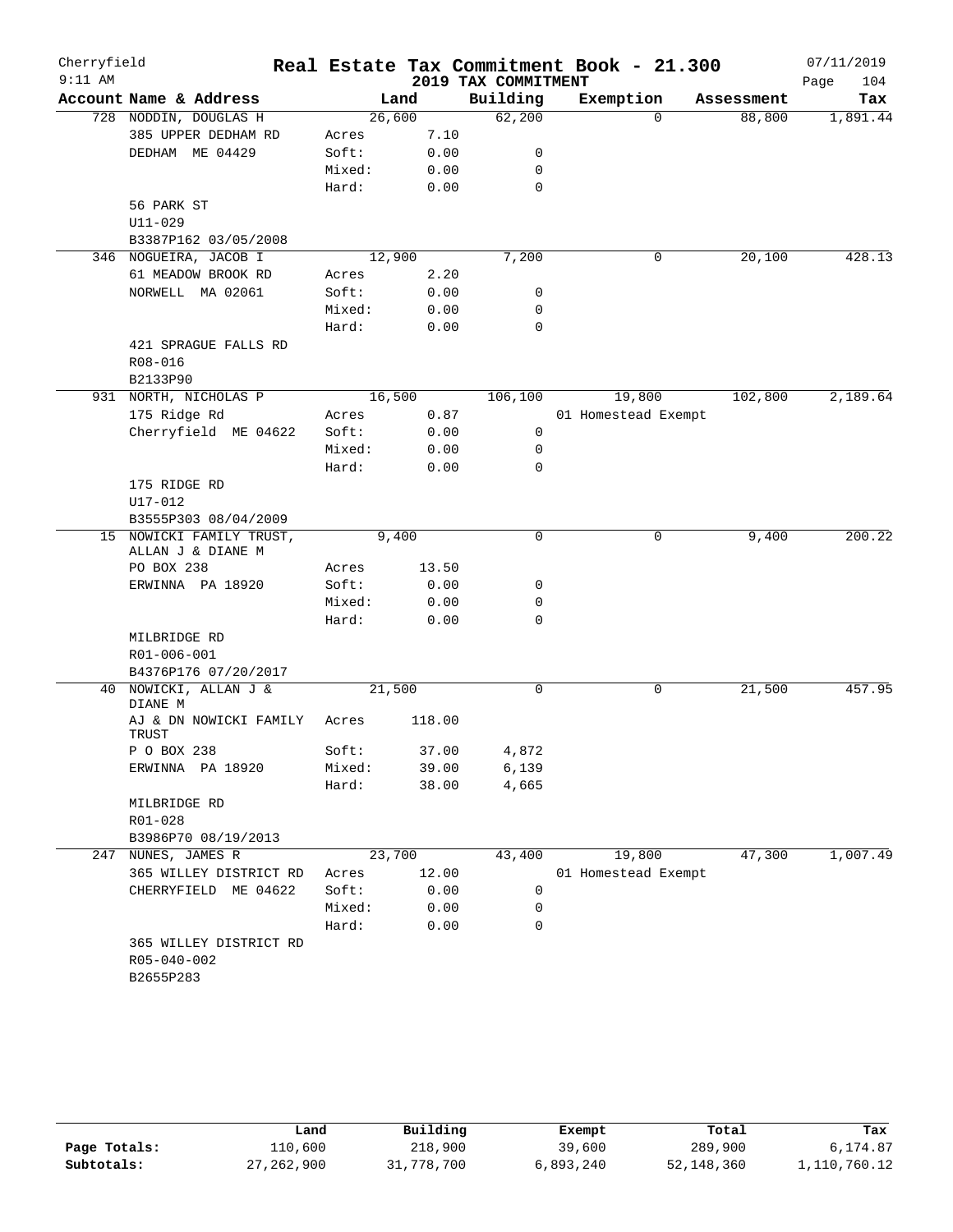| Cherryfield<br>$9:11$ AM |                                          |            |        |            | 2019 TAX COMMITMENT | Real Estate Tax Commitment Book - 21.300 |             |            | 07/11/2019         |
|--------------------------|------------------------------------------|------------|--------|------------|---------------------|------------------------------------------|-------------|------------|--------------------|
|                          | Account Name & Address                   |            |        | Land       | Building            | Exemption                                |             | Assessment | Page<br>105<br>Tax |
|                          | 464 NUTTER, FRANK K                      |            | 23,200 |            | 0                   |                                          | $\Omega$    | 23,200     | 494.16             |
|                          | 16 LEACH HOLLOW RD                       |            | Acres  | 42.90      |                     |                                          |             |            |                    |
|                          | SHERMAN CT 06784                         |            | Soft:  | 0.00       | 0                   |                                          |             |            |                    |
|                          |                                          |            | Mixed: | 0.00       | 0                   |                                          |             |            |                    |
|                          |                                          |            | Hard:  | 0.00       | $\mathbf 0$         |                                          |             |            |                    |
|                          | CROTCH                                   |            |        |            |                     |                                          |             |            |                    |
|                          | R10-014                                  |            |        |            |                     |                                          |             |            |                    |
|                          | B1661P37                                 |            |        |            |                     |                                          |             |            |                    |
| 1136                     | OAKES JR, REGINALD                       |            | 14,600 |            | 22,900              | 19,800                                   |             | 17,700     | 377.01             |
|                          | LAWRENCE                                 |            |        |            |                     |                                          |             |            |                    |
|                          | SARGENT, HOLLY                           |            | Acres  | 1.20       |                     | 01 Homestead Exempt                      |             |            |                    |
|                          | HOLLY SARGENT                            |            | Soft:  | 0.00       | 0                   |                                          |             |            |                    |
|                          | 80 PARKER HILL RD                        |            | Mixed: | 0.00       | 0                   |                                          |             |            |                    |
|                          | CHERRYFIELD ME 04622                     |            | Hard:  | 0.00       | 0                   |                                          |             |            |                    |
|                          | 80 PARKER HILL RD                        |            |        |            |                     |                                          |             |            |                    |
|                          | $U18 - 006 - 003$                        |            |        |            |                     |                                          |             |            |                    |
|                          | B2369P146                                |            |        |            |                     |                                          |             |            |                    |
|                          | 553 O'BRIAN, CORAL IRIS                  |            | 16,200 |            | 40,500              | 19,800                                   |             | 36,900     | 785.97             |
|                          |                                          |            |        |            |                     |                                          |             |            |                    |
|                          | PO BOX 63                                |            | Acres  | 0.36       |                     | 01 Homestead Exempt                      |             |            |                    |
|                          | CHERRYFIELD ME 04622                     |            | Soft:  | 0.00       | 0                   |                                          |             |            |                    |
|                          |                                          |            | Mixed: | 0.00       | 0                   |                                          |             |            |                    |
|                          |                                          |            | Hard:  | 0.00       | 0                   |                                          |             |            |                    |
|                          | 34 SCHOOL ST                             |            |        |            |                     |                                          |             |            |                    |
|                          | $U04 - 014$                              |            |        |            |                     |                                          |             |            |                    |
|                          | B4407P240 10/20/2017                     |            |        |            |                     |                                          |             |            |                    |
|                          | 417 OCHS, CHARLES                        |            | 22,100 |            | 0                   |                                          | 0           | 22,100     | 470.73             |
|                          | 139 METZLER RD                           |            | Acres  | 43.75      |                     |                                          |             |            |                    |
|                          | E BRIDGEWATER MA 02333 Soft:             |            |        | 0.00       | 0                   |                                          |             |            |                    |
|                          |                                          |            | Mixed: | 0.00       | 0                   |                                          |             |            |                    |
|                          |                                          |            | Hard:  | 0.00       | 0                   |                                          |             |            |                    |
|                          | EAST FORK ROAD                           |            |        |            |                     |                                          |             |            |                    |
|                          | R09-001-038                              |            |        |            |                     |                                          |             |            |                    |
|                          | B3010P149 05/24/2005                     |            |        |            |                     |                                          |             |            |                    |
| 615                      | OETTER, DOUGLAS R                        |            | 25,800 |            | 97,300              |                                          | 0           | 123,100    | 2,622.03           |
|                          | 701 WEST THOMAS ST                       |            | Acres  | 4.73       |                     |                                          |             |            |                    |
|                          | MILLEDGEVILLE GA 61061 Soft:             |            |        | 0.00       | 0                   |                                          |             |            |                    |
|                          |                                          |            | Mixed: | 0.00       | 0                   |                                          |             |            |                    |
|                          |                                          |            | Hard:  | 0.00       | 0                   |                                          |             |            |                    |
|                          | 63 NORTH ST                              |            |        |            |                     |                                          |             |            |                    |
|                          | $U06 - 005$                              |            |        |            |                     |                                          |             |            |                    |
|                          | B4076P200 07/22/2014                     |            |        |            |                     |                                          |             |            |                    |
| 299                      | OKEEFE, PHILLIP M                        |            | 80,200 |            | $\mathbf 0$         |                                          | $\mathbf 0$ | 80,200     | 1,708.26           |
|                          | 3502 KEOTA DR                            |            | Acres  | 162.00     |                     |                                          |             |            |                    |
|                          | ORLANDO FL 32839                         |            | Soft:  | 0.00       | 0                   |                                          |             |            |                    |
|                          |                                          |            | Mixed: | 0.00       | 0                   |                                          |             |            |                    |
|                          |                                          |            | Hard:  | 0.00       | 0                   |                                          |             |            |                    |
|                          | RIDGE RD (OFF)                           |            |        |            |                     |                                          |             |            |                    |
|                          | R06-010                                  |            |        |            |                     |                                          |             |            |                    |
|                          | B3576P42 10/02/2009 B3567P230 09/11/2009 |            |        |            |                     |                                          |             |            |                    |
|                          | OLSEN JR, NORMAN H &                     |            | 81,900 |            | 129,500             | 19,800                                   |             | 191,600    | 4,081.08           |
| 2                        | PATRICIA M                               |            |        |            |                     |                                          |             |            |                    |
|                          | 402 MILBRIDGE RD                         |            | Acres  | 21.00      |                     | 01 Homestead Exempt                      |             |            |                    |
|                          | CHERRYFIELD ME 04622                     |            | Soft:  | 0.00       | 0                   |                                          |             |            |                    |
|                          |                                          |            | Mixed: | 0.00       | 0                   |                                          |             |            |                    |
|                          |                                          |            | Hard:  | 0.00       | 0                   |                                          |             |            |                    |
|                          | 402 MILBRIDGE RD                         |            |        |            |                     |                                          |             |            |                    |
|                          | R01-001-001                              |            |        |            |                     |                                          |             |            |                    |
|                          | B2927P1                                  |            |        |            |                     |                                          |             |            |                    |
|                          |                                          |            |        |            |                     |                                          |             |            |                    |
|                          |                                          | Land       |        | Building   |                     | Exempt                                   |             | Total      | Tax                |
| Page Totals:             |                                          | 264,000    |        | 290,200    |                     | 59,400                                   |             | 494,800    | 10,539.24          |
| Subtotals:               |                                          | 27,526,900 |        | 32,068,900 |                     | 6,952,640                                | 52,643,160  |            | 1,121,299.36       |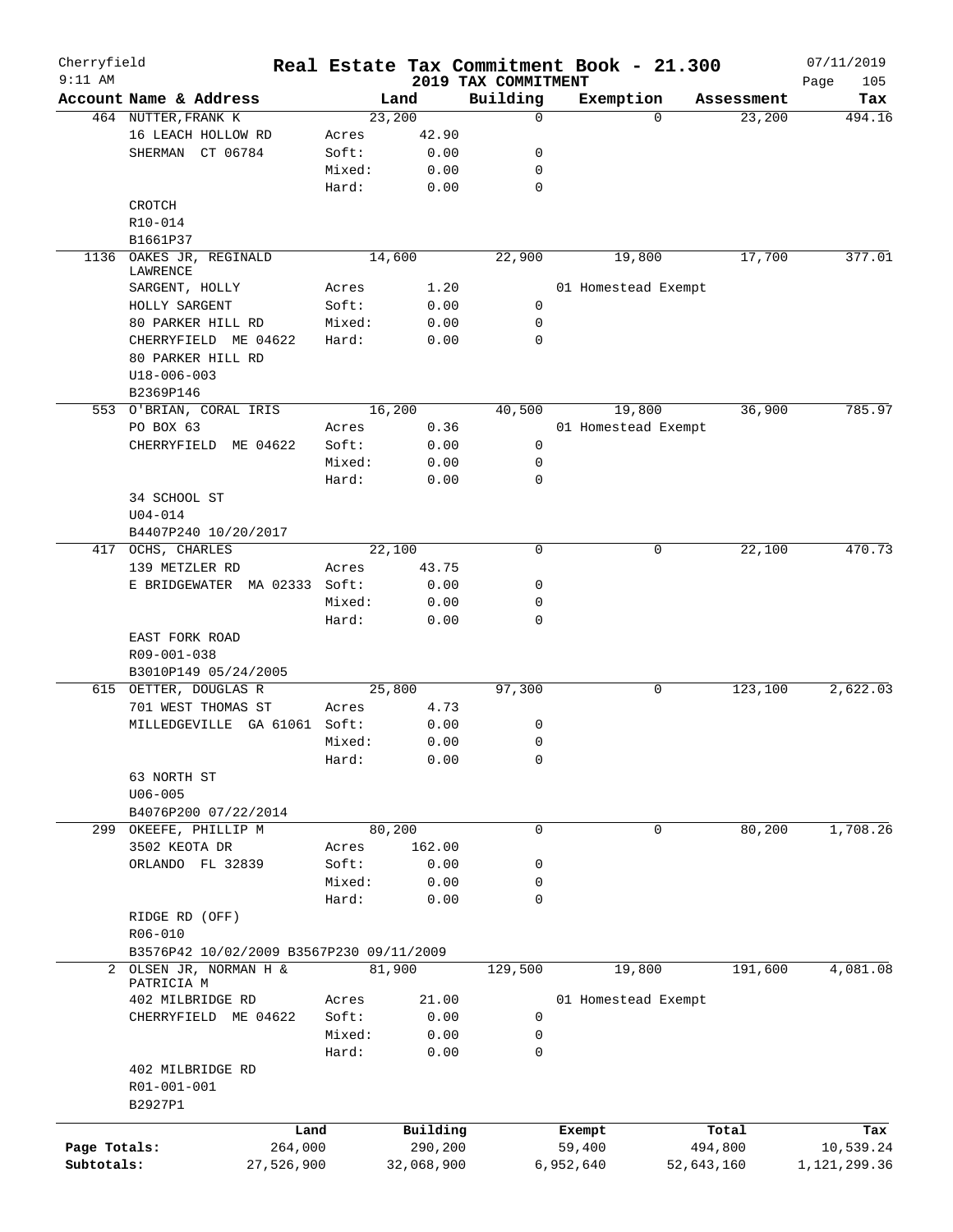| Cherryfield |                                          |                 |       |                     | Real Estate Tax Commitment Book - 21.300 |            | 07/11/2019  |
|-------------|------------------------------------------|-----------------|-------|---------------------|------------------------------------------|------------|-------------|
| $9:11$ AM   |                                          |                 |       | 2019 TAX COMMITMENT |                                          |            | 106<br>Page |
|             | Account Name & Address                   | Land            |       | Building            | Exemption                                | Assessment | Tax         |
|             | 1125 OLSEN JR, NORMAN H &<br>PATRICIA M  | 48,500          |       | $\Omega$            | $\Omega$                                 | 48,500     | 1,033.05    |
|             | 402 MILBRIDGE RD                         | Acres           | 11.00 |                     |                                          |            |             |
|             | CHERRYFIELDL ME 04622                    | Soft:           | 0.00  | 0                   |                                          |            |             |
|             |                                          | Mixed:          | 0.00  | $\mathbf 0$         |                                          |            |             |
|             |                                          | Hard:           | 0.00  | 0                   |                                          |            |             |
|             | US ROUTE 1                               |                 |       |                     |                                          |            |             |
|             | R01-001-008                              |                 |       |                     |                                          |            |             |
|             | B2927P1 09/16/2004                       |                 |       |                     |                                          |            |             |
|             | 389 ONEIL, GEORGE &                      | 21,000          |       | 0                   | 0                                        | 21,000     | 447.30      |
|             | CHRISTINA                                |                 |       |                     |                                          |            |             |
|             | 658 SUNRISE AVE.                         | Acres           | 40.69 |                     |                                          |            |             |
|             | BARRE MA 01005                           | Soft:           | 0.00  | 0                   |                                          |            |             |
|             |                                          | Mixed:          | 0.00  | 0                   |                                          |            |             |
|             |                                          | Hard:           | 0.00  | 0                   |                                          |            |             |
|             | 1261 LANE RD                             |                 |       |                     |                                          |            |             |
|             | R09-001-009                              |                 |       |                     |                                          |            |             |
|             | B1733P47                                 |                 |       |                     |                                          |            |             |
|             | 967 OPENSHAW, GEORGE                     | 17,600          |       | 71,000              | 25,740                                   | 62,860     | 1,338.92    |
|             | 377 RIDGE ROAD                           | Acres           | 1.49  |                     | 01 Homestead Exempt                      |            |             |
|             | CHERRYFIELD ME 04622                     | Soft:           | 0.00  |                     | 0 12 WW2 Veteran Res                     |            |             |
|             |                                          | Mixed:          | 0.00  | 0                   |                                          |            |             |
|             |                                          | Hard:           | 0.00  | 0                   |                                          |            |             |
|             | 377 RIDGE RD                             |                 |       |                     |                                          |            |             |
|             | U19-011<br>B1236P233                     |                 |       |                     |                                          |            |             |
| 671         | OSGOOD, L SCOTT & LAURA                  | 26,200          |       | 128,500             | 19,800                                   | 134,900    | 2,873.37    |
|             | Α                                        |                 |       |                     |                                          |            |             |
|             | 278 BLACKSWOODS RD                       | Acres           | 13.40 |                     | 01 Homestead Exempt                      |            |             |
|             | CHERRYFIELD ME 04622                     | Soft:           | 0.00  | $\mathbf 0$         |                                          |            |             |
|             |                                          | Mixed:          | 0.00  | 0                   |                                          |            |             |
|             |                                          | Hard:           | 0.00  | 0                   |                                          |            |             |
|             | 278 BLACKSWOODS RD                       |                 |       |                     |                                          |            |             |
|             | $U08 - 004$                              |                 |       |                     |                                          |            |             |
|             | B4063P137 06/12/2014                     |                 |       |                     |                                          |            |             |
| 189         | OSGOOD, LOWELL SCOTT &                   | 51,600          |       | 5,000               | 0                                        | 56,600     | 1,205.58    |
|             | LAURA A                                  |                 |       |                     |                                          |            |             |
|             | 278 BLACKS WOODS RD                      | Acres           | 56.00 |                     |                                          |            |             |
|             | CHERRYFIELD ME 04622                     | Soft:<br>Mixed: | 0.00  | 0                   |                                          |            |             |
|             |                                          |                 | 0.00  | 0<br>0              |                                          |            |             |
|             | BUTLER RD                                | Hard:           | 0.00  |                     |                                          |            |             |
|             | R04-037-001                              |                 |       |                     |                                          |            |             |
|             | B4334P108 02/06/2017 B4200P99 10/22/2015 |                 |       |                     |                                          |            |             |
|             | 709 OSTBERG, JEFFREY D &                 | 17,100          |       | 60,300              | 19,800                                   | 57,600     | 1,226.88    |
|             | JENNY L                                  |                 |       |                     |                                          |            |             |
|             | 27 NEW ST                                | Acres           | 0.43  |                     | 01 Homestead Exempt                      |            |             |
|             | CHERRYFIELD ME 04622                     | Soft:           | 0.00  | 0                   |                                          |            |             |
|             |                                          | Mixed:          | 0.00  | 0                   |                                          |            |             |
|             |                                          | Hard:           | 0.00  | 0                   |                                          |            |             |
|             | 27 NEW ST                                |                 |       |                     |                                          |            |             |
|             | $U11 - 011$                              |                 |       |                     |                                          |            |             |
|             | B2361P177                                |                 |       |                     |                                          |            |             |
|             |                                          |                 |       |                     |                                          |            |             |

|              | Land       | Building     | Exempt    | Total      | Tax          |
|--------------|------------|--------------|-----------|------------|--------------|
| Page Totals: | 182,000    | 264,800      | 65,340    | 381,460    | 8,125.10     |
| Subtotals:   | 27,708,900 | 32, 333, 700 | 7,017,980 | 53,024,620 | 1,129,424.46 |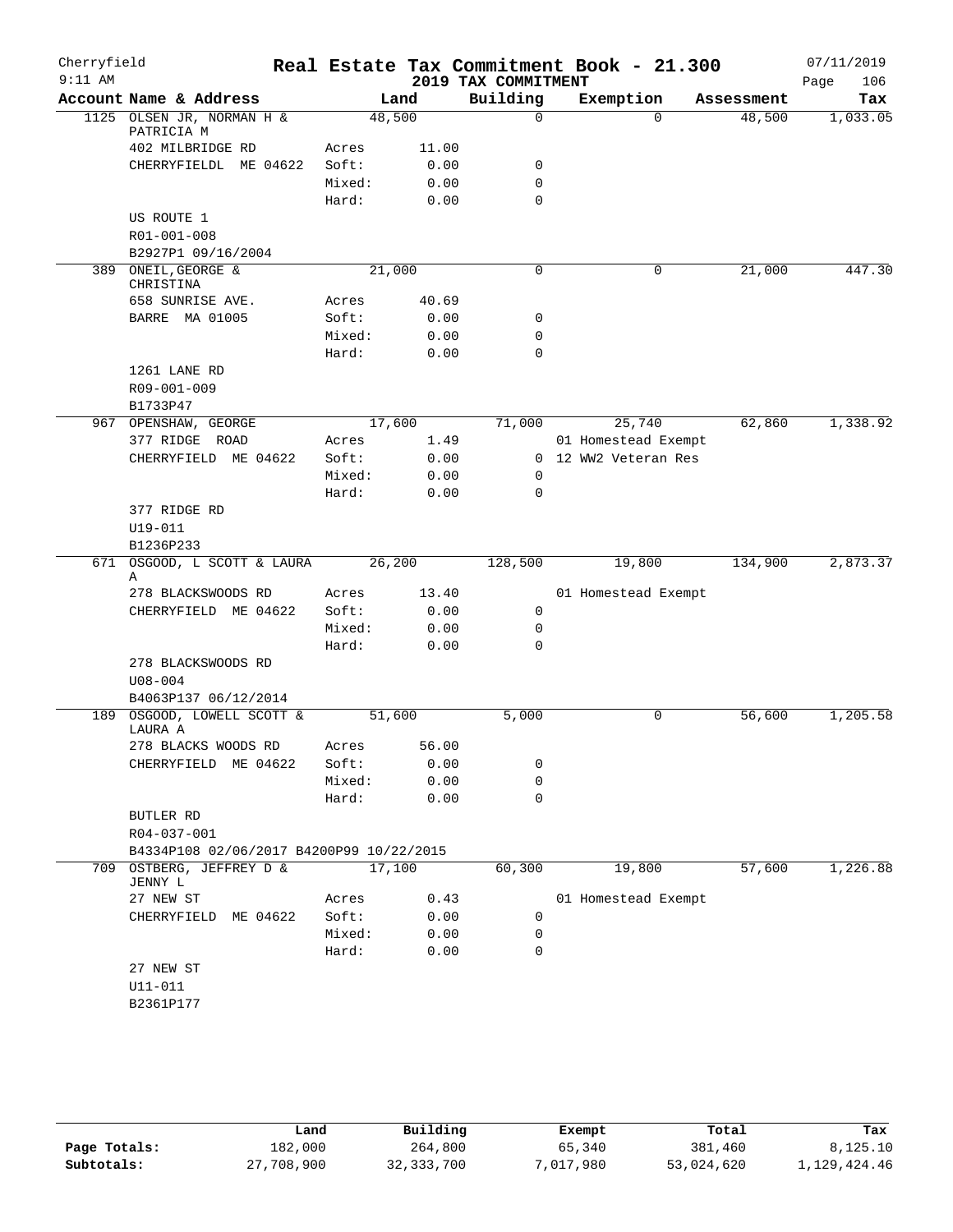| Cherryfield |                                     |        |      |                     | Real Estate Tax Commitment Book - 21.300 |            | 07/11/2019  |
|-------------|-------------------------------------|--------|------|---------------------|------------------------------------------|------------|-------------|
| $9:11$ AM   |                                     |        |      | 2019 TAX COMMITMENT |                                          |            | 107<br>Page |
|             | Account Name & Address              | Land   |      | Building            | Exemption                                | Assessment | Tax         |
|             | 726 OSTBERG, JENNY L &<br>JEFFREY D | 23,100 |      | 48,700              | $\Omega$                                 | 71,800     | 1,529.34    |
|             | 27 NEW ST                           | Acres  | 1.02 |                     |                                          |            |             |
|             | CHERRYFIELD ME 04622                | Soft:  | 0.00 | 0                   |                                          |            |             |
|             |                                     | Mixed: | 0.00 | 0                   |                                          |            |             |
|             |                                     | Hard:  | 0.00 | $\mathbf 0$         |                                          |            |             |
|             | 26 NEW ST                           |        |      |                     |                                          |            |             |
|             | $U11 - 027$                         |        |      |                     |                                          |            |             |
|             | B4306P308 10/25/2016                |        |      |                     |                                          |            |             |
|             | 727 OSTBERG, JENNY LAW              | 17,400 |      | 5,400               | 0                                        | 22,800     | 485.64      |
|             | OSTBERG, JEFFREY DONALD Acres       |        | 0.45 |                     |                                          |            |             |
|             | 27 NEW ST                           | Soft:  | 0.00 | 0                   |                                          |            |             |
|             | CHERRYFIELD ME 04622                | Mixed: | 0.00 | 0                   |                                          |            |             |
|             |                                     | Hard:  | 0.00 | $\mathbf 0$         |                                          |            |             |
|             | 30 NEW ST                           |        |      |                     |                                          |            |             |
|             | $U11 - 028$                         |        |      |                     |                                          |            |             |
|             | B4306P308 10/25/2016                |        |      |                     |                                          |            |             |
|             | 732 PAGELS, STEVEN F                | 18,000 |      | 94,300              | 19,800                                   | 92,500     | 1,970.25    |
|             | P O BOX 28                          | Acres  | 0.50 |                     | 01 Homestead Exempt                      |            |             |
|             | CHERRYFIELD ME 04622                | Soft:  | 0.00 | 0                   |                                          |            |             |
|             |                                     | Mixed: | 0.00 | 0                   |                                          |            |             |
|             |                                     | Hard:  | 0.00 | 0                   |                                          |            |             |
|             | 83 PARK ST                          |        |      |                     |                                          |            |             |
|             | $U11 - 033$                         |        |      |                     |                                          |            |             |
|             | B2659P205                           |        |      |                     |                                          |            |             |
|             | 644 PAGELS, STEVEN F                | 46,400 |      | 167,400             | 0                                        | 213,800    | 4,553.94    |
|             | P O BOX 28                          | Acres  | 5.54 |                     |                                          |            |             |
|             | CHERRYFIELD ME 04622                | Soft:  | 0.00 | 0                   |                                          |            |             |
|             |                                     | Mixed: | 0.00 | 0                   |                                          |            |             |
|             |                                     | Hard:  | 0.00 | 0                   |                                          |            |             |
|             | 150 BLACKSWOODS RD                  |        |      |                     |                                          |            |             |
|             | $U07 - 004$                         |        |      |                     |                                          |            |             |
|             | B3397P218 04/08/2008                |        |      |                     |                                          |            |             |
|             | 215 PANGBURN, JUDITH F              | 16,800 |      | 34,000              | 0                                        | 50,800     | 1,082.04    |
|             | 1020 MANN-HILL ROAD                 | Acres  | 0.91 |                     |                                          |            |             |
|             | HOLDEN ME 04429                     | Soft:  | 0.00 | 0                   |                                          |            |             |
|             |                                     | Mixed: | 0.00 | 0                   |                                          |            |             |
|             |                                     | Hard:  | 0.00 | 0                   |                                          |            |             |
|             | 710 WILLEY DISTRICT RD              |        |      |                     |                                          |            |             |
|             | R05-015                             |        |      |                     |                                          |            |             |
|             | B2509P93                            |        |      |                     |                                          |            |             |
|             | 491 PAQUETTE, EDWARD J &<br>CAROL A | 23,600 |      | 116,600             | 0                                        | 140,200    | 2,986.26    |
|             | PO BOX 255                          | Acres  | 1.80 |                     |                                          |            |             |
|             | COLUMBIA FALLS ME<br>04623          | Soft:  | 0.00 | 0                   |                                          |            |             |
|             |                                     | Mixed: | 0.00 | 0                   |                                          |            |             |
|             |                                     | Hard:  | 0.00 | $\mathbf 0$         |                                          |            |             |
|             | 183 MILBRIDGE RD<br>$U02 - 007$     |        |      |                     |                                          |            |             |
|             | B4458P58 05/07/2018                 |        |      |                     |                                          |            |             |
|             |                                     |        |      |                     |                                          |            |             |

|              | Land       | Building   | Exempt    | Total      | Tax          |
|--------------|------------|------------|-----------|------------|--------------|
| Page Totals: | 145,300    | 466,400    | 19,800    | 591,900    | 12,607.47    |
| Subtotals:   | 27,854,200 | 32,800,100 | 7,037,780 | 53,616,520 | 1,142,031.93 |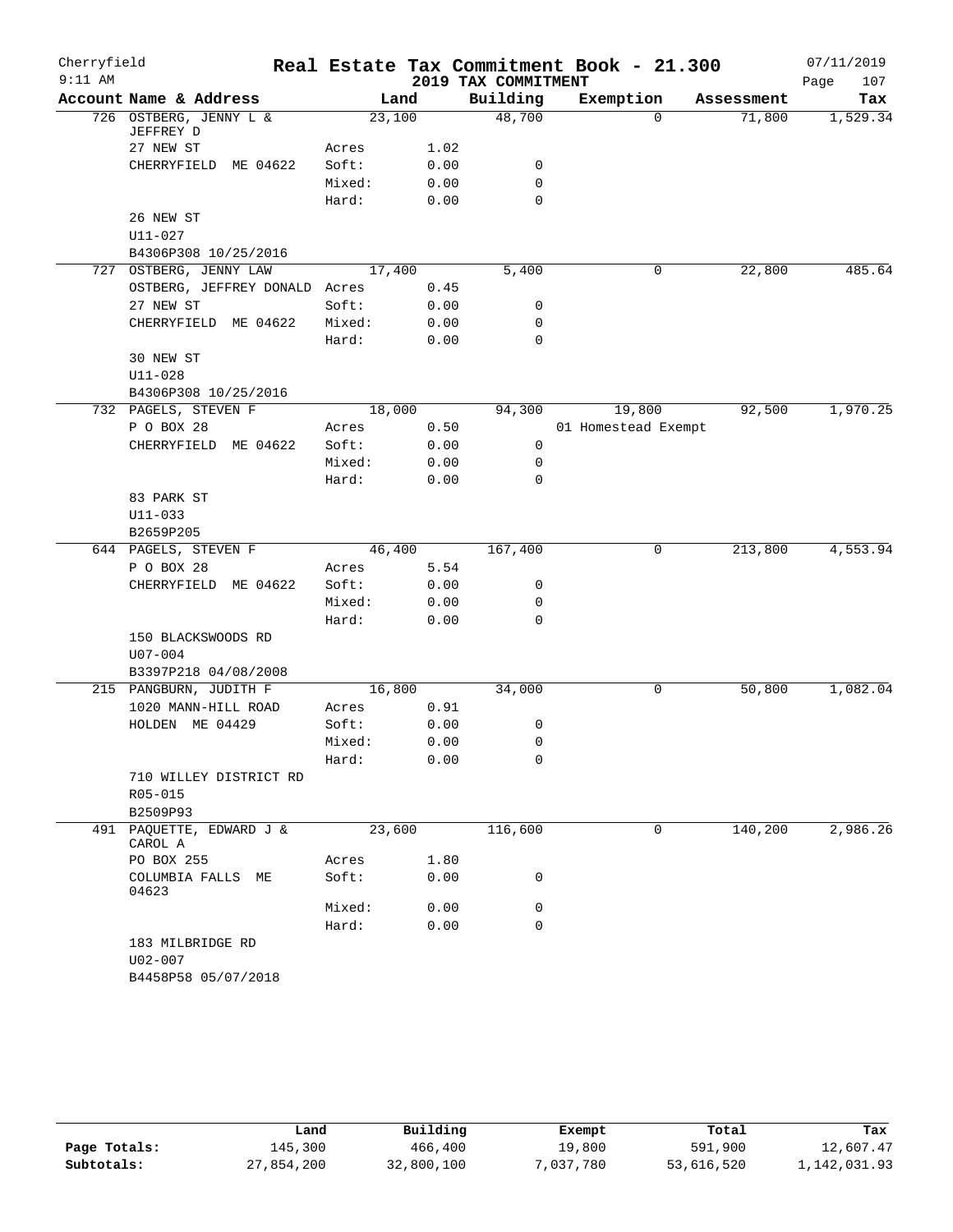| Cherryfield |                                                                |        |       |                     | Real Estate Tax Commitment Book - 21.300 |            | 07/11/2019  |
|-------------|----------------------------------------------------------------|--------|-------|---------------------|------------------------------------------|------------|-------------|
| $9:11$ AM   |                                                                |        |       | 2019 TAX COMMITMENT |                                          |            | Page<br>108 |
|             | Account Name & Address                                         |        | Land  | Building            | Exemption                                | Assessment | Tax         |
|             | 549 PASQUINI, GINA -<br>TRUSTEE                                | 24,100 |       | 173,700             | $\Omega$                                 | 197,800    | 4, 213.14   |
|             | LESLEY, THOMAS P QPR<br>TRUST                                  | Acres  | 2.74  |                     |                                          |            |             |
|             | ROSS & PASQUINI                                                | Soft:  | 0.00  | 0                   |                                          |            |             |
|             | 19 LUDLOW RD #201                                              | Mixed: | 0.00  | 0                   |                                          |            |             |
|             | WESTPORT CT 06880                                              | Hard:  | 0.00  | $\mathbf 0$         |                                          |            |             |
|             | 36 RIVER RD<br>$U04 - 012$                                     |        |       |                     |                                          |            |             |
|             | B4199P5 10/16/2015 B4182P57 08/27/2015 B4164P289<br>06/30/2015 |        |       |                     |                                          |            |             |
|             | 565 PASQUINI, GINA -                                           |        | 3,800 | 0                   | 0                                        | 3,800      | 80.94       |
|             | TRUSTEE<br>LESLEY, THOMAS P QPR                                | Acres  | 0.43  |                     |                                          |            |             |
|             | TRUST                                                          |        |       |                     |                                          |            |             |
|             | ROSS & PASQUINI                                                | Soft:  | 0.00  | 0                   |                                          |            |             |
|             | 19 LUDLOW RD #201                                              | Mixed: | 0.00  | $\mathbf 0$         |                                          |            |             |
|             | WESTPORT CT 06880                                              | Hard:  | 0.00  | $\mathbf 0$         |                                          |            |             |
|             | RIVER RD                                                       |        |       |                     |                                          |            |             |
|             | $U04 - 025$                                                    |        |       |                     |                                          |            |             |
|             | B4164P289 06/30/2015                                           |        |       |                     |                                          |            |             |
|             | 670 PAUL, JOSHUA E                                             | 14,700 |       | 6,600               | 0                                        | 21,300     | 453.69      |
|             | 86 BION LN                                                     | Acres  | 19.00 |                     |                                          |            |             |
|             | CHERRYFIELD ME 04622                                           | Soft:  | 2.00  | 263                 |                                          |            |             |
|             |                                                                | Mixed: | 7.00  | 1,102               |                                          |            |             |
|             |                                                                | Hard:  | 0.00  | 0                   |                                          |            |             |
|             | 86 BION LANE                                                   |        |       |                     |                                          |            |             |
|             | R04-023-001                                                    |        |       |                     |                                          |            |             |
|             | B4363P128 06/08/2017                                           |        |       |                     |                                          |            |             |
|             | 410 PEABODY, CARRIE A                                          | 21,400 |       | 0                   | 0                                        | 21,400     | 455.82      |
|             | PO BOX 12                                                      | Acres  | 41.70 |                     |                                          |            |             |
|             | ADDISON ME 04606                                               | Soft:  | 0.00  | 0                   |                                          |            |             |
|             |                                                                | Mixed: | 0.00  | 0                   |                                          |            |             |
|             |                                                                | Hard:  | 0.00  | $\mathbf 0$         |                                          |            |             |
|             | 148 SALMON RUN<br>R09-001-030                                  |        |       |                     |                                          |            |             |
|             | B4530P156 01/30/2019                                           |        |       |                     |                                          |            |             |
|             | 409 PEABODY, CARRIE A                                          | 21,300 |       | 0                   | 0                                        | 21,300     | 453.69      |
|             | PO BOX 12                                                      | Acres  | 41.50 |                     |                                          |            |             |
|             | ADDISON ME 04606                                               | Soft:  | 0.00  | 0                   |                                          |            |             |
|             |                                                                | Mixed: | 0.00  | 0                   |                                          |            |             |
|             |                                                                | Hard:  | 0.00  | $\mathbf 0$         |                                          |            |             |
|             | 1330 LANE RD                                                   |        |       |                     |                                          |            |             |
|             | R09-001-029                                                    |        |       |                     |                                          |            |             |
|             | B4341P174 03/09/2017                                           |        |       |                     |                                          |            |             |
|             | 1059 PEABODY, CONRAD                                           | 17,300 |       | 24,700              | 0                                        | 42,000     | 894.60      |
|             | 27 CROSS RD                                                    | Acres  | 1.00  |                     |                                          |            |             |
|             | COLUMBIA FALLS ME<br>04623                                     | Soft:  | 0.00  | 0                   |                                          |            |             |
|             |                                                                | Mixed: | 0.00  | 0                   |                                          |            |             |
|             |                                                                | Hard:  | 0.00  | $\mathbf 0$         |                                          |            |             |
|             | 300 RIDGE ROAD                                                 |        |       |                     |                                          |            |             |
|             | $U18 - 005$                                                    |        |       |                     |                                          |            |             |
|             | B4033P204 01/31/2014                                           |        |       |                     |                                          |            |             |
|             |                                                                |        |       |                     |                                          |            |             |

|              | Land       | Building   | Exempt    | Total      | Tax          |
|--------------|------------|------------|-----------|------------|--------------|
| Page Totals: | 102,600    | 205,000    |           | 307,600    | 6,551.88     |
| Subtotals:   | 27,956,800 | 33,005,100 | 7,037,780 | 53,924,120 | 1,148,583.81 |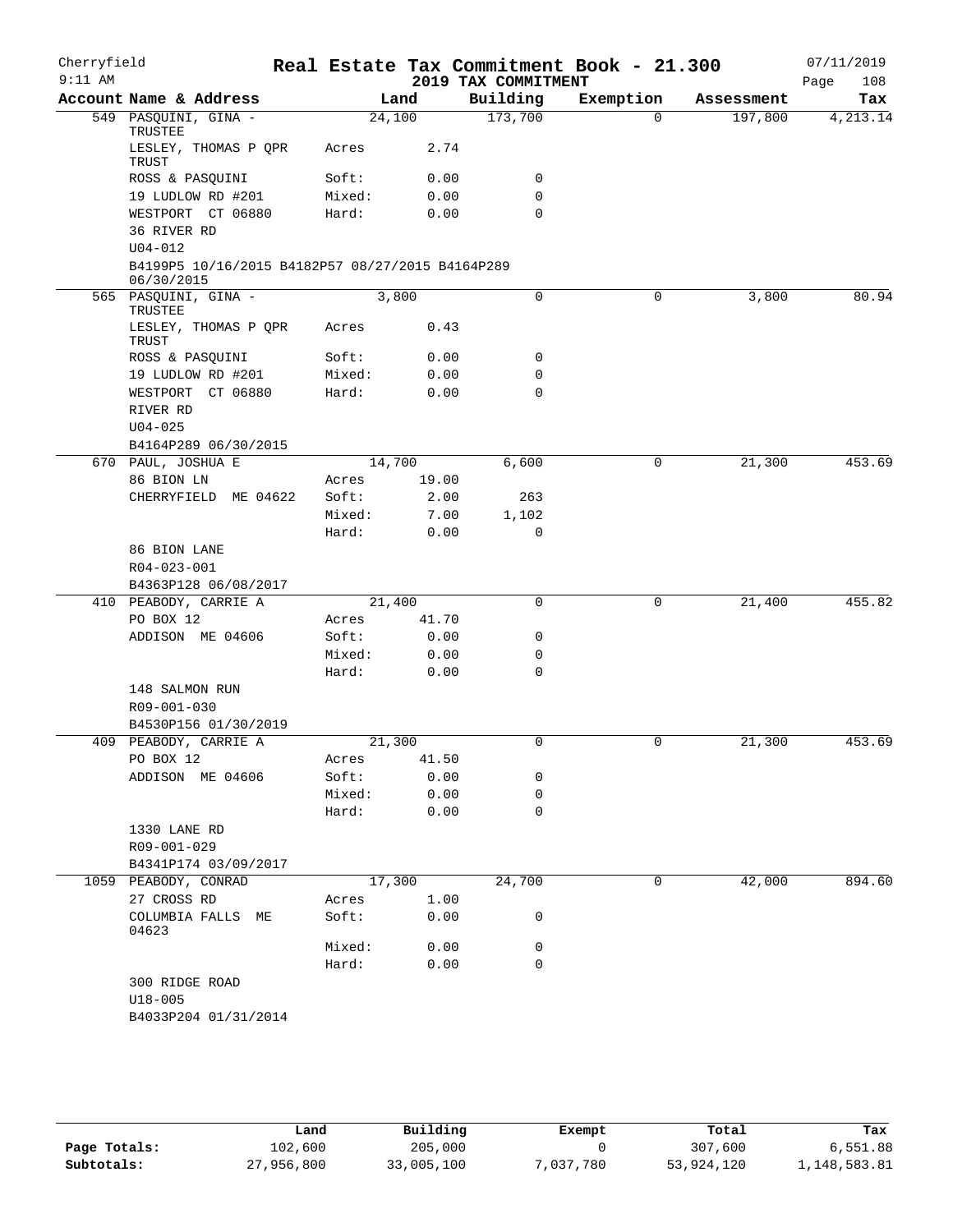| Cherryfield<br>$9:11$ AM |                                  |        |        | Real Estate Tax Commitment Book - 21.300 |                     |          |            | 07/11/2019  |
|--------------------------|----------------------------------|--------|--------|------------------------------------------|---------------------|----------|------------|-------------|
|                          |                                  |        |        | 2019 TAX COMMITMENT                      |                     |          |            | 109<br>Page |
|                          | Account Name & Address           |        | Land   | Building                                 | Exemption           |          | Assessment | Tax         |
|                          | 513 PECK, SUSAN V                | 23,900 |        | 27,100                                   |                     | $\Omega$ | 51,000     | 1,086.30    |
|                          | TETREAULT, ALFRED G              | Acres  | 1.65   |                                          |                     |          |            |             |
|                          | P.O. Box 329                     | Soft:  | 0.00   | 0                                        |                     |          |            |             |
|                          | Uncasville CT<br>06382--032      | Mixed: | 0.00   | 0                                        |                     |          |            |             |
|                          |                                  | Hard:  | 0.00   | 0                                        |                     |          |            |             |
|                          | 45 WILSON HILL RD                |        |        |                                          |                     |          |            |             |
|                          | $U03 - 007$                      |        |        |                                          |                     |          |            |             |
|                          | B3451P140 09/12/2008             |        |        |                                          |                     |          |            |             |
|                          | 106 PERRIN, ERIC BEN             | 92,800 |        | 41,100                                   |                     | 19,800   | 114,100    | 2,430.33    |
|                          | 520 BLACKSWOODS RD               | Acres  | 113.00 |                                          | 01 Homestead Exempt |          |            |             |
|                          | CHERRYFIELD ME 04622             | Soft:  | 0.00   | $\mathbf 0$                              |                     |          |            |             |
|                          |                                  | Mixed: | 0.00   | 0                                        |                     |          |            |             |
|                          |                                  | Hard:  | 0.00   | 0                                        |                     |          |            |             |
|                          | 520 BLACKSWOODS RD               |        |        |                                          |                     |          |            |             |
|                          | $R03 - 030$                      |        |        |                                          |                     |          |            |             |
|                          | B2491P71                         |        |        |                                          |                     |          |            |             |
|                          | 382 PERRY DENNIS E & DANIEL<br>Е | 23,700 |        | $\mathbf 0$                              |                     | 0        | 23,700     | 504.81      |
|                          | 1314 NORTHFIELD RD               | Acres  | 48.38  |                                          |                     |          |            |             |
|                          | WHITNEYVILLE ME 04654            | Soft:  | 0.00   | 0                                        |                     |          |            |             |
|                          |                                  | Mixed: | 0.00   | 0                                        |                     |          |            |             |
|                          |                                  | Hard:  | 0.00   | $\Omega$                                 |                     |          |            |             |
|                          | 1075 LANE RD                     |        |        |                                          |                     |          |            |             |
|                          | R09-001-002                      |        |        |                                          |                     |          |            |             |
|                          | B4419P122 11/27/2017             |        |        |                                          |                     |          |            |             |
|                          | 227 PERRY JR, DAVID              | 21,500 |        | 0                                        |                     | 0        | 21,500     | 457.95      |
|                          | 278 WILLEY DISTRICT RD           | Acres  | 14.80  |                                          |                     |          |            |             |
|                          | CHERRYFIELD ME 04622             | Soft:  | 0.00   | 0                                        |                     |          |            |             |
|                          |                                  | Mixed: | 0.00   | 0                                        |                     |          |            |             |
|                          |                                  | Hard:  | 0.00   | $\mathbf 0$                              |                     |          |            |             |
|                          | 604 WILLEY DISTRICT RD           |        |        |                                          |                     |          |            |             |
|                          | R05-025                          |        |        |                                          |                     |          |            |             |
|                          | B4276P279 07/28/2016             |        |        |                                          |                     |          |            |             |
|                          | 475 PERRY, CHRISTOPHER S         | 11,800 |        | 8,200                                    |                     | 0        | 20,000     | 426.00      |
|                          | PO BOX 313                       | Acres  | 1.18   |                                          |                     |          |            |             |
|                          | CHERRYFIELD ME 04622             | Soft:  | 0.00   | 0                                        |                     |          |            |             |
|                          |                                  | Mixed: | 0.00   | 0                                        |                     |          |            |             |
|                          |                                  | Hard:  | 0.00   | 0                                        |                     |          |            |             |
|                          | 239 MILBRIDGE RD                 |        |        |                                          |                     |          |            |             |
|                          | $U01 - 007$                      |        |        |                                          |                     |          |            |             |
|                          | B4451P242 04/09/2018             |        |        |                                          |                     |          |            |             |
|                          | 654 PERRY, CLIFFORD & PAULA      | 22,800 |        | 82,300                                   |                     | 19,800   | 85,300     | 1,816.89    |
|                          | 194 BLACKSWOODS RD               | Acres  | 10.56  |                                          | 01 Homestead Exempt |          |            |             |
|                          | CHERRYFIELD ME 04622             | Soft:  | 0.00   | 0                                        |                     |          |            |             |
|                          |                                  | Mixed: | 0.00   | 0                                        |                     |          |            |             |
|                          |                                  | Hard:  | 0.00   | 0                                        |                     |          |            |             |
|                          | 194 BLACKSWOODS RD               |        |        |                                          |                     |          |            |             |
|                          | $U07 - 013$                      |        |        |                                          |                     |          |            |             |
|                          | B1686P286                        |        |        |                                          |                     |          |            |             |
|                          |                                  |        |        |                                          |                     |          |            |             |

|              | Land         | Building   | Exempt    | Total        | Tax          |
|--------------|--------------|------------|-----------|--------------|--------------|
| Page Totals: | 196,500      | 158,700    | 39,600    | 315,600      | 6,722.28     |
| Subtotals:   | 28, 153, 300 | 33,163,800 | 7,077,380 | 54, 239, 720 | 1,155,306.09 |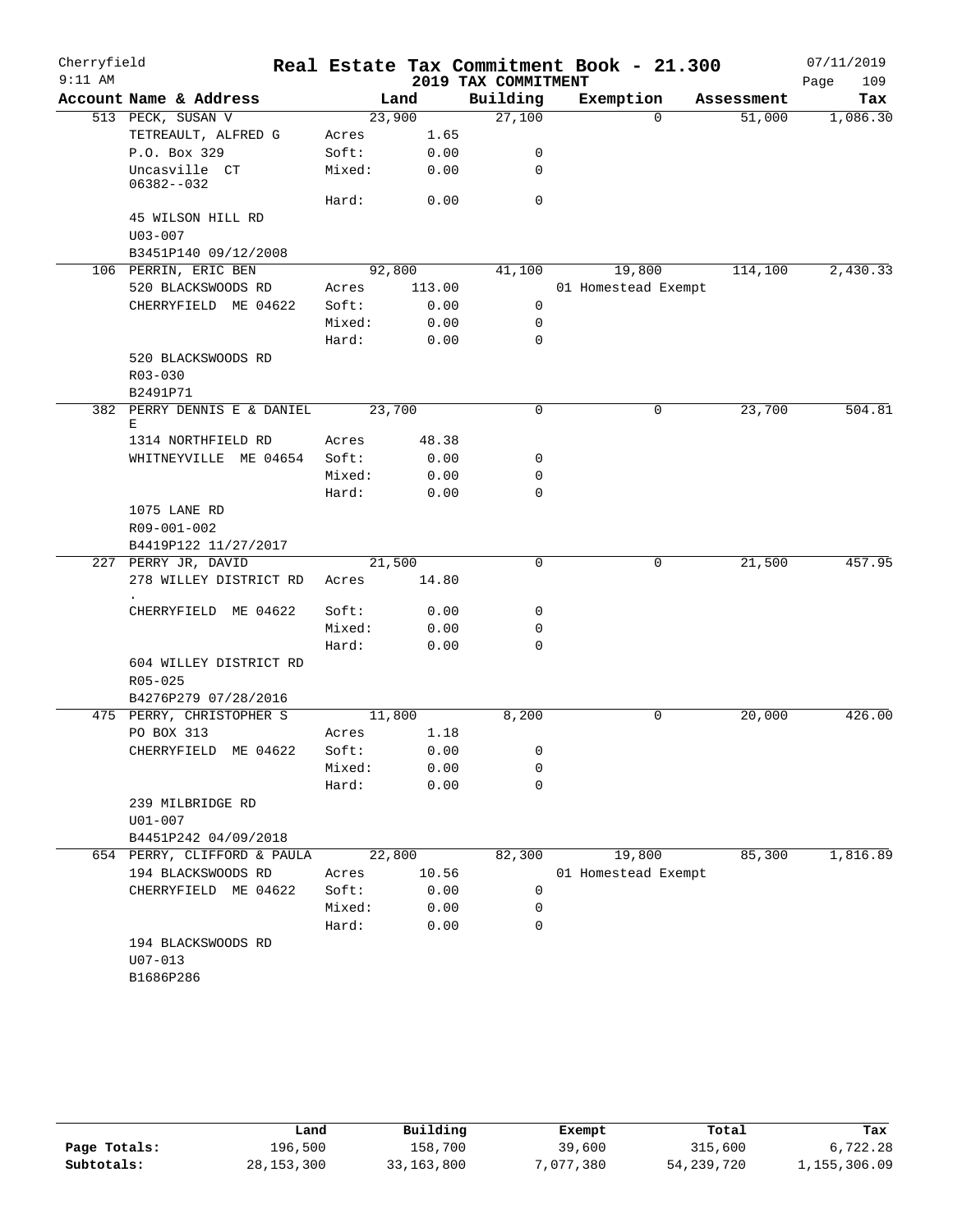| Cherryfield  |                         |              |        |        |              |                                 |             | Real Estate Tax Commitment Book - 21.300 |   |              | 07/11/2019         |
|--------------|-------------------------|--------------|--------|--------|--------------|---------------------------------|-------------|------------------------------------------|---|--------------|--------------------|
| $9:11$ AM    | Account Name & Address  |              |        | Land   |              | 2019 TAX COMMITMENT<br>Building |             | Exemption                                |   | Assessment   | Page<br>110<br>Tax |
|              | 1140 PERRY, DANIEL      |              |        | 17,900 |              | 60,700                          |             | 19,800                                   |   | 58,800       | 1,252.44           |
|              | C/O CLIFFORD PERRY      |              | Acres  |        | 1.94         |                                 |             | 01 Homestead Exempt                      |   |              |                    |
|              | 194 BLACKSWOODS RD      |              | Soft:  |        | 0.00         |                                 | 0           |                                          |   |              |                    |
|              | CHERRYFIELD ME 04622    |              | Mixed: |        | 0.00         |                                 | 0           |                                          |   |              |                    |
|              |                         |              | Hard:  |        | 0.00         |                                 | $\mathbf 0$ |                                          |   |              |                    |
|              | 4 PERRY LN              |              |        |        |              |                                 |             |                                          |   |              |                    |
|              | $U07 - 012$             |              |        |        |              |                                 |             |                                          |   |              |                    |
|              | B3269P165 B2253P275     |              |        |        |              |                                 |             |                                          |   |              |                    |
|              | 317 PERRY, DAVID        |              |        | 32,300 |              | 500                             |             |                                          | 0 | 32,800       | 698.64             |
|              | FOLSOM, ED              |              | Acres  |        | 34.50        |                                 |             |                                          |   |              |                    |
|              | 32 ELM ST               |              | Soft:  |        | 0.00         |                                 | 0           |                                          |   |              |                    |
|              | ELLSWORTH ME 04605      |              | Mixed: |        | 0.00         |                                 | 0           |                                          |   |              |                    |
|              |                         |              | Hard:  |        | 0.00         |                                 | $\mathbf 0$ |                                          |   |              |                    |
|              | 406 NORTH MAIN ST       |              |        |        |              |                                 |             |                                          |   |              |                    |
|              | R07-011                 |              |        |        |              |                                 |             |                                          |   |              |                    |
|              | B3928P144 02/07/2013    |              |        |        |              |                                 |             |                                          |   |              |                    |
|              | 868 PERRY, DAVID L      |              |        | 6,000  |              |                                 | 0           |                                          | 0 | 6,000        | 127.80             |
|              | 68 WILLEY DISTRICT RD   |              | Acres  |        | 3.89         |                                 |             |                                          |   |              |                    |
|              | CHERRYFIELD ME 04622    |              | Soft:  |        | 0.00         |                                 | 0           |                                          |   |              |                    |
|              |                         |              | Mixed: |        | 0.00         |                                 | 0           |                                          |   |              |                    |
|              |                         |              | Hard:  |        | 0.00         |                                 | $\mathbf 0$ |                                          |   |              |                    |
|              | WILLEY DISTRICT RD      |              |        |        |              |                                 |             |                                          |   |              |                    |
|              | (OFF)                   |              |        |        |              |                                 |             |                                          |   |              |                    |
|              | U14-039                 |              |        |        |              |                                 |             |                                          |   |              |                    |
|              | B4137P259 03/24/2015    |              |        |        |              |                                 |             |                                          |   |              |                    |
|              | 381 PERRY, DENNIS E     |              |        | 26,600 |              | 21,700                          |             |                                          | 0 | 48,300       | 1,028.79           |
|              | PERRY, DANIEL E         |              | Acres  |        | 49.11        |                                 |             |                                          |   |              |                    |
|              | 1314 NORTHFIELD RD      |              | Soft:  |        | 0.00         |                                 | 0           |                                          |   |              |                    |
|              | WHITNEYVILLE ME 04654   |              | Mixed: |        | 0.00         |                                 | 0           |                                          |   |              |                    |
|              |                         |              | Hard:  |        | 0.00         |                                 | 0           |                                          |   |              |                    |
|              | 1041 LANE RD            |              |        |        |              |                                 |             |                                          |   |              |                    |
|              | R09-001-001             |              |        |        |              |                                 |             |                                          |   |              |                    |
|              | B4314P69 11/18/2016     |              |        |        |              |                                 |             |                                          |   |              |                    |
|              | 1054 PERRY, JORDAN      |              |        | 24,300 |              | 12,900                          |             | 19,800                                   |   | 17,400       | 370.62             |
|              | LEIGHTON, SARAH J       |              | Acres  |        | 9.00         |                                 |             | 01 Homestead Exempt                      |   |              |                    |
|              | 175 UNIONVILLE RD       |              | Soft:  |        | 0.00         |                                 | 0           |                                          |   |              |                    |
|              | CHERRYFIELD ME 04622    |              | Mixed: |        | 0.00         |                                 | 0           |                                          |   |              |                    |
|              |                         |              | Hard:  |        | 0.00         |                                 | 0           |                                          |   |              |                    |
|              | 175 UNIONVILLE RD       |              |        |        |              |                                 |             |                                          |   |              |                    |
|              | R03-013-001             |              |        |        |              |                                 |             |                                          |   |              |                    |
|              | B4293P92 09/09/2016     |              |        |        |              |                                 |             |                                          |   |              |                    |
|              | 886 PERRY, MAEVE        |              |        | 11,600 |              | 39,300                          |             | 19,800                                   |   | 31,100       | 662.43             |
|              | 46 RIDGE RD             |              | Acres  |        | 0.40         |                                 |             | 01 Homestead Exempt                      |   |              |                    |
|              | CHERRYFIELD<br>ME 04622 |              | Soft:  |        | 0.00         |                                 | $\mathbf 0$ |                                          |   |              |                    |
|              |                         |              | Mixed: |        | 0.00         |                                 | 0           |                                          |   |              |                    |
|              |                         |              | Hard:  |        | 0.00         |                                 | 0           |                                          |   |              |                    |
|              | 46 RIDGE RD             |              |        |        |              |                                 |             |                                          |   |              |                    |
|              | $U15-014$               |              |        |        |              |                                 |             |                                          |   |              |                    |
|              | B3969P81 07/01/2013     |              |        |        |              |                                 |             |                                          |   |              |                    |
|              | 49 PERRY, RANDY L       |              |        | 14,700 |              | 148,100                         |             | 19,800                                   |   | 143,000      | 3,045.90           |
|              | PERRY, KATHY            |              | Acres  |        | 1.43         |                                 |             | 01 Homestead Exempt                      |   |              |                    |
|              | 167 RIDGE RD            |              | Soft:  |        | 0.00         |                                 | 0           |                                          |   |              |                    |
|              | CHERRYFIELD ME 04622    |              | Mixed: |        | 0.00         |                                 | 0           |                                          |   |              |                    |
|              |                         |              | Hard:  |        | 0.00         |                                 | 0           |                                          |   |              |                    |
|              | 167 RIDGE RD            |              |        |        |              |                                 |             |                                          |   |              |                    |
|              | U17-013-001             |              |        |        |              |                                 |             |                                          |   |              |                    |
|              | B3251P239 02/20/2007    |              |        |        |              |                                 |             |                                          |   |              |                    |
|              |                         |              |        |        |              |                                 |             |                                          |   |              |                    |
|              |                         | Land         |        |        | Building     |                                 |             | Exempt                                   |   | Total        | Tax                |
| Page Totals: |                         | 133,400      |        |        | 283,200      |                                 |             | 79,200                                   |   | 337,400      | 7,186.62           |
| Subtotals:   |                         | 28, 286, 700 |        |        | 33, 447, 000 |                                 |             | 7,156,580                                |   | 54, 577, 120 | 1, 162, 492. 71    |
|              |                         |              |        |        |              |                                 |             |                                          |   |              |                    |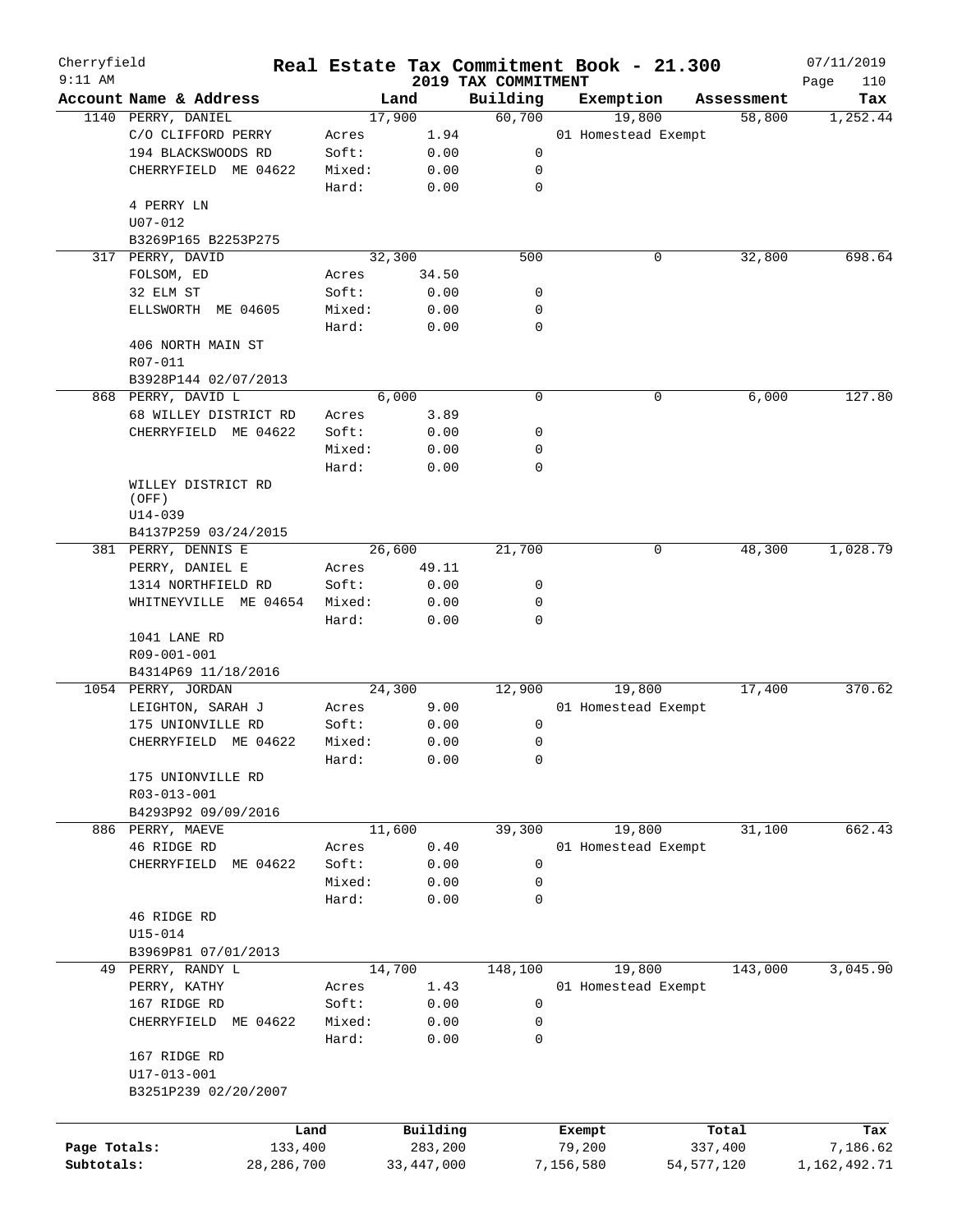| Cherryfield  |                             |        |            |                                 | Real Estate Tax Commitment Book - 21.300 |            | 07/11/2019         |
|--------------|-----------------------------|--------|------------|---------------------------------|------------------------------------------|------------|--------------------|
| $9:11$ AM    | Account Name & Address      |        | Land       | 2019 TAX COMMITMENT<br>Building | Exemption                                | Assessment | Page<br>111<br>Tax |
|              | 286 PERRY, RHONDA           |        | 18,100     | 94,400                          | 19,800                                   | 92,700     | 1,974.51           |
|              | PERRY, PAUL                 | Acres  | 2.40       |                                 | 01 Homestead Exempt                      |            |                    |
|              | 257 TENAN LANE              | Soft:  | 0.00       | 0                               |                                          |            |                    |
|              | CHERRYFIELD ME 04622        | Mixed: | 0.00       | 0                               |                                          |            |                    |
|              |                             | Hard:  | 0.00       | $\mathbf 0$                     |                                          |            |                    |
|              | 257 TENAN LANE              |        |            |                                 |                                          |            |                    |
|              | R05-071-001                 |        |            |                                 |                                          |            |                    |
|              | B2161P228                   |        |            |                                 |                                          |            |                    |
|              |                             |        | 16,700     | 0                               | 0                                        |            | 355.71             |
|              | 896 PERRY, WILLIAM          |        |            |                                 |                                          | 16,700     |                    |
|              | 41 PINE RD                  | Acres  | 14.83      |                                 |                                          |            |                    |
|              | CUMBERLAND RI 02864         | Soft:  | 0.00       | 0                               |                                          |            |                    |
|              |                             | Mixed: | 0.00       | 0                               |                                          |            |                    |
|              |                             | Hard:  | 0.00       | 0                               |                                          |            |                    |
|              | MAIN ST                     |        |            |                                 |                                          |            |                    |
|              | U15-024                     |        |            |                                 |                                          |            |                    |
|              | B4021P225 12/17/2013        |        |            |                                 |                                          |            |                    |
|              | 898 PERRY, WILLIAM          |        | 15,000     | $\mathbf 0$                     | 0                                        | 15,000     | 319.50             |
|              | 41 PINE RD                  | Acres  | 12.00      |                                 |                                          |            |                    |
|              | CUMBERLAND RI 02864         | Soft:  | 0.00       | 0                               |                                          |            |                    |
|              |                             | Mixed: | 0.00       | 0                               |                                          |            |                    |
|              |                             | Hard:  | 0.00       | 0                               |                                          |            |                    |
|              | MAIN ST                     |        |            |                                 |                                          |            |                    |
|              | U15-026                     |        |            |                                 |                                          |            |                    |
|              | B4021P225 12/17/2013        |        |            |                                 |                                          |            |                    |
|              | 897 PERRY, WILLIAM          |        | 10,900     | 95,500                          | 0                                        | 106,400    | 2,266.32           |
|              | 41 PINE RD                  | Acres  | 0.20       |                                 |                                          |            |                    |
|              | CUMBERLAND RI 02864         | Soft:  | 0.00       | 0                               |                                          |            |                    |
|              |                             | Mixed: | 0.00       | 0                               |                                          |            |                    |
|              |                             |        |            |                                 |                                          |            |                    |
|              |                             | Hard:  | 0.00       | 0                               |                                          |            |                    |
|              | 237 MAIN ST                 |        |            |                                 |                                          |            |                    |
|              | $U15 - 025$                 |        |            |                                 |                                          |            |                    |
|              | B4021P225 12/17/2013        |        |            |                                 |                                          |            |                    |
|              | 655 PERRY, CLIFFORD & PAULA |        | 8,500      | $\mathbf 0$                     | 0                                        | 8,500      | 181.05             |
|              | J.                          |        |            |                                 |                                          |            |                    |
|              | 194 BLACKSWOODS RD          | Acres  | 0.97       |                                 |                                          |            |                    |
|              | CHERRYFIELD ME 04622        | Soft:  | 0.00       | 0                               |                                          |            |                    |
|              |                             | Mixed: | 0.00       | 0                               |                                          |            |                    |
|              |                             | Hard:  | 0.00       | 0                               |                                          |            |                    |
|              | 200 BLACKSWOODS RD          |        |            |                                 |                                          |            |                    |
|              | $U07 - 014$                 |        |            |                                 |                                          |            |                    |
|              | B1672P81                    |        |            |                                 |                                          |            |                    |
| 787          | PERRY, DAVID L              |        | 5,700      | 23,500                          | 0                                        | 29,200     | 621.96             |
|              | 68 WILLEY DISTRICT RD       | Acres  | 0.11       |                                 |                                          |            |                    |
|              | CHERRYFIELD ME 04622        | Soft:  | 0.00       | 0                               |                                          |            |                    |
|              |                             | Mixed: | 0.00       | 0                               |                                          |            |                    |
|              |                             | Hard:  | 0.00       | 0                               |                                          |            |                    |
|              | 24 MAIN ST                  |        |            |                                 |                                          |            |                    |
|              | $U12 - 039$                 |        |            |                                 |                                          |            |                    |
|              | B1588P27                    |        |            |                                 |                                          |            |                    |
|              | 1086 PERRY, DAVID L         |        | 13,100     | 36,200                          | 25,740                                   | 23,560     | 501.83             |
|              | 68 WILLEY DISTRICT RD       |        | 4.26       |                                 | 12 WW2 Veteran Res                       |            |                    |
|              |                             | Acres  |            |                                 |                                          |            |                    |
|              | CHERRYFIELD ME 04622        | Soft:  | 0.00       | 0                               | 01 Homestead Exempt                      |            |                    |
|              |                             | Mixed: | 0.00       | 0                               |                                          |            |                    |
|              |                             | Hard:  | 0.00       | 0                               |                                          |            |                    |
|              | 68 WILLEY DISTRICT ROAD     |        |            |                                 |                                          |            |                    |
|              | $U14 - 038$                 |        |            |                                 |                                          |            |                    |
|              | B1997P348                   |        |            |                                 |                                          |            |                    |
|              |                             |        |            |                                 |                                          |            |                    |
|              | Land                        |        | Building   |                                 | Exempt                                   | Total      | Tax                |
| Page Totals: | 88,000                      |        | 249,600    |                                 | 45,540                                   | 292,060    | 6,220.88           |
| Subtotals:   | 28, 374, 700                |        | 33,696,600 |                                 | 7,202,120                                | 54,869,180 | 1,168,713.59       |
|              |                             |        |            |                                 |                                          |            |                    |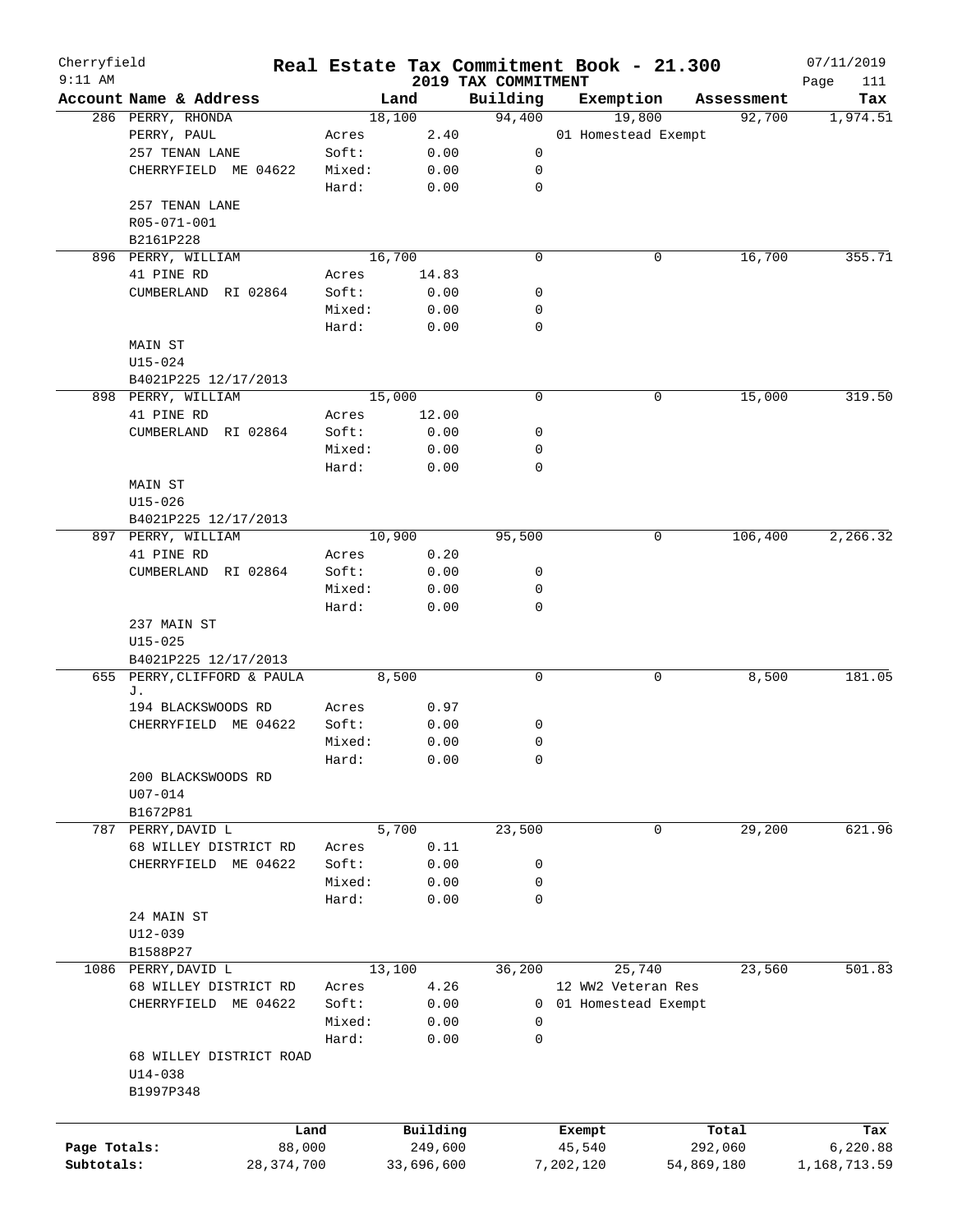| Cherryfield |                                                    |                |      |                     | Real Estate Tax Commitment Book - 21.300 |            | 07/11/2019  |
|-------------|----------------------------------------------------|----------------|------|---------------------|------------------------------------------|------------|-------------|
| $9:11$ AM   |                                                    |                |      | 2019 TAX COMMITMENT |                                          |            | 112<br>Page |
|             | Account Name & Address                             | Land           |      | Building            | Exemption                                | Assessment | Tax         |
|             | 527 PETERSEN, PATRICIA A                           | 26, 200        |      | 86,300              | 19,800                                   | 92,700     | 1,974.51    |
|             | 98 MILBRIDGE RD                                    | Acres          | 4.40 |                     | 01 Homestead Exempt                      |            |             |
|             | CHERRYFIELD ME 04622                               | Soft:          | 0.00 | 0                   |                                          |            |             |
|             |                                                    | Mixed:         | 0.00 | 0                   |                                          |            |             |
|             |                                                    | Hard:          | 0.00 | 0                   |                                          |            |             |
|             | 98 MILBRIDGE RD                                    |                |      |                     |                                          |            |             |
|             | $U03 - 021$                                        |                |      |                     |                                          |            |             |
|             | B1499P33                                           |                |      |                     |                                          |            |             |
|             | 900 PETERSON III, BONNIE J<br>& CHARLES S          | 20,500         |      | 67,200              | 19,800                                   | 67,900     | 1,446.27    |
|             | 64 RIDGE ROAD                                      | Acres          | 1.57 |                     | 01 Homestead Exempt                      |            |             |
|             | CHERRYFIELD ME 04622                               | Soft:          | 0.00 | 0                   |                                          |            |             |
|             |                                                    | Mixed:         | 0.00 | 0                   |                                          |            |             |
|             |                                                    | Hard:          | 0.00 | $\mathbf 0$         |                                          |            |             |
|             | 64 RIDGE RD                                        |                |      |                     |                                          |            |             |
|             | $U16 - 002$                                        |                |      |                     |                                          |            |             |
|             | B4417P277 11/20/2017 B2502P243                     |                |      |                     |                                          |            |             |
|             | 581 PETERSON, CYNTHIA                              | 23,100         |      | 64,500              | 19,800                                   | 67,800     | 1,444.14    |
|             | 89 SCHOOL ST                                       | Acres          | 1.00 |                     | 01 Homestead Exempt                      |            |             |
|             | CHERRYFIELD ME 04622                               | Soft:          | 0.00 | 0                   |                                          |            |             |
|             |                                                    | Mixed:         | 0.00 | 0                   |                                          |            |             |
|             |                                                    | Hard:          | 0.00 | 0                   |                                          |            |             |
|             | 89 SCHOOL ST                                       |                |      |                     |                                          |            |             |
|             | $U05 - 013$                                        |                |      |                     |                                          |            |             |
|             | B2832P81                                           |                |      |                     |                                          |            |             |
|             | 345 PETTENGILL, LARRY E &<br>THERESA M             | 17,600         |      | 84,200              | 19,800                                   | 82,000     | 1,746.60    |
|             | 396 SPRAGUES FALLS ROAD Acres                      |                | 1.43 |                     | 01 Homestead Exempt                      |            |             |
|             | CHERRYFIELD ME 04622                               | Soft:          | 0.00 | 0                   |                                          |            |             |
|             |                                                    | Mixed:         | 0.00 | 0                   |                                          |            |             |
|             |                                                    | Hard:          | 0.00 | 0                   |                                          |            |             |
|             | 396 SPRAGUE FALLS RD                               |                |      |                     |                                          |            |             |
|             | R08-015-004                                        |                |      |                     |                                          |            |             |
|             | B4243P292 04/04/2016                               |                |      |                     |                                          |            |             |
|             | 1029 PETZOLD, KURT & PATSY A                       | 13,700         |      | $\Omega$            | 0                                        | 13,700     | 291.81      |
|             | 24 SUNSET POINT RD                                 | Acres          | 9.80 |                     |                                          |            |             |
|             | HARRINGTON ME 04643                                | Soft:          | 0.00 | 0                   |                                          |            |             |
|             |                                                    | Mixed:         | 0.00 | 0                   |                                          |            |             |
|             |                                                    | Hard:          | 0.00 | 0                   |                                          |            |             |
|             | SPRAGUE FALLS RD                                   |                |      |                     |                                          |            |             |
|             | R03-051-002                                        |                |      |                     |                                          |            |             |
|             | B3302P19 06/28/2007                                |                |      | $\Omega$            |                                          |            |             |
|             | 1028 PETZOLD, KURT & PATSY A<br>24 SUNSET POINT RD | 9,700<br>Acres | 2.80 |                     | 0                                        | 9,700      | 206.61      |
|             | HARRINGTON ME 04643                                | Soft:          | 0.00 | 0                   |                                          |            |             |
|             |                                                    | Mixed:         | 0.00 | 0                   |                                          |            |             |
|             |                                                    | Hard:          | 0.00 | 0                   |                                          |            |             |
|             | SPRAGUE FALLS RD                                   |                |      |                     |                                          |            |             |
|             | R03-051-001                                        |                |      |                     |                                          |            |             |
|             | B3302P19 06/28/2007                                |                |      |                     |                                          |            |             |

|              | Land       | Building   | Exempt     | Total      | Tax          |
|--------------|------------|------------|------------|------------|--------------|
| Page Totals: | 110,800    | 302,200    | 79,200     | 333,800    | 7,109.94     |
| Subtotals:   | 28,485,500 | 33,998,800 | , 281, 320 | 55,202,980 | 1,175,823.53 |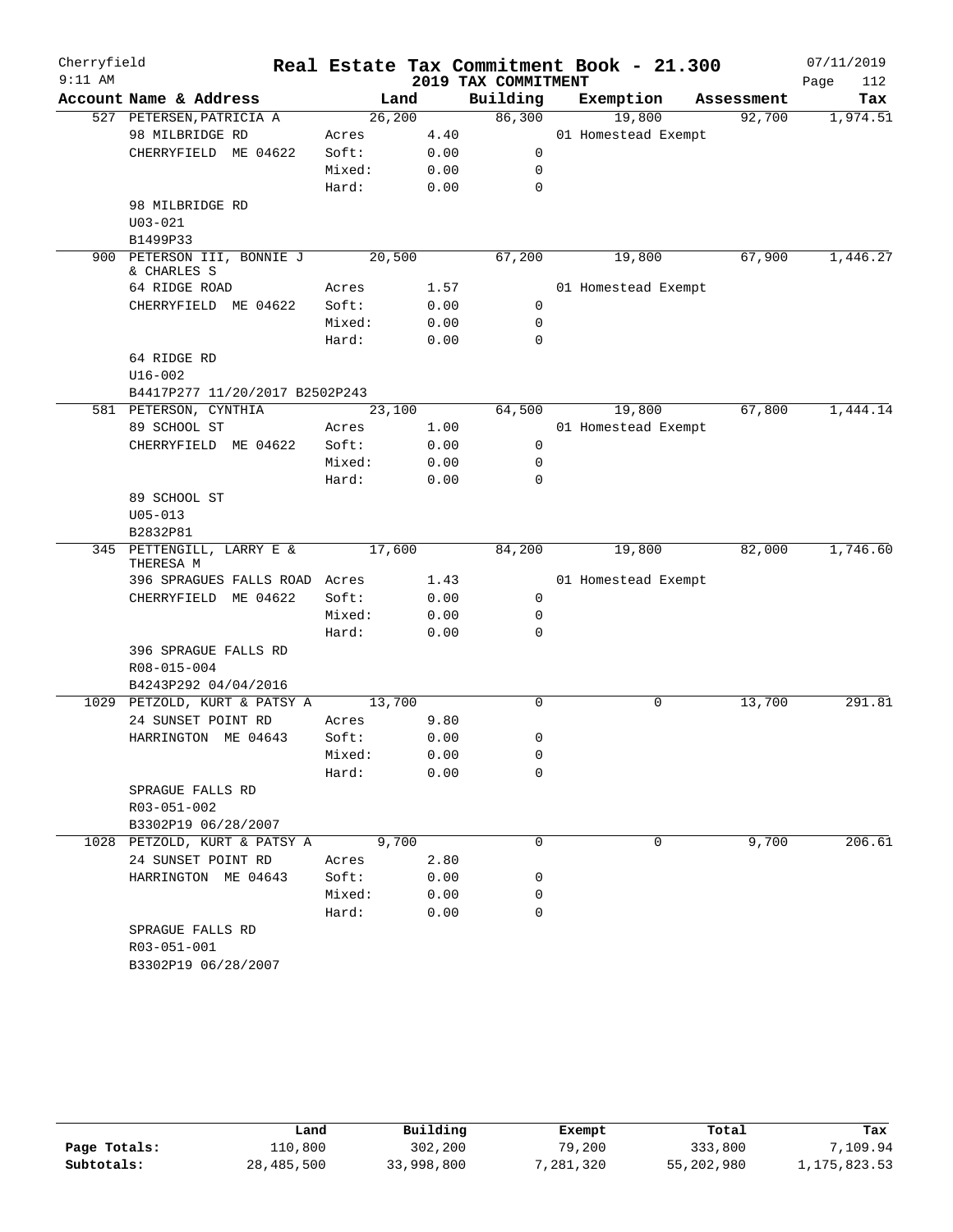| Cherryfield<br>$9:11$ AM |                                          |         |      | 2019 TAX COMMITMENT | Real Estate Tax Commitment Book - 21.300 |            | 07/11/2019<br>Page<br>113 |
|--------------------------|------------------------------------------|---------|------|---------------------|------------------------------------------|------------|---------------------------|
|                          | Account Name & Address                   | Land    |      | Building            | Exemption                                | Assessment | Tax                       |
|                          | 27 PHINNEY, CHARLES M &<br>MADELYN D     | 20, 300 |      | 73,200              | 19,800                                   | 73,700     | 1,569.81                  |
|                          | WILLEY, LINDA E &<br>PHINNEY, WOODROW C  | Acres   | 0.70 |                     | 01 Homestead Exempt                      |            |                           |
|                          | P O BOX 126                              | Soft:   | 0.00 | $\mathbf 0$         |                                          |            |                           |
|                          | MILBRIDGE ME 04658                       | Mixed:  | 0.00 | 0                   |                                          |            |                           |
|                          |                                          | Hard:   | 0.00 | $\Omega$            |                                          |            |                           |
|                          | 633 MILBRIDGE RD<br>R01-015              |         |      |                     |                                          |            |                           |
|                          | B3664P76 08/31/2010 B2913P209 08/02/2004 |         |      |                     |                                          |            |                           |
|                          | 362 PIERCE, MADELYN V (3/4<br>INT)       | 6,900   |      | 0                   | 0                                        | 6,900      | 146.97                    |
|                          | BOX 303 BRISTOL RD                       | Acres   | 1.50 |                     |                                          |            |                           |
|                          | DAMARISCOTTA ME 04543                    | Soft:   | 0.00 | 0                   |                                          |            |                           |
|                          |                                          | Mixed:  | 0.00 | 0                   |                                          |            |                           |
|                          |                                          | Hard:   | 0.00 | $\mathbf 0$         |                                          |            |                           |
|                          | 629 SPRAGUE FALLS RD<br>$R08 - 028$      |         |      |                     |                                          |            |                           |
|                          | B1460P264                                |         |      |                     |                                          |            |                           |
| 358                      | PIERCE, MADELYN V (3/4<br>INT)           | 12,400  |      | 15,600              | 0                                        | 28,000     | 596.40                    |
|                          | BOX 303 BRISTOL RD                       | Acres   | 2.76 |                     |                                          |            |                           |
|                          | DAMARISCOTTA ME 04543                    | Soft:   | 0.00 | 0                   |                                          |            |                           |
|                          |                                          | Mixed:  | 0.00 | $\mathbf 0$         |                                          |            |                           |
|                          |                                          | Hard:   | 0.00 | $\Omega$            |                                          |            |                           |
|                          | 629 SPRAGUE FALLS RD                     |         |      |                     |                                          |            |                           |
|                          | R08-027                                  |         |      |                     |                                          |            |                           |
|                          | B1460P264                                |         |      |                     |                                          |            |                           |
|                          | 568 PILLONI, DOROTHY SOMERS              | 22,400  |      | 92,700              | 25,740                                   | 89,360     | 1,903.37                  |
|                          | 30 NORTH ST                              | Acres   | 0.92 |                     | 01 Homestead Exempt                      |            |                           |
|                          | CHERRYFIELD ME 04622                     | Soft:   | 0.00 | $\mathbf{0}$        | 24 WW2 Widow Non                         |            |                           |
|                          |                                          | Mixed:  | 0.00 | $\mathbf 0$         |                                          |            |                           |
|                          |                                          | Hard:   | 0.00 | $\Omega$            |                                          |            |                           |
|                          | 30 NORTH ST<br>$U05 - 002$               |         |      |                     |                                          |            |                           |
|                          | B1460P288                                |         |      |                     |                                          |            |                           |
|                          | 1131 PINKHAM, DAVID W &                  | 12,900  |      | 0                   | 0                                        | 12,900     | 274.77                    |
|                          | RHONDA J<br>PINKHAM TRUST, DAVID         | Acres   | 2.40 |                     |                                          |            |                           |
|                          | WAYNE<br>39 NORTH MAIN ST                | Soft:   | 0.00 | 0                   |                                          |            |                           |
|                          | MILBRIDGE ME 04658                       | Mixed:  | 0.00 | 0                   |                                          |            |                           |
|                          |                                          | Hard:   |      | $\Omega$            |                                          |            |                           |
|                          | BLACKSWOODS RD<br>$U07 - 004 - 001$      |         | 0.00 |                     |                                          |            |                           |
|                          | B3181P313 08/21/2006                     |         |      |                     |                                          |            |                           |
|                          | 486 PITCHER, CARRIN L                    | 23,500  |      | 35,200              | 0                                        | 58,700     | 1,250.31                  |
|                          | 172 MILBRIDGE RD                         | Acres   | 1.70 |                     |                                          |            |                           |
|                          | CHERRYFIELD ME 04622                     | Soft:   | 0.00 | 0                   |                                          |            |                           |
|                          |                                          | Mixed:  | 0.00 | 0                   |                                          |            |                           |
|                          |                                          | Hard:   | 0.00 | 0                   |                                          |            |                           |
|                          | 172 MILBRIDGE RD                         |         |      |                     |                                          |            |                           |
|                          |                                          |         |      |                     |                                          |            |                           |
|                          | $U02 - 003$<br>B4404P305 10/11/2017      |         |      |                     |                                          |            |                           |

**Page Totals:** 98,400 216,700 45,540 269,560 5,741.63<br>**Subtotals:** 28,583,900 34,215,500 7,326,860 55,472,540 1,181,565.16 **Subtotals:** 28,583,900 34,215,500 7,326,860 55,472,540 1,181,565.16 **Land Building Exempt Total Tax**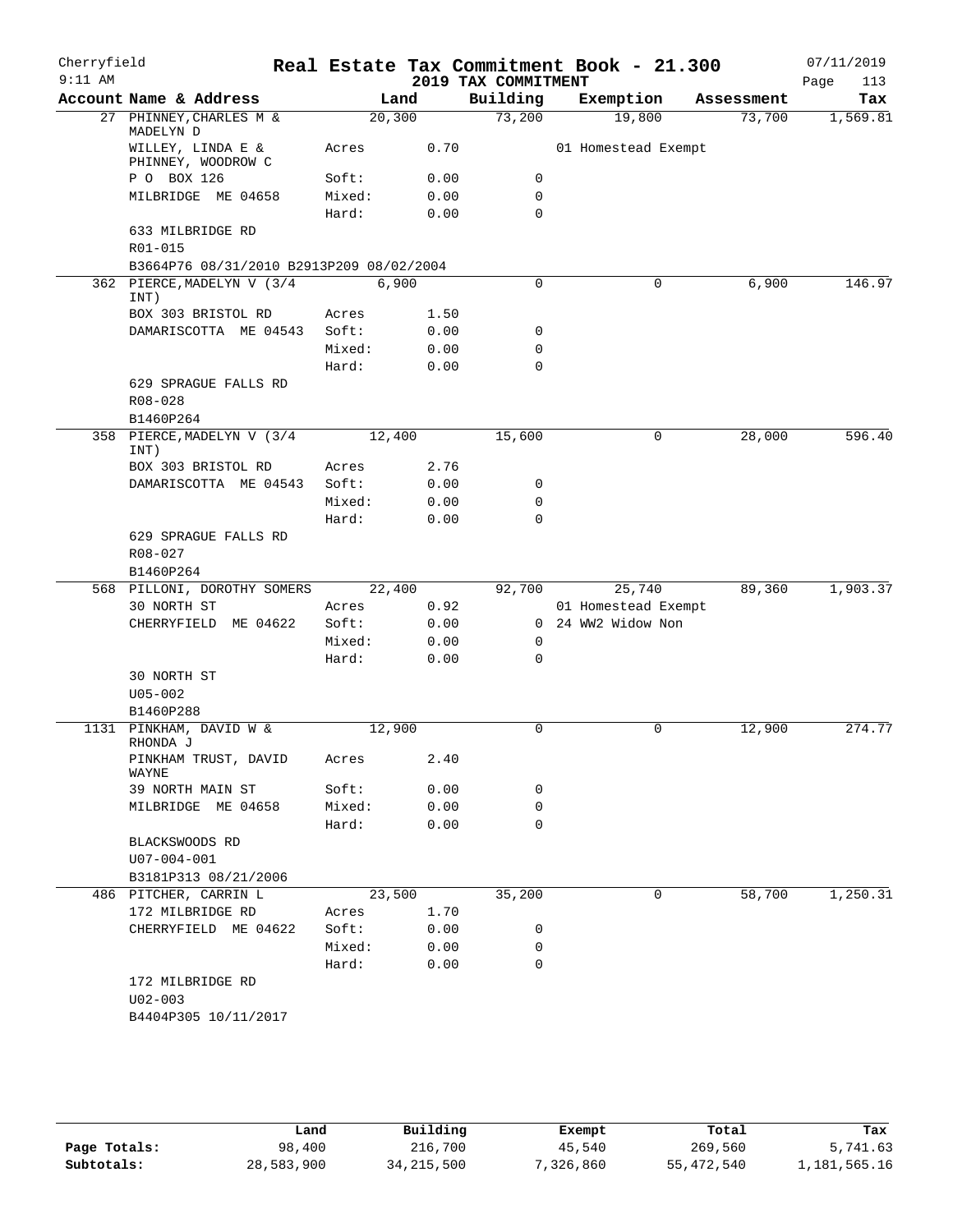| Cherryfield<br>$9:11$ AM |                                 |        |            |                                 | Real Estate Tax Commitment Book - 21.300 |            |            | 07/11/2019         |
|--------------------------|---------------------------------|--------|------------|---------------------------------|------------------------------------------|------------|------------|--------------------|
|                          | Account Name & Address          |        | Land       | 2019 TAX COMMITMENT<br>Building | Exemption                                |            | Assessment | Page<br>114<br>Tax |
|                          | 348 PLUMMER, STEPHEN C          |        | 21,900     | 24,600                          | 19,800                                   |            | 26,700     | 568.71             |
|                          | PO BOX 83                       | Acres  | 7.00       |                                 | 01 Homestead Exempt                      |            |            |                    |
|                          | CHERRYFIELD Me 04622            | Soft:  | 0.00       | 0                               |                                          |            |            |                    |
|                          |                                 | Mixed: | 0.00       | 0                               |                                          |            |            |                    |
|                          |                                 | Hard:  | 0.00       | 0                               |                                          |            |            |                    |
|                          | 39 LODGE WEST DRIVE             |        |            |                                 |                                          |            |            |                    |
|                          | R08-018                         |        |            |                                 |                                          |            |            |                    |
|                          | B4393P31 09/07/2017             |        |            |                                 |                                          |            |            |                    |
|                          | 548 PRICE, CLAYTON E &          |        | 23,100     | 53,700                          | 19,800                                   |            | 57,000     | 1,214.10           |
|                          | KATHLEEN J                      |        |            |                                 |                                          |            |            |                    |
|                          | PO BOX 176                      | Acres  | 1.06       |                                 | 01 Homestead Exempt                      |            |            |                    |
|                          | CHERRYFIELD ME 04622            | Soft:  | 0.00       | $\mathbf 0$                     |                                          |            |            |                    |
|                          |                                 | Mixed: | 0.00       | 0                               |                                          |            |            |                    |
|                          |                                 | Hard:  | 0.00       | 0                               |                                          |            |            |                    |
|                          | 30 RIVER RD                     |        |            |                                 |                                          |            |            |                    |
|                          | $U04 - 011$                     |        |            |                                 |                                          |            |            |                    |
|                          | B2761P202                       |        |            |                                 |                                          |            |            |                    |
|                          | 951 PROTO, ROBERT P & MARY<br>Е |        | 23,700     | 77,600                          |                                          | 0          | 101,300    | 2,157.69           |
|                          | 88 ARROWDALE RD                 | Acres  | 8.46       |                                 |                                          |            |            |                    |
|                          | NORTH HAVEN CT 06473            | Soft:  | 0.00       | 0                               |                                          |            |            |                    |
|                          |                                 | Mixed: | 0.00       | 0                               |                                          |            |            |                    |
|                          |                                 | Hard:  | 0.00       | $\Omega$                        |                                          |            |            |                    |
|                          | 345 BLACKSWOODS RD              |        |            |                                 |                                          |            |            |                    |
|                          | R03-018-002                     |        |            |                                 |                                          |            |            |                    |
|                          | B2033P304                       |        |            |                                 |                                          |            |            |                    |
|                          | 813 R H FOSTER ENERGY LLC       |        | 15,600     | 29,000                          |                                          | 0          | 44,600     | 949.98             |
|                          | C/O ROBERT TRACY                | Acres  | 1.83       |                                 |                                          |            |            |                    |
|                          | PO BOX 161                      | Soft:  | 0.00       | 0                               |                                          |            |            |                    |
|                          | HAMPDEN ME 04444                | Mixed: | 0.00       | 0                               |                                          |            |            |                    |
|                          |                                 | Hard:  | 0.00       | $\mathbf 0$                     |                                          |            |            |                    |
|                          | 539 WILLEY DISTRICT RD          |        |            |                                 |                                          |            |            |                    |
|                          | R05-036-003                     |        |            |                                 |                                          |            |            |                    |
|                          | B4501P219 09/28/2018            |        |            |                                 |                                          |            |            |                    |
|                          | 298 RAMSAY, ROBERT W            |        | 35,000     | 0                               |                                          | 0          | 35,000     | 745.50             |
|                          | P O BOX 110                     | Acres  | 59.00      |                                 |                                          |            |            |                    |
|                          | ADDISON ME 04606                | Soft:  | 0.00       | 0                               |                                          |            |            |                    |
|                          |                                 | Mixed: | 0.00       | 0                               |                                          |            |            |                    |
|                          |                                 | Hard:  | 0.00       | 0                               |                                          |            |            |                    |
|                          | RIDGE RD (OFF)                  |        |            |                                 |                                          |            |            |                    |
|                          | $R06 - 009$                     |        |            |                                 |                                          |            |            |                    |
|                          | B3850P273 06/07/2012            |        |            |                                 |                                          |            |            |                    |
|                          | 306 RAMSAY, ROBERT W            |        | 38,200     | 0                               |                                          | 0          | 38,200     | 813.66             |
|                          | PO BOX 110                      | Acres  | 50.00      |                                 |                                          |            |            |                    |
|                          | ADDISON ME 04606                | Soft:  | 0.00       | 0                               |                                          |            |            |                    |
|                          |                                 | Mixed: | 0.00       | 0                               |                                          |            |            |                    |
|                          |                                 | Hard:  | 0.00       | 0                               |                                          |            |            |                    |
|                          | NORTH MAIN ST                   |        |            |                                 |                                          |            |            |                    |
|                          | R07-003-002                     |        |            |                                 |                                          |            |            |                    |
|                          | B3813P120 01/23/2012 B1969P19   |        |            |                                 |                                          |            |            |                    |
|                          | 735 RANDALL JR, LESLIE W        |        | 4,400      | 0                               |                                          | 0          | 4,400      | 93.72              |
|                          | 4 WINDY RIDGE LN                | Acres  | 1.00       |                                 |                                          |            |            |                    |
|                          | WEEKS MILLS ME 04358            | Soft:  | 0.00       | 0                               |                                          |            |            |                    |
|                          |                                 | Mixed: | 0.00       | 0                               |                                          |            |            |                    |
|                          |                                 | Hard:  | 0.00       | 0                               |                                          |            |            |                    |
|                          | PARK ST (OFF)                   |        |            |                                 |                                          |            |            |                    |
|                          | $U11 - 036$                     |        |            |                                 |                                          |            |            |                    |
|                          | B3863P300 07/18/2012            |        |            |                                 |                                          |            |            |                    |
|                          |                                 | Land   | Building   |                                 | Exempt                                   |            | Total      | Tax                |
| Page Totals:             | 161,900                         |        | 184,900    |                                 | 39,600                                   |            | 307,200    | 6,543.36           |
| Subtotals:               | 28,745,800                      |        | 34,400,400 |                                 | 7,366,460                                | 55,779,740 |            | 1,188,108.52       |
|                          |                                 |        |            |                                 |                                          |            |            |                    |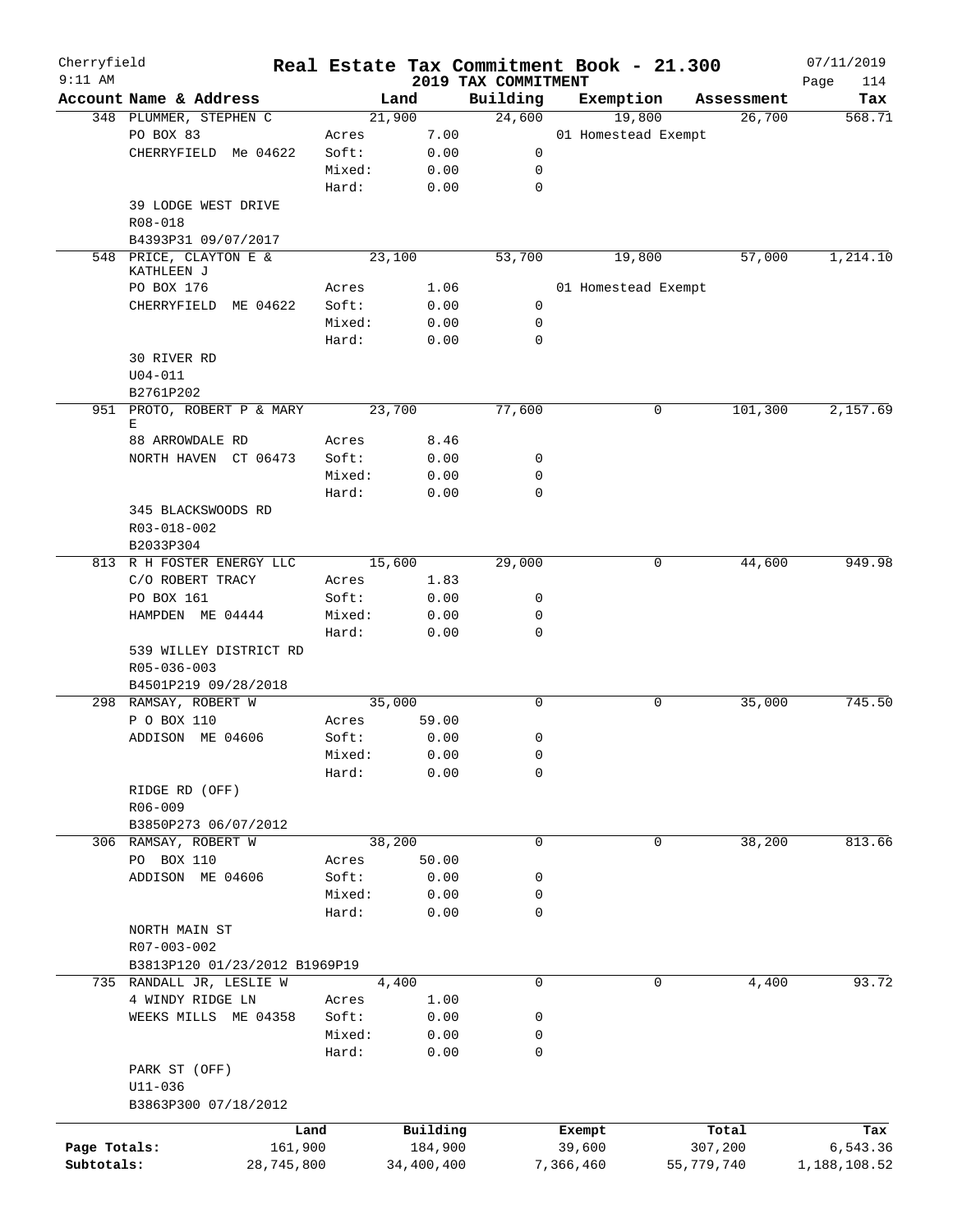| Cherryfield<br>$9:11$ AM |                                           |                 |        |              | Real Estate Tax Commitment Book - 21.300<br>2019 TAX COMMITMENT |           |                     |            | 07/11/2019         |
|--------------------------|-------------------------------------------|-----------------|--------|--------------|-----------------------------------------------------------------|-----------|---------------------|------------|--------------------|
|                          | Account Name & Address                    |                 | Land   |              | Building                                                        |           | Exemption           | Assessment | Page<br>115<br>Tax |
|                          | 736 RANDALL JR, LESLIE W &                |                 | 3,000  |              | $\mathbf 0$                                                     |           | $\Omega$            | 3,000      | 63.90              |
|                          | HILDA M                                   |                 |        |              |                                                                 |           |                     |            |                    |
|                          | 4 WINDY RIDGE LN                          | Acres           |        | 0.25         |                                                                 |           |                     |            |                    |
|                          | WEEKS MILLS ME 04358                      | Soft:<br>Mixed: |        | 0.00<br>0.00 | 0<br>$\mathbf 0$                                                |           |                     |            |                    |
|                          |                                           | Hard:           |        | 0.00         | 0                                                               |           |                     |            |                    |
|                          | PARK ST (OFF)                             |                 |        |              |                                                                 |           |                     |            |                    |
|                          | $U11 - 037$                               |                 |        |              |                                                                 |           |                     |            |                    |
|                          | B4131P131 02/26/2015                      |                 |        |              |                                                                 |           |                     |            |                    |
|                          | 660 RANDALL SR, MORRIS C                  |                 | 23,900 |              | 99,700                                                          |           | 19,800              | 103,800    | 2,210.94           |
|                          | RANDALL, JANE B                           | Acres           |        | 1.71         |                                                                 |           | 01 Homestead Exempt |            |                    |
|                          | 133 NORTH ST                              | Soft:           |        | 0.00         | 0                                                               |           |                     |            |                    |
|                          | CHERRYFIELD ME 04622                      | Mixed:          |        | 0.00         | 0                                                               |           |                     |            |                    |
|                          |                                           | Hard:           |        | 0.00         | 0                                                               |           |                     |            |                    |
|                          | 133 NORTH ST                              |                 |        |              |                                                                 |           |                     |            |                    |
|                          | $U07 - 019$<br>B3532P55 05/29/2009        |                 |        |              |                                                                 |           |                     |            |                    |
|                          | 38 RAY, LAWRENCE &                        |                 | 400    |              | $\mathbf 0$                                                     |           | 0                   | 400        | 8.52               |
|                          | DRUSILLA                                  |                 |        |              |                                                                 |           |                     |            |                    |
|                          | 54 WYMAN ROAD                             | Acres           |        | 0.10         |                                                                 |           |                     |            |                    |
|                          | MILBRIDGE ME 04658                        | Soft:           |        | 0.00         | 0                                                               |           |                     |            |                    |
|                          |                                           | Mixed:          |        | 0.00         | 0                                                               |           |                     |            |                    |
|                          |                                           | Hard:           |        | 0.00         | $\mathbf 0$                                                     |           |                     |            |                    |
|                          | MILBRIDGE RD                              |                 |        |              |                                                                 |           |                     |            |                    |
|                          | R01-026<br>B2395P207                      |                 |        |              |                                                                 |           |                     |            |                    |
|                          | 12 RAY, MATTHEW J                         |                 | 12,400 |              | $\mathbf 0$                                                     |           | 0                   | 12,400     | 264.12             |
|                          | 57 FORESIDE RD                            | Acres           |        | 7.50         |                                                                 |           |                     |            |                    |
|                          | CUMBERLAND FORESIDE                       | ME Soft:        |        | 0.00         | 0                                                               |           |                     |            |                    |
|                          | 04110                                     |                 |        |              |                                                                 |           |                     |            |                    |
|                          |                                           | Mixed:          |        | 0.00         | 0                                                               |           |                     |            |                    |
|                          |                                           | Hard:           |        | 0.00         | 0                                                               |           |                     |            |                    |
|                          | NORTH MAIN ST                             |                 |        |              |                                                                 |           |                     |            |                    |
|                          | R04-027-001<br>B4077P87 07/24/2015        |                 |        |              |                                                                 |           |                     |            |                    |
| 1127                     | RECKNER, ANGELA                           |                 |        | $\mathbf 0$  | 8,400                                                           |           | 0                   | 8,400      | 178.92             |
|                          | 27 BARBER LN                              |                 |        |              |                                                                 |           |                     |            |                    |
|                          | CHERRYFIELD ME 04662                      |                 |        |              |                                                                 |           |                     |            |                    |
|                          |                                           |                 |        |              |                                                                 |           |                     |            |                    |
|                          |                                           |                 |        |              |                                                                 |           |                     |            |                    |
|                          | PARKER HILL TP                            |                 |        |              |                                                                 |           |                     |            |                    |
|                          | U18-006-001                               |                 |        |              |                                                                 |           |                     |            |                    |
|                          | 1128 REDIMARKER, HOLLY                    |                 |        | $\mathbf 0$  | 1,500                                                           |           | 0                   | 1,500      | 31.95              |
|                          | 36 PARKER HILL RD<br>CHERRYFIELD ME 04622 |                 |        |              |                                                                 |           |                     |            |                    |
|                          |                                           |                 |        |              |                                                                 |           |                     |            |                    |
|                          |                                           |                 |        |              |                                                                 |           |                     |            |                    |
|                          | 36 PARKER HILL RD                         |                 |        |              |                                                                 |           |                     |            |                    |
|                          | $U18 - 006 - 001 - 009$                   |                 |        |              |                                                                 |           |                     |            |                    |
| 1099                     | REDIMARKER, MONCENA &                     |                 | 15,700 |              | 118,900                                                         |           | 0                   | 134,600    | 2,866.98           |
|                          | KAREN                                     |                 |        |              |                                                                 |           |                     |            |                    |
|                          | 53 GOLD CREEK DRIVE                       | Acres           |        | 3.10         |                                                                 |           |                     |            |                    |
|                          | JEFFERSON GA 30549                        | Soft:           |        | 0.00         | 0<br>0                                                          |           |                     |            |                    |
|                          |                                           | Mixed:          |        | 0.00         | $\mathbf 0$                                                     |           |                     |            |                    |
|                          | 14 CANTRELL LN                            | Hard:           |        | 0.00         |                                                                 |           |                     |            |                    |
|                          | $U08 - 004 - 001$                         |                 |        |              |                                                                 |           |                     |            |                    |
|                          | B2084P218                                 |                 |        |              |                                                                 |           |                     |            |                    |
|                          |                                           |                 |        |              |                                                                 |           |                     |            |                    |
|                          |                                           | Land            |        | Building     |                                                                 | Exempt    |                     | Total      | Tax                |
| Page Totals:             |                                           | 55,400          |        | 228,500      |                                                                 | 19,800    |                     | 264,100    | 5,625.33           |
| Subtotals:               | 28,801,200                                |                 |        | 34,628,900   |                                                                 | 7,386,260 |                     | 56,043,840 | 1,193,733.85       |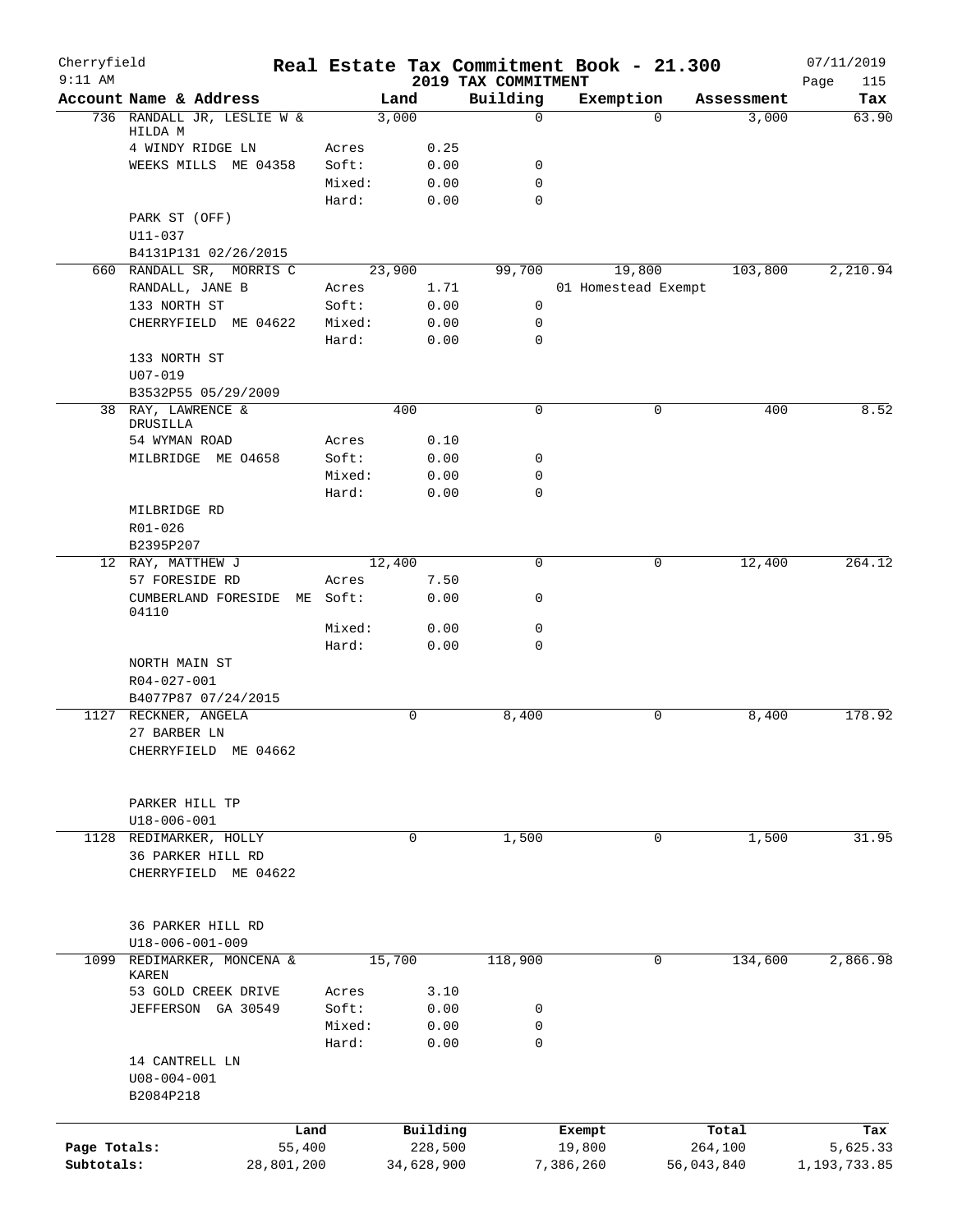| Cherryfield<br>$9:11$ AM   |                                           |                       |        |                         | 2019 TAX COMMITMENT | Real Estate Tax Commitment Book - 21.300 |                       | 07/11/2019<br>116         |
|----------------------------|-------------------------------------------|-----------------------|--------|-------------------------|---------------------|------------------------------------------|-----------------------|---------------------------|
|                            | Account Name & Address                    |                       | Land   |                         | Building            | Exemption                                | Assessment            | Page<br>Tax               |
|                            | 5 REES SR, LINDA W &                      |                       | 41,000 |                         | 299,900             | 19,800                                   | 321,100               | 6,839.43                  |
|                            | STEPHEN D<br>REES REVOCABLE TRUSTS        | Acres                 |        | 8.00                    |                     | 01 Homestead Exempt                      |                       |                           |
|                            | 540 MILBRIDGE ROAD                        | Soft:                 |        | 0.00                    | $\mathbf 0$         |                                          |                       |                           |
|                            | CHERRYFIELD ME 04622                      | Mixed:                |        | 0.00                    | 0                   |                                          |                       |                           |
|                            |                                           | Hard:                 |        | 0.00                    | 0                   |                                          |                       |                           |
|                            | 540 MILBRIDGE RD                          |                       |        |                         |                     |                                          |                       |                           |
|                            | R01-001-005                               |                       |        |                         |                     |                                          |                       |                           |
|                            | B3998P127 09/23/2013 B3316P166 08/08/2007 |                       |        |                         |                     |                                          |                       |                           |
|                            | 773 REEVES, DEBBIE A                      |                       | 20,700 |                         | 133,900             | 19,800                                   | 134,800               | 2,871.24                  |
|                            | DEBBIE REEVES TRUST                       | Acres                 |        | 0.74                    |                     | 01 Homestead Exempt                      |                       |                           |
|                            | PO BOX 183                                | Soft:                 |        | 0.00                    | $\mathbf 0$         |                                          |                       |                           |
|                            | CHERRYFIELD ME 04622                      | Mixed:                |        | 0.00                    | 0                   |                                          |                       |                           |
|                            |                                           | Hard:                 |        | 0.00                    | 0                   |                                          |                       |                           |
|                            | 24 CAMPBELL HILL                          |                       |        |                         |                     |                                          |                       |                           |
|                            | $U12 - 026$<br>B3864P76 07/18/2012        |                       |        |                         |                     |                                          |                       |                           |
|                            | 1081 REISERT, DENISE                      |                       | 1,700  |                         | 0                   | 0                                        | 1,700                 | 36.21                     |
|                            | 2 OAKSHADES AVE                           | Acres                 |        | 1.50                    |                     |                                          |                       |                           |
|                            | ABERDEEN NJ 07747                         | Soft:                 |        | 0.00                    | 0                   |                                          |                       |                           |
|                            |                                           | Mixed:                |        | 0.00                    | 0                   |                                          |                       |                           |
|                            |                                           | Hard:                 |        | 0.00                    | 0                   |                                          |                       |                           |
|                            | PARK STREET                               |                       |        |                         |                     |                                          |                       |                           |
|                            | $U09 - 005$                               |                       |        |                         |                     |                                          |                       |                           |
|                            | B2485P144 01/16/2001                      |                       |        |                         |                     |                                          |                       |                           |
|                            | 1053 RENNEBU, LINDA                       |                       | 21,100 |                         | 132,400             | 19,800                                   | 133,700               | 2,847.81                  |
|                            | P O BOX 458                               | Acres                 |        | 5.00                    |                     | 01 Homestead Exempt                      |                       |                           |
|                            | 375 BLACKSWOODS RD                        | Soft:                 |        | 0.00                    | 0                   |                                          |                       |                           |
|                            | CHERRYFIELD ME 04622                      | Mixed:                |        | 0.00                    | 0                   |                                          |                       |                           |
|                            |                                           | Hard:                 |        | 0.00                    | 0                   |                                          |                       |                           |
|                            | 375 BLACKSWOODS RD                        |                       |        |                         |                     |                                          |                       |                           |
|                            | R03-018-001<br>B1731P80                   |                       |        |                         |                     |                                          |                       |                           |
|                            | 733 RENSKI, CHARLES H                     |                       | 11,700 |                         | 0                   | 0                                        | 11,700                | 249.21                    |
|                            | 33 MILL ST                                | Acres                 |        | 1.20                    |                     |                                          |                       |                           |
|                            | MILL ST                                   | Soft:                 |        | 0.00                    | 0                   |                                          |                       |                           |
|                            | HARRINGTON ME 04643                       | Mixed:                |        | 0.00                    | 0                   |                                          |                       |                           |
|                            |                                           | Hard:                 |        | 0.00                    | 0                   |                                          |                       |                           |
|                            | PARK ST                                   |                       |        |                         |                     |                                          |                       |                           |
|                            | U11-034                                   |                       |        |                         |                     |                                          |                       |                           |
|                            | B1590P183                                 |                       |        |                         |                     |                                          |                       |                           |
|                            | 734 RENSKI, CHARLES H                     |                       | 6,200  |                         | $\mathbf 0$         | $\mathbf 0$                              | 6,200                 | 132.06                    |
|                            | 33 MILL ST                                | Acres                 |        | 1.74                    |                     |                                          |                       |                           |
|                            | MILL ST<br>HARRINGTON ME 04643            | Soft:<br>Mixed:       |        | 0.00<br>0.00            | 0<br>0              |                                          |                       |                           |
|                            |                                           | Hard:                 |        | 0.00                    | 0                   |                                          |                       |                           |
|                            | PARK ST (OFF)                             |                       |        |                         |                     |                                          |                       |                           |
|                            | $U11 - 035$                               |                       |        |                         |                     |                                          |                       |                           |
|                            | B1590P183                                 |                       |        |                         |                     |                                          |                       |                           |
|                            | 583 RICHCREEK, KAREN L                    |                       | 18,000 |                         | 49,200              | 0                                        | 67,200                | 1,431.36                  |
|                            | P.O. BOX 906                              | Acres                 |        | 0.50                    |                     |                                          |                       |                           |
|                            | SAGAMORE BEACH MA                         | Soft:                 |        | 0.00                    | 0                   |                                          |                       |                           |
|                            | 02562                                     |                       |        |                         |                     |                                          |                       |                           |
|                            |                                           | Mixed:                |        | 0.00                    | 0                   |                                          |                       |                           |
|                            | 67 SCHOOL ST                              | Hard:                 |        | 0.00                    | 0                   |                                          |                       |                           |
|                            | $U05 - 015$                               |                       |        |                         |                     |                                          |                       |                           |
|                            | B3360P250 12/06/2007                      |                       |        |                         |                     |                                          |                       |                           |
|                            |                                           |                       |        |                         |                     |                                          |                       |                           |
|                            |                                           | Land                  |        | Building                |                     | Exempt                                   | Total                 | Tax                       |
| Page Totals:<br>Subtotals: |                                           | 120,400<br>28,921,600 |        | 615,400<br>35, 244, 300 |                     | 59,400<br>7,445,660                      | 676,400<br>56,720,240 | 14,407.32<br>1,208,141.17 |
|                            |                                           |                       |        |                         |                     |                                          |                       |                           |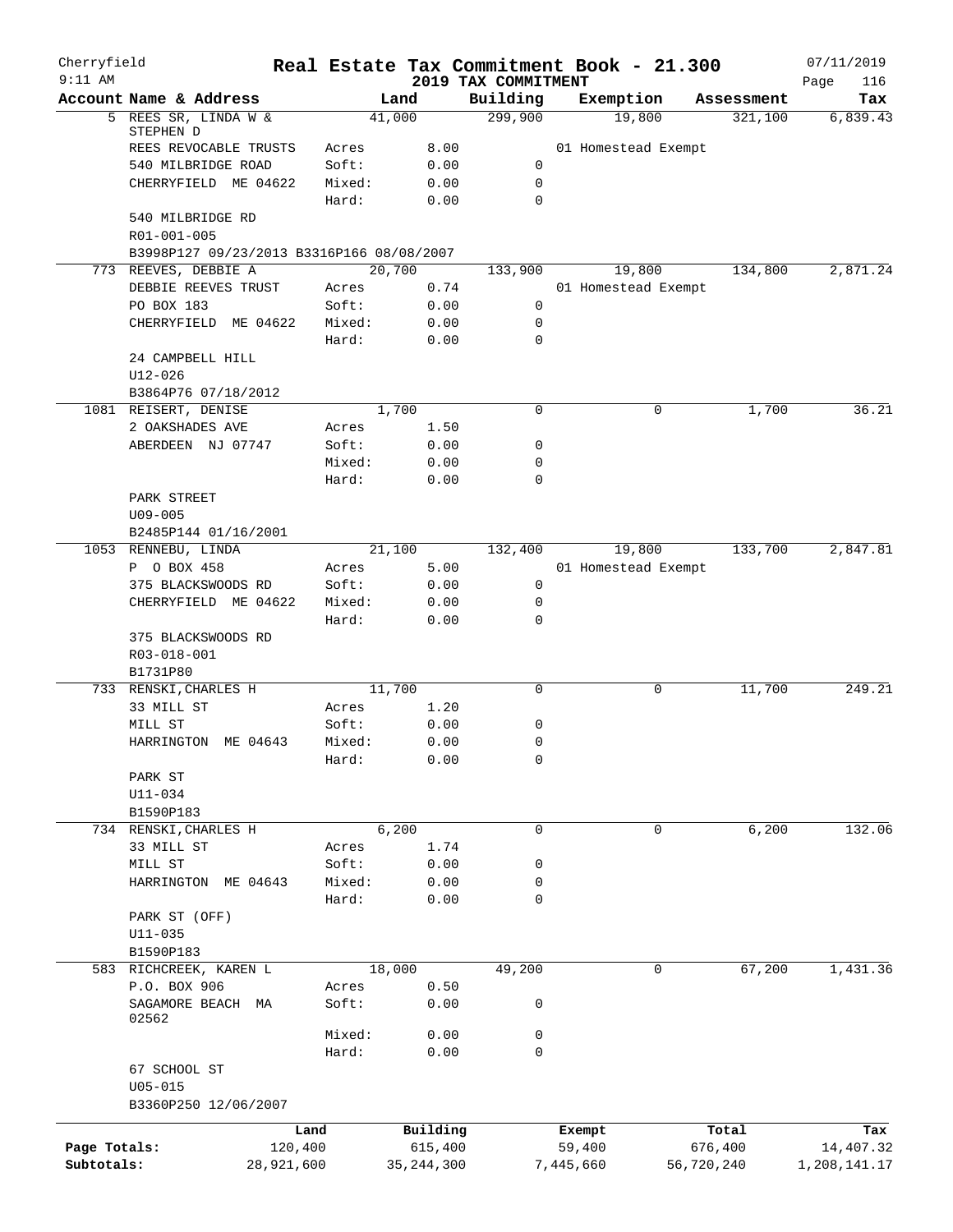| Cherryfield<br>$9:11$ AM |                                |         |        |        |          | 2019 TAX COMMITMENT | Real Estate Tax Commitment Book - 21.300 |        |            | 07/11/2019         |
|--------------------------|--------------------------------|---------|--------|--------|----------|---------------------|------------------------------------------|--------|------------|--------------------|
|                          | Account Name & Address         |         |        | Land   |          | Building            | Exemption                                |        | Assessment | Page<br>117<br>Tax |
|                          | 677 RICHMOND, MARK S           |         |        | 47,100 |          | 256,100             |                                          | 19,800 | 283,400    | 6,036.42           |
|                          | NORGAARD, GENA N               |         | Acres  |        | 15.00    |                     | 01 Homestead Exempt                      |        |            |                    |
|                          | P O BOX 71                     |         | Soft:  |        | 0.00     | 0                   |                                          |        |            |                    |
|                          | 225 BLACKSWOODS RD             |         | Mixed: |        | 0.00     | 0                   |                                          |        |            |                    |
|                          | CHERRYFIELD ME 04622           |         | Hard:  |        | 0.00     | 0                   |                                          |        |            |                    |
|                          | 225 BLACKSWOODS RD             |         |        |        |          |                     |                                          |        |            |                    |
|                          | $U08 - 010$                    |         |        |        |          |                     |                                          |        |            |                    |
|                          | B1538P328                      |         |        |        |          |                     |                                          |        |            |                    |
|                          | 334 RILEY, CHRISTOPHER J       |         |        | 19,300 |          | 11,000              |                                          | 0      | 30,300     | 645.39             |
|                          | 316 SPRAGUE FALLS RD           |         | Acres  |        | 3.50     |                     |                                          |        |            |                    |
|                          | CHERRYFIELD ME 04622           |         | Soft:  |        | 0.00     | 0                   |                                          |        |            |                    |
|                          |                                |         | Mixed: |        | 0.00     | 0                   |                                          |        |            |                    |
|                          |                                |         | Hard:  |        | 0.00     | $\mathbf 0$         |                                          |        |            |                    |
|                          | 316 SPRAGUE FALLS RD           |         |        |        |          |                     |                                          |        |            |                    |
|                          | R08-008-001                    |         |        |        |          |                     |                                          |        |            |                    |
|                          | B3741P108 05/25/2011           |         |        |        |          |                     |                                          |        |            |                    |
|                          | 332 RINALDO-HOLZSCHEITER,      |         |        | 7,500  |          | 0                   |                                          | 0      | 7,500      | 159.75             |
|                          | LAURA                          |         |        |        |          |                     |                                          |        |            |                    |
|                          | 700 Osgood Hill Rd             |         | Acres  |        | 6.41     |                     |                                          |        |            |                    |
|                          | Westford VT 05494              |         | Soft:  |        | 0.00     | 0                   |                                          |        |            |                    |
|                          |                                |         | Mixed: |        | 0.00     | 0                   |                                          |        |            |                    |
|                          |                                |         | Hard:  |        | 0.00     | 0                   |                                          |        |            |                    |
|                          | SPRAGUE FALLS RD               |         |        |        |          |                     |                                          |        |            |                    |
|                          | $R08 - 006$                    |         |        |        |          |                     |                                          |        |            |                    |
|                          | B809P31                        |         |        |        |          |                     |                                          |        |            |                    |
|                          | 1148 RIZZITANO, MARGARET E     |         |        |        | 0        | 31,400              |                                          | 19,800 | 11,600     | 247.08             |
|                          | 113 STILLWATER RD              |         |        |        |          |                     | 01 Homestead Exempt                      |        |            |                    |
|                          | CHERRYFIELD ME 04622           |         |        |        |          |                     |                                          |        |            |                    |
|                          | 113 STILLWATER RD              |         |        |        |          |                     |                                          |        |            |                    |
|                          | R04-015-001                    |         |        |        |          |                     |                                          |        |            |                    |
|                          | 164 RIZZITANO, NORMA E         |         |        | 32,700 |          | 48,400              |                                          | 19,800 | 61,300     | 1,305.69           |
|                          | RIZZITANO, JOHN R              |         | Acres  |        | 6.67     |                     | 01 Homestead Exempt                      |        |            |                    |
|                          | 109 STILLWATER RD              |         | Soft:  |        | 0.00     | 0                   |                                          |        |            |                    |
|                          | CHERRYFIELD ME 04622           |         | Mixed: |        | 0.00     | 0                   |                                          |        |            |                    |
|                          |                                |         | Hard:  |        | 0.00     | 0                   |                                          |        |            |                    |
|                          | 109 STILLWATER RD              |         |        |        |          |                     |                                          |        |            |                    |
|                          | R04-015-002                    |         |        |        |          |                     |                                          |        |            |                    |
|                          | B3714P121 02/04/2011           |         |        |        |          |                     |                                          |        |            |                    |
|                          | 725 ROBERTS, ARLENE            |         |        | 23,200 |          | 67,400              |                                          | 0      | 90,600     | 1,929.78           |
|                          | 774 N BEND ROAD                |         | Acres  |        | 1.19     |                     |                                          |        |            |                    |
|                          | SURRY ME 04684                 |         | Soft:  |        | 0.00     | 0                   |                                          |        |            |                    |
|                          |                                |         | Mixed: |        | 0.00     | 0                   |                                          |        |            |                    |
|                          |                                |         | Hard:  |        | 0.00     | $\mathbf 0$         |                                          |        |            |                    |
|                          | 20 NEW ST                      |         |        |        |          |                     |                                          |        |            |                    |
|                          | $U11 - 026$                    |         |        |        |          |                     |                                          |        |            |                    |
|                          | B2425P107                      |         |        |        |          |                     |                                          |        |            |                    |
|                          | 480 ROBERTS, ARLENE            |         |        | 39,700 |          | $\mathbf 0$         |                                          | 0      | 39,700     | 845.61             |
|                          | 774 N BEND ROAD                |         | Acres  |        | 63.00    |                     |                                          |        |            |                    |
|                          | SURRY ME 04684-9701            |         | Soft:  |        | 0.00     | 0                   |                                          |        |            |                    |
|                          |                                |         | Mixed: |        | 0.00     | 0                   |                                          |        |            |                    |
|                          |                                |         | Hard:  |        | 0.00     | 0                   |                                          |        |            |                    |
|                          | ROUTE 1                        |         |        |        |          |                     |                                          |        |            |                    |
|                          | $U01 - 010$                    |         |        |        |          |                     |                                          |        |            |                    |
|                          | B3705P251 B2475P104 01/06/2000 |         |        |        |          |                     |                                          |        |            |                    |
|                          |                                |         |        |        |          |                     |                                          |        |            |                    |
|                          |                                | Land    |        |        | Building |                     | Exempt                                   |        | Total      | Tax                |
| Page Totals:             |                                | 169,500 |        |        | 414,300  |                     | 59,400                                   |        | 524,400    | 11,169.72          |

**Subtotals:** 29,091,100 35,658,600 7,505,060 57,244,640 1,219,310.89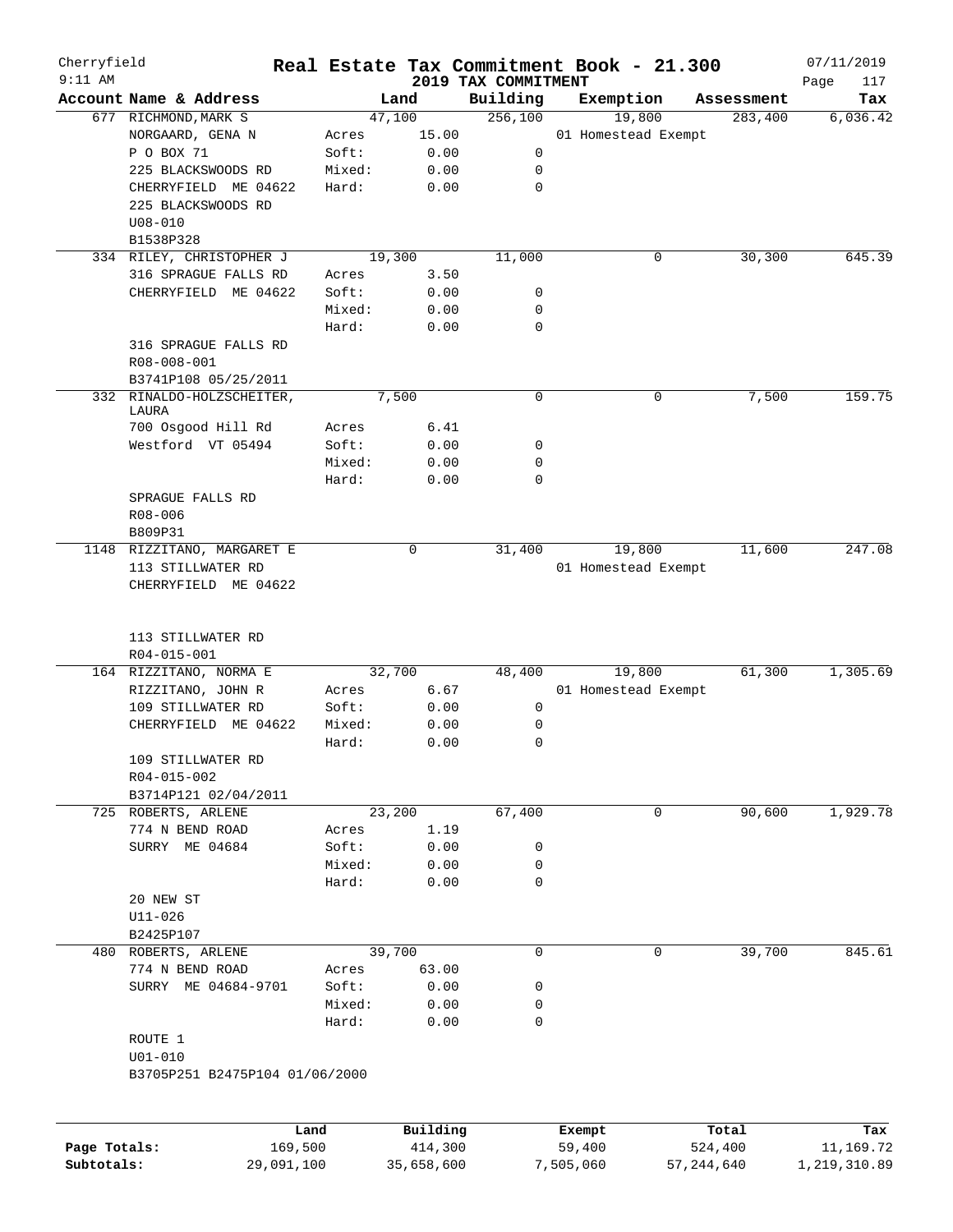| Cherryfield<br>$9:11$ AM |                                           |                |             |      | 2019 TAX COMMITMENT | Real Estate Tax Commitment Book - 21.300 |            | 07/11/2019<br>Page<br>118 |
|--------------------------|-------------------------------------------|----------------|-------------|------|---------------------|------------------------------------------|------------|---------------------------|
|                          | Account Name & Address                    |                | Land        |      | Building            | Exemption                                | Assessment | Tax                       |
|                          | 515 ROBERTSON, CYNTHIA                    |                | 16,300      |      | 65,400              | $\mathbf 0$                              | 81,700     | 1,740.21                  |
|                          | 2704 MILLER RD                            | Acres          |             | 0.37 |                     |                                          |            |                           |
|                          | HILLSBOROUGH NC 27278                     | Soft:          |             | 0.00 | 0                   |                                          |            |                           |
|                          |                                           | Mixed:         |             | 0.00 | 0                   |                                          |            |                           |
|                          |                                           | Hard:          |             | 0.00 | $\mathbf 0$         |                                          |            |                           |
|                          | 15 WILSON HILL RD<br>$U03 - 009$          |                |             |      |                     |                                          |            |                           |
|                          | B4223P261 01/20/2016                      |                |             |      |                     |                                          |            |                           |
|                          | 174 ROBINSON, EDWARD A                    |                | 36,400      |      | $\mathbf 0$         | $\mathsf{O}$                             | 36,400     | 775.32                    |
|                          | 78A PEARL STREET                          | Acres          | 13.00       |      |                     |                                          |            |                           |
|                          | SOUTH PORTLAND ME<br>04106                | Soft:          |             | 0.00 | 0                   |                                          |            |                           |
|                          |                                           | Mixed:         |             | 0.00 | 0                   |                                          |            |                           |
|                          |                                           | Hard:          |             | 0.00 | 0                   |                                          |            |                           |
|                          | R04-024                                   |                |             |      |                     |                                          |            |                           |
|                          | 136 ROBINSON, KEVIN                       |                | 0           |      | 17,400              | 17,400                                   | 0          | 0.00                      |
|                          | 30 PARKER HILL RD<br>CHERRYFIELD ME 04662 |                |             |      |                     | 01 Homestead Exempt                      |            |                           |
|                          | <b>30 PARKER HILL RD</b>                  |                |             |      |                     |                                          |            |                           |
|                          | $U18 - 006 - 001 - 008$                   |                |             |      | 29,900              |                                          | 27,400     | 583.62                    |
|                          | 276 ROBINSON, NORA F                      |                | 17,300      | 1.00 |                     | 19,800                                   |            |                           |
|                          | FOUNTAIN, ASHLEE M<br>190 TENAN LANE      | Acres<br>Soft: |             |      | 0                   | 01 Homestead Exempt                      |            |                           |
|                          |                                           |                |             | 0.00 |                     |                                          |            |                           |
|                          | CHERRYFIELD ME 04622                      | Mixed:         |             | 0.00 | 0                   |                                          |            |                           |
|                          | 190 TENAN LANE<br>R05-063-003             | Hard:          |             | 0.00 | $\mathbf 0$         |                                          |            |                           |
|                          | B3007P209                                 |                |             |      |                     |                                          |            |                           |
|                          | 1184 ROBINSON, REBECCA                    |                | 0           |      | 0                   | $\mathbf 0$                              | 0          | 0.00                      |
|                          | 152 Christian Ridge<br>Ellsworth ME 04605 |                |             |      |                     |                                          |            |                           |
|                          | 350 NO MAIN ST<br>R07-006                 |                |             |      |                     |                                          |            |                           |
|                          | 941 ROBINSON, ROBERT W                    |                | 18,600      |      | 113,500             | 19,800                                   | 112,300    | 2,391.99                  |
|                          | ROBINSON, JANET M                         | Acres          |             | 8.00 |                     | 01 Homestead Exempt                      |            |                           |
|                          | 288 RIDGE RD                              | Soft:          |             | 0.00 | 0                   |                                          |            |                           |
|                          | CHERRYFIELD ME 04622                      | Mixed:         |             | 0.00 | 0                   |                                          |            |                           |
|                          |                                           | Hard:          |             | 0.00 | 0                   |                                          |            |                           |
|                          | 288 RIDGE ROAD<br>$U18 - 002$             |                |             |      |                     |                                          |            |                           |
|                          | B3640P138 06/08/2010                      |                |             |      |                     |                                          |            |                           |
| 940                      | ROBINSON, ROBERT W &<br>JANET M           |                | $\mathbf 0$ |      | 0                   | 0                                        | 0          | 0.00                      |
|                          | 288 RIDGE RD<br>CHERRYFIELD ME 04622      |                |             |      |                     |                                          |            |                           |
|                          | RIDGE RD                                  |                |             |      |                     |                                          |            |                           |
|                          |                                           |                |             |      |                     |                                          |            |                           |
|                          | $U18 - 001$<br>B3343P30 10/12/2007        |                |             |      |                     |                                          |            |                           |
|                          |                                           |                |             |      |                     |                                          |            |                           |

|              | Land       | Building   | Exempt    | Total      | Tax          |
|--------------|------------|------------|-----------|------------|--------------|
| Page Totals: | 88,600     | 226,200    | 57,000    | 257,800    | 5,491.14     |
| Subtotals:   | 29,179,700 | 35,884,800 | 7,562,060 | 57,502,440 | 1,224,802.03 |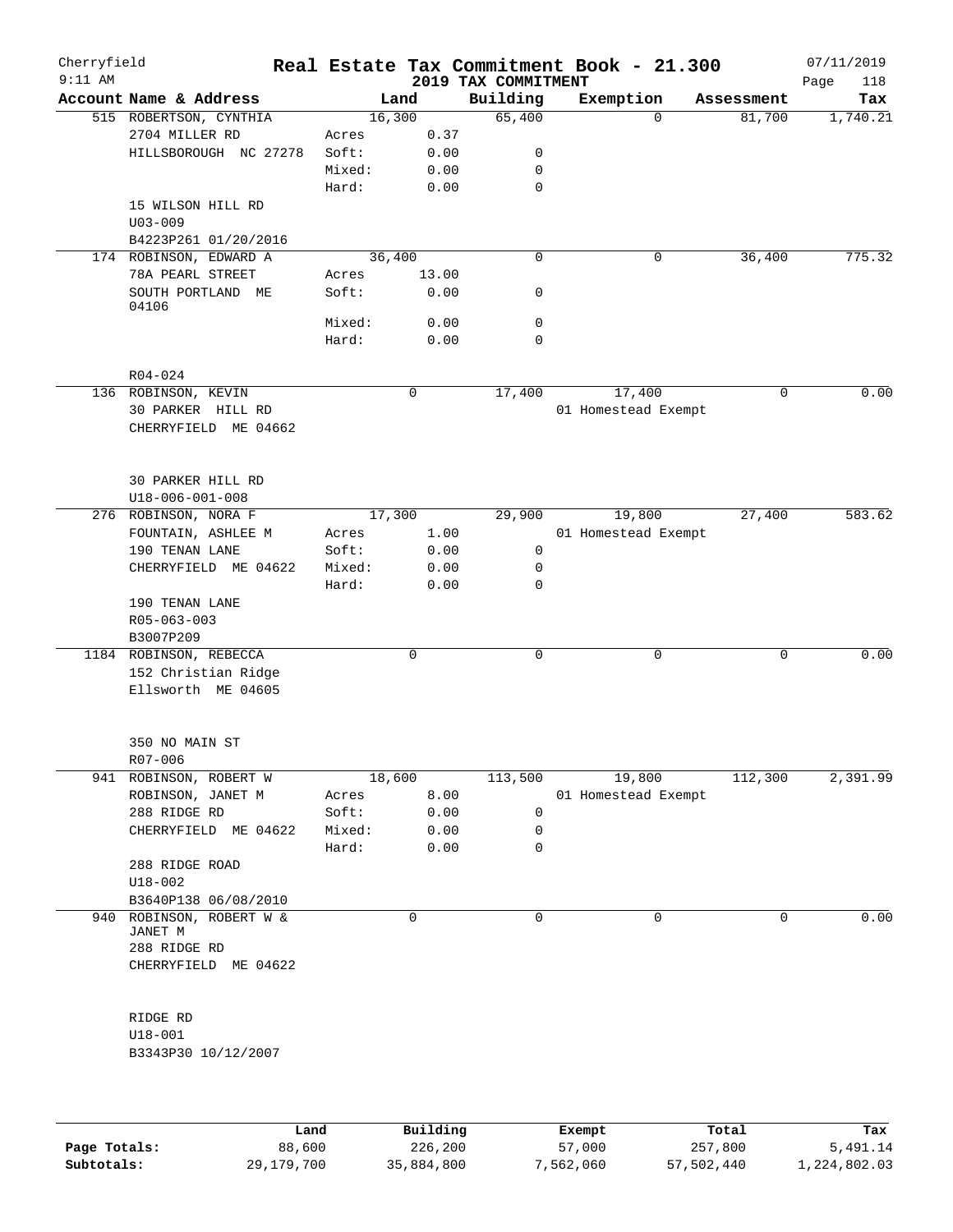| Cherryfield |                                             |        |        |                     | Real Estate Tax Commitment Book - 21.300 |            | 07/11/2019  |
|-------------|---------------------------------------------|--------|--------|---------------------|------------------------------------------|------------|-------------|
| $9:11$ AM   |                                             |        |        | 2019 TAX COMMITMENT |                                          |            | 119<br>Page |
|             | Account Name & Address                      |        | Land   | Building            | Exemption                                | Assessment | Tax         |
|             | 1187 ROBINSON, ROBERT W &<br>JANET M        |        | 22,400 | 3,500               | $\Omega$                                 | 25,900     | 551.67      |
|             | 244 RIDGE RD                                | Acres  | 8.99   |                     |                                          |            |             |
|             | CHERRYFIELD ME 04622                        | Soft:  | 0.00   | 0                   |                                          |            |             |
|             |                                             | Mixed: | 0.00   | $\mathbf 0$         |                                          |            |             |
|             |                                             | Hard:  | 0.00   | $\mathbf 0$         |                                          |            |             |
|             | 244 RIDGE RD                                |        |        |                     |                                          |            |             |
|             | U17-006-001                                 |        |        |                     |                                          |            |             |
|             | B3343P30 10/12/2007                         |        |        |                     |                                          |            |             |
|             | 253 ROBITAILLE, MICHAEL &<br>TERRY          |        | 14,300 | 33,200              | 19,800                                   | 27,700     | 590.01      |
|             | P O BOX 304                                 | Acres  | 0.55   |                     | 01 Homestead Exempt                      |            |             |
|             | CHERRYFIELD ME 04622                        | Soft:  | 0.00   | 0                   |                                          |            |             |
|             |                                             | Mixed: | 0.00   | 0                   |                                          |            |             |
|             |                                             | Hard:  | 0.00   | $\mathbf 0$         |                                          |            |             |
|             | 304 WILLEY DISTRICT RD                      |        |        |                     |                                          |            |             |
|             | R05-046-001                                 |        |        |                     |                                          |            |             |
|             | B2508P248                                   |        |        |                     |                                          |            |             |
|             | 342 ROCK MAPLE HOLDINGS LLC                 |        | 26,100 | $\Omega$            | 0                                        | 26,100     | 555.93      |
|             | 98 MEADOW RD                                | Acres  | 207.00 |                     |                                          |            |             |
|             | WINTERPORT ME 04496                         | Soft:  | 0.00   | 0                   |                                          |            |             |
|             |                                             | Mixed: | 20.00  | 3,148               |                                          |            |             |
|             |                                             | Hard:  | 187.00 | 22,956              |                                          |            |             |
|             | SPRAGUE FALLS RD                            |        |        |                     |                                          |            |             |
|             | R08-015-001                                 |        |        |                     |                                          |            |             |
|             | B4364P149 06/13/2017<br>1172 RODAS, MARIA L |        | 5,300  | $\mathbf 0$         | 0                                        | 5,300      | 112.89      |
|             | 5 CHURCH STREET                             | Acres  | 54.10  |                     |                                          |            |             |
|             | SMITHFIELD RI 02828                         | Soft:  | 0.00   | 0                   |                                          |            |             |
|             |                                             | Mixed: | 0.00   | 0                   |                                          |            |             |
|             |                                             | Hard:  | 41.00  | 5,033               |                                          |            |             |
|             | SHARON LANE                                 |        |        |                     |                                          |            |             |
|             | R09-001-049-5                               |        |        |                     |                                          |            |             |
|             | B4507P31 10/19/2018                         |        |        |                     |                                          |            |             |
|             | 479 ROLFE, ANDREW                           |        | 17,300 | 23,900              | 19,800                                   | 21,400     | 455.82      |
|             | P O BOX 174                                 | Acres  | 1.00   |                     | 01 Homestead Exempt                      |            |             |
|             | CHERRYFIELD ME 04622                        | Soft:  | 0.00   | 0                   |                                          |            |             |
|             |                                             | Mixed: | 0.00   | $\mathsf 0$         |                                          |            |             |
|             |                                             | Hard:  | 0.00   | 0                   |                                          |            |             |
|             | 395 WILLEY DISTRICT<br>ROAD                 |        |        |                     |                                          |            |             |
|             | R05-039-001                                 |        |        |                     |                                          |            |             |
|             | B2432P320                                   |        |        |                     |                                          |            |             |
|             | 928 ROLFE, HERMAN & CATHY M                 |        | 16,900 | 46,400              | 0                                        | 63,300     | 1,348.29    |
|             | 204 RIDGE RD                                | Acres  | 0.93   |                     |                                          |            |             |
|             | CHERRYFIELD ME 04622                        | Soft:  | 0.00   | 0                   |                                          |            |             |
|             |                                             | Mixed: | 0.00   | $\mathbf 0$         |                                          |            |             |
|             |                                             | Hard:  | 0.00   | 0                   |                                          |            |             |
|             | 199 RIDGE RD                                |        |        |                     |                                          |            |             |
|             | U17-009                                     |        |        |                     |                                          |            |             |
|             | B4108P140 11/05/2014                        |        |        |                     |                                          |            |             |

|              | Land       | Building   | Exempt    | Total      | Tax          |
|--------------|------------|------------|-----------|------------|--------------|
| Page Totals: | 102,300    | 107,000    | 39,600    | 169,700    | 3,614.61     |
| Subtotals:   | 29,282,000 | 35,991,800 | 7,601,660 | 57,672,140 | 1,228,416.64 |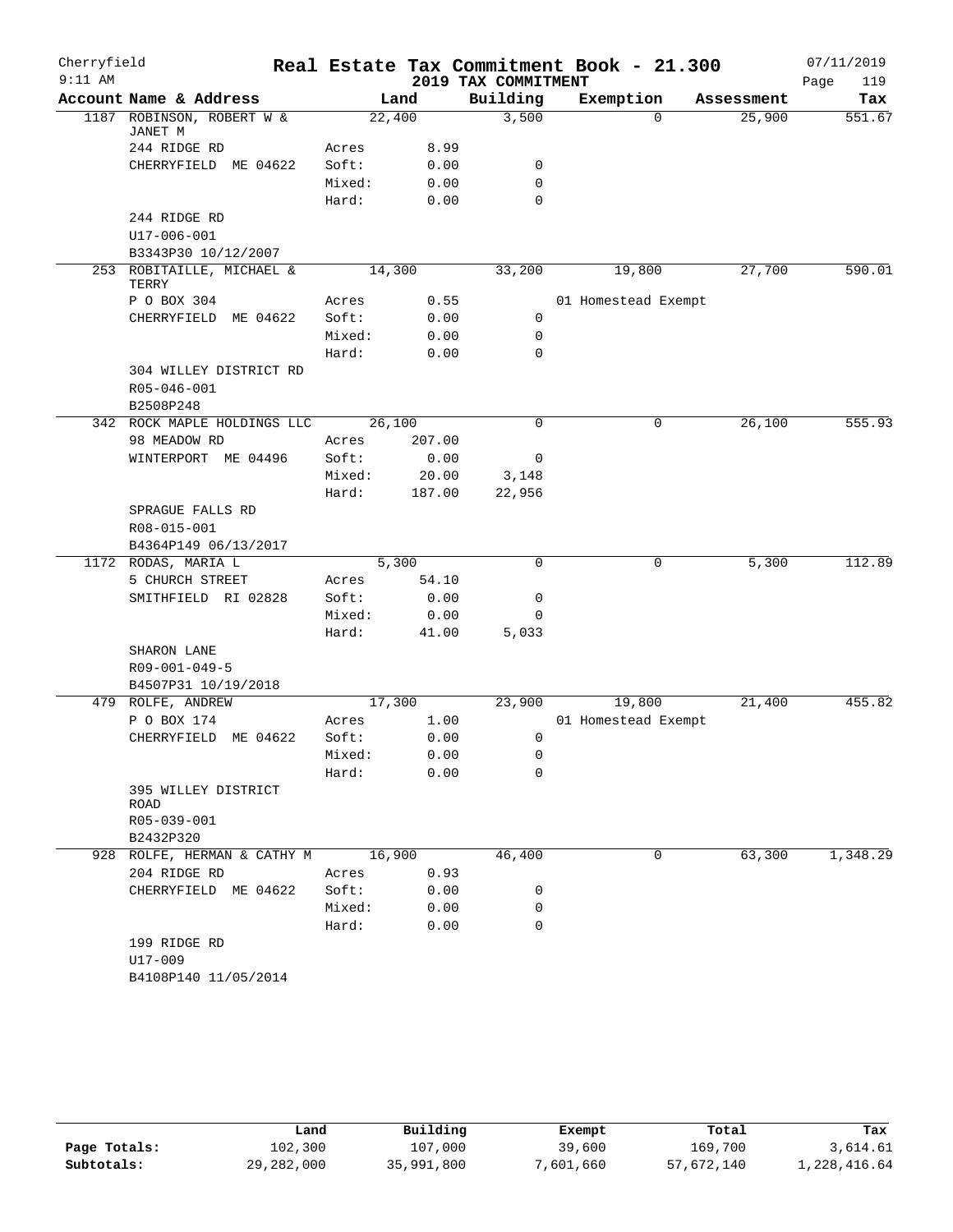| Cherryfield |                                             |        |       |                     | Real Estate Tax Commitment Book - 21.300 |   |            | 07/11/2019  |
|-------------|---------------------------------------------|--------|-------|---------------------|------------------------------------------|---|------------|-------------|
| $9:11$ AM   |                                             |        |       | 2019 TAX COMMITMENT |                                          |   |            | 120<br>Page |
|             | Account Name & Address                      | Land   |       | Building            | Exemption                                |   | Assessment | Tax         |
|             | 48 ROLFE, HERMAN & CATHY W                  | 18,500 |       | 81,700              | 19,800                                   |   | 80,400     | 1,712.52    |
|             | 204 RIDGE RD                                | Acres  | 3.10  |                     | 01 Homestead Exempt                      |   |            |             |
|             | CHERRYFIELD ME 04622                        | Soft:  | 0.00  | 0                   |                                          |   |            |             |
|             |                                             | Mixed: | 0.00  | 0                   |                                          |   |            |             |
|             |                                             | Hard:  | 0.00  | $\mathbf 0$         |                                          |   |            |             |
|             | 204 RIDGE RD                                |        |       |                     |                                          |   |            |             |
|             | U17-005-004                                 |        |       |                     |                                          |   |            |             |
|             | B4346P185 03/29/2017                        |        |       | 15,900              |                                          |   |            |             |
|             | 1118 ROLFE, JENNIFER S M &<br><b>HERMAN</b> | 16,900 |       |                     |                                          | 0 | 32,800     | 698.64      |
|             | 200 TENAN LANE                              | Acres  | 4.80  |                     |                                          |   |            |             |
|             | CHERRYFIELD ME 04622                        | Soft:  | 0.00  | 0                   |                                          |   |            |             |
|             |                                             | Mixed: | 0.00  | 0                   |                                          |   |            |             |
|             |                                             | Hard:  | 0.00  | $\mathbf 0$         |                                          |   |            |             |
|             | 200 TENAN LANE                              |        |       |                     |                                          |   |            |             |
|             | R05-063-001-003                             |        |       |                     |                                          |   |            |             |
|             | B4112P194 11/21/2014                        |        |       |                     |                                          |   |            |             |
|             | 845 ROLFE, AMBROSE S & LINDA<br>М           | 17,400 |       | 44,300              |                                          | 0 | 61,700     | 1,314.21    |
|             | P O BOX 417                                 | Acres  | 1.11  |                     |                                          |   |            |             |
|             | CHERRYFIELD ME 04622                        | Soft:  | 0.00  | 0                   |                                          |   |            |             |
|             |                                             | Mixed: | 0.00  | 0                   |                                          |   |            |             |
|             |                                             | Hard:  | 0.00  | $\Omega$            |                                          |   |            |             |
|             | 210 MAIN ST                                 |        |       |                     |                                          |   |            |             |
|             | $U14 - 018$                                 |        |       |                     |                                          |   |            |             |
|             | B1245P129                                   |        |       |                     |                                          |   |            |             |
|             | 873 ROLFE, JANICE L                         | 14,900 |       | 21,900              | 19,800                                   |   | 17,000     | 362.10      |
|             | 246 MAIN ST                                 | Acres  | 0.63  |                     | 01 Homestead Exempt                      |   |            |             |
|             | CHERRYFIELD ME 04622                        | Soft:  | 0.00  | 0                   |                                          |   |            |             |
|             |                                             | Mixed: | 0.00  | 0                   |                                          |   |            |             |
|             |                                             | Hard:  | 0.00  | 0                   |                                          |   |            |             |
|             | 246 MAIN ST                                 |        |       |                     |                                          |   |            |             |
|             | $U15 - 003$                                 |        |       |                     |                                          |   |            |             |
|             | B1317P55                                    |        |       |                     |                                          |   |            |             |
|             | 444 ROLLI, DONALD G                         | 26,100 |       | 0                   |                                          | 0 | 26,100     | 555.93      |
|             | ROLLI, FRANCINE                             | Acres  | 40.00 |                     |                                          |   |            |             |
|             | 1542 NORTHLAND AVE                          | Soft:  | 0.00  | 0                   |                                          |   |            |             |
|             | LAKEWOOD OH 44107                           | Mixed: | 0.00  | 0                   |                                          |   |            |             |
|             |                                             | Hard:  | 0.00  | 0                   |                                          |   |            |             |
|             | 528 NORTH MAIN ST                           |        |       |                     |                                          |   |            |             |
|             | R10-002-019                                 |        |       |                     |                                          |   |            |             |
|             | B3037P190 07/27/2005                        |        |       |                     |                                          |   |            |             |
|             | 449 ROLLI, DONALD G &<br>FRANCINE           | 7,800  |       | 0                   |                                          | 0 | 7,800      | 166.14      |
|             | 1542 NORTHLAND AVE                          | Acres  | 5.00  |                     |                                          |   |            |             |
|             | LAKEWOOD OH 44107-3722                      | Soft:  | 0.00  | 0                   |                                          |   |            |             |
|             |                                             | Mixed: | 0.00  | 0                   |                                          |   |            |             |
|             |                                             | Hard:  | 0.00  | $\mathbf 0$         |                                          |   |            |             |
|             | ROUTE (OFF)                                 |        |       |                     |                                          |   |            |             |
|             | R10-003                                     |        |       |                     |                                          |   |            |             |
|             | B2548P171                                   |        |       |                     |                                          |   |            |             |
|             |                                             |        |       |                     |                                          |   |            |             |

|              | Land       | Building     | Exempt    | Total      | Tax          |
|--------------|------------|--------------|-----------|------------|--------------|
| Page Totals: | 101,600    | 163,800      | 39,600    | 225,800    | 4,809.54     |
| Subtotals:   | 29,383,600 | 36, 155, 600 | 7,641,260 | 57,897,940 | 1,233,226.18 |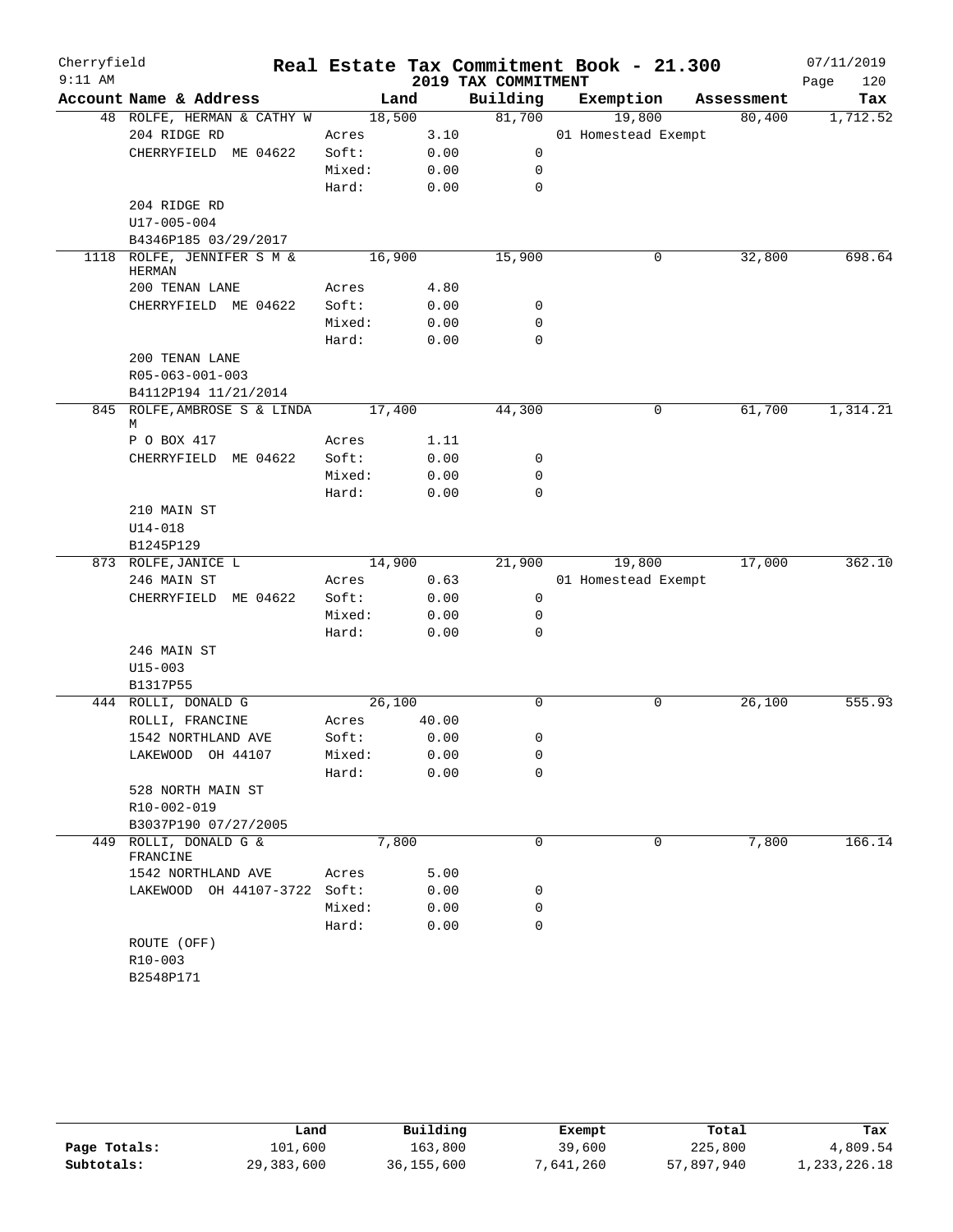| Cherryfield |                                               |                 |              |                     | Real Estate Tax Commitment Book - 21.300 |            | 07/11/2019  |
|-------------|-----------------------------------------------|-----------------|--------------|---------------------|------------------------------------------|------------|-------------|
| $9:11$ AM   |                                               |                 |              | 2019 TAX COMMITMENT |                                          |            | 121<br>Page |
|             | Account Name & Address                        |                 | Land         | Building            | Exemption                                | Assessment | Tax         |
|             | 445 ROLLI, DONALD G &<br>FRANCINE             | 45,600          |              | 18,700              | $\Omega$                                 | 64,300     | 1,369.59    |
|             | 1542 NORTHLAND AVE                            | Acres           | 42.00        |                     |                                          |            |             |
|             | LAKEWOOD OH 44107-3732 Soft:                  |                 | 0.00         | 0                   |                                          |            |             |
|             |                                               | Mixed:          | 0.00         | $\mathbf 0$         |                                          |            |             |
|             |                                               | Hard:           | 0.00         | $\mathbf 0$         |                                          |            |             |
|             | ROUTE 193                                     |                 |              |                     |                                          |            |             |
|             | R10-002-020                                   |                 |              |                     |                                          |            |             |
|             | B2548P171                                     |                 |              |                     |                                          |            |             |
|             | 461 ROMAN, MATTHEW SEAN                       | 28,100          |              | 0                   | 0                                        | 28,100     | 598.53      |
|             | ROMAN, BROCK G                                | Acres           | 60.60        |                     |                                          |            |             |
|             | 17 LANFAIR RD                                 | Soft:           | 0.00         | 0                   |                                          |            |             |
|             | MARLTON NJ 08053                              | Mixed:          | 0.00         | $\mathbf 0$         |                                          |            |             |
|             |                                               | Hard:           | 0.00         | $\mathbf 0$         |                                          |            |             |
|             | CROTCH                                        |                 |              |                     |                                          |            |             |
|             | R10-011                                       |                 |              |                     |                                          |            |             |
|             | B4346P128 03/29/2017<br>441 ROMANCE, JOSEPH & | 33,400          |              | $\mathsf{O}$        | 0                                        | 33,400     | 711.42      |
|             | PAMALA                                        |                 |              |                     |                                          |            |             |
|             | P.O. BOX 25                                   | Acres           | 43.00        |                     |                                          |            |             |
|             | CHERRYFIELD ME 04622                          | Soft:           | 0.00         | 0                   |                                          |            |             |
|             |                                               | Mixed:          | 0.00         | 0                   |                                          |            |             |
|             |                                               | Hard:           | 0.00         | $\mathbf 0$         |                                          |            |             |
|             | NORTH MAIN ST                                 |                 |              |                     |                                          |            |             |
|             | R10-002-017                                   |                 |              |                     |                                          |            |             |
|             | B3911P272 12/14/2012                          |                 |              |                     |                                          |            |             |
|             | 1001 ROMANCE, JOSEPH &                        | 27,400          |              | $\mathbf 0$         | 0                                        | 27,400     | 583.62      |
|             | PAMALA<br>P.O. BOX 25                         | Acres           | 29.41        |                     |                                          |            |             |
|             | CHERRYFIELD ME 04622                          | Soft:           | 0.00         | 0                   |                                          |            |             |
|             |                                               | Mixed:          | 0.00         | 0                   |                                          |            |             |
|             |                                               | Hard:           | 0.00         | $\mathbf 0$         |                                          |            |             |
|             | NORTH MAIN ST                                 |                 |              |                     |                                          |            |             |
|             | R10-002-018-005                               |                 |              |                     |                                          |            |             |
|             | B3911P274 12/14/2012                          |                 |              |                     |                                          |            |             |
|             | 436 ROMANCE, JOSEPH P &                       | 33,900          |              | $\mathbf 0$         | 0                                        | 33,900     | 722.07      |
|             | PAMALA D                                      |                 |              |                     |                                          |            |             |
|             | P.O. BOX 25                                   | Acres           | 44.00        |                     |                                          |            |             |
|             | CHERRYFIELD ME 04622                          | Soft:           | 0.00         | 0                   |                                          |            |             |
|             |                                               | Mixed:<br>Hard: | 0.00<br>0.00 | 0<br>$\mathbf 0$    |                                          |            |             |
|             | NORTH MAIN ST                                 |                 |              |                     |                                          |            |             |
|             | R10-002-012                                   |                 |              |                     |                                          |            |             |
|             | B3868P72 07/30/2012                           |                 |              |                     |                                          |            |             |
|             | 435 ROMANCE, JOSEPH P &                       | 36,200          |              | 0                   | 0                                        | 36,200     | 771.06      |
|             | PAMALA D                                      |                 |              |                     |                                          |            |             |
|             | P.O. BOX 25                                   | Acres           | 50.00        |                     |                                          |            |             |
|             | CHERRYFIELD ME 04622                          | Soft:           | 0.00         | 0                   |                                          |            |             |
|             |                                               | Mixed:          | 0.00         | 0                   |                                          |            |             |
|             |                                               | Hard:           | 0.00         | $\mathbf 0$         |                                          |            |             |
|             | NORTH MAIN ST                                 |                 |              |                     |                                          |            |             |
|             | R10-002-011<br>B3868P92 07/20/2012            |                 |              |                     |                                          |            |             |
|             |                                               |                 |              |                     |                                          |            |             |

|              | Land       | Building   | Exempt   | Total        | Tax          |
|--------------|------------|------------|----------|--------------|--------------|
| Page Totals: | 204,600    | 18,700     |          | 223,300      | 4,756.29     |
| Subtotals:   | 29,588,200 | 36,174,300 | .641.260 | 58, 121, 240 | 1,237,982.47 |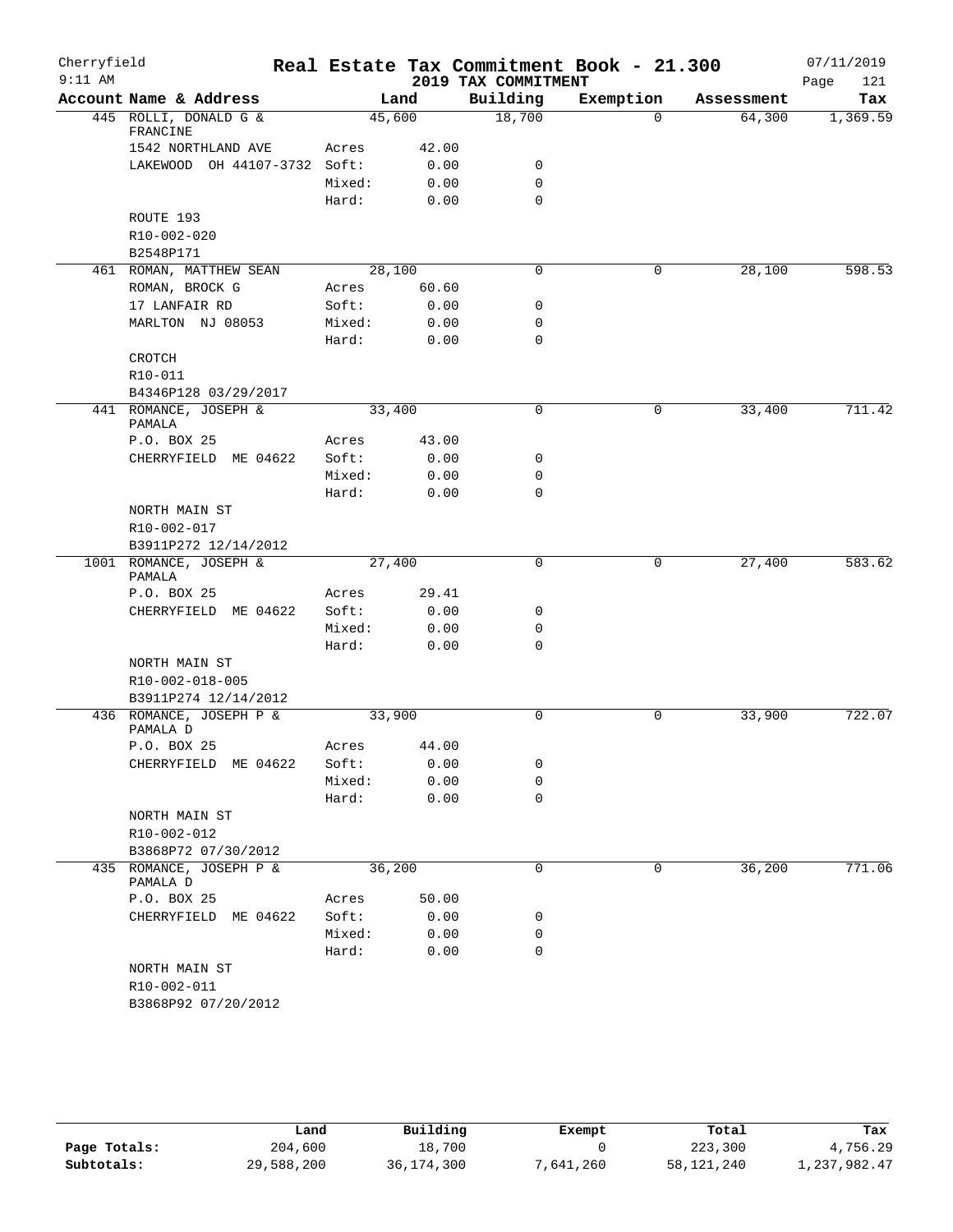| Cherryfield<br>$9:11$ AM |                                     |         |        | 2019 TAX COMMITMENT | Real Estate Tax Commitment Book - 21.300 |            | 07/11/2019<br>122<br>Page |
|--------------------------|-------------------------------------|---------|--------|---------------------|------------------------------------------|------------|---------------------------|
|                          | Account Name & Address              |         | Land   | Building            | Exemption                                | Assessment | Tax                       |
|                          | 437 ROMANCE, JOSEPH P &<br>PAMALA D | 32,000  |        | $\mathbf 0$         | $\Omega$                                 | 32,000     | 681.60                    |
|                          | P.O. BOX 25                         | Acres   | 40.00  |                     |                                          |            |                           |
|                          | CHERRYFIELD ME 04622                | Soft:   | 0.00   | 0                   |                                          |            |                           |
|                          |                                     | Mixed:  | 0.00   | $\mathbf 0$         |                                          |            |                           |
|                          |                                     | Hard:   | 0.00   | $\Omega$            |                                          |            |                           |
|                          | NORTH MAIN ST                       |         |        |                     |                                          |            |                           |
|                          | R10-002-013                         |         |        |                     |                                          |            |                           |
|                          | B3868P92 07/30/2012                 |         |        |                     |                                          |            |                           |
|                          | 325 ROMANCE, JOSEPH P &<br>PAMALA D | 193,400 |        | 0                   | 0                                        | 193,400    | 4, 119. 42                |
|                          | PO BOX 25                           | Acres   | 409.00 |                     |                                          |            |                           |
|                          | CHERRYFIELD ME 04622                | Soft:   | 0.00   | 0                   |                                          |            |                           |
|                          |                                     | Mixed:  | 0.00   | 0                   |                                          |            |                           |
|                          |                                     | Hard:   | 0.00   | $\mathbf 0$         |                                          |            |                           |
|                          | NORTH MAIN ST<br>R07-018            |         |        |                     |                                          |            |                           |
|                          | B4291P233 09/08/2016                |         |        |                     |                                          |            |                           |
|                          | 450 ROMANCE, JOSEPH P &<br>PAMALA D | 110,000 |        | 212,700             | 0                                        | 322,700    | 6,873.51                  |
|                          | P.O. BOX 25                         | Acres   | 63.00  |                     |                                          |            |                           |
|                          | CHERRYFIELD ME 04622                | Soft:   | 0.00   | 0                   |                                          |            |                           |
|                          |                                     | Mixed:  | 0.00   | $\mathbf 0$         |                                          |            |                           |
|                          |                                     | Hard:   | 0.00   | $\Omega$            |                                          |            |                           |
|                          | 40 EAST BRANCH RD                   |         |        |                     |                                          |            |                           |
|                          | R10-004<br>B4188P3 09/14/2015       |         |        |                     |                                          |            |                           |
|                          | 439 ROMANCE, JOSEPH P &             | 32,000  |        | $\mathbf 0$         | 0                                        | 32,000     | 681.60                    |
|                          | PAMALA D                            |         |        |                     |                                          |            |                           |
|                          | P.O. BOX 25                         | Acres   | 40.00  |                     |                                          |            |                           |
|                          | CHERRYFIELD ME 04622                | Soft:   | 0.00   | 0                   |                                          |            |                           |
|                          |                                     | Mixed:  | 0.00   | $\mathbf 0$         |                                          |            |                           |
|                          |                                     | Hard:   | 0.00   | $\Omega$            |                                          |            |                           |
|                          | NORTH MAIN ST                       |         |        |                     |                                          |            |                           |
|                          | R10-002-015                         |         |        |                     |                                          |            |                           |
|                          | B3868P92 07/30/2012                 |         |        |                     |                                          |            |                           |
|                          | 440 ROMANCE, JOSEPH P &<br>PAMALA D | 32,500  |        | 0                   | 0                                        | 32,500     | 692.25                    |
|                          | P.O. BOX 25                         | Acres   | 41.00  |                     |                                          |            |                           |
|                          | CHERRYFIELD<br>ME 04622             | Soft:   | 0.00   | 0                   |                                          |            |                           |
|                          |                                     | Mixed:  | 0.00   | 0                   |                                          |            |                           |
|                          |                                     | Hard:   | 0.00   | $\mathbf 0$         |                                          |            |                           |
|                          | NORTH MAIN ST<br>R10-002-016        |         |        |                     |                                          |            |                           |
|                          | B3868P92 07/30/2012                 |         |        |                     |                                          |            |                           |
|                          | 196 ROMANCE, JOSEPH P &<br>PAMALA D | 52,000  |        | 177,100             | 0                                        | 229,100    | 4,879.83                  |
|                          | P.O. BOX 25                         | Acres   | 38.00  |                     |                                          |            |                           |
|                          | CHERRYFIELD ME 04622                | Soft:   | 0.00   | 0                   |                                          |            |                           |
|                          |                                     | Mixed:  | 0.00   | 0                   |                                          |            |                           |
|                          |                                     | Hard:   | 0.00   | 0                   |                                          |            |                           |
|                          | 227 NORTH MAIN ST<br>R04-042        |         |        |                     |                                          |            |                           |
|                          | B3424P86 06/25/2008 B2670P268       |         |        |                     |                                          |            |                           |
|                          |                                     |         |        |                     |                                          |            |                           |

|              | Land       | Building   | Exempt    | Total      | Tax          |
|--------------|------------|------------|-----------|------------|--------------|
| Page Totals: | 451,900    | 389,800    |           | 841,700    | 17,928.21    |
| Subtotals:   | 30,040,100 | 36,564,100 | 7,641,260 | 58,962,940 | 1,255,910.68 |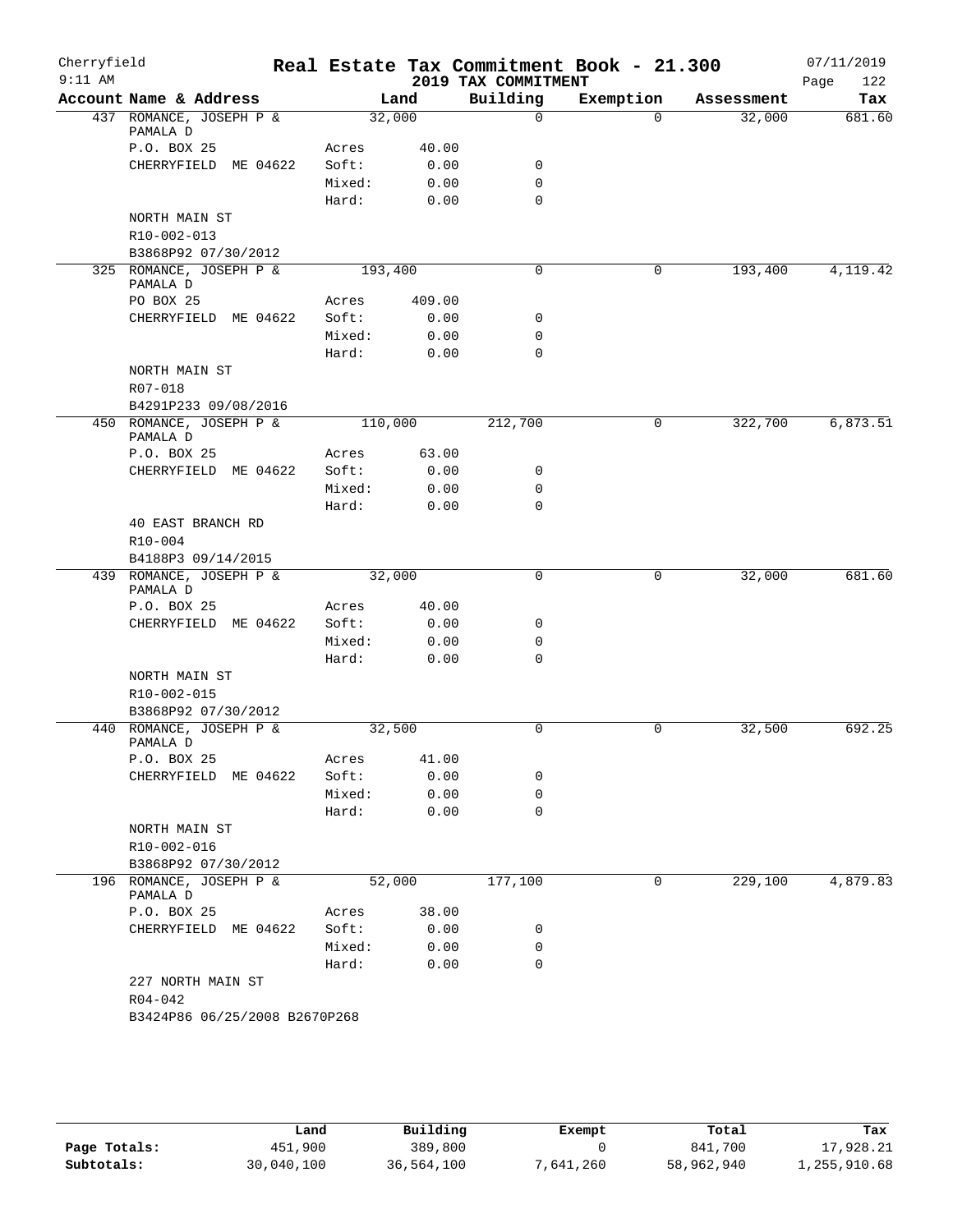| Cherryfield<br>$9:11$ AM |                                   |                 |                 |                     | 2019 TAX COMMITMENT | Real Estate Tax Commitment Book - 21.300 |                    | 07/11/2019         |
|--------------------------|-----------------------------------|-----------------|-----------------|---------------------|---------------------|------------------------------------------|--------------------|--------------------|
|                          | Account Name & Address            |                 |                 | Land                | Building            | Exemption                                | Assessment         | Page<br>123<br>Tax |
|                          | 438 ROMANCE, JOSEPH P &           |                 |                 | 32,000              | $\mathbf 0$         |                                          | 32,000<br>$\Omega$ | 681.60             |
|                          | PAMALA D                          |                 |                 |                     |                     |                                          |                    |                    |
|                          | P.O. BOX 25                       |                 | Acres           | 40.00               |                     |                                          |                    |                    |
|                          | CHERRYFIELD ME 04622              |                 | Soft:<br>Mixed: | 0.00<br>0.00        | 0<br>$\mathbf 0$    |                                          |                    |                    |
|                          |                                   |                 | Hard:           | 0.00                | 0                   |                                          |                    |                    |
|                          | NORTH MAIN ST                     |                 |                 |                     |                     |                                          |                    |                    |
|                          | R10-002-014                       |                 |                 |                     |                     |                                          |                    |                    |
|                          | B3868P92 07/30/2012               |                 |                 |                     |                     |                                          |                    |                    |
|                          | 394 ROSCITI, HENRY V              |                 |                 | 23,100              | 0                   |                                          | 0<br>23,100        | 492.03             |
|                          | 1324 CHOPMIST HILL RD             |                 | Acres           | 46.63               |                     |                                          |                    |                    |
|                          | SCITUATE RI 02909                 |                 | Soft:           | 0.00                | 0                   |                                          |                    |                    |
|                          |                                   |                 | Mixed:          | 0.00                | 0                   |                                          |                    |                    |
|                          |                                   |                 | Hard:           | 0.00                | 0                   |                                          |                    |                    |
|                          | 1397 LANE RD                      |                 |                 |                     |                     |                                          |                    |                    |
|                          | R09-001-014                       |                 |                 |                     |                     |                                          |                    |                    |
|                          | B1435P125                         |                 |                 |                     |                     |                                          |                    |                    |
|                          | 1115 ROSS, JASON                  |                 |                 | $\mathbf 0$         | $\mathbf 0$         | $\mathbf 0$                              |                    | 0.00<br>0          |
|                          | 9 BARREN WAY                      |                 |                 |                     |                     |                                          |                    |                    |
|                          | CHERRYFIELD ME 04622              |                 |                 |                     |                     |                                          |                    |                    |
|                          |                                   |                 |                 |                     |                     |                                          |                    |                    |
|                          | 9 BARREN WAY                      |                 |                 |                     |                     |                                          |                    |                    |
|                          | U18-006-001-002                   |                 |                 |                     |                     |                                          |                    |                    |
|                          | 330 ROSSI, PATRICIA               |                 |                 | 25,400              | 105,200             | 19,800                                   | 110,800            | 2,360.04           |
|                          | 285 SPRAGUES FALLS RD             |                 | Acres           | 12.00               |                     | 01 Homestead Exempt                      |                    |                    |
|                          | CHERRYFIELD ME 04622              |                 | Soft:           | 0.00                | 0                   |                                          |                    |                    |
|                          |                                   |                 | Mixed:          | 0.00                | 0                   |                                          |                    |                    |
|                          |                                   |                 | Hard:           | 0.00                | $\Omega$            |                                          |                    |                    |
|                          | 285 SPRAGUES FALLS RD             |                 |                 |                     |                     |                                          |                    |                    |
|                          | $R08 - 004$                       |                 |                 |                     |                     |                                          |                    |                    |
|                          | B2480P16                          |                 |                 |                     |                     |                                          |                    |                    |
|                          | 128 ROWE, JOHN & LINDA<br>MULREAN |                 |                 | 22,500              | 65,500              |                                          | 0<br>88,000        | 1,874.40           |
|                          | 4 CONKLIN LN                      |                 | Acres           | 8.00                |                     |                                          |                    |                    |
|                          | HUNTINGTON NY 11743               |                 | Soft:           | 0.00                | 0                   |                                          |                    |                    |
|                          |                                   |                 | Mixed:          | 0.00                | 0                   |                                          |                    |                    |
|                          |                                   |                 | Hard:           | 0.00                | $\Omega$            |                                          |                    |                    |
|                          | 89 SPRAGUE FALLS RD               |                 |                 |                     |                     |                                          |                    |                    |
|                          | R03-052-001                       |                 |                 |                     |                     |                                          |                    |                    |
|                          | B4176P21 08/11/2015               |                 |                 |                     |                     |                                          |                    |                    |
| 729                      | RUSCH, KATHERINE &                |                 |                 | 25,000              | 92,700              | 0                                        | 117,700            | 2,507.01           |
|                          | CHRISTOPHER                       |                 |                 |                     |                     |                                          |                    |                    |
|                          | 80 PARK ST                        |                 | Acres           | 4.30                |                     |                                          |                    |                    |
|                          | CHERRYFIELD ME 04622              |                 | Soft:           | 0.00                | 0                   |                                          |                    |                    |
|                          |                                   |                 | Mixed:          | 0.00                | 0<br>0              |                                          |                    |                    |
|                          | 80 PARK ST                        |                 | Hard:           | 0.00                |                     |                                          |                    |                    |
|                          | $U11 - 030$                       |                 |                 |                     |                     |                                          |                    |                    |
|                          | B4232P125 02/22/2016              |                 |                 |                     |                     |                                          |                    |                    |
|                          | 650 RWM LLC                       |                 |                 | 17,900              | 66,000              |                                          | 83,900<br>0        | 1,787.07           |
|                          | P O BOX 52                        |                 | Acres           | 1.54                |                     |                                          |                    |                    |
|                          | CHERRYFIELD ME 04622              |                 | Soft:           | 0.00                | 0                   |                                          |                    |                    |
|                          |                                   |                 | Mixed:          | 0.00                | 0                   |                                          |                    |                    |
|                          |                                   |                 | Hard:           | 0.00                | $\mathbf 0$         |                                          |                    |                    |
|                          | 23 BIG ROCK LANE                  |                 |                 |                     |                     |                                          |                    |                    |
|                          | $U07 - 009$                       |                 |                 |                     |                     |                                          |                    |                    |
|                          | B3819P307 02/16/2012              |                 |                 |                     |                     |                                          |                    |                    |
|                          |                                   |                 |                 |                     |                     |                                          |                    |                    |
| Page Totals:             |                                   | Land<br>145,900 |                 | Building<br>329,400 |                     | Exempt<br>19,800                         | Total<br>455,500   | Tax<br>9,702.15    |
| Subtotals:               |                                   | 30,186,000      |                 | 36,893,500          |                     | 7,661,060                                | 59, 418, 440       | 1,265,612.83       |
|                          |                                   |                 |                 |                     |                     |                                          |                    |                    |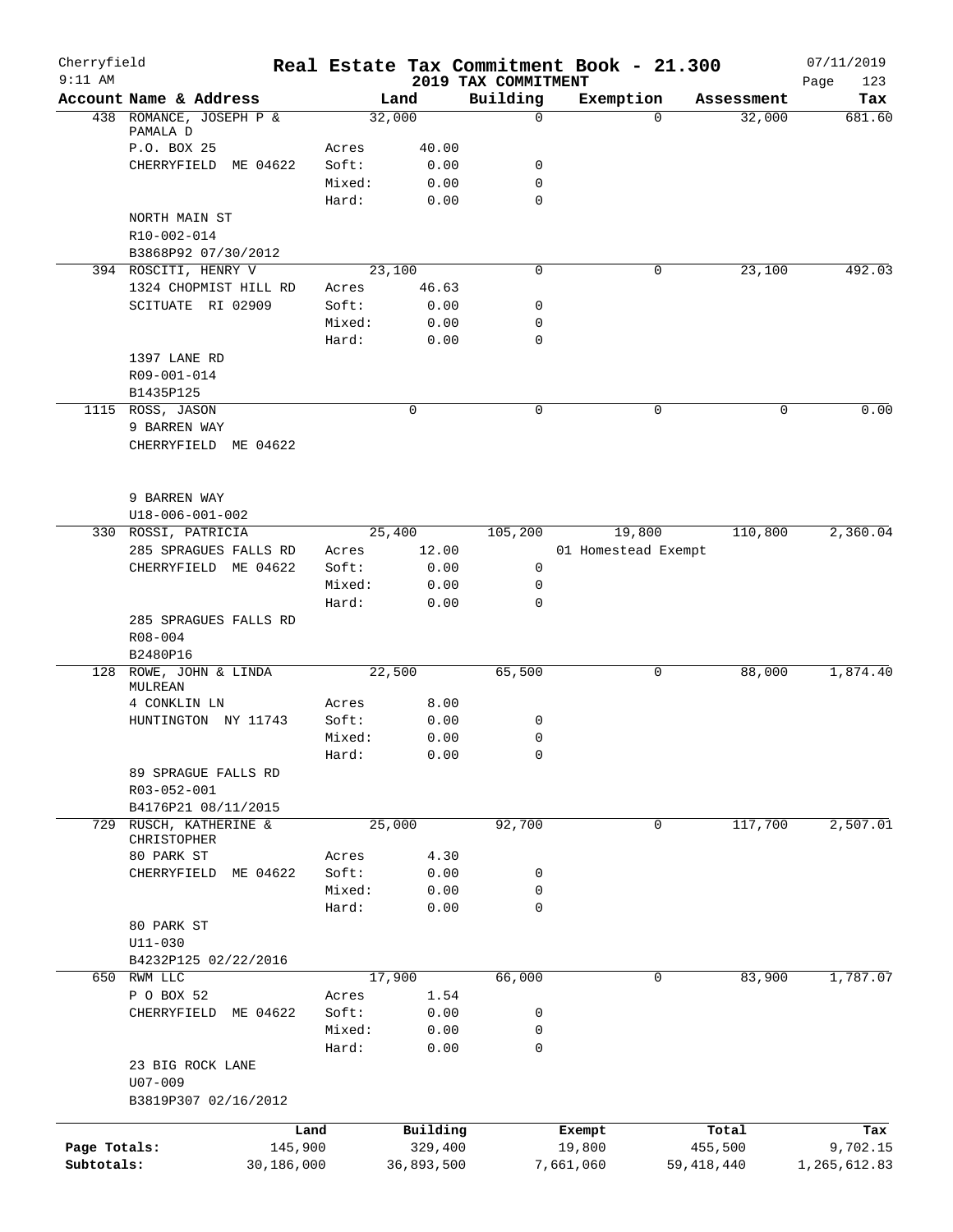| Cherryfield  |                             |        |          |                     | Real Estate Tax Commitment Book - 21.300 |            | 07/11/2019  |
|--------------|-----------------------------|--------|----------|---------------------|------------------------------------------|------------|-------------|
| $9:11$ AM    |                             |        |          | 2019 TAX COMMITMENT |                                          |            | Page<br>124 |
|              | Account Name & Address      |        | Land     | Building            | Exemption                                | Assessment | Tax         |
|              | 652 RWM LLC                 |        | 9,200    | $\mathbf 0$         | $\Omega$                                 | 9,200      | 195.96      |
|              | P O BOX 52                  | Acres  | 1.89     |                     |                                          |            |             |
|              | CHERRYFIELD ME 04622        | Soft:  | 0.00     | 0                   |                                          |            |             |
|              |                             | Mixed: | 0.00     | 0                   |                                          |            |             |
|              |                             | Hard:  | 0.00     | $\mathbf 0$         |                                          |            |             |
|              | BLACKSWOODS RD              |        |          |                     |                                          |            |             |
|              | $U07 - 011$                 |        |          |                     |                                          |            |             |
|              | B3819P307 02/16/2012        |        |          |                     |                                          |            |             |
| 42           | SAGAAS, GARY & DEBORAH      |        | 4,300    | $\mathbf 0$         | 0                                        | 4,300      | 91.59       |
|              | C                           |        |          |                     |                                          |            |             |
|              | P O BOX 284                 | Acres  | 2.72     |                     |                                          |            |             |
|              | MILBRIDGE ME 04658          | Soft:  | 0.00     | 0                   |                                          |            |             |
|              |                             | Mixed: | 0.00     | $\mathbf 0$         |                                          |            |             |
|              |                             | Hard:  | 0.00     | $\mathbf 0$         |                                          |            |             |
|              | PARK ST                     |        |          |                     |                                          |            |             |
|              | R01-030                     |        |          |                     |                                          |            |             |
|              | B3701P44 12/21/2010         |        |          |                     |                                          |            |             |
|              | 584 SAINT MICHAELS CATHOLIC |        | 10,200   | 101,200             | 111,400                                  | 0          | 0.00        |
|              | CHURCH                      |        |          |                     |                                          |            |             |
|              | 51 ELM ST                   | Acres  | 0.78     |                     | 51 Churches                              |            |             |
|              | CHERRYFIELD ME 04622        | Soft:  | 0.00     | 0                   |                                          |            |             |
|              |                             | Mixed: | 0.00     | 0                   |                                          |            |             |
|              |                             | Hard:  | 0.00     | $\Omega$            |                                          |            |             |
|              | 51 ELM ST                   |        |          |                     |                                          |            |             |
|              | $U05 - 016$                 |        |          |                     |                                          |            |             |
|              | 881 SANTERRE, JAN M         |        | 18,500   | 42,600              | 0                                        | 61,100     | 1,301.43    |
|              | 628 SPRAGUES FALLS RD       | Acres  | 2.00     |                     |                                          |            |             |
|              | CHERRYFIELD ME 04622        | Soft:  | 0.00     | 0                   |                                          |            |             |
|              |                             | Mixed: | 0.00     | 0                   |                                          |            |             |
|              |                             | Hard:  | 0.00     | $\mathbf 0$         |                                          |            |             |
|              | 628 SPRAGUES FALLS RD       |        |          |                     |                                          |            |             |
|              | R08-025-002                 |        |          |                     |                                          |            |             |
|              | B1790P325                   |        |          |                     |                                          |            |             |
|              | 528 SANTERRE, JULI          |        | 20,600   | 61,400              | 19,800                                   | 62,200     | 1,324.86    |
|              | 105 MILBRIDGE RD            | Acres  | 0.73     |                     | 01 Homestead Exempt                      |            |             |
|              |                             |        |          |                     |                                          |            |             |
|              | CHERRYFIELD ME 04622        | Soft:  | 0.00     | 0                   |                                          |            |             |
|              |                             | Mixed: | 0.00     | 0                   |                                          |            |             |
|              |                             | Hard:  | 0.00     | $\Omega$            |                                          |            |             |
|              | 105 MILBRIDGE RD            |        |          |                     |                                          |            |             |
|              | $U03 - 022$                 |        |          |                     |                                          |            |             |
|              | B3454P269 09/24/2008        |        |          |                     |                                          |            |             |
|              | 737 SANTERRE, JULI L        |        | 34,300   | 0                   | 0                                        | 34,300     | 730.59      |
|              | 105 MILBRIDGE RD            | Acres  | 3.50     |                     |                                          |            |             |
|              | CHERRYFIELD ME 04622        | Soft:  | 0.00     | 0                   |                                          |            |             |
|              |                             | Mixed: | 0.00     | 0                   |                                          |            |             |
|              |                             | Hard:  | 0.00     | 0                   |                                          |            |             |
|              | PARK ST                     |        |          |                     |                                          |            |             |
|              | U11-038                     |        |          |                     |                                          |            |             |
|              | B3454P268 09/24/2008        |        |          |                     |                                          |            |             |
|              | 1107 SANTERRE, SHAWN        |        | 23,100   | 0                   | 0                                        | 23,100     | 492.03      |
|              | 25 UNIONVILLE RD            | Acres  | 26.00    |                     |                                          |            |             |
|              | CHERRYFIELD ME 04622        | Soft:  | 0.00     | 0                   |                                          |            |             |
|              |                             | Mixed: | 0.00     | 0                   |                                          |            |             |
|              |                             |        |          | 0                   |                                          |            |             |
|              |                             | Hard:  | 0.00     |                     |                                          |            |             |
|              |                             |        |          |                     |                                          |            |             |
|              | U18-006                     |        |          |                     |                                          |            |             |
|              | B3084P210 11/15/2005        |        |          |                     |                                          |            |             |
|              |                             |        |          |                     |                                          |            |             |
|              |                             | Land   | Building |                     | Exempt                                   | Total      | Tax         |
| Page Totals: | 120,200                     |        | 205,200  |                     | 131,200                                  | 194,200    | 4,136.46    |

**Subtotals:** 30,306,200 37,098,700 7,792,260 59,612,640 1,269,749.29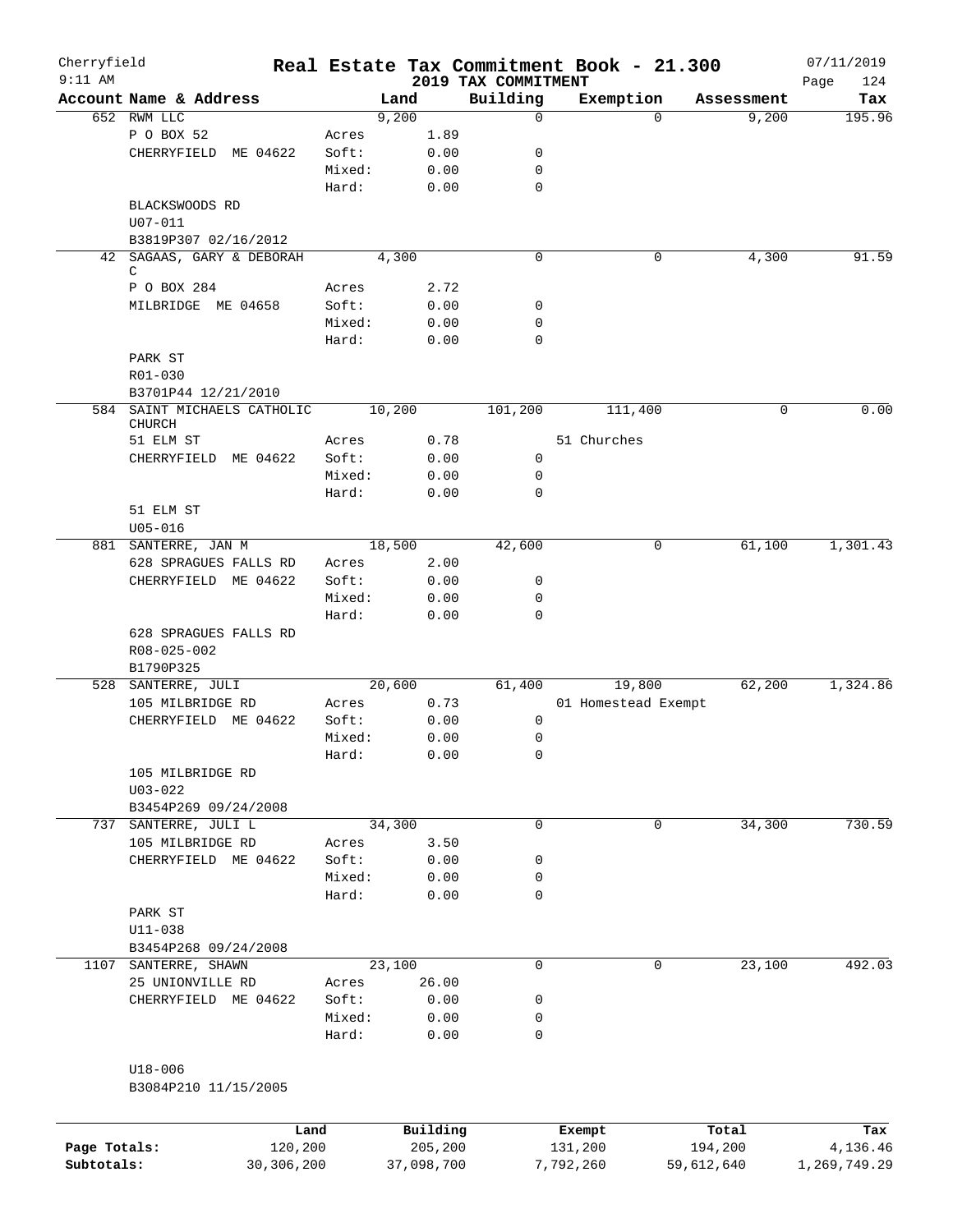| Cherryfield |                                             |                |              |                     | Real Estate Tax Commitment Book - 21.300 |            | 07/11/2019  |
|-------------|---------------------------------------------|----------------|--------------|---------------------|------------------------------------------|------------|-------------|
| $9:11$ AM   |                                             |                |              | 2019 TAX COMMITMENT |                                          |            | 125<br>Page |
|             | Account Name & Address                      | Land           |              | Building            | Exemption                                | Assessment | Tax         |
|             | 1177 SANTERRE, SHAWN                        | 17,300         |              | 12,800              | $\Omega$                                 | 30,100     | 641.13      |
|             | 25 UNIONVILLE RD                            | Acres          | 1.00         |                     |                                          |            |             |
|             | CHERRYFIELD ME 04622                        | Soft:          | 0.00         | 0                   |                                          |            |             |
|             |                                             | Mixed:         | 0.00         | $\mathbf 0$         |                                          |            |             |
|             |                                             | Hard:          | 0.00         | $\mathbf 0$         |                                          |            |             |
|             | 335 WILLEY DISTRICT RD                      |                |              |                     |                                          |            |             |
|             | R05-043-001                                 |                |              |                     |                                          |            |             |
|             | B3244P276 02/01/2007<br>163 SANTERRE, SHAWN | 16,200         |              | 28,800              | 19,800                                   | 25,200     | 536.76      |
|             | 25 UNIONVILLE RD                            | Acres          | 4.00         |                     | 01 Homestead Exempt                      |            |             |
|             | CHERRYFIELD ME 04622                        | Soft:          | 0.00         | 0                   |                                          |            |             |
|             |                                             | Mixed:         | 0.00         | $\mathbf 0$         |                                          |            |             |
|             |                                             | Hard:          | 0.00         | $\mathbf 0$         |                                          |            |             |
|             | 25 UNIONVILLE RD                            |                |              |                     |                                          |            |             |
|             | R03-017-001                                 |                |              |                     |                                          |            |             |
|             | B2866P30                                    |                |              |                     |                                          |            |             |
|             | 1146 SANTERRE, STEVEN                       | 18,000         |              | 135,000             | 19,800                                   | 133,200    | 2,837.16    |
|             | 620 SPRAGUES FALLS RD                       | Acres          | 2.20         |                     | 01 Homestead Exempt                      |            |             |
|             | CHERRYFIELD ME 04622                        | Soft:          | 0.00         | 0                   |                                          |            |             |
|             |                                             | Mixed:         | 0.00         | 0                   |                                          |            |             |
|             |                                             | Hard:          | 0.00         | 0                   |                                          |            |             |
|             | 620 SPRAGUES FALLS RD                       |                |              |                     |                                          |            |             |
|             | R08-025-004                                 |                |              |                     |                                          |            |             |
|             | B3915P143 12/24/2012 B2396P295              |                |              |                     |                                          |            |             |
| 731         | SANTERRE, LOUIE A &                         | 19,500         |              | 62,300              | 19,800                                   | 62,000     | 1,320.60    |
|             | <b>JESSIE</b>                               |                |              |                     |                                          |            |             |
|             | 96 PARK ST                                  | Acres          | 4.75         |                     | 01 Homestead Exempt                      |            |             |
|             | CHERRYFIELD ME 04622                        | Soft:          | 0.00         | $\mathbf 0$         |                                          |            |             |
|             |                                             | Mixed:         | 0.00         | 0                   |                                          |            |             |
|             |                                             | Hard:          | 0.00         | 0                   |                                          |            |             |
|             | 96 PARK ST                                  |                |              |                     |                                          |            |             |
|             | U11-032<br>B3853P102 06/18/2012 B831P92     |                |              |                     |                                          |            |             |
|             | 707 SANTERRE, PATRICK E &                   | 20,900         |              | 85,000              | 25,740                                   | 80,160     | 1,707.41    |
|             | ARLENE                                      |                |              |                     |                                          |            |             |
|             | PO BOX 205                                  | Acres          | 0.76         |                     | 01 Homestead Exempt                      |            |             |
|             | CHERRYFIELD ME 04622                        | Soft:          | 0.00         |                     | 0 12 WW2 Veteran Res                     |            |             |
|             |                                             | Mixed:         | 0.00         | 0                   |                                          |            |             |
|             |                                             | Hard:          | 0.00         | 0                   |                                          |            |             |
|             | 48 PARK ST                                  |                |              |                     |                                          |            |             |
|             | U11-009                                     |                |              |                     |                                          |            |             |
|             | B1176P241                                   |                |              |                     |                                          |            |             |
| 341         | SANTERRE, SCOTT L.& ROSE                    | 14,900         |              | 35,700              | 19,800                                   | 30,800     | 656.04      |
|             | М.                                          |                |              |                     |                                          |            |             |
|             | 410 SPRAGUES FALLS RD                       | Acres<br>Soft: | 1.80<br>0.00 | 0                   | 01 Homestead Exempt                      |            |             |
|             | CHERRYFIELD ME 04622                        | Mixed:         | 0.00         | 0                   |                                          |            |             |
|             |                                             | Hard:          | 0.00         | 0                   |                                          |            |             |
|             | 410 SPRAGUES FALLS RD                       |                |              |                     |                                          |            |             |
|             | R08-014                                     |                |              |                     |                                          |            |             |
|             | B1798P145                                   |                |              |                     |                                          |            |             |
|             |                                             |                |              |                     |                                          |            |             |

|              | Land         | Building   | Exempt    | Total      | Tax          |
|--------------|--------------|------------|-----------|------------|--------------|
| Page Totals: | 106,800      | 359,600    | 104,940   | 361,460    | 7,699.10     |
| Subtotals:   | 30, 413, 000 | 37,458,300 | 7,897,200 | 59,974,100 | 1,277,448.39 |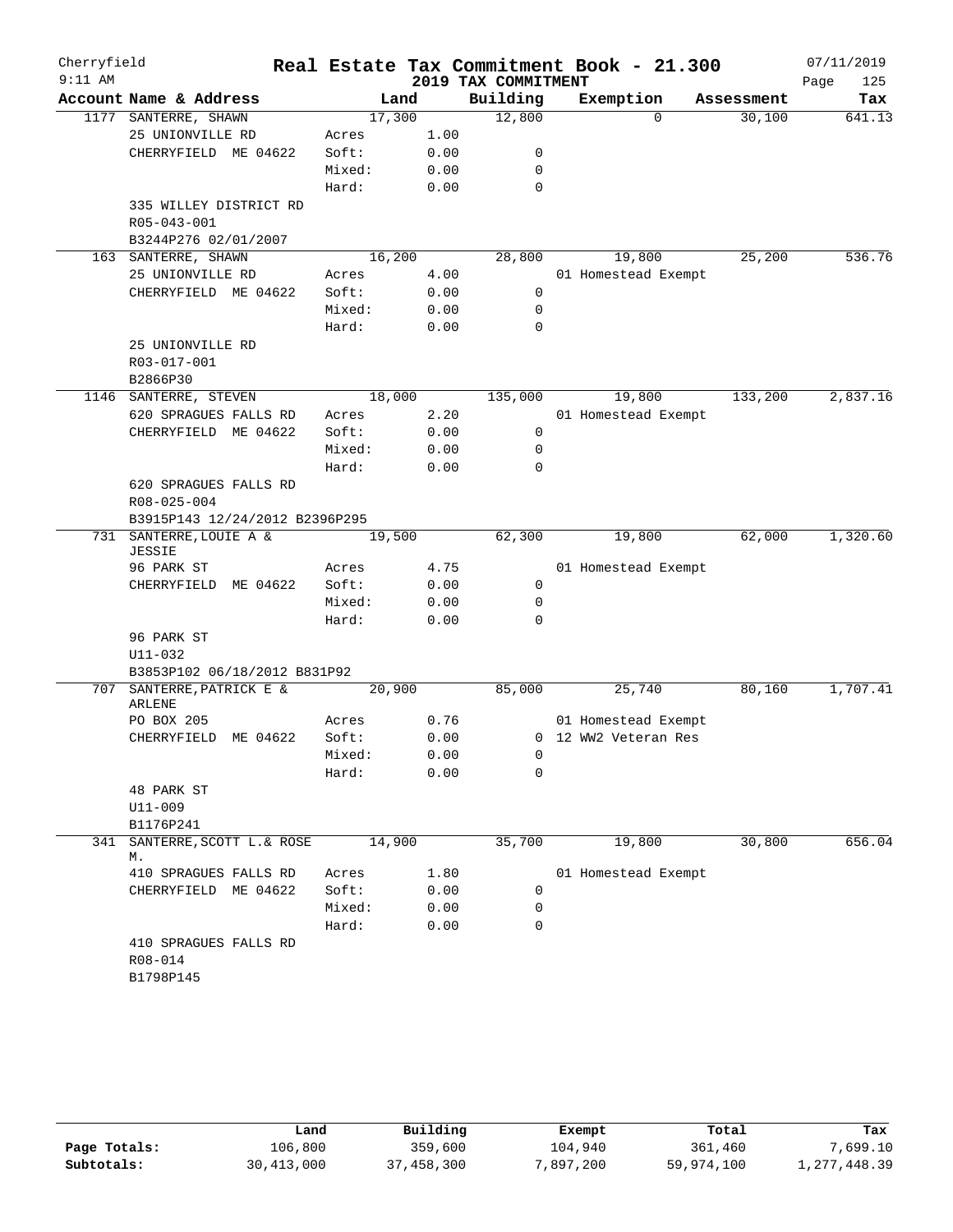| Cherryfield  |                                           |        |            |                                 | Real Estate Tax Commitment Book - 21.300 |            | 07/11/2019         |
|--------------|-------------------------------------------|--------|------------|---------------------------------|------------------------------------------|------------|--------------------|
| $9:11$ AM    | Account Name & Address                    |        | Land       | 2019 TAX COMMITMENT<br>Building | Exemption                                | Assessment | Page<br>126<br>Tax |
|              | 569 SARGENT, RONALD C                     |        | 17,800     | 39,700                          | $\Omega$                                 | 57,500     | 1,224.75           |
|              | PO BOX 53                                 | Acres  | 0.48       |                                 |                                          |            |                    |
|              | MORIAH NY 12960                           | Soft:  | 0.00       | 0                               |                                          |            |                    |
|              |                                           | Mixed: | 0.00       | 0                               |                                          |            |                    |
|              |                                           | Hard:  | 0.00       | 0                               |                                          |            |                    |
|              | 36 NORTH ST                               |        |            |                                 |                                          |            |                    |
|              | $U05 - 003$                               |        |            |                                 |                                          |            |                    |
|              | B2826P192                                 |        |            |                                 |                                          |            |                    |
|              | 884 SAWICKI, VINCENT J                    |        | 17,700     | 37,000                          | 0                                        | 54,700     | 1,165.11           |
|              | PO BOX 225                                |        | 1.72       |                                 |                                          |            |                    |
|              |                                           | Acres  |            |                                 |                                          |            |                    |
|              | HARRINGTON ME 04643                       | Soft:  | 0.00       | 0                               |                                          |            |                    |
|              |                                           | Mixed: | 0.00       | 0                               |                                          |            |                    |
|              |                                           | Hard:  | 0.00       | 0                               |                                          |            |                    |
|              | 20 RIDGE RD                               |        |            |                                 |                                          |            |                    |
|              | U15-012                                   |        |            |                                 |                                          |            |                    |
|              | B3845P160 05/21/2012                      |        |            |                                 |                                          |            |                    |
|              | 750 SAWYER, GENE K                        |        | 16,600     | 37,900                          | 19,800                                   | 34,700     | 739.11             |
|              | 661 CAPE MOONSHINE RD                     | Acres  | 0.39       |                                 | 01 Homestead Exempt                      |            |                    |
|              | PIERMONT NH 03779-3701                    | Soft:  | 0.00       | 0                               |                                          |            |                    |
|              |                                           | Mixed: | 0.00       | 0                               |                                          |            |                    |
|              |                                           | Hard:  | 0.00       | 0                               |                                          |            |                    |
|              | 14 CHURCH ST                              |        |            |                                 |                                          |            |                    |
|              | $U12 - 005$                               |        |            |                                 |                                          |            |                    |
|              | B2436P168                                 |        |            |                                 |                                          |            |                    |
| 547          | SAWYER, MICHAEL & CARA                    |        | 23,300     | 38,800                          | 19,800                                   | 42,300     | 900.99             |
|              | 22 River Rd                               | Acres  | 1.37       |                                 | 01 Homestead Exempt                      |            |                    |
|              | CHERRYFIELD<br>ME 04622                   | Soft:  | 0.00       | 0                               |                                          |            |                    |
|              |                                           | Mixed: |            |                                 |                                          |            |                    |
|              |                                           |        | 0.00       | 0                               |                                          |            |                    |
|              |                                           | Hard:  | 0.00       | 0                               |                                          |            |                    |
|              | 22 RIVER RD                               |        |            |                                 |                                          |            |                    |
|              | $U04 - 010$                               |        |            |                                 |                                          |            |                    |
|              | B2703P54                                  |        |            |                                 |                                          |            |                    |
|              | 41 SAWYER, PETER S                        |        | 58,000     | 134,000                         | 19,800                                   | 172,200    | 3,667.86           |
|              | JAMISON, NICHOLE S                        | Acres  | 15.00      |                                 | 01 Homestead Exempt                      |            |                    |
|              | PO BOX 173                                | Soft:  | 0.00       | 0                               |                                          |            |                    |
|              | MILBRIDGE<br>ME 04658                     | Mixed: | 0.00       | 0                               |                                          |            |                    |
|              |                                           | Hard:  | 0.00       | 0                               |                                          |            |                    |
|              | 272 MILBRIDGE RD                          |        |            |                                 |                                          |            |                    |
|              | R02-013-003                               |        |            |                                 |                                          |            |                    |
|              | B4247P153 04/19/2016 B3971P235 07/05/2013 |        |            |                                 |                                          |            |                    |
|              | 169 SCHAEFFER, THOMAS L                   |        | 21,800     | 20,500                          | 19,800                                   | 22,500     | 479.25             |
|              | PO BOX 220                                | Acres  | 15.00      |                                 | 01 Homestead Exempt                      |            |                    |
|              | JONESBORO ME 04648                        | Soft:  | 0.00       | 0                               |                                          |            |                    |
|              |                                           | Mixed: | 0.00       | 0                               |                                          |            |                    |
|              |                                           | Hard:  | 0.00       | $\mathbf 0$                     |                                          |            |                    |
|              | 30 BION LANE                              |        |            |                                 |                                          |            |                    |
|              | R04-019                                   |        |            |                                 |                                          |            |                    |
|              |                                           |        |            |                                 |                                          |            |                    |
|              | B3884P228 09/18/2012                      |        |            |                                 |                                          |            |                    |
|              | 86 SCHAEJBE, D CHRISTOPHER                |        | 15,800     | 23,900                          | 0                                        | 39,700     | 845.61             |
|              | 353 WEST SHADOW CREEK<br>DR.              | Acres  | 2.22       |                                 |                                          |            |                    |
|              |                                           | Soft:  | 0.00       |                                 |                                          |            |                    |
|              | VERNON HILLS<br>IL 60061                  | Mixed: |            | 0<br>0                          |                                          |            |                    |
|              |                                           |        | 0.00       |                                 |                                          |            |                    |
|              |                                           | Hard:  | 0.00       | 0                               |                                          |            |                    |
|              | 156 UNIONVILLE RD                         |        |            |                                 |                                          |            |                    |
|              | R03-011                                   |        |            |                                 |                                          |            |                    |
|              | B3320P126 08/17/2007                      |        |            |                                 |                                          |            |                    |
|              |                                           |        |            |                                 |                                          |            |                    |
|              |                                           | Land   | Building   |                                 | Exempt                                   | Total      | Tax                |
| Page Totals: | 171,000                                   |        | 331,800    |                                 | 79,200                                   | 423,600    | 9,022.68           |
| Subtotals:   | 30,584,000                                |        | 37,790,100 |                                 | 7,976,400                                | 60,397,700 | 1,286,471.07       |
|              |                                           |        |            |                                 |                                          |            |                    |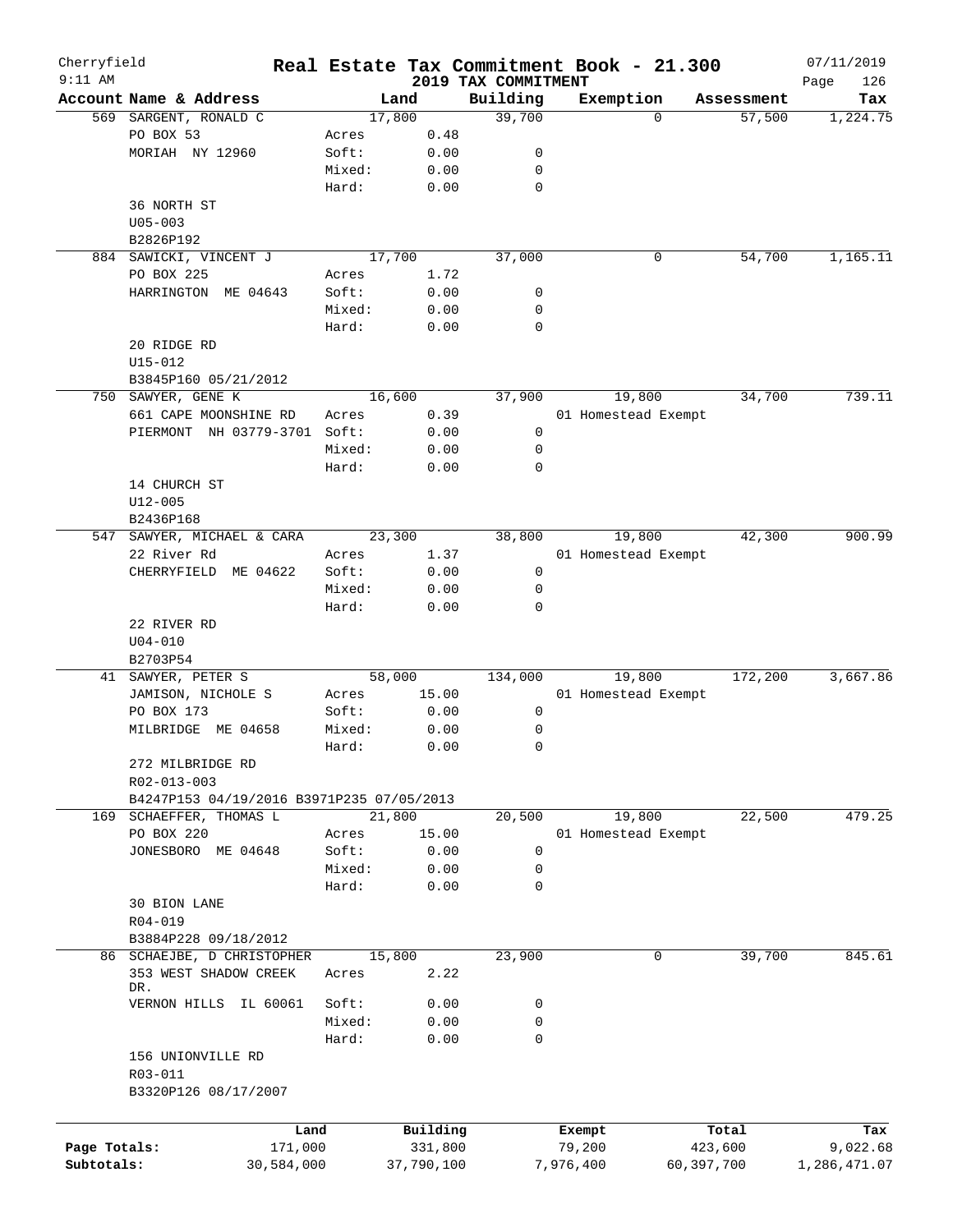| Cherryfield<br>$9:11$ AM |                                 |            |                 |              |                                 | Real Estate Tax Commitment Book - 21.300 |            |            | 07/11/2019         |
|--------------------------|---------------------------------|------------|-----------------|--------------|---------------------------------|------------------------------------------|------------|------------|--------------------|
|                          | Account Name & Address          |            |                 | Land         | 2019 TAX COMMITMENT<br>Building | Exemption                                |            | Assessment | 127<br>Page<br>Tax |
|                          | 633 SCHNEIDER, ELLIOT B &       |            |                 | 34,700       | 79,300                          |                                          | $\Omega$   | 114,000    | 2,428.20           |
|                          | JULIE A                         |            |                 |              |                                 |                                          |            |            |                    |
|                          | 5704 ARCADIA CIR                |            | Acres           | 26.00        |                                 |                                          |            |            |                    |
|                          | DEL VALLEY TX 78607             |            | Soft:           | 0.00         | 0                               |                                          |            |            |                    |
|                          |                                 |            | Mixed:<br>Hard: | 0.00<br>0.00 | 0<br>$\mathbf 0$                |                                          |            |            |                    |
|                          | 79 STILLWATER RD                |            |                 |              |                                 |                                          |            |            |                    |
|                          | $U06 - 023 - 001$               |            |                 |              |                                 |                                          |            |            |                    |
|                          | B2779P230                       |            |                 |              |                                 |                                          |            |            |                    |
|                          | 489 SCHNEIDER, MATTHIAS J       |            |                 | 27,100       | 63,000                          |                                          | 0          | 90,100     | 1,919.13           |
|                          | 160 CHURCH ST                   |            | Acres           | 7.00         |                                 |                                          |            |            |                    |
|                          | HOLLISTON MA 01746              |            | Soft:           | 0.00         | 0                               |                                          |            |            |                    |
|                          |                                 |            | Mixed:          | 0.00         | 0                               |                                          |            |            |                    |
|                          |                                 |            | Hard:           | 0.00         | $\mathbf 0$                     |                                          |            |            |                    |
|                          | 201 MILBRIDGE RD                |            |                 |              |                                 |                                          |            |            |                    |
|                          | $U02 - 005$                     |            |                 |              |                                 |                                          |            |            |                    |
|                          | B3304P266 07/06/2007            |            |                 |              |                                 |                                          |            |            |                    |
|                          | 889 SCHOPPEE, ERIC              |            |                 | 17,300       | 56,800                          | 19,800                                   |            | 54,300     | 1,156.59           |
|                          | KNAPP, MARY &<br>SCHOPPEE, MARK |            | Acres           | 1.01         |                                 | 01 Homestead Exempt                      |            |            |                    |
|                          | 21 RIDGE RD                     |            | Soft:           | 0.00         | 0                               |                                          |            |            |                    |
|                          | CHERRYFIELD ME 04622            |            | Mixed:          | 0.00         | 0                               |                                          |            |            |                    |
|                          |                                 |            | Hard:           | 0.00         | $\Omega$                        |                                          |            |            |                    |
|                          | 21 RIDGE RD                     |            |                 |              |                                 |                                          |            |            |                    |
|                          | U15-017                         |            |                 |              |                                 |                                          |            |            |                    |
|                          | B2400P158                       |            |                 |              |                                 |                                          |            |            |                    |
|                          | 895 SCHOPPEE, DEVIN A           |            |                 | 32,500       | 58,700                          |                                          | 0          | 91,200     | 1,942.56           |
|                          | 138 RIDGE RD                    |            | Acres           | 26.28        |                                 |                                          |            |            |                    |
|                          | CHERRYFIELD ME 04622            |            | Soft:           | 0.00         | 0                               |                                          |            |            |                    |
|                          |                                 |            | Mixed:<br>Hard: | 0.00<br>0.00 | 0<br>0                          |                                          |            |            |                    |
|                          | 243 MAIN ST                     |            |                 |              |                                 |                                          |            |            |                    |
|                          | $U15 - 023$                     |            |                 |              |                                 |                                          |            |            |                    |
|                          | B4481P118 07/30/2018            |            |                 |              |                                 |                                          |            |            |                    |
|                          | 893 SCHOPPEE, DEVIN A           |            |                 | 15,000       | 0                               |                                          | 0          | 15,000     | 319.50             |
|                          | 243 MAIN ST                     |            | Acres           | 1.93         |                                 |                                          |            |            |                    |
|                          | CHERRYFIELD ME 04622            |            | Soft:           | 0.00         | 0                               |                                          |            |            |                    |
|                          |                                 |            | Mixed:          | 0.00         | 0                               |                                          |            |            |                    |
|                          |                                 |            | Hard:           | 0.00         | 0                               |                                          |            |            |                    |
|                          | 253 MAIN ST                     |            |                 |              |                                 |                                          |            |            |                    |
|                          | $U15 - 021$                     |            |                 |              |                                 |                                          |            |            |                    |
|                          | B4504P51 10/05/2018             |            |                 |              |                                 |                                          |            |            |                    |
|                          | 905 SCHOPPEE, MARK              |            |                 | 14,100       | 36,500                          | 19,800                                   |            | 30,800     | 656.04             |
|                          | CLEAVES, ERIKA M                |            | Acres           | 0.52         |                                 | 01 Homestead Exempt                      |            |            |                    |
|                          | 138 RIDGE RD                    |            | Soft:           | 0.00         | 0                               |                                          |            |            |                    |
|                          | CHERRYFIELD ME 04622            |            | Mixed:          | 0.00         | 0                               |                                          |            |            |                    |
|                          |                                 |            | Hard:           | 0.00         | 0                               |                                          |            |            |                    |
|                          | 138 RIDGE RD                    |            |                 |              |                                 |                                          |            |            |                    |
|                          | $U16 - 007$<br>B2394P271        |            |                 |              |                                 |                                          |            |            |                    |
|                          | 904 SCHOPPEE, MARK A            |            |                 | 21,900       | 43,800                          |                                          | 0          | 65,700     | 1,399.41           |
|                          | 138 RIDGE RD                    |            | Acres           | 6.00         |                                 |                                          |            |            |                    |
|                          | CHERRYFIELD ME 04622            |            | Soft:           | 0.00         | 0                               |                                          |            |            |                    |
|                          |                                 |            | Mixed:          | 0.00         | 0                               |                                          |            |            |                    |
|                          |                                 |            | Hard:           | 0.00         | 0                               |                                          |            |            |                    |
|                          | 132 RIDGE RD                    |            |                 |              |                                 |                                          |            |            |                    |
|                          | $U16 - 006$                     |            |                 |              |                                 |                                          |            |            |                    |
|                          | B3543P31 06/26/2009             |            |                 |              |                                 |                                          |            |            |                    |
|                          |                                 | Land       |                 | Building     |                                 | Exempt                                   |            | Total      | Tax                |
| Page Totals:             |                                 | 162,600    |                 | 338,100      |                                 | 39,600                                   | 461,100    |            | 9,821.43           |
| Subtotals:               |                                 | 30,746,600 |                 | 38,128,200   |                                 | 8,016,000                                | 60,858,800 |            | 1,296,292.50       |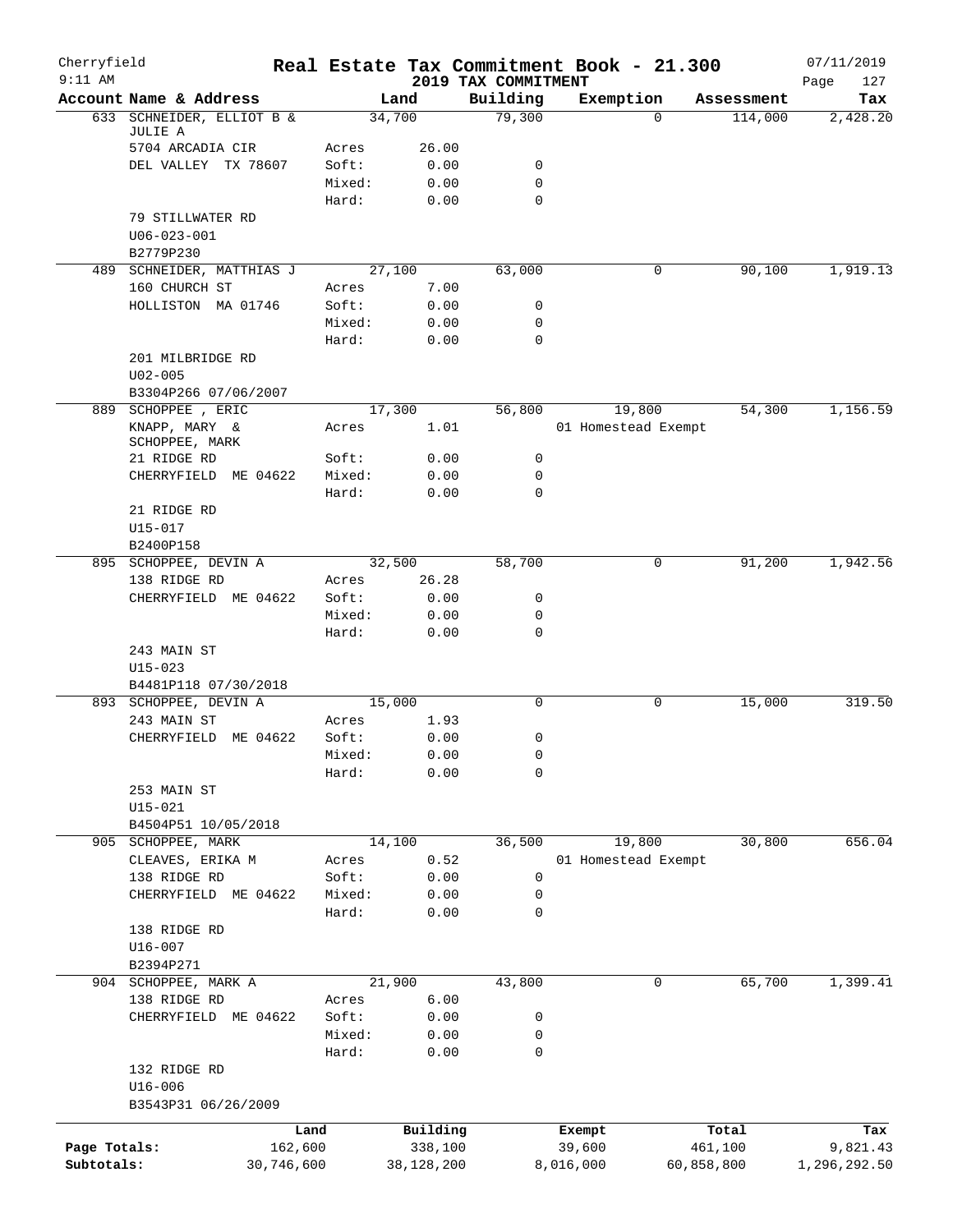| Cherryfield<br>$9:11$ AM |                                         |        |        | 2019 TAX COMMITMENT | Real Estate Tax Commitment Book - 21.300 |            | 07/11/2019<br>128<br>Page |
|--------------------------|-----------------------------------------|--------|--------|---------------------|------------------------------------------|------------|---------------------------|
|                          | Account Name & Address                  |        | Land   | Building            | Exemption                                | Assessment | Tax                       |
|                          | 481 SCHRADER, DUDLEY &<br>TAMMY         | 23,100 |        | 68,100              | 19,800                                   | 71,400     | 1,520.82                  |
|                          | 217 MILBRIDGE RD                        | Acres  | 1.08   |                     | 01 Homestead Exempt                      |            |                           |
|                          | CHERRYFIELD ME 04622                    | Soft:  | 0.00   | 0                   |                                          |            |                           |
|                          |                                         | Mixed: | 0.00   | 0                   |                                          |            |                           |
|                          |                                         | Hard:  | 0.00   | $\mathbf 0$         |                                          |            |                           |
|                          | 217 MILBRIDGE RD                        |        |        |                     |                                          |            |                           |
|                          | U01-011-001                             |        |        |                     |                                          |            |                           |
|                          | B2345P76                                |        |        |                     |                                          |            |                           |
|                          | 452 SCHULMEISTERS ET AL,<br>VIZBULITE I | 62,600 |        | $\mathbf 0$         | 0                                        | 62,600     | 1,333.38                  |
|                          | C/O ROBERT<br>SCHULMEISTERS             | Acres  | 149.80 |                     |                                          |            |                           |
|                          | 114 MANDYS ROAD                         | Soft:  | 0.00   | 0                   |                                          |            |                           |
|                          | WESTTOWN NY 10998-2519 Mixed:           |        | 0.00   | 0                   |                                          |            |                           |
|                          |                                         | Hard:  | 0.00   | 0                   |                                          |            |                           |
|                          | CROTCH                                  |        |        |                     |                                          |            |                           |
|                          | R10-006                                 |        |        |                     |                                          |            |                           |
|                          | B1462P127                               |        |        |                     |                                          |            |                           |
|                          | 962 SEAVEY, MARY E                      | 19,200 |        | 43,700              | 19,800                                   | 43,100     | 918.03                    |
|                          | P.O. BOX 267                            | Acres  | 2.58   |                     | 01 Homestead Exempt                      |            |                           |
|                          | CHERRYFIELD ME 04622                    | Soft:  | 0.00   | 0                   |                                          |            |                           |
|                          |                                         | Mixed: | 0.00   | 0                   |                                          |            |                           |
|                          |                                         | Hard:  | 0.00   | $\mathbf 0$         |                                          |            |                           |
|                          | 237 RIDGE RD<br>U19-007                 |        |        |                     |                                          |            |                           |
|                          | B1405P332                               |        |        |                     |                                          |            |                           |
| 30                       | SEAVEY, MURRAY &                        | 32,200 |        | 0                   | 0                                        | 32,200     | 685.86                    |
|                          | FRANCES                                 |        |        |                     |                                          |            |                           |
|                          | KILTON, SHAWN                           | Acres  | 90.00  |                     |                                          |            |                           |
|                          | 237 MILBRIDGE RD                        | Soft:  | 19.00  | 2,502               |                                          |            |                           |
|                          | CHERRYFIELD ME 04622                    | Mixed: | 64.00  | 10,074              |                                          |            |                           |
|                          |                                         | Hard:  | 0.00   | 0                   |                                          |            |                           |
|                          | MILBRIDGE RD                            |        |        |                     |                                          |            |                           |
|                          | R01-018                                 |        |        |                     |                                          |            |                           |
|                          | B2937P343                               |        |        |                     |                                          |            |                           |
|                          | 477 SEAVEY, FRANCES                     | 30,300 |        | 90,400              | 19,800                                   | 100,900    | 2,149.17                  |
|                          | SEAVEY, MURRAY B                        | Acres  | 2.51   |                     | 01 Homestead Exempt                      |            |                           |
|                          | 237 MILBRIDGE RD                        | Soft:  | 0.00   | 0                   |                                          |            |                           |
|                          | CHERRYFIELD ME 04622                    | Mixed: | 0.00   | 0                   |                                          |            |                           |
|                          | 237 MILBRIDGE RD                        | Hard:  | 0.00   | 0                   |                                          |            |                           |
|                          | $U01 - 009$                             |        |        |                     |                                          |            |                           |
|                          | B3169P348 07/21/2006                    |        |        |                     |                                          |            |                           |
|                          | 724 SELETZKY, CAROLYN M                 | 22,300 |        | 83,400              | 19,800                                   | 85,900     | 1,829.67                  |
|                          | 16 NEW ST                               | Acres  | 0.91   |                     | 01 Homestead Exempt                      |            |                           |
|                          | CHERRYFIELD ME 04622                    | Soft:  | 0.00   | 0                   |                                          |            |                           |
|                          |                                         | Mixed: | 0.00   | 0                   |                                          |            |                           |
|                          |                                         | Hard:  | 0.00   | 0                   |                                          |            |                           |
|                          | 16 NEW ST                               |        |        |                     |                                          |            |                           |
|                          | $U11 - 025$                             |        |        |                     |                                          |            |                           |
|                          | B1607P45                                |        |        |                     |                                          |            |                           |
|                          |                                         |        |        |                     |                                          |            |                           |
|                          |                                         |        |        |                     |                                          |            |                           |

|              | Land       | Building   | Exempt    | Total      | Tax          |
|--------------|------------|------------|-----------|------------|--------------|
| Page Totals: | 189,700    | 285,600    | 79,200    | 396,100    | 8,436.93     |
| Subtotals:   | 30,936,300 | 38,413,800 | 8,095,200 | 61,254,900 | 1,304,729.43 |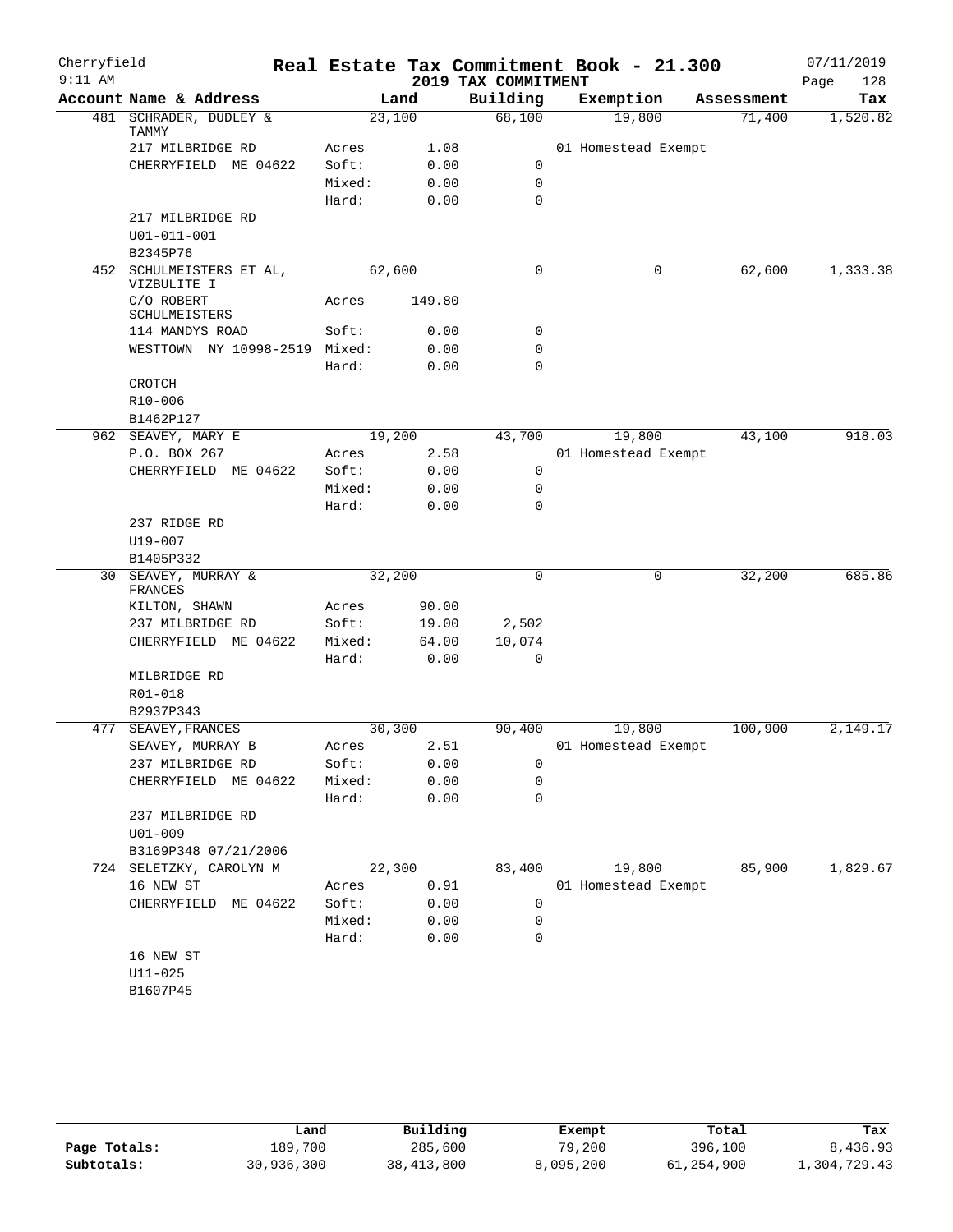| Cherryfield<br>$9:11$ AM |                                              |        |       | 2019 TAX COMMITMENT | Real Estate Tax Commitment Book - 21.300 |            | 07/11/2019<br>Page<br>129 |
|--------------------------|----------------------------------------------|--------|-------|---------------------|------------------------------------------|------------|---------------------------|
|                          | Account Name & Address                       | Land   |       | Building            | Exemption                                | Assessment | Tax                       |
|                          | 144 SHAW, CALVIN D &<br>BARBARA M            | 18,100 |       | 57,000              | 19,800                                   | 55,300     | 1,177.89                  |
|                          | 221 SPRAGUE FALLS RD                         | Acres  | 2.40  |                     | 01 Homestead Exempt                      |            |                           |
|                          | CHERRYFIELD ME 04622                         | Soft:  | 0.00  | 0                   |                                          |            |                           |
|                          |                                              | Mixed: | 0.00  | $\mathbf 0$         |                                          |            |                           |
|                          |                                              | Hard:  | 0.00  | 0                   |                                          |            |                           |
|                          | 221 SPRAGUE FALLS RD                         |        |       |                     |                                          |            |                           |
|                          | $R03 - 065$                                  |        |       |                     |                                          |            |                           |
|                          | B3712P162 01/31/2011                         |        |       |                     |                                          |            |                           |
|                          | 422 SHAW, DWAYNE P                           | 7,900  |       | 0                   | 0                                        | 7,900      | 168.27                    |
|                          | & BAHIA YACKZAN                              | Acres  | 3.50  |                     |                                          |            |                           |
|                          | P O BOX 83                                   | Soft:  | 0.00  | 0                   |                                          |            |                           |
|                          | HARRINTON ME 04643                           | Mixed: | 0.00  | 0                   |                                          |            |                           |
|                          |                                              | Hard:  | 0.00  | 0                   |                                          |            |                           |
|                          | CROTCH                                       |        |       |                     |                                          |            |                           |
|                          | R09-002                                      |        |       |                     |                                          |            |                           |
|                          | B2678P135                                    |        |       |                     |                                          |            |                           |
|                          | 617 SHAW, KEVIN A                            | 24,200 |       | 98,200              | 19,800                                   | 102,600    | 2,185.38                  |
|                          | SHAW, RYAN D                                 | Acres  | 1.97  |                     | 01 Homestead Exempt                      |            |                           |
|                          |                                              | Soft:  | 0.00  | 0                   |                                          |            |                           |
|                          | CHERRYFIELD ME 04622                         | Mixed: | 0.00  | 0                   |                                          |            |                           |
|                          |                                              | Hard:  | 0.00  | 0                   |                                          |            |                           |
|                          | 28 MILL RD                                   |        |       |                     |                                          |            |                           |
|                          | $U06 - 007$                                  |        |       |                     |                                          |            |                           |
|                          | B3985P164 08/16/2013<br>34 SHAW, RAYMOND F & |        |       | 0                   | 0                                        | 9,200      | 195.96                    |
|                          | NICOLE L                                     | 9,200  |       |                     |                                          |            |                           |
|                          | 378 NORTH MAIN ST                            | Acres  | 6.87  |                     |                                          |            |                           |
|                          | MILBRIDGE<br>ME 04658                        | Soft:  | 0.00  | 0                   |                                          |            |                           |
|                          |                                              | Mixed: | 0.00  | 0                   |                                          |            |                           |
|                          |                                              | Hard:  | 0.00  | $\mathbf 0$         |                                          |            |                           |
|                          | MILBRIDGE RD                                 |        |       |                     |                                          |            |                           |
|                          | R01-022                                      |        |       |                     |                                          |            |                           |
|                          | B3679P34 10/14/2010                          |        |       |                     |                                          |            |                           |
|                          | 143 SHAW, SCOTT & TRACY                      | 50,000 |       | 70,700              | 19,800                                   | 100,900    | 2,149.17                  |
|                          | P O BOX 212                                  | Acres  | 22.60 |                     | 01 Homestead Exempt                      |            |                           |
|                          | CHERRYFIELD ME 04622                         | Soft:  | 0.00  | 0                   |                                          |            |                           |
|                          |                                              | Mixed: | 0.00  | 0                   |                                          |            |                           |
|                          |                                              | Hard:  | 0.00  | 0                   |                                          |            |                           |
|                          | 274 SPRAGUE FALLS RD                         |        |       |                     |                                          |            |                           |
|                          | R03-064                                      |        |       |                     |                                          |            |                           |
|                          | B3468P301 11/07/2008                         |        |       |                     |                                          |            |                           |
|                          | 64 SHEPHERD, PAUL T                          | 23,100 |       | 40,500              | 25,740                                   | 37,860     | 806.42                    |
|                          | SHEPHERD, ANNIE M                            | Acres  | 1.00  |                     | 14 WW2 Veteran Non                       |            |                           |
|                          | 341 MILBRIDGE RD                             | Soft:  | 0.00  |                     | 0 01 Homestead Exempt                    |            |                           |
|                          | CHERRYFIELD ME 04622                         | Mixed: | 0.00  | 0                   |                                          |            |                           |
|                          |                                              | Hard:  | 0.00  | 0                   |                                          |            |                           |
|                          | 341 MILBRIDGE RD                             |        |       |                     |                                          |            |                           |
|                          | R02-017                                      |        |       |                     |                                          |            |                           |
|                          | B3077P111 08/25/2005                         |        |       |                     |                                          |            |                           |

|              | Land       | Building   | Exempt    | Total      | Tax          |
|--------------|------------|------------|-----------|------------|--------------|
| Page Totals: | 132,500    | 266,400    | 85,140    | 313,760    | 6,683.09     |
| Subtotals:   | 31,068,800 | 38,680,200 | 8,180,340 | 61,568,660 | 1,311,412.52 |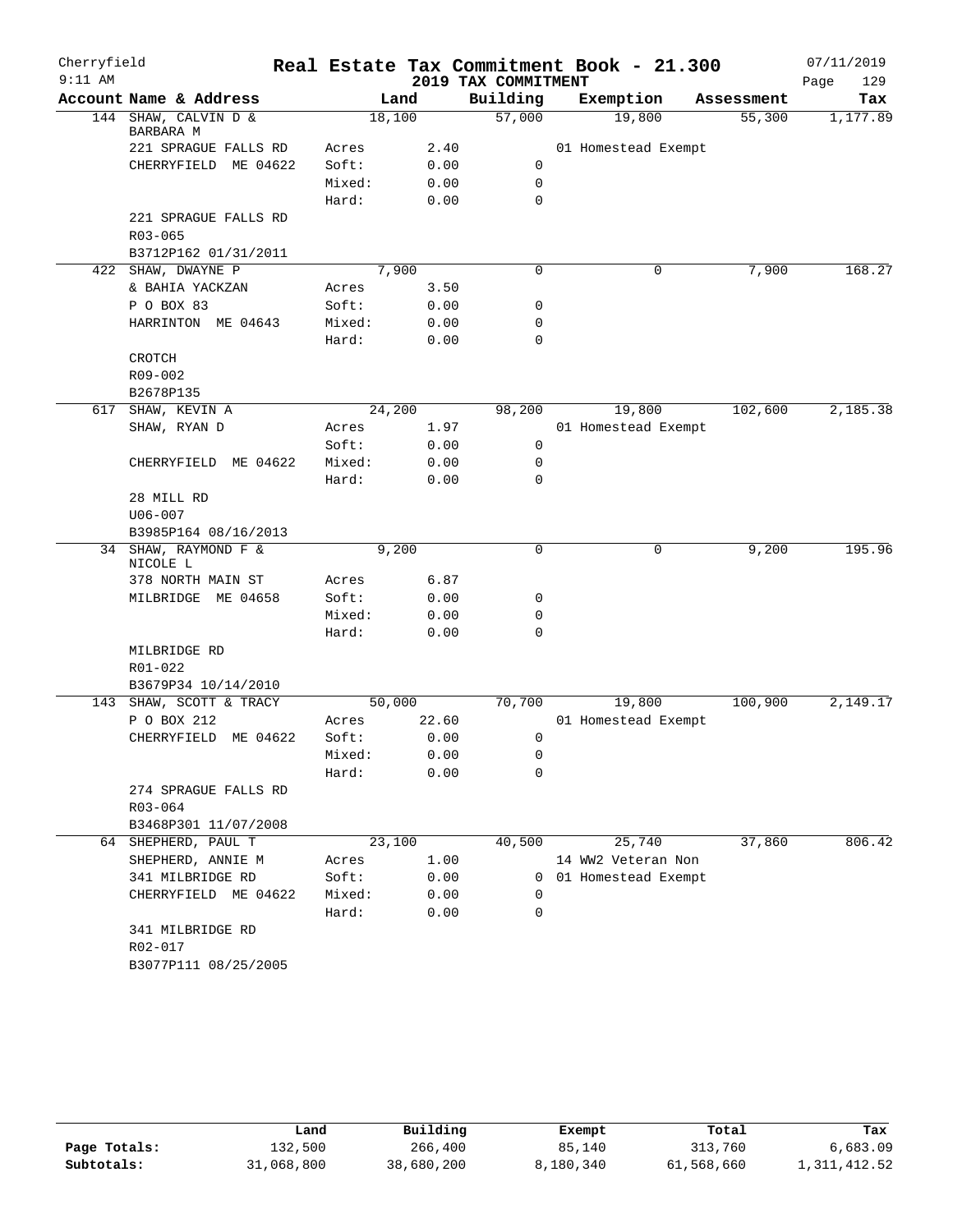| Cherryfield<br>$9:11$ AM |                                         |                 |                  | 2019 TAX COMMITMENT | Real Estate Tax Commitment Book - 21.300 |          |            | 07/11/2019         |
|--------------------------|-----------------------------------------|-----------------|------------------|---------------------|------------------------------------------|----------|------------|--------------------|
|                          | Account Name & Address                  |                 | Land             | Building            | Exemption                                |          | Assessment | Page<br>130<br>Tax |
|                          | 305 SHERIN, AARIS ANNA                  |                 | 28,300           | 12,200              |                                          | $\Omega$ | 40,500     | 862.65             |
|                          | KLINGER                                 |                 |                  |                     |                                          |          |            |                    |
|                          | 56 WASHINGTON ST FL 2<br>NYACK NY 10960 | Acres<br>Soft:  | 28.00<br>0.00    | 0                   |                                          |          |            |                    |
|                          |                                         | Mixed:          | 0.00             | 0                   |                                          |          |            |                    |
|                          |                                         | Hard:           | 0.00             | 0                   |                                          |          |            |                    |
|                          | 320 NORTH MAIN ST                       |                 |                  |                     |                                          |          |            |                    |
|                          | R07-003-001                             |                 |                  |                     |                                          |          |            |                    |
|                          | B3085P54 11/22/2005                     |                 |                  |                     |                                          |          |            |                    |
|                          | 107 SIDOTI, LAURA                       |                 | 5,200            | 0                   |                                          | 0        | 5,200      | 110.76             |
|                          | 103 RIDGEWOOD ROAD                      | Acres           | 1.72             |                     |                                          |          |            |                    |
|                          | CLIFTON NJ 07012                        | Soft:           | 0.00             | 0                   |                                          |          |            |                    |
|                          |                                         | Mixed:<br>Hard: | 0.00<br>0.00     | 0<br>0              |                                          |          |            |                    |
|                          | ROUTE 182                               |                 |                  |                     |                                          |          |            |                    |
|                          | R03-031                                 |                 |                  |                     |                                          |          |            |                    |
|                          | 476 SIGNORELLI, MARGARET                |                 | 26,000           | 0                   |                                          | 0        | 26,000     | 553.80             |
|                          | 97 EAST PARK AVE                        | Acres           | 28.00            |                     |                                          |          |            |                    |
|                          | LYNN MA 01902                           | Soft:           | 0.00             | 0                   |                                          |          |            |                    |
|                          |                                         | Mixed:          | 0.00             | 0                   |                                          |          |            |                    |
|                          |                                         | Hard:           | 0.00             | $\mathbf 0$         |                                          |          |            |                    |
|                          | ROUTE 1 (OFF)                           |                 |                  |                     |                                          |          |            |                    |
|                          | $U01 - 008$                             |                 |                  |                     |                                          |          |            |                    |
|                          | B1159P24<br>1175 SILVA JR, ABEL         |                 | 2,200            | $\Omega$            |                                          | 0        | 2,200      | 46.86              |
|                          | 388 EAST OCEAN BLVD                     | Acres           | 15.30            |                     |                                          |          |            |                    |
|                          | UNIT 804                                | Soft:           | 7.30             | 961                 |                                          |          |            |                    |
|                          | LONG BEACH CA 90802                     | Mixed:          | 8.00             | 1,259               |                                          |          |            |                    |
|                          |                                         | Hard:           | 0.00             | 0                   |                                          |          |            |                    |
|                          | SHARON LANE                             |                 |                  |                     |                                          |          |            |                    |
|                          | R09-001-049-7                           |                 |                  |                     |                                          |          |            |                    |
|                          | B2730P135                               |                 |                  |                     | 19,800                                   |          |            | 3,422.91           |
|                          | 271 SINCLAIR JR, JAMES B<br>67 TENAN LN | Acres           | 76,800<br>110.00 | 103,700             | 01 Homestead Exempt                      |          | 160,700    |                    |
|                          | CHERRYFIELD ME 04622                    | Soft:           | 0.00             | $\mathsf{O}$        |                                          |          |            |                    |
|                          |                                         | Mixed:          | 0.00             | 0                   |                                          |          |            |                    |
|                          |                                         | Hard:           | 0.00             | 0                   |                                          |          |            |                    |
|                          | 67 TENAN LANE                           |                 |                  |                     |                                          |          |            |                    |
|                          | $R05 - 061$                             |                 |                  |                     |                                          |          |            |                    |
|                          | B4416P114 11/15/2017                    |                 |                  |                     |                                          |          |            |                    |
|                          | 152 SINCLAIR JR, JAMES B                |                 | 20,800           | 0                   |                                          | 0        | 20,800     | 443.04             |
|                          | 67 TENAN LN                             | Acres           | 18.00            |                     |                                          |          |            |                    |
|                          | CHERRYFIELD<br>ME 04622                 | Soft:<br>Mixed: | 0.00<br>0.00     | 0<br>0              |                                          |          |            |                    |
|                          |                                         | Hard:           | 0.00             | 0                   |                                          |          |            |                    |
|                          | WILLEY DISTRICT RD                      |                 |                  |                     |                                          |          |            |                    |
|                          | $R04 - 006$                             |                 |                  |                     |                                          |          |            |                    |
|                          | B3916P303 12/28/2012                    |                 |                  |                     |                                          |          |            |                    |
|                          | 158 SINCLAIR, ALLISON                   |                 | 18,100           | 49,400              |                                          | 0        | 67,500     | 1,437.75           |
|                          | 3 TENAN LN                              | Acres           | 2.31             |                     |                                          |          |            |                    |
|                          | CHERRYFIELD ME 04622                    | Soft:           | 0.00             | 0                   |                                          |          |            |                    |
|                          |                                         | Mixed:          | 0.00             | 0                   |                                          |          |            |                    |
|                          | 109 WILLEY DISTRICT RD                  | Hard:           | 0.00             | 0                   |                                          |          |            |                    |
|                          | R04-010-012                             |                 |                  |                     |                                          |          |            |                    |
|                          | B4443P166 03/09/2018                    |                 |                  |                     |                                          |          |            |                    |
|                          |                                         |                 |                  |                     |                                          |          |            |                    |
|                          | Land                                    |                 | Building         |                     | Exempt                                   |          | Total      | Tax                |
| Page Totals:             | 177,400                                 |                 | 165,300          |                     | 19,800                                   |          | 322,900    | 6,877.77           |
| Subtotals:               | 31,246,200                              |                 | 38,845,500       |                     | 8,200,140                                |          | 61,891,560 | 1,318,290.29       |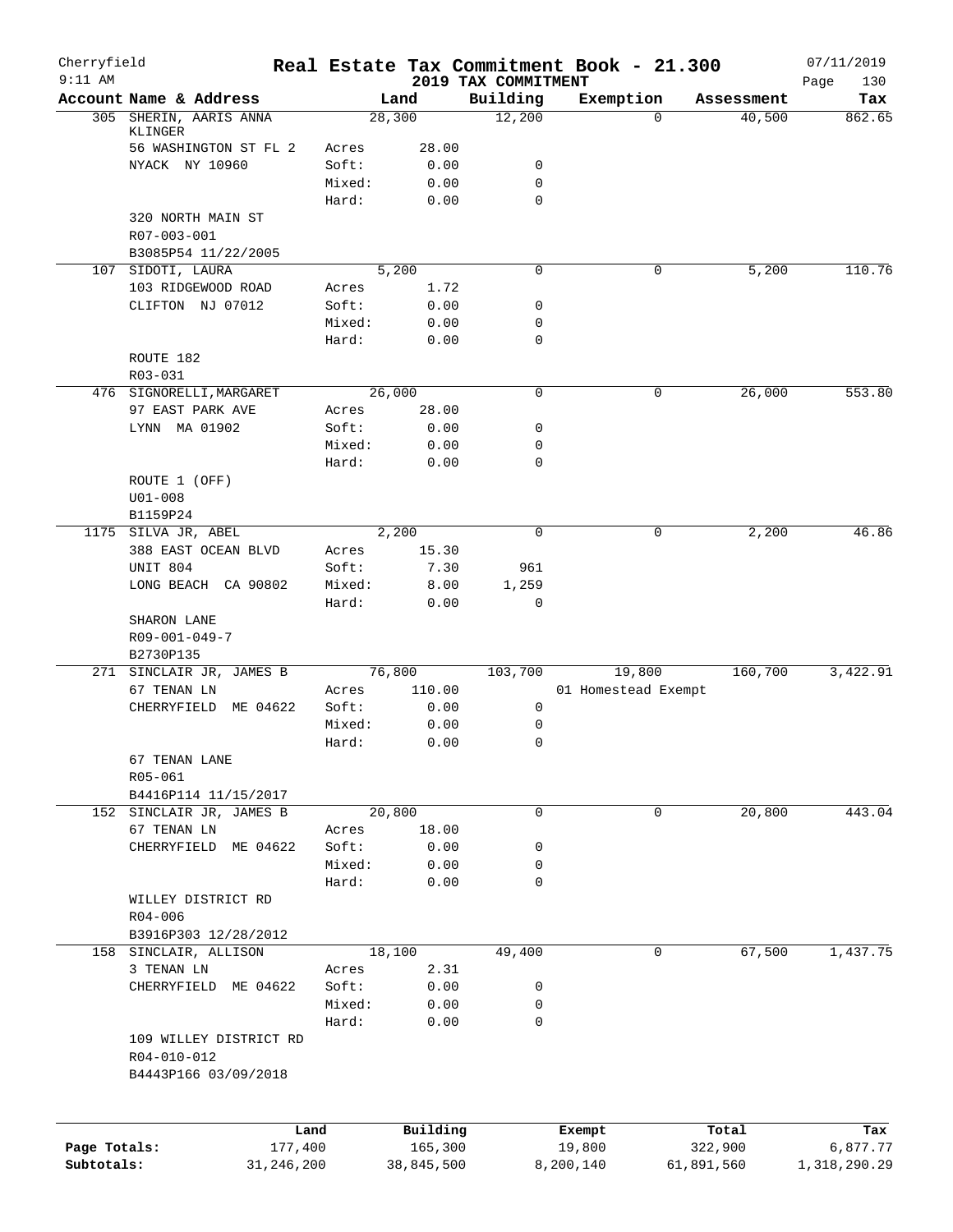| Cherryfield<br>$9:11$ AM |                                                 |                |                 | 2019 TAX COMMITMENT | Real Estate Tax Commitment Book - 21.300 |            | 07/11/2019         |
|--------------------------|-------------------------------------------------|----------------|-----------------|---------------------|------------------------------------------|------------|--------------------|
|                          | Account Name & Address                          |                | Land            | Building            | Exemption                                | Assessment | Page<br>131<br>Tax |
|                          | 150 SINCLAIR, YVONNE                            |                | 0               | 23,900              | 19,800                                   | 4,100      | 87.33              |
|                          | 98 WILLEY DISTRICT RD<br>CHERRYFIELD ME 04622   |                |                 |                     | 01 Homestead Exempt                      |            |                    |
|                          | 98 WILLEY DISTRICT RD                           |                |                 |                     |                                          |            |                    |
|                          | $R04 - 004 - T$                                 |                |                 |                     |                                          |            |                    |
| 87                       | SKILLMAN III, SARAH &<br><b>ROBERT</b>          |                | 5,500           | $\mathbf 0$         | 0                                        | 5,500      | 117.15             |
|                          | 183 UNIONVILLE RD                               | Acres          | 0.40            |                     |                                          |            |                    |
|                          | CHERRYFIELD ME 04622                            | Soft:          | 0.00            | 0                   |                                          |            |                    |
|                          |                                                 | Mixed:         | 0.00            | $\mathbf 0$         |                                          |            |                    |
|                          |                                                 | Hard:          | 0.00            | $\mathbf 0$         |                                          |            |                    |
|                          | 183 UNIONVILLE RD<br>R03-012                    |                |                 |                     |                                          |            |                    |
|                          | B4451P146 06/04/2018                            |                |                 |                     |                                          |            |                    |
|                          | 88 SKILLMAN III, SARAH &<br><b>ROBERT</b>       |                | 28,900          | 63,000              | 0                                        | 91,900     | 1,957.47           |
|                          | 183 UNIONVILLE ROAD                             | Acres          | 19.00           |                     |                                          |            |                    |
|                          | CHERRYFIELD ME 04622                            | Soft:          | 0.00            | 0                   |                                          |            |                    |
|                          |                                                 | Mixed:         | 0.00            | 0                   |                                          |            |                    |
|                          |                                                 | Hard:          | 0.00            | $\mathbf 0$         |                                          |            |                    |
|                          | 183 UNIONVILLE RD                               |                |                 |                     |                                          |            |                    |
|                          | $R03 - 013$                                     |                |                 |                     |                                          |            |                    |
|                          | B4451P146 04/06/2018<br>52 SKINNER, WILLIAM T & |                | 6,200           | $\mathbf 0$         | 0                                        | 6,200      | 132.06             |
|                          | JANICE                                          |                |                 |                     |                                          |            |                    |
|                          | 200 STATION RD                                  | Acres          | 13.50           |                     |                                          |            |                    |
|                          | COLUMBIA ME 04622                               | Soft:          | 0.00            | 0                   |                                          |            |                    |
|                          |                                                 | Mixed:         | 0.00            | $\mathbf 0$         |                                          |            |                    |
|                          |                                                 | Hard:          | 0.00            | $\mathbf 0$         |                                          |            |                    |
|                          | MILBRIDGE RD (OFF)                              |                |                 |                     |                                          |            |                    |
|                          | R02-006                                         |                |                 |                     |                                          |            |                    |
|                          | B1411P262                                       |                |                 |                     |                                          |            |                    |
|                          | 418 SLATTERY, KEVIN L<br>45 QUAIL RUN           |                | 30,600<br>56.46 | 36,200              | 0                                        | 66,800     | 1,422.84           |
|                          | KENNEBUNK ME 04043                              | Acres<br>Soft: | 0.00            | 0                   |                                          |            |                    |
|                          |                                                 | Mixed:         | 0.00            | 0                   |                                          |            |                    |
|                          |                                                 | Hard:          | 0.00            | $\mathbf 0$         |                                          |            |                    |
|                          | EAST FORK ROAD                                  |                |                 |                     |                                          |            |                    |
|                          | R09-001-039                                     |                |                 |                     |                                          |            |                    |
|                          | B1856P251                                       |                |                 |                     |                                          |            |                    |
|                          | 721 SMALL, MATHEW B                             |                | 19,600          | 68,500              | 19,800                                   | 68,300     | 1,454.79           |
|                          | PO BOX 222                                      | Acres          | 0.64            |                     | 01 Homestead Exempt                      |            |                    |
|                          | HARRINGTON ME 04643                             | Soft:          | 0.00            | $\mathbf 0$         |                                          |            |                    |
|                          |                                                 | Mixed:         | 0.00            | 0                   |                                          |            |                    |
|                          |                                                 | Hard:          | 0.00            | 0                   |                                          |            |                    |
|                          | 29 CAMPBELL HILL                                |                |                 |                     |                                          |            |                    |
|                          | $U11 - 022$                                     |                |                 |                     |                                          |            |                    |
|                          | B4522P112 12/21/2018<br>204 SMALL, TARA         |                | 18,000          | 11,700              | 19,800                                   | 9,900      | 210.87             |
|                          | DORR, AMARA                                     | Acres          | 1.60            |                     | 01 Homestead Exempt                      |            |                    |
|                          | 511 CHERRYFIELD STRETCH Soft:                   |                | 0.00            | $\mathbf 0$         |                                          |            |                    |
|                          | CHERRYFIELD ME 04622                            | Mixed:         | 0.00            | 0                   |                                          |            |                    |
|                          |                                                 | Hard:          | 0.00            | $\mathbf 0$         |                                          |            |                    |
|                          | 511 CHERRYFIELD STRETCH                         |                |                 |                     |                                          |            |                    |
|                          | $R05 - 004$                                     |                |                 |                     |                                          |            |                    |
|                          | B2588P101                                       |                |                 |                     |                                          |            |                    |
|                          |                                                 | Land           | Building        |                     | Exempt                                   | Total      | Tax                |
| Page Totals:             | 108,800                                         |                | 203,300         |                     | 59,400                                   | 252,700    | 5,382.51           |
| Subtotals:               | 31, 355, 000                                    |                | 39,048,800      |                     | 8,259,540                                | 62,144,260 | 1,323,672.80       |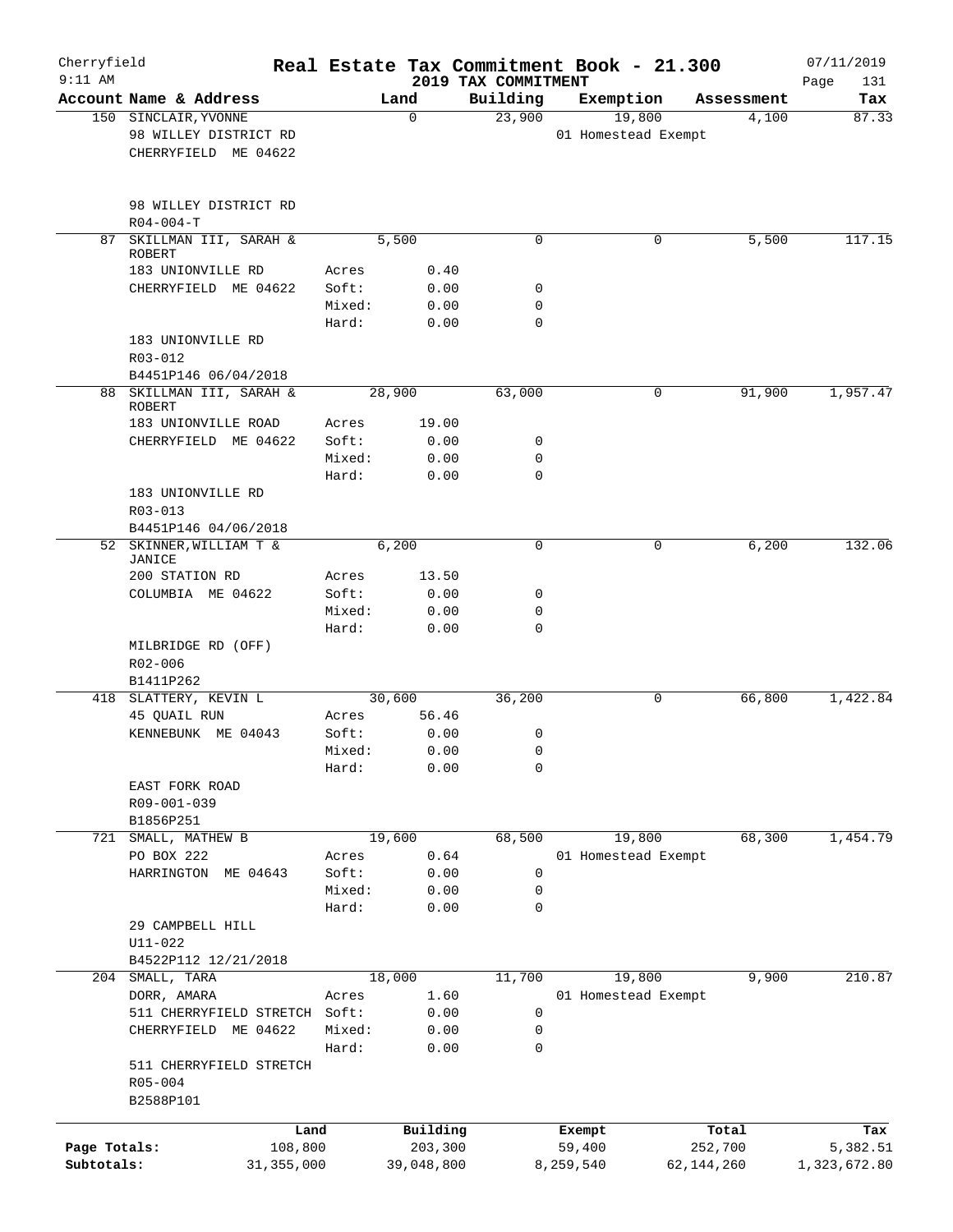| Cherryfield<br>$9:11$ AM |                                                   |              |        |        |            | Real Estate Tax Commitment Book - 21.300<br>2019 TAX COMMITMENT |                     |          |              | 07/11/2019<br>132<br>Page |
|--------------------------|---------------------------------------------------|--------------|--------|--------|------------|-----------------------------------------------------------------|---------------------|----------|--------------|---------------------------|
|                          | Account Name & Address                            |              |        | Land   |            | Building                                                        | Exemption           |          | Assessment   | Tax                       |
| 797                      | SMALL, ANTHONY                                    |              |        | 3,000  |            | $\mathbf 0$                                                     |                     | $\Omega$ | 3,000        | 63.90                     |
|                          | 19 COTTAGE ST                                     |              | Acres  |        | 0.27       |                                                                 |                     |          |              |                           |
|                          | BANGOR ME 04401                                   |              | Soft:  |        | 0.00       | 0                                                               |                     |          |              |                           |
|                          |                                                   |              | Mixed: |        | 0.00       | 0                                                               |                     |          |              |                           |
|                          |                                                   |              | Hard:  |        | 0.00       | 0                                                               |                     |          |              |                           |
|                          | MAIN ST                                           |              |        |        |            |                                                                 |                     |          |              |                           |
|                          | $U13 - 001$                                       |              |        |        |            |                                                                 |                     |          |              |                           |
| 1000                     | SMITH JR, PAUL C                                  |              |        | 9,000  |            | $\mathbf 0$                                                     |                     | 0        | 9,000        | 191.70                    |
|                          | 45 WENDALL ST                                     |              | Acres  |        | 1.55       |                                                                 |                     |          |              |                           |
|                          | PROVIDENCE RI 02909                               |              | Soft:  |        | 0.00       | 0                                                               |                     |          |              |                           |
|                          |                                                   |              | Mixed: |        | 0.00       | 0                                                               |                     |          |              |                           |
|                          |                                                   |              | Hard:  |        | 0.00       | $\mathbf 0$                                                     |                     |          |              |                           |
|                          | NORTH MAIN ST                                     |              |        |        |            |                                                                 |                     |          |              |                           |
|                          | R10-002-018-004                                   |              |        |        |            |                                                                 |                     |          |              |                           |
|                          | B1615P91                                          |              |        |        |            |                                                                 |                     |          |              |                           |
|                          |                                                   |              |        |        |            | $\mathbf 0$                                                     |                     | 0        |              | 466.47                    |
|                          | 83 SMITH, AMBER L                                 |              |        | 21,900 |            |                                                                 |                     |          | 21,900       |                           |
|                          | MORSE, LAURA M                                    |              | Acres  |        | 24.00      |                                                                 |                     |          |              |                           |
|                          | 56 TENAN LN                                       |              | Soft:  |        | 0.00       | 0                                                               |                     |          |              |                           |
|                          | CHERRYFIELD<br>ME 04622                           |              | Mixed: |        | 0.00       | 0                                                               |                     |          |              |                           |
|                          |                                                   |              | Hard:  |        | 0.00       | $\mathbf 0$                                                     |                     |          |              |                           |
|                          | TENAN LANE                                        |              |        |        |            |                                                                 |                     |          |              |                           |
|                          | R05-056-001                                       |              |        |        |            |                                                                 |                     |          |              |                           |
|                          | B4001P79 10/03/2013                               |              |        |        |            |                                                                 |                     |          |              |                           |
|                          | 261 SMITH, BARNEY I.                              |              |        | 13,500 |            | 9,700                                                           |                     | 19,800   | 3,400        | 72.42                     |
|                          | 266 WILLEY DISTRICT RD                            |              | Acres  |        | 0.45       |                                                                 | 01 Homestead Exempt |          |              |                           |
|                          | CHERRYFIELD ME 04622                              |              | Soft:  |        | 0.00       | 0                                                               |                     |          |              |                           |
|                          |                                                   |              | Mixed: |        | 0.00       | 0                                                               |                     |          |              |                           |
|                          |                                                   |              | Hard:  |        | 0.00       | $\mathbf 0$                                                     |                     |          |              |                           |
|                          | 266 WILLEY DISTRICT RD<br>$R05 - 052$<br>B944P260 |              |        |        |            |                                                                 |                     |          |              |                           |
| 913                      | SMITH, BLAKE A & SEAIRA                           |              |        | 26,000 |            | 86,600                                                          |                     | 0        | 112,600      | 2,398.38                  |
|                          | L                                                 |              |        |        |            |                                                                 |                     |          |              |                           |
|                          | PO BOX 330                                        |              | Acres  |        | 15.00      |                                                                 |                     |          |              |                           |
|                          | CHERRYFIELD ME 04622                              |              | Soft:  |        | 0.00       | 0                                                               |                     |          |              |                           |
|                          |                                                   |              | Mixed: |        | 0.00       | 0                                                               |                     |          |              |                           |
|                          |                                                   |              | Hard:  |        | 0.00       | 0                                                               |                     |          |              |                           |
|                          | 17 SMITH LANE                                     |              |        |        |            |                                                                 |                     |          |              |                           |
|                          | $U16 - 015$                                       |              |        |        |            |                                                                 |                     |          |              |                           |
|                          | B4191P204 09/24/2015                              |              |        |        |            |                                                                 |                     |          |              |                           |
|                          | 267 SMITH, CAROLYN ANNE                           |              |        | 12,600 |            | $\mathsf{O}$                                                    |                     | 0        | 12,600       | 268.38                    |
|                          | 62 TENAN LN                                       |              | Acres  |        | 2.80       |                                                                 |                     |          |              |                           |
|                          | CHERRYFIELD ME 04622                              |              | Soft:  |        | 0.00       | 0                                                               |                     |          |              |                           |
|                          |                                                   |              | Mixed: |        | 0.00       | 0                                                               |                     |          |              |                           |
|                          |                                                   |              | Hard:  |        | 0.00       | $\mathbf 0$                                                     |                     |          |              |                           |
|                          | TENAN LANE                                        |              |        |        |            |                                                                 |                     |          |              |                           |
|                          | R05-057                                           |              |        |        |            |                                                                 |                     |          |              |                           |
|                          | B3613P60 02/23/2010                               |              |        |        |            |                                                                 |                     |          |              |                           |
|                          | 454 SMITH, CHRISTOPHER P                          |              |        | 3,400  |            | 1,000                                                           |                     | 0        | 4,400        | 93.72                     |
|                          | $(1/3$ INT)                                       |              |        |        |            |                                                                 |                     |          |              |                           |
|                          | SMITH, COREY A (1/3<br>INT)                       |              | Acres  |        | 16.00      |                                                                 |                     |          |              |                           |
|                          | 6 MAD HUNTER RIDGE                                |              | Soft:  |        | 0.00       | 0                                                               |                     |          |              |                           |
|                          | ORLAND ME 04951                                   |              | Mixed: |        | 0.00       | 0                                                               |                     |          |              |                           |
|                          |                                                   |              | Hard:  |        | 0.00       | $\mathbf 0$                                                     |                     |          |              |                           |
|                          | CROTCH<br>R10-008                                 |              |        |        |            |                                                                 |                     |          |              |                           |
|                          | B3562P179 08/24/2009                              |              |        |        |            |                                                                 |                     |          |              |                           |
|                          |                                                   |              |        |        |            |                                                                 |                     |          |              |                           |
|                          |                                                   | Land         |        |        | Building   |                                                                 | Exempt              |          | Total        | Tax                       |
| Page Totals:             |                                                   | 89,400       |        |        | 97,300     |                                                                 | 19,800              |          | 166,900      | 3,554.97                  |
| Subtotals:               |                                                   | 31, 444, 400 |        |        | 39,146,100 |                                                                 | 8,279,340           |          | 62, 311, 160 | 1,327,227.77              |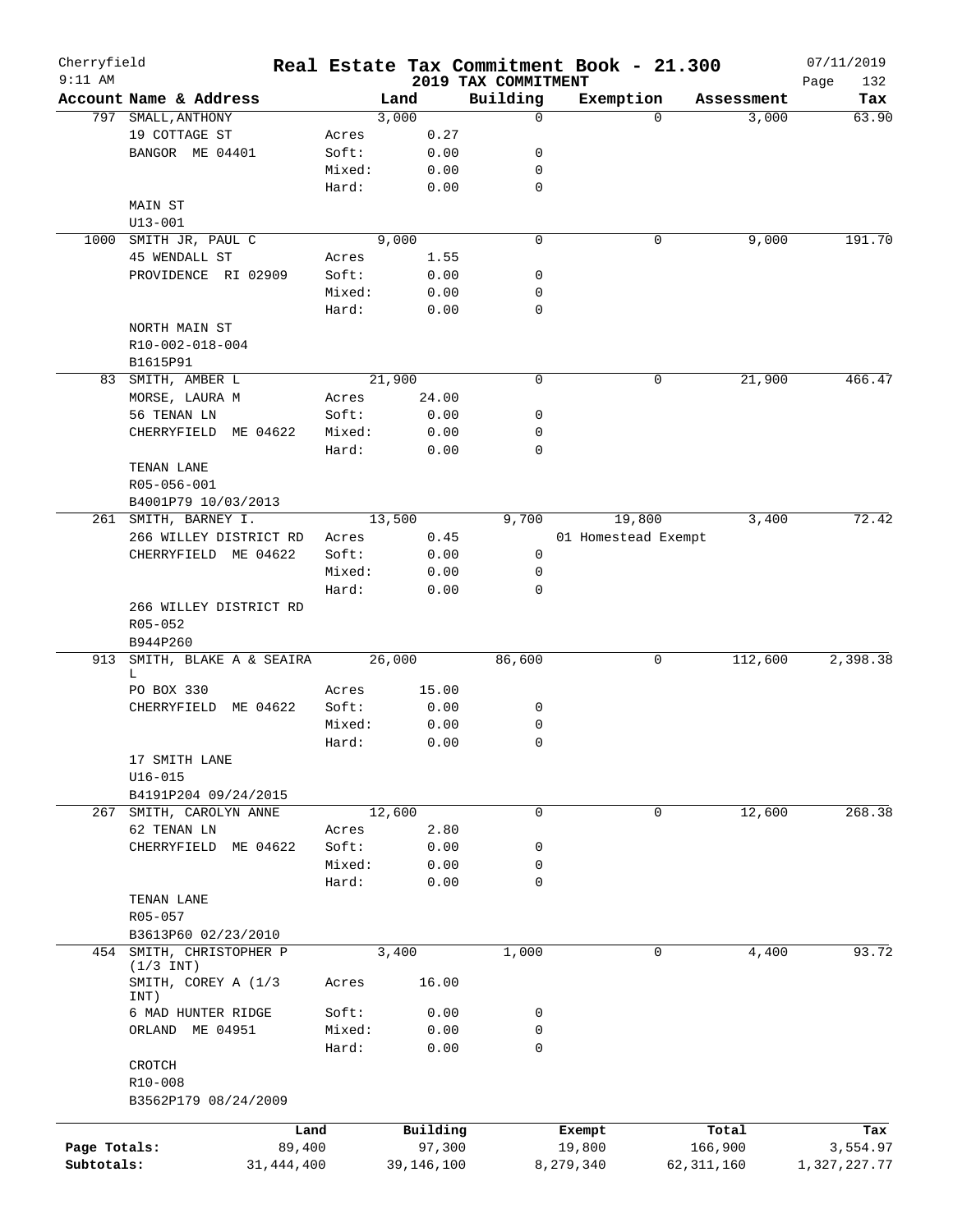| Cherryfield  |                                                  |            |        |              |                                 | Real Estate Tax Commitment Book - 21.300 |            | 07/11/2019         |
|--------------|--------------------------------------------------|------------|--------|--------------|---------------------------------|------------------------------------------|------------|--------------------|
| $9:11$ AM    | Account Name & Address                           |            |        | Land         | 2019 TAX COMMITMENT<br>Building | Exemption                                | Assessment | Page<br>133<br>Tax |
|              | 899 SMITH, CINDY R                               |            |        | 18,200       | 47,900                          | $\Omega$                                 | 66,100     | 1,407.93           |
|              | 128 GAGNON RD                                    |            | Acres  | 8.90         |                                 |                                          |            |                    |
|              | FAIRFIELD ME 04937                               |            | Soft:  | 0.00         | 0                               |                                          |            |                    |
|              |                                                  |            | Mixed: | 0.00         | 0                               |                                          |            |                    |
|              |                                                  |            |        |              |                                 |                                          |            |                    |
|              |                                                  |            | Hard:  | 0.00         | 0                               |                                          |            |                    |
|              | 50 RIDGE RD                                      |            |        |              |                                 |                                          |            |                    |
|              | $U16 - 001$                                      |            |        |              |                                 |                                          |            |                    |
|              | B4364P154 06/13/2017                             |            |        |              |                                 |                                          |            |                    |
| 456          | SMITH, COREY A (1/3<br>INT) (L/E)                |            |        | 3,400        | 1,000                           | 0                                        | 4,400      | 93.72              |
|              | SMITH, CHRISTOPER P &<br>SMITH, PAUL A & CYNTHIA |            | Acres  | 16.00        |                                 |                                          |            |                    |
|              | 214 FISHER ROAD                                  |            | Soft:  | 0.00         | 0                               |                                          |            |                    |
|              | MONROE ME 04921                                  |            | Mixed: | 0.00         | 0                               |                                          |            |                    |
|              |                                                  |            | Hard:  | 0.00         | 0                               |                                          |            |                    |
|              | CROTCH                                           |            |        |              |                                 |                                          |            |                    |
|              | R10-008                                          |            |        |              |                                 |                                          |            |                    |
|              | B3562P179 08/24/2009                             |            |        |              |                                 |                                          |            |                    |
|              |                                                  |            |        |              | 0                               |                                          |            | 515.46             |
|              | 53 SMITH, COREY L                                |            |        | 24,200       |                                 | 0                                        | 24,200     |                    |
|              | 115 PARK ST                                      |            | Acres  | 21.00        |                                 |                                          |            |                    |
|              | CHERRYFIELD ME 04622                             |            | Soft:  | 0.00         | 0                               |                                          |            |                    |
|              |                                                  |            | Mixed: | 3.00         | 472                             |                                          |            |                    |
|              |                                                  |            | Hard:  | 7.00         | 859                             |                                          |            |                    |
|              | MILBRIDGE RD (OFF)                               |            |        |              |                                 |                                          |            |                    |
|              | R02-007                                          |            |        |              |                                 |                                          |            |                    |
|              | B4505P192 10/12/2018                             |            |        |              |                                 |                                          |            |                    |
|              | 696 SMITH, COREY L                               |            |        | 17,000       | 0                               | 0                                        | 17,000     | 362.10             |
|              | SMITH, JORDAN S                                  |            | Acres  | 8.50         |                                 |                                          |            |                    |
|              | 690 BLACKSWOODS RD                               |            | Soft:  | 0.00         | 0                               |                                          |            |                    |
|              | CHERRYFIELD ME 04622                             |            | Mixed: | 0.00         | 0                               |                                          |            |                    |
|              |                                                  |            | Hard:  | 0.00         | 0                               |                                          |            |                    |
|              | 3 PARK ST                                        |            |        |              |                                 |                                          |            |                    |
|              | U10-009-001                                      |            |        |              |                                 |                                          |            |                    |
|              | B4265P31 06/24/2016                              |            |        |              |                                 |                                          |            |                    |
|              | 95 SMITH, ERIC H                                 |            |        | 20,800       | 17,500                          | 19,800                                   | 18,500     | 394.05             |
|              | 400 BLACKSWOODS RD                               |            | Acres  | 12.00        |                                 | 01 Homestead Exempt                      |            |                    |
|              | CHERRYFIELD ME 04622                             |            | Soft:  | 0.00         | 0                               |                                          |            |                    |
|              |                                                  |            | Mixed: | 0.00         | 0                               |                                          |            |                    |
|              |                                                  |            | Hard:  | 0.00         | 0                               |                                          |            |                    |
|              | 400 BLACKSWOODS RD                               |            |        |              |                                 |                                          |            |                    |
|              | $R03 - 020$                                      |            |        |              |                                 |                                          |            |                    |
|              |                                                  |            |        |              |                                 |                                          |            |                    |
|              | B2368P189                                        |            |        |              |                                 |                                          |            |                    |
|              | 96 SMITH, ERIC H                                 |            |        | 8,700        | 9,000                           | 0                                        | 17,700     | 377.01             |
|              | 404 BLACKSWOODS RD                               |            | Acres  | 1.00         |                                 |                                          |            |                    |
|              | CHERRYFIELD ME 04622                             |            | Soft:  | 0.00         | 0                               |                                          |            |                    |
|              |                                                  |            | Mixed: | 0.00         | 0                               |                                          |            |                    |
|              |                                                  |            | Hard:  | 0.00         | 0                               |                                          |            |                    |
|              | 404 BLACKSWOODS RD                               |            |        |              |                                 |                                          |            |                    |
|              | R03-021                                          |            |        |              |                                 |                                          |            |                    |
|              | B2439P260                                        |            |        |              |                                 |                                          |            |                    |
| 97           | SMITH, ERIC H                                    |            |        | 22,900       | 0                               | 0                                        | 22,900     | 487.77             |
|              | 400 BLACKSWOODS RD                               |            | Acres  | 19.60        |                                 |                                          |            |                    |
|              | CHERRYFIELD ME 04622                             |            | Soft:  | 0.00         | 0                               |                                          |            |                    |
|              |                                                  |            | Mixed: | 0.00         | 0                               |                                          |            |                    |
|              |                                                  |            | Hard:  | 0.00         | 0                               |                                          |            |                    |
|              | BLACKSWOODS RD                                   |            |        |              |                                 |                                          |            |                    |
|              | R03-022                                          |            |        |              |                                 |                                          |            |                    |
|              | B2750P289                                        |            |        |              |                                 |                                          |            |                    |
|              |                                                  |            |        |              |                                 |                                          |            |                    |
|              |                                                  | Land       |        | Building     |                                 | Exempt                                   | Total      | Tax                |
| Page Totals: |                                                  | 115,200    |        | 75,400       |                                 | 19,800                                   | 170,800    | 3,638.04           |
| Subtotals:   |                                                  | 31,559,600 |        | 39, 221, 500 |                                 | 8,299,140                                | 62,481,960 | 1,330,865.81       |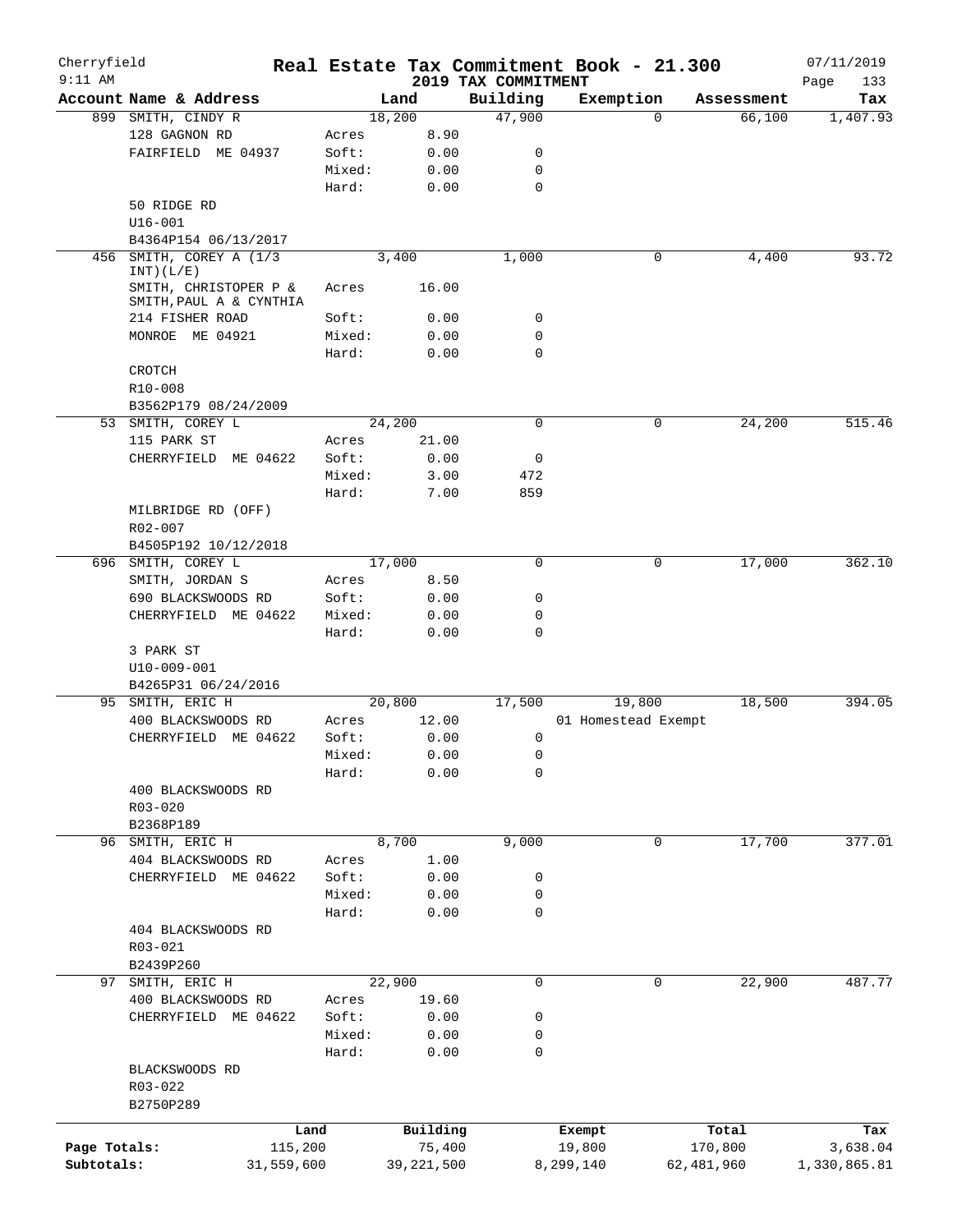| Building<br>Exemption<br>Account Name & Address<br>Land<br>Assessment<br>19,200<br>109 SMITH, ERIC H<br>$\mathbf 0$<br>19,200<br>$\Omega$<br>400 BLACKSWOODS RD<br>13.30<br>Acres<br>Soft:<br>0.00<br>CHERRYFIELD ME 04622<br>0<br>Mixed:<br>0.00<br>0<br>Hard:<br>0.00<br>0<br>BLACKSWOODS RD<br>R03-022-001<br>B2750P289<br>$\mathbf 0$<br>15,600<br>SMITH, FRANCIS E<br>15,600<br>0<br>43<br>SMITH, DORIS E<br>7.50<br>Acres<br>PO BOX 212<br>Soft:<br>0.00<br>0<br>MILBRIDGE ME 04658<br>Mixed:<br>0.00<br>0<br>$\mathbf 0$<br>Hard:<br>0.00<br>PARK ST<br>R01-031<br>B3419P85 06/16/2008<br>0<br>SMITH, GEORGE; DOROTHY<br>40,200<br>0<br>40,200<br>366<br>SMITH<br>C/O BAGLEY, HARVEY &<br>Acres<br>94.00<br>DAVID & MARY SKAGGS<br>0<br>P.O. BOX 144<br>Soft:<br>0.00<br>Mixed:<br>0.00<br>0<br>STILLWATER ME 04489<br>0<br>Hard:<br>0.00<br>CROTCH<br>R08-029<br>B3312P116 07/20/2007<br>8,700<br>8,700<br>0<br>0<br>442 SMITH, LINDA LEE<br>234 TIDEWATER DR<br>1.00<br>Acres<br>WARWICK RI 02889<br>Soft:<br>0<br>0.00<br>Mixed:<br>0<br>0.00<br>$\mathbf 0$<br>Hard:<br>0.00<br>NORTH MAIN ST<br>R10-002-018<br>B2269P5<br>14,000<br>77,800<br>25,740<br>66,060<br>627 SMITH, PAUL & CYNTHIA<br>0.51<br>97 STILLWATER RD<br>Acres<br>01 Homestead Exempt<br>CHERRYFIELD ME 04622<br>Soft:<br>0.00<br>0 12 WW2 Veteran Res<br>0.00<br>Mixed:<br>$\overline{0}$<br>0.00<br>Hard:<br>0<br>97 STILLWATER RD<br>$U06 - 018$<br>B777P218<br>10,600<br>10,600<br>590 SMITH, ROBERT R<br>0<br>0<br>SMITH, BRUCE E<br>Acres<br>3.40<br>PO BOX 38<br>Soft:<br>0<br>0.00<br>STERLING CT 06377<br>Mixed:<br>0.00<br>0<br>$\mathbf 0$<br>Hard:<br>0.00<br>NORTH MAIN ST<br>R10-002-018-001<br>B4457P23 05/03/2018 B1615P89 | Cherryfield<br>$9:11$ AM |  | 2019 TAX COMMITMENT | Real Estate Tax Commitment Book - 21.300 | 07/11/2019<br>Page<br>134 |
|--------------------------------------------------------------------------------------------------------------------------------------------------------------------------------------------------------------------------------------------------------------------------------------------------------------------------------------------------------------------------------------------------------------------------------------------------------------------------------------------------------------------------------------------------------------------------------------------------------------------------------------------------------------------------------------------------------------------------------------------------------------------------------------------------------------------------------------------------------------------------------------------------------------------------------------------------------------------------------------------------------------------------------------------------------------------------------------------------------------------------------------------------------------------------------------------------------------------------------------------------------------------------------------------------------------------------------------------------------------------------------------------------------------------------------------------------------------------------------------------------------------------------------------------------------------------------------------------------------------------------------------------------------------------------------------------------------------------------|--------------------------|--|---------------------|------------------------------------------|---------------------------|
|                                                                                                                                                                                                                                                                                                                                                                                                                                                                                                                                                                                                                                                                                                                                                                                                                                                                                                                                                                                                                                                                                                                                                                                                                                                                                                                                                                                                                                                                                                                                                                                                                                                                                                                          |                          |  |                     |                                          | Tax                       |
| 332.28<br>856.26<br>185.31                                                                                                                                                                                                                                                                                                                                                                                                                                                                                                                                                                                                                                                                                                                                                                                                                                                                                                                                                                                                                                                                                                                                                                                                                                                                                                                                                                                                                                                                                                                                                                                                                                                                                               |                          |  |                     |                                          | 408.96                    |
|                                                                                                                                                                                                                                                                                                                                                                                                                                                                                                                                                                                                                                                                                                                                                                                                                                                                                                                                                                                                                                                                                                                                                                                                                                                                                                                                                                                                                                                                                                                                                                                                                                                                                                                          |                          |  |                     |                                          |                           |
|                                                                                                                                                                                                                                                                                                                                                                                                                                                                                                                                                                                                                                                                                                                                                                                                                                                                                                                                                                                                                                                                                                                                                                                                                                                                                                                                                                                                                                                                                                                                                                                                                                                                                                                          |                          |  |                     |                                          |                           |
|                                                                                                                                                                                                                                                                                                                                                                                                                                                                                                                                                                                                                                                                                                                                                                                                                                                                                                                                                                                                                                                                                                                                                                                                                                                                                                                                                                                                                                                                                                                                                                                                                                                                                                                          |                          |  |                     |                                          |                           |
|                                                                                                                                                                                                                                                                                                                                                                                                                                                                                                                                                                                                                                                                                                                                                                                                                                                                                                                                                                                                                                                                                                                                                                                                                                                                                                                                                                                                                                                                                                                                                                                                                                                                                                                          |                          |  |                     |                                          |                           |
|                                                                                                                                                                                                                                                                                                                                                                                                                                                                                                                                                                                                                                                                                                                                                                                                                                                                                                                                                                                                                                                                                                                                                                                                                                                                                                                                                                                                                                                                                                                                                                                                                                                                                                                          |                          |  |                     |                                          |                           |
|                                                                                                                                                                                                                                                                                                                                                                                                                                                                                                                                                                                                                                                                                                                                                                                                                                                                                                                                                                                                                                                                                                                                                                                                                                                                                                                                                                                                                                                                                                                                                                                                                                                                                                                          |                          |  |                     |                                          |                           |
|                                                                                                                                                                                                                                                                                                                                                                                                                                                                                                                                                                                                                                                                                                                                                                                                                                                                                                                                                                                                                                                                                                                                                                                                                                                                                                                                                                                                                                                                                                                                                                                                                                                                                                                          |                          |  |                     |                                          |                           |
|                                                                                                                                                                                                                                                                                                                                                                                                                                                                                                                                                                                                                                                                                                                                                                                                                                                                                                                                                                                                                                                                                                                                                                                                                                                                                                                                                                                                                                                                                                                                                                                                                                                                                                                          |                          |  |                     |                                          |                           |
|                                                                                                                                                                                                                                                                                                                                                                                                                                                                                                                                                                                                                                                                                                                                                                                                                                                                                                                                                                                                                                                                                                                                                                                                                                                                                                                                                                                                                                                                                                                                                                                                                                                                                                                          |                          |  |                     |                                          |                           |
|                                                                                                                                                                                                                                                                                                                                                                                                                                                                                                                                                                                                                                                                                                                                                                                                                                                                                                                                                                                                                                                                                                                                                                                                                                                                                                                                                                                                                                                                                                                                                                                                                                                                                                                          |                          |  |                     |                                          |                           |
|                                                                                                                                                                                                                                                                                                                                                                                                                                                                                                                                                                                                                                                                                                                                                                                                                                                                                                                                                                                                                                                                                                                                                                                                                                                                                                                                                                                                                                                                                                                                                                                                                                                                                                                          |                          |  |                     |                                          |                           |
|                                                                                                                                                                                                                                                                                                                                                                                                                                                                                                                                                                                                                                                                                                                                                                                                                                                                                                                                                                                                                                                                                                                                                                                                                                                                                                                                                                                                                                                                                                                                                                                                                                                                                                                          |                          |  |                     |                                          |                           |
|                                                                                                                                                                                                                                                                                                                                                                                                                                                                                                                                                                                                                                                                                                                                                                                                                                                                                                                                                                                                                                                                                                                                                                                                                                                                                                                                                                                                                                                                                                                                                                                                                                                                                                                          |                          |  |                     |                                          |                           |
|                                                                                                                                                                                                                                                                                                                                                                                                                                                                                                                                                                                                                                                                                                                                                                                                                                                                                                                                                                                                                                                                                                                                                                                                                                                                                                                                                                                                                                                                                                                                                                                                                                                                                                                          |                          |  |                     |                                          |                           |
|                                                                                                                                                                                                                                                                                                                                                                                                                                                                                                                                                                                                                                                                                                                                                                                                                                                                                                                                                                                                                                                                                                                                                                                                                                                                                                                                                                                                                                                                                                                                                                                                                                                                                                                          |                          |  |                     |                                          |                           |
|                                                                                                                                                                                                                                                                                                                                                                                                                                                                                                                                                                                                                                                                                                                                                                                                                                                                                                                                                                                                                                                                                                                                                                                                                                                                                                                                                                                                                                                                                                                                                                                                                                                                                                                          |                          |  |                     |                                          |                           |
|                                                                                                                                                                                                                                                                                                                                                                                                                                                                                                                                                                                                                                                                                                                                                                                                                                                                                                                                                                                                                                                                                                                                                                                                                                                                                                                                                                                                                                                                                                                                                                                                                                                                                                                          |                          |  |                     |                                          |                           |
|                                                                                                                                                                                                                                                                                                                                                                                                                                                                                                                                                                                                                                                                                                                                                                                                                                                                                                                                                                                                                                                                                                                                                                                                                                                                                                                                                                                                                                                                                                                                                                                                                                                                                                                          |                          |  |                     |                                          |                           |
|                                                                                                                                                                                                                                                                                                                                                                                                                                                                                                                                                                                                                                                                                                                                                                                                                                                                                                                                                                                                                                                                                                                                                                                                                                                                                                                                                                                                                                                                                                                                                                                                                                                                                                                          |                          |  |                     |                                          |                           |
|                                                                                                                                                                                                                                                                                                                                                                                                                                                                                                                                                                                                                                                                                                                                                                                                                                                                                                                                                                                                                                                                                                                                                                                                                                                                                                                                                                                                                                                                                                                                                                                                                                                                                                                          |                          |  |                     |                                          |                           |
|                                                                                                                                                                                                                                                                                                                                                                                                                                                                                                                                                                                                                                                                                                                                                                                                                                                                                                                                                                                                                                                                                                                                                                                                                                                                                                                                                                                                                                                                                                                                                                                                                                                                                                                          |                          |  |                     |                                          |                           |
|                                                                                                                                                                                                                                                                                                                                                                                                                                                                                                                                                                                                                                                                                                                                                                                                                                                                                                                                                                                                                                                                                                                                                                                                                                                                                                                                                                                                                                                                                                                                                                                                                                                                                                                          |                          |  |                     |                                          |                           |
|                                                                                                                                                                                                                                                                                                                                                                                                                                                                                                                                                                                                                                                                                                                                                                                                                                                                                                                                                                                                                                                                                                                                                                                                                                                                                                                                                                                                                                                                                                                                                                                                                                                                                                                          |                          |  |                     |                                          |                           |
|                                                                                                                                                                                                                                                                                                                                                                                                                                                                                                                                                                                                                                                                                                                                                                                                                                                                                                                                                                                                                                                                                                                                                                                                                                                                                                                                                                                                                                                                                                                                                                                                                                                                                                                          |                          |  |                     |                                          |                           |
|                                                                                                                                                                                                                                                                                                                                                                                                                                                                                                                                                                                                                                                                                                                                                                                                                                                                                                                                                                                                                                                                                                                                                                                                                                                                                                                                                                                                                                                                                                                                                                                                                                                                                                                          |                          |  |                     |                                          |                           |
|                                                                                                                                                                                                                                                                                                                                                                                                                                                                                                                                                                                                                                                                                                                                                                                                                                                                                                                                                                                                                                                                                                                                                                                                                                                                                                                                                                                                                                                                                                                                                                                                                                                                                                                          |                          |  |                     |                                          |                           |
|                                                                                                                                                                                                                                                                                                                                                                                                                                                                                                                                                                                                                                                                                                                                                                                                                                                                                                                                                                                                                                                                                                                                                                                                                                                                                                                                                                                                                                                                                                                                                                                                                                                                                                                          |                          |  |                     |                                          |                           |
|                                                                                                                                                                                                                                                                                                                                                                                                                                                                                                                                                                                                                                                                                                                                                                                                                                                                                                                                                                                                                                                                                                                                                                                                                                                                                                                                                                                                                                                                                                                                                                                                                                                                                                                          |                          |  |                     |                                          |                           |
|                                                                                                                                                                                                                                                                                                                                                                                                                                                                                                                                                                                                                                                                                                                                                                                                                                                                                                                                                                                                                                                                                                                                                                                                                                                                                                                                                                                                                                                                                                                                                                                                                                                                                                                          |                          |  |                     |                                          |                           |
|                                                                                                                                                                                                                                                                                                                                                                                                                                                                                                                                                                                                                                                                                                                                                                                                                                                                                                                                                                                                                                                                                                                                                                                                                                                                                                                                                                                                                                                                                                                                                                                                                                                                                                                          |                          |  |                     |                                          |                           |
|                                                                                                                                                                                                                                                                                                                                                                                                                                                                                                                                                                                                                                                                                                                                                                                                                                                                                                                                                                                                                                                                                                                                                                                                                                                                                                                                                                                                                                                                                                                                                                                                                                                                                                                          |                          |  |                     |                                          |                           |
| 225.78                                                                                                                                                                                                                                                                                                                                                                                                                                                                                                                                                                                                                                                                                                                                                                                                                                                                                                                                                                                                                                                                                                                                                                                                                                                                                                                                                                                                                                                                                                                                                                                                                                                                                                                   |                          |  |                     |                                          | 1,407.08                  |
|                                                                                                                                                                                                                                                                                                                                                                                                                                                                                                                                                                                                                                                                                                                                                                                                                                                                                                                                                                                                                                                                                                                                                                                                                                                                                                                                                                                                                                                                                                                                                                                                                                                                                                                          |                          |  |                     |                                          |                           |
|                                                                                                                                                                                                                                                                                                                                                                                                                                                                                                                                                                                                                                                                                                                                                                                                                                                                                                                                                                                                                                                                                                                                                                                                                                                                                                                                                                                                                                                                                                                                                                                                                                                                                                                          |                          |  |                     |                                          |                           |
|                                                                                                                                                                                                                                                                                                                                                                                                                                                                                                                                                                                                                                                                                                                                                                                                                                                                                                                                                                                                                                                                                                                                                                                                                                                                                                                                                                                                                                                                                                                                                                                                                                                                                                                          |                          |  |                     |                                          |                           |
|                                                                                                                                                                                                                                                                                                                                                                                                                                                                                                                                                                                                                                                                                                                                                                                                                                                                                                                                                                                                                                                                                                                                                                                                                                                                                                                                                                                                                                                                                                                                                                                                                                                                                                                          |                          |  |                     |                                          |                           |
|                                                                                                                                                                                                                                                                                                                                                                                                                                                                                                                                                                                                                                                                                                                                                                                                                                                                                                                                                                                                                                                                                                                                                                                                                                                                                                                                                                                                                                                                                                                                                                                                                                                                                                                          |                          |  |                     |                                          |                           |
|                                                                                                                                                                                                                                                                                                                                                                                                                                                                                                                                                                                                                                                                                                                                                                                                                                                                                                                                                                                                                                                                                                                                                                                                                                                                                                                                                                                                                                                                                                                                                                                                                                                                                                                          |                          |  |                     |                                          |                           |
|                                                                                                                                                                                                                                                                                                                                                                                                                                                                                                                                                                                                                                                                                                                                                                                                                                                                                                                                                                                                                                                                                                                                                                                                                                                                                                                                                                                                                                                                                                                                                                                                                                                                                                                          |                          |  |                     |                                          |                           |
|                                                                                                                                                                                                                                                                                                                                                                                                                                                                                                                                                                                                                                                                                                                                                                                                                                                                                                                                                                                                                                                                                                                                                                                                                                                                                                                                                                                                                                                                                                                                                                                                                                                                                                                          |                          |  |                     |                                          |                           |
|                                                                                                                                                                                                                                                                                                                                                                                                                                                                                                                                                                                                                                                                                                                                                                                                                                                                                                                                                                                                                                                                                                                                                                                                                                                                                                                                                                                                                                                                                                                                                                                                                                                                                                                          |                          |  |                     |                                          |                           |
|                                                                                                                                                                                                                                                                                                                                                                                                                                                                                                                                                                                                                                                                                                                                                                                                                                                                                                                                                                                                                                                                                                                                                                                                                                                                                                                                                                                                                                                                                                                                                                                                                                                                                                                          |                          |  |                     |                                          |                           |
|                                                                                                                                                                                                                                                                                                                                                                                                                                                                                                                                                                                                                                                                                                                                                                                                                                                                                                                                                                                                                                                                                                                                                                                                                                                                                                                                                                                                                                                                                                                                                                                                                                                                                                                          |                          |  |                     |                                          |                           |
|                                                                                                                                                                                                                                                                                                                                                                                                                                                                                                                                                                                                                                                                                                                                                                                                                                                                                                                                                                                                                                                                                                                                                                                                                                                                                                                                                                                                                                                                                                                                                                                                                                                                                                                          |                          |  |                     |                                          |                           |
|                                                                                                                                                                                                                                                                                                                                                                                                                                                                                                                                                                                                                                                                                                                                                                                                                                                                                                                                                                                                                                                                                                                                                                                                                                                                                                                                                                                                                                                                                                                                                                                                                                                                                                                          |                          |  |                     |                                          |                           |
|                                                                                                                                                                                                                                                                                                                                                                                                                                                                                                                                                                                                                                                                                                                                                                                                                                                                                                                                                                                                                                                                                                                                                                                                                                                                                                                                                                                                                                                                                                                                                                                                                                                                                                                          |                          |  |                     |                                          |                           |
|                                                                                                                                                                                                                                                                                                                                                                                                                                                                                                                                                                                                                                                                                                                                                                                                                                                                                                                                                                                                                                                                                                                                                                                                                                                                                                                                                                                                                                                                                                                                                                                                                                                                                                                          |                          |  |                     |                                          |                           |

|              | Land       | Building   | Exempt    | Total      | Tax          |
|--------------|------------|------------|-----------|------------|--------------|
| Page Totals: | 108,300    | 77,800     | 25,740    | 160,360    | 3, 415.67    |
| Subtotals:   | 31,667,900 | 39,299,300 | 8,324,880 | 62,642,320 | 1,334,281.48 |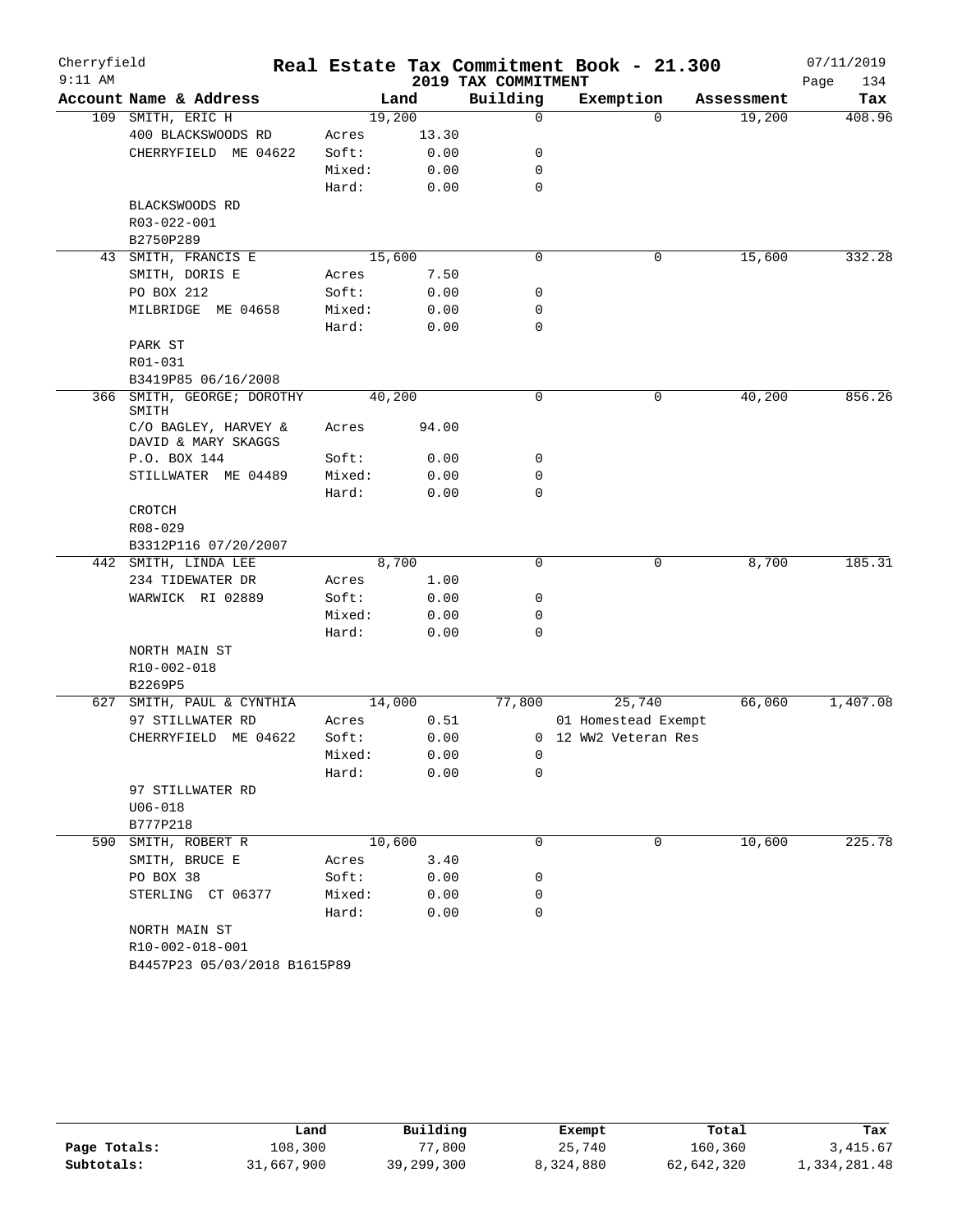| Cherryfield<br>$9:11$ AM |                                              |        |       | 2019 TAX COMMITMENT | Real Estate Tax Commitment Book - 21.300 |            | 07/11/2019<br>135<br>Page |
|--------------------------|----------------------------------------------|--------|-------|---------------------|------------------------------------------|------------|---------------------------|
|                          | Account Name & Address                       |        | Land  | Building            | Exemption                                | Assessment | Tax                       |
|                          | 55 SMITH, TONY L &<br>KIMBERLY S             | 12,800 |       | $\mathbf 0$         | $\Omega$                                 | 12,800     | 272.64                    |
|                          | P O BOX 310                                  | Acres  | 51.00 |                     |                                          |            |                           |
|                          | CHERRYFIELD ME 04622                         | Soft:  | 5.00  | 658                 |                                          |            |                           |
|                          |                                              | Mixed: | 0.00  | $\mathbf 0$         |                                          |            |                           |
|                          |                                              | Hard:  | 27.00 | 3,315               |                                          |            |                           |
|                          | ROUTE 1 (OFF)<br>$R02 - 009$                 |        |       |                     |                                          |            |                           |
|                          | B3678P152 10/12/2010                         |        |       |                     |                                          |            |                           |
|                          | 117 SMITH, TONY L &<br>KIMBERLY S            | 64,800 |       | 149,200             | 19,800                                   | 194,200    | 4,136.46                  |
|                          | P O BOX 310                                  | Acres  | 54.00 |                     | 01 Homestead Exempt                      |            |                           |
|                          | CHERRYFIELD<br>ME 04622                      | Soft:  | 0.00  | 0                   |                                          |            |                           |
|                          |                                              | Mixed: | 0.00  | 0                   |                                          |            |                           |
|                          |                                              | Hard:  | 35.00 | 4,297               |                                          |            |                           |
|                          | 690 BLACKSWOODS RD                           |        |       |                     |                                          |            |                           |
|                          | R03-041                                      |        |       |                     |                                          |            |                           |
|                          | B3635P219 05/19/2010<br>51 SMITH, TONY LEE & | 7,000  |       | $\mathbf 0$         | 0                                        |            | 149.10                    |
|                          | KIMBERLY S<br>P O BOX 310                    | Acres  | 47.00 |                     |                                          | 7,000      |                           |
|                          | ME 04622<br>CHERRYFIELD                      | Soft:  | 17.00 | 2,238               |                                          |            |                           |
|                          |                                              | Mixed: | 30.00 | 4,722               |                                          |            |                           |
|                          |                                              | Hard:  | 0.00  | 0                   |                                          |            |                           |
|                          | MILBRIDGE RD (OFF)                           |        |       |                     |                                          |            |                           |
|                          | R02-005                                      |        |       |                     |                                          |            |                           |
|                          | B2026P14                                     |        |       |                     |                                          |            |                           |
| 999                      | SMITH, BRUCE E &                             | 11,600 |       | $\mathsf{O}$        | 0                                        | 11,600     | 247.08                    |
|                          | CATHERINE M                                  |        |       |                     |                                          |            |                           |
|                          | 2 DEBORAH RD                                 | Acres  | 6.00  |                     |                                          |            |                           |
|                          | COVENTRY RI 02816                            | Soft:  | 0.00  | 0                   |                                          |            |                           |
|                          |                                              | Mixed: | 0.00  | $\mathbf 0$         |                                          |            |                           |
|                          |                                              | Hard:  | 0.00  | $\mathbf 0$         |                                          |            |                           |
|                          | NORTH MAIN ST<br>R10-002-018-002<br>B1615P87 |        |       |                     |                                          |            |                           |
|                          | 685 SMITH, CARL S & CARL A                   | 47,400 |       | 47,300              | 0                                        | 94,700     | 2,017.11                  |
|                          | 30 SWIFT ROAD                                | Acres  | 18.00 |                     |                                          |            |                           |
|                          | FRAMINGHAM MA 01702                          | Soft:  | 0.00  | 0                   |                                          |            |                           |
|                          |                                              | Mixed: | 0.00  | 0                   |                                          |            |                           |
|                          |                                              | Hard:  | 0.00  | $\mathbf 0$         |                                          |            |                           |
|                          | 187 PARK ST<br>$U09 - 006$                   |        |       |                     |                                          |            |                           |
|                          | B1594P179                                    |        |       |                     |                                          |            |                           |
| 901                      | SMITH, DOUGLAS & MARY                        | 17,500 |       | 34,200              | 19,800                                   | 31,900     | 679.47                    |
|                          | 72 RIDGE RD2                                 | Acres  | 1.46  |                     | 01 Homestead Exempt                      |            |                           |
|                          | CHERRYFIELD ME 04622                         | Soft:  | 0.00  | 0                   |                                          |            |                           |
|                          |                                              | Mixed: | 0.00  | 0                   |                                          |            |                           |
|                          |                                              | Hard:  | 0.00  | $\mathbf 0$         |                                          |            |                           |
|                          | 72 RIDGE RD                                  |        |       |                     |                                          |            |                           |
|                          | $U16 - 003$<br>B1789P4                       |        |       |                     |                                          |            |                           |
|                          |                                              |        |       |                     |                                          |            |                           |

|              | Land       | Building   | Exempt    | Total      | Tax          |
|--------------|------------|------------|-----------|------------|--------------|
| Page Totals: | 161,100    | 230,700    | 39,600    | 352,200    | 7,501.86     |
| Subtotals:   | 31,829,000 | 39,530,000 | 8,364,480 | 62,994,520 | 1,341,783.34 |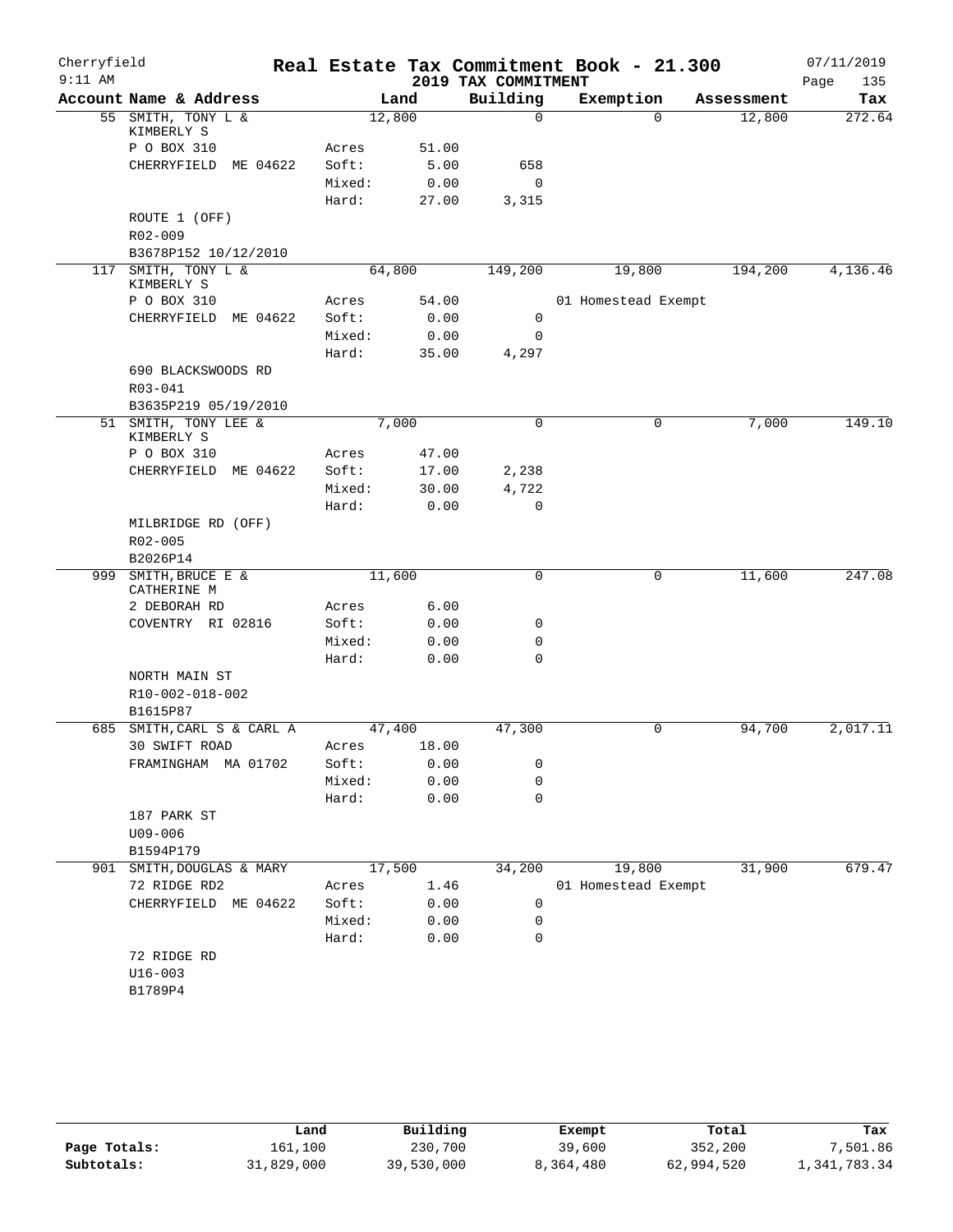| Cherryfield<br>$9:11$ AM |                                                     |                 |               | 2019 TAX COMMITMENT | Real Estate Tax Commitment Book - 21.300 |              | 07/11/2019         |
|--------------------------|-----------------------------------------------------|-----------------|---------------|---------------------|------------------------------------------|--------------|--------------------|
|                          | Account Name & Address                              |                 | Land          | Building            | Exemption                                | Assessment   | 136<br>Page<br>Tax |
|                          | 738 SOMES, SHELLEY LYNN &                           |                 | 17,100        | 96,000              | $\Omega$                                 | 113,100      | 2,409.03           |
|                          | ADAM D                                              |                 |               |                     |                                          |              |                    |
|                          | 55 PARK ST                                          | Acres           | 0.43          |                     |                                          |              |                    |
|                          | CHERRYFIELD ME 04622                                | Soft:           | 0.00          | 0<br>$\mathbf 0$    |                                          |              |                    |
|                          |                                                     | Mixed:<br>Hard: | 0.00<br>0.00  | $\mathbf 0$         |                                          |              |                    |
|                          | 55 PARK ST                                          |                 |               |                     |                                          |              |                    |
|                          | $U11 - 039$                                         |                 |               |                     |                                          |              |                    |
|                          | B4157P123 06/10/2015                                |                 |               |                     |                                          |              |                    |
|                          | 415 SONG, TONG P & JUNG AE                          |                 | 21,100        | 0                   | 0                                        | 21,100       | 449.43             |
|                          | 88 NEW ROAD                                         | Acres           | 40.86         |                     |                                          |              |                    |
|                          | TOLLAND CT 06084                                    | Soft:           | 0.00          | 0                   |                                          |              |                    |
|                          |                                                     | Mixed:          | 0.00          | 0                   |                                          |              |                    |
|                          |                                                     | Hard:           | 0.00          | 0                   |                                          |              |                    |
|                          | 109 SALMON RUN                                      |                 |               |                     |                                          |              |                    |
|                          | R09-001-035                                         |                 |               |                     |                                          |              |                    |
|                          | B1457P175                                           |                 |               |                     |                                          |              |                    |
|                          | 559 SOPER TRUST, JODY L                             |                 | 16,300        | 52,200              | 0                                        | 68,500       | 1,459.05           |
|                          | 890 HANCOCK ST                                      | Acres           | 0.37          |                     |                                          |              |                    |
|                          | ABINGTON MA 02351                                   | Soft:           | 0.00          | 0                   |                                          |              |                    |
|                          |                                                     | Mixed:          | 0.00          | $\mathbf 0$         |                                          |              |                    |
|                          |                                                     | Hard:           | 0.00          | 0                   |                                          |              |                    |
|                          | 8 PADDY LANE                                        |                 |               |                     |                                          |              |                    |
|                          | $U04 - 020$                                         |                 |               |                     |                                          |              |                    |
|                          | B4281P172 08/09/2016<br>378 SOUTHWORTH III, CHARLES |                 | 22,500        | 0                   | 0                                        | 22,500       | 479.25             |
|                          | 84 CUTLER ST                                        | Acres           | 44.80         |                     |                                          |              |                    |
|                          | STONINGTON ME 04378                                 | Soft:           | 0.00          | 0                   |                                          |              |                    |
|                          |                                                     | Mixed:          | 0.00          | 0                   |                                          |              |                    |
|                          |                                                     | Hard:           | 0.00          | 0                   |                                          |              |                    |
|                          | CROTCH                                              |                 |               |                     |                                          |              |                    |
|                          | R08-040                                             |                 |               |                     |                                          |              |                    |
|                          | B4491P277 08/29/2018                                |                 |               |                     |                                          |              |                    |
|                          | 876 SPENCE, DONALD                                  |                 | 10,100        | 0                   | 0                                        | 10,100       | 215.13             |
|                          | 101 MEADOW CREEK DRIVE                              | Acres           | 10.00         |                     |                                          |              |                    |
|                          | DRACUT MA 01826                                     | Soft:           | 0.00          | 0                   |                                          |              |                    |
|                          |                                                     | Mixed:          | 0.00          | $\mathbf 0$         |                                          |              |                    |
|                          |                                                     | Hard:           | 0.00          | 0                   |                                          |              |                    |
|                          | NORTH MAIN ST                                       |                 |               |                     |                                          |              |                    |
|                          | $U15 - 006$                                         |                 |               |                     |                                          |              |                    |
|                          | B1565P255                                           |                 |               |                     |                                          |              |                    |
| 100                      | SPRAGUE, ANDREW                                     |                 | 21,700        | 77,300              | 19,800                                   | 79,200       | 1,686.96           |
|                          | 480 BLACKSWOODS RD                                  | Acres           | 6.60          |                     | 01 Homestead Exempt                      |              |                    |
|                          | CHERRYFIELD ME 04622                                | Soft:           | 0.00          | 0                   |                                          |              |                    |
|                          |                                                     | Mixed:          | 0.00          | 0                   |                                          |              |                    |
|                          |                                                     | Hard:           | 0.00          | 0                   |                                          |              |                    |
|                          | 480 BLACKSWOODS RD                                  |                 |               |                     |                                          |              |                    |
|                          | $R03 - 025$                                         |                 |               |                     |                                          |              |                    |
|                          | B3276P155 04/20/2007                                |                 |               |                     |                                          |              |                    |
|                          | 291 SPRAGUE, TIMOTHY                                |                 | 12,100        | $\mathbf 0$         | $\mathbf 0$                              | 12,100       | 257.73             |
|                          | 46 EMERYS BRIDGE RD                                 | Acres           | 27.00         |                     |                                          |              |                    |
|                          | SOUTH BERWICK ME 03908                              | Soft:           | 0.00          | 0                   |                                          |              |                    |
|                          |                                                     | Mixed:<br>Hard: | 0.00<br>23.00 | 0<br>2,823          |                                          |              |                    |
|                          |                                                     |                 |               |                     |                                          |              |                    |
|                          | RIDGE RD<br>R06-002                                 |                 |               |                     |                                          |              |                    |
|                          | B3671P285 08/23/2010                                |                 |               |                     |                                          |              |                    |
|                          |                                                     |                 |               |                     |                                          |              |                    |
|                          |                                                     | Land            | Building      |                     | Exempt                                   | Total        | Tax                |
| Page Totals:             |                                                     | 120,900         | 225,500       |                     | 19,800                                   | 326,600      | 6,956.58           |
| Subtotals:               |                                                     | 31,949,900      | 39,755,500    |                     | 8,384,280                                | 63, 321, 120 | 1,348,739.92       |
|                          |                                                     |                 |               |                     |                                          |              |                    |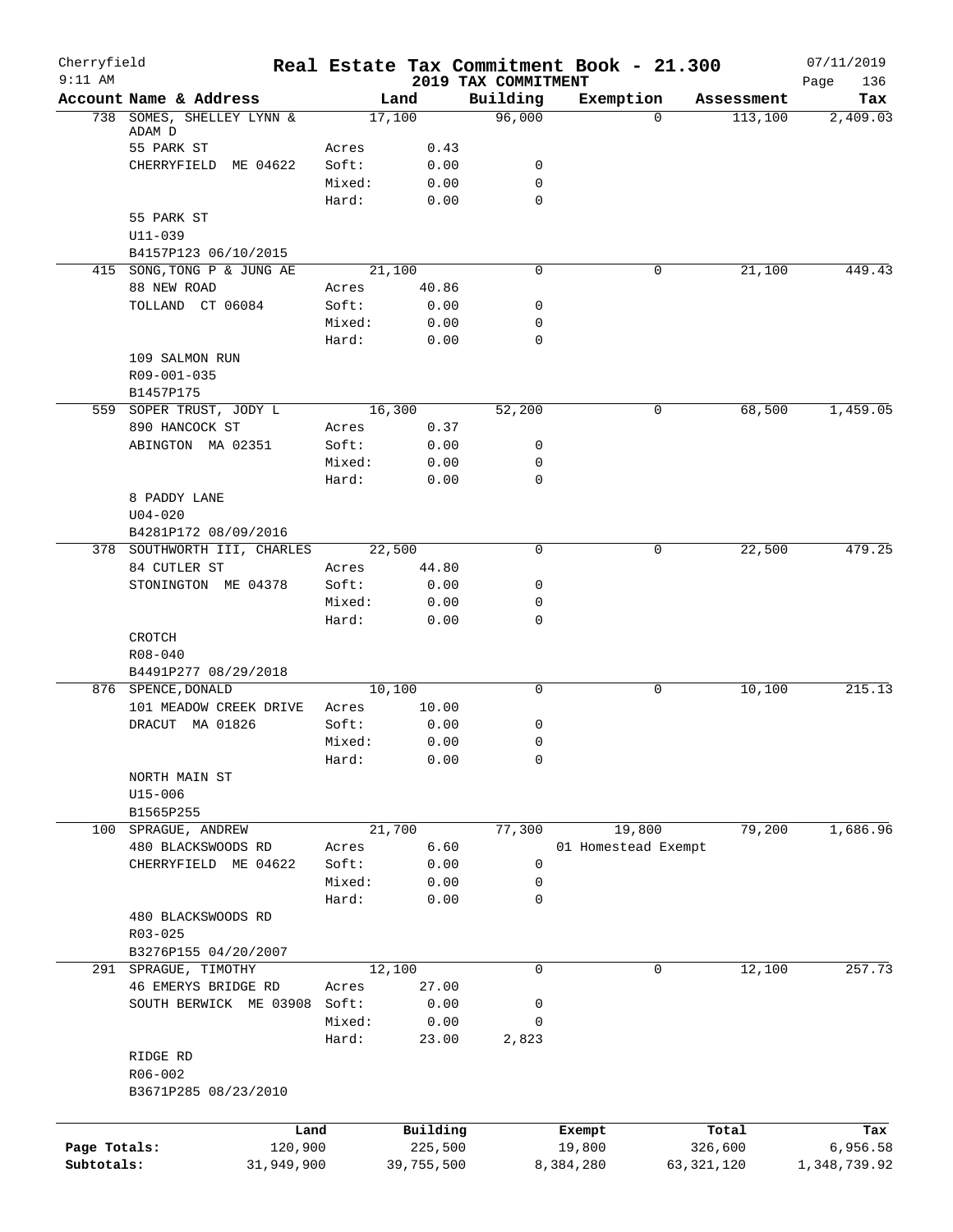| Cherryfield<br>$9:11$ AM |                                         |        |                |                                 | Real Estate Tax Commitment Book - 21.300 |            | 07/11/2019         |
|--------------------------|-----------------------------------------|--------|----------------|---------------------------------|------------------------------------------|------------|--------------------|
|                          | Account Name & Address                  |        | Land           | 2019 TAX COMMITMENT<br>Building | Exemption                                | Assessment | Page<br>137<br>Tax |
|                          | 293 SPRAGUE, TIMOTHY                    |        | 28,000         | 0                               | $\Omega$                                 | 28,000     | 596.40             |
|                          | 46 EMERYS BRIDGE RD                     | Acres  | 121.00         |                                 |                                          |            |                    |
|                          | SOUTH BERWOCK ME 03908                  | Soft:  | 0.00           | 0                               |                                          |            |                    |
|                          |                                         | Mixed: | 0.00           | 0                               |                                          |            |                    |
|                          |                                         | Hard:  | 115.00         | 14,117                          |                                          |            |                    |
|                          | RIDGE RD                                |        |                |                                 |                                          |            |                    |
|                          | R06-004                                 |        |                |                                 |                                          |            |                    |
|                          | B3671P285 09/23/2010                    |        |                |                                 |                                          |            |                    |
|                          | 1082 SPRAGUE, TIMOTHY H                 |        | 22,900         | 102,700                         | 0                                        | 125,600    | 2,675.28           |
|                          | 46 EMERYS BRIDGE RD                     | Acres  | 45.00          |                                 |                                          |            |                    |
|                          | SOUTH BERWICK ME 03908                  | Soft:  | 3.00           | 395                             |                                          |            |                    |
|                          |                                         | Mixed: | 3.00           | 472                             |                                          |            |                    |
|                          |                                         | Hard:  | 38.00          | 4,665                           |                                          |            |                    |
|                          | 507 RIDGE ROAD                          |        |                |                                 |                                          |            |                    |
|                          | R06-004-001                             |        |                |                                 |                                          |            |                    |
|                          | B2836P184                               |        |                |                                 |                                          |            |                    |
|                          | 771 SPRAGUE, HAROLD H &                 |        | 19,700         | 101,000                         | 25,740                                   | 94,960     | 2,022.65           |
|                          | JANET G (L/E)                           |        |                |                                 |                                          |            |                    |
|                          | PO BOX 93                               | Acres  | 0.65           |                                 | 12 WW2 Veteran Res                       |            |                    |
|                          | CHERRYFIELD ME 04622                    | Soft:  | 0.00           |                                 | 0 01 Homestead Exempt                    |            |                    |
|                          |                                         | Mixed: | 0.00           | 0                               |                                          |            |                    |
|                          |                                         | Hard:  | 0.00           | 0                               |                                          |            |                    |
|                          | 18 CAMPBELL HILL                        |        |                |                                 |                                          |            |                    |
|                          | $U12 - 024$                             |        |                |                                 |                                          |            |                    |
|                          | B2527P349                               |        |                | 80,600                          | 19,800                                   | 83,900     | 1,787.07           |
|                          | 613 SPROUL IV,<br>JOSEPH<br>71 NORTH ST | Acres  | 23,100<br>1.00 |                                 | 01 Homestead Exempt                      |            |                    |
|                          | CHERRYFIELD<br>ME 04622                 | Soft:  | 0.00           | $\mathbf 0$                     |                                          |            |                    |
|                          |                                         | Mixed: | 0.00           | 0                               |                                          |            |                    |
|                          |                                         | Hard:  | 0.00           | 0                               |                                          |            |                    |
|                          | 71 NORTH ST                             |        |                |                                 |                                          |            |                    |
|                          | $U06 - 003$                             |        |                |                                 |                                          |            |                    |
|                          | B4171P247 07/24/2015 B2451P15           |        |                |                                 |                                          |            |                    |
|                          | 573 SPROUL IV, JOSEPH                   |        | 12,800         | 0                               | 0                                        | 12,800     | 272.64             |
|                          | 71 NORTH ST                             | Acres  | 3.20           |                                 |                                          |            |                    |
|                          | CHERRYFIELD<br>ME 04622                 | Soft:  | 0.00           | 0                               |                                          |            |                    |
|                          |                                         | Mixed: | 0.00           | 0                               |                                          |            |                    |
|                          |                                         | Hard:  | 0.00           | 0                               |                                          |            |                    |
|                          | NORTH ST                                |        |                |                                 |                                          |            |                    |
|                          | $U05 - 006 - 001$                       |        |                |                                 |                                          |            |                    |
|                          | B4153P281 05/29/2015                    |        |                |                                 |                                          |            |                    |
|                          | 598 SPROUL, LESA L                      |        | 18,900         | 25,300                          | 19,800                                   | 24,400     | 519.72             |
|                          | 44 ELM STREET                           | Acres  | 0.57           |                                 | 01 Homestead Exempt                      |            |                    |
|                          | CHERRYFIELD ME 04622                    | Soft:  | 0.00           | 0                               |                                          |            |                    |
|                          |                                         | Mixed: | 0.00           | 0                               |                                          |            |                    |
|                          |                                         | Hard:  | 0.00           | 0                               |                                          |            |                    |
|                          | 44 ELM ST                               |        |                |                                 |                                          |            |                    |
|                          | $U05 - 030$                             |        |                |                                 |                                          |            |                    |
|                          | B2109P272                               |        |                |                                 |                                          |            |                    |
|                          | 1149 SPROUL, WILLIAM K                  |        | 17,800         | 0                               | $\mathbf 0$                              | 17,800     | 379.14             |
|                          | 44 ELM ST                               | Acres  | 1.80           |                                 |                                          |            |                    |
|                          | CHERRYFIELD<br>ME 04622                 | Soft:  | 0.00           | 0                               |                                          |            |                    |
|                          |                                         | Mixed: | 0.00           | 0                               |                                          |            |                    |
|                          |                                         | Hard:  | 0.00           | 0                               |                                          |            |                    |
|                          | NORTH ST                                |        |                |                                 |                                          |            |                    |
|                          | $U06 - 003 - 001$                       |        |                |                                 |                                          |            |                    |
|                          | B4171P247 07/24/2015 B2103P155          |        |                |                                 |                                          |            |                    |
|                          |                                         |        |                |                                 |                                          |            |                    |
|                          | Land                                    |        | Building       |                                 | Exempt                                   | Total      | Tax                |
| Page Totals:             | 143,200                                 |        | 309,600        |                                 | 65,340                                   | 387,460    | 8,252.90           |
| Subtotals:               | 32,093,100                              |        | 40,065,100     |                                 | 8,449,620                                | 63,708,580 | 1,356,992.82       |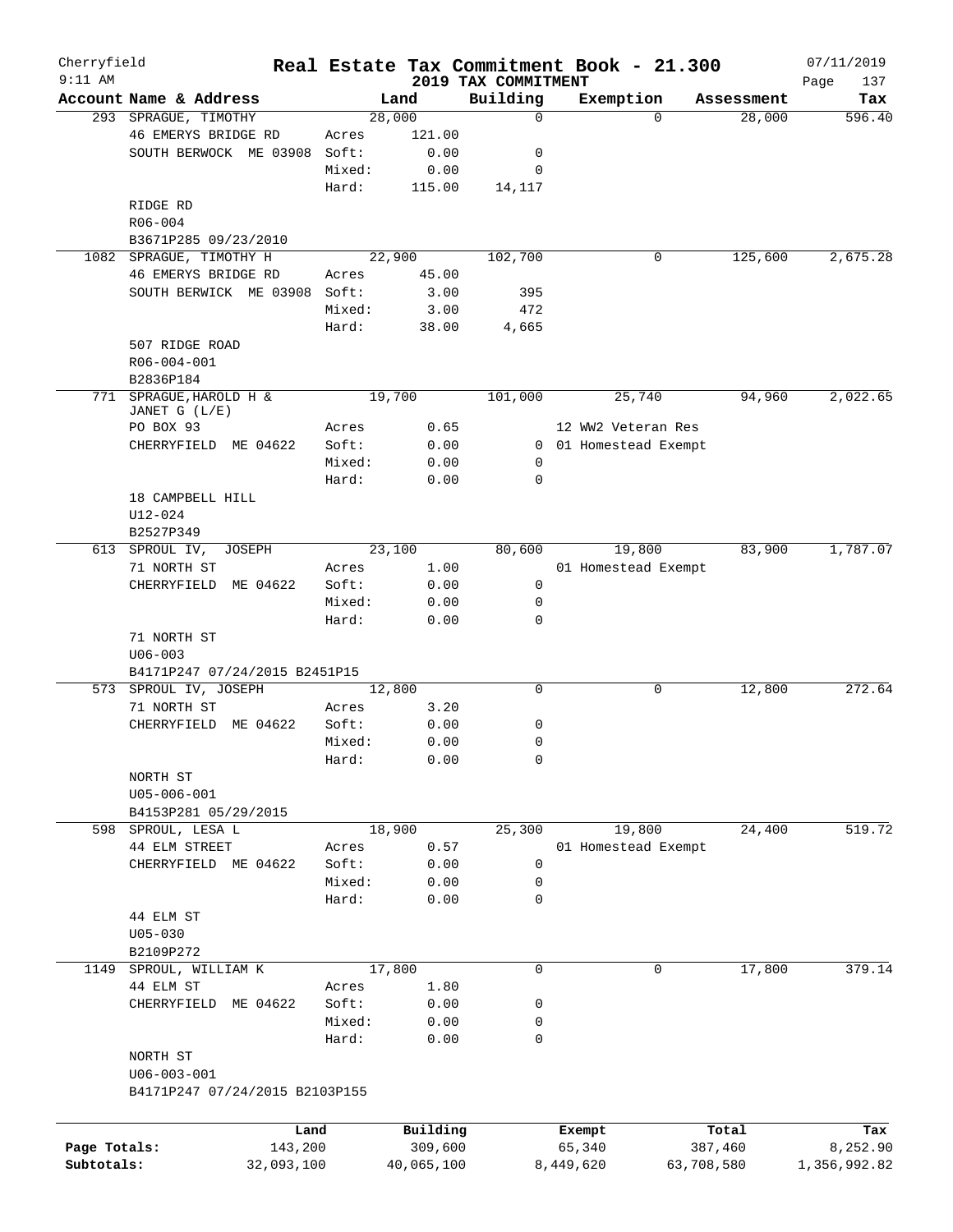| Cherryfield<br>$9:11$ AM |                                             |                |              |                                 | Real Estate Tax Commitment Book - 21.300    |            | 07/11/2019         |
|--------------------------|---------------------------------------------|----------------|--------------|---------------------------------|---------------------------------------------|------------|--------------------|
|                          | Account Name & Address                      |                | Land         | 2019 TAX COMMITMENT<br>Building | Exemption                                   | Assessment | Page<br>138<br>Tax |
|                          | 525 SPROUL, JOSEPH JR &                     |                | 19,300       | 46,500                          | 25,740                                      | 40,060     | 853.28             |
|                          | PHYLIS                                      |                |              |                                 |                                             |            |                    |
|                          | 64 WILSON HILL RD<br>CHERRYFIELD ME 04622   | Acres<br>Soft: | 0.61<br>0.00 |                                 | 12 WW2 Veteran Res<br>0 01 Homestead Exempt |            |                    |
|                          |                                             | Mixed:         | 0.00         | 0                               |                                             |            |                    |
|                          |                                             | Hard:          | 0.00         | $\mathbf 0$                     |                                             |            |                    |
|                          | 64 WILSON HILL RD                           |                |              |                                 |                                             |            |                    |
|                          | $U03 - 019$                                 |                |              |                                 |                                             |            |                    |
|                          | B595P75                                     |                |              |                                 |                                             |            |                    |
|                          | 1084 STANWOOD,<br>BILLIE JO                 |                | 20,800       | 60,800                          | 19,800                                      | 61,800     | 1,316.34           |
|                          | 50 CHURCH ST                                | Acres          | 2.00         |                                 | 01 Homestead Exempt                         |            |                    |
|                          | CHERRYFIELD ME 04622                        | Soft:          | 0.00         | $\mathbf 0$                     |                                             |            |                    |
|                          |                                             | Mixed:         | 0.00         | 0                               |                                             |            |                    |
|                          |                                             | Hard:          | 0.00         | 0                               |                                             |            |                    |
|                          | 50 CHURCH STREET                            |                |              |                                 |                                             |            |                    |
|                          | U12-009-001                                 |                |              |                                 |                                             |            |                    |
|                          | B3773P54 09/07/2011<br>945 STANWOOD, VICTOR |                | 63,500       | $\mathbf 0$                     | 0                                           | 63,500     | 1,352.55           |
|                          | 466 WYMAN RD                                | Acres          | 8.10         |                                 |                                             |            |                    |
|                          | MILBRIDGE ME 04658                          | Soft:          | 0.00         | 0                               |                                             |            |                    |
|                          |                                             | Mixed:         | 0.00         | $\mathbf 0$                     |                                             |            |                    |
|                          |                                             | Hard:          | 0.00         | 0                               |                                             |            |                    |
|                          | 24 PARKER HILL RD                           |                |              |                                 |                                             |            |                    |
|                          | $U18 - 006 - 001$                           |                |              |                                 |                                             |            |                    |
|                          | B4063P51 06/11/2014                         |                |              |                                 |                                             |            |                    |
|                          | 657 STATE OF MAINE                          |                | 30,000       | 66,000                          | 96,000                                      | $\Omega$   | 0.00               |
|                          | TRANSPORTATION DEPT                         | Acres          | 27.00        |                                 | 41 State of Maine                           |            |                    |
|                          | AUGUSTA ME 04330                            | Soft:          | 0.00         | 0                               |                                             |            |                    |
|                          |                                             | Mixed:         | 0.00         | 0                               |                                             |            |                    |
|                          |                                             | Hard:          | 0.00         | 0                               |                                             |            |                    |
|                          | 187 BLACKSWOODS ROAD                        |                |              |                                 |                                             |            |                    |
|                          | $U07 - 016$                                 |                | 419,000      | $\mathbf 0$                     | 419,000                                     | 0          | 0.00               |
|                          | 374 STATE OF MAINE<br>INLAND FISHERIES &    | Acres          | 1150.00      |                                 | 41 State of Maine                           |            |                    |
|                          | WILDLIFE DEPT                               |                |              |                                 |                                             |            |                    |
|                          | 284 STATE ST                                | Soft:          | 0.00         | 0                               |                                             |            |                    |
|                          | AUGUSTA ME 04330                            | Mixed:         | 0.00         | 0                               |                                             |            |                    |
|                          |                                             | Hard:          | 0.00         | $\Omega$                        |                                             |            |                    |
|                          | CROTCH                                      |                |              |                                 |                                             |            |                    |
|                          | R08-036                                     |                |              |                                 |                                             |            |                    |
| 126                      | STATE OF MAINE                              |                | 145,200      | $\Omega$                        | 145,200                                     | $\Omega$   | 0.00               |
|                          | DEPT OF INLAND FISH &<br>WILDLIFE           | Acres          | 349.00       |                                 | 41 State of Maine                           |            |                    |
|                          | 284 STATE ST                                | Soft:          | 0.00         | 0                               |                                             |            |                    |
|                          | AUGUSTA ME 04330                            | Mixed:         | 0.00         | $\mathbf 0$                     |                                             |            |                    |
|                          |                                             | Hard:          | 0.00         | 0                               |                                             |            |                    |
|                          | CROTCH                                      |                |              |                                 |                                             |            |                    |
|                          | R03-050                                     |                |              |                                 |                                             |            |                    |
|                          | B1484P146                                   |                |              |                                 |                                             |            |                    |
|                          | 326 STATE OF MAINE                          |                | 125,200      | 157,600                         | 282,800                                     | 0          | 0.00               |
|                          | ATLANTIC SALMON<br>COMMISSION               | Acres          | 220.00       |                                 | 41 State of Maine                           |            |                    |
|                          | 172 STATE HOUSE STATION                     | Soft:          | 0.00         | 0                               |                                             |            |                    |
|                          | AUGUSTA ME 04333-0172                       | Mixed:         | 0.00         | 0                               |                                             |            |                    |
|                          |                                             | Hard:          | 0.00         | $\Omega$                        |                                             |            |                    |
|                          | 636 NORTH MAIN ST                           |                |              |                                 |                                             |            |                    |
|                          | R07-019                                     |                |              |                                 |                                             |            |                    |
|                          | B2471P240                                   |                |              |                                 |                                             |            |                    |
|                          |                                             |                |              |                                 |                                             |            |                    |
|                          | Land                                        |                | Building     |                                 | Exempt                                      | Total      | Tax                |
| Page Totals:             | 823,000                                     |                | 330,900      |                                 | 988,540                                     | 165,360    | 3,522.17           |
| Subtotals:               | 32,916,100                                  |                | 40,396,000   |                                 | 9,438,160                                   | 63,873,940 | 1,360,514.99       |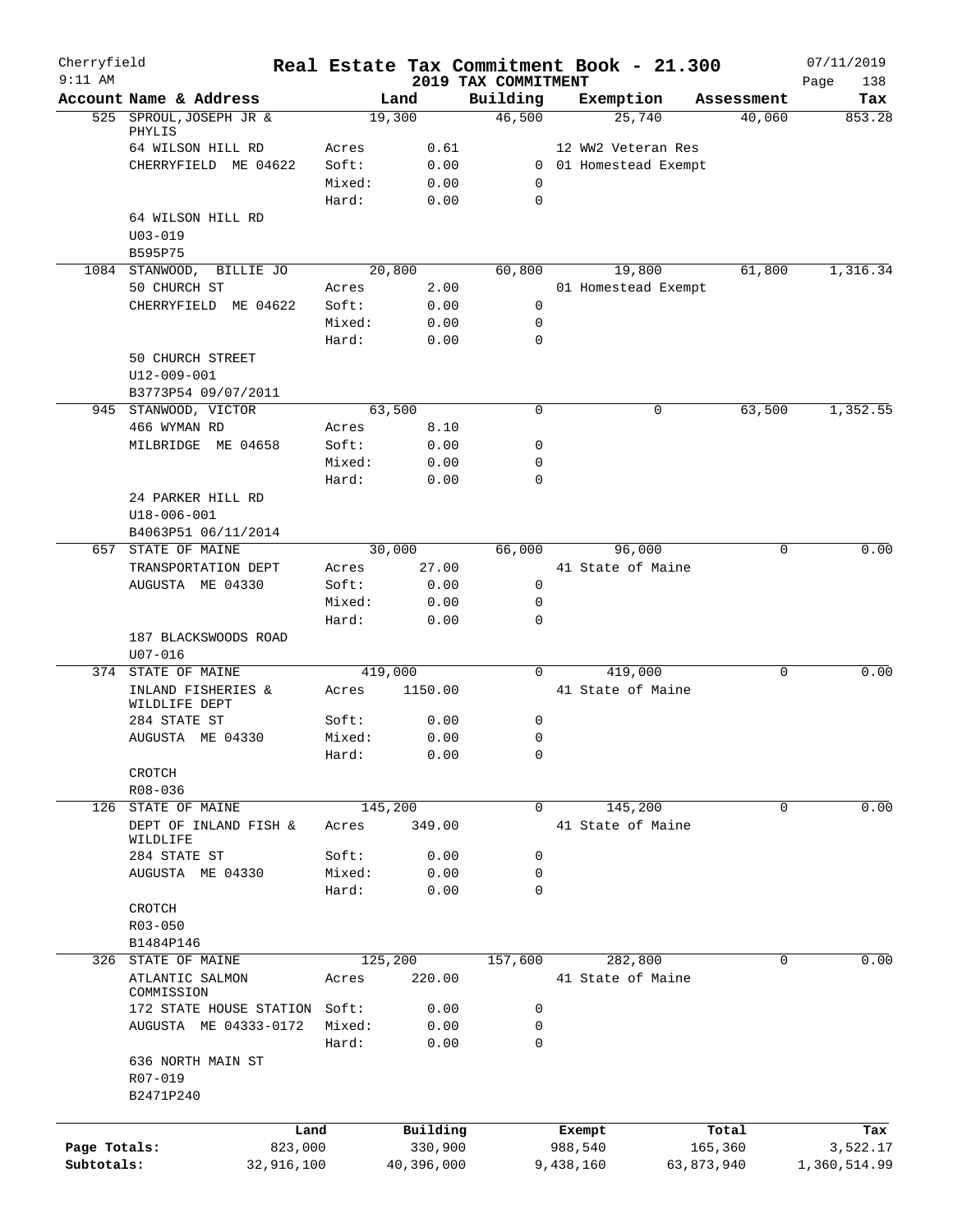| Cherryfield<br>$9:11$ AM |                                           |        |              |                                 |        | Real Estate Tax Commitment Book - 21.300 |            | 07/11/2019         |
|--------------------------|-------------------------------------------|--------|--------------|---------------------------------|--------|------------------------------------------|------------|--------------------|
|                          | Account Name & Address                    |        | Land         | 2019 TAX COMMITMENT<br>Building |        | Exemption                                | Assessment | 139<br>Page<br>Tax |
|                          | 101 STEADMAN, MELANIE                     |        | 11,800       | 0                               |        | $\Omega$                                 | 11,800     | 251.34             |
|                          | 1912 US RTE 1                             | Acres  | 3.70         |                                 |        |                                          |            |                    |
|                          | PERRY ME 04667                            | Soft:  | 0.00         | 0                               |        |                                          |            |                    |
|                          |                                           | Mixed: | 0.00         | 0                               |        |                                          |            |                    |
|                          |                                           | Hard:  | 0.00         | 0                               |        |                                          |            |                    |
|                          | R03-026                                   |        |              |                                 |        |                                          |            |                    |
|                          | B4377P145 07/24/2017                      |        |              |                                 |        |                                          |            |                    |
|                          | 102 STEADMAN, MELANIE                     |        | 3,500        | $\mathbf 0$                     |        | 0                                        | 3,500      | 74.55              |
|                          | 1912 US ROUTE 1                           | Acres  | 0.65         |                                 |        |                                          |            |                    |
|                          | PERRY ME 04667                            | Soft:  | 0.00         | 0                               |        |                                          |            |                    |
|                          |                                           | Mixed: | 0.00         | 0                               |        |                                          |            |                    |
|                          |                                           | Hard:  | 0.00         | 0                               |        |                                          |            |                    |
|                          | BLACKSWOODS RD                            |        |              |                                 |        |                                          |            |                    |
|                          | R03-027                                   |        |              |                                 |        |                                          |            |                    |
|                          | B4377P145 07/24/2017                      |        |              |                                 |        |                                          |            |                    |
|                          | 58 STEVENS, RUTH K                        |        | 26,000       | 0                               |        | 0                                        | 26,000     | 553.80             |
|                          | 1217 RIVER RD                             | Acres  | 95.00        |                                 |        |                                          |            |                    |
|                          | BOWDOINHAM ME 04008                       | Soft:  | 0.00         | 0                               |        |                                          |            |                    |
|                          |                                           | Mixed: | 84.00        | 13,222                          |        |                                          |            |                    |
|                          |                                           | Hard:  | 10.00        | 1,228                           |        |                                          |            |                    |
|                          | ROUTE 1 (OFF)                             |        |              |                                 |        |                                          |            |                    |
|                          | R02-012                                   |        |              |                                 |        |                                          |            |                    |
|                          | B1417P110                                 |        |              |                                 |        |                                          |            |                    |
|                          | 649 STOCKARD, MARTHA A                    |        | 17,100       | 53,600                          |        | 19,800                                   | 50,900     | 1,084.17           |
|                          | 31 BIG ROCK LN                            | Acres  | 0.96         |                                 |        | 01 Homestead Exempt                      |            |                    |
|                          | CHERRYFIELD ME 04622                      | Soft:  | 0.00         | 0                               |        |                                          |            |                    |
|                          |                                           | Mixed: | 0.00         | 0                               |        |                                          |            |                    |
|                          |                                           | Hard:  | 0.00         | 0                               |        |                                          |            |                    |
|                          | 31 BIG ROCK LANE                          |        |              |                                 |        |                                          |            |                    |
|                          | $U07 - 008 - 001$                         |        |              |                                 |        |                                          |            |                    |
|                          | B2778P160                                 |        |              |                                 |        |                                          |            |                    |
|                          | 961 STODDARD, CECILE A                    |        | 19,100       | 59,300                          |        | 19,800                                   | 58,600     | 1,248.18           |
|                          | 412 RIDGE RD                              | Acres  | 4.12         |                                 |        | 01 Homestead Exempt                      |            |                    |
|                          | CHERRYFIELD ME 04622                      | Soft:  | 0.00         | 0                               |        |                                          |            |                    |
|                          |                                           | Mixed: | 0.00         | 0                               |        |                                          |            |                    |
|                          |                                           | Hard:  | 0.00         | 0                               |        |                                          |            |                    |
|                          | 412 RIDGE RD                              |        |              |                                 |        |                                          |            |                    |
|                          | U19-006                                   |        |              |                                 |        |                                          |            |                    |
|                          | B2953P171                                 |        |              |                                 |        |                                          |            |                    |
|                          | 401 STRACENER, BRETT                      |        | 22,600       | 0                               |        | 0                                        | 22,600     | 481.38             |
|                          | 48 POND RD                                | Acres  | 45.05        |                                 |        |                                          |            |                    |
|                          | BOWDOINHAM ME 04008                       | Soft:  | 0.00         | 0                               |        |                                          |            |                    |
|                          |                                           | Mixed: | 0.00         | 0                               |        |                                          |            |                    |
|                          |                                           | Hard:  | 0.00         | 0                               |        |                                          |            |                    |
|                          | 1090 LANE RD                              |        |              |                                 |        |                                          |            |                    |
|                          | R09-001-021                               |        |              |                                 |        |                                          |            |                    |
|                          | B4491P214 08/28/2018                      |        |              |                                 |        | 0                                        |            |                    |
|                          | 810 STROUT, APRIL                         |        | 32,600       | 107,800                         |        |                                          | 140,400    | 2,990.52           |
|                          | 31 WILLEY DISTRICT ROAD Acres             | Soft:  | 16.40        |                                 |        |                                          |            |                    |
|                          | CHERRYFIELD ME 04622                      | Mixed: | 0.00<br>0.00 | 0<br>0                          |        |                                          |            |                    |
|                          |                                           | Hard:  | 0.00         | 0                               |        |                                          |            |                    |
|                          | 31 WILLEY DISTRICT RD                     |        |              |                                 |        |                                          |            |                    |
|                          | $U13 - 014$                               |        |              |                                 |        |                                          |            |                    |
|                          | B4240P135 03/22/2016 B4240P132 03/22/2016 |        |              |                                 |        |                                          |            |                    |
|                          |                                           | Land   | Building     |                                 | Exempt |                                          | Total      | Tax                |
| Page Totals:             | 132,700                                   |        | 220,700      |                                 | 39,600 |                                          | 313,800    | 6,683.94           |
|                          |                                           |        |              |                                 |        |                                          |            |                    |

**Subtotals:** 33,048,800 40,616,700 9,477,760 64,187,740 1,367,198.93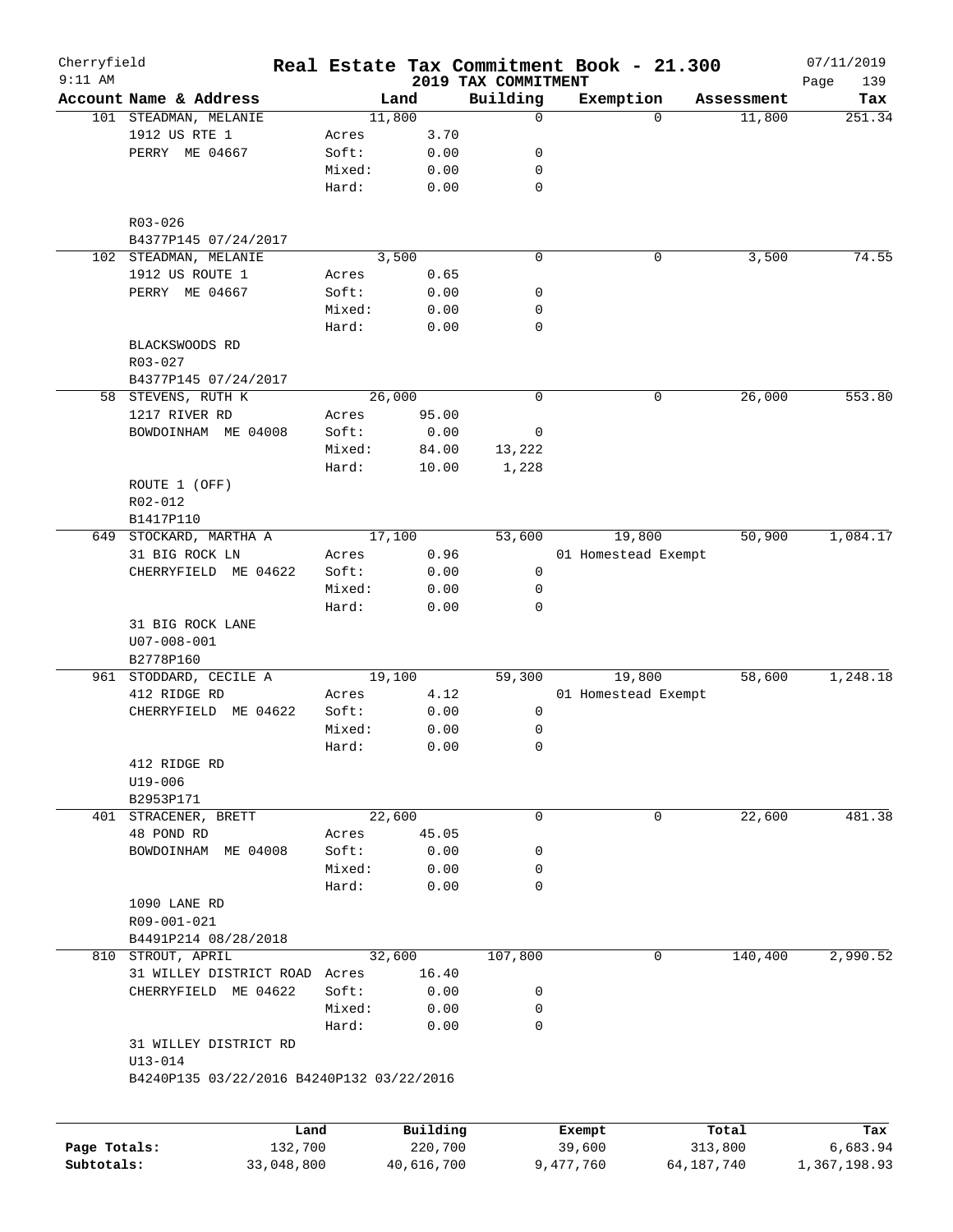| Cherryfield<br>$9:11$ AM |                                                |                 |                | 2019 TAX COMMITMENT | Real Estate Tax Commitment Book - 21.300 |            | 07/11/2019         |
|--------------------------|------------------------------------------------|-----------------|----------------|---------------------|------------------------------------------|------------|--------------------|
|                          | Account Name & Address                         |                 | Land           | Building            | Exemption                                | Assessment | Page<br>140<br>Tax |
|                          | 1037 STROUT, BRIAN R &                         |                 | 4,200          | $\mathbf 0$         | $\Omega$                                 | 4,200      | 89.46              |
|                          | SUNSHINE C                                     |                 |                |                     |                                          |            |                    |
|                          | PO BOX 582                                     | Acres           | 4.50           |                     |                                          |            |                    |
|                          | MILBRIDGE ME 04658                             | Soft:<br>Mixed: | 0.00<br>0.00   | 0<br>$\mathbf 0$    |                                          |            |                    |
|                          |                                                | Hard:           | 0.00           | $\mathbf 0$         |                                          |            |                    |
|                          | 576 MILBRIDGE RD                               |                 |                |                     |                                          |            |                    |
|                          | R01-012                                        |                 |                |                     |                                          |            |                    |
|                          | B4249P297 04/29/2016                           |                 |                |                     |                                          |            |                    |
|                          | 849 SWANSON, LISA T                            |                 | 46,000         | 78,200              | 0                                        | 124,200    | 2,645.46           |
|                          | HEANSSLER, TRUDY T                             | Acres           | 55.00          |                     |                                          |            |                    |
|                          | 52 SURREY LANE                                 | Soft:           | 0.00           | 0                   |                                          |            |                    |
|                          | HAMPDEN ME 04444                               | Mixed:          | 0.00           | $\mathbf 0$         |                                          |            |                    |
|                          |                                                | Hard:           | 0.00           | $\mathbf 0$         |                                          |            |                    |
|                          | 213 MAIN ST                                    |                 |                |                     |                                          |            |                    |
|                          | $U14 - 021$                                    |                 |                |                     |                                          |            |                    |
|                          | B3894P235 10/18/2012                           |                 |                |                     |                                          |            |                    |
|                          | 166 SWANSON, LISA T                            |                 | 2,100          | $\mathbf 0$         | 0                                        | 2,100      | 44.73              |
|                          | HEANSSLER, TRUDY T<br>52 SURREY LANE           | Acres<br>Soft:  | 0.43<br>0.00   | 0                   |                                          |            |                    |
|                          | HAMPDEN ME 04444                               | Mixed:          | 0.00           | 0                   |                                          |            |                    |
|                          |                                                | Hard:           | 0.00           | $\mathbf 0$         |                                          |            |                    |
|                          | STILLWATER RD                                  |                 |                |                     |                                          |            |                    |
|                          | R04-017                                        |                 |                |                     |                                          |            |                    |
|                          | B3894P235 10/18/2012                           |                 |                |                     |                                          |            |                    |
|                          | 165 SWANSON, LISA T                            |                 | 85,800         | $\mathbf 0$         | 0                                        | 85,800     | 1,827.54           |
|                          | HEANSSLER, TRUDY T                             | Acres           | 154.00         |                     |                                          |            |                    |
|                          | 52 SURREY LANE                                 | Soft:           | 0.00           | 0                   |                                          |            |                    |
|                          | HAMPDEN ME 04444                               | Mixed:          | 0.00           | 0                   |                                          |            |                    |
|                          |                                                | Hard:           | 0.00           | $\mathbf 0$         |                                          |            |                    |
|                          | STILLWATER RD                                  |                 |                |                     |                                          |            |                    |
|                          | R04-016                                        |                 |                |                     |                                          |            |                    |
|                          | B3894P235 10/18/2012                           |                 |                |                     |                                          |            |                    |
|                          | 1181 TAMAS, SUSANNE F<br>830 LENOX NEW LYME RD | Acres           | 11,100<br>5.25 | $\mathbf 0$         | 0                                        | 11,100     | 236.43             |
|                          | JEFFERSON OH 44047                             | Soft:           | 0.00           | 0                   |                                          |            |                    |
|                          |                                                | Mixed:          | 0.00           | $\mathbf 0$         |                                          |            |                    |
|                          |                                                | Hard:           | 0.00           | 0                   |                                          |            |                    |
|                          | SPRAGUE FALLS RD                               |                 |                |                     |                                          |            |                    |
|                          | R03-054-002                                    |                 |                |                     |                                          |            |                    |
|                          | B3863P26 07/13/2012                            |                 |                |                     |                                          |            |                    |
| 352                      | TATANGELO, ARTHUR D &                          |                 | 51,400         | 45,300              | 19,800                                   | 76,900     | 1,637.97           |
|                          | SHEILA D                                       |                 |                |                     |                                          |            |                    |
|                          | 545 SPRAGUES FALLS RDD<br>CHERRYFIELD ME 04622 | Acres<br>Soft:  | 47.00          |                     | 01 Homestead Exempt                      |            |                    |
|                          |                                                | Mixed:          | 0.00<br>0.00   | 0<br>$\mathbf 0$    |                                          |            |                    |
|                          |                                                | Hard:           | 0.00           | 0                   |                                          |            |                    |
|                          | 545 SPRAGUES FALLS RD                          |                 |                |                     |                                          |            |                    |
|                          | $R08 - 022$                                    |                 |                |                     |                                          |            |                    |
|                          | B1106P188                                      |                 |                |                     |                                          |            |                    |
|                          | 353 TATANGELO, ARTHUR J                        |                 | 21,700         | 56,600              | 19,800                                   | 58,500     | 1,246.05           |
|                          | 532 SPRAGUES FALLS RD                          | Acres           | 8.50           |                     | 01 Homestead Exempt                      |            |                    |
|                          | CHERRYFIELD ME 04622                           | Soft:           | 0.00           | 0                   |                                          |            |                    |
|                          |                                                | Mixed:          | 0.00           | 0                   |                                          |            |                    |
|                          |                                                | Hard:           | 0.00           | 0                   |                                          |            |                    |
|                          | 532 SPRAGUE FALLS RD                           |                 |                |                     |                                          |            |                    |
|                          | R08-023                                        |                 |                |                     |                                          |            |                    |
|                          | B3305P94 06/28/2007 B2092P342                  |                 |                |                     |                                          |            |                    |
|                          |                                                | Land            | Building       |                     | Exempt                                   | Total      | Tax                |
| Page Totals:             | 222,300                                        |                 | 180,100        |                     | 39,600                                   | 362,800    | 7,727.64           |
| Subtotals:               | 33, 271, 100                                   |                 | 40,796,800     |                     | 9,517,360                                | 64,550,540 | 1,374,926.57       |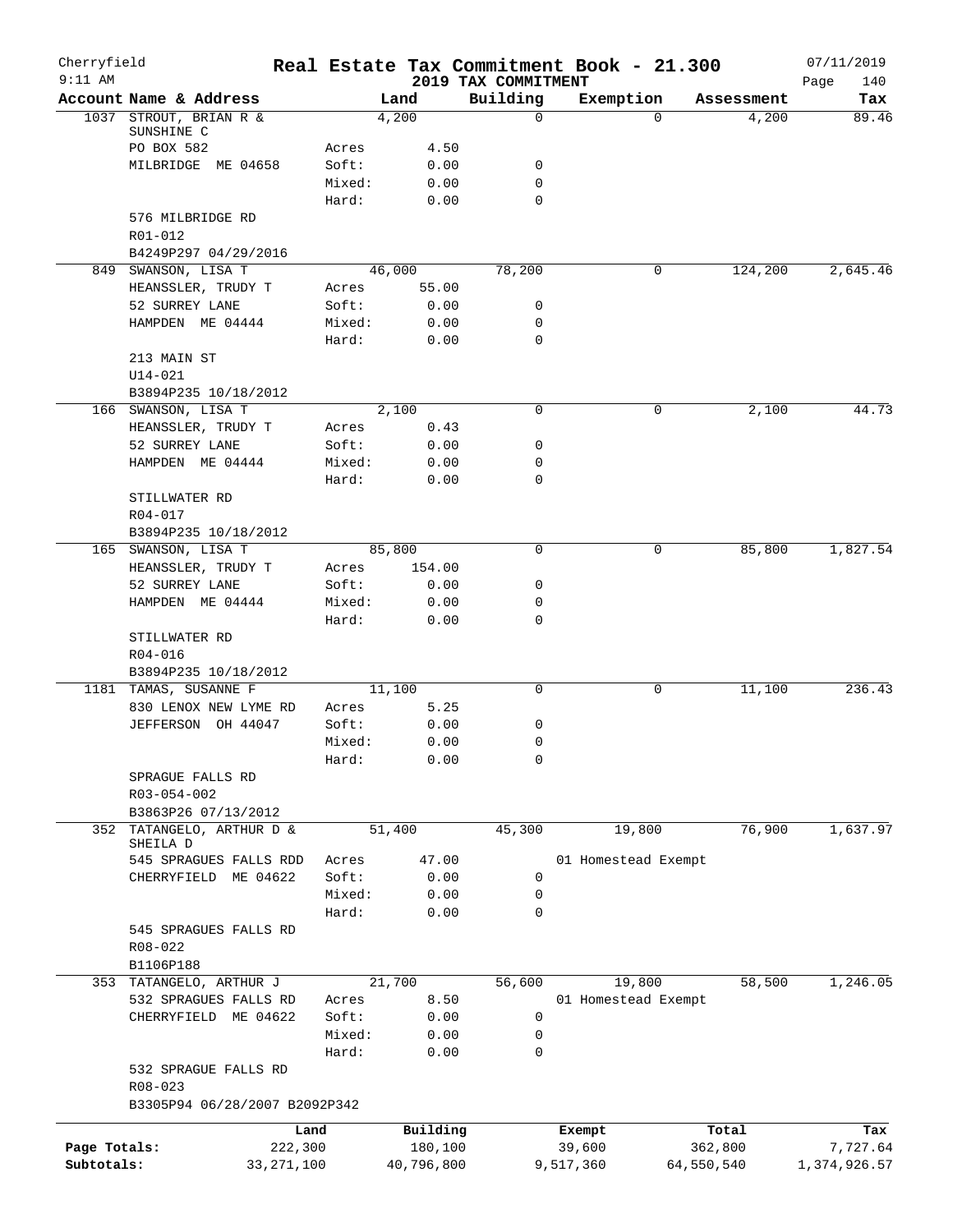| Cherryfield<br>$9:11$ AM |                                               |              |                 |               | 2019 TAX COMMITMENT |           | Real Estate Tax Commitment Book - 21.300 |            | 07/11/2019<br>Page<br>141 |
|--------------------------|-----------------------------------------------|--------------|-----------------|---------------|---------------------|-----------|------------------------------------------|------------|---------------------------|
|                          | Account Name & Address                        |              |                 | Land          | Building            |           | Exemption                                | Assessment | Tax                       |
|                          | 1032 TATANGELO, ARTHUR D &                    |              | 20,500          |               | 0                   |           | $\Omega$                                 | 20,500     | 436.65                    |
|                          | SHEILA D                                      |              |                 |               |                     |           |                                          |            |                           |
|                          | 545 SPRAGUES FALLS RD<br>CHERRYFIELD ME 04622 |              | Acres<br>Soft:  | 19.50<br>0.00 | 0                   |           |                                          |            |                           |
|                          |                                               |              | Mixed:          | 0.00          | $\mathbf 0$         |           |                                          |            |                           |
|                          |                                               |              | Hard:           | 0.00          | 0                   |           |                                          |            |                           |
|                          | SPRAGUE FALLS RD                              |              |                 |               |                     |           |                                          |            |                           |
|                          | R08-023-001                                   |              |                 |               |                     |           |                                          |            |                           |
|                          | B2092P342                                     |              |                 |               |                     |           |                                          |            |                           |
|                          | 308 TAYLOR, JEFFREY                           |              | 22,500          |               | 58,200              |           | 0                                        | 80,700     | 1,718.91                  |
|                          | TAYLOR, TRACY                                 |              | Acres           | 7.92          |                     |           |                                          |            |                           |
|                          | P.O. BOX 352                                  |              | Soft:           | 0.00          | 0                   |           |                                          |            |                           |
|                          | CHERRYFIELD ME 04622                          |              | Mixed:          | 0.00          | 0                   |           |                                          |            |                           |
|                          |                                               |              | Hard:           | 0.00          | 0                   |           |                                          |            |                           |
|                          | 314 NORTH MAIN ST<br>R07-004-002              |              |                 |               |                     |           |                                          |            |                           |
|                          | B3009P199 05/23/2005                          |              |                 |               |                     |           |                                          |            |                           |
|                          | 952 TENAN (L/E), MARITA                       |              | 16,000          |               | 43,700              |           | 19,800                                   | 39,900     | 849.87                    |
|                          | PERRY, RHONDA J &                             |              | Acres           | 0.79          |                     |           | 01 Homestead Exempt                      |            |                           |
|                          | HAMMOND, CHARLENE A                           |              |                 |               |                     |           |                                          |            |                           |
|                          | 277 TENAN LANE                                |              | Soft:           | 0.00          | $\mathbf 0$         |           |                                          |            |                           |
|                          | CHERRYFIELD ME 04622                          |              | Mixed:          | 0.00          | 0                   |           |                                          |            |                           |
|                          |                                               |              | Hard:           | 0.00          | $\Omega$            |           |                                          |            |                           |
|                          | 277 TENAN LANE                                |              |                 |               |                     |           |                                          |            |                           |
|                          | $U18 - 012$                                   |              |                 |               |                     |           |                                          |            |                           |
|                          | B3085P272 12/04/2005<br>826 TENAN LLC, A H    |              | 27,400          |               | 0                   |           | 0                                        | 27,400     | 583.62                    |
|                          | 17 ADFER LANE                                 |              | Acres           | 8.50          |                     |           |                                          |            |                           |
|                          | CHERRYFIELD ME 04622                          |              | Soft:           | 0.00          | 0                   |           |                                          |            |                           |
|                          |                                               |              | Mixed:          | 0.00          | 0                   |           |                                          |            |                           |
|                          |                                               |              | Hard:           | 0.00          | 0                   |           |                                          |            |                           |
|                          | 87 MAIN ST                                    |              |                 |               |                     |           |                                          |            |                           |
|                          | $U13 - 028$                                   |              |                 |               |                     |           |                                          |            |                           |
|                          | B3486P307 01/16/2009                          |              |                 |               |                     |           |                                          |            |                           |
|                          | 846 TENAN,<br>SUSAN                           |              | 17,600          |               | 96,900              |           | 19,800                                   | 94,700     | 2,017.11                  |
|                          | 19 TUCKER LN                                  |              | Acres           | 1.52          |                     |           | 01 Homestead Exempt                      |            |                           |
|                          | CHERRYFIELD ME 04622                          |              | Soft:           | 0.00          | 0                   |           |                                          |            |                           |
|                          |                                               |              | Mixed:<br>Hard: | 0.00<br>0.00  | 0<br>0              |           |                                          |            |                           |
|                          | 19 TUCKER LANE                                |              |                 |               |                     |           |                                          |            |                           |
|                          | $U14 - 018 - A$                               |              |                 |               |                     |           |                                          |            |                           |
|                          | B1225P269                                     |              |                 |               |                     |           |                                          |            |                           |
|                          | 985 TENAN, ARTHUR H                           |              |                 | 5,000         | 0                   |           | 0                                        | 5,000      | 106.50                    |
|                          | 756 BLACKSWOODS ROAD                          |              | Acres           | 0.76          |                     |           |                                          |            |                           |
|                          | CHERRYFIELD ME 04622                          |              | Soft:           | 0.00          | 0                   |           |                                          |            |                           |
|                          |                                               |              | Mixed:          | 0.00          | 0                   |           |                                          |            |                           |
|                          |                                               |              | Hard:           | 0.00          | 0                   |           |                                          |            |                           |
|                          | MAIN ST (OFF)                                 |              |                 |               |                     |           |                                          |            |                           |
|                          | $U13 - 026$                                   |              |                 |               |                     |           |                                          |            |                           |
|                          | B3453P129 09/25/2008                          |              |                 |               | 0                   |           |                                          | 56,900     |                           |
|                          | 367 TENAN, ARTHUR H<br>17 ADFER LANE          |              | 56,900<br>Acres | 100.00        |                     |           | 0                                        |            | 1,211.97                  |
|                          | CHERRYFIELD ME 04622                          |              | Soft:           | 0.00          | 0                   |           |                                          |            |                           |
|                          |                                               |              | Mixed:          | 0.00          | 0                   |           |                                          |            |                           |
|                          |                                               |              | Hard:           | 0.00          | 0                   |           |                                          |            |                           |
|                          | CROTCH                                        |              |                 |               |                     |           |                                          |            |                           |
|                          | R08-030                                       |              |                 |               |                     |           |                                          |            |                           |
|                          | B3514P242 04/14/2009                          |              |                 |               |                     |           |                                          |            |                           |
|                          |                                               | Land         |                 | Building      |                     | Exempt    |                                          | Total      | Tax                       |
| Page Totals:             |                                               | 165,900      |                 | 198,800       |                     | 39,600    |                                          | 325,100    | 6,924.63                  |
| Subtotals:               |                                               | 33, 437, 000 |                 | 40,995,600    |                     | 9,556,960 |                                          | 64,875,640 | 1,381,851.20              |
|                          |                                               |              |                 |               |                     |           |                                          |            |                           |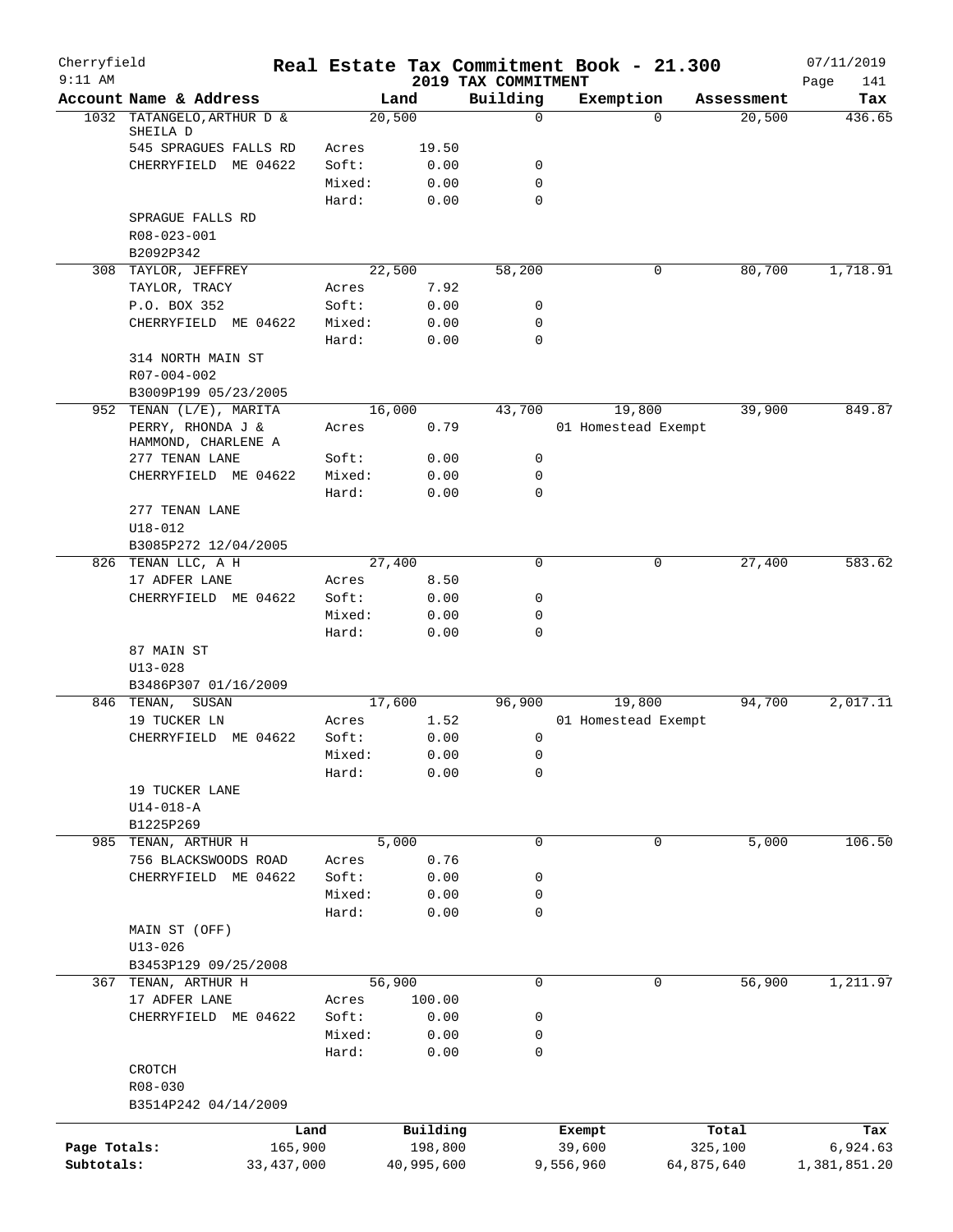| Cherryfield  |                        |        |            |                                 | Real Estate Tax Commitment Book - 21.300 |            |            | 07/11/2019         |
|--------------|------------------------|--------|------------|---------------------------------|------------------------------------------|------------|------------|--------------------|
| $9:11$ AM    | Account Name & Address |        | Land       | 2019 TAX COMMITMENT<br>Building | Exemption                                |            | Assessment | 142<br>Page<br>Tax |
|              | 903 TENAN, BRUCE E     |        | 12,800     | 4,400                           |                                          | $\Omega$   | 17,200     | 366.36             |
|              | 120 RIDGE RD           | Acres  | 3.25       |                                 |                                          |            |            |                    |
|              | CHERRYFIELD ME 04622   | Soft:  | 0.00       | 0                               |                                          |            |            |                    |
|              |                        | Mixed: | 0.00       | 0                               |                                          |            |            |                    |
|              |                        | Hard:  | 0.00       | 0                               |                                          |            |            |                    |
|              | 143 RIDGE RD           |        |            |                                 |                                          |            |            |                    |
|              | $U16 - 009$            |        |            |                                 |                                          |            |            |                    |
|              | B2995P38 04/07/2005    |        |            |                                 |                                          |            |            |                    |
| 907          | TENAN, BRUCE E         |        | 26,600     | 110,900                         | 19,800                                   |            | 117,700    | 2,507.01           |
|              | 120 RIDGE RD           | Acres  | 18.00      |                                 | 01 Homestead Exempt                      |            |            |                    |
|              | CHERRYFIELD ME 04622   | Soft:  | 0.00       | 0                               |                                          |            |            |                    |
|              |                        | Mixed: | 0.00       | 0                               |                                          |            |            |                    |
|              |                        | Hard:  | 0.00       | 0                               |                                          |            |            |                    |
|              | 120 RIDGE RD           |        |            |                                 |                                          |            |            |                    |
|              | $U16 - 005$            |        |            |                                 |                                          |            |            |                    |
|              | B2995P38 04/07/2005    |        |            |                                 |                                          |            |            |                    |
|              | 955 TENAN, ELLEN M     |        | 17,700     | 101,000                         | 19,800                                   |            | 98,900     | 2,106.57           |
|              | 298 TENAN LANE         | Acres  | 1.70       |                                 | 01 Homestead Exempt                      |            |            |                    |
|              | CHERRYFIELD ME 04622   | Soft:  | 0.00       | 0                               |                                          |            |            |                    |
|              |                        | Mixed: | 0.00       | 0                               |                                          |            |            |                    |
|              |                        | Hard:  | 0.00       | 0                               |                                          |            |            |                    |
|              | 298 TENAN LANE         |        |            |                                 |                                          |            |            |                    |
|              | $U18 - 014$            |        |            |                                 |                                          |            |            |                    |
|              | B944P267               |        |            |                                 |                                          |            |            |                    |
|              | 285 TENAN, JUDITH      |        | 18,100     | 57,400                          | 19,800                                   |            | 55,700     | 1,186.41           |
|              | 245 TENAN LANE         | Acres  | 2.40       |                                 | 01 Homestead Exempt                      |            |            |                    |
|              | CHERRYFIELD ME 04622   | Soft:  | 0.00       | 0                               |                                          |            |            |                    |
|              |                        | Mixed: | 0.00       | 0                               |                                          |            |            |                    |
|              |                        | Hard:  | 0.00       | 0                               |                                          |            |            |                    |
|              | 245 TENAN LANE         |        |            |                                 |                                          |            |            |                    |
|              | R05-071-002            |        |            |                                 |                                          |            |            |                    |
|              | B1675P112              |        |            |                                 |                                          |            |            |                    |
|              | 296 TENAN, LOIS M      |        | 27,600     | $\mathbf 0$                     |                                          | 0          | 27,600     | 587.88             |
|              | 17 ADFER LANE          | Acres  | 43.90      |                                 |                                          |            |            |                    |
|              | CHERRYFIELD ME 04622   | Soft:  | 0.00       | 0                               |                                          |            |            |                    |
|              |                        | Mixed: | 0.00       | 0                               |                                          |            |            |                    |
|              |                        | Hard:  | 0.00       | 0                               |                                          |            |            |                    |
|              | PARKER HILL RD         |        |            |                                 |                                          |            |            |                    |
|              | R06-007-001            |        |            |                                 |                                          |            |            |                    |
|              | B2566P169              |        |            |                                 |                                          |            |            |                    |
|              | 248 TENAN, MATTHEW R   |        | 21,400     | 75,300                          |                                          | 0          | 96,700     | 2,059.71           |
|              | FICKETT, KATRINA I     | Acres  | 8.00       |                                 |                                          |            |            |                    |
|              | 359 WILLEY DISTRICT RD | Soft:  | 0.00       | 0                               |                                          |            |            |                    |
|              | CHERRYFIELD ME 04622   | Mixed: | 0.00       | 0                               |                                          |            |            |                    |
|              |                        | Hard:  | 0.00       | 0                               |                                          |            |            |                    |
|              | 359 WILLEY DISTRICT RD |        |            |                                 |                                          |            |            |                    |
|              | R05-041-001            |        |            |                                 |                                          |            |            |                    |
|              | B3743P228 06/03/2011   |        |            |                                 |                                          |            |            |                    |
|              | 20 TENNEY, MICHAEL &   |        | 23,100     | 58,000                          | 19,800                                   |            | 61,300     | 1,305.69           |
|              | MELISSA                |        |            |                                 |                                          |            |            |                    |
|              | 509 MILBRIDGE RD       | Acres  | 1.00       |                                 | 01 Homestead Exempt                      |            |            |                    |
|              | CHERRYFIELD ME 04622   | Soft:  | 0.00       | 0                               |                                          |            |            |                    |
|              |                        | Mixed: | 0.00       | 0                               |                                          |            |            |                    |
|              |                        | Hard:  | 0.00       | 0                               |                                          |            |            |                    |
|              | 509 MILBRIDGE RD       |        |            |                                 |                                          |            |            |                    |
|              | R01-008                |        |            |                                 |                                          |            |            |                    |
|              | B2843P193              |        |            |                                 |                                          |            |            |                    |
|              |                        |        |            |                                 |                                          |            |            |                    |
|              |                        | Land   | Building   |                                 | Exempt                                   |            | Total      | Tax                |
| Page Totals: | 147,300                |        | 407,000    |                                 | 79,200                                   | 475,100    |            | 10,119.63          |
| Subtotals:   | 33,584,300             |        | 41,402,600 |                                 | 9,636,160                                | 65,350,740 |            | 1,391,970.83       |
|              |                        |        |            |                                 |                                          |            |            |                    |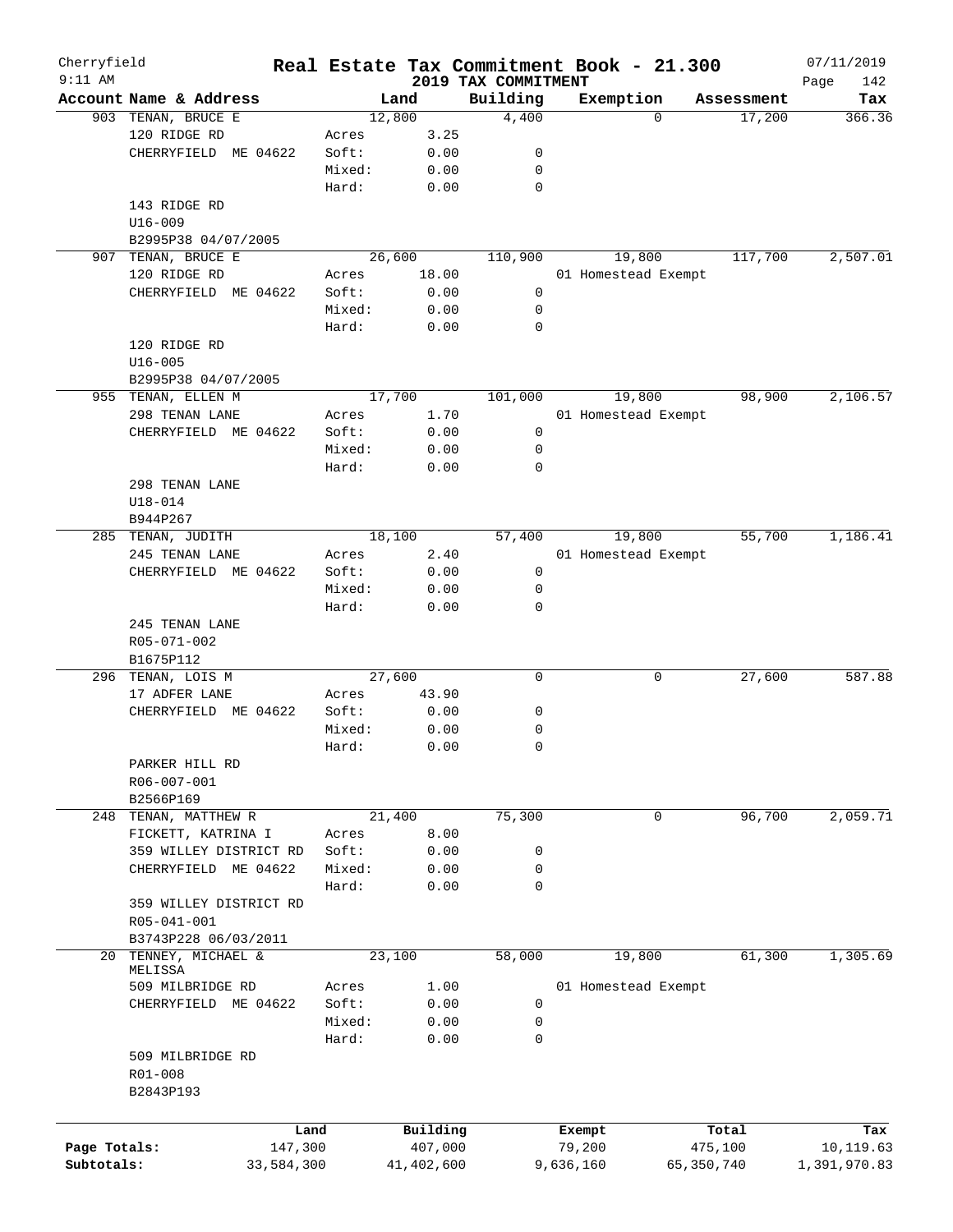| Cherryfield<br>$9:11$ AM |                                 |            |        |        |            | 2019 TAX COMMITMENT | Real Estate Tax Commitment Book - 21.300 |            |            | 07/11/2019         |
|--------------------------|---------------------------------|------------|--------|--------|------------|---------------------|------------------------------------------|------------|------------|--------------------|
|                          | Account Name & Address          |            |        | Land   |            | Building            | Exemption                                |            | Assessment | Page<br>143<br>Tax |
|                          | 811 THALHEIMER, PETER           |            |        | 17,900 |            | 42,100              | 19,800                                   |            | 40,200     | 856.26             |
|                          | P.O. BOX 291                    |            | Acres  |        | 11.00      |                     | 01 Homestead Exempt                      |            |            |                    |
|                          | 302 SPRAGUES FALLS RD           |            | Soft:  |        | 0.00       | 0                   |                                          |            |            |                    |
|                          | CHERRYFIELD ME 04622            |            | Mixed: |        | 0.00       | 0                   |                                          |            |            |                    |
|                          |                                 |            | Hard:  |        | 0.00       | $\mathbf 0$         |                                          |            |            |                    |
|                          | 302 SPRAGUES FALLS RD           |            |        |        |            |                     |                                          |            |            |                    |
|                          | R08-008                         |            |        |        |            |                     |                                          |            |            |                    |
|                          | B1871P83                        |            |        |        |            |                     |                                          |            |            |                    |
| 1079                     | THAXTER, DEREK D                |            |        | 12,300 |            | $\mathbf 0$         | 0                                        |            | 12,300     | 261.99             |
|                          | 36 CENTERVILLE RD               |            | Acres  |        | 7.33       |                     |                                          |            |            |                    |
|                          | COLUMBIA FALLS ME<br>04623      |            | Soft:  |        | 0.00       | 0                   |                                          |            |            |                    |
|                          |                                 |            | Mixed: |        | 0.00       | $\mathbf 0$         |                                          |            |            |                    |
|                          |                                 |            | Hard:  |        | 0.00       | 0                   |                                          |            |            |                    |
|                          | 208 SPRAGUE FALLS RD            |            |        |        |            |                     |                                          |            |            |                    |
|                          | R03-062-002                     |            |        |        |            |                     |                                          |            |            |                    |
|                          | B4485P247 08/13/2018            |            |        |        |            |                     |                                          |            |            |                    |
| 57                       | THE ARK                         |            |        | 85,000 |            | 38,700              | 123,700                                  |            | 0          | 0.00               |
|                          | P O BOX 276                     |            | Acres  |        | 72.00      |                     | 47 Benevolent                            |            |            |                    |
|                          | 60 BARBER LANE                  |            | Soft:  |        | 0.00       | 0                   |                                          |            |            |                    |
|                          | CHERRYFIELD ME 04622            |            | Mixed: |        | 0.00       | 0                   |                                          |            |            |                    |
|                          |                                 |            | Hard:  |        | 0.00       | 0                   |                                          |            |            |                    |
|                          | 60 BARBER LANE                  |            |        |        |            |                     |                                          |            |            |                    |
|                          | R02-011                         |            |        |        |            |                     |                                          |            |            |                    |
|                          | B2593P287                       |            |        |        |            |                     |                                          |            |            |                    |
| 545                      | THE LAMB HOUSE INC              |            |        | 16,600 |            | 62,800              | 79,400                                   |            | $\Omega$   | 0.00               |
|                          | PO BOX 355                      |            | Acres  |        | 0.39       |                     | 47 Benevolent                            |            |            |                    |
|                          | CHERRYFIELD ME 04622            |            | Soft:  |        | 0.00       | 0                   |                                          |            |            |                    |
|                          |                                 |            | Mixed: |        | 0.00       | 0                   |                                          |            |            |                    |
|                          |                                 |            | Hard:  |        | 0.00       | 0                   |                                          |            |            |                    |
|                          | 8 RIVER RD                      |            |        |        |            |                     |                                          |            |            |                    |
|                          | $U04 - 008$                     |            |        |        |            |                     |                                          |            |            |                    |
|                          | B4447P247 03/23/2018            |            |        |        |            |                     |                                          |            |            |                    |
| 140                      | THIEME, EMMA                    |            |        | 20,800 |            | 27,000              | 0                                        |            | 47,800     | 1,018.14           |
|                          | 43 RIVERVIEW HEIGHTS            |            | Acres  |        | 14.00      |                     |                                          |            |            |                    |
|                          | WINTERPORT ME 04496             |            | Soft:  |        | 0.00       | 0                   |                                          |            |            |                    |
|                          |                                 |            | Mixed: |        | 0.00       | 0                   |                                          |            |            |                    |
|                          |                                 |            | Hard:  |        | 0.00       | 0                   |                                          |            |            |                    |
|                          | 205 SPRAGUE FALLS RD<br>R03-061 |            |        |        |            |                     |                                          |            |            |                    |
|                          | B4253P136 05/11/2016            |            |        |        |            |                     |                                          |            |            |                    |
| 629                      | THISTLEWOOD, CODY J             |            |        | 14,900 |            | 46,600              | 0                                        |            | 61,500     | 1,309.95           |
|                          | YEATON, DEANDRA D               |            | Acres  |        | 0.62       |                     |                                          |            |            |                    |
|                          | 20 DOBBINS RD                   |            | Soft:  |        | 0.00       | 0                   |                                          |            |            |                    |
|                          | CHERRYFIELD ME 04622            |            | Mixed: |        | 0.00       | 0                   |                                          |            |            |                    |
|                          |                                 |            | Hard:  |        | 0.00       | 0                   |                                          |            |            |                    |
|                          | 20 DOBBINS RD                   |            |        |        |            |                     |                                          |            |            |                    |
|                          | $U06 - 020$                     |            |        |        |            |                     |                                          |            |            |                    |
|                          | B4398P146 09/21/2017            |            |        |        |            |                     |                                          |            |            |                    |
|                          | 661 THOMPSON, LEON              |            |        | 17,400 |            | 57,500              | 0                                        |            | 74,900     | 1,595.37           |
|                          | DBA NORTH ST CAFE               |            | Acres  |        | 1.16       |                     |                                          |            |            |                    |
|                          | 109 NORTH ST                    |            | Soft:  |        | 0.00       | 0                   |                                          |            |            |                    |
|                          | CHERRYFIELD ME 04622            |            | Mixed: |        | 0.00       | 0                   |                                          |            |            |                    |
|                          |                                 |            | Hard:  |        | 0.00       | 0                   |                                          |            |            |                    |
|                          | 109 NORTH ST                    |            |        |        |            |                     |                                          |            |            |                    |
|                          | $U07 - 020$                     |            |        |        |            |                     |                                          |            |            |                    |
|                          | B1699P269                       |            |        |        |            |                     |                                          |            |            |                    |
|                          |                                 |            |        |        |            |                     |                                          |            |            |                    |
|                          |                                 | Land       |        |        | Building   |                     | Exempt                                   | Total      |            | Tax                |
| Page Totals:             |                                 | 184,900    |        |        | 274,700    |                     | 222,900                                  | 236,700    |            | 5,041.71           |
| Subtotals:               |                                 | 33,769,200 |        |        | 41,677,300 |                     | 9,859,060                                | 65,587,440 |            | 1,397,012.54       |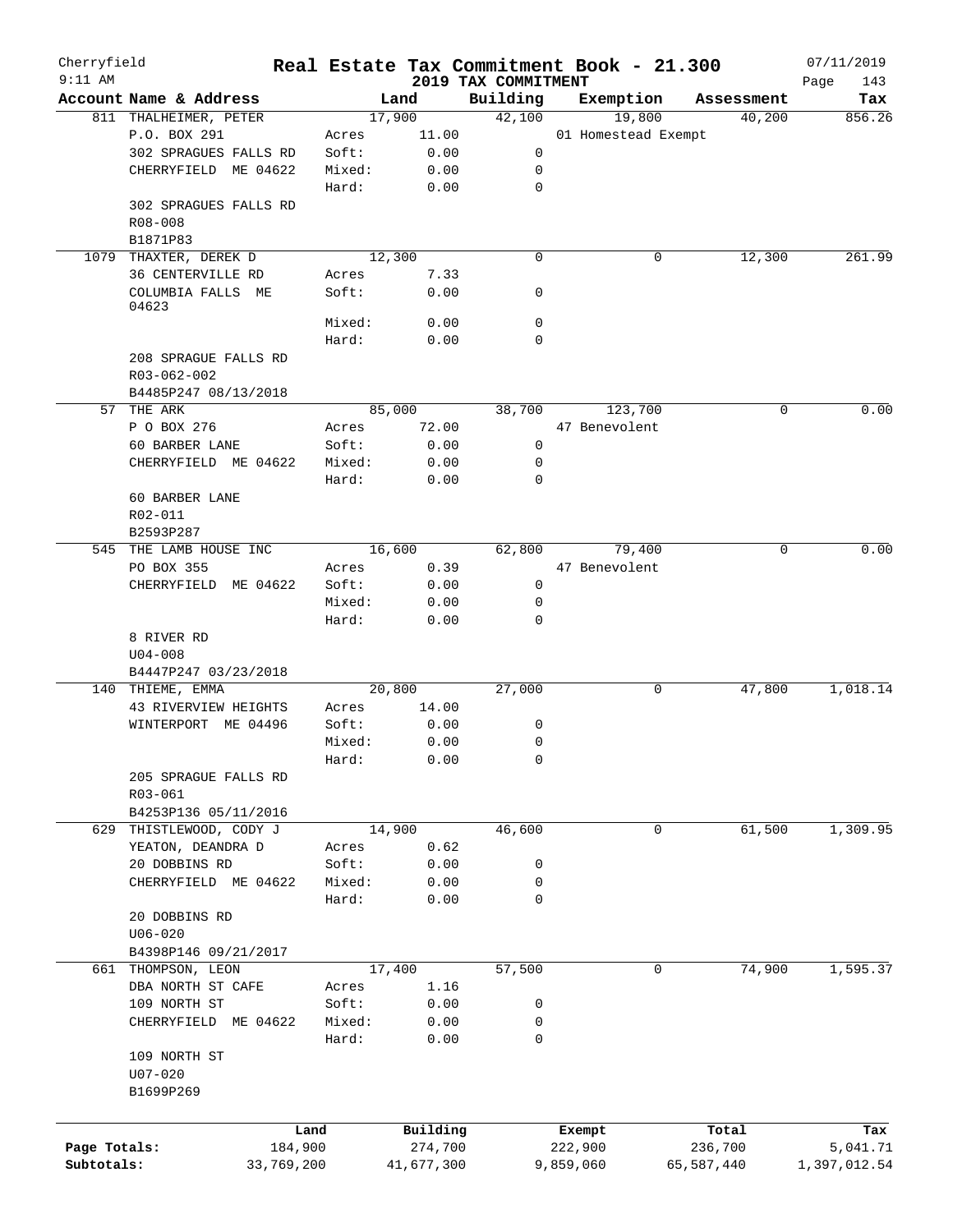| Cherryfield<br>$9:11$ AM |                                                       |         |            |                                 | Real Estate Tax Commitment Book - 21.300 |             |            | 07/11/2019         |
|--------------------------|-------------------------------------------------------|---------|------------|---------------------------------|------------------------------------------|-------------|------------|--------------------|
|                          | Account Name & Address                                |         | Land       | 2019 TAX COMMITMENT<br>Building | Exemption                                |             | Assessment | 144<br>Page<br>Tax |
|                          | 662 THOMPSON, LEON C                                  |         | 23,200     | 55,900                          | 19,800                                   |             | 59,300     | 1,263.09           |
|                          | 103 NORTH ST                                          | Acres   | 1.25       |                                 | 01 Homestead Exempt                      |             |            |                    |
|                          | CHERRYFIELD ME 04622                                  | Soft:   | 0.00       | 0                               |                                          |             |            |                    |
|                          |                                                       | Mixed:  | 0.00       | 0                               |                                          |             |            |                    |
|                          |                                                       | Hard:   | 0.00       | $\mathbf 0$                     |                                          |             |            |                    |
|                          | 109 NORTH ST                                          |         |            |                                 |                                          |             |            |                    |
|                          |                                                       |         |            |                                 |                                          |             |            |                    |
|                          | $U07 - 021$                                           |         |            |                                 |                                          |             |            |                    |
|                          | B3609P36 02/09/2010 B2598P132<br>611 THOMPSON, LEON C |         |            | 11,700                          |                                          | 0           | 29,900     | 636.87             |
|                          |                                                       |         | 18,200     |                                 |                                          |             |            |                    |
|                          | 109 NORTH ST                                          | Acres   | 1.72       |                                 |                                          |             |            |                    |
|                          | CHERRYFIELD ME 04622                                  | Soft:   | 0.00       | 0                               |                                          |             |            |                    |
|                          |                                                       | Mixed:  | 0.00       | 0                               |                                          |             |            |                    |
|                          |                                                       | Hard:   | 0.00       | $\mathbf 0$                     |                                          |             |            |                    |
|                          | NORTH ST                                              |         |            |                                 |                                          |             |            |                    |
|                          | $U06 - 001$                                           |         |            |                                 |                                          |             |            |                    |
|                          | B4258P123 05/31/2016                                  |         |            |                                 |                                          |             |            |                    |
|                          | 642 THOMPSON, WILLIAM                                 |         | 7,700      | 0                               |                                          | 0           | 7,700      | 164.01             |
|                          | (HEIRS)                                               |         |            |                                 |                                          |             |            |                    |
|                          | 103 NORTH ST                                          | Acres   | 4.35       |                                 |                                          |             |            |                    |
|                          | CHERRYFIELD ME 04622                                  | Soft:   | 0.00       | 0                               |                                          |             |            |                    |
|                          |                                                       | Mixed:  | 0.00       | 0                               |                                          |             |            |                    |
|                          |                                                       | Hard:   | 0.00       | 0                               |                                          |             |            |                    |
|                          | ROUTE 182 (OFF)                                       |         |            |                                 |                                          |             |            |                    |
|                          | U07-002                                               |         |            |                                 |                                          |             |            |                    |
|                          | 473 THORNHEDGE INN LLC                                |         | 121,500    | $\mathbf 0$                     |                                          | $\mathbf 0$ | 121,500    | 2,587.95           |
|                          | 47 MOUNT DESERT ST                                    | Acres   | 119.00     |                                 |                                          |             |            |                    |
|                          | BAR HARBOR ME 04609                                   | Soft:   | 0.00       | 0                               |                                          |             |            |                    |
|                          |                                                       | Mixed:  | 0.00       | 0                               |                                          |             |            |                    |
|                          |                                                       | Hard:   | 0.00       | $\Omega$                        |                                          |             |            |                    |
|                          | ROUTE 1                                               |         |            |                                 |                                          |             |            |                    |
|                          | $U01 - 005$                                           |         |            |                                 |                                          |             |            |                    |
|                          | B3952P73 05/10/2013                                   |         |            |                                 |                                          |             |            |                    |
|                          | 324 TIERNEY, CHRISTOPHER                              |         | 52,700     | 0                               |                                          | 0           | 52,700     | 1,122.51           |
|                          | 206 HOLIDAY BLVD                                      | Acres   | 51.00      |                                 |                                          |             |            |                    |
|                          | CENTER MORICHES NY                                    | Soft:   | 0.00       | 0                               |                                          |             |            |                    |
|                          | 11934                                                 |         |            |                                 |                                          |             |            |                    |
|                          |                                                       | Mixed:  | 0.00       | 0                               |                                          |             |            |                    |
|                          |                                                       | Hard:   | 0.00       | $\Omega$                        |                                          |             |            |                    |
|                          | 530 NORTH MAIN ST                                     |         |            |                                 |                                          |             |            |                    |
|                          | R07-017                                               |         |            |                                 |                                          |             |            |                    |
|                          | B4212P107 12/04/2015                                  |         |            |                                 |                                          |             |            |                    |
|                          | 976 TODD, NYLE A & ALISA L                            |         | 17,400     | 52,800                          | 19,800                                   |             | 50,400     | 1,073.52           |
|                          | 95 UNIONVILLE RD                                      | Acres   | 1.17       |                                 | 01 Homestead Exempt                      |             |            |                    |
|                          | CHERRYFIELD ME 04622                                  | Soft:   | 0.00       | 0                               |                                          |             |            |                    |
|                          |                                                       | Mixed:  | 0.00       | 0                               |                                          |             |            |                    |
|                          |                                                       | Hard:   | 0.00       | 0                               |                                          |             |            |                    |
|                          | 95 UNIONVILLE RD                                      |         |            |                                 |                                          |             |            |                    |
|                          | $R03 - 008$                                           |         |            |                                 |                                          |             |            |                    |
|                          | B3307P307 07/17/2007                                  |         |            |                                 |                                          |             |            |                    |
|                          | 395 TODD, MICHAEL M & MEGAN                           |         | 22,500     | 0                               |                                          | 0           | 22,500     | 479.25             |
|                          | 0                                                     |         |            |                                 |                                          |             |            |                    |
|                          | 39 SANBORN HILL RD                                    | Acres   | 44.77      |                                 |                                          |             |            |                    |
|                          | EPSOM NH 03234                                        | Soft:   | 0.00       | 0                               |                                          |             |            |                    |
|                          |                                                       | Mixed:  | 0.00       | 0                               |                                          |             |            |                    |
|                          |                                                       | Hard:   | 0.00       | 0                               |                                          |             |            |                    |
|                          | 1435 LANE                                             |         |            |                                 |                                          |             |            |                    |
|                          | R09-001-015                                           |         |            |                                 |                                          |             |            |                    |
|                          | B1435P211                                             |         |            |                                 |                                          |             |            |                    |
|                          |                                                       |         |            |                                 |                                          |             |            |                    |
|                          |                                                       | Land    | Building   |                                 | Exempt                                   |             | Total      | Tax                |
| Page Totals:             |                                                       | 263,200 | 120,400    |                                 | 39,600                                   | 344,000     |            | 7,327.20           |
| Subtotals:               | 34,032,400                                            |         | 41,797,700 |                                 | 9,898,660                                | 65,931,440  |            | 1,404,339.74       |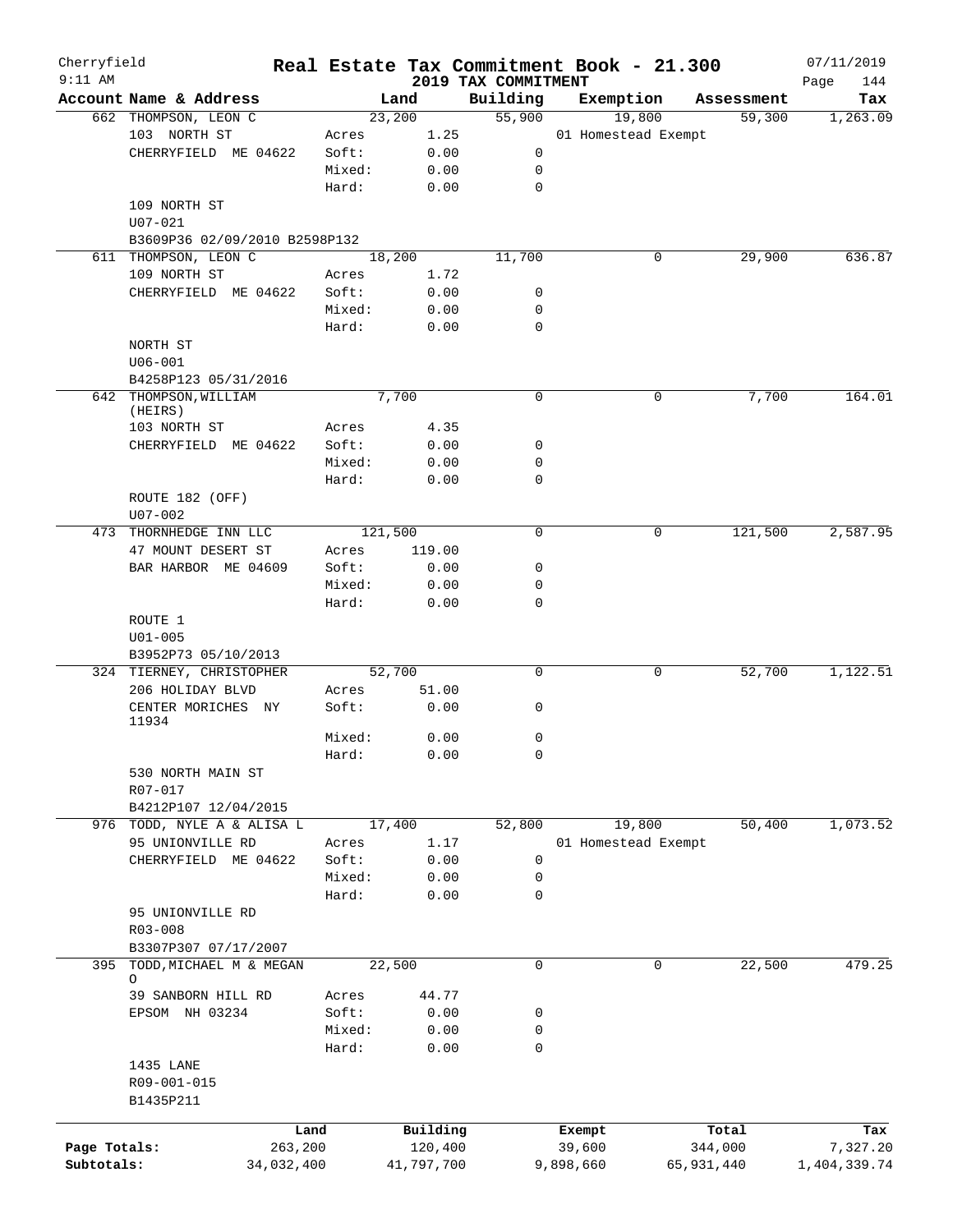| Cherryfield |                                    |        |        |                     | Real Estate Tax Commitment Book - 21.300 |            | 07/11/2019  |
|-------------|------------------------------------|--------|--------|---------------------|------------------------------------------|------------|-------------|
| $9:11$ AM   |                                    |        |        | 2019 TAX COMMITMENT |                                          |            | 145<br>Page |
|             | Account Name & Address             |        | Land   | Building            | Exemption                                | Assessment | Tax         |
|             | 636 TORREY JR, CECIL W &<br>KAREN  |        | 17,400 | 61,200              | 19,800                                   | 58,800     | 1,252.44    |
|             | 67 STILLWATER RD                   | Acres  | 1.10   |                     | 01 Homestead Exempt                      |            |             |
|             | CHERRYFIELD ME 04622               | Soft:  | 0.00   | 0                   |                                          |            |             |
|             |                                    | Mixed: | 0.00   | 0                   |                                          |            |             |
|             |                                    | Hard:  | 0.00   | $\mathbf 0$         |                                          |            |             |
|             | 67 STILLWATER RD                   |        |        |                     |                                          |            |             |
|             | $U06 - 024 - 001$                  |        |        |                     |                                          |            |             |
|             | B1606P40                           |        |        |                     |                                          |            |             |
|             | 46 TOWN OF CHERRYFIELD             |        | 14,100 | $\Omega$            | 14,100                                   | $\Omega$   | 0.00        |
|             | WESTSIDE ADEQUATE<br>PROPERTY      | Acres  | 18.00  |                     | 43 Municipal                             |            |             |
|             | CHERRYFIELD ME 04622               | Soft:  | 0.00   | 0                   |                                          |            |             |
|             |                                    | Mixed: | 0.00   | 0                   |                                          |            |             |
|             |                                    | Hard:  | 0.00   | 0                   |                                          |            |             |
|             | ROUTE 182 (OFF)                    |        |        |                     |                                          |            |             |
|             | R02-001                            |        |        |                     |                                          |            |             |
| 563         | TOWN OF CHERRYFIELD                |        | 4,800  | $\Omega$            | 4,800                                    | 0          | 0.00        |
|             | RFD 1 BOX 3                        | Acres  | 0.69   |                     | 43 Municipal                             |            |             |
|             | CHERRYFIELD ME 04622               | Soft:  | 0.00   | 0                   |                                          |            |             |
|             |                                    | Mixed: | 0.00   | 0                   |                                          |            |             |
|             |                                    | Hard:  | 0.00   | 0                   |                                          |            |             |
|             | DRISCOLL ISLAND                    |        |        |                     |                                          |            |             |
|             | $U04 - 024$                        |        |        |                     |                                          |            |             |
| 619         | TOWN OF CHERRYFIELD                |        | 16,400 | 0                   | 16,400                                   | 0          | 0.00        |
|             | RFD 1 BOX 3                        | Acres  | 5.20   |                     | 43 Municipal                             |            |             |
|             | CHERRYFIELD ME 04622               | Soft:  | 0.00   | $\mathbf 0$         |                                          |            |             |
|             |                                    | Mixed: | 0.00   | 0                   |                                          |            |             |
|             |                                    | Hard:  | 0.00   | 0                   |                                          |            |             |
|             | MILL RD                            |        |        |                     |                                          |            |             |
| 830         | $U06 - 009$<br>TOWN OF CHERRYFIELD |        | 6,000  | 0                   | 6,000                                    | 0          | 0.00        |
|             | RFD 1 BOX 3                        | Acres  | 1.40   |                     | 43 Municipal                             |            |             |
|             | CHERRYFIELD ME 04622               | Soft:  | 0.00   | 0                   |                                          |            |             |
|             |                                    | Mixed: | 0.00   | 0                   |                                          |            |             |
|             |                                    | Hard:  | 0.00   | 0                   |                                          |            |             |
|             | ISLAND                             |        |        |                     |                                          |            |             |
|             | $U14 - 002$                        |        |        |                     |                                          |            |             |
|             | 834 TOWN OF CHERRYFIELD            |        | 4,100  | $\mathbf 0$         | 4,100                                    | 0          | 0.00        |
|             | RFD 1 BOX 3                        | Acres  | 0.50   |                     | 43 Municipal                             |            |             |
|             | CHERRYFIELD ME 04622               | Soft:  | 0.00   | 0                   |                                          |            |             |
|             |                                    | Mixed: | 0.00   | 0                   |                                          |            |             |
|             |                                    | Hard:  | 0.00   | 0                   |                                          |            |             |
|             | ISLAND                             |        |        |                     |                                          |            |             |
|             | $U14 - 006$                        |        |        |                     |                                          |            |             |
|             | 785 TOWN OF CHERRYFIELD            |        | 4,900  | $\Omega$            | 4,900                                    | 0          | 0.00        |
|             | RFD 1 BOX 3                        | Acres  | 0.18   |                     | 43 Municipal                             |            |             |
|             | CHERRYFIELD ME 04622               | Soft:  | 0.00   | 0                   |                                          |            |             |
|             |                                    | Mixed: | 0.00   | 0                   |                                          |            |             |
|             |                                    | Hard:  | 0.00   | 0                   |                                          |            |             |
|             | MAIN ST                            |        |        |                     |                                          |            |             |
|             | $U12 - 037$                        |        |        |                     |                                          |            |             |

**Page Totals:** 67,700 61,200 70,100 58,800 1,252.44<br>**Subtotals:** 34,100,100 41,858,900 9,968,760 65,990,240 1,405,592.18 **Subtotals:** 34,100,100 41,858,900 9,968,760 65,990,240 1,405,592.18 **Land Building Exempt Total Tax**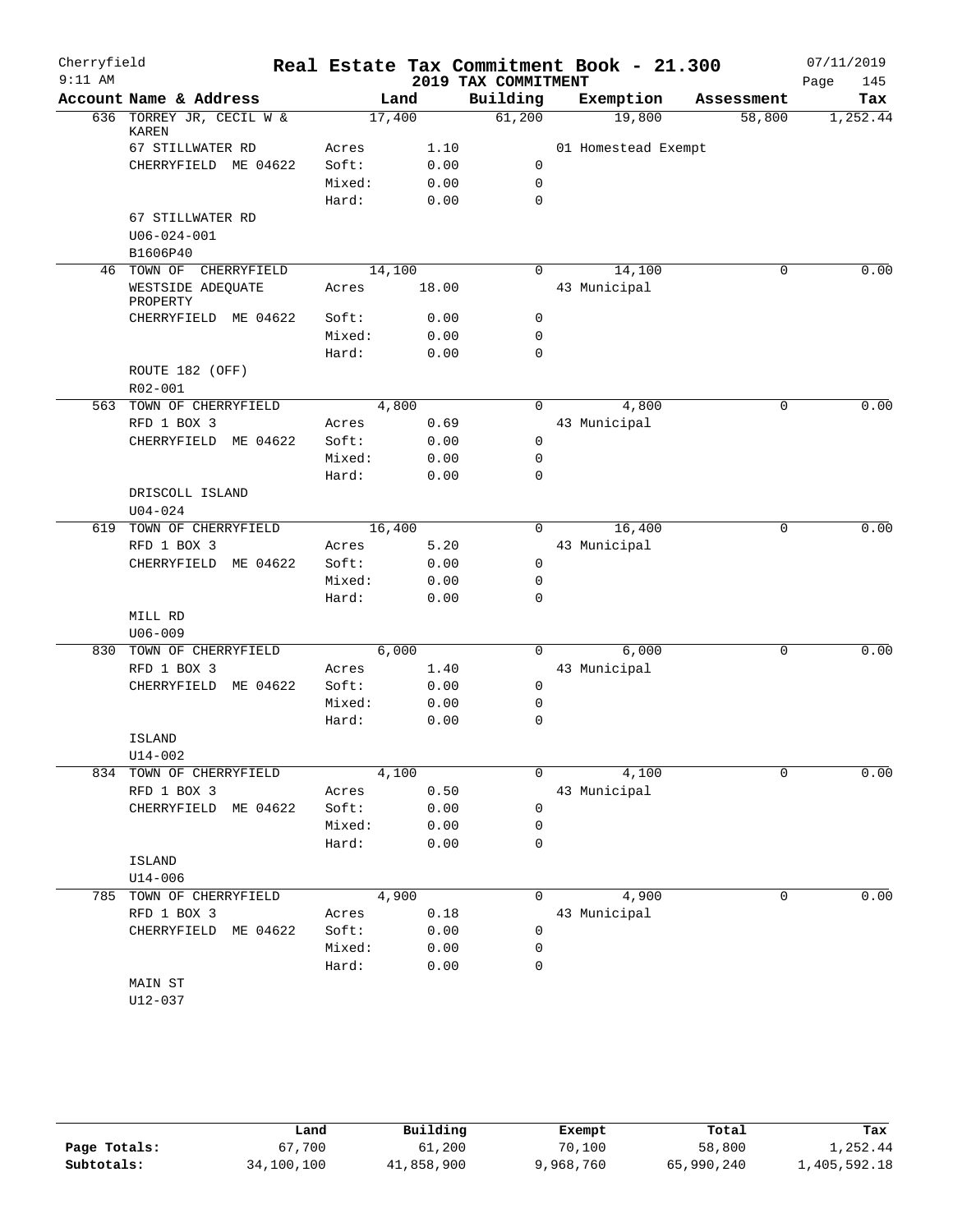| Cherryfield<br>$9:11$ AM |                         |                |        |            |        | Real Estate Tax Commitment Book - 21.300<br>2019 TAX COMMITMENT |                   |            | Page | 07/11/2019<br>146 |
|--------------------------|-------------------------|----------------|--------|------------|--------|-----------------------------------------------------------------|-------------------|------------|------|-------------------|
|                          | Account Name & Address  |                |        | Land       |        | Building                                                        | Exemption         | Assessment |      | Tax               |
|                          | 147 TOWN OF CHERRYFIELD |                |        | 7,200      |        | $\Omega$                                                        | 7,200             |            | 0    | 0.00              |
|                          | RFD 1 BOX 3             |                | Acres  |            | 3.50   |                                                                 | 43 Municipal      |            |      |                   |
|                          | CHERRYFIELD ME 04622    |                | Soft:  |            | 0.00   | 0                                                               |                   |            |      |                   |
|                          |                         |                | Mixed: |            | 0.00   | 0                                                               |                   |            |      |                   |
|                          |                         |                | Hard:  |            | 0.00   | $\mathbf 0$                                                     |                   |            |      |                   |
|                          | ROUTE 182 (OFF)         |                |        |            |        |                                                                 |                   |            |      |                   |
|                          | $R04 - 002$             |                |        |            |        |                                                                 |                   |            |      |                   |
|                          | 566 TOWN OF CHERRYFIELD |                |        | 3,000      |        | 0                                                               | 3,000             |            | 0    | 0.00              |
|                          | RFD 1 BOX 3             |                | Acres  |            | 0.27   |                                                                 | 43 Municipal      |            |      |                   |
|                          | CHERRYFIELD             | ME 04622       | Soft:  |            | 0.00   | 0                                                               |                   |            |      |                   |
|                          |                         |                | Mixed: |            | 0.00   | 0                                                               |                   |            |      |                   |
|                          |                         |                | Hard:  |            | 0.00   | $\mathbf 0$                                                     |                   |            |      |                   |
|                          | RIVER RD                |                |        |            |        |                                                                 |                   |            |      |                   |
|                          | $U04 - 026$             |                |        |            |        |                                                                 |                   |            |      |                   |
|                          | 621 TOWN OF CHERRYFIELD |                |        | 15,200     |        | $\Omega$                                                        | 15,200            |            | 0    | 0.00              |
|                          | RFD 1 BOX 3             |                | Acres  |            | 6.70   |                                                                 | 43 Municipal      |            |      |                   |
|                          | CHERRYFIELD             | ME 04622       | Soft:  |            | 0.00   | 0                                                               |                   |            |      |                   |
|                          |                         |                | Mixed: |            | 0.00   | 0                                                               |                   |            |      |                   |
|                          |                         |                |        |            |        | 0                                                               |                   |            |      |                   |
|                          |                         |                | Hard:  |            | 0.00   |                                                                 |                   |            |      |                   |
|                          | DAM RD                  |                |        |            |        |                                                                 |                   |            |      |                   |
|                          | $U06 - 012$             |                |        |            |        |                                                                 |                   |            |      |                   |
|                          | 594 TOWN OF CHERRYFIELD |                |        | 6,700      |        | 0                                                               | 6,700             |            | 0    | 0.00              |
|                          | RFD 1 BOX 3             |                | Acres  |            | 1.80   |                                                                 | 43 Municipal      |            |      |                   |
|                          | CHERRYFIELD ME 04622    |                | Soft:  |            | 0.00   | 0                                                               |                   |            |      |                   |
|                          |                         |                | Mixed: |            | 0.00   | 0                                                               |                   |            |      |                   |
|                          |                         |                | Hard:  |            | 0.00   | 0                                                               |                   |            |      |                   |
|                          | RIVER RD                |                |        |            |        |                                                                 |                   |            |      |                   |
|                          | $U05 - 026$             |                |        |            |        |                                                                 |                   |            |      |                   |
|                          | 620 TOWN OF CHERRYFIELD |                |        | 2,700      |        | $\Omega$                                                        | 2,700             |            | 0    | 0.00              |
|                          | RFD 1 BOX 3             |                | Acres  |            | 0.40   |                                                                 | 43 Municipal      |            |      |                   |
|                          | CHERRYFIELD ME 04622    |                | Soft:  |            | 0.00   | 0                                                               |                   |            |      |                   |
|                          |                         |                | Mixed: |            | 0.00   | 0                                                               |                   |            |      |                   |
|                          |                         |                | Hard:  |            | 0.00   | $\Omega$                                                        |                   |            |      |                   |
|                          | DAM RD                  |                |        |            |        |                                                                 |                   |            |      |                   |
|                          | $U06 - 011$             |                |        |            |        |                                                                 |                   |            |      |                   |
|                          | 706 TOWN OF CHERRYFIELD |                |        | 11,800     |        | 35,700                                                          | 47,500            |            | 0    | 0.00              |
|                          | RFD 1 BOX 3             |                | Acres  |            | 1.05   |                                                                 | 43 Municipal      |            |      |                   |
|                          | CHERRYFIELD             | ME 04622       | Soft:  |            | 0.00   | 0                                                               |                   |            |      |                   |
|                          |                         |                | Mixed: |            | 0.00   | 0                                                               |                   |            |      |                   |
|                          |                         |                | Hard:  |            | 0.00   | 0                                                               |                   |            |      |                   |
|                          | PARK ST                 |                |        |            |        |                                                                 |                   |            |      |                   |
|                          | $U11 - 008$             |                |        |            |        |                                                                 |                   |            |      |                   |
| 593                      | TOWN OF CHERRYFIELD     |                |        | 2,600      |        | 0                                                               | 2,600             |            | 0    | 0.00              |
|                          | RFD 1 BOX 3             |                | Acres  |            | 0.20   |                                                                 | 43 Municipal      |            |      |                   |
|                          | CHERRYFIELD             | ME 04622       | Soft:  |            | 0.00   | 0                                                               |                   |            |      |                   |
|                          |                         |                | Mixed: |            | 0.00   | 0                                                               |                   |            |      |                   |
|                          |                         |                | Hard:  |            | 0.00   | 0                                                               |                   |            |      |                   |
|                          | RIVER RD                |                |        |            |        |                                                                 |                   |            |      |                   |
|                          | $U05 - 025$             |                |        |            |        |                                                                 |                   |            |      |                   |
| 748                      | TOWN OF CHERRYFIELD     |                |        | 17,400     |        | 26,500                                                          | 43,900            |            | 0    | 0.00              |
|                          | RFD 1 BOX 3             |                | Acres  |            | 1.18   |                                                                 | 43 Municipal      |            |      |                   |
|                          | CHERRYFIELD             | ME 04622       | Soft:  |            | 0.00   | 0                                                               |                   |            |      |                   |
|                          |                         |                | Mixed: |            | 0.00   | 0                                                               |                   |            |      |                   |
|                          |                         |                | Hard:  |            | 0.00   | 0                                                               |                   |            |      |                   |
|                          | MAIN ST                 |                |        |            |        |                                                                 |                   |            |      |                   |
|                          |                         |                |        |            |        |                                                                 |                   |            |      |                   |
|                          | $U12 - 003$             |                |        |            |        |                                                                 |                   |            |      |                   |
|                          |                         |                |        |            |        |                                                                 |                   |            |      |                   |
| Page Totals:             |                         | Land<br>66,600 |        | Building   | 62,200 |                                                                 | Exempt<br>128,800 | Total<br>0 |      | Tax<br>0.00       |
| Subtotals:               |                         |                |        |            |        |                                                                 |                   |            |      |                   |
|                          |                         | 34, 166, 700   |        | 41,921,100 |        | 10,097,560                                                      |                   | 65,990,240 |      | 1,405,592.18      |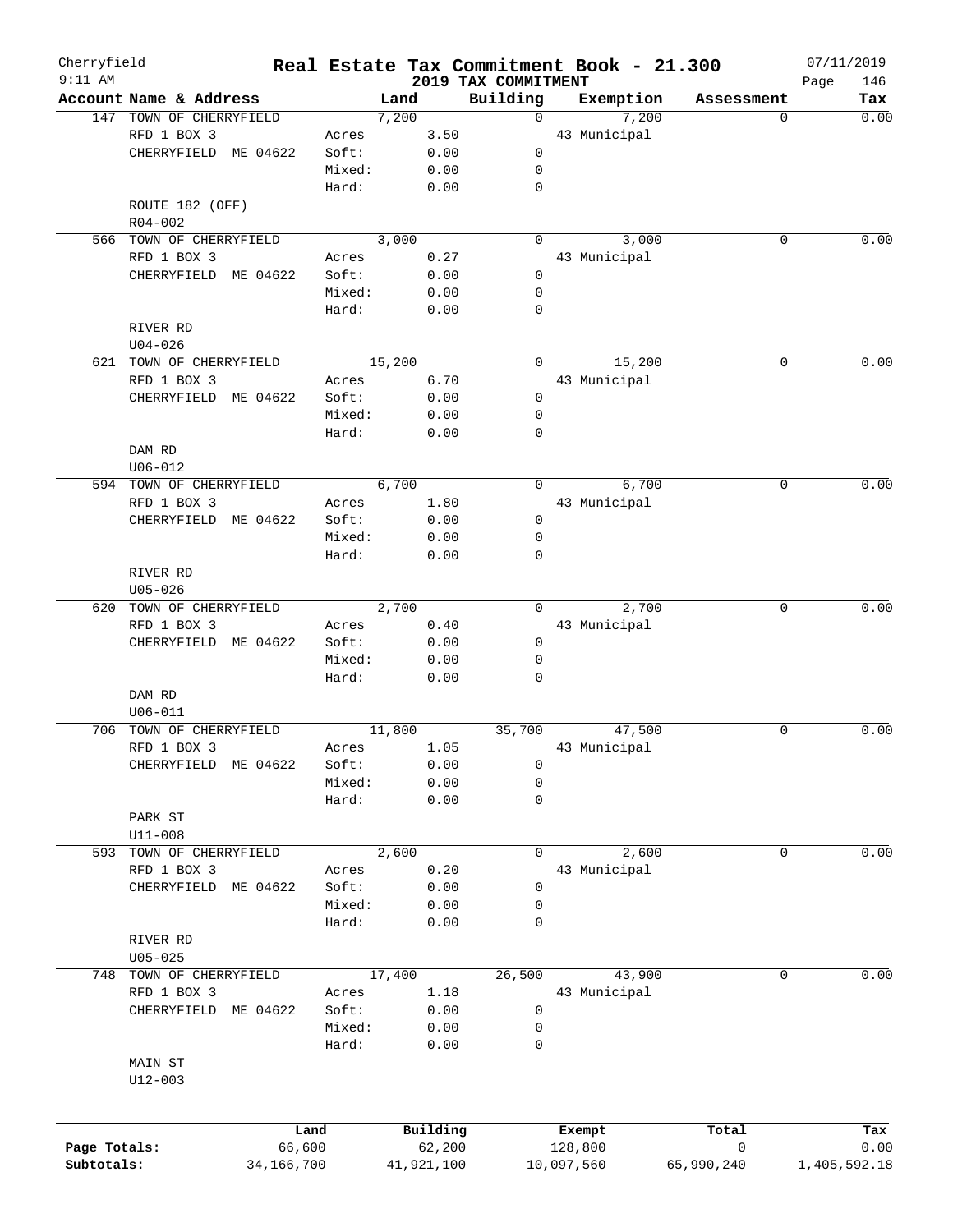| Cherryfield  |                                    |            |                 |              | Real Estate Tax Commitment Book - 21.300 |              |            | 07/11/2019          |
|--------------|------------------------------------|------------|-----------------|--------------|------------------------------------------|--------------|------------|---------------------|
| $9:11$ AM    | Account Name & Address             |            | Land            |              | 2019 TAX COMMITMENT<br>Building          | Exemption    | Assessment | 147<br>Page<br>Tax  |
|              | 742 TOWN OF CHERRYFIELD            |            | 3,500           |              | $\Omega$                                 | 3,500        |            | 0.00<br>$\Omega$    |
|              | RFD 1 BOX 3                        |            | Acres           | 0.09         |                                          | 43 Municipal |            |                     |
|              | CHERRYFIELD ME 04622               |            | Soft:           | 0.00         | $\mathbf 0$                              |              |            |                     |
|              |                                    |            | Mixed:          | 0.00         | 0                                        |              |            |                     |
|              |                                    |            | Hard:           | 0.00         | 0                                        |              |            |                     |
|              | MAIN ST                            |            |                 |              |                                          |              |            |                     |
|              | $U11 - 043$                        |            |                 |              |                                          |              |            |                     |
|              | 741 TOWN OF CHERRYFIELD            |            | 5,000           |              | 0                                        | 5,000        |            | 0.00<br>0           |
|              | RFD 1 BOX 3                        |            | Acres           | 0.18         |                                          | 43 Municipal |            |                     |
|              | CHERRYFIELD ME 04622               |            | Soft:           | 0.00         | $\mathbf 0$                              |              |            |                     |
|              |                                    |            | Mixed:          | 0.00         | 0                                        |              |            |                     |
|              |                                    |            | Hard:           | 0.00         | 0                                        |              |            |                     |
|              | MAIN ST                            |            |                 |              |                                          |              |            |                     |
|              | $U11 - 042$                        |            |                 |              |                                          |              |            |                     |
|              | 719 TOWN OF CHERRYFIELD            |            | 29,400          |              | 70,800                                   | 100, 200     |            | 0.00<br>0           |
|              | P O BOX                            |            | Acres           | 4.57         |                                          | 43 Municipal |            |                     |
|              | CHERRYFIELD ME 04662               |            | Soft:           | 0.00         | $\mathbf 0$                              |              |            |                     |
|              |                                    |            | Mixed:          | 0.00         | $\mathbf 0$                              |              |            |                     |
|              |                                    |            | Hard:           | 0.00         | 0                                        |              |            |                     |
|              | 12 MUNICIPAL WAY                   |            |                 |              |                                          |              |            |                     |
|              |                                    |            |                 |              |                                          |              |            |                     |
|              | $U11 - 020$                        |            |                 |              |                                          |              |            |                     |
|              | B2204P69                           |            |                 |              |                                          |              |            |                     |
|              | 424 TOWN OF CHERRYFIELD            |            | 30,700          |              | 15,900                                   | 46,600       |            | 0.00<br>0           |
|              | RFD 1 BOX 3                        |            | Acres           | 36.00        |                                          | 43 Municipal |            |                     |
|              | CHERRYFIELD ME 04622               |            | Soft:           | 0.00         | 0                                        |              |            |                     |
|              |                                    |            | Mixed:          | 0.00         | 0                                        |              |            |                     |
|              |                                    |            | Hard:           | 0.00         | 0                                        |              |            |                     |
|              | 727 NORTH MAIN ST                  |            |                 |              |                                          |              |            |                     |
|              | R10-001                            |            |                 |              |                                          |              |            |                     |
|              | 607 TOWN OF CHERRYFIELD            |            | 18,100          |              | 179,900                                  | 198,000      |            | 0.00<br>$\mathbf 0$ |
|              | RR 1, BOX 3                        |            | Acres           | 2.40         |                                          | 43 Municipal |            |                     |
|              | CHERRYFIELD ME 04622               |            | Soft:           | 0.00         | $\mathsf{O}$                             |              |            |                     |
|              |                                    |            | Mixed:          | 0.00         | 0                                        |              |            |                     |
|              |                                    |            | Hard:           | 0.00         | $\mathbf 0$                              |              |            |                     |
|              | ROUTE 182                          |            |                 |              |                                          |              |            |                     |
|              | $U04 - 001 - 002$                  |            |                 |              |                                          |              |            |                     |
|              | 614 TOWN OF CHERRYFIELD            |            | 8,100           |              | 0                                        | 8,100        |            | 0.00<br>0           |
|              | RFD 1 BOX 3                        |            | Acres           | 3.00         |                                          | 43 Municipal |            |                     |
|              | CHERRYFIELD ME 04622               |            | Soft:           | 0.00         | 0                                        |              |            |                     |
|              |                                    |            | Mixed:          | 0.00         | 0<br>0                                   |              |            |                     |
|              |                                    |            | Hard:           | 0.00         |                                          |              |            |                     |
|              | NORTH ST (OFF)<br>$U06 - 004$      |            |                 |              |                                          |              |            |                     |
| 521          | TOWN OF CHERRYFIELD                |            | 19,300          |              | 0                                        | 19,300       |            | 0.00<br>0           |
|              |                                    |            |                 |              |                                          |              |            |                     |
|              | RFD 1 BOX 3                        |            | Acres<br>Soft:  | 0.67         |                                          | 43 Municipal |            |                     |
|              | CHERRYFIELD ME 04622               |            |                 | 0.00         | 0                                        |              |            |                     |
|              |                                    |            | Mixed:<br>Hard: | 0.00<br>0.00 | 0<br>0                                   |              |            |                     |
|              | RIVER RD                           |            |                 |              |                                          |              |            |                     |
|              | $U03 - 015$                        |            |                 |              |                                          |              |            |                     |
|              |                                    |            |                 |              | 0                                        | 5,800        |            | 0.00<br>0           |
| 66           | TOWN OF CHERRYFIELD<br>RFD 1 BOX 3 |            | 5,800<br>Acres  | 2.07         |                                          | 43 Municipal |            |                     |
|              | CHERRYFIELD ME 04622               |            | Soft:           | 0.00         | 0                                        |              |            |                     |
|              |                                    |            | Mixed:          | 0.00         | 0                                        |              |            |                     |
|              |                                    |            |                 |              | 0                                        |              |            |                     |
|              |                                    |            | Hard:           | 0.00         |                                          |              |            |                     |
|              | ROUTE 1 (OFF)<br>R02-019           |            |                 |              |                                          |              |            |                     |
|              |                                    |            |                 |              |                                          |              |            |                     |
|              |                                    | Land       |                 | Building     |                                          | Exempt       | Total      | Tax                 |
| Page Totals: |                                    | 119,900    |                 | 266,600      |                                          | 386,500      | 0          | 0.00                |
| Subtotals:   |                                    | 34,286,600 |                 | 42,187,700   |                                          | 10,484,060   | 65,990,240 | 1,405,592.18        |
|              |                                    |            |                 |              |                                          |              |            |                     |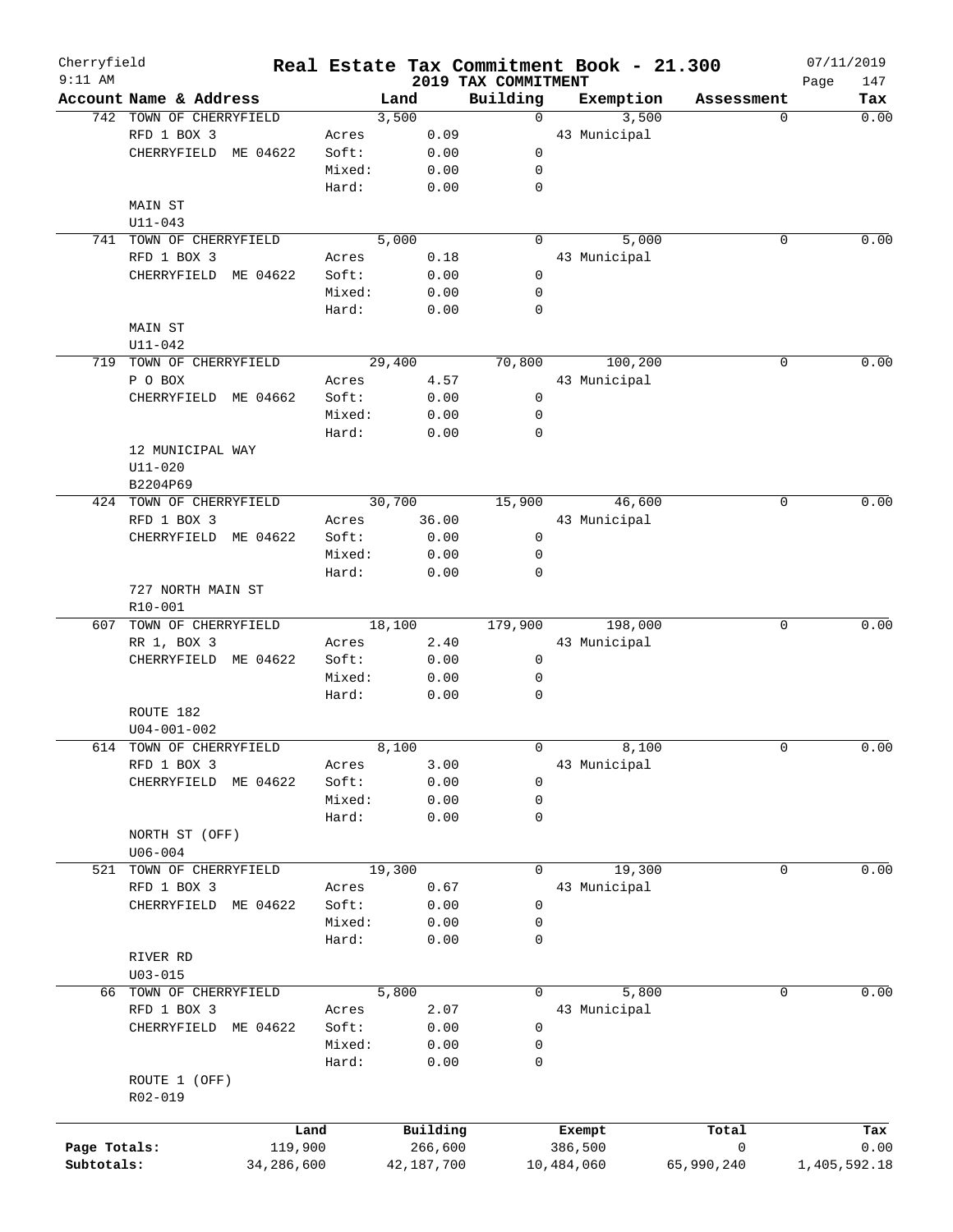| Cherryfield<br>$9:11$ AM |                                   |                |        |                     |                                 | Real Estate Tax Commitment Book - 21.300 |              |                  | 07/11/2019         |
|--------------------------|-----------------------------------|----------------|--------|---------------------|---------------------------------|------------------------------------------|--------------|------------------|--------------------|
|                          | Account Name & Address            |                | Land   |                     | 2019 TAX COMMITMENT<br>Building | Exemption                                |              | Assessment       | 148<br>Page<br>Tax |
|                          | 191 TOWN OF CHERRYFIELD           |                | 9,100  |                     | 0                               | 9,100                                    |              | 0                | 0.00               |
|                          | RFD 1 BOX 3                       |                | Acres  | 1.80                |                                 | 43 Municipal                             |              |                  |                    |
|                          | CHERRYFIELD ME 04622              |                | Soft:  | 0.00                | 0                               |                                          |              |                  |                    |
|                          |                                   |                | Mixed: | 0.00                | 0                               |                                          |              |                  |                    |
|                          |                                   |                | Hard:  | 0.00                | 0                               |                                          |              |                  |                    |
|                          | ROUTE 193                         |                |        |                     |                                 |                                          |              |                  |                    |
|                          | $R04 - 038$                       |                |        |                     |                                 |                                          |              |                  |                    |
|                          |                                   |                |        |                     |                                 |                                          |              | 59,900           |                    |
| 517                      | TROWELL, ERNEST J &<br>PATRICIA J |                | 16,100 |                     | 43,800                          |                                          | 0            |                  | 1,275.87           |
|                          | C/O HENRI & LILI                  |                | Acres  | 0.12                |                                 |                                          |              |                  |                    |
|                          | VANSLUYS                          |                |        |                     |                                 |                                          |              |                  |                    |
|                          | PO BOX 94                         |                | Soft:  | 0.00                | 0                               |                                          |              |                  |                    |
|                          | SORRENTO ME 04677                 |                | Mixed: | 0.00                | 0                               |                                          |              |                  |                    |
|                          |                                   |                | Hard:  | 0.00                | $\mathbf 0$                     |                                          |              |                  |                    |
|                          | 2 WILSON HILL RD                  |                |        |                     |                                 |                                          |              |                  |                    |
|                          | $U03 - 011$                       |                |        |                     |                                 |                                          |              |                  |                    |
|                          | B3548P242 07/14/2009              |                |        |                     |                                 |                                          |              |                  |                    |
|                          | 560 TUCKER, ALICE M               |                | 21,900 |                     | 83,000                          | 19,800                                   |              | 85,100           | 1,812.63           |
|                          | 12 PADDY LANE                     |                | Acres  | 0.87                |                                 | 01 Homestead Exempt                      |              |                  |                    |
|                          | CHERRYFIELD ME 04622              |                | Soft:  | 0.00                | 0                               |                                          |              |                  |                    |
|                          |                                   |                | Mixed: | 0.00                | 0                               |                                          |              |                  |                    |
|                          |                                   |                | Hard:  | 0.00                | 0                               |                                          |              |                  |                    |
|                          | 12 PADDY LANE                     |                |        |                     |                                 |                                          |              |                  |                    |
|                          | $U04 - 021$                       |                |        |                     |                                 |                                          |              |                  |                    |
|                          | B964P237                          |                |        |                     |                                 |                                          |              |                  |                    |
|                          | 50 TUCKER, BLANCHE                |                | 3,100  |                     | 0                               |                                          | 0            | 3,100            | 66.03              |
|                          | C/O NATHAN TUCKER                 |                | Acres  | 1.38                |                                 |                                          |              |                  |                    |
|                          | 30 CROSS RD                       |                | Soft:  | 0.00                | 0                               |                                          |              |                  |                    |
|                          | MILBRIDGE ME 04658                |                | Mixed: | 0.00                | 0                               |                                          |              |                  |                    |
|                          |                                   |                | Hard:  | 0.00                | 0                               |                                          |              |                  |                    |
|                          |                                   |                |        |                     |                                 |                                          |              |                  |                    |
|                          | R02-004                           |                |        |                     |                                 |                                          |              |                  |                    |
| 99                       | TUCKER, CHRISTOPHER               |                |        | 0                   | 0                               |                                          | 0            | 0                | 0.00               |
|                          | 159 MILBRIDGE RD UNIT 2           |                |        |                     |                                 |                                          |              |                  |                    |
|                          | CHERRYFIELD ME 04662              |                |        |                     |                                 |                                          |              |                  |                    |
|                          | U01-015-MBHM                      |                |        |                     |                                 |                                          |              |                  |                    |
| 757                      | TUCKER, FRANCIS E                 |                | 16,000 |                     | 0                               |                                          | $\mathbf 0$  | 16,000           | 340.80             |
|                          | P O BOX 639                       |                | Acres  | 0.35                |                                 |                                          |              |                  |                    |
|                          | HIGHMORE SD 57345                 |                | Soft:  | 0.00                | 0                               |                                          |              |                  |                    |
|                          |                                   |                | Mixed: | 0.00                | 0                               |                                          |              |                  |                    |
|                          |                                   |                | Hard:  | 0.00                | $\mathbf 0$                     |                                          |              |                  |                    |
|                          | 21 CHURCH ST                      |                |        |                     |                                 |                                          |              |                  |                    |
|                          | $U12 - 011$                       |                |        |                     |                                 |                                          |              |                  |                    |
|                          | B2496P96                          |                |        |                     |                                 |                                          |              |                  |                    |
| 862                      | TUCKER, HEIRS OF SARAH            |                |        |                     |                                 |                                          | 0            |                  |                    |
|                          | I.                                |                | 16,900 |                     | 40,600                          |                                          |              | 57,500           | 1,224.75           |
|                          | $C/O$ 433 PARK ST                 |                | Acres  | 0.92                |                                 |                                          |              |                  |                    |
|                          | ROCKPORT ME 04856                 |                | Soft:  | 0.00                | 0                               |                                          |              |                  |                    |
|                          |                                   |                | Mixed: | 0.00                | 0                               |                                          |              |                  |                    |
|                          |                                   |                | Hard:  | 0.00                | 0                               |                                          |              |                  |                    |
|                          | 16 WILLEY DISTRICT RD             |                |        |                     |                                 |                                          |              |                  |                    |
|                          |                                   |                |        |                     |                                 |                                          |              |                  |                    |
|                          | $U14 - 033$<br>B1973P278          |                |        |                     |                                 |                                          |              |                  |                    |
|                          |                                   |                |        |                     |                                 |                                          |              |                  |                    |
|                          |                                   |                |        |                     |                                 |                                          |              |                  |                    |
| Page Totals:             |                                   | Land<br>83,100 |        | Building<br>167,400 |                                 | Exempt<br>28,900                         |              | Total<br>221,600 | Tax<br>4,720.08    |
| Subtotals:               |                                   | 34, 369, 700   |        | 42, 355, 100        |                                 | 10,512,960                               | 66, 211, 840 |                  | 1,410,312.26       |
|                          |                                   |                |        |                     |                                 |                                          |              |                  |                    |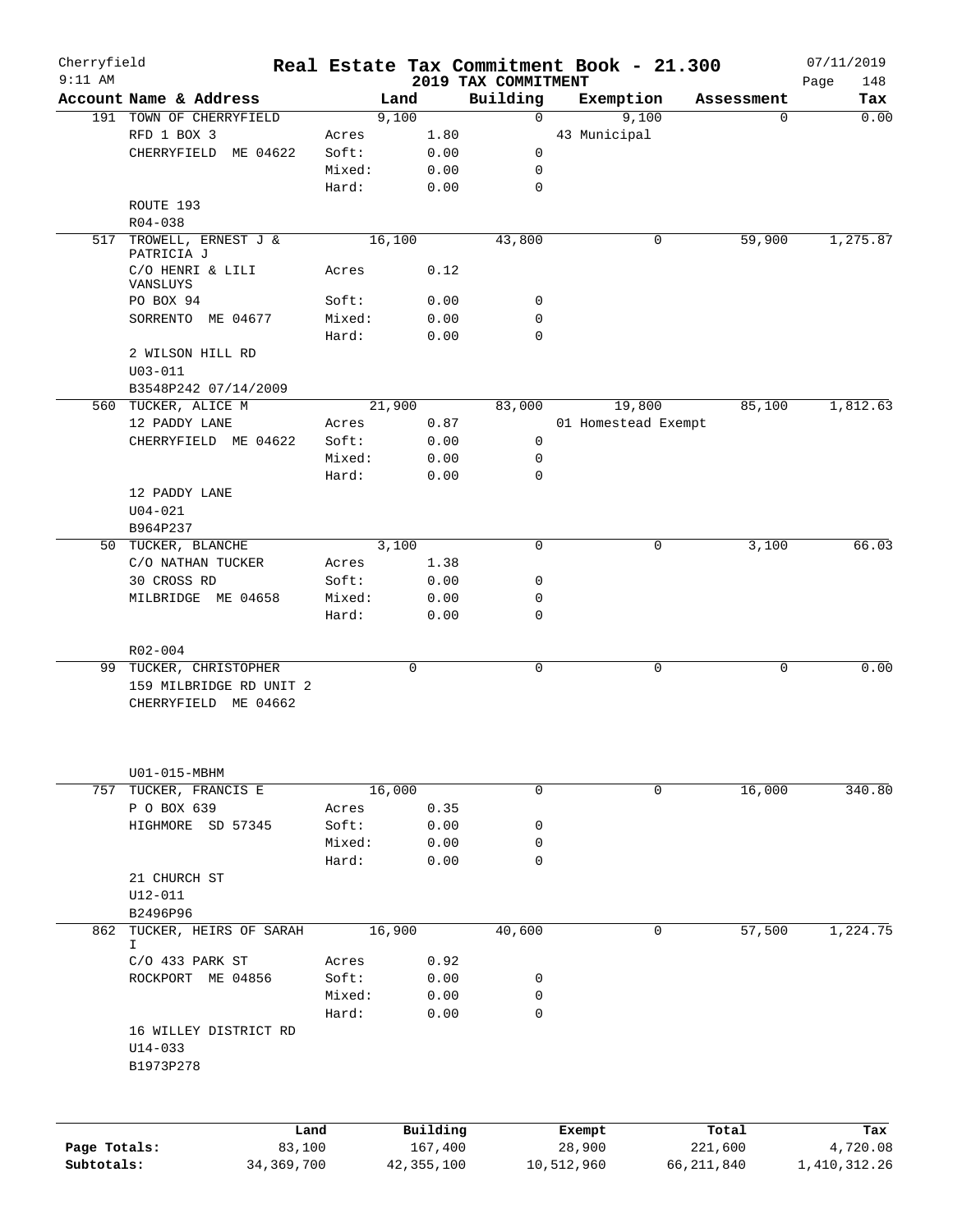| Cherryfield<br>$9:11$ AM |                                 |        |                     |                                 | Real Estate Tax Commitment Book - 21.300 |                  | 07/11/2019         |
|--------------------------|---------------------------------|--------|---------------------|---------------------------------|------------------------------------------|------------------|--------------------|
|                          | Account Name & Address          |        | Land                | 2019 TAX COMMITMENT<br>Building | Exemption                                | Assessment       | Page<br>149<br>Tax |
|                          | 421 TURNER, DANIEL H            |        | 21,400              | $\mathbf 0$                     | $\Omega$                                 | 21,400           | 455.82             |
|                          | 5 Oak Place<br>APT <sub>2</sub> | Acres  | 41.70               |                                 |                                          |                  |                    |
|                          | Hyde Park MA 02136              | Soft:  | 0.00                | 0                               |                                          |                  |                    |
|                          |                                 | Mixed: | 0.00                | 0                               |                                          |                  |                    |
|                          |                                 | Hard:  | 0.00                | 0                               |                                          |                  |                    |
|                          | CROTCH                          |        |                     |                                 |                                          |                  |                    |
|                          | R09-001-051                     |        |                     |                                 |                                          |                  |                    |
|                          | B1465P51                        |        |                     |                                 |                                          |                  |                    |
| 251                      | TUTTLE, TIMOTHY J               |        | 8,700               | 16,000                          | 19,800                                   | 4,900            | 104.37             |
|                          | 322 WILLEY DISTRICT RD          | Acres  | 0.25                |                                 | 01 Homestead Exempt                      |                  |                    |
|                          | CHERRYFIELD ME 04622            | Soft:  | 0.00                | 0                               |                                          |                  |                    |
|                          |                                 | Mixed: | 0.00                | 0                               |                                          |                  |                    |
|                          |                                 | Hard:  | 0.00                | 0                               |                                          |                  |                    |
|                          | 322 WILLEY DISTRICT RD          |        |                     |                                 |                                          |                  |                    |
|                          | $R05 - 044$                     |        |                     |                                 |                                          |                  |                    |
|                          | B2286P276                       |        |                     |                                 |                                          |                  |                    |
|                          | 373 TYLER, JAMES                |        | 25, 200             | $\mathbf 0$                     | 0                                        | 25,200           | 536.76             |
|                          | TYLER, BENJAMIN M               | Acres  |                     |                                 |                                          |                  |                    |
|                          |                                 | Soft:  | 54.00               | 0                               |                                          |                  |                    |
|                          | 225 SCOTT POINT RD              |        | 0.00                |                                 |                                          |                  |                    |
|                          | CLIFTON ME 04428                | Mixed: | 0.00                | 0                               |                                          |                  |                    |
|                          |                                 | Hard:  | 0.00                | 0                               |                                          |                  |                    |
|                          | CROTCH                          |        |                     |                                 |                                          |                  |                    |
|                          | R08-035                         |        |                     |                                 |                                          |                  |                    |
|                          | B3888P34 09/28/2012             |        |                     |                                 |                                          |                  |                    |
|                          | 809 UPTON, KATHY A              |        | 14,100              | 29,600                          | 25,740                                   | 17,960           | 382.55             |
|                          | P O BOX 122                     | Acres  | 0.52                |                                 | 01 Homestead Exempt                      |                  |                    |
|                          | CHERRYFIELD ME 04622            | Soft:  | 0.00                |                                 | 0 12 WW2 Veteran Res                     |                  |                    |
|                          |                                 | Mixed: | 0.00                | 0                               |                                          |                  |                    |
|                          |                                 | Hard:  | 0.00                | 0                               |                                          |                  |                    |
|                          | 39 WILLEY DISTRICT RD           |        |                     |                                 |                                          |                  |                    |
|                          | $U13 - 013$                     |        |                     |                                 |                                          |                  |                    |
|                          | B1637P11                        |        |                     |                                 |                                          |                  |                    |
| 1158                     | US BANK NATIONAL<br>ASSOCIATION |        | 17,500              | 80,500                          | 0                                        | 98,000           | 2,087.40           |
|                          | C/O MR COOPER                   | Acres  | 1.25                |                                 |                                          |                  |                    |
|                          | 8950 CYPRESS WATERS             | Soft:  | 0.00                | 0                               |                                          |                  |                    |
|                          | <b>BLVD</b>                     |        |                     |                                 |                                          |                  |                    |
|                          | COPPELL TX 75019                | Mixed: | 0.00                | 0                               |                                          |                  |                    |
|                          |                                 | Hard:  | 0.00                | 0                               |                                          |                  |                    |
|                          | 177 TENAN LANE                  |        |                     |                                 |                                          |                  |                    |
|                          | R05-062-003                     |        |                     |                                 |                                          |                  |                    |
|                          | B4530P267 02/01/2019            |        |                     |                                 |                                          |                  |                    |
|                          | 272 VARNEY, JENNIFER            |        | 0                   | 17,900                          | 17,900                                   | 0                | 0.00               |
|                          | 457 MILBRIDGE RD                |        |                     |                                 | 01 Homestead Exempt                      |                  |                    |
|                          | CHERRYFIELD ME 04662            |        |                     |                                 |                                          |                  |                    |
|                          |                                 |        |                     |                                 |                                          |                  |                    |
|                          |                                 |        |                     |                                 |                                          |                  |                    |
|                          | 457 MILBRIDGE RD                |        |                     |                                 |                                          |                  |                    |
|                          | R01-002-003-MBHM                |        |                     |                                 |                                          |                  |                    |
|                          | 203 VERSO CORPORATION           |        | 46,800              | 59,800                          | 0                                        | 106,600          | 2,270.58           |
|                          | 300 RILEY RD                    | Acres  | 14.00               |                                 |                                          |                  |                    |
|                          | JAY ME 04239                    | Soft:  | 0.00                | 0                               |                                          |                  |                    |
|                          |                                 | Mixed: | 0.00                | 0                               |                                          |                  |                    |
|                          |                                 | Hard:  | 0.00                | 0                               |                                          |                  |                    |
|                          | 55 WING SIDING RD               |        |                     |                                 |                                          |                  |                    |
|                          | R05-003                         |        |                     |                                 |                                          |                  |                    |
|                          | B4126P198 01/29/2015            |        |                     |                                 |                                          |                  |                    |
|                          |                                 |        |                     |                                 |                                          |                  |                    |
|                          |                                 |        |                     |                                 |                                          |                  |                    |
| Page Totals:             | 133,700                         | Land   | Building<br>203,800 |                                 | Exempt<br>63,440                         | Total<br>274,060 | Tax<br>5,837.48    |
| Subtotals:               | 34,503,400                      |        | 42,558,900          |                                 | 10,576,400                               | 66,485,900       | 1, 416, 149. 74    |
|                          |                                 |        |                     |                                 |                                          |                  |                    |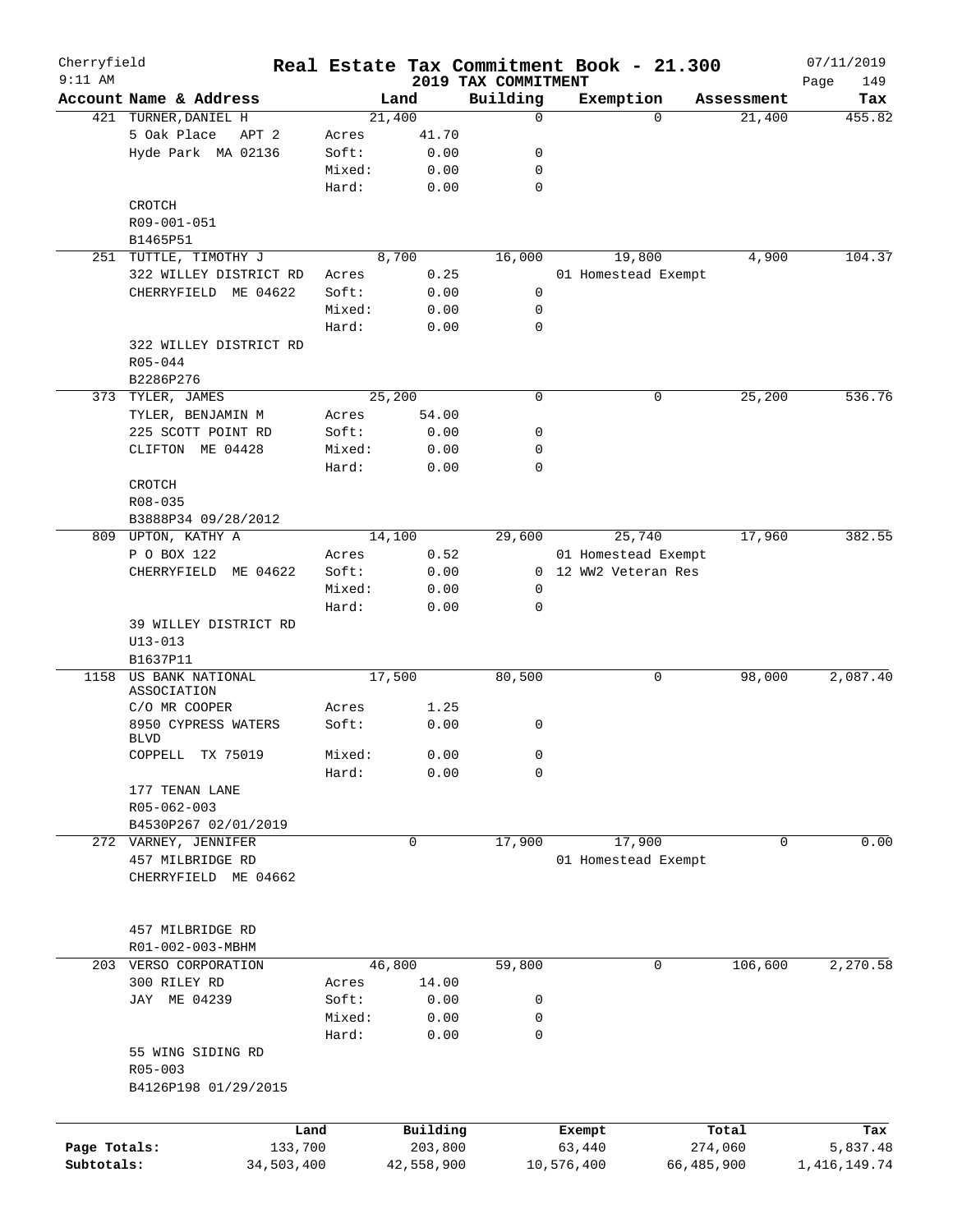| Cherryfield |                                          |        |        |                     | Real Estate Tax Commitment Book - 21.300 |            | 07/11/2019  |
|-------------|------------------------------------------|--------|--------|---------------------|------------------------------------------|------------|-------------|
| $9:11$ AM   |                                          |        |        | 2019 TAX COMMITMENT |                                          |            | Page<br>150 |
|             | Account Name & Address                   |        | Land   | Building            | Exemption                                | Assessment | Tax         |
|             | 768 W900 - A NH LIMITED<br>PARTNERSHIP   |        | 21,800 | 76,100              | $\Omega$                                 | 97,900     | 2,085.27    |
|             | 286 SOUTH ST                             | Acres  | 0.48   |                     |                                          |            |             |
|             | CONCORD NH 03301                         | Soft:  | 0.00   | 0                   |                                          |            |             |
|             |                                          | Mixed: | 0.00   | 0                   |                                          |            |             |
|             |                                          | Hard:  | 0.00   | 0                   |                                          |            |             |
|             | 6 CAMPBELL HILL                          |        |        |                     |                                          |            |             |
|             | U12-021                                  |        |        |                     |                                          |            |             |
|             | B2282P49 B2045P281                       |        |        |                     |                                          |            |             |
| 939         | WADE, JAMES L & MARION<br>J              |        | 18,200 | 91,500              | 19,800                                   | 89,900     | 1,914.87    |
|             | 151 RIDGE RD                             | Acres  | 1.03   |                     | 01 Homestead Exempt                      |            |             |
|             | CHERRYFIELD ME 04622                     | Soft:  | 0.00   | 0                   |                                          |            |             |
|             |                                          | Mixed: | 0.00   | 0                   |                                          |            |             |
|             |                                          | Hard:  | 0.00   | 0                   |                                          |            |             |
|             | 151 RIDGE RD                             |        |        |                     |                                          |            |             |
|             | U17-020                                  |        |        |                     |                                          |            |             |
|             | B3789P102 10/27/2011                     |        |        |                     |                                          |            |             |
|             | 242 WADE, STEPHEN M &<br>JENNIFER L      |        | 76,000 | 107,700             | 19,800                                   | 163,900    | 3,491.07    |
|             | 470 WILLEY DISTRICT RD                   | Acres  | 250.00 |                     | 01 Homestead Exempt                      |            |             |
|             | CHERRYFIELD ME 04622                     | Soft:  | 96.00  | 12,640              |                                          |            |             |
|             |                                          | Mixed: | 96.00  | 15,111              |                                          |            |             |
|             |                                          | Hard:  | 0.00   | $\Omega$            |                                          |            |             |
|             | 444 WILLEY DISTRICT RD                   |        |        |                     |                                          |            |             |
|             | R05-037                                  |        |        |                     |                                          |            |             |
|             | B3384P73 02/22/2008 B3375P57 01/24/2008  |        |        |                     |                                          |            |             |
|             | 185 WAKEFIELD, PENNY L                   |        | 18,900 | 68,000              | 19,800                                   | 67,100     | 1,429.23    |
|             | WAKEFIELD, RUSSELL D                     | Acres  | 2.32   |                     | 01 Homestead Exempt                      |            |             |
|             | 14 BUTLER RD                             | Soft:  | 0.00   | 0                   |                                          |            |             |
|             | CHERRYFIELD ME 04622                     | Mixed: | 0.00   | 0                   |                                          |            |             |
|             |                                          | Hard:  | 0.00   | 0                   |                                          |            |             |
|             | 14 BUTLER RD                             |        |        |                     |                                          |            |             |
|             | $R04 - 033$                              |        |        |                     |                                          |            |             |
|             | B3213P143 11/07/2006                     |        |        |                     |                                          |            |             |
|             | 921 WAWRZYNAIK, ANDREW J &<br>APRIL K    |        | 19,100 | 43,200              | 0                                        | 62,300     | 1,326.99    |
|             | 178 RIDGE RD                             | Acres  | 3.10   |                     |                                          |            |             |
|             | CHERRYFIELD ME 04622                     | Soft:  | 0.00   | 0                   |                                          |            |             |
|             |                                          | Mixed: | 0.00   | 0                   |                                          |            |             |
|             |                                          | Hard:  | 0.00   | 0                   |                                          |            |             |
|             | 178 RIDGE RD                             |        |        |                     |                                          |            |             |
|             | $U17 - 003$                              |        |        |                     |                                          |            |             |
|             | B3969P126 07/01/2013                     |        |        |                     |                                          |            |             |
|             | 523 WEST TOTMAN, JODI L                  |        | 22,600 | 29,800              | 19,800                                   | 32,600     | 694.38      |
|             | 46 WILSON HILL RD                        | Acres  | 0.94   |                     | 01 Homestead Exempt                      |            |             |
|             | CHERRYFIELD ME 04622                     | Soft:  | 0.00   | 0                   |                                          |            |             |
|             |                                          | Mixed: | 0.00   | 0                   |                                          |            |             |
|             |                                          | Hard:  | 0.00   | 0                   |                                          |            |             |
|             | 56 WILSON HILL RD                        |        |        |                     |                                          |            |             |
|             | $U03 - 017$                              |        |        |                     |                                          |            |             |
|             | B3846P55 05/23/2012 B3518P160 04/23/2009 |        |        |                     |                                          |            |             |
|             |                                          |        |        |                     |                                          |            |             |
|             |                                          |        |        |                     |                                          |            |             |

|              | Land       | Building   | Exempt     | Total      | Tax          |
|--------------|------------|------------|------------|------------|--------------|
| Page Totals: | 176,600    | 416,300    | 79,200     | 513,700    | 10,941.81    |
| Subtotals:   | 34,680,000 | 42,975,200 | 10,655,600 | 66,999,600 | 1,427,091.55 |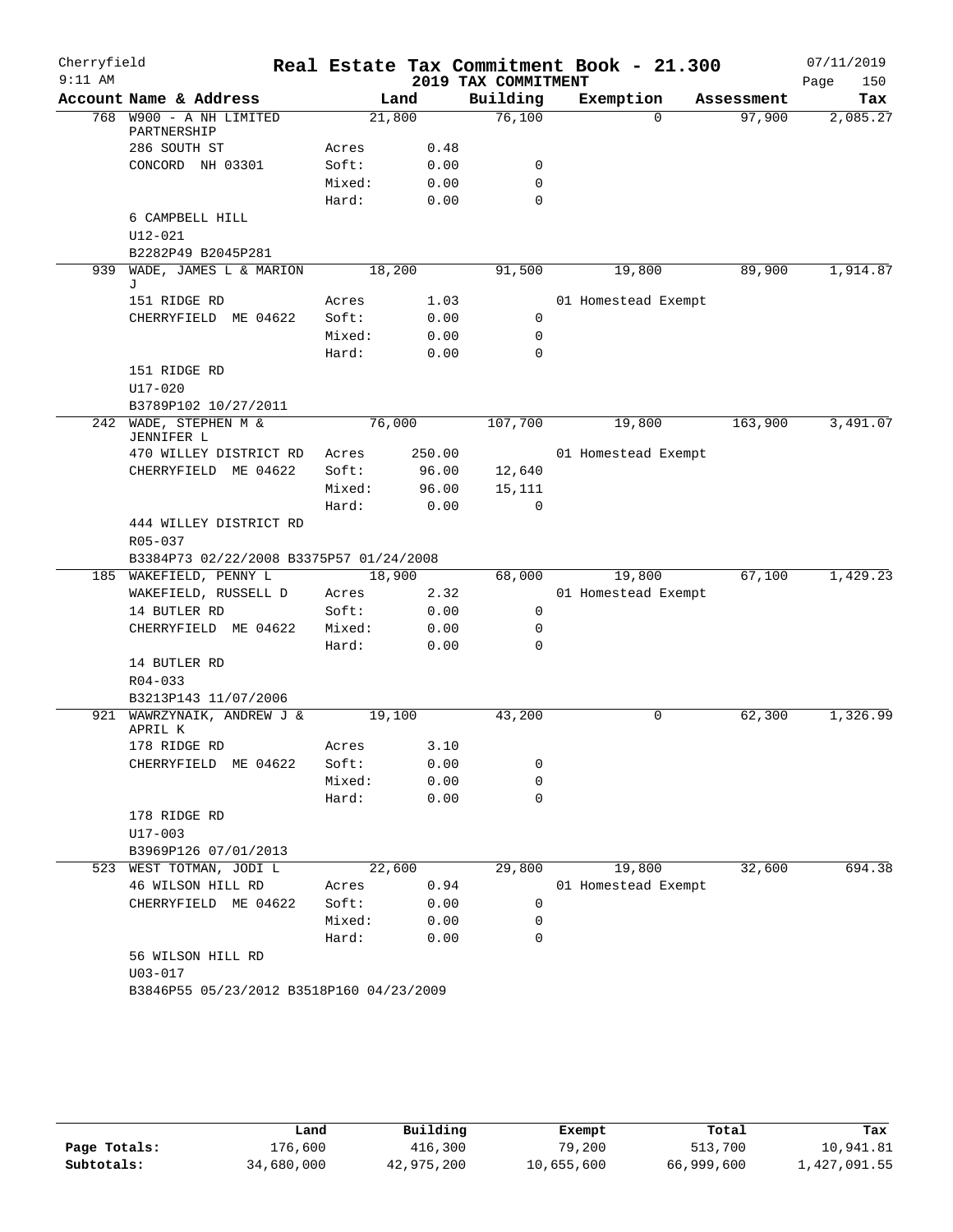| Cherryfield<br>$9:11$ AM |                                    |            |                 |                                 |            | Real Estate Tax Commitment Book - 21.300 |            | 07/11/2019         |
|--------------------------|------------------------------------|------------|-----------------|---------------------------------|------------|------------------------------------------|------------|--------------------|
|                          | Account Name & Address             |            | Land            | 2019 TAX COMMITMENT<br>Building |            | Exemption                                | Assessment | Page<br>151<br>Tax |
|                          | 349 WEST, JAMES T & DEANNA         |            | 21,600          | 46,300                          |            | 19,800                                   | 48,100     | 1,024.53           |
|                          | Е                                  |            |                 |                                 |            |                                          |            |                    |
|                          | 40 LODGE WEST DR                   | Acres      | 7.38            |                                 |            | 01 Homestead Exempt                      |            |                    |
|                          | CHERRYFIELD ME 04622               | Soft:      | 0.00            | 0                               |            |                                          |            |                    |
|                          |                                    | Mixed:     | 0.00            | 0<br>$\Omega$                   |            |                                          |            |                    |
|                          | 40 LODGE WEST DRIVE                | Hard:      | 0.00            |                                 |            |                                          |            |                    |
|                          | R08-019                            |            |                 |                                 |            |                                          |            |                    |
|                          | B4393P35 09/07/2017 B1224P79       |            |                 |                                 |            |                                          |            |                    |
|                          | 474 WEST, MONA J                   |            | 14,300          | 69,500                          |            | $\overline{25,740}$                      | 58,060     | 1,236.68           |
|                          | PO BOX 251                         | Acres      | 0.96            |                                 |            | 01 Homestead Exempt                      |            |                    |
|                          | CHERRYFIELD ME 04622               | Soft:      | 0.00            |                                 |            | 0 12 WW2 Veteran Res                     |            |                    |
|                          |                                    | Mixed:     | 0.00            | 0                               |            |                                          |            |                    |
|                          |                                    | Hard:      | 0.00            | 0                               |            |                                          |            |                    |
|                          | 265 MILBRIDGE RD                   |            |                 |                                 |            |                                          |            |                    |
|                          | $U01 - 006$                        |            |                 |                                 |            |                                          |            |                    |
|                          | 6 WHITE JR, KATHARINE K &          |            | 41,000          | 145,500                         |            | 19,800                                   | 166,700    | 3,550.71           |
|                          | JAMES L                            |            |                 |                                 |            |                                          |            |                    |
|                          | 11 HANSON LN                       | Acres      | 8.00            |                                 |            | 01 Homestead Exempt                      |            |                    |
|                          | CHERRYFIELD ME 04622               | Soft:      | 0.00            | 0                               |            |                                          |            |                    |
|                          |                                    | Mixed:     | 0.00            | 0                               |            |                                          |            |                    |
|                          |                                    | Hard:      | 0.00            | 0                               |            |                                          |            |                    |
|                          | 11 HANSON LN                       |            |                 |                                 |            |                                          |            |                    |
|                          | R01-001-004                        |            |                 |                                 |            |                                          |            |                    |
|                          | B4012P95 11/12/2013                |            |                 |                                 |            |                                          |            |                    |
|                          | 1171 WHITE, ANNE D                 |            | 4,500           | 0                               |            | 0                                        | 4,500      | 95.85              |
|                          | 80 ROXBURY RD                      | Acres      | 35.20           |                                 |            |                                          |            |                    |
|                          | MEREDITH NH 03253                  | Soft:      | 0.00            | 0                               |            |                                          |            |                    |
|                          |                                    | Mixed:     | 15.00           | 2,361                           |            |                                          |            |                    |
|                          |                                    | Hard:      | 16.60           | 2,038                           |            |                                          |            |                    |
|                          | SHARON ROAD                        |            |                 |                                 |            |                                          |            |                    |
|                          | $R09 - 001 - 049 - 2$              |            |                 |                                 |            |                                          |            |                    |
|                          | B2749P42                           |            |                 |                                 |            |                                          |            | 2,398.38           |
|                          | 471 WHITE, SANDRA L<br>P O BOX 153 | Acres      | 58,900<br>16.10 | 73,500                          |            | 19,800<br>01 Homestead Exempt            | 112,600    |                    |
|                          | CHERRYFIELD<br>ME 04622            | Soft:      | 0.00            | 0                               |            |                                          |            |                    |
|                          |                                    | Mixed:     | 0.00            | 0                               |            |                                          |            |                    |
|                          |                                    | Hard:      | 0.00            | 0                               |            |                                          |            |                    |
|                          | 250 MILBRIDGE RD                   |            |                 |                                 |            |                                          |            |                    |
|                          | $U01 - 003$                        |            |                 |                                 |            |                                          |            |                    |
|                          | B1910P206                          |            |                 |                                 |            |                                          |            |                    |
| 935                      | WHITTEN, TRUTH A (PERS             |            | 9,100           | $\mathbf 0$                     |            | 0                                        | 9,100      | 193.83             |
|                          | REP)                               |            |                 |                                 |            |                                          |            |                    |
|                          | P O BOX 36                         | Acres      | 9.30            |                                 |            |                                          |            |                    |
|                          | WINTER HARBOR ME 04693 Soft:       |            | 0.00            | 0                               |            |                                          |            |                    |
|                          |                                    | Mixed:     | 0.00            | 0                               |            |                                          |            |                    |
|                          |                                    | Hard:      | 0.00            | 0                               |            |                                          |            |                    |
|                          | MORSE LANE                         |            |                 |                                 |            |                                          |            |                    |
|                          | $U17 - 016$                        |            |                 |                                 |            |                                          |            |                    |
|                          | B1765P290                          |            |                 |                                 |            |                                          |            |                    |
| 954                      | WHITWORTH, PAUL                    |            | 14,600          | 7,700                           |            | 19,800                                   | 2,500      | 53.25              |
|                          | 262 TENAN LANE                     | Acres      | 1.20            |                                 |            | 01 Homestead Exempt                      |            |                    |
|                          | CHERRYFIELD ME 04622               | Soft:      | 0.00            | 0                               |            |                                          |            |                    |
|                          |                                    | Mixed:     | 0.00            | 0                               |            |                                          |            |                    |
|                          |                                    | Hard:      | 0.00            | 0                               |            |                                          |            |                    |
|                          | 262 TENAN LANE                     |            |                 |                                 |            |                                          |            |                    |
|                          | R05-072-001                        |            |                 |                                 |            |                                          |            |                    |
|                          | B2449P232                          |            |                 |                                 |            |                                          |            |                    |
|                          |                                    | Land       | Building        |                                 | Exempt     |                                          | Total      | Tax                |
| Page Totals:             |                                    | 164,000    | 342,500         |                                 | 104,940    |                                          | 401,560    | 8,553.23           |
| Subtotals:               |                                    | 34,844,000 | 43, 317, 700    |                                 | 10,760,540 |                                          | 67,401,160 | 1,435,644.78       |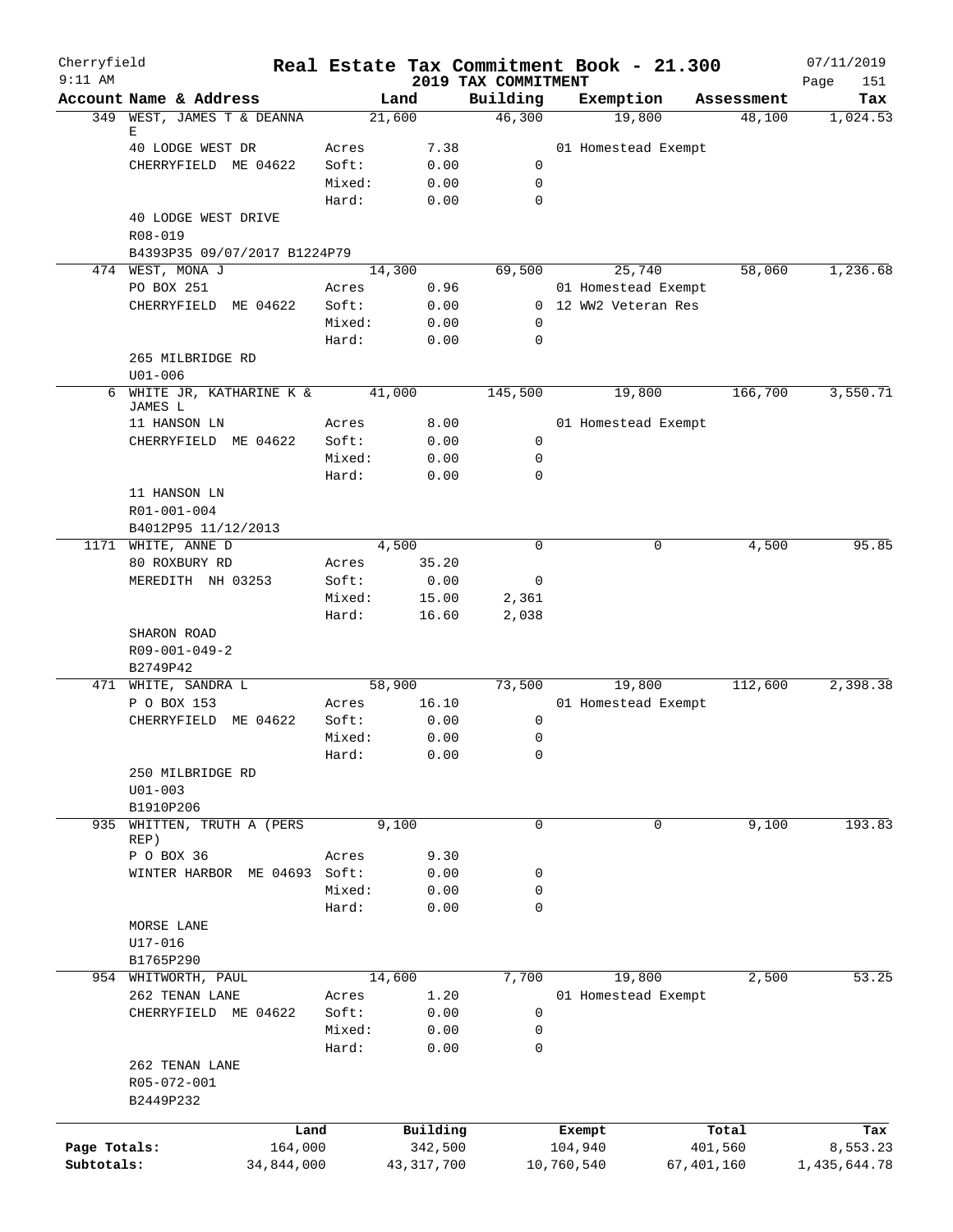| Cherryfield |                                         |                 |                |                     | Real Estate Tax Commitment Book - 21.300 |            | 07/11/2019  |
|-------------|-----------------------------------------|-----------------|----------------|---------------------|------------------------------------------|------------|-------------|
| $9:11$ AM   |                                         |                 |                | 2019 TAX COMMITMENT |                                          |            | 152<br>Page |
|             | Account Name & Address                  |                 | Land           | Building            | Exemption                                | Assessment | Tax         |
|             | 555 WIENINGER, FREDERICK J<br>& MARIE E |                 | 23,400         | 135,600             | 19,800                                   | 139,200    | 2,964.96    |
|             | 52 SCHOOL ST                            | Acres           | 1.53           |                     | 01 Homestead Exempt                      |            |             |
|             | CHERRYFIELD ME 04622                    | Soft:           | 0.00           | 0                   |                                          |            |             |
|             |                                         | Mixed:          | 0.00           | $\mathbf 0$         |                                          |            |             |
|             |                                         | Hard:           | 0.00           | $\mathbf 0$         |                                          |            |             |
|             | 52 SCHOOL ST                            |                 |                |                     |                                          |            |             |
|             | $U04 - 016$                             |                 |                |                     |                                          |            |             |
|             | B2399P96                                |                 |                |                     |                                          |            |             |
|             | 541 WIENINGER, MARIE E &<br>FREDERICK J |                 | 19,100         | 0                   | 0                                        | 19,100     | 406.83      |
|             | 52 SCHOOL ST                            | Acres           | 3.10           |                     |                                          |            |             |
|             | CHERRYFIELD ME 04622                    | Soft:           | 0.00           | 0                   |                                          |            |             |
|             |                                         | Mixed:          | 0.00           | 0                   |                                          |            |             |
|             |                                         | Hard:           | 0.00           | $\mathbf 0$         |                                          |            |             |
|             | 85 BLACKSWOODS RD                       |                 |                |                     |                                          |            |             |
|             | $U04 - 005$                             |                 |                |                     |                                          |            |             |
|             | B4094P252 09/17/2014                    |                 |                |                     |                                          |            |             |
|             | 608 WIENINGER, FREDERICK &<br>MARIE     |                 | 22,800         | $\mathbf 0$         | 0                                        | 22,800     | 485.64      |
|             | 52 SCHOOL ST                            | Acres           | 0.96           |                     |                                          |            |             |
|             | CHERRYFIELD ME 04622                    | Soft:           | 0.00           | 0                   |                                          |            |             |
|             |                                         | Mixed:          | 0.00           | $\mathbf 0$         |                                          |            |             |
|             |                                         | Hard:           | 0.00           | $\mathbf 0$         |                                          |            |             |
|             | 68 SCHOOL ST<br>$U05 - 039$             |                 |                |                     |                                          |            |             |
|             | B1288P3                                 |                 |                |                     |                                          |            |             |
|             | 554 WILBUR, GLENDON &<br>PATRICIA       |                 | 24,000         | 90,300              | 19,800                                   | 94,500     | 2,012.85    |
|             | 40 SCHOOL ST                            | Acres           | 2.57           |                     | 01 Homestead Exempt                      |            |             |
|             | CHERRYFIELD ME 04622                    | Soft:           | 0.00           | $\mathbf 0$         |                                          |            |             |
|             |                                         | Mixed:          | 0.00           | 0                   |                                          |            |             |
|             |                                         | Hard:           | 0.00           | $\mathbf 0$         |                                          |            |             |
|             | 40 SCHOOL ST                            |                 |                |                     |                                          |            |             |
|             | $U04 - 015$                             |                 |                |                     |                                          |            |             |
|             | B1869P318                               |                 |                |                     |                                          |            |             |
|             | 544 WILBUR, GLENDON C<br>40 SCHOOL ST   | Acres           | 35,700<br>2.74 | 162,700             | 0                                        | 198,400    | 4,225.92    |
|             |                                         |                 |                |                     |                                          |            |             |
|             | CHERRYFIELD ME 04622                    | Soft:<br>Mixed: | 0.00<br>0.00   | 0<br>0              |                                          |            |             |
|             |                                         | Hard:           | 0.00           | $\mathbf 0$         |                                          |            |             |
|             | 17 MILBRIDGE RD                         |                 |                |                     |                                          |            |             |
|             | $U04 - 007$                             |                 |                |                     |                                          |            |             |
|             | B3991P256 09/05/2013                    |                 |                |                     |                                          |            |             |
|             | 606 WILBUR, NORMA                       |                 | 26,700         | 86,200              | 19,800                                   | 93,100     | 1,983.03    |
|             | 56 SCHOOL ST                            | Acres           | 5.20           |                     | 01 Homestead Exempt                      |            |             |
|             | CHERRYFIELD ME 04622                    | Soft:           | 0.00           | 0                   |                                          |            |             |
|             |                                         | Mixed:          | 0.00           | 0                   |                                          |            |             |
|             |                                         | Hard:           | 0.00           | $\mathbf 0$         |                                          |            |             |
|             | 56 SCHOOL ST                            |                 |                |                     |                                          |            |             |
|             | $U05 - 038 - 001$                       |                 |                |                     |                                          |            |             |
|             |                                         |                 |                |                     |                                          |            |             |

|              | Land       | Building   | Exempt     | Total      | Tax          |
|--------------|------------|------------|------------|------------|--------------|
| Page Totals: | 151,700    | 474,800    | 59,400     | 567,100    | 12,079.23    |
| Subtotals:   | 34,995,700 | 43,792,500 | 10,819,940 | 67,968,260 | 1,447,724.01 |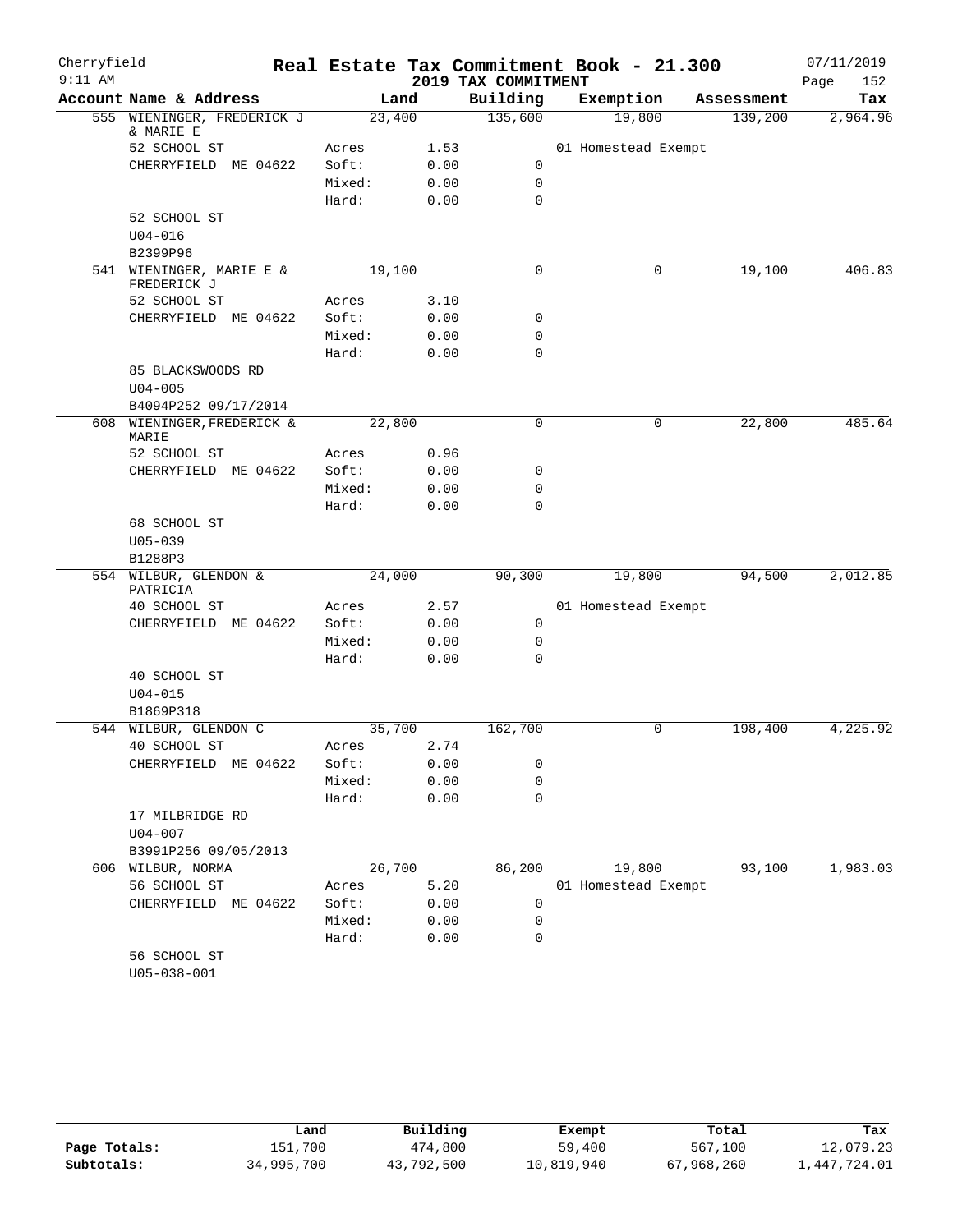| Cherryfield  |                                         |            |        |        |            |                                 |              | Real Estate Tax Commitment Book - 21.300 |            | 07/11/2019         |
|--------------|-----------------------------------------|------------|--------|--------|------------|---------------------------------|--------------|------------------------------------------|------------|--------------------|
| $9:11$ AM    | Account Name & Address                  |            |        | Land   |            | 2019 TAX COMMITMENT<br>Building |              | Exemption                                | Assessment | Page<br>153<br>Tax |
|              | 924 WILCOX, JOEL                        |            |        | 17,800 |            | 56,400                          |              | $\Omega$                                 | 74,200     | 1,580.46           |
|              | FAIRBANKS, SANDRA                       |            | Acres  |        | 1.86       |                                 |              |                                          |            |                    |
|              | 7102 NW 69TH AVE                        |            | Soft:  |        | 0.00       | 0                               |              |                                          |            |                    |
|              | TAMARAC FL 33321                        |            | Mixed: |        | 0.00       | 0                               |              |                                          |            |                    |
|              |                                         |            | Hard:  |        | 0.00       | $\mathbf 0$                     |              |                                          |            |                    |
|              | 228 RIDGE RD                            |            |        |        |            |                                 |              |                                          |            |                    |
|              | $U17 - 006$                             |            |        |        |            |                                 |              |                                          |            |                    |
|              | B3028P26 07/06/2005                     |            |        |        |            |                                 |              |                                          |            |                    |
| 160          | WILDERMAN, JON J                        |            |        | 51,200 |            | $\mathbf 0$                     |              | 0                                        | 51,200     | 1,090.56           |
|              | WILDERMAN, GEOFFREY                     |            | Acres  |        | 92.00      |                                 |              |                                          |            |                    |
|              | 4066 EPANOW AVE.                        |            | Soft:  |        | 0.00       | 0                               |              |                                          |            |                    |
|              | SAN DIEGO CA 92117                      |            | Mixed: |        | 0.00       | 0                               |              |                                          |            |                    |
|              |                                         |            | Hard:  |        | 0.00       | $\mathbf 0$                     |              |                                          |            |                    |
|              | WILLEY DISTRICT RD                      |            |        |        |            |                                 |              |                                          |            |                    |
|              | (OFF)<br>R04-012                        |            |        |        |            |                                 |              |                                          |            |                    |
|              | B3200P150 10/05/2006                    |            |        |        |            |                                 |              |                                          |            |                    |
|              | 923 WILLEY, ALLEGRA G                   |            |        | 38,100 |            | 21,600                          |              | 19,800                                   | 39,900     | 849.87             |
|              | 218 RIDGE RD                            |            | Acres  |        | 24.90      |                                 |              | 01 Homestead Exempt                      |            |                    |
|              | CHERRYFIELD ME 04622                    |            | Soft:  |        | 0.00       | 0                               |              |                                          |            |                    |
|              |                                         |            | Mixed: |        | 0.00       | $\mathbf 0$                     |              |                                          |            |                    |
|              |                                         |            | Hard:  |        | 0.00       | $\mathbf 0$                     |              |                                          |            |                    |
|              | 218 RIDGE RD                            |            |        |        |            |                                 |              |                                          |            |                    |
|              | $U17 - 005$                             |            |        |        |            |                                 |              |                                          |            |                    |
|              | B1110P232                               |            |        |        |            |                                 |              |                                          |            |                    |
|              | 472 WILLEY, BRUCE                       |            |        | 10,600 |            | $\mathbf 0$                     |              | 0                                        | 10,600     | 225.78             |
|              | PO BOX 223                              |            | Acres  |        | 4.40       |                                 |              |                                          |            |                    |
|              | CHERRYFIELD ME 04622                    |            | Soft:  |        | 0.00       | 0                               |              |                                          |            |                    |
|              |                                         |            | Mixed: |        | 0.00       | 0                               |              |                                          |            |                    |
|              |                                         |            | Hard:  |        | 0.00       | $\mathbf 0$                     |              |                                          |            |                    |
|              | RIDGE RD                                |            |        |        |            |                                 |              |                                          |            |                    |
|              | U17-005-002                             |            |        |        |            |                                 |              |                                          |            |                    |
|              | B4343P254 03/16/2017                    |            |        |        |            |                                 |              |                                          |            |                    |
|              | 1092 WILLEY, BRUCE                      |            |        |        | 0          | 15,800                          |              | 5,940                                    | 9,860      | 210.02             |
|              | P O BOX 223                             |            |        |        |            |                                 |              | 14 WW2 Veteran Non                       |            |                    |
|              | 26 PARKER HILL RD                       |            |        |        |            |                                 |              |                                          |            |                    |
|              | CHERRYFIELD ME 04622                    |            |        |        |            |                                 |              |                                          |            |                    |
|              |                                         |            |        |        |            |                                 |              |                                          |            |                    |
|              | 26 PARKER HILL RD                       |            |        |        |            |                                 |              |                                          |            |                    |
|              | U18-006-001-007<br>225 WILLEY, EUGENE H |            |        | 17,900 |            | 52,400                          |              | 25,740                                   | 44,560     | 949.13             |
|              | 621 WILLEY DISTRICT RD                  |            | Acres  |        | 2.00       |                                 |              | 12 WW2 Veteran Res                       |            |                    |
|              | CHERRYFIELD ME 04622                    |            | Soft:  |        | 0.00       |                                 | $\mathbf{0}$ | 01 Homestead Exempt                      |            |                    |
|              |                                         |            | Mixed: |        | 0.00       | 0                               |              |                                          |            |                    |
|              |                                         |            | Hard:  |        | 0.00       | $\mathbf 0$                     |              |                                          |            |                    |
|              | 621 WILLEY DISTRICT RD                  |            |        |        |            |                                 |              |                                          |            |                    |
|              | R05-023                                 |            |        |        |            |                                 |              |                                          |            |                    |
|              | B1148P146                               |            |        |        |            |                                 |              |                                          |            |                    |
|              | 328 WILLEY, JEFFREY & JOAN              |            |        | 23,700 |            | 65,300                          |              | 0                                        | 89,000     | 1,895.70           |
|              | 280 SPRAGUE FALLS RD                    |            | Acres  |        | 20.00      |                                 |              |                                          |            |                    |
|              | CHERRYFIELD ME 04622                    |            | Soft:  |        | 0.00       | 0                               |              |                                          |            |                    |
|              |                                         |            | Mixed: |        | 0.00       | 0                               |              |                                          |            |                    |
|              |                                         |            | Hard:  |        | 0.00       | $\mathbf 0$                     |              |                                          |            |                    |
|              | 280 SPRAGUE FALLS RD                    |            |        |        |            |                                 |              |                                          |            |                    |
|              | R08-002                                 |            |        |        |            |                                 |              |                                          |            |                    |
|              | B3757P126 07/19/2011                    |            |        |        |            |                                 |              |                                          |            |                    |
|              |                                         |            |        |        |            |                                 |              |                                          |            |                    |
|              |                                         |            |        |        |            |                                 |              |                                          |            |                    |
|              |                                         | Land       |        |        | Building   |                                 |              | Exempt                                   | Total      | Tax                |
| Page Totals: |                                         | 159,300    |        |        | 211,500    |                                 |              | 51,480                                   | 319,320    | 6,801.52           |
| Subtotals:   |                                         | 35,155,000 |        |        | 44,004,000 |                                 |              | 10,871,420                               | 68,287,580 | 1,454,525.53       |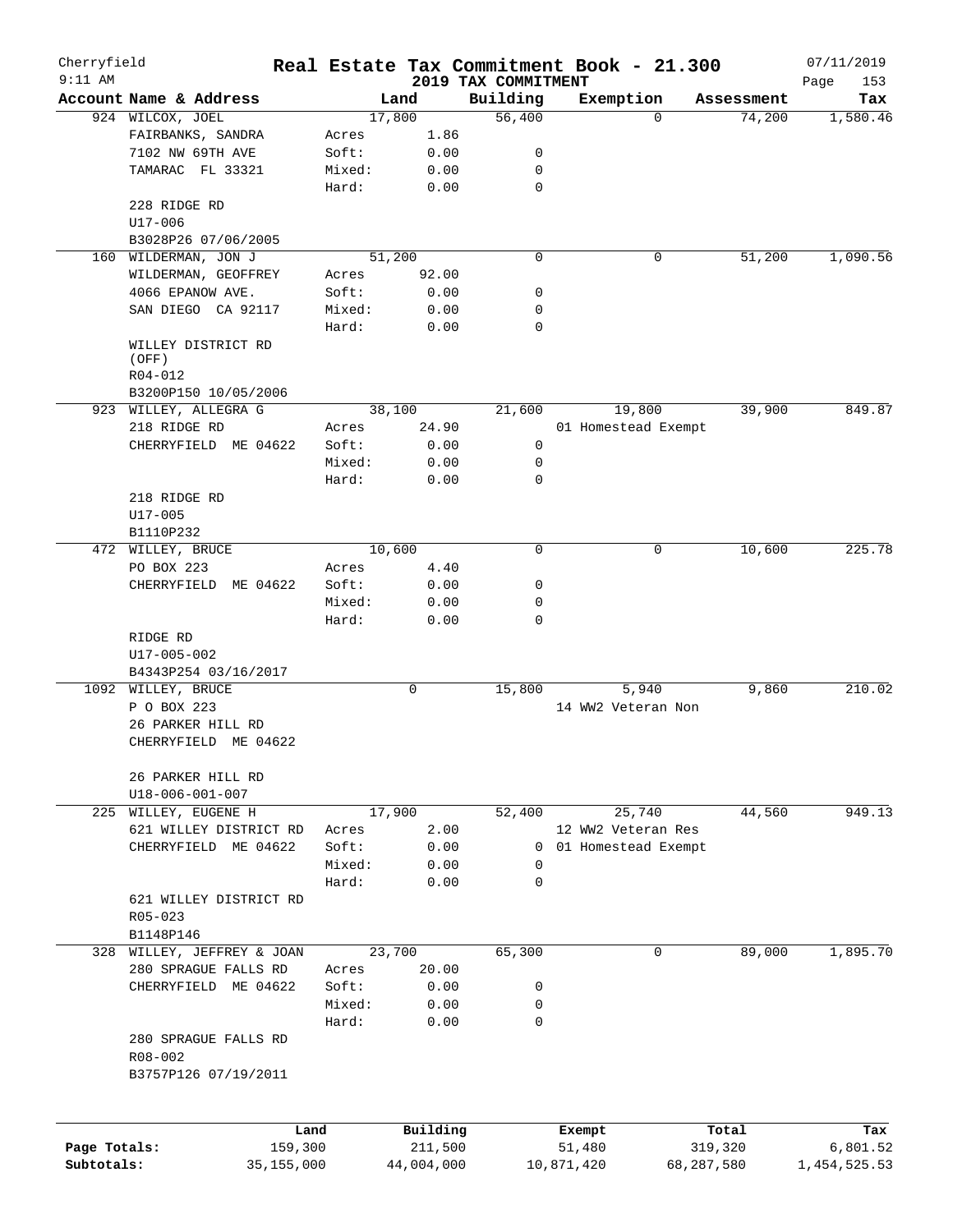| Cherryfield<br>$9:11$ AM |                         |              |        |            | 2019 TAX COMMITMENT | Real Estate Tax Commitment Book - 21.300 |            | 07/11/2019         |
|--------------------------|-------------------------|--------------|--------|------------|---------------------|------------------------------------------|------------|--------------------|
|                          | Account Name & Address  |              |        | Land       | Building            | Exemption                                | Assessment | 154<br>Page<br>Tax |
|                          | 991 WILLEY, KEN         |              |        | 20,700     | 21,600              | 19,800                                   | 22,500     | 479.25             |
|                          | 202 RIDGE RD            |              | Acres  | 6.80       |                     | 01 Homestead Exempt                      |            |                    |
|                          | CHERRYFIELD ME 04622    |              | Soft:  | 0.00       | 0                   |                                          |            |                    |
|                          |                         |              | Mixed: | 0.00       | 0                   |                                          |            |                    |
|                          |                         |              | Hard:  | 0.00       | $\mathbf 0$         |                                          |            |                    |
|                          | 202 RIDGE ROAD          |              |        |            |                     |                                          |            |                    |
|                          | $U17 - 005 - 003$       |              |        |            |                     |                                          |            |                    |
|                          | B4346P189 03/29/2017    |              |        |            |                     |                                          |            |                    |
|                          | 966 WILLEY, LEONARD R & |              |        | 28,900     | 96,200              | 25,740                                   | 99,360     | 2,116.37           |
|                          | JOANNE N                |              |        |            |                     |                                          |            |                    |
|                          | 379 RIDGE RD            |              | Acres  | 21.00      |                     | 12 WW2 Veteran Res                       |            |                    |
|                          | CHERRYFIELD ME 04622    |              | Soft:  | 0.00       |                     | 0 01 Homestead Exempt                    |            |                    |
|                          |                         |              | Mixed: | 0.00       | 0                   |                                          |            |                    |
|                          |                         |              | Hard:  | 0.00       | 0                   |                                          |            |                    |
|                          | 379 RIDGE RD            |              |        |            |                     |                                          |            |                    |
|                          | $U19 - 010$             |              |        |            |                     |                                          |            |                    |
|                          | 950 WILLEY, LUCILLE A   |              |        | 37,900     | 143,200             | 19,800                                   | 161,300    | 3,435.69           |
|                          | 257 RIDGE RD            |              | Acres  | 6.60       |                     | 01 Homestead Exempt                      |            |                    |
|                          | CHERRYFIELD ME 04622    |              | Soft:  | 0.00       | 0                   |                                          |            |                    |
|                          |                         |              | Mixed: | 0.00       | 0                   |                                          |            |                    |
|                          |                         |              | Hard:  | 0.00       | 0                   |                                          |            |                    |
|                          | 257 RIDGE RD            |              |        |            |                     |                                          |            |                    |
|                          | $U18 - 010$             |              |        |            |                     |                                          |            |                    |
|                          |                         |              |        |            |                     |                                          |            |                    |
|                          | B1601P345               |              |        |            |                     |                                          |            |                    |
|                          | 556 WILLEY, NANCY A     |              |        | 21,400     | 68,500              | 19,800                                   | 70,100     | 1,493.13           |
|                          | 25 SCHOOL ST            |              | Acres  | 0.81       |                     | 01 Homestead Exempt                      |            |                    |
|                          | CHERRYFIELD ME 04622    |              | Soft:  | 0.00       | 0                   |                                          |            |                    |
|                          |                         |              | Mixed: | 0.00       | 0                   |                                          |            |                    |
|                          |                         |              | Hard:  | 0.00       | 0                   |                                          |            |                    |
|                          | 25 SCHOOL ST            |              |        |            |                     |                                          |            |                    |
|                          | $U04 - 017$             |              |        |            |                     |                                          |            |                    |
|                          | B2513P136               |              |        |            |                     |                                          |            |                    |
|                          | 282 WILLEY, RICHARD     |              |        | 2,800      | $\mathbf 0$         | 0                                        | 2,800      | 59.64              |
|                          | 33 GRANT RD             |              | Acres  | 24.00      |                     |                                          |            |                    |
|                          | CHERRYFIELD ME 04622    |              | Soft:  | 21.00      | 2,765               |                                          |            |                    |
|                          |                         |              | Mixed: | 0.00       | 0                   |                                          |            |                    |
|                          |                         |              | Hard:  | 0.00       | $\mathbf 0$         |                                          |            |                    |
|                          | 33 GRANT RD NE (OFF)    |              |        |            |                     |                                          |            |                    |
|                          | R05-069                 |              |        |            |                     |                                          |            |                    |
|                          | 283 WILLEY, RICHARD P   |              |        | 31,400     | 0                   | 0                                        | 31,400     | 668.82             |
|                          | WILLEY, SUSAN           |              | Acres  | 209.00     |                     |                                          |            |                    |
|                          | 33 GRANT RD             |              | Soft:  | 0.00       | 0                   |                                          |            |                    |
|                          | CHERRYFIELD             | ME 04622     | Mixed: | 134.00     | 21,093              |                                          |            |                    |
|                          |                         |              | Hard:  | 27.00      | 3,315               |                                          |            |                    |
|                          | GRANT RDNE (OFF)        |              |        |            |                     |                                          |            |                    |
|                          | R05-070                 |              |        |            |                     |                                          |            |                    |
|                          | B3577P241 10/06/2009    |              |        |            |                     |                                          |            |                    |
| 281                      | WILLEY, RICHARD P &     |              |        | 38,100     | 69,600              | 19,800                                   | 87,900     | 1,872.27           |
|                          | SUSAN B                 |              |        |            |                     |                                          |            |                    |
|                          | 33 GRANT RD             |              | Acres  | 97.00      |                     | 01 Homestead Exempt                      |            |                    |
|                          | CHERRYFIELD             | ME 04622     | Soft:  | 14.00      | 1,843               |                                          |            |                    |
|                          |                         |              | Mixed: | 80.00      | 12,593              |                                          |            |                    |
|                          |                         |              | Hard:  | 0.00       | 0                   |                                          |            |                    |
|                          | 33 GRANT RD             |              |        |            |                     |                                          |            |                    |
|                          | R05-068                 |              |        |            |                     |                                          |            |                    |
|                          | B1371P235               |              |        |            |                     |                                          |            |                    |
|                          |                         |              |        |            |                     |                                          |            |                    |
|                          |                         |              |        |            |                     |                                          |            |                    |
|                          |                         | Land         |        | Building   |                     | Exempt                                   | Total      | Tax                |
| Page Totals:             |                         | 181,200      |        | 399,100    |                     | 104,940                                  | 475,360    | 10,125.17          |
| Subtotals:               |                         | 35, 336, 200 |        | 44,403,100 |                     | 10,976,360                               | 68,762,940 | 1,464,650.70       |
|                          |                         |              |        |            |                     |                                          |            |                    |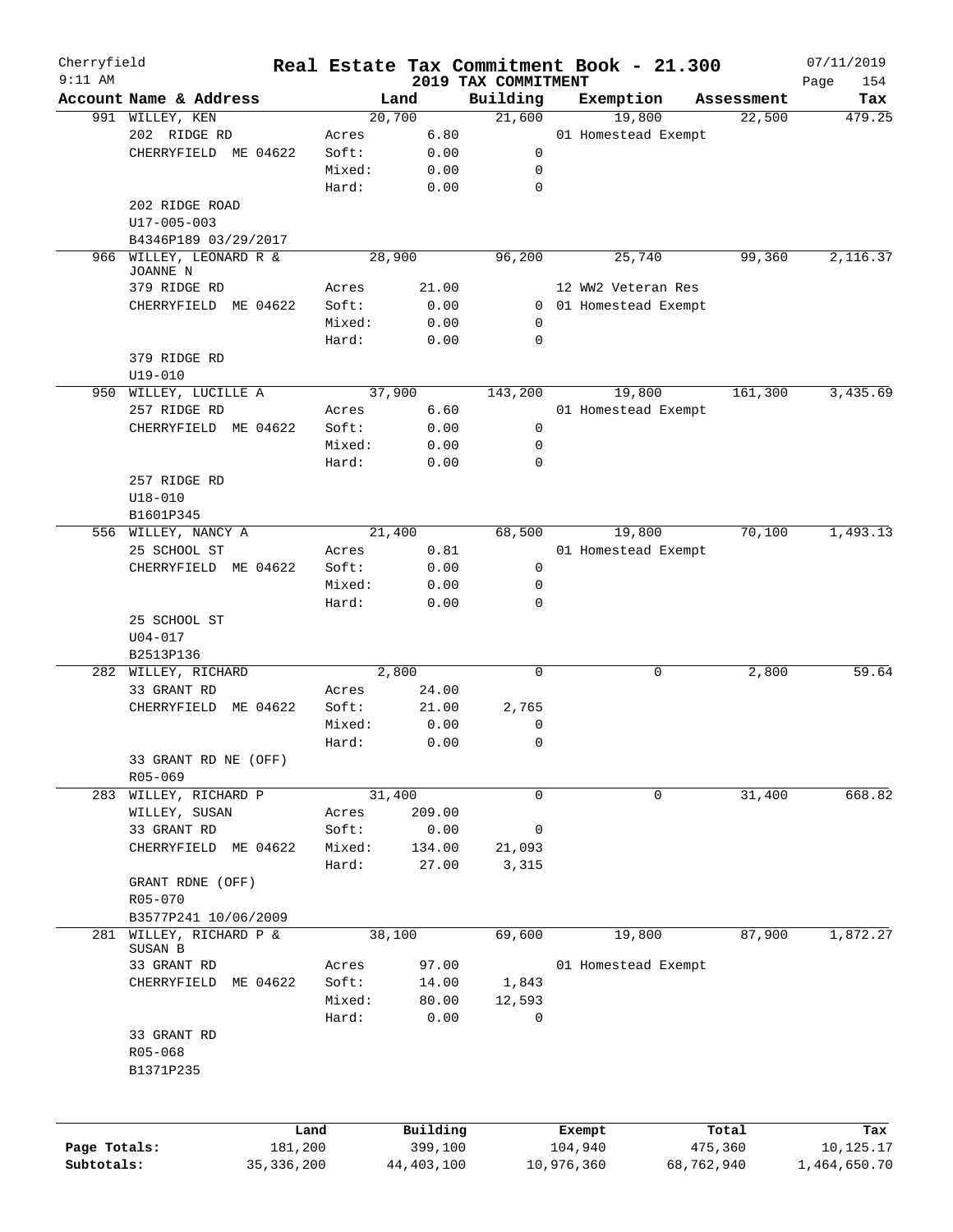| Cherryfield<br>$9:11$ AM |                                         |        |        | 2019 TAX COMMITMENT | Real Estate Tax Commitment Book - 21.300 |            | 07/11/2019<br>Page<br>155 |
|--------------------------|-----------------------------------------|--------|--------|---------------------|------------------------------------------|------------|---------------------------|
|                          | Account Name & Address                  |        | Land   | Building            | Exemption                                | Assessment | Tax                       |
|                          | 803 WILLEY, SCOTT A                     |        | 19,200 | 78,000              | 19,800                                   | 77,400     | 1,648.62                  |
|                          | 130 MAIN ST                             | Acres  | 0.60   |                     | 01 Homestead Exempt                      |            |                           |
|                          | CHERRYFIELD ME 04680                    | Soft:  | 0.00   | 0                   |                                          |            |                           |
|                          |                                         | Mixed: | 0.00   | 0                   |                                          |            |                           |
|                          |                                         | Hard:  | 0.00   | $\mathbf 0$         |                                          |            |                           |
|                          | 130 MAIN ST                             |        |        |                     |                                          |            |                           |
|                          | $U13 - 007$                             |        |        |                     |                                          |            |                           |
|                          | B3981P288 08/05/2013                    |        |        |                     |                                          |            |                           |
|                          | 942 WILLIAMS, GIZELLE A                 |        | 28,900 | 39,800              | 0                                        | 68,700     | 1,463.31                  |
|                          | 183 LAFFIN RD                           | Acres  | 21.00  |                     |                                          |            |                           |
|                          | FRANKFORT ME 04438                      | Soft:  | 0.00   | 0                   |                                          |            |                           |
|                          |                                         | Mixed: | 0.00   | 0                   |                                          |            |                           |
|                          |                                         | Hard:  | 0.00   | $\mathbf 0$         |                                          |            |                           |
|                          | 292 RIDGE RD                            |        |        |                     |                                          |            |                           |
|                          | $U18 - 003$                             |        |        |                     |                                          |            |                           |
|                          | B3802P311 12/13/2011                    |        |        |                     |                                          |            |                           |
|                          | 1102 WILLIAMS, HARRY E                  |        | 28,900 | 131,900             | 0                                        | 160,800    | 3,425.04                  |
|                          | ACKROYD, ELIZABETH M                    | Acres  | 15.10  |                     |                                          |            |                           |
|                          | 136 CORNWALL DR                         | Soft:  | 0.00   | 0                   |                                          |            |                           |
|                          | HADDON TOWNSHIP NJ<br>08107             | Mixed: | 0.00   | 0                   |                                          |            |                           |
|                          |                                         | Hard:  | 0.00   | 0                   |                                          |            |                           |
|                          | 275 BLACKSWOODS RD<br>$U08 - 008 - 001$ |        |        |                     |                                          |            |                           |
|                          | B2759P126 B2126P122                     |        |        |                     |                                          |            |                           |
|                          | 173 WILLIAMS, ISAIAH JOHN               |        | 14,200 | 15,100              | $\mathbf 0$                              | 29,300     | 624.09                    |
|                          | & CAROLINE CASSIE-MARIE<br>& ABRAHAM M  | Acres  | 102.00 |                     |                                          |            |                           |
|                          | PO BOX 734                              | Soft:  | 11.00  | 1,448               |                                          |            |                           |
|                          | MADISON WI 53701                        | Mixed: | 78.00  | 12,278              |                                          |            |                           |
|                          |                                         | Hard:  | 1.00   | 123                 |                                          |            |                           |
|                          | 84 BION LANE                            |        |        |                     |                                          |            |                           |
|                          | $R04 - 023$                             |        |        |                     |                                          |            |                           |
|                          | B2933P340 08/31/2004                    |        |        |                     |                                          |            |                           |
|                          | 354 WILLIAMS, SARA T                    |        | 23,600 | 21,700              | 19,800                                   | 25,500     | 543.15                    |
|                          | 577 SPRAGUE FALLS ROAD                  | Acres  | 17.80  |                     | 01 Homestead Exempt                      |            |                           |
|                          | CHERRYFIELD ME 04622                    | Soft:  | 0.00   | 0                   |                                          |            |                           |
|                          |                                         | Mixed: | 0.00   | 0                   |                                          |            |                           |
|                          |                                         | Hard:  | 0.00   | 0                   |                                          |            |                           |
|                          | 577 SPRAGUE FALLS RD                    |        |        |                     |                                          |            |                           |
|                          | R08-024-001                             |        |        |                     |                                          |            |                           |
|                          | B4113P201 12/01/2014                    |        |        |                     |                                          |            |                           |
|                          | 910 WOODWARD TRUST, DEBORAH<br>& HOMER  |        | 17,500 | 44,800              | 0                                        | 62,300     | 1,326.99                  |
|                          | WOODWARD JR, HOMER W                    | Acres  | 1.27   |                     |                                          |            |                           |
|                          | PO BOX 88                               | Soft:  | 0.00   | 0                   |                                          |            |                           |
|                          | MADISON ME 04950                        | Mixed: | 0.00   | 0                   |                                          |            |                           |
|                          |                                         | Hard:  | 0.00   | $\mathbf 0$         |                                          |            |                           |
|                          | 9 SMITH LANE                            |        |        |                     |                                          |            |                           |
|                          | $U16 - 012$                             |        |        |                     |                                          |            |                           |
|                          | B4492P117 08/30/2018                    |        |        |                     |                                          |            |                           |

|              | Land       | Building   | Exempt     | Total      | Tax          |
|--------------|------------|------------|------------|------------|--------------|
| Page Totals: | 132,300    | 331,300    | 39,600     | 424,000    | 9,031.20     |
| Subtotals:   | 35,468,500 | 44,734,400 | 11,015,960 | 69,186,940 | 1,473,681.90 |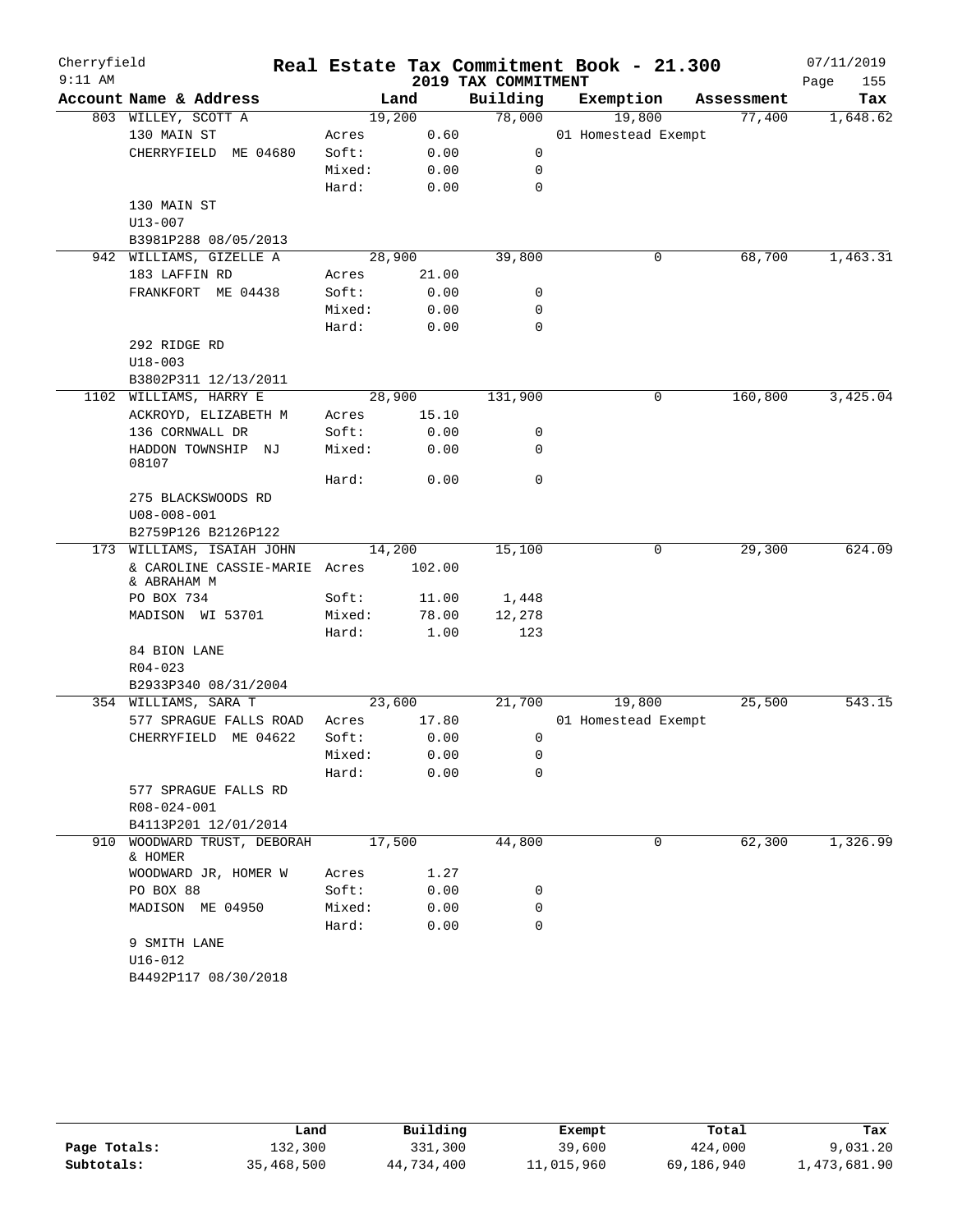| Cherryfield<br>$9:11$ AM |                         |        |        | 2019 TAX COMMITMENT | Real Estate Tax Commitment Book - 21.300 |            | 07/11/2019<br>156<br>Page |
|--------------------------|-------------------------|--------|--------|---------------------|------------------------------------------|------------|---------------------------|
|                          | Account Name & Address  |        | Land   | Building            | Exemption                                | Assessment | Tax                       |
|                          | 316 WOODWARD, ANDREW L  | 46,500 |        | 1,000               | 0                                        | 47,500     | 1,011.75                  |
|                          | 9 SMITH LN              | Acres  | 71.00  |                     |                                          |            |                           |
|                          | CHERRYFIELD ME 04622    | Soft:  | 0.00   | 0                   |                                          |            |                           |
|                          |                         | Mixed: | 0.00   | 0                   |                                          |            |                           |
|                          |                         | Hard:  | 0.00   | 0                   |                                          |            |                           |
|                          | NORTH MAIN ST           |        |        |                     |                                          |            |                           |
|                          | R07-010                 |        |        |                     |                                          |            |                           |
|                          | B3926P157 01/30/2013    |        |        |                     |                                          |            |                           |
| 1100                     | WOODWARD, LLOYD & ALICE | 17,600 |        | 72,400              | 25,740                                   | 64,260     | 1,368.74                  |
|                          | P.O. BOX 454            | Acres  | 1.46   |                     | 01 Homestead Exempt                      |            |                           |
|                          | CHERRYFIELD ME 04622    | Soft:  | 0.00   |                     | 0 12 WW2 Veteran Res                     |            |                           |
|                          |                         | Mixed: | 0.00   | 0                   |                                          |            |                           |
|                          |                         | Hard:  | 0.00   | 0                   |                                          |            |                           |
|                          | 33 NETTIE LANE          |        |        |                     |                                          |            |                           |
|                          | U16-017-005             |        |        |                     |                                          |            |                           |
|                          | B3705P190 01/05/2011    |        |        |                     |                                          |            |                           |
|                          | WOODWARD, LLOYD & ALICE |        |        |                     | 0                                        |            | 932.94                    |
| 917                      |                         | 17,700 |        | 26,100              |                                          | 43,800     |                           |
|                          | P O BOX 454             | Acres  | 1.61   |                     |                                          |            |                           |
|                          | CHERRYFIELD ME 04622    | Soft:  | 0.00   | 0                   |                                          |            |                           |
|                          |                         | Mixed: | 0.00   | 0                   |                                          |            |                           |
|                          |                         | Hard:  | 0.00   | 0                   |                                          |            |                           |
|                          | 34 NETTIE LN            |        |        |                     |                                          |            |                           |
|                          | $U16 - 018$             |        |        |                     |                                          |            |                           |
|                          | B4270P296 07/11/2016    |        |        |                     |                                          |            |                           |
| 1042                     | WORCESTER HOLDINGS LLC  | 48,200 |        | $\mathbf 0$         | 0                                        | 48,200     | 1,026.66                  |
|                          | P O BOX 214             | Acres  | 320.00 |                     |                                          |            |                           |
|                          | HARRINGTON ME 04643     | Soft:  | 38.00  | 5,003               |                                          |            |                           |
|                          |                         | Mixed: | 253.00 | 39,825              |                                          |            |                           |
|                          |                         | Hard:  | 27.00  | 3,315               |                                          |            |                           |
|                          | ROUTE 1 (OFF)           |        |        |                     |                                          |            |                           |
|                          | R01-002-001             |        |        |                     |                                          |            |                           |
|                          | B2557P252               |        |        |                     |                                          |            |                           |
|                          | 178 WYMAN & SON, JASPER | 8,700  |        | 14,900              | 0                                        | 23,600     | 502.68                    |
|                          | P O BOX 100             | Acres  | 1.03   |                     |                                          |            |                           |
|                          | MILBRIDGE ME 04658      | Soft:  | 0.00   | 0                   |                                          |            |                           |
|                          |                         | Mixed: | 0.00   | 0                   |                                          |            |                           |
|                          |                         | Hard:  | 0.00   | 0                   |                                          |            |                           |
|                          | 67 NORTH MAIN ST        |        |        |                     |                                          |            |                           |
|                          | $R04 - 026$             |        |        |                     |                                          |            |                           |
| 840                      | WYMAN & SON, JASPER     | 16,100 |        | 65,100              | 0                                        | 81,200     | 1,729.56                  |
|                          | PO BOX 100              | Acres  | 0.80   |                     |                                          |            |                           |
|                          | MILBRIDGE ME 04658      | Soft:  | 0.00   | 0                   |                                          |            |                           |
|                          |                         | Mixed: | 0.00   | 0                   |                                          |            |                           |
|                          |                         | Hard:  | 0.00   | 0                   |                                          |            |                           |
|                          | 170 MAIN ST             |        |        |                     |                                          |            |                           |
|                          | $U14 - 013$             |        |        |                     |                                          |            |                           |
|                          | B3996P42 09/18/2013     |        |        |                     |                                          |            |                           |
|                          | 832 WYMAN & SON, JASPER | 7,300  |        | 700                 | 0                                        | 8,000      | 170.40                    |
|                          | P O BOX 100             | Acres  | 0.10   |                     |                                          |            |                           |
|                          | MILBRIDGE ME 04658      | Soft:  | 0.00   | 0                   |                                          |            |                           |
|                          |                         |        |        |                     |                                          |            |                           |
|                          |                         | Mixed: | 0.00   | 0                   |                                          |            |                           |
|                          |                         | Hard:  | 0.00   | 0                   |                                          |            |                           |
|                          | STILLWATER RD           |        |        |                     |                                          |            |                           |
|                          | $U14 - 004$             |        |        |                     |                                          |            |                           |
|                          |                         |        |        |                     |                                          |            |                           |

|              | Land       | Building   | Exempt     | Total      | Tax          |
|--------------|------------|------------|------------|------------|--------------|
| Page Totals: | 162,100    | 180,200    | 25,740     | 316,560    | 6,742.73     |
| Subtotals:   | 35,630,600 | 44,914,600 | 11,041,700 | 69,503,500 | L,480,424.63 |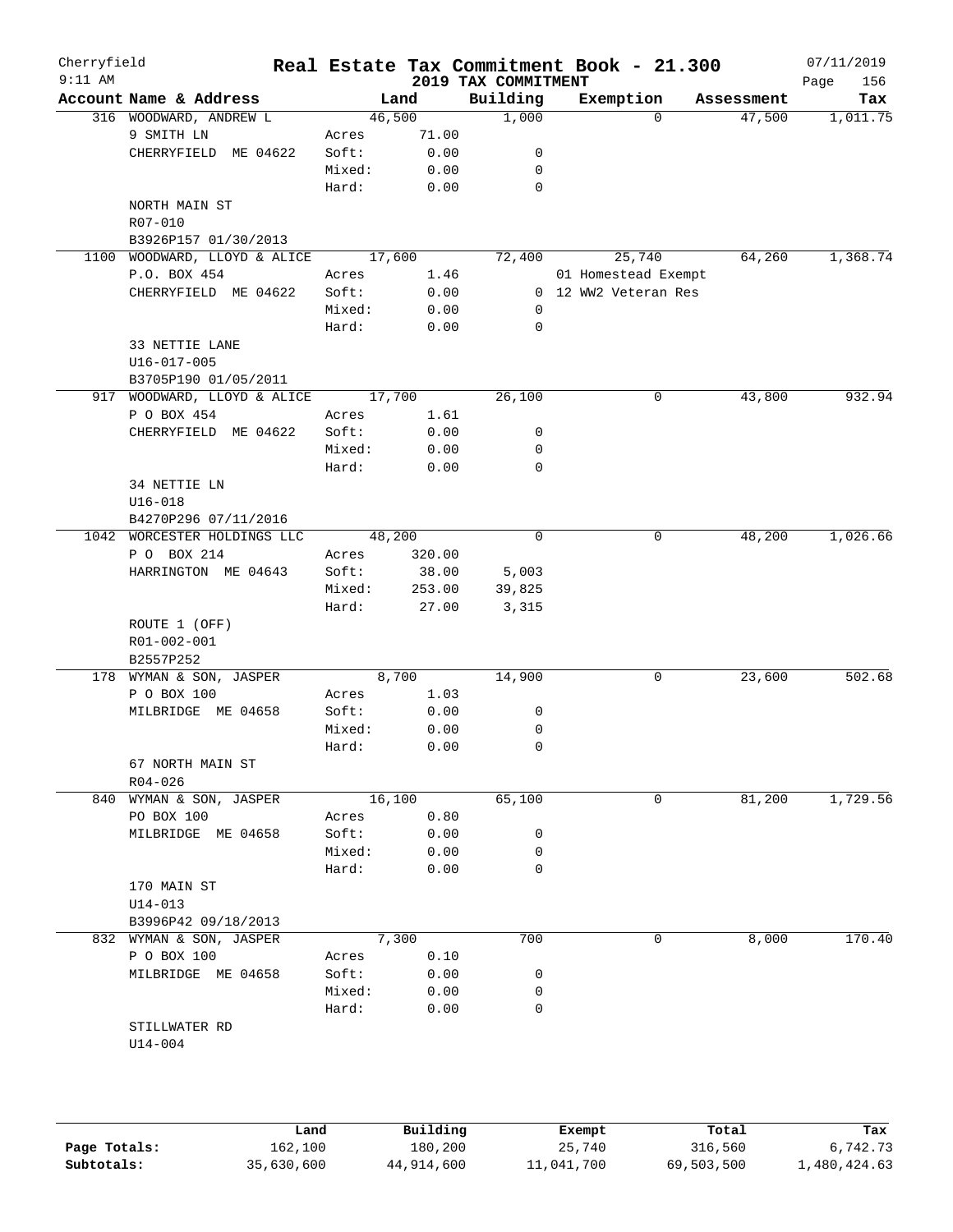| Cherryfield<br>$9:11$ AM |                                  |         |          | 2019 TAX COMMITMENT | Real Estate Tax Commitment Book - 21.300 |            | 07/11/2019<br>157<br>Page |
|--------------------------|----------------------------------|---------|----------|---------------------|------------------------------------------|------------|---------------------------|
|                          | Account Name & Address           |         | Land     | Building            | Exemption                                | Assessment | Tax                       |
|                          | 841 WYMAN & SON, JASPER          | 135,700 |          | 1,785,800           | $\Omega$                                 | 1,921,500  | 40,927.95                 |
|                          | P O BOX 100                      | Acres   | 5.00     |                     |                                          |            |                           |
|                          | MILBRIDGE ME 04658               | Soft:   | 0.00     | 0                   |                                          |            |                           |
|                          |                                  | Mixed:  | 0.00     | 0                   |                                          |            |                           |
|                          |                                  | Hard:   | 0.00     | 0                   |                                          |            |                           |
|                          | 178 MAIN ST                      |         |          |                     |                                          |            |                           |
|                          | $U14 - 014$                      |         |          |                     |                                          |            |                           |
|                          | 290 WYMAN & SON, JASPER          |         | 14,200   | $\mathbf 0$         | 0                                        | 14,200     | 302.46                    |
|                          | P O BOX 100                      | Acres   | 20.00    |                     |                                          |            |                           |
|                          | MILBRIDGE ME 04658               | Soft:   | 0.00     | 0                   |                                          |            |                           |
|                          |                                  | Mixed:  | 0.00     | 0                   |                                          |            |                           |
|                          |                                  | Hard:   | 0.00     | 0                   |                                          |            |                           |
|                          | PARKER HILL RD                   |         |          |                     |                                          |            |                           |
|                          | R06-001                          |         |          |                     |                                          |            |                           |
|                          | 837 WYMAN & SON, JASPER          |         | $\Omega$ | 700                 | $\mathbf 0$                              | 700        | 14.91                     |
|                          | P O BOX 100                      | Acres   | 0.43     |                     |                                          |            |                           |
|                          | MILBRIDGE ME 04658               | Soft:   | 0.00     | 0                   |                                          |            |                           |
|                          |                                  | Mixed:  | 0.00     | 0                   |                                          |            |                           |
|                          |                                  | Hard:   | 0.00     | $\mathbf 0$         |                                          |            |                           |
|                          | STILLWATER RD                    |         |          |                     |                                          |            |                           |
|                          | U14-009&010                      |         |          |                     |                                          |            |                           |
|                          | 844 WYMAN AND SON INC,<br>JASPER |         | 27,000   | 80,200              | 0                                        | 107,200    | 2,283.36                  |
|                          | PO BOX 100                       | Acres   | 17.80    |                     |                                          |            |                           |
|                          | MILBRIDGE ME 04658               | Soft:   | 0.00     | 0                   |                                          |            |                           |
|                          |                                  | Mixed:  | 0.00     | 0                   |                                          |            |                           |
|                          |                                  | Hard:   | 0.00     | $\mathbf 0$         |                                          |            |                           |
|                          | 28 TUCKER LANE                   |         |          |                     |                                          |            |                           |
|                          | U14-017                          |         |          |                     |                                          |            |                           |
|                          | B3910P169 12/12/2012             |         |          |                     |                                          |            |                           |
|                          | 852 WYMAN, JASPER & SONS         |         | 6,500    | $\mathbf 0$         | 0                                        | 6,500      | 138.45                    |
|                          | P O BOX 100                      | Acres   | 0.32     |                     |                                          |            |                           |
|                          | MILBRIDGE ME 04658               | Soft:   | 0.00     | 0                   |                                          |            |                           |
|                          |                                  | Mixed:  | 0.00     | 0                   |                                          |            |                           |
|                          |                                  | Hard:   | 0.00     | 0                   |                                          |            |                           |
|                          | MAIN ST                          |         |          |                     |                                          |            |                           |
|                          | $U14 - 024$                      |         |          |                     |                                          |            |                           |
|                          | B2056P42 B1939P344               |         |          |                     |                                          |            |                           |
|                          | 843 WYMAN, JASPER AND SON        |         | 12,700   | 0                   | 0                                        | 12,700     | 270.51                    |
|                          | P O BOX 100                      | Acres   | 1.96     |                     |                                          |            |                           |
|                          | MILBRIDGE ME 04658               | Soft:   | 0.00     | 0                   |                                          |            |                           |
|                          |                                  | Mixed:  | 0.00     | 0                   |                                          |            |                           |
|                          |                                  | Hard:   | 0.00     | 0                   |                                          |            |                           |
|                          | 192 MAIN ST                      |         |          |                     |                                          |            |                           |
|                          | $U14 - 016$                      |         |          |                     |                                          |            |                           |
|                          | B2180P292                        |         |          |                     |                                          |            |                           |
|                          | 867 YATES, ERIKA R               |         | 17,300   | 46,400              | 19,800                                   | 43,900     | 935.07                    |
|                          | P O BOX 334                      | Acres   | 1.00     |                     | 01 Homestead Exempt                      |            |                           |
|                          | CHERRYFIELD<br>ME 04662          | Soft:   | 0.00     | 0                   |                                          |            |                           |
|                          |                                  | Mixed:  | 0.00     | 0                   |                                          |            |                           |
|                          |                                  | Hard:   | 0.00     | 0                   |                                          |            |                           |
|                          | 46 WILLEY DISTRICT RD            |         |          |                     |                                          |            |                           |
|                          | $U14 - 038 - 001$                |         |          |                     |                                          |            |                           |
|                          | B3527P149 05/15/2009             |         |          |                     |                                          |            |                           |
|                          |                                  |         |          |                     |                                          |            |                           |
|                          |                                  |         |          |                     |                                          |            |                           |

|              | Land       | Building   | Exempt     | Total      | Tax          |
|--------------|------------|------------|------------|------------|--------------|
| Page Totals: | 213,400    | 1,913,100  | 19,800     | 2,106,700  | 44,872.71    |
| Subtotals:   | 35,844,000 | 46,827,700 | 11,061,500 | 71,610,200 | 1,525,297.34 |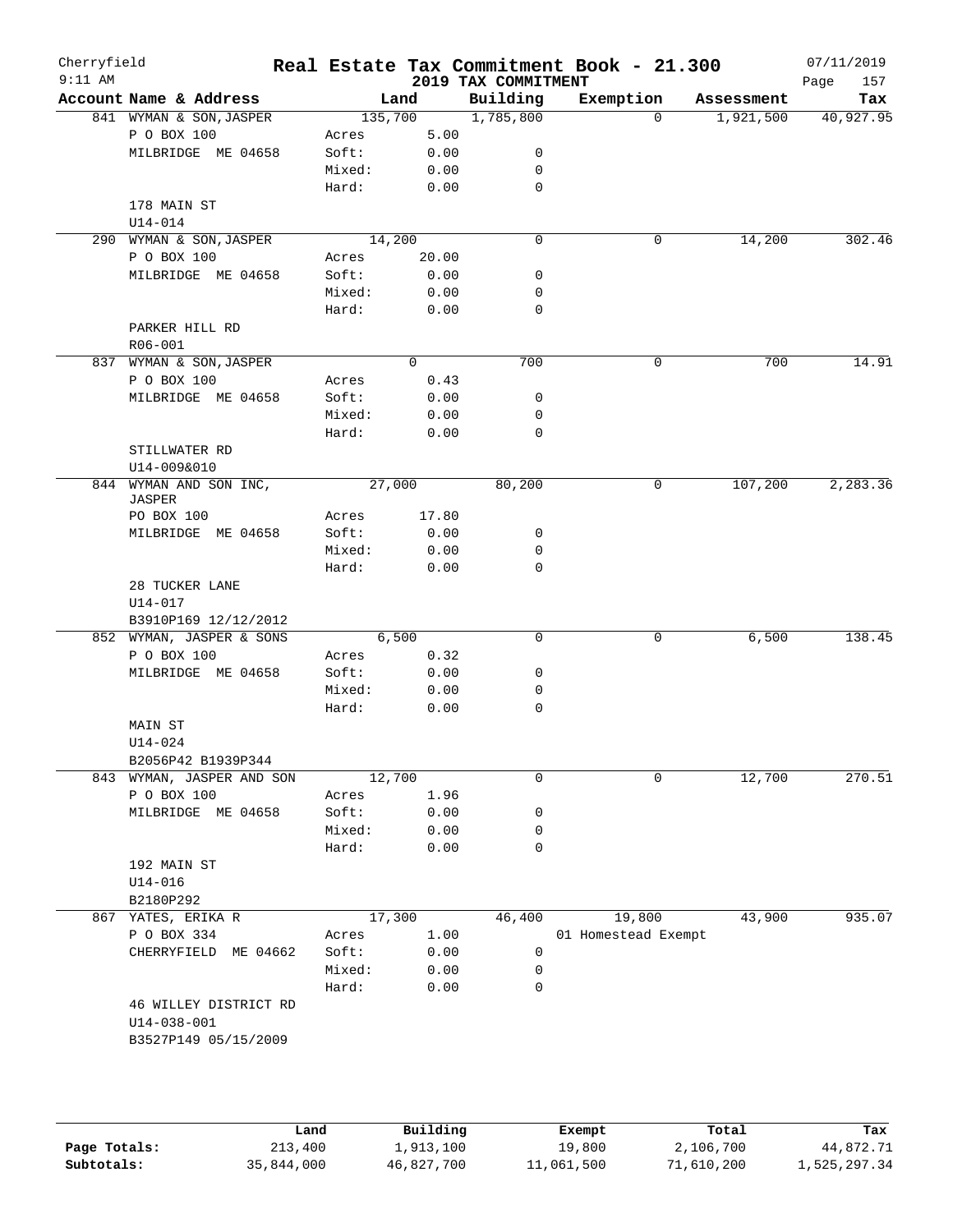| Cherryfield  |                            |            |        |            | Real Estate Tax Commitment Book - 21.300 |            |                     |            | 07/11/2019         |
|--------------|----------------------------|------------|--------|------------|------------------------------------------|------------|---------------------|------------|--------------------|
| $9:11$ AM    | Account Name & Address     |            |        | Land       | 2019 TAX COMMITMENT<br>Building          |            | Exemption           | Assessment | 158<br>Page<br>Tax |
|              | 344 YATES, PETER M         |            |        | 52,600     | 0                                        |            | $\Omega$            | 52,600     | 1,120.38           |
|              | 174 Mandela Rd             |            | Acres  | 108.00     |                                          |            |                     |            |                    |
|              | Shepherdtown WV 25443      |            | Soft:  | 0.00       | 0                                        |            |                     |            |                    |
|              |                            |            | Mixed: | 0.00       | 0                                        |            |                     |            |                    |
|              |                            |            | Hard:  | 0.00       | 0                                        |            |                     |            |                    |
|              | SPRAGUE FALLS RD           |            |        |            |                                          |            |                     |            |                    |
|              | R08-015-003                |            |        |            |                                          |            |                     |            |                    |
|              | B2728P333                  |            |        |            |                                          |            |                     |            |                    |
|              | 85 YEAGER, ROBERT J &      |            |        | 3,600      | 0                                        |            | 0                   | 3,600      | 76.68              |
|              | MARGRET                    |            |        |            |                                          |            |                     |            |                    |
|              | 273 KYSERIKE RD            |            | Acres  | 1.60       |                                          |            |                     |            |                    |
|              | HIGH FALLS NY 12440        |            | Soft:  | 0.00       | 0                                        |            |                     |            |                    |
|              |                            |            | Mixed: | 0.00       | 0                                        |            |                     |            |                    |
|              |                            |            | Hard:  | 0.00       | 0                                        |            |                     |            |                    |
|              | UNIONVILLE RD              |            |        |            |                                          |            |                     |            |                    |
|              | R03-010                    |            |        |            |                                          |            |                     |            |                    |
|              | B716P54                    |            |        |            |                                          |            |                     |            |                    |
|              | 162 YEATON, KELCY & STARR  |            |        | 17,800     | 81,000                                   |            | 19,800              | 79,000     | 1,682.70           |
|              | 103 STILLWATER RD          |            | Acres  | 1.84       |                                          |            | 01 Homestead Exempt |            |                    |
|              | CHERRYFIELD ME 04622       |            | Soft:  | 0.00       | 0                                        |            |                     |            |                    |
|              |                            |            | Mixed: | 0.00       | 0                                        |            |                     |            |                    |
|              |                            |            | Hard:  | 0.00       | $\mathbf 0$                              |            |                     |            |                    |
|              | 103 STILLWATER RD          |            |        |            |                                          |            |                     |            |                    |
|              | $R04 - 014$                |            |        |            |                                          |            |                     |            |                    |
|              | B1012P29                   |            |        |            |                                          |            |                     |            |                    |
|              | 112 YORK, BENJAMIN & JOAN  |            |        | 18,300     | 62,300                                   |            | 19,800              | 60,800     | 1,295.04           |
|              | P.O. BOX 335               |            |        | 2.73       |                                          |            |                     |            |                    |
|              |                            |            | Acres  |            |                                          |            | 01 Homestead Exempt |            |                    |
|              | CHERRYFIELD ME 04622       |            | Soft:  | 0.00       | 0                                        |            |                     |            |                    |
|              |                            |            | Mixed: | 0.00       | 0                                        |            |                     |            |                    |
|              |                            |            | Hard:  | 0.00       | 0                                        |            |                     |            |                    |
|              | 675 BLACKSWOODS RD         |            |        |            |                                          |            |                     |            |                    |
|              | R03-036                    |            |        |            |                                          |            |                     |            |                    |
|              | 1045 YORK, BENJAMIN & JOAN |            |        | 8,700      | 0                                        |            | 0                   | 8,700      | 185.31             |
|              | P. O. BOX 335              |            | Acres  | 1.00       |                                          |            |                     |            |                    |
|              | CHERRYFIELD ME 04622       |            | Soft:  | 0.00       | 0                                        |            |                     |            |                    |
|              |                            |            | Mixed: | 0.00       | 0                                        |            |                     |            |                    |
|              |                            |            | Hard:  | 0.00       | 0                                        |            |                     |            |                    |
|              | BLACKSWOODS RD             |            |        |            |                                          |            |                     |            |                    |
|              | R03-034-001                |            |        |            |                                          |            |                     |            |                    |
|              | B3464P2 10/23/2008         |            |        |            |                                          |            |                     |            |                    |
|              | 182 YOST, ERIN E           |            |        | 57,200     | 0                                        |            | 0                   | 57,200     | 1,218.36           |
|              | 124 SOUTH PETTIGREW        |            | Acres  | 26.00      |                                          |            |                     |            |                    |
|              | STREET                     |            | Soft:  |            |                                          |            |                     |            |                    |
|              | RALEIGH NC 27605           |            |        | 0.00       | 0                                        |            |                     |            |                    |
|              |                            |            | Mixed: | 0.00       | 0                                        |            |                     |            |                    |
|              |                            |            | Hard:  | 0.00       | 0                                        |            |                     |            |                    |
|              | NORTH MAIN ST              |            |        |            |                                          |            |                     |            |                    |
|              | $R04 - 030$                |            |        |            |                                          |            |                     |            |                    |
|              | B4083P146 08/13/2014       |            |        |            |                                          |            |                     |            |                    |
|              | 700 YOUNG JR, RAY A        |            |        | 14,700     | 118,800                                  |            | 0                   | 133,500    | 2,843.55           |
|              | 26 PARK ST                 |            | Acres  | 0.15       |                                          |            |                     |            |                    |
|              | CHERRYFIELD ME 04622       |            | Soft:  | 0.00       | 0                                        |            |                     |            |                    |
|              |                            |            | Mixed: | 0.00       | 0                                        |            |                     |            |                    |
|              |                            |            | Hard:  | 0.00       | 0                                        |            |                     |            |                    |
|              | 4 PARK ST                  |            |        |            |                                          |            |                     |            |                    |
|              | $U11 - 002$                |            |        |            |                                          |            |                     |            |                    |
|              | B4278P127 08/02/2016       |            |        |            |                                          |            |                     |            |                    |
|              |                            |            |        |            |                                          |            |                     |            |                    |
|              |                            | Land       |        | Building   |                                          | Exempt     |                     | Total      | Tax                |
| Page Totals: |                            | 172,900    |        | 262,100    |                                          | 39,600     |                     | 395,400    | 8,422.02           |
| Subtotals:   |                            | 36,016,900 |        | 47,089,800 |                                          | 11,101,100 |                     | 72,005,600 | 1,533,719.36       |
|              |                            |            |        |            |                                          |            |                     |            |                    |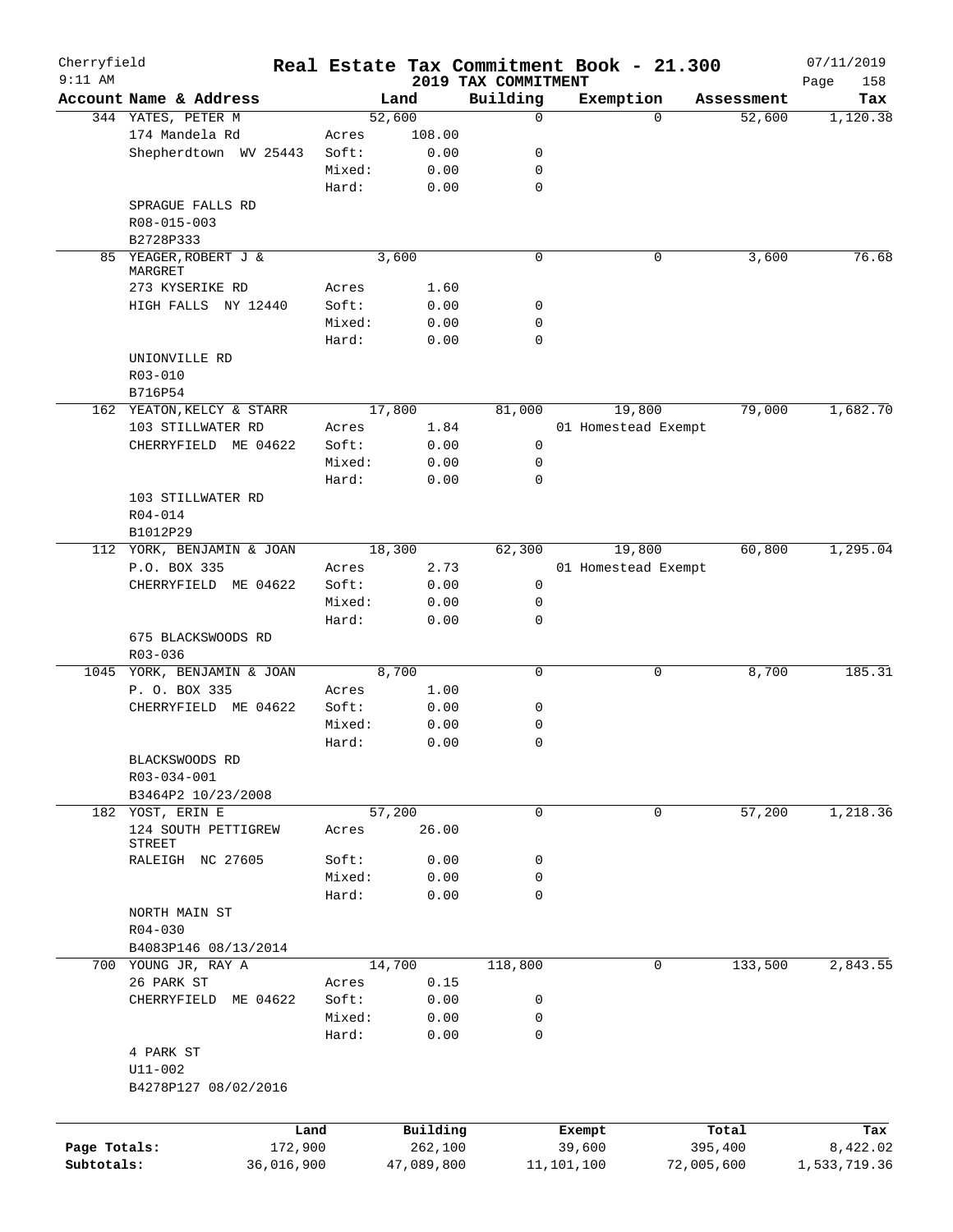| Cherryfield<br>$9:11$ AM |                              |        |            | 2019 TAX COMMITMENT | Real Estate Tax Commitment Book - 21.300 |                   | 07/11/2019<br>159 |
|--------------------------|------------------------------|--------|------------|---------------------|------------------------------------------|-------------------|-------------------|
|                          | Account Name & Address       |        | Land       | Building            | Exemption                                | Assessment        | Page<br>Tax       |
|                          | 743 YOUNG JR, RAY A          |        | 3,300      | 0                   |                                          | 3,300<br>$\Omega$ | 70.29             |
|                          | 26 PARK ST                   | Acres  | 0.08       |                     |                                          |                   |                   |
|                          | CHERRYFIELD ME 04622         | Soft:  | 0.00       | 0                   |                                          |                   |                   |
|                          |                              | Mixed: | 0.00       | 0                   |                                          |                   |                   |
|                          |                              | Hard:  | 0.00       | 0                   |                                          |                   |                   |
|                          | MAIN ST                      |        |            |                     |                                          |                   |                   |
|                          | $U11 - 044$                  |        |            |                     |                                          |                   |                   |
|                          | B4278P127 08/02/2016         |        |            |                     |                                          |                   |                   |
|                          | 195 YOUNG, DEAN              |        | 17,600     | 54,100              |                                          | 71,700<br>0       | 1,527.21          |
|                          | 364 EASTBROOK RD             | Acres  | 1.51       |                     |                                          |                   |                   |
|                          | FRANKLIN ME 04634            | Soft:  | 0.00       | 0                   |                                          |                   |                   |
|                          |                              | Mixed: | 0.00       | 0                   |                                          |                   |                   |
|                          |                              | Hard:  | 0.00       | $\mathbf 0$         |                                          |                   |                   |
|                          | 225 NORTH MAIN ST            |        |            |                     |                                          |                   |                   |
|                          |                              |        |            |                     |                                          |                   |                   |
|                          | R04-041                      |        |            |                     |                                          |                   |                   |
|                          | B3581P16 10/21/2009          |        |            |                     |                                          |                   |                   |
|                          | 159 YOUNG, KEITH             |        | 34,500     | 29,100              | 19,800                                   | 43,800            | 932.94            |
|                          | 164 WILLEY DISTRICT RD.      | Acres  | 32.00      |                     | 01 Homestead Exempt                      |                   |                   |
|                          | CHERRYFIELD ME 04622         | Soft:  | 0.00       | 0                   |                                          |                   |                   |
|                          |                              | Mixed: | 0.00       | 0                   |                                          |                   |                   |
|                          |                              | Hard:  | 0.00       | 0                   |                                          |                   |                   |
|                          | 164 WILLEY DISTRICT RD       |        |            |                     |                                          |                   |                   |
|                          | R04-011                      |        |            |                     |                                          |                   |                   |
|                          | B2680P90                     |        |            |                     |                                          |                   |                   |
|                          | 259 YOUNG, KEITH & AMANDA    |        | 32,300     | 0                   |                                          | 32,300<br>0       | 687.99            |
|                          | 164 WILLEY DISTRICT RD       | Acres  | 38.00      |                     |                                          |                   |                   |
|                          | CHERRYFIELD ME 04622         | Soft:  | 0.00       | 0                   |                                          |                   |                   |
|                          |                              | Mixed: | 0.00       | 0                   |                                          |                   |                   |
|                          |                              | Hard:  | 0.00       | 0                   |                                          |                   |                   |
|                          | 164 WILLEY DISTRICT RD       |        |            |                     |                                          |                   |                   |
|                          | $R05 - 050$                  |        |            |                     |                                          |                   |                   |
|                          | B2386P276                    |        |            |                     |                                          |                   |                   |
|                          | 292 YOUNG, MICHAEL W &       |        | 25,400     | 0                   |                                          | 0<br>25,400       | 541.02            |
|                          | MELINDA S                    |        |            |                     |                                          |                   |                   |
|                          | 203 Savannas Drive           | Acres  | 39.37      |                     |                                          |                   |                   |
|                          | Prospect Hill NC 27314 Soft: |        | 0.00       | 0                   |                                          |                   |                   |
|                          |                              | Mixed: | 0.00       | 0                   |                                          |                   |                   |
|                          |                              | Hard:  | 0.00       | 0                   |                                          |                   |                   |
|                          | PEAKED HILL CIRCLE           |        |            |                     |                                          |                   |                   |
|                          | $R06 - 003$                  |        |            |                     |                                          |                   |                   |
|                          | B2734P157                    |        |            |                     |                                          |                   |                   |
| 245                      | YOUNG, ROBERT L &            |        | 42,300     | 69,900              | 25,740                                   | 86,460            | 1,841.60          |
|                          | PAMELA S                     |        |            |                     |                                          |                   |                   |
|                          | 415 WILLEY DISTRICT RD       | Acres  | 42.00      |                     | 01 Homestead Exempt                      |                   |                   |
|                          | CHERRYFIELD me 04622         | Soft:  | 0.00       | $\Omega$            | 12 WW2 Veteran Res                       |                   |                   |
|                          |                              | Mixed: | 0.00       | 0                   |                                          |                   |                   |
|                          |                              | Hard:  | 0.00       | $\mathbf 0$         |                                          |                   |                   |
|                          | 415 WILLEY DISTRICT RD       |        |            |                     |                                          |                   |                   |
|                          | R05-039                      |        |            |                     |                                          |                   |                   |
|                          | B3475P262 12/03/2008         |        |            |                     |                                          |                   |                   |
|                          | 695 YOUNG, CORRINE W         |        | 13,200     | 62,400              |                                          | 75,600<br>0       | 1,610.28          |
|                          | YOUNG, RICHARD E             | Acres  | 0.41       |                     |                                          |                   |                   |
|                          | PO BOX 254                   | Soft:  | 0.00       | 0                   |                                          |                   |                   |
|                          | STEUBEN ME 04680             | Mixed: | 0.00       | 0                   |                                          |                   |                   |
|                          |                              | Hard:  | 0.00       | 0                   |                                          |                   |                   |
|                          | 121 PARK ST                  |        |            |                     |                                          |                   |                   |
|                          | $U10 - 008$                  |        |            |                     |                                          |                   |                   |
|                          | B3622P250 04/05/2010         |        |            |                     |                                          |                   |                   |
|                          |                              |        |            |                     |                                          |                   |                   |
|                          |                              | Land   | Building   |                     | Exempt                                   | Total             | Tax               |
| Page Totals:             | 168,600                      |        | 215,500    |                     | 45,540                                   | 338,560           | 7,211.33          |
| Subtotals:               | 36,185,500                   |        | 47,305,300 |                     | 11,146,640                               | 72,344,160        | 1,540,930.69      |